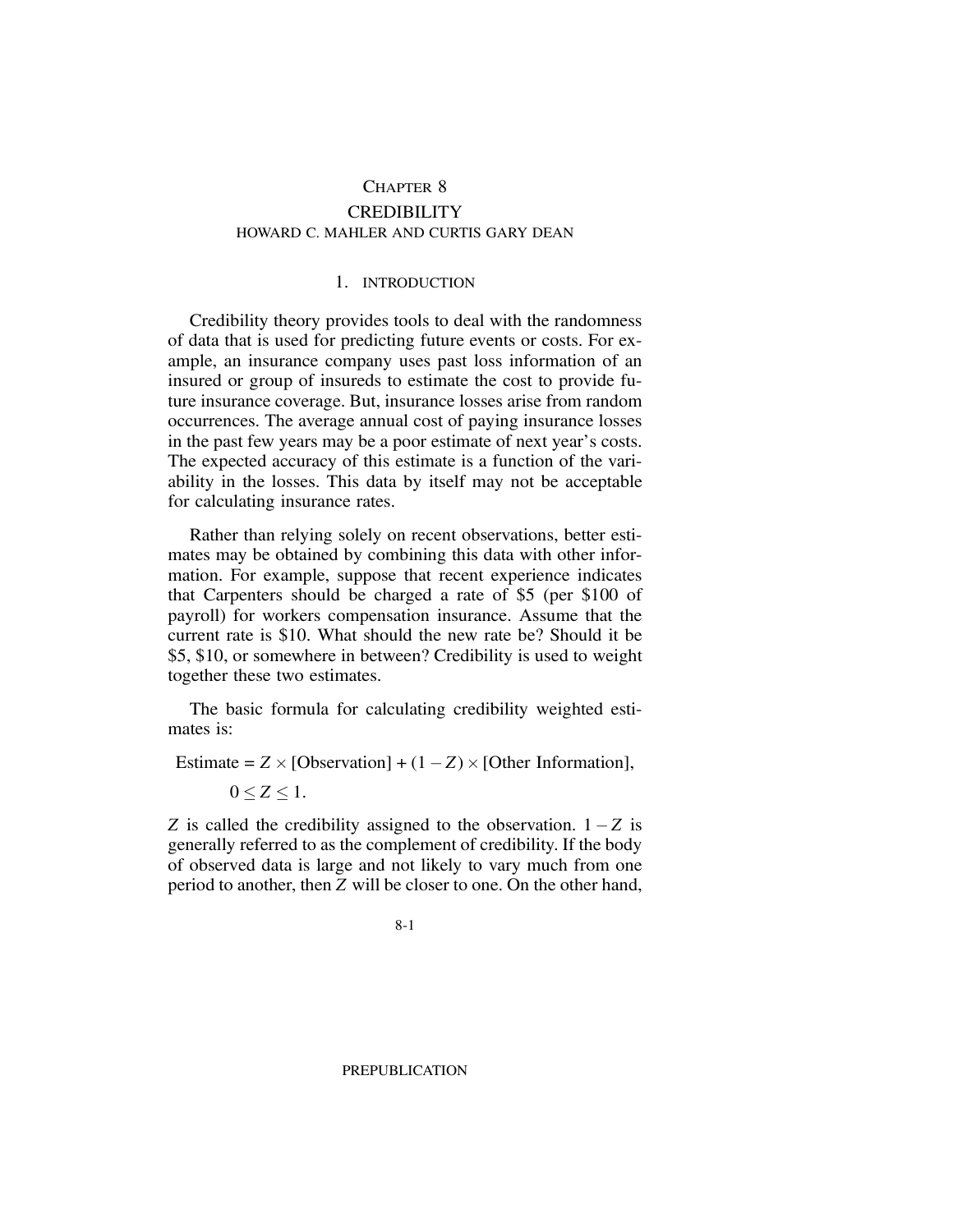if the observation consists of limited data, then Z will be closer to zero and more weight will be given to other information.

The current rate of \$10 in the above example is the "Other Information." It represents an estimate or prior hypothesis of a rate to charge in the absence of the recent experience. As recent experience becomes available, then an updated estimate combining the recent experience and the prior hypothesis can be calculated. Thus, the use of credibility involves a linear estimate of the true expectation derived as a result of a compromise between observation and prior hypothesis. The Carpenters' rate for workers compensation insurance is  $Z \times $5 + (1 - Z) \times $10$  under this model.

Following is another example demonstrating how credibility can help produce better estimates:

*Example 1.1:* In a large population of automobile drivers, the average driver has one accident every five years or, equivalently, an annual frequency of .20 accidents per year. A driver selected randomly from the population had three accidents during the last five years for a frequency of .60 accidents per year. What is your estimate of the expected future frequency rate for this driver? Is it .20, .60, or something in between?

[*Solution:* If we had no information about the driver other than that he came from the population, we should go with the .20. However, we know that the driver's observed frequency was .60. Should this be our estimate for his future accident frequency? Probably not. There is a correlation between prior accident frequency and future accident frequency, but they are not perfectly correlated. Accidents occur randomly and even good drivers with low expected accident frequencies will have accidents. On the other hand, bad drivers can go several years without an accident. A better answer than either .20 or .60 is most likely something in between: this driver's Expected Future Accident Frequency =  $Z \times .60 + (1 - Z) \times .20$ .]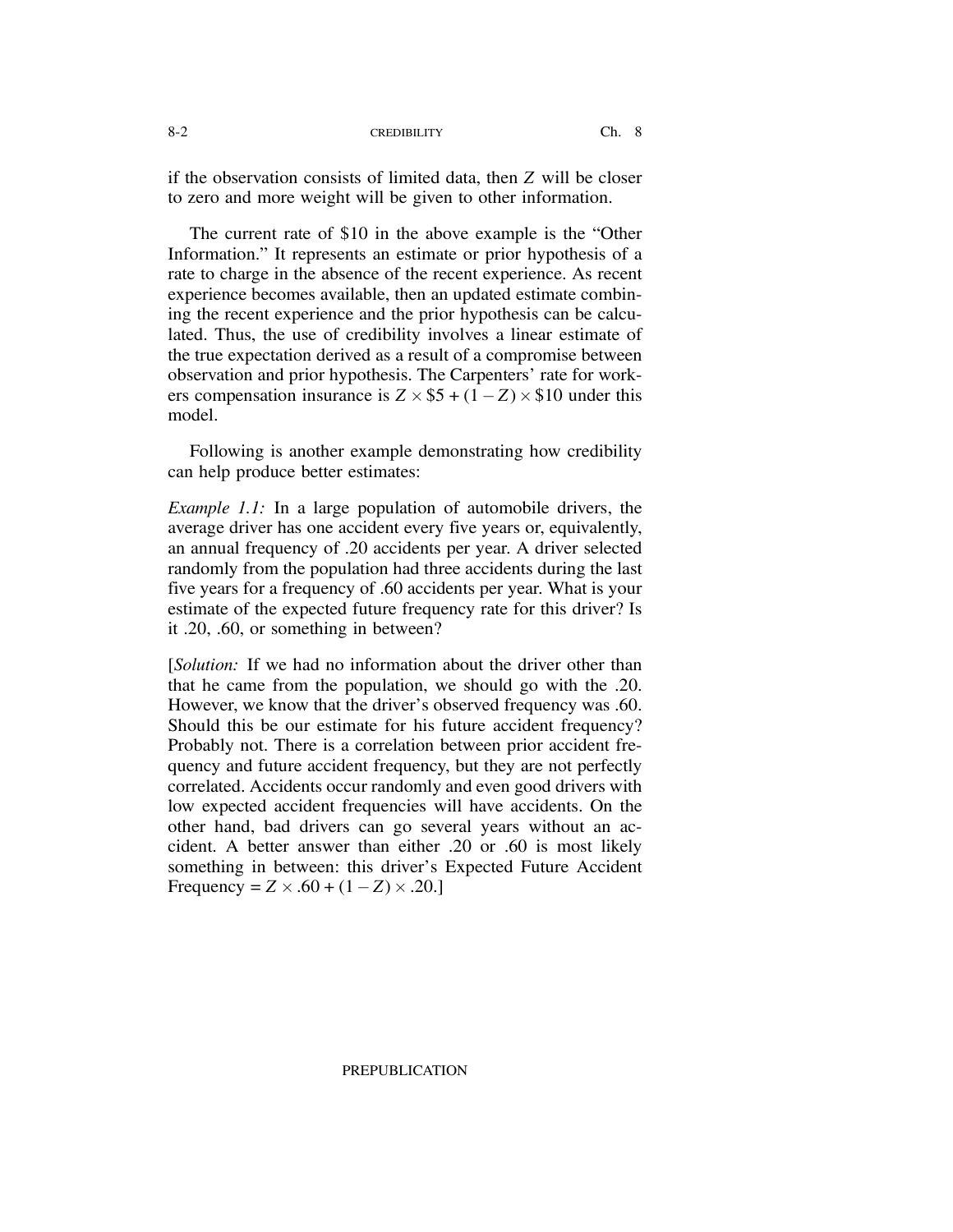The key to finishing the solution for this example is the calculation of Z. How much credibility should be assigned to the information known about the driver? The next two sections explain the calculation of Z.

First, the classical credibility model will be covered in Section 2. It is also referred to as limited fluctuation credibility because it attempts to limit the effect that random fluctuations in the observations will have on the estimates. The credibility Z is a function of the expected variance of the observations versus the selected variance to be allowed in the first term of the credibility formula,  $Z \times$  [Observation].

Next Buhlmann credibility is described in Section 3. This model is also referred to as least squares credibility. The goal with this approach is the minimization of the square of the error between the estimate and the true expected value of the quantity being estimated.

Credibility theory depends upon having prior or collateral information that can be weighted with current observations. Another approach to combining current observations with prior information to produce a better estimate is Bayesian analysis. Bayes Theorem is the foundation for this analysis. This is covered is Section 4. It turns out that Bühlmann credibility estimates are the best linear least squares fits to Bayesian estimates. For this reason Bühlmann credibility is also referred as Bayesian credibility.

In some situations the resulting formulas of a Bayesian analysis exactly match those of Bühlmann credibility estimation; that is, the Bayesian estimate is a linear weighting of current and prior information with weights Z and  $(1 - Z)$  where Z is the Bühlmann credibility. In Section 5 this is demonstrated in the important special case of the Gamma-Poisson frequency process.

The last section discusses practical issues in the application of credibility theory including some examples of how to calculate credibility parameters.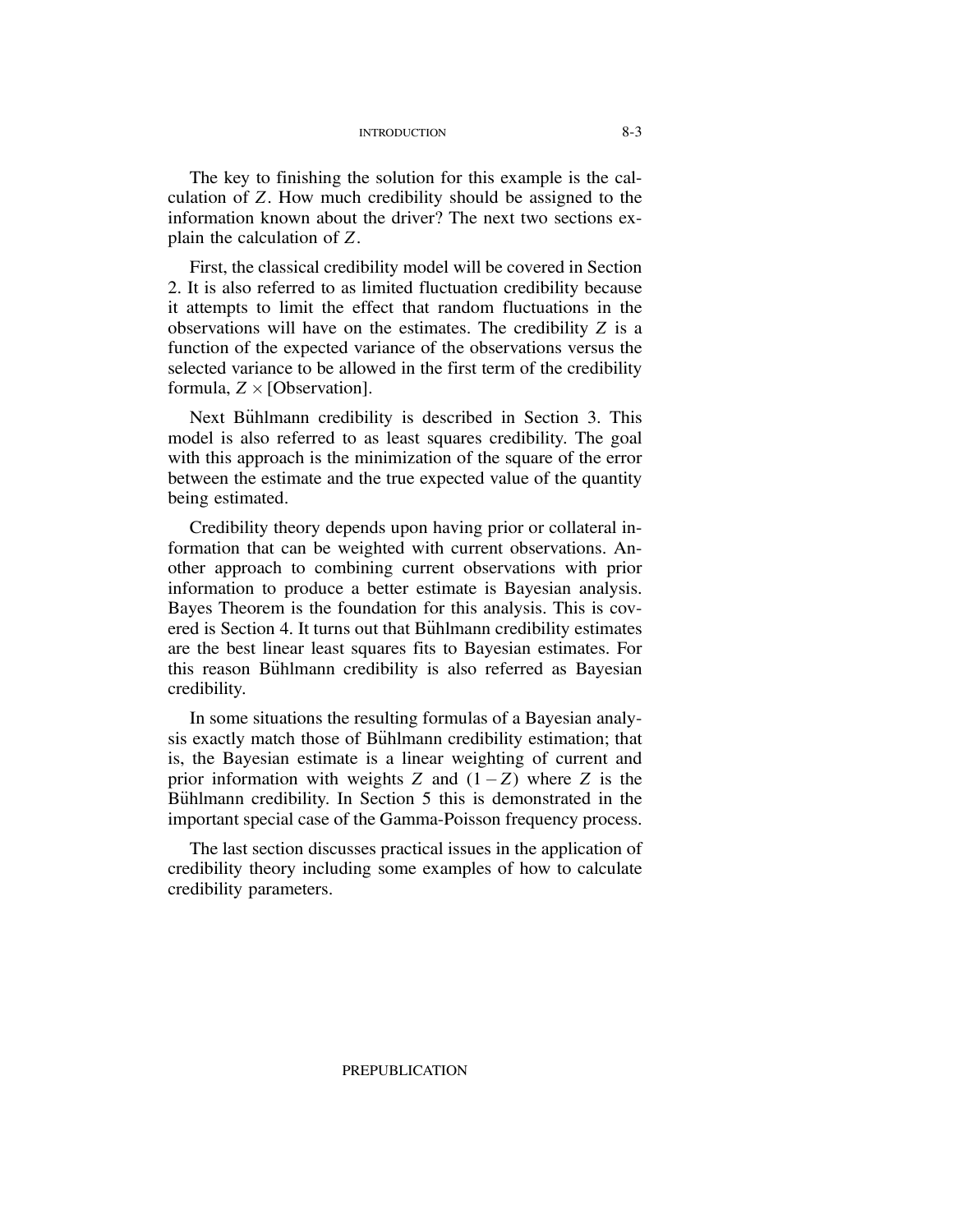The Appendices include basic facts on several frequency and severity distributions and the solutions to the exercises.

# 2. CLASSICAL CREDIBILITY

## **2.1. Introduction**

In Classical Credibility, one determines how much data one needs before one will assign to it 100% credibility. This amount of data is referred to as the **Full Credibility Criterion or the Standard for Full Credibility**. If one has this much data or more, then  $Z = 1.00$ ; if one has observed less than this amount of data then  $0 < Z < 1$ .

For example, if we observed 1,000 full-time Carpenters, then we might assign  $100\%$  credibility to their data.<sup>1</sup> Then if we observed 2,000 full-time Carpenters we would also assign them 100% credibility. 100 full-time Carpenters might be assigned 32% credibility. In this case the observation has been assigned **partial credibility**, i.e., less than full credibility. Exactly how to determine the amount of credibility assigned to different amounts of data is discussed in the following sections.

There are four basic concepts from Classical Credibility which will be covered:

- 1. How to determine the criterion for *Full Credibility* when estimating *frequencies*;
- 2. How to determine the criterion for *Full Credibility* when estimating *severities*;
- 3. How to determine the criterion for *Full Credibility* when estimating *pure premiums* (loss costs);
- 4. How to determine the amount of *partial credibility* to assign when one has less data than is needed for full credibility.

<sup>1</sup>For workers compensation that data would be dollars of loss and dollars of payroll.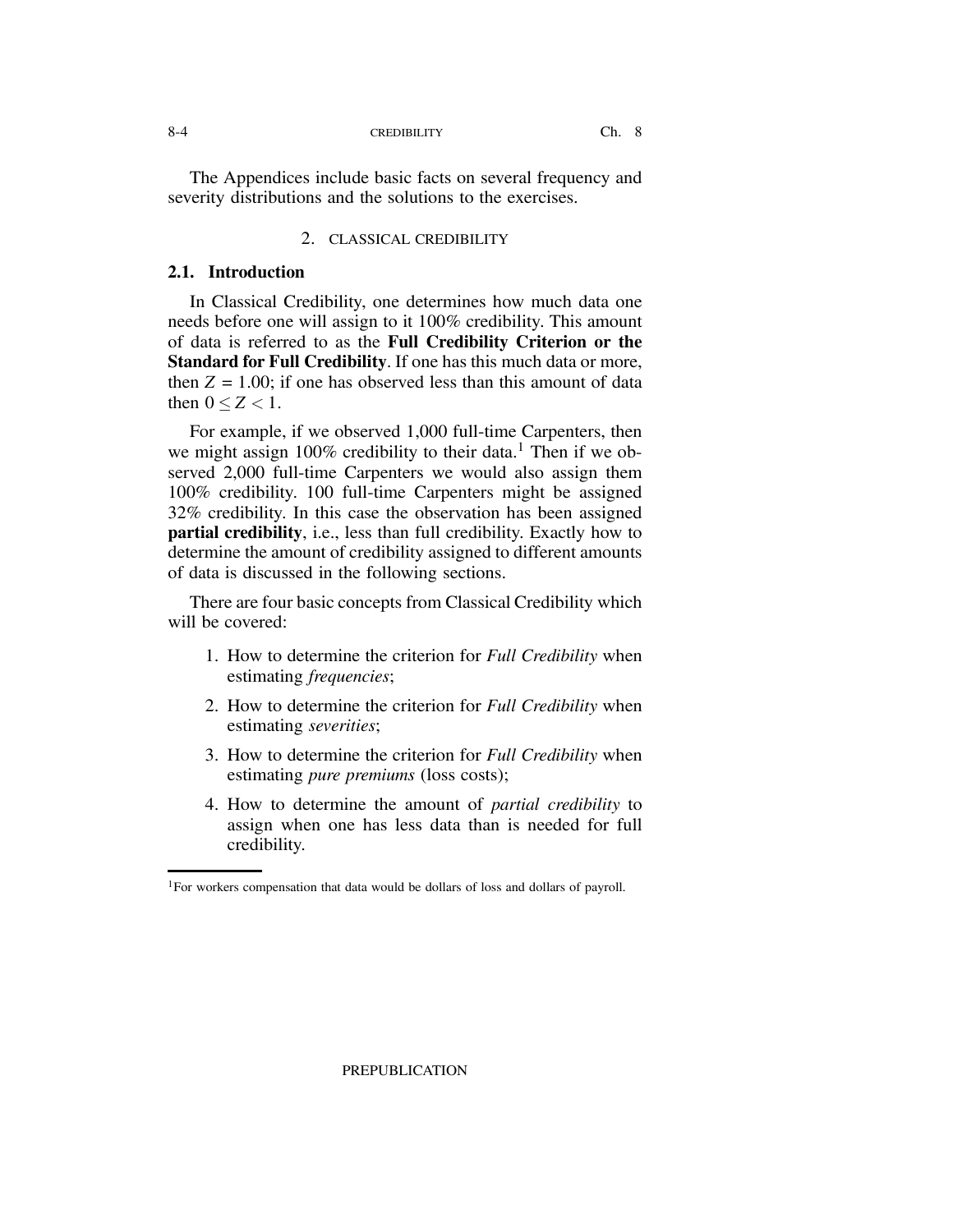*Example 2.1.1:* The observed claim frequency is 120. The credibility given to this data is 25%. The complement of credibility is given to the prior estimate of 200. What is the new estimate of the claim frequency?

 $[Solution: .25 \times 120 + (1 - .25) \times 200 = 180.]$ 

## **2.2. Full Credibility for Frequency**

Assume we have a Poisson process for claim frequency, with an average of 500 claims per year. Then, the observed numbers of claims will vary from year to year around the mean of 500. The variance of a Poisson process is equal to its mean, in this case 500. This Poisson process can be approximated by a Normal Distribution with a mean of 500 and a variance of 500.

The Normal Approximation can be used to estimate how often the observed results will be far from the mean. For example, how often can one expect to observe more than 550 claims? The standard deviation is  $\sqrt{500}$  = 22.36. So 550 claims corresponds to about  $50/22.36 = 2.24$  standard deviations greater than average. Since  $\Phi(2.24) = .9875$ , there is approximately a 1.25% chance of observing more than 550 claims.2

Thus there is about a 1.25% chance that the observed number of claims will exceed the expected number of claims by 10% or more. Similarly, the chance of observing fewer than 450 claims is approximately 1.25%. So the chance of observing a number of claims that is outside the range from  $-10\%$  below to  $+10\%$ above the mean number of claims is about 2.5%. In other words, the chance of observing within  $\pm 10\%$  of the expected number of claims is 97.5% in this case.

<sup>&</sup>lt;sup>2</sup>More precisely, the probability should be calculated including the continuity correction. The probability of more than 550 claims is approximately  $1 - \Phi((550.5 - 500)/\sqrt{500}) =$  $1 - \Phi(2.258) = 1 - .9880 = 1.20\%$ .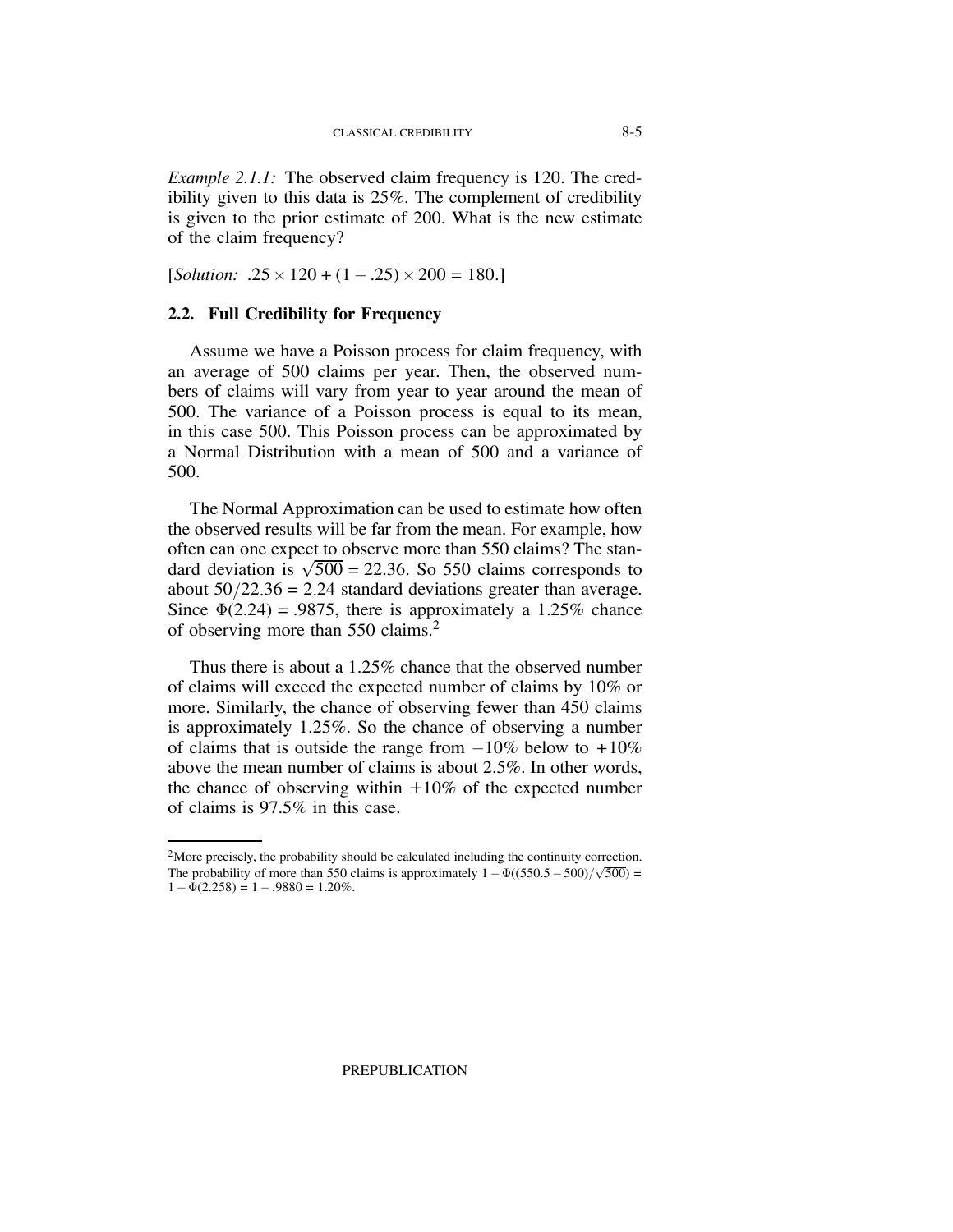8-6 CREDIBILITY Ch. 8

More generally, one can write this algebraically. The probability P that observation X is within  $\pm k$  of the mean  $\mu$  is:

$$
P = \text{Prob}[\mu - k\mu \le X \le \mu + k\mu]
$$
  
=  $\text{Prob}[-k(\mu/\sigma) \le (X - \mu)/\sigma \le k(\mu/\sigma)]$  (2.2.1)

The last expression is derived by subtracting through by  $\mu$  and then dividing through by standard deviation  $\sigma$ . Assuming the Normal Approximation, the quantity  $u = (X - \mu)/\sigma$  is normally distributed. For a Poisson distribution with expected number of claims *n*, then  $\mu = n$  and  $\sigma = \sqrt{n}$ . The probability that the observed number of claims N is within  $\pm k\%$  of the expected number  $\mu = n$  is:

$$
P = \text{Prob}[-k\sqrt{n} \le u \le k\sqrt{n}]
$$

In terms of the cumulative distribution for the unit normal,  $\Phi(u)$ :

$$
P = \Phi(k\sqrt{n}) - \Phi(-k\sqrt{n}) = \Phi(k\sqrt{n}) - (1 - \Phi(k\sqrt{n}))
$$

$$
= 2\Phi(k\sqrt{n}) - 1
$$

Thus, for the Normal Approximation to the Poisson:

$$
P = 2\Phi(k\sqrt{n}) - 1\tag{2.2.2}
$$

Or, equivalently:

$$
\Phi(k\sqrt{n}) = (1+P)/2.
$$
 (2.2.3)

*Example 2.2.1:* If the number of claims has a Poisson distribution, compute the probability of being within  $\pm 5\%$  of a mean of 100 claims using the Normal Approximation to the Poisson.

# $[Solution: 2\Phi(.05\sqrt{100}) - 1 = 38.29\%$ .

Here is a table showing *P*, for  $k = 10\%$ , 5%, 2.5%, 1%, and 0.5%, and for 10, 50, 100, 500, 1,000, 5,000, and 10,000 claims: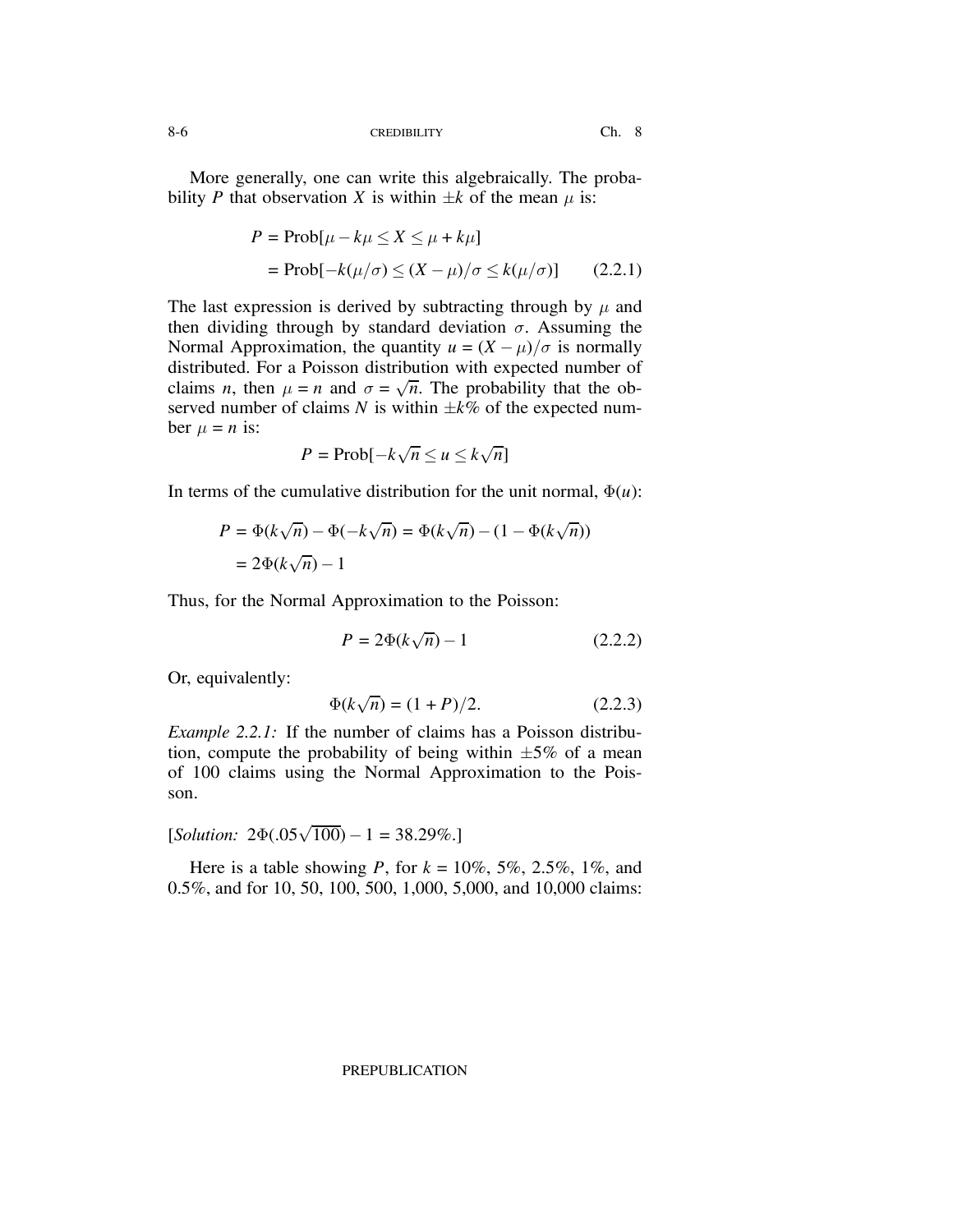| Expected #<br>of Claims | $k = 10\%$ |         | $k = 5\%$ $k = 2.5\%$ $k = 1\%$ $k = 0.5\%$ |          |        |
|-------------------------|------------|---------|---------------------------------------------|----------|--------|
| 10                      | 24.82%     | 12.56%  | $6.30\%$                                    | $2.52\%$ | 1.26%  |
| 50                      | 52.05%     | 27.63%  | 14.03%                                      | 5.64%    | 2.82%  |
| 100                     | 68.27%     | 38.29%  | 19.74%                                      | 7.97%    | 3.99%  |
| 500                     | 97.47%     | 73.64%  | $42.39\%$                                   | 17.69%   | 8.90%  |
| 1,000                   | 99.84%     | 88.62%  | 57.08%                                      | 24.82%   | 12.56% |
| 5,000                   | 100.00%    | 99.96%  | 92.29%                                      | 52.05%   | 27.63% |
| 10,000                  | $100.00\%$ | 100.00% | 98.76%                                      | 68.27%   | 38.29% |

Probability of Being Within  $\pm k$  of the Mean

Turning things around, given values of  $P$  and  $k$ , then one can compute the number of expected claims  $n_0$  such that the chance of being within  $\pm k$  of the mean is P.  $n_0$  can be calculated from the formula  $\Phi(k\sqrt{n_0}) = (1+P)/2$ . Let y be such that  $\Phi(y) =$  $(1 + P)/2$ . Then given P, y is determined from a normal table. Solving for  $n_0$  in the relationship  $k\sqrt{n_0} = y$  yields  $n_0 = (y/k)^2$ . If the goal is to be within  $\pm k$  of the mean frequency with a probability at least  $P$ , then the Standard for Full Credibility is

$$
n_0 = y^2/k^2, \tag{2.2.4}
$$

where y is such that

$$
\Phi(y) = (1 + P)/2. \tag{2.2.5}
$$

Here are values of y taken from a normal table corresponding to selected values of  $P$ :

| $(1+P)/2$ | ν     |
|-----------|-------|
| 90.00%    | 1.282 |
| 95.00%    | 1.645 |
| 97.50%    | 1.960 |
| 99.50%    | 2.576 |
| 99.95%    | 3.291 |
| 99.995%   | 3.891 |
|           |       |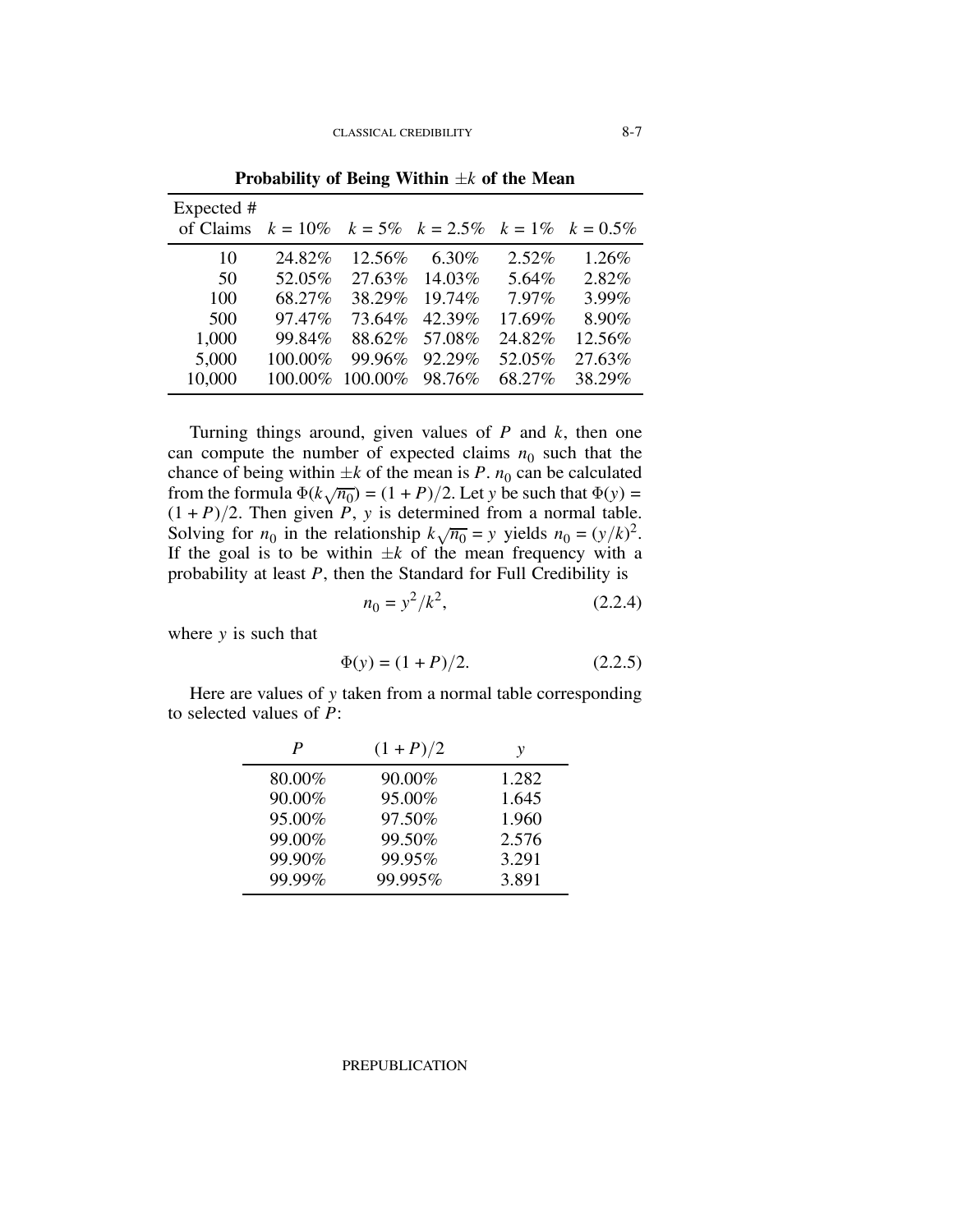*Example 2.2.2:* For  $P = 95\%$  and for  $k = 5\%$ , what is the number of claims required for Full Credibility for estimating the frequency?

[*Solution:*  $y = 1.960$  since  $\Phi(1.960) = (1 + P)/2 = 97.5\%$ . Therefore  $n_0 = y^2/k^2 = (1.96/.05)^2 = 1537$ .]

Here is a table<sup>3</sup> of values for the Standard for Full Credibility for the frequency  $n_0$ , given various values of P and k:

| Probability |     |     |       |       |       |                                                                              |         |
|-------------|-----|-----|-------|-------|-------|------------------------------------------------------------------------------|---------|
| Level $P$   |     |     |       |       |       | $k = 30\%$ $k = 20\%$ $k = 10\%$ $k = 7.5\%$ $k = 5\%$ $k = 2.5\%$ $k = 1\%$ |         |
| 80.00%      | 18  | 41  | 164   | 292   | 657   | 2,628                                                                        | 16,424  |
| 90.00%      | 30  | 68  | 271   | 481   | 1,082 | 4,329                                                                        | 27,055  |
| 95.00%      | 43  | 96  | 384   | 683   | 1.537 | 6.146                                                                        | 38,415  |
| 96.00%      | 47  | 105 | 422   | 750   | 1,687 | 6.749                                                                        | 42,179  |
| 97.00%      | 52  | 118 | 471   | 837   | 1,884 | 7.535                                                                        | 47,093  |
| 98.00%      | 60  | 135 | 541   | 962   | 2.165 | 8.659                                                                        | 54.119  |
| 99.00%      | 74  | 166 | 664   | 1.180 | 2.654 | 10,616                                                                       | 66,349  |
| 99.90%      | 120 | 271 | 1,083 | 1,925 | 4,331 | 17,324                                                                       | 108,276 |
| 99.99%      | 168 | 378 | 1,514 | 2,691 | 6,055 | 24.219                                                                       | 151.367 |

**Standards for Full Credibility for Frequency (Claims)**

The value 1,082 claims corresponding to  $P = 90\%$  and  $k =$ 5% is commonly used in applications. For  $P = 90\%$  we want to have a 90% chance of being within  $\pm k$  of the mean, so we are willing to have a 5% probability outside on either tail, for a total of 10% probability of being outside the acceptable range. Thus  $\Phi(y) = .95$  or  $y = 1.645$ . Thus  $n_0 = y^2/k^2 = (1.645/.05)^2 =$ 1, 082 claims.

In practical applications appropriate values of  $P$  and  $k$  have to be selected.4 While there is clearly judgment involved in the

<sup>&</sup>lt;sup>3</sup>See the Table in Longley-Cook's "An Introduction to Credibility Theory" (1962) or "Some Notes on Credibility" by Perryman, *PCAS*, 1932. Tables of Full Credibility standards have been available and used by actuaries for many years.

<sup>&</sup>lt;sup>4</sup>For situations that come up repeatedly, the choice of P and k may have been made several decades ago, but nevertheless the choice was made at some point in time.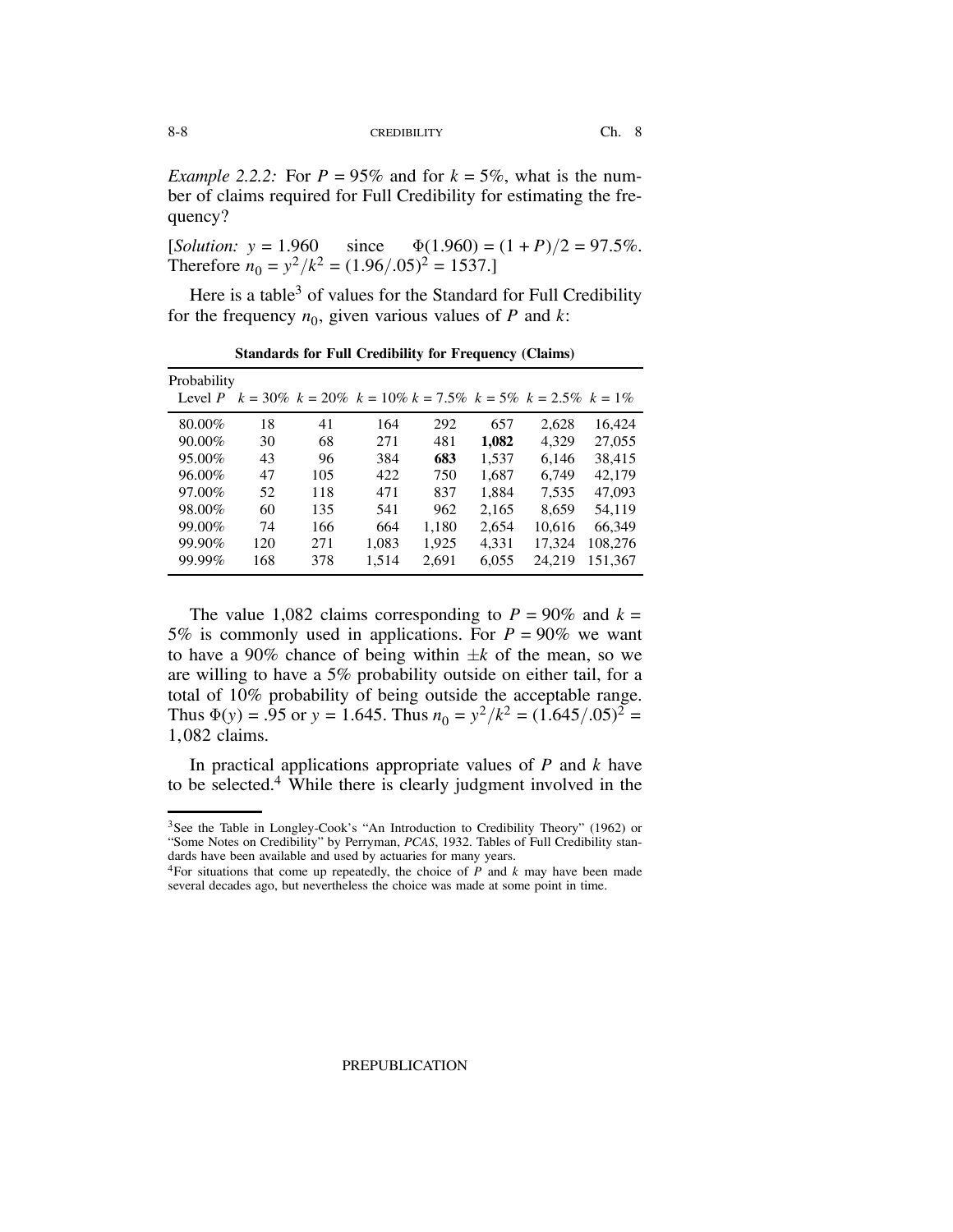choice of  $P$  and  $k$ , the Standards for Full Credibility for a given application are generally chosen within a similar range. This same type of judgment is involved in the choice of error bars around a statistical estimate of a quantity. Often  $\pm 2$  standard deviations (corresponding to about a 95% confidence interval) will be chosen, but that is not necessarily better than choosing  $\pm 1.5$ or  $\pm 2.5$  standard deviations. So while Classical Credibility involves somewhat arbitrary judgments, that has not stood in the way of its being very useful for decades in many applications.

Subsequent sections deal with estimating severities or pure premiums rather than frequencies. As will be seen, in order to calculate a Standard for Full Credibility for severities or the pure premium, generally one first calculates a Standard for Full Credibility for the frequency.

# *Variations from the Poisson Assumptions*

If one desires that the chance of being within  $\pm k$  of the mean frequency to be at least  $P$ , then the Standard for Full Credibility is  $n_0 = y^2/k^2$ , where y is such that  $\Phi(y) = (1 + P)/2$ .

However, this depended on the following assumptions:

- 1. One is trying to estimate frequency;
- 2. Frequency is given by a Poisson process (so that the variance is equal to the mean);
- 3. There are enough expected claims to use the Normal Approximation to the Poisson process.

Occasionally, a Binomial or Negative Binomial Distribution will be substituted for a Poisson distribution, in which case the difference in the derivation is that the variance is not equal to the mean.

For example, assume one has a Binomial Distribution with parameters  $n = 1,000$  and  $p = 0.3$ . The mean is 300 and the variance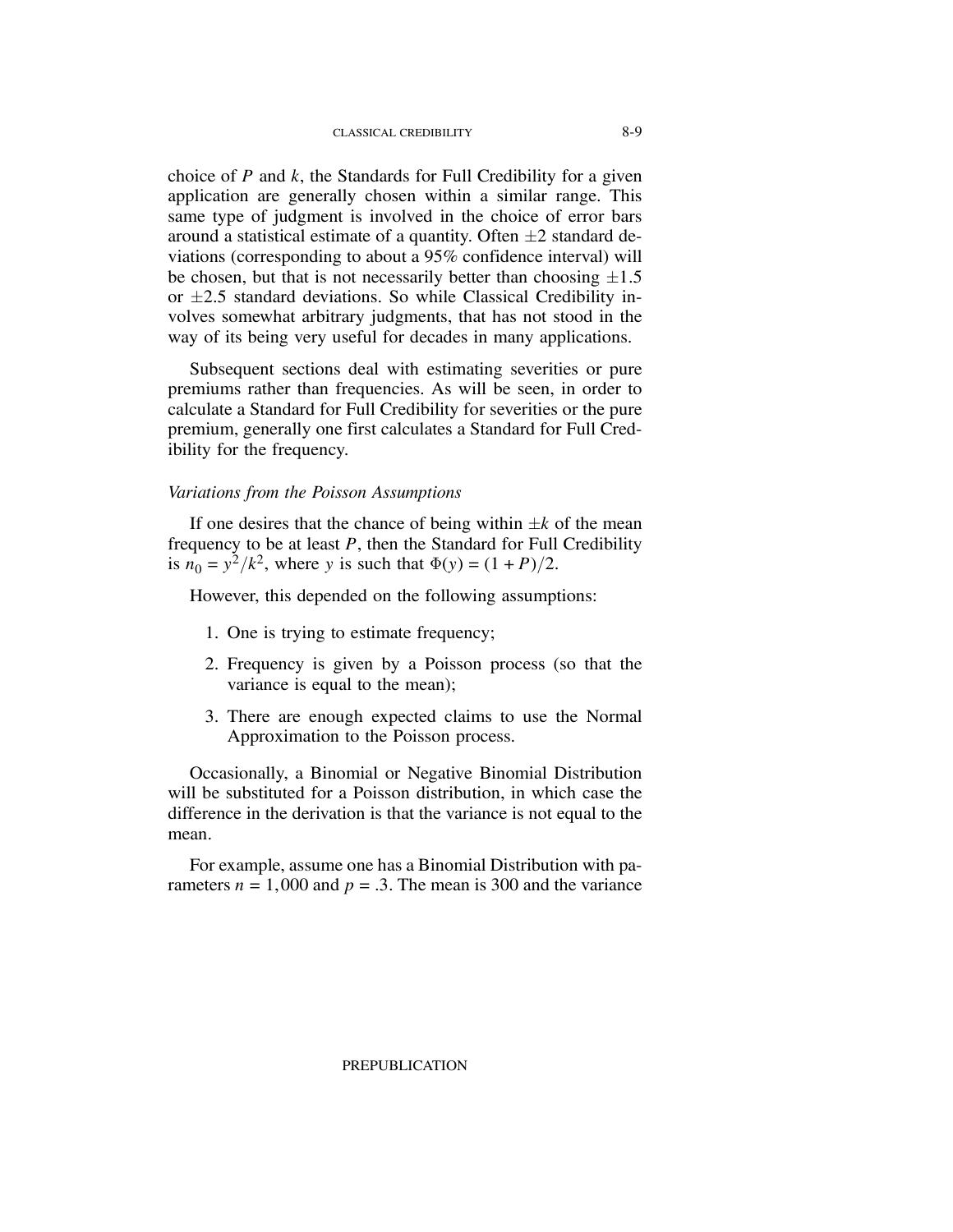is  $(1,000)(.3)(.7) = 210$ . So the chance of being within  $\pm 5\%$  of the expected value is approximately:

$$
\Phi((.05)(300)/210^{.5}) - \Phi((-.05)(300)/210^{.5})
$$
  
\n
$$
\simeq \Phi(1.035) - \Phi(-1.035) \simeq .8496 - .1504 \simeq 69.9\%.
$$

So, in the case of a Binomial with parameter .3, the Standard for Full Credibility with  $P = 70\%$  and  $k = \pm 5\%$  is about 1,000 exposures or 300 expected claims.

If instead a Negative Binomial Distribution had been assumed, then the variance would have been greater than the mean. This would have resulted in a standard for Full Credibility greater than in the Poisson situation.

One can derive a more general formula when the Poisson assumption does not apply. The Standard for Full Credibility for Frequency is:<sup>5</sup>

$$
{y^2}/{k^2}\left(\frac{\sigma_f^2}{\mu_f}\right) \tag{2.2.6}
$$

There is an "extra" factor of the variance of the frequency divided by its mean. This reduces to the Poisson case when  $\sigma_f^2/\mu_f = 1$ .

## *Exposures vs. Claims*

Standards for Full Credibility are calculated in terms of the expected number of claims. It is common to translate these into a number of exposures by dividing by the (approximate) expected claim frequency. So for example, if the Standard for Full Credibility is 1,082 claims ( $P = 90\%$ ,  $k = 5\%$ ) and the expected claim frequency in Homeowners Insurance were .04 claims per houseyear, then  $1,082/.04 \simeq 27,000$  house-years would be a corresponding Standard for Full Credibility in terms of exposures.

*Example 2.2.3:* E represents the number of homogeneous exposures in an insurance portfolio. The claim frequency *rate* per exposure is a random variable with mean  $= 0.025$  and variance  $=$ 

<sup>5</sup>A derivation of this formula can be found in Mayerson, et al. "The Credibility of the Pure Premium."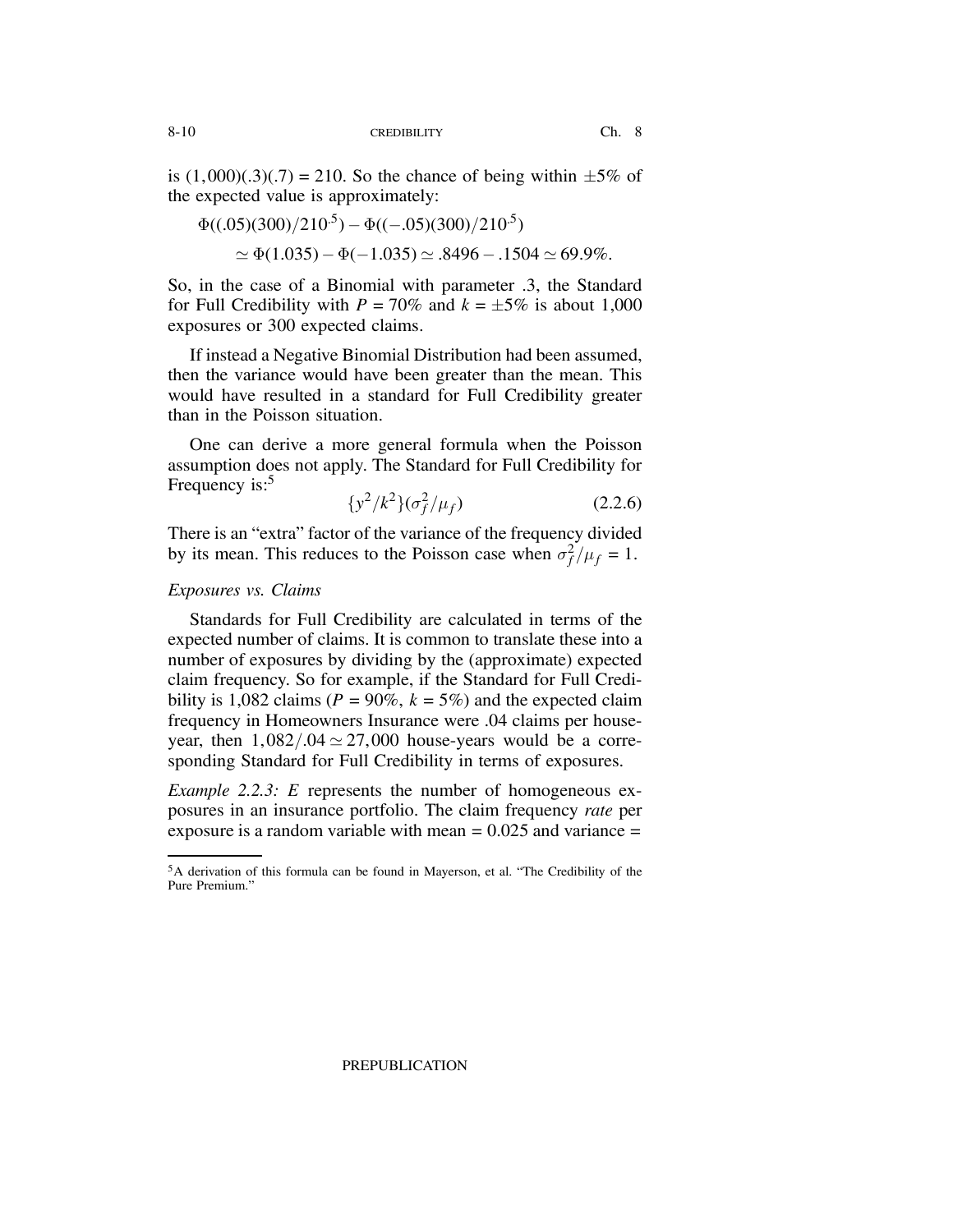0:0025. A full credibility standard is devised that requires the observed sample frequency *rate* per exposure to be within 5% of the expected population frequency rate per exposure 90% of the time. Determine the value of  $E$  needed to produce full credibility for the portfolio's experience.

[*Solution:* First calculate the number of claims for full credibility when the mean does not equal the variance of the frequency:  $\{1.645^2/(0.05)^2\}\{.0025/0.025\} = 108.241$ . Then, convert this into exposures by dividing by the claim frequency rate per exposure:  $108.241/.025 = 4,330$  exposures.]

# *2.2. Exercises*

- 2.2.1. How many claims are required for Full Credibility if one requires that there be a 99% chance of the estimated frequency being within  $\pm 2.5\%$  of the true value?
- 2.2.2. How many claims are required for Full Credibility if one requires that there be a 98% chance of the estimated frequency being within  $\pm 7.5\%$  of the true value?
- 2.2.3. The full credibility standard for a company is set so that the total number of claims is to be within 6% of the true value with probability  $P$ . This full credibility standard is calculated to be 900 claims. What is the value of  $P$ ?
- 2.2.4. Y represents the number of independent homogeneous *exposures* in an insurance portfolio. The claim frequency *rate* per exposure is a random variable with mean =  $0.05$ and variance  $= 0.09$ . A full credibility standard is devised that requires the observed sample frequency *rate* per exposure to be within 2% of the expected population frequency rate per exposure 94% of the time. Determine the value of Y needed to produce full credibility for the portfolio's experience.
- 2.2.5. Assume you are conducting a poll relating to a single question and that each respondent will answer either yes or no. You pick a random sample of respondents out of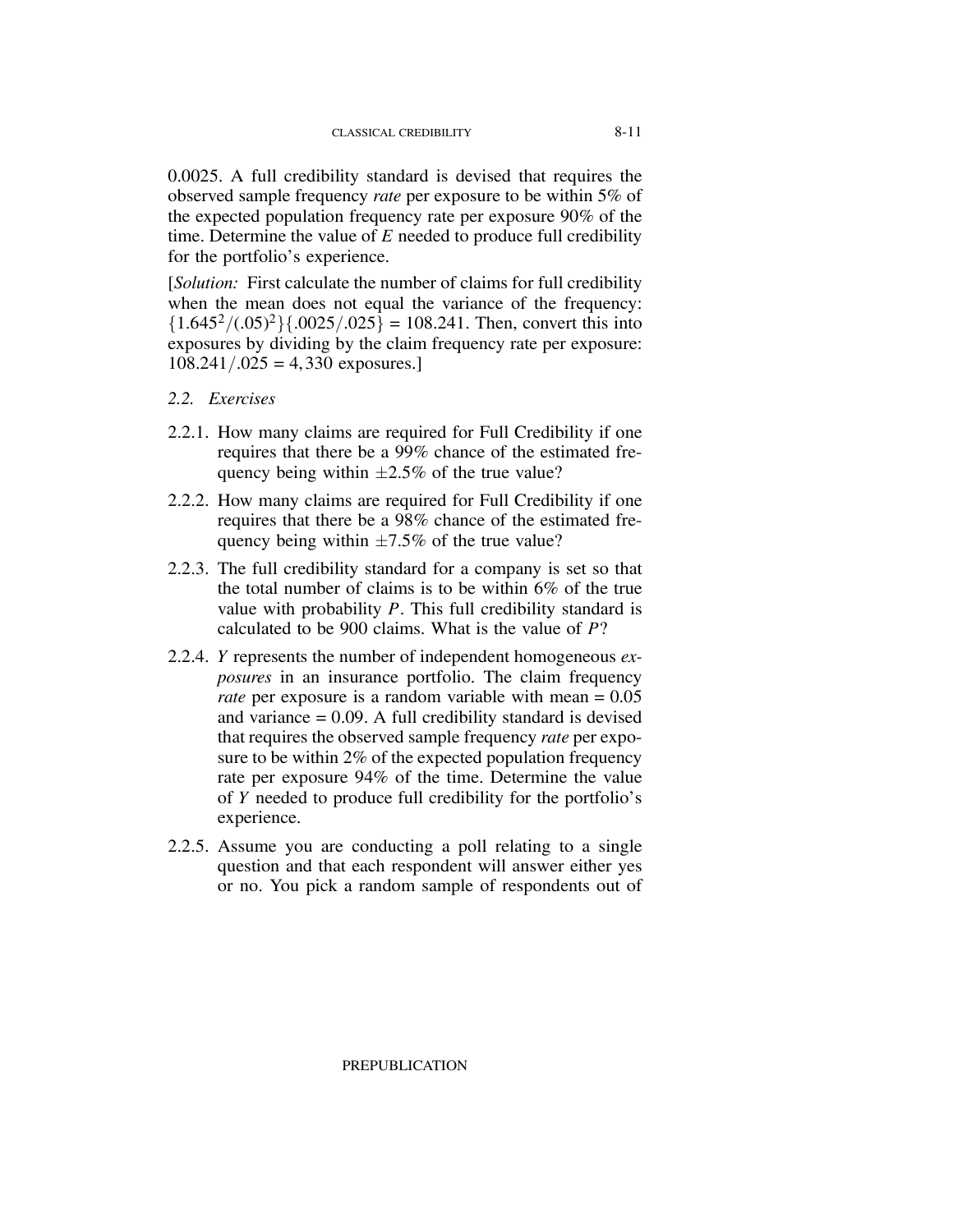a very large population. Assume that the true percentage of yes responses in the total population is between 20% and 80%. How many respondents do you need, in order to require that there be a 95% chance that the results of the poll are within  $\pm 7\%$  of the true answer?

- 2.2.6. A Standard for Full Credibility has been established for frequency assuming that the frequency is Poisson. If instead the frequency is assumed to follow a Negative Binomial with parameters  $k = 12$  and  $p = .7$ , what is the ratio of the revised Standard for Full Credibility to the original one? (For a Negative Binomial, mean =  $k(1-p)/p$  and variance =  $k(1-p)/p^2$ .)
- 2.2.7. Let  $X$  be the number of claims needed for full credibility, if the estimate is to be within 5% of the true value with a 90% probability. Let Y be the similar number using  $10\%$ rather than 5%. What is the ratio of  $X$  divided by  $Y$ ?

# **2.3. Full Credibility for Severity**

The Classical Credibility ideas also can be applied to estimating claim severity, the average size of a claim.

Suppose a sample of N claims,  $X_1, X_2,...X_N$ , are each independently drawn from a loss distribution with mean  $\mu_s$  and variance  $\sigma_s^2$ . The severity, i.e. the mean of the distribution, can be estimated by  $(X_1 + X_2 + \cdots + X_N)/N$ . The variance of the observed severity is  $\text{Var}(\sum \overline{X}_i/N) = (1/N^2) \sum \text{Var}(X_i) = \sigma_s^2/N$ . Therefore, the standard deviation for the observed severity is  $\sigma_s/\sqrt{N}$ .

The probability that the observed severity S is within  $\pm k$  of the mean  $\mu_s$  is:

$$
P = \text{Prob}[\mu_s - k\mu_s \le S \le \mu_s + k\mu_s]
$$

Subtracting through by the mean  $\mu_s$ , dividing by the standard deviation  $\sigma_s/\sqrt{N}$ , and substituting u in for  $(S - \mu_s)/(\sigma_s/\sqrt{N})$  yields:

$$
P = \text{Prob}[-k\sqrt{N}(\mu_s/\sigma_s) \le u \le k\sqrt{N}(\mu_s/\sigma_s)]
$$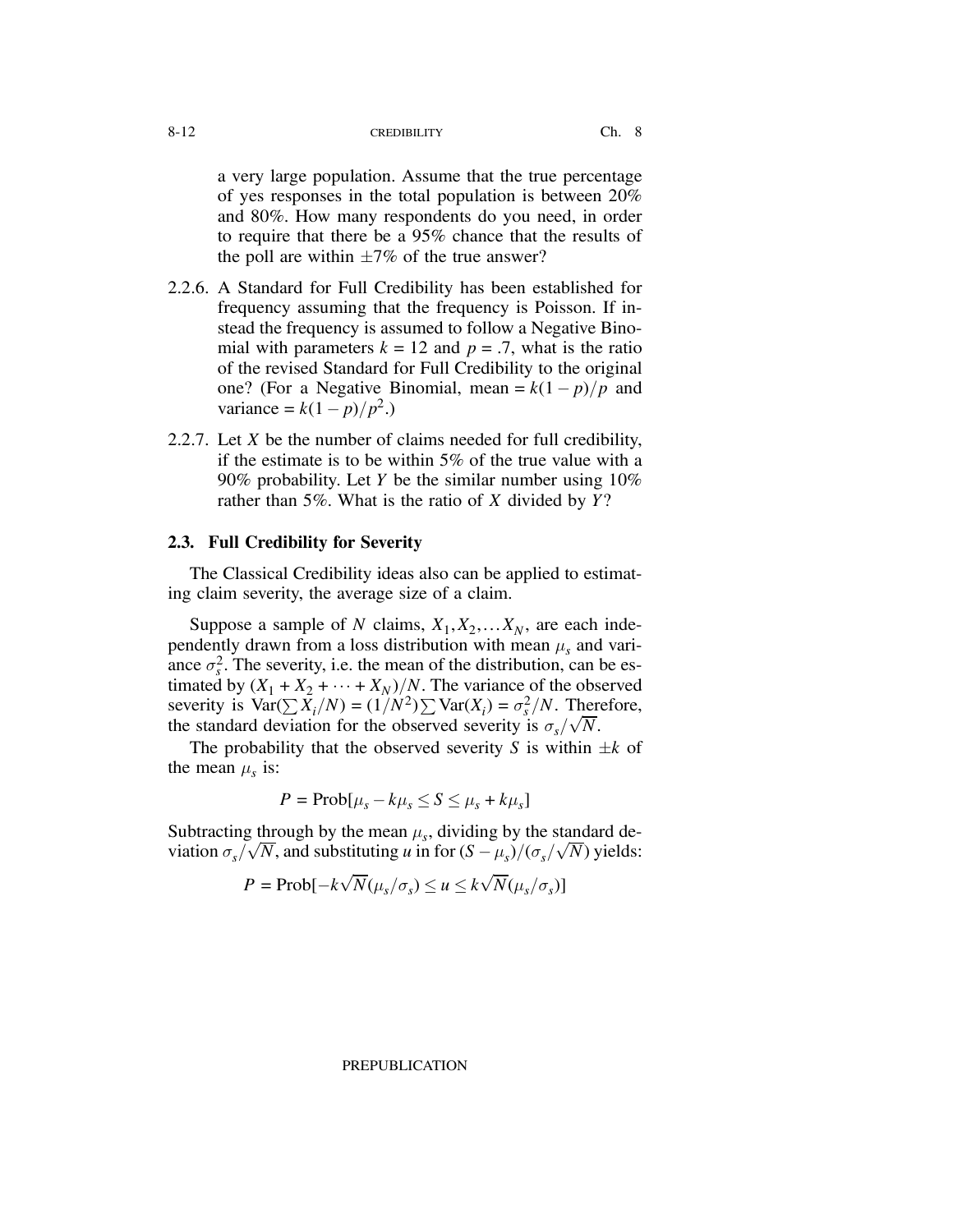This is identical to the frequency formula in Section 2.2 except for the additional factor of  $(\mu_s/\sigma_s)$ .

According to the Central Limit Theorem, the distribution of observed severity  $(X_1 + X_2 + \cdots + X_N)/N$  can be approximated by a normal distribution for large N. Assume that the Normal Approximation applies and, as before with frequency, define y such that  $\Phi(y) = (1 + P)/2$ . In order to have probability P that the observed severity will differ from the true severity by less than  $\pm k\mu_s$ , we want  $y = k\sqrt{N}(\mu_s/\sigma_s)$ . Solving for N:

$$
N = (y/k)^2 (\sigma_s/\mu_s)^2
$$
 (2.3.1)

The ratio of the standard deviation to the mean,  $(\sigma_s/\mu_s)$  =  $CV<sub>S</sub>$ , is the coefficient of variation of the claim size distribution. Letting  $n_0$  be the full credibility standard for frequency given P and k produces:

$$
N = n_0 C V_S^2 \tag{2.3.2}
$$

This is the *Standard for Full Credibility for Severity.*

*Example 2.3.1:* The coefficient of variation of the severity is 3. For  $P = 95\%$  and  $k = 5\%$ , what is the number of claims required for Full Credibility for estimating the severity?

[*Solution:* From Example 2.2.2,  $n_0 = 1537$ . Therefore,  $N =$  $1537(3)^2 = 13,833$  claims.]

## *2.3. Exercises*

- 2.3.1. The claim amount distribution has mean 1,000 and variance 6,000,000. Find the number of claims required for full credibility if you require that there will be a 90% chance that the estimate of severity is correct within  $\pm 1\%$ .
- 2.3.2. The Standard for Full Credibility for Severity for claim distribution A is N claims for a given P and k. Claim distribution B has the same mean as distribution A, but a standard deviation that is twice as large as A's. Given the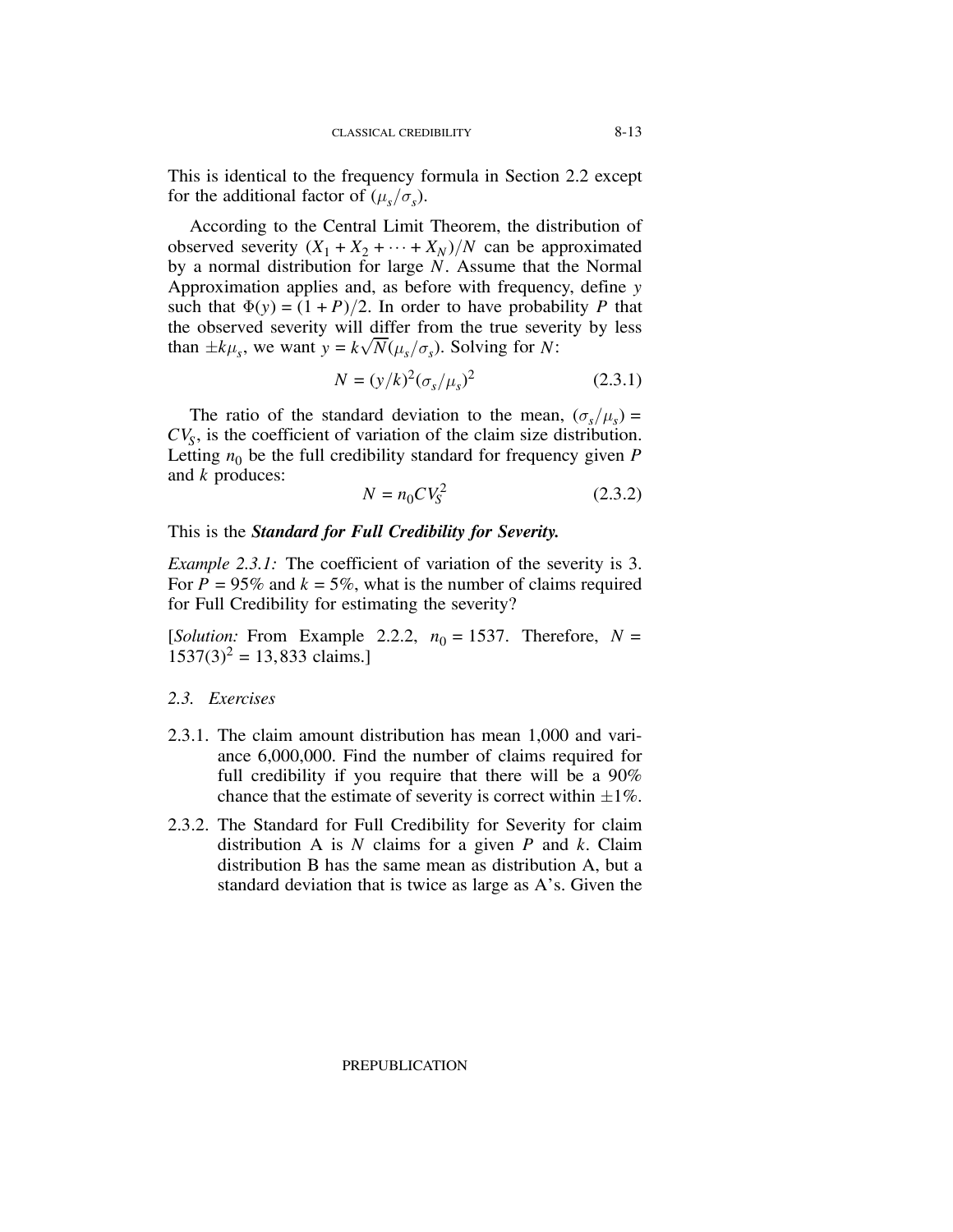same  $P$  and  $k$ , what is the Standard for Full Credibility for Severity for distribution B?

# **2.4. Process Variance of Aggregate Losses, Pure Premiums, and Loss Ratios**

Suppose that N claims of sizes  $X_1, X_2, \ldots, X_N$  occur during the observation period. The following quantities are useful in analyzing the cost of insuring a risk or group of risks:

Aggregate Losses :  $L = (X_1 + X_2 + \cdots + X_N)$ Pure Premium :  $PP = (X_1 + X_2 + \cdots + X_N)/\text{Exposures}$ Loss Ratio :  $LR = (X_1 + X_2 + \cdots + X_N)/\text{Earned Premium}$ 

We'll work with the Pure Premium in this section, but the development applies to the other two as well.

Pure Premiums are defined as losses divided by exposures.<sup>6</sup> For example, if 200 cars generate claims that total to \$80,000 during a year, then the observed Pure Premium is  $$80,000/200$ or \$400 per car-year. Pure premiums are the product of frequency and severity. **Pure Premiums** = **Losses/Exposures** = **(Number of Claims/Exposures) (Losses/Number of Claims)**= **(Frequency)(Severity).** Since they depend on both the number of claims and the size of claims, pure premiums have more reasons to vary than do either frequency or severity individually.

Random fluctuation occurs when one rolls dice, spins spinners, picks balls from urns, etc. The observed result varies from time period to time period due to random chance. This is also true for the pure premium observed for a collection of insureds or for an individual insured.<sup>7</sup> The variance of the observed pure premiums for a given risk that occurs due to random fluctuation

<sup>6</sup>The definition of exposures varies by line of insurance. Examples include car-years, house-years, sales, payrolls, etc.

 $<sup>7</sup>$ In fact this is the fundamental reason for the existence of insurance.</sup>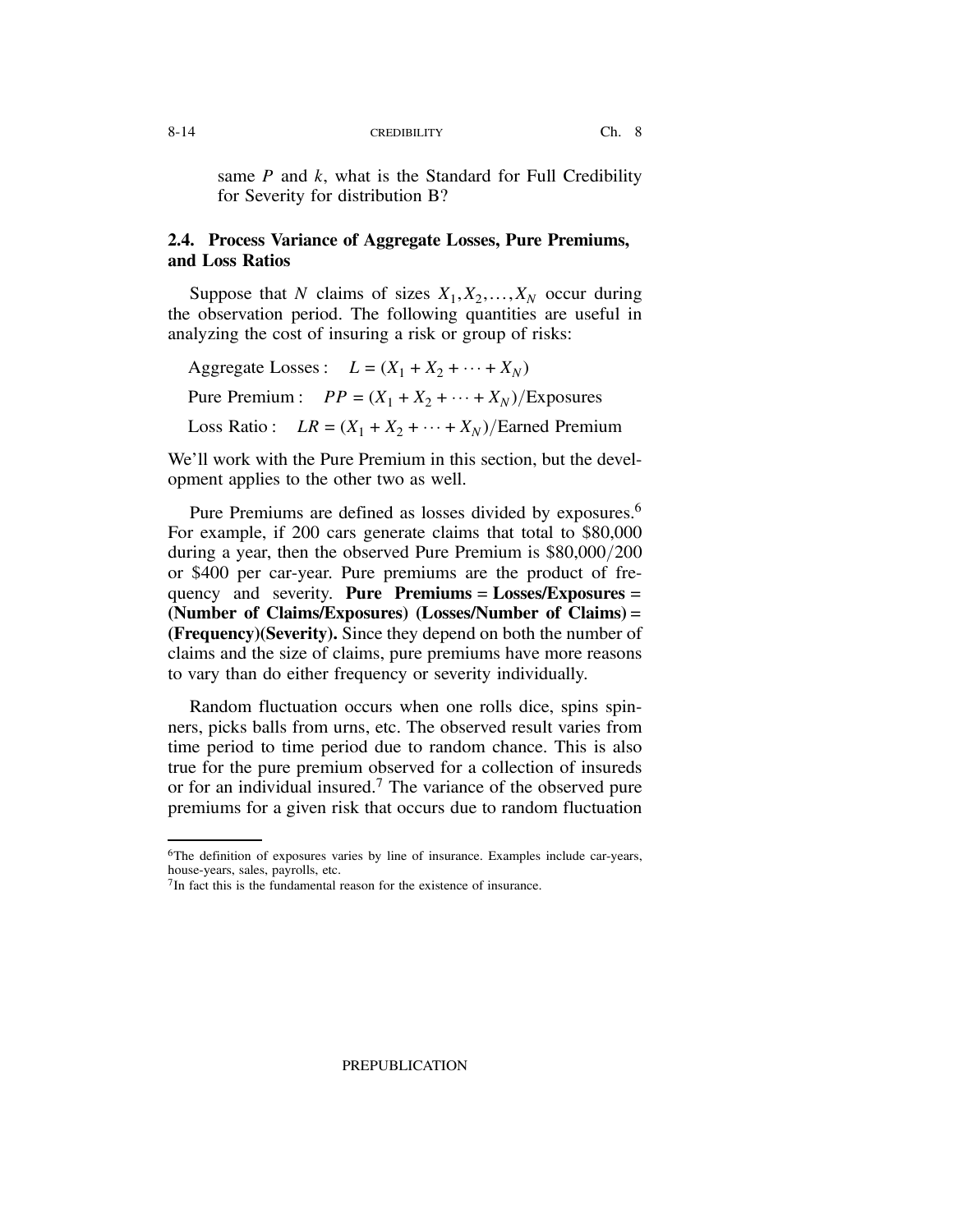is referred to as the **process variance**. That is what will be discussed here.8

*Example 2.4.1:* [Frequency and Severity are *not* independent]

Assume the following:

 For a given risk, the number of claims for a single exposure period will be either 0, 1, or 2

| Number of Claims | Probability |
|------------------|-------------|
|                  | 60%         |
|                  | 30%         |
|                  | 10%         |

- If only one claim is incurred, the size of the claim will be 50 with probability 80% or 100 with probability 20%
- If two claims are incurred, the size of each claim, independent of the other, will be 50 with probability 50% or 100 with probability 50%

What is the variance of the pure premium for this risk?

[*Solution:* First list the possible pure premiums and probability of each of the possible outcomes. If there is no claim (60% chance) then the pure premium is zero. If there is one claim, then the pure premium is either 50 with  $(30\%) (80\%) = 24\%$  chance or 100 with  $(30\%)$ (20%) = 6% chance. If there are two claims then there are three possibilities.

Next, the first and second moments can be calculated by listing the pure premiums for all the possible outcomes and taking the weighted average using the probabilities as weights of either the pure premium or its square.

<sup>&</sup>lt;sup>8</sup>The process variance is distinguished from the variance of the hypothetical pure premiums as discussed in Bühlmann Credibility.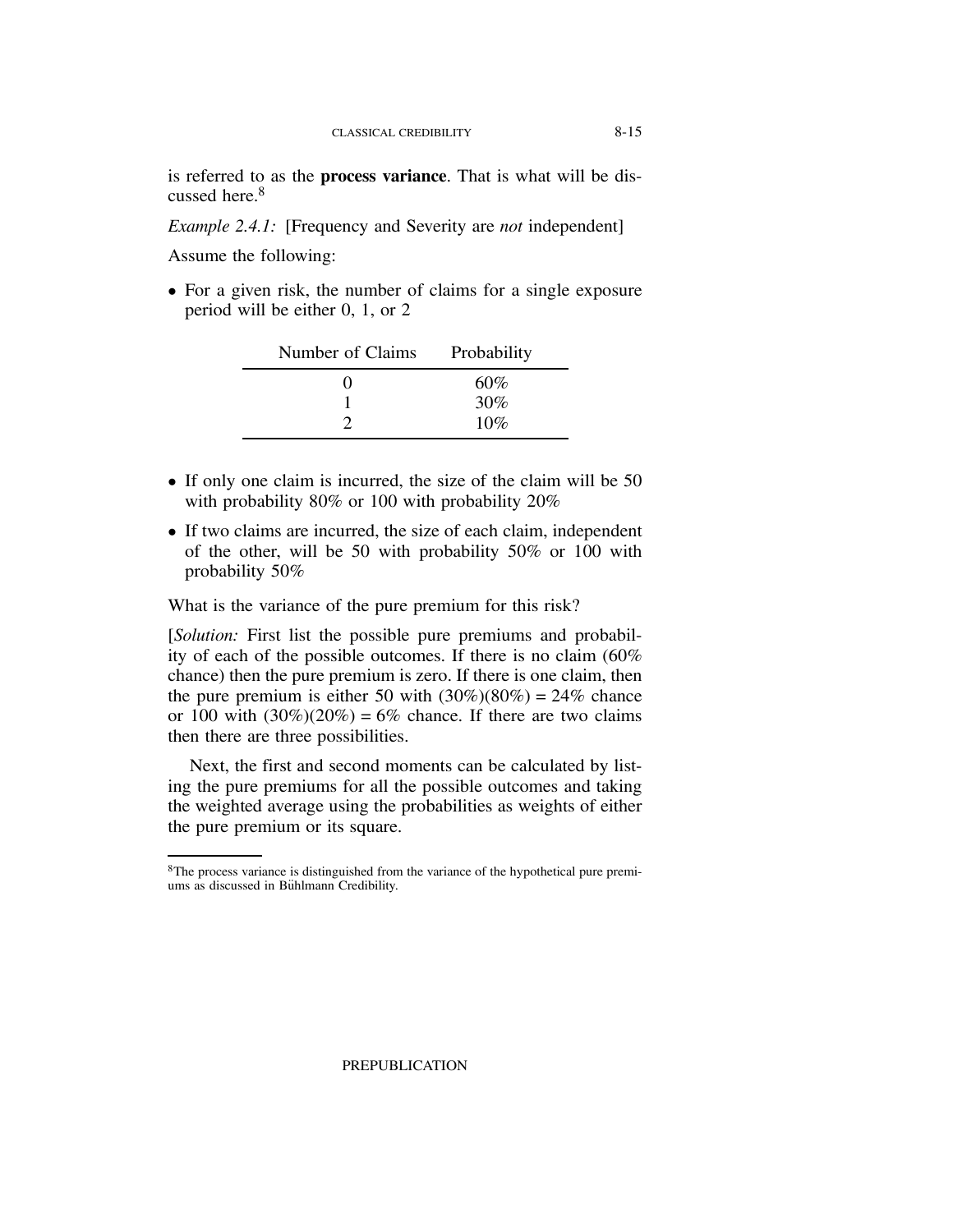| <b>Situation</b>           | Probability Premium | Pure       | Square<br>of P.P. |
|----------------------------|---------------------|------------|-------------------|
| 0 claims                   | $60.0\%$            | $\theta$   |                   |
| 1 claim $\omega$ 50        | 24.0%               | 50         | 2,500             |
| 1 claim @ 100              | $6.0\%$             | 100        | 10,000            |
| 2 claims @ 50 each         | $2.5\%$             | 100        | 10,000            |
| 2 claims: 1 @ 50 & 1 @ 100 | 5.0%                | 150        | 22,500            |
| 2 claims $@$ 100 each      | 2.5%                | <b>200</b> | 40,000            |
| Overall                    | 100.0%              | 33         | 3,575             |

8-16 CREDIBILITY Ch. 8

The average Pure Premium is 33. The second moment of the Pure Premium is 3,575. Therefore, the variance of the pure premium is:  $3,575 - 33^2 = 2,486$ .

Note that the frequency and severity are *not* independent in this example. Rather the severity distribution depends on the number of claims. For example, the average severity is 60 if there is one claim, while the average severity is 75 if there are two claims.

Here is a similar example with independent frequency and severity.

*Example 2.4.2:* [Frequency and Severity are independent]

Assume the following:

- For a given risk, the number of claims for a single exposure period is given by a binomial distribution with  $p = .3$  and  $n = 2$ .
- The size of a claim will be 50, with probability 80%, or 100, with probability 20%.
- Frequency and severity are independent.

Determine the variance of the pure premium for this risk.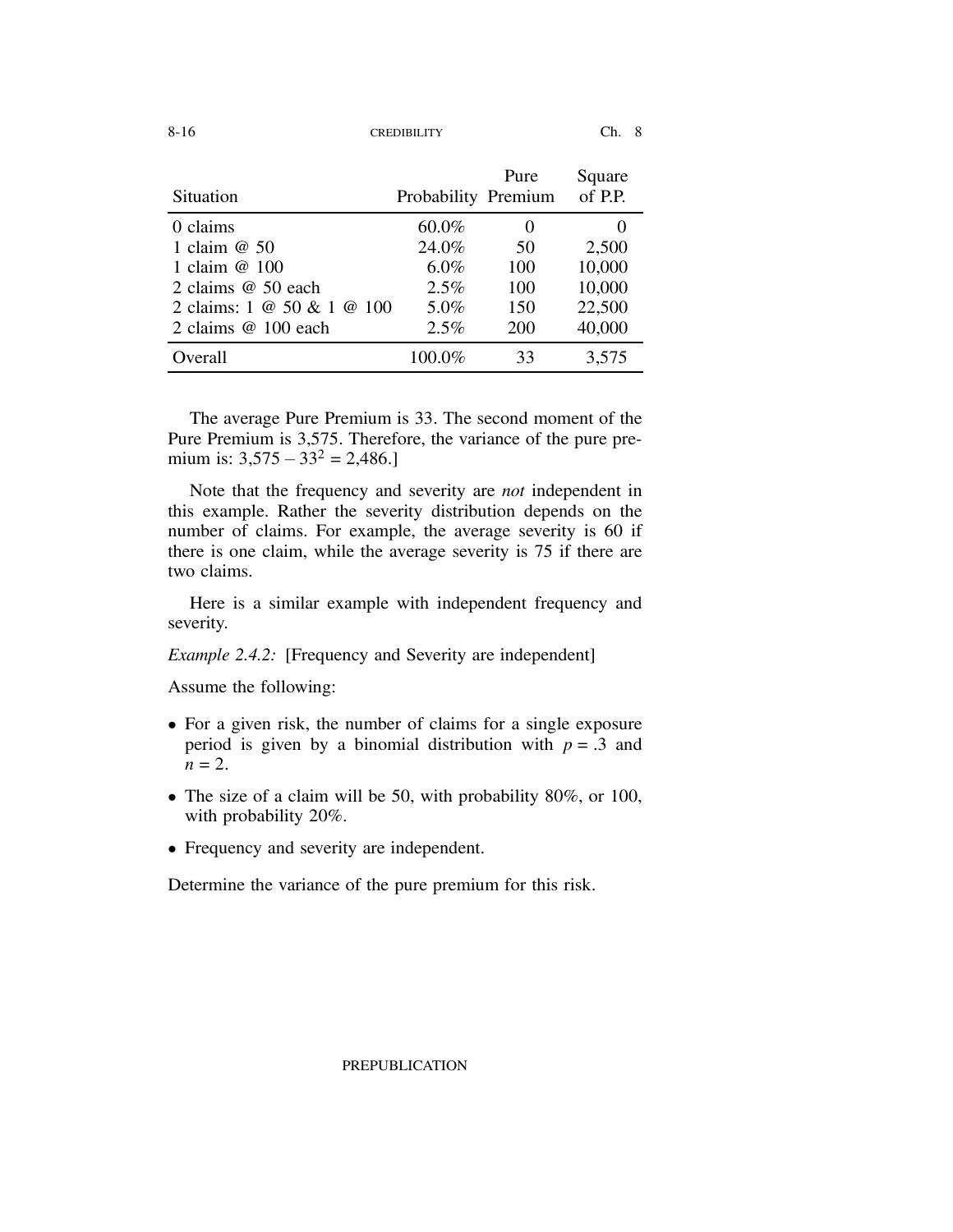| <b>Situation</b>                                                  | Probability Premium                | Pure                         | Square<br>of P.P.         |
|-------------------------------------------------------------------|------------------------------------|------------------------------|---------------------------|
| $\theta$<br>1 claim $@$ 50<br>1 claim @ 100<br>2 claims @ 50 each | 49.00%<br>33.60%<br>8.40%<br>5.76% | $\theta$<br>50<br>100<br>100 | 2,500<br>10,000<br>10,000 |
| 2 claims: 1 @ 50 & 1 @ 100<br>2 claims @ 100 each                 | 2.88%<br>$0.36\%$                  | 150<br>200                   | 22,500<br>40,000          |
| Overall                                                           | 100.0%                             | 36                           | 3,048                     |

[*Solution:* List the possibilities and compute the first two moments:

Therefore, the variance of the pure premium is:  $3,048 - 36^2 =$ 1,752.]

In this second example, since frequency and severity are independent one can make use of the following formula:

# **Process Variance of Pure Premium** =

(**Mean Freq**:)(**Variance of Severity**)

+ (**Mean Severity**) 2(**Variance of Freq**:)

$$
\sigma_{PP}^2 = \mu_f \sigma_S^2 + \mu_S^2 \sigma_f^2 \tag{2.4.1}
$$

Note that each of the two terms has a mean and a variance, one from frequency and one from severity. Each term is in dollars squared; that is one way to remember that the mean severity (which is in dollars) enters as a square while that for mean frequency (which is not in dollars) does not.

*Example 2.4.3:* Calculate the variance of the pure premium for the risk described in Example 2.4.2 using formula (2.4.1).

[*Solution:* The mean frequency is  $np = .6$  and the variance of the frequency is  $npq = (2)(.3)(.7) = .42$ . The average severity is 60 and the variance of the severity is  $(.8)(10^2) + (.2)(40^2) =$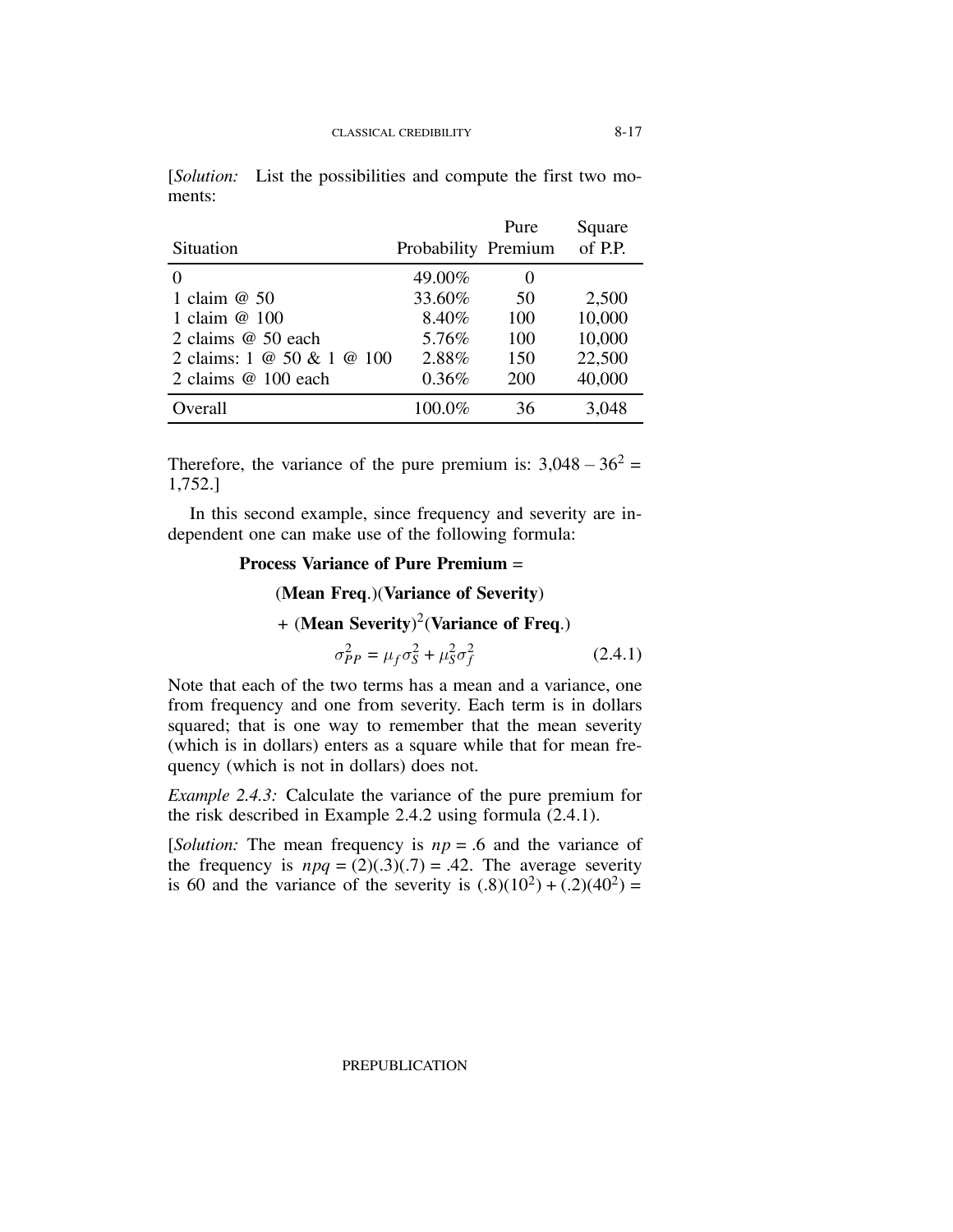400. Therefore the process variance of the pure premium is  $(.6)(400) + (60^2)(.42) = 1,752.$ 

Formula (2.4.1) can also be used to compute the process variance of the aggregate losses and the loss ratio when frequency and severity are independent.

# *Derivation of Formula (2.4.1)*

The above formula for the process variance of the pure premium is a special case of the formula that also underlies analysis of variance:<sup>9</sup>

Var(Y) = 
$$
E_X
$$
[Var<sub>Y</sub>(Y | X)] + Var<sub>X</sub>( $E_Y$ [Y | X]),  
where X and Y are random variables. (2.4.2)

Letting  $Y$  be the pure premium  $PP$  and  $X$  be the number of claims  $N$  in the above formula gives:

$$
\begin{aligned} \text{Var}(PP) &= E_N[\text{Var}_{PP}(PP \mid N)] + \text{Var}_N(E_{PP}[PP \mid N]) \\ &= E_N[N\sigma_S^2] + \text{Var}_N(\mu_S N) = E_N[N]\sigma_S^2 + \mu_S^2 \text{Var}_N(N) \\ &= \mu_f \sigma_S^2 + \mu_S^2 \sigma_f^2 \end{aligned}
$$

Where we have used the assumption that the frequency and severity are independent and the facts:

- $\bullet$  For a fixed number of claims N, the variance of the pure premium is the variance of the sum of  $N$  independent identically distributed variables each with variance  $\sigma_S^2$ . (Since frequency and severity are assumed independent,  $\sigma_S^2$  is the same for each value of N.) Such variances add so that  $\text{Var}_{PP}(PP \mid N) = N\sigma_S^2$ .
- $\bullet$  For a fixed number of claims N with frequency and severity independent, the expected value of the pure premium is  $N$ times the mean severity:  $E_{PP}[PP | N] = N\mu_S$ .

 $9$ The total variance = expected value of the process variance + the variation of the hypothetical means.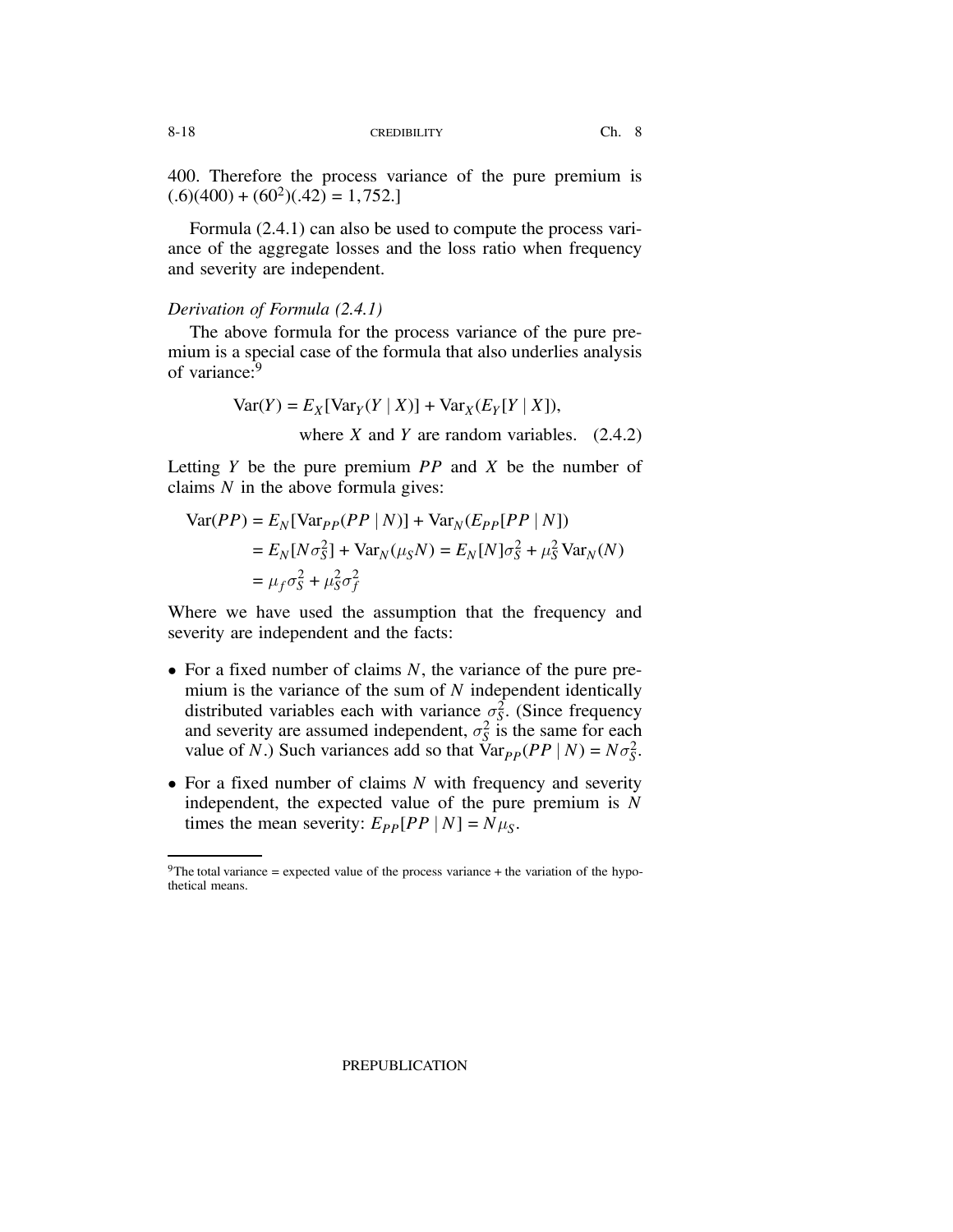$\bullet$  Since with respect to N the variance of the severity acts as a constant:

$$
E_N[N\sigma_S^2] = \sigma_S^2 E_N[N] = \mu_f \sigma_S^2
$$

 $\bullet$  Since with respect to  $N$  the mean of the severity acts as a constant:

$$
\text{Var}_N(\mu_S N) = \mu_S^2 \text{Var}_N(N) = \mu_S^2 \sigma_f^2
$$

*Poisson Frequency*

In the case of a Poisson Frequency with independent frequency and severity the formula for the process variance of the pure premium simplifies. Since  $\mu_f = \sigma_f^2$ :

$$
\sigma_{PP}^2 = \mu_f \sigma_S^2 + \mu_S^2 \sigma_f^2
$$
  
=  $\mu_f (\sigma_S^2 + \mu_S^2) = \mu_f (2nd \text{ moment of the severity})$  (2.4.3)

*Example 2.4.4:* Assume the following:

- For a given large risk, the number of claims for a single exposure period is Poisson with mean 3,645.
- The severity distribution is LogNormal with parameters  $\mu = 5$ and  $\sigma = 1.5$ .
- Frequency and severity are independent.

Determine the variance of the pure premium for this risk.

[*Solution:* The second moment of the severity =  $\exp(2\mu + 2\sigma^2)$  =  $exp(14.5) = 1,982,759.264$ . (See Appendix.) Thus  $\sigma_{PP}^2 = \mu_f(2nd)$ moment of the severity) =  $(3,645)(1,982,759) = 7.22716 \times 10^{9}$ .

# *Normal Approximation:*

For large numbers of expected claims, the observed pure premiums are approximately normally distributed.<sup>10</sup> For ex-

<sup>&</sup>lt;sup>10</sup>The more skewed the severity distribution, the higher the frequency has to be for the Normal Approximation to produce worthwhile results.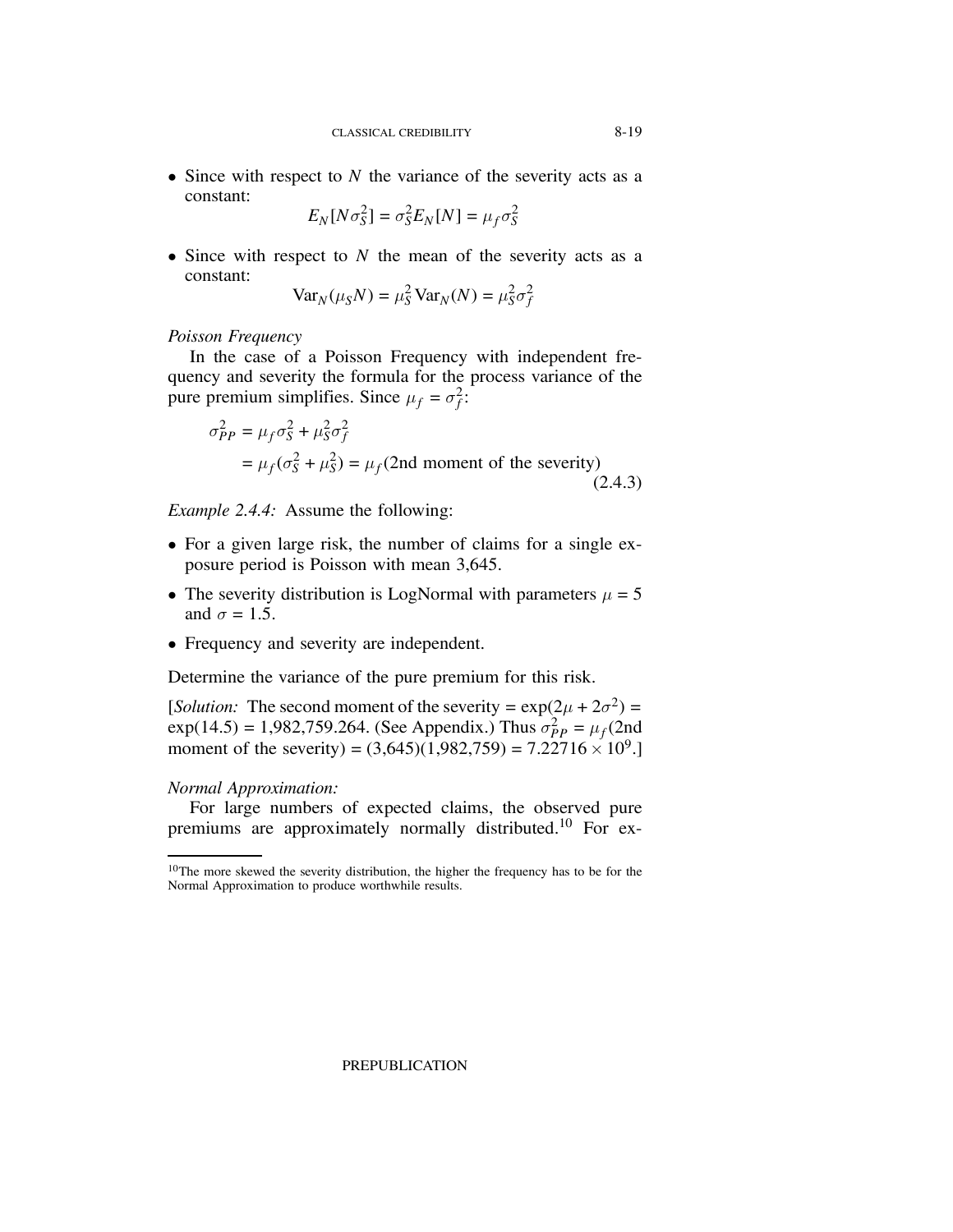ample, continuing the example above, mean severity =  $\exp(\mu +$  $.5\sigma^2$ ) = exp(6.125) = 457.14. Thus the mean pure premium is  $(3, 645)(457.14) = 1,666,292$ . One could ask what the chance is of the observed pure premiums being between 1.4997 million and 1.8329 million. Since the variance is  $7.22716 \times 10^9$ , the standard deviation of the pure premium is 85,013. Thus this probability of the observed pure premiums being within  $\pm 10\%$ of 1.6663 million is

$$
\approx \Phi((1.8329 \text{ million} - 1.6663 \text{ million})/85,013)
$$

$$
-\Phi((1.4997 \text{ million} - 1.6663 \text{ million})/85,013)
$$

$$
=\Phi(1.96) - \Phi(-1.96) = .975 - (1 - .975) = 95\%.
$$

Thus in this case with an expected number of claims equal to 3,645, there is about a 95% chance that the observed pure premium will be within  $\pm 10\%$  of the expected value. One could turn this around and ask how many claims one would need in order to have a 95% chance that the observed pure premium will be within  $\pm 10\%$  of the expected value. The answer of 3,645 claims could be taken as a Standard for Full Credibility for the Pure Premium.<sup>11</sup>

# *2.4. Exercises*

2.4.1. Assume the following for a given risk:

- Mean frequency = 13; Variance of the frequency =  $37$
- Mean severity = 300; Variance of the severity =  $200,000$
- Frequency and severity are independent

What is the variance of the pure premium for this risk?

2.4.2. A six-sided die is used to determine whether or not there is a claim. Each side of the die is marked with either a 0 or a 1, where 0 represents no claim and 1 represents a

<sup>11</sup>As discussed in a subsequent section.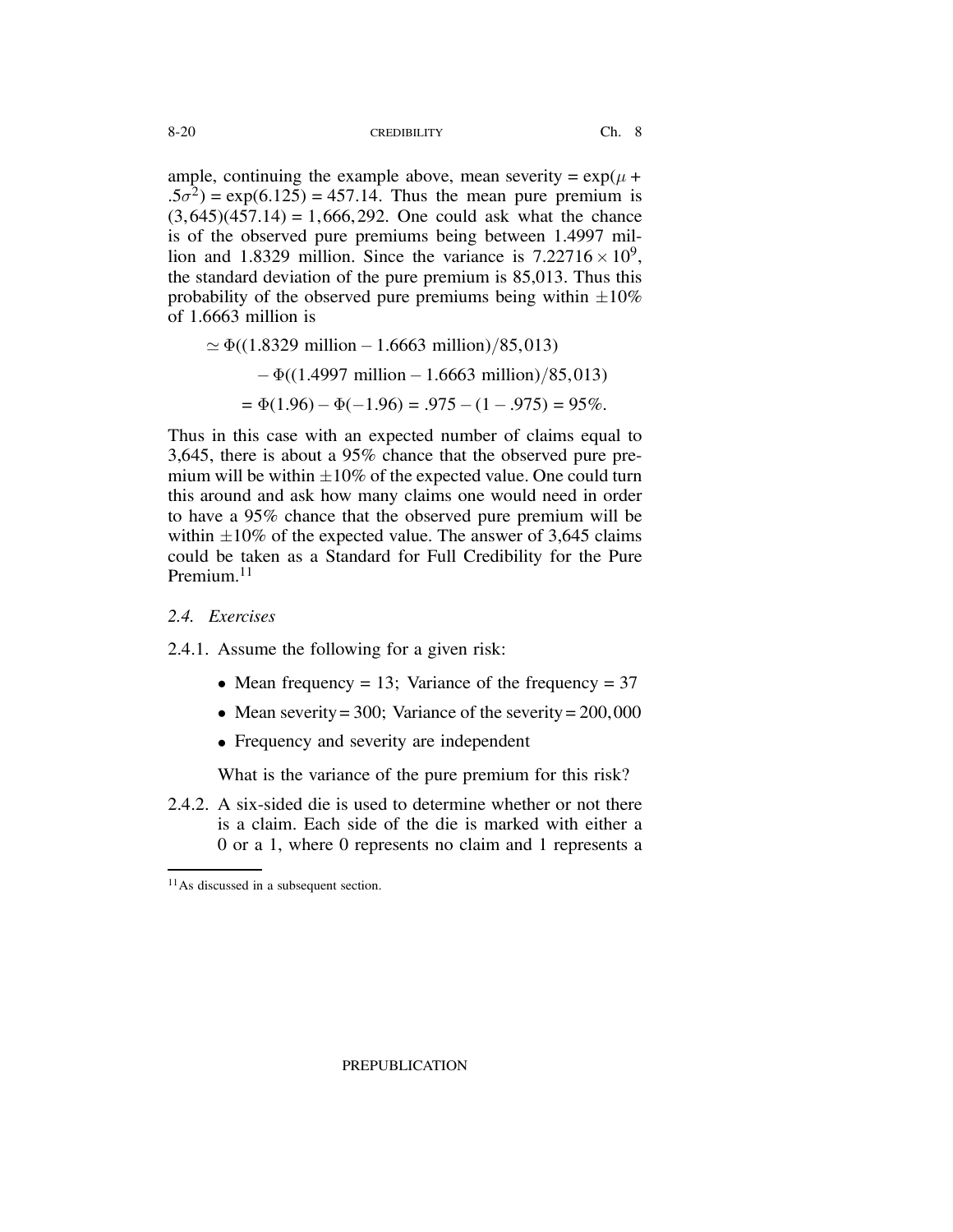claim. Two sides are marked with a zero and four sides with a 1. In addition, there is a spinner representing claim severity. The spinner has three areas marked 2, 5 and 14. The probabilities for each claim size are:

| Claim Size | Probability |
|------------|-------------|
|            | 20%         |
|            | 50%         |
| 14         | 30%         |

The die is rolled and if a claim occurs, the spinner is spun. What is the variance for a single trial of this risk process?

- 2.4.3. You are given the following:
	- For a given risk, the number of claims for a single exposure period will be 1, with probability  $4/5$ ; or 2, with probability  $1/5$ .
	- If only one claim is incurred, the size of the claim will be 50, with probability  $3/4$ ; or 200, with probability  $1/4.$
	- If two claims are incurred, the size of each claim, independent of the other, will be 50, with probability 60%; or 150, with probability 40%.

Determine the variance of the pure premium for this risk.

- 2.4.4. You are given the following:
	- Number of claims for a single insured follows a Poisson distribution with mean .25
	- The amount of a single claim has a uniform distribution on [0, 5,000]
	- Number of claims and claim severity are independent.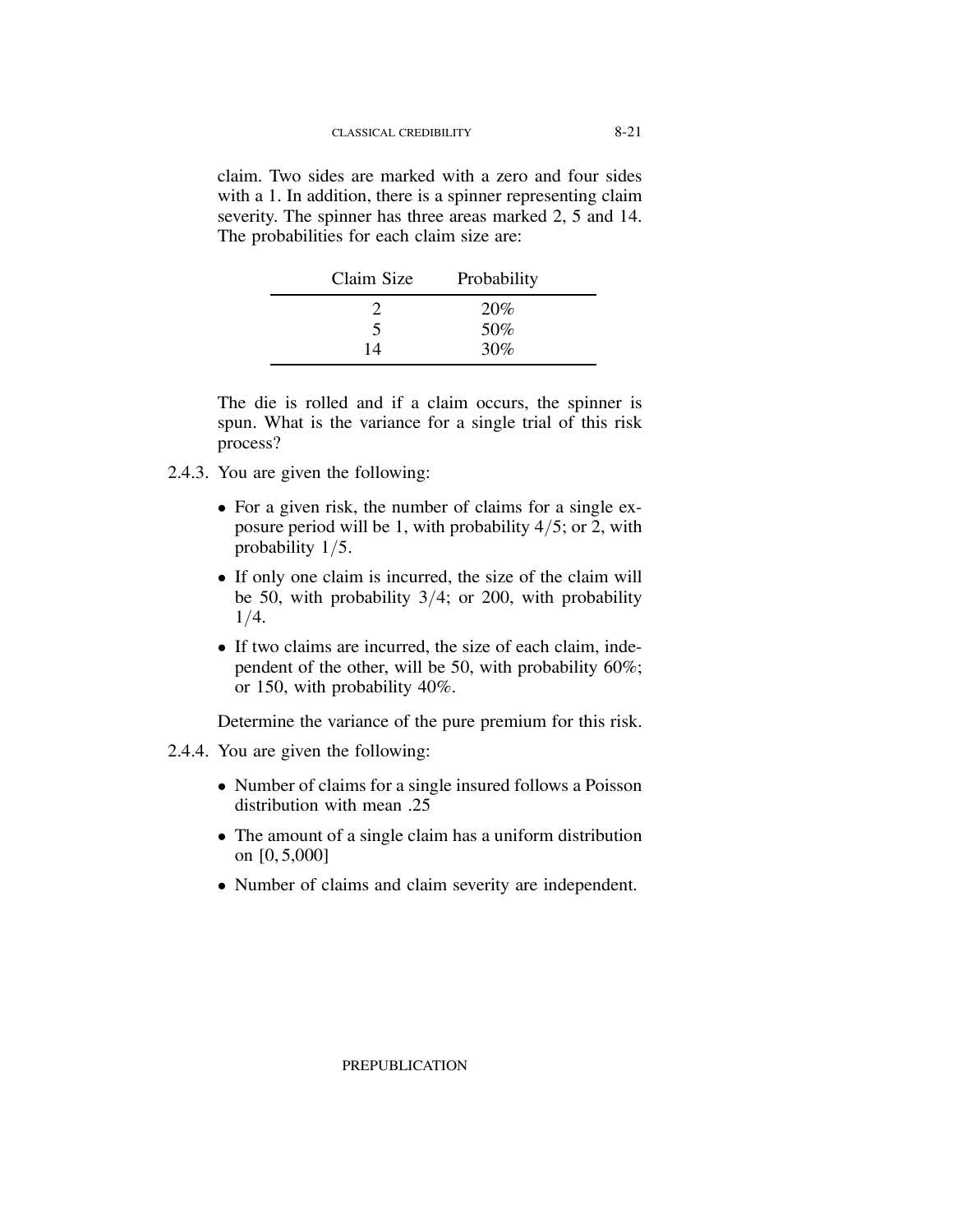Determine the pure premium's process variance for a single insured.

- 2.4.5. Assume the following:
	- For the State of West Dakota, the number of claims for a single year is Poisson with mean 8,200
	- The severity distribution is LogNormal with parameters  $\mu = 4$  and  $\sigma = 0.8$
	- Frequency and severity are independent

Determine the expected aggregate losses. Determine the variance of the aggregate losses.

- 2.4.6. The frequency distribution follows the Poisson process with mean 0.5. The second moment about the origin for the severity distribution is 1,000. What is the process variance of the aggregate claim amount?
- 2.4.7. The probability function of claims per year for an individual risk is Poisson with a mean of 0.10. There are four types of claims. The number of claims has a Poisson distribution for each type of claim. The table below describes the characteristics of the four types of claims.

| Type of | Mean      |            | Severity  |
|---------|-----------|------------|-----------|
| Claim   | Frequency | Mean       | Variance  |
| W       | .02       | <b>200</b> | 2,500     |
| X       | .03       | 1,000      | 1,000,000 |
| Y       | .04       | 100        |           |
| 7       | .01       | 1,500      | 2,000,000 |

Calculate the variance of the pure premium.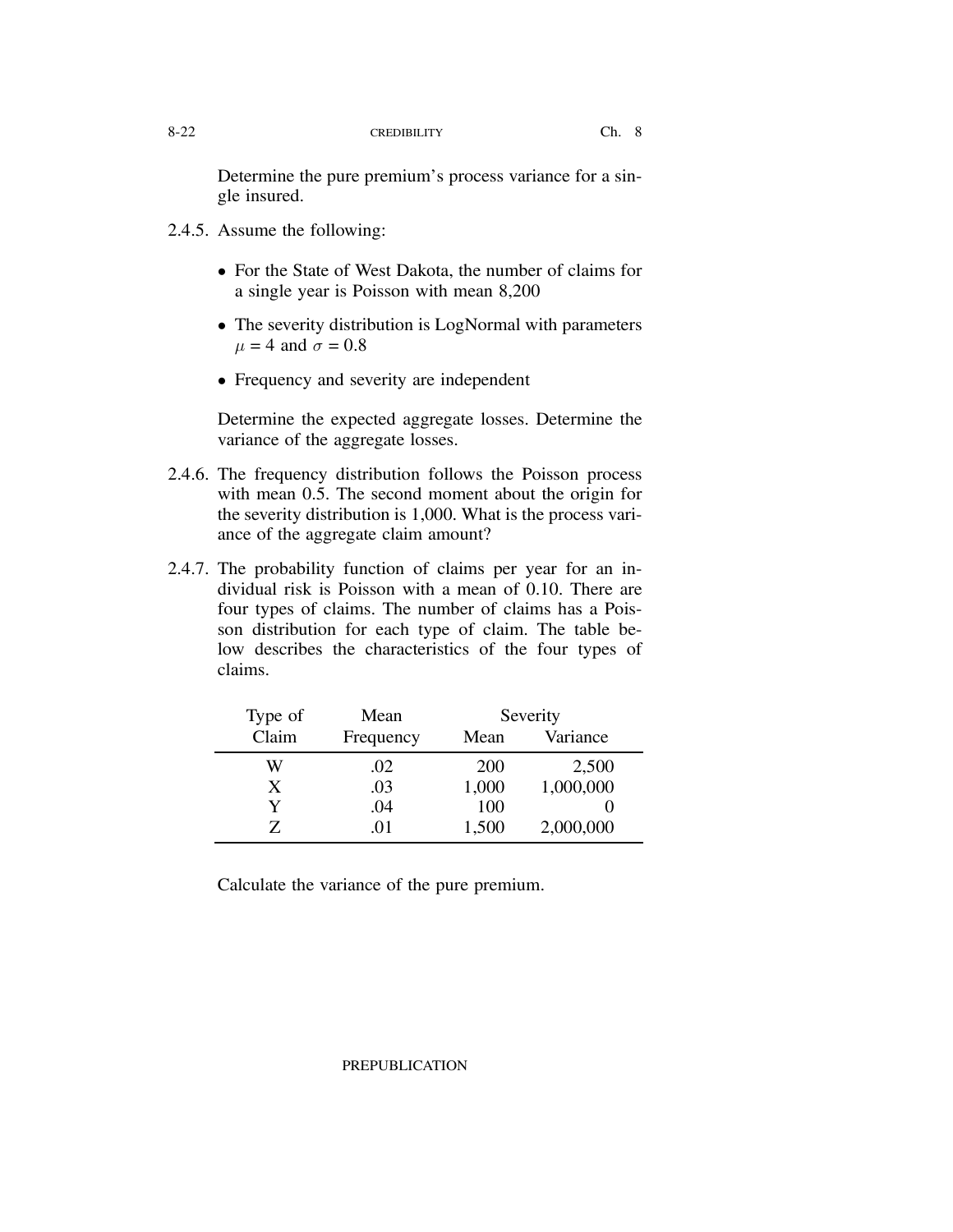# **2.5. Full Credibility for Aggregate Losses, Pure Premiums, and Loss Ratios**

Since they depend on both the number of claims and the size of claims, aggregate losses, pure premiums, and loss ratios have more reasons to vary than either frequency or severity. Because they are more difficult to estimate than frequencies, all other things being equal, the Standard for Full Credibility is larger than that for frequencies.

In Section 2.4 formulas for the variance of the pure premium were calculated:

General case: 
$$
\sigma_{PP}^2 = \mu_f \sigma_S^2 + \mu_S^2 \sigma_f^2
$$
 (2.5.1)  
Poisson frequency:  $\sigma_{PP}^2 = \mu_f (\sigma_S^2 + \mu_S^2) =$   
 $\mu_f$  (2nd moment of the severity) (2.5.2)

The subscripts indicate the means and variances of the frequency  $(f)$  and severity  $(S)$ . Assuming the Normal Approximation, full credibility standards can be calculated following the same steps as in Sections 2.2 and 2.3.

The probability that the observed pure premium  $PP$  is within  $\pm k\%$  of the mean  $\mu_{PP}$  is:

$$
P = \text{Prob}[\mu_{PP} - k\mu_{PP} \le PP \le \mu_{PP} + k\mu_{PP}]
$$
  
=  $\text{Prob}[-k(\mu_{PP}/\sigma_{PP}) \le u \le k(\mu_{PP}/\sigma_{PP})],$ 

where  $u = (PP - \mu_{PP})/\sigma_{PP}$  is a unit normal variable, assuming the Normal Approximation.

Define y such that  $\Phi(y) = (1 + P)/2$ . (See Section 2.2 for more details.) Then, in order to have probability  $P$  that the observed pure premium will differ from the true pure premium by less than  $\pm k\mu_{PP}$ :

$$
y = k(\mu_{PP}/\sigma_{PP})
$$
 (2.5.3)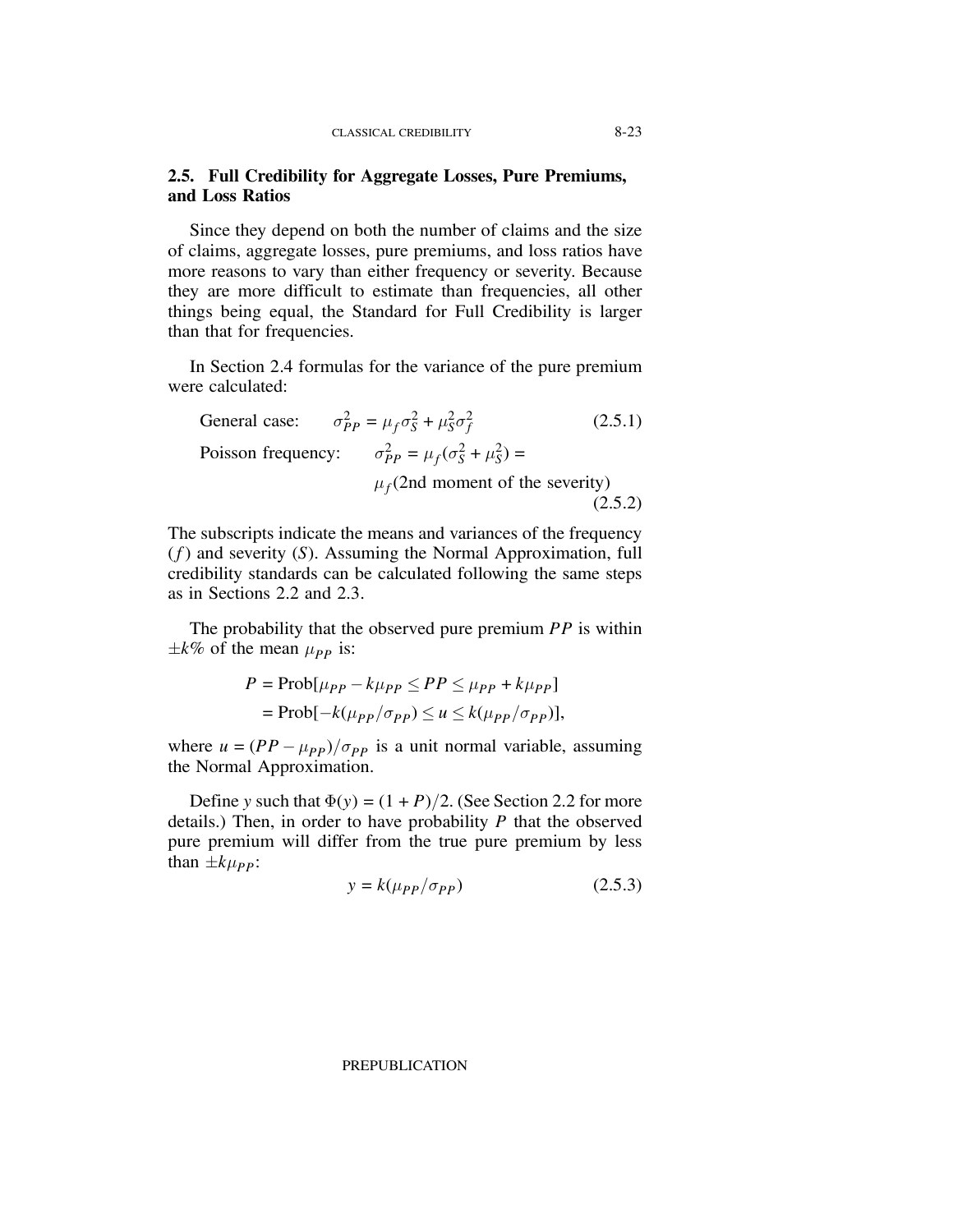To proceed further with formula (2.5.1) we need to know something about the frequency distribution function.

Suppose that frequency is a Poisson process and that  $n_F$  is the expected number of claims required for Full Credibility of the Pure Premium. Given  $n_F$  is the expected number of claims, then  $\mu_f = \sigma_f^2 = n_F$  and, assuming frequency and severity are independent:

$$
\mu_{PP} = \mu_f \mu_S = n_F \mu_S
$$

and,

$$
\sigma_{PP}^2 = \mu_f (\sigma_S^2 + \mu_S^2) = n_F (\sigma_S^2 + \mu_S^2).
$$

Substituting for  $\mu_{PP}$  and  $\sigma_{PP}$  in formula (2.5.3) gives:

$$
y = k(n_F \mu_S/(n_F(\sigma_S^2 + \mu_S^2))^{1/2}).
$$

Solving for  $n_F$ :

$$
n_F = (y/k)^2 [1 + (\sigma_S^2/\mu_S^2)] = n_0 (1 + CV_S^2)
$$
 (2.5.4)

This is the **Standard for Full Credibility of the Pure Premium.**  $n_0 = (y/k)^2$  is the Standard for Full Credibility of Frequency that was derived in Section 2.2.  $CV_s = (\sigma_s/\mu_s)$  is the coefficient of variation of the severity. Formula  $(2.5.4)$  can also be written as  $n_F = n_0(\mu_S^2 + \sigma_S^2)/\mu_S^2$  where  $(\mu_S^2 + \sigma_S^2)$  is the second moment of the severity distribution.

*Example 2.5.1:* The number of claims has a Poisson distribution. The mean of the severity distribution is 2,000 and the standard deviation is 4,000. For  $P = 90\%$  and  $k = 5\%$ , what is the Standard for Full Credibility of the Pure Premium?

[*Solution:* From section 2.2,  $n_0 = 1,082$  claims. The coefficient of variation is  $CV = 4,000/2,000 = 2$ . So,  $n_F = 1,082$  $(1 + 2^2) = 5,410$  claims.]

It is interesting to note that the Standard for Full Credibility of the Pure Premium is the sum of the standards for frequency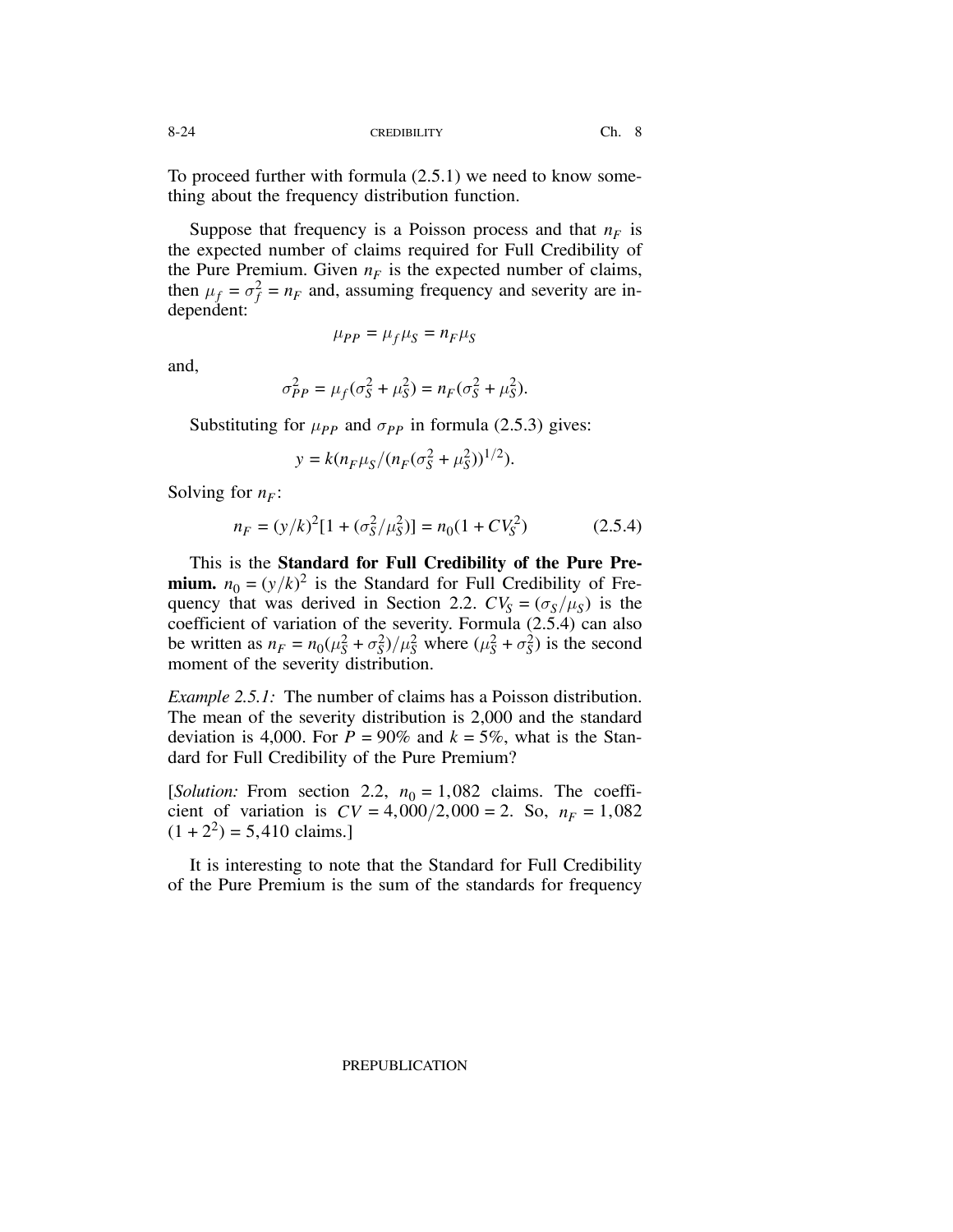and severity:

 $n_F = n_0(1 + CV_S^2) = n_0 + n_0CV_S^2$ 

= Standard for Full Credibility of Frequency

+ Standard for Full Credibility of Severity

Note that if one limits the size of claims, then the coefficient of variation is smaller. Therefore, the criterion for full credibility for basic limits losses is less than that for total losses. It is a common practice in ratemaking to cap losses in order to increase the credibility assigned to the data.

The pure premiums are often approximately Normal; generally the greater the expected number of claims or the shorter tailed the frequency and severity distributions, the better the Normal Approximation. It is assumed that one has enough claims that the aggregate losses approximate a Normal Distribution. While it is possible to derive formulas that don't depend on the Normal Approximation, they're not covered here.<sup>12</sup>

## *Variations from the Poisson Assumption*

As with the Standard for Full Credibility of Frequency, one can derive a more general formula when the Poisson assumption does not apply. The Standard for Full Credibility is:<sup>13</sup>

$$
n_F = \{y^2/k^2\}(\sigma_f^2/\mu_f + \sigma_s^2/\mu_s^2),\tag{2.5.5}
$$

which reduces to the Poisson case when  $\sigma_f^2/\mu_f = 1$ . If the severity is constant then  $\sigma_s^2$  is zero and (2.5.5) reduces to (2.2.6).

## *2.5. Exercises*

[*Assume that frequency and severity are independent in the following problems*.]

<sup>12</sup>One can, for example, use the Normal Power Approximation, which takes into account more than the first two moments. See for example, "Limited Fluctuation Credibility with the Normal Power Approximation" by Gary Venter. This usually has little practical effect. <sup>13</sup>A derivation can be found in Mayerson, et al, "The Credibility of the Pure Premium."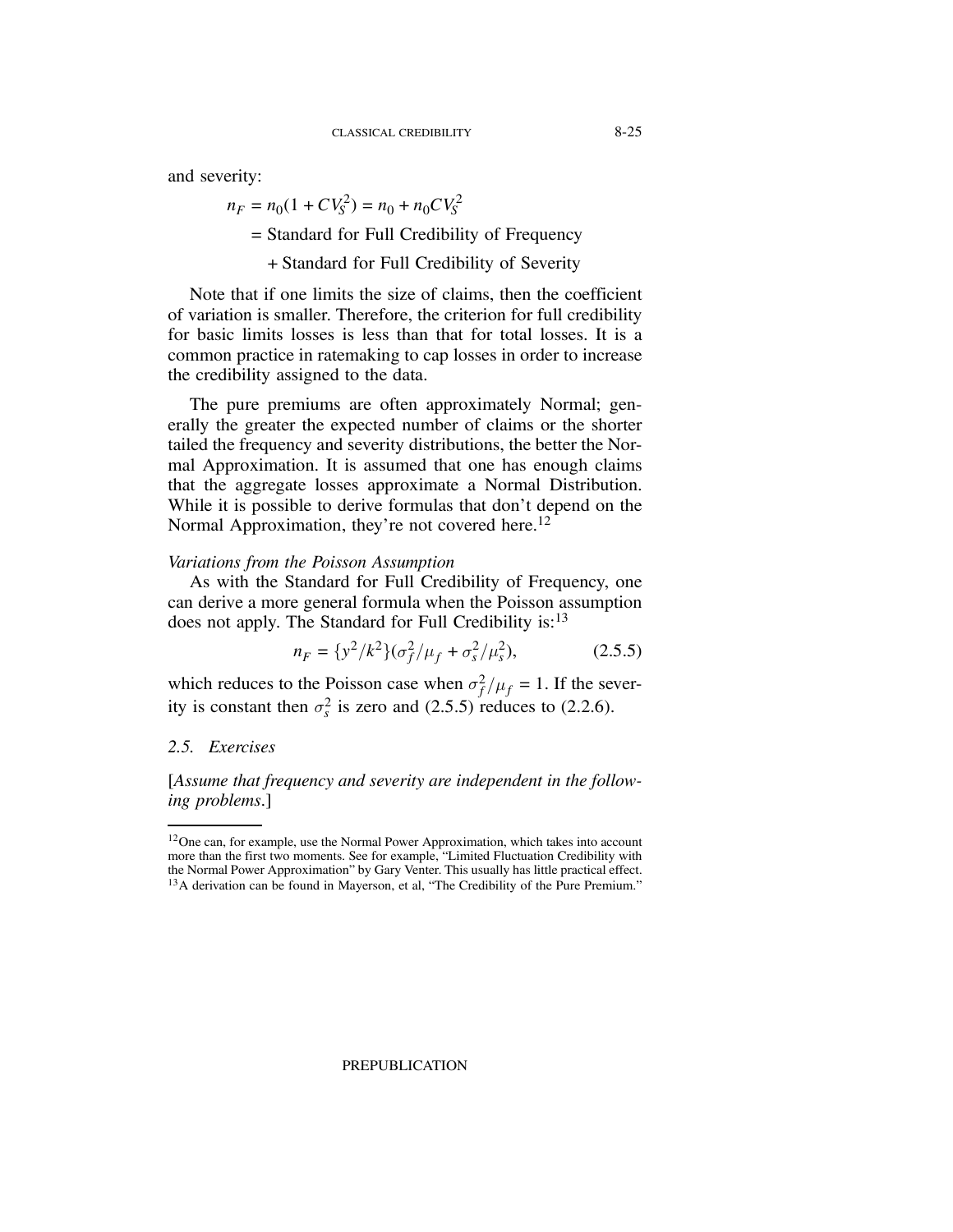2.5.1. You are given the following information:

- The number of claims is Poisson.
- The severity distribution is LogNormal with parameters  $\mu = 4$  and  $\sigma = 0.8$ .
- Full credibility is defined as having a 90% probability of being within plus or minus 2.5% of the true pure premium.

What is the minimum number of expected claims that will be given full credibility?

- 2.5.2. Given the following information, what is the minimum number of *policies* that will be given full credibility?
	- $\bullet$  Mean claim frequency = .04 claims per policy. (Assume Poisson.)
	- Mean claim severity  $= $1,000$ .
	- Variance of the claim severity  $= $2$  million.
	- Full credibility is defined as having a 99% probability of being within plus or minus 10% of the true pure premium.
- 2.5.3. The full credibility standard for a company is set so that the total number of claims is to be within 2.5% of the true value with probability  $P$ . This full credibility standard is calculated to be 5,000 claims. The standard is altered so that the total *cost* of claims is to be within 9% of the true value with probability  $P$ . The claim frequency has a Poisson distribution and the claim severity has the following distribution:

$$
f(x) = .0008(50 - x), \qquad 0 \le x \le 50.
$$

What is the expected number of claims necessary to obtain full credibility under the new standard?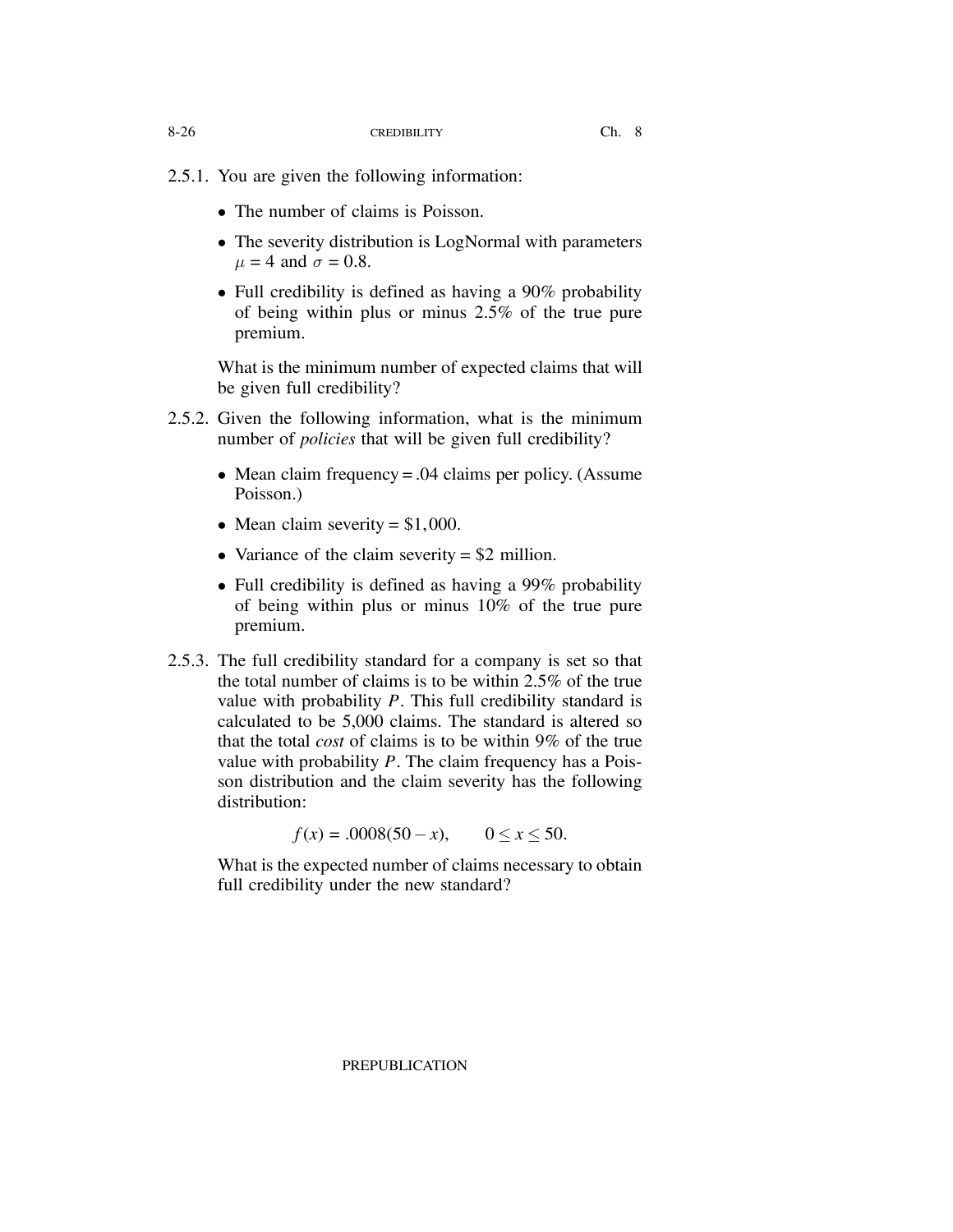2.5.4. You are given the following information:

- A standard for full credibility of 2,000 claims has been selected so that the actual pure premium would be within 10% of the expected pure premium 99% of the time.
- The number of claims follows a Poisson distribution.

Using the classical credibility concepts determine the coefficient of variation of the severity distribution underlying the full credibility standard.

- 2.5.5. You are given the following:
	- The number of claims is Poisson distributed.
	- Claim severity has the following distribution:

| Claim Size | Probability |  |
|------------|-------------|--|
| 10         | .50         |  |
| 20         | .30         |  |
| 50         | 20          |  |

Determine the number of claims needed so that the total cost of claims is within 20% of the expected cost with 95% probability.

- 2.5.6. You are given the following:
	- The number of claims has a *negative binomial* distribution with a variance that is twice as large as the mean.
	- Claim severity has the following distribution:

| Claim Size | Probability   |  |
|------------|---------------|--|
| 10         | .50           |  |
| 20         | .30           |  |
| 50         | $.20^{\circ}$ |  |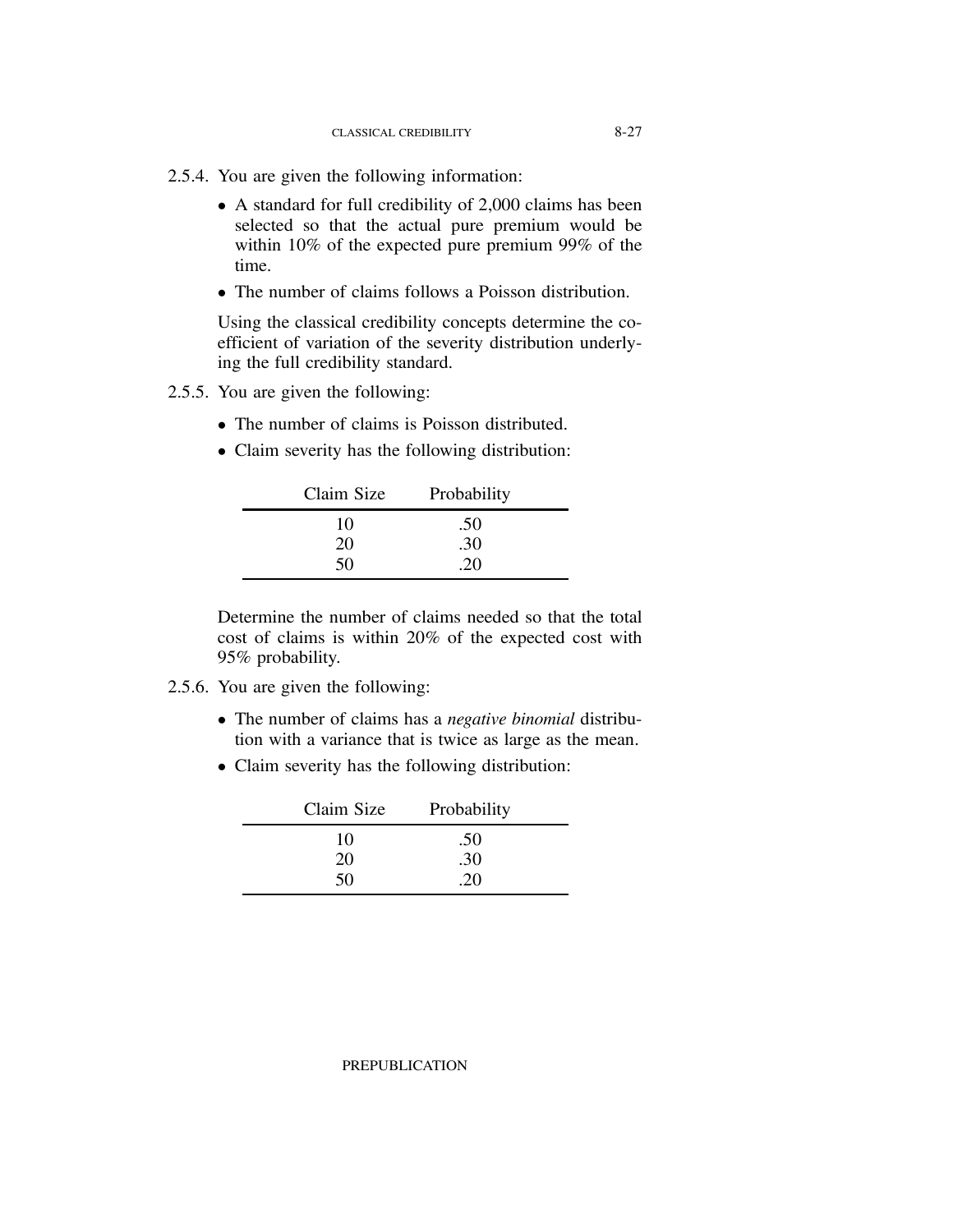Determine the number of claims needed so that the total cost of claims is within 20% of the expected cost with 95% probability. Compare your answer to that of exercise 2.5.5.

- 2.5.7. A full credibility standard is determined so that the total *number* of claims is within 2.5% of the expected number with probability 98%. If the same expected number of claims for full credibility is applied to the total *cost* of claims, the actual total cost would be within  $100k\%$  of the expected cost with 90% probability. The coefficient of variation of the severity is 3.5. The frequency is Poisson. Using the normal approximation of the aggregate loss distribution, determine k.
- 2.5.8. The ABC Insurance Company has decided to use Classical Credibility methods to establish its credibility requirements for an individual state rate filing. The full credibility standard is to be set so that the observed total cost of claims underlying the rate filing should be within 5% of the true value with probability 0.95. The claim frequency follows a Poisson distribution and the claim severity is distributed according to the following distribution:

 $f(x) = 1/100,000$  for  $0 < x < 100,000$ 

What is the expected number of claims,  $N_F$  necessary to obtain full credibility?

2.5.9. A full credibility standard of 1,200 expected claims has been established for aggregate claim costs. Determine the number of expected claims that would be required for full credibility if the coefficient of variation of the claim size distribution were changed from 2 to 4 and the range parameter, k, were doubled.

# **2.6. Partial Credibility**

When one has at least the number of claims needed for Full Credibility, then one assigns 100% credibility to the observa-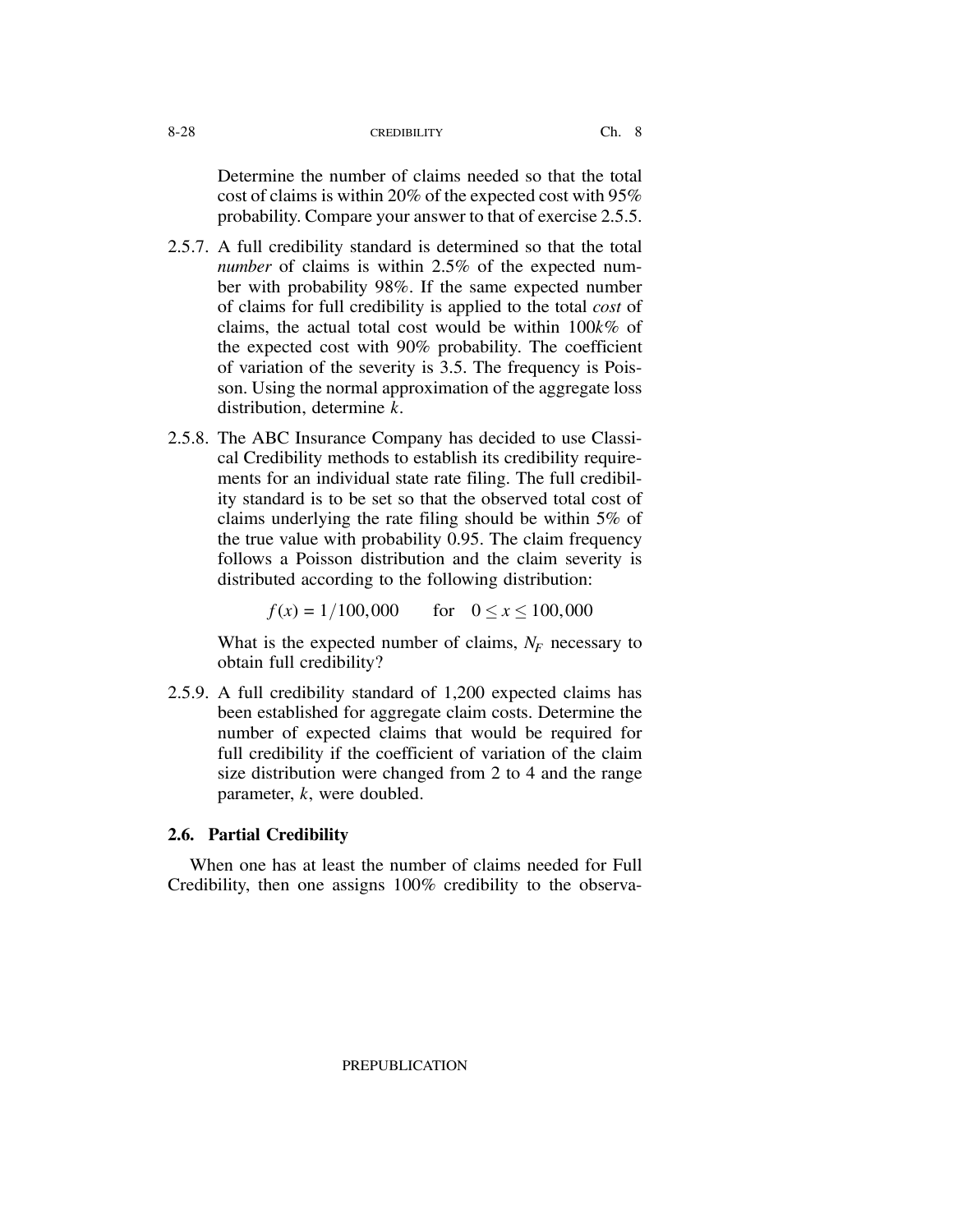

tions. However, when there is less data than is needed for full credibility, less that 100% credibility is assigned.

**Let** n **be the (expected) number of claims for the volume** of data, and  $n_F$  be the standard for Full Credibility. Then the **partial credibility assigned is**  $Z = \sqrt{n/n_F}$ . If  $n \ge n_F$ , then  $Z =$ 1:00. Use the square root rule for partial credibility for either frequency, severity or pure premiums.

For example if 1,000 claims are needed for full credibility, then Graph 1 displays the credibilities that would be assigned.

*Example 2.6.1:* The Standard for Full Credibility is 683 claims and one has observed  $300 \text{ claims.}^{14}$  How much credibility is assigned to this data?

<sup>&</sup>lt;sup>14</sup>Ideally, *n* in the formula  $Z = \sqrt{n/n_F}$  should be the expected number of claims. However, this is often not known and the observed number of claims is used as an approximation. If the number of exposures is known along with an expected claims frequency, then the expected number of claims can be calculated by (number of exposures)  $\times$ (expected claims frequency).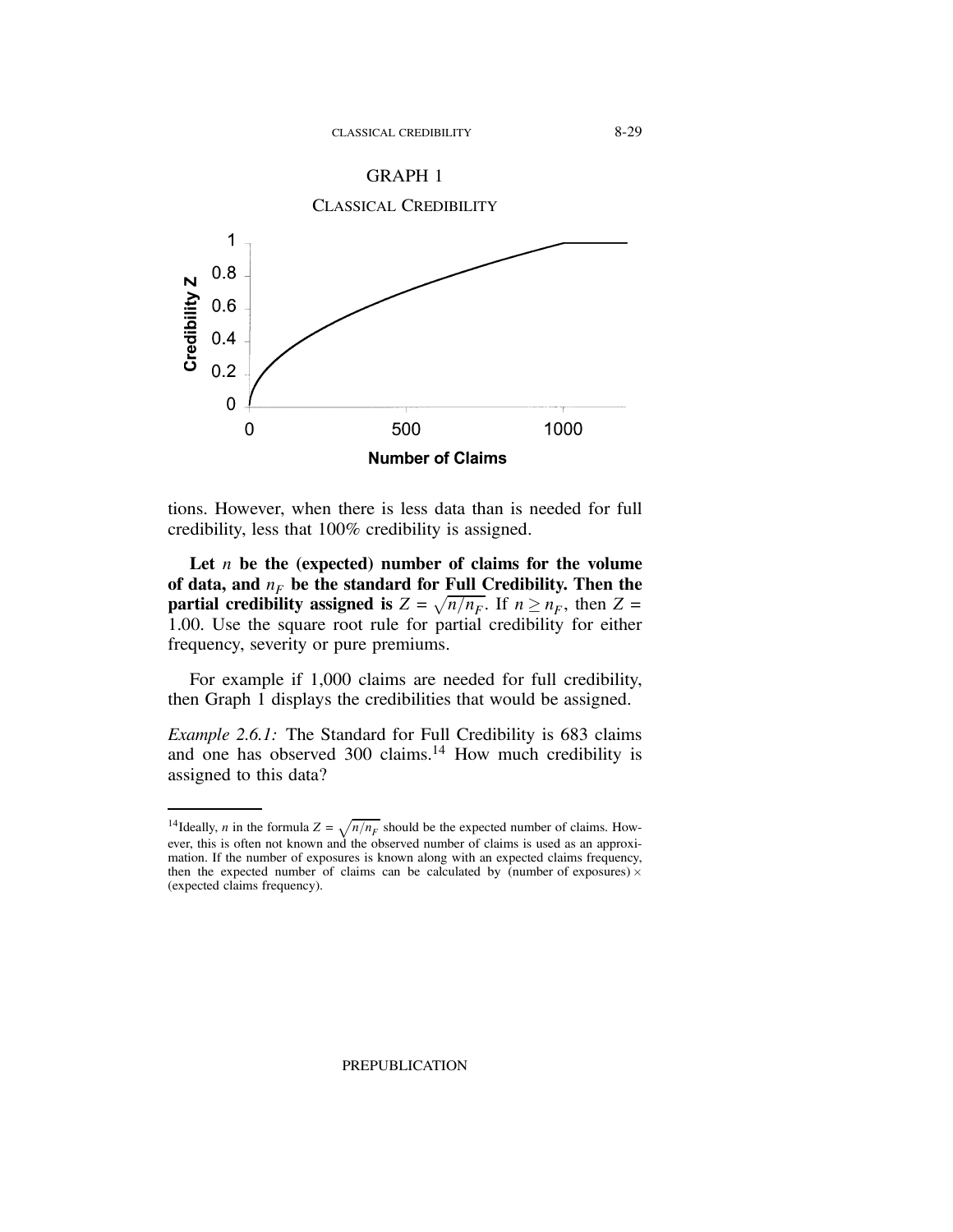[*Solution:*  $\sqrt{300/683} = 66.3\%$ .]

# *Limiting Fluctuations*

The square root rule for partial credibility is designed so that the standard deviation of the contribution of the data to the new estimate retains the value corresponding to the standard for full credibility. We will demonstrate why the square root rule accomplishes that goal. One does not need to follow the derivation in order to apply the simple square root rule.

Let  $X_{\text{partial}}$  be a value calculated from partially credible data; for example,  $X_{\text{partial}}$  might be the claim frequency calculated from the data. Assume  $X_{\text{full}}$  is calculated from data that just meets the full credibility standard. For the full credibility data,  $Estimate =$  $X_{\text{full}}$ , while the partially credible data enters the estimate with a weight Z in front of it: *Estimate* =  $ZX_{\text{partial}} + (1 - Z)[Other$ *Information*]. The credibility Z is calculated so that the expected variation in  $ZX_{\text{partial}}$  is limited to the variation allowed in a full credibility estimate  $X_{full}$ . The variance of  $ZX_{partial}$  can be reduced by choosing a Z less than one.

Suppose you are trying to estimate frequency (number of claims per exposure), pure premium, or loss ratio, with estimates  $X_{\text{partial}}$  and  $X_{\text{full}}$  based on different size samples of a population. Then, they will have the same expected value  $\mu$ . But, since it is based on a smaller sample size,  $X_{partial}$  will have a larger standard deviation  $\sigma_{\text{partial}}$  than the standard deviation  $\sigma_{\text{full}}$  of the full credibility estimate  $X_{\text{full}}$ . The goal is to limit the fluctuation in the term  $ZX_{partial}$  to that allowed for  $X_{full}$ . This can be written  $as:$ <sup>15</sup>

$$
\begin{aligned} \text{Prob}[\mu - k\mu \le X_{\text{full}} \le \mu + k\mu] \\ &= \text{Prob}[Z\mu - k\mu \le ZX_{\text{partial}} \le Z\mu + k\mu] \end{aligned}
$$

<sup>&</sup>lt;sup>15</sup>Note that in both cases fluctuations are limited to  $\pm k\mu$  of the mean.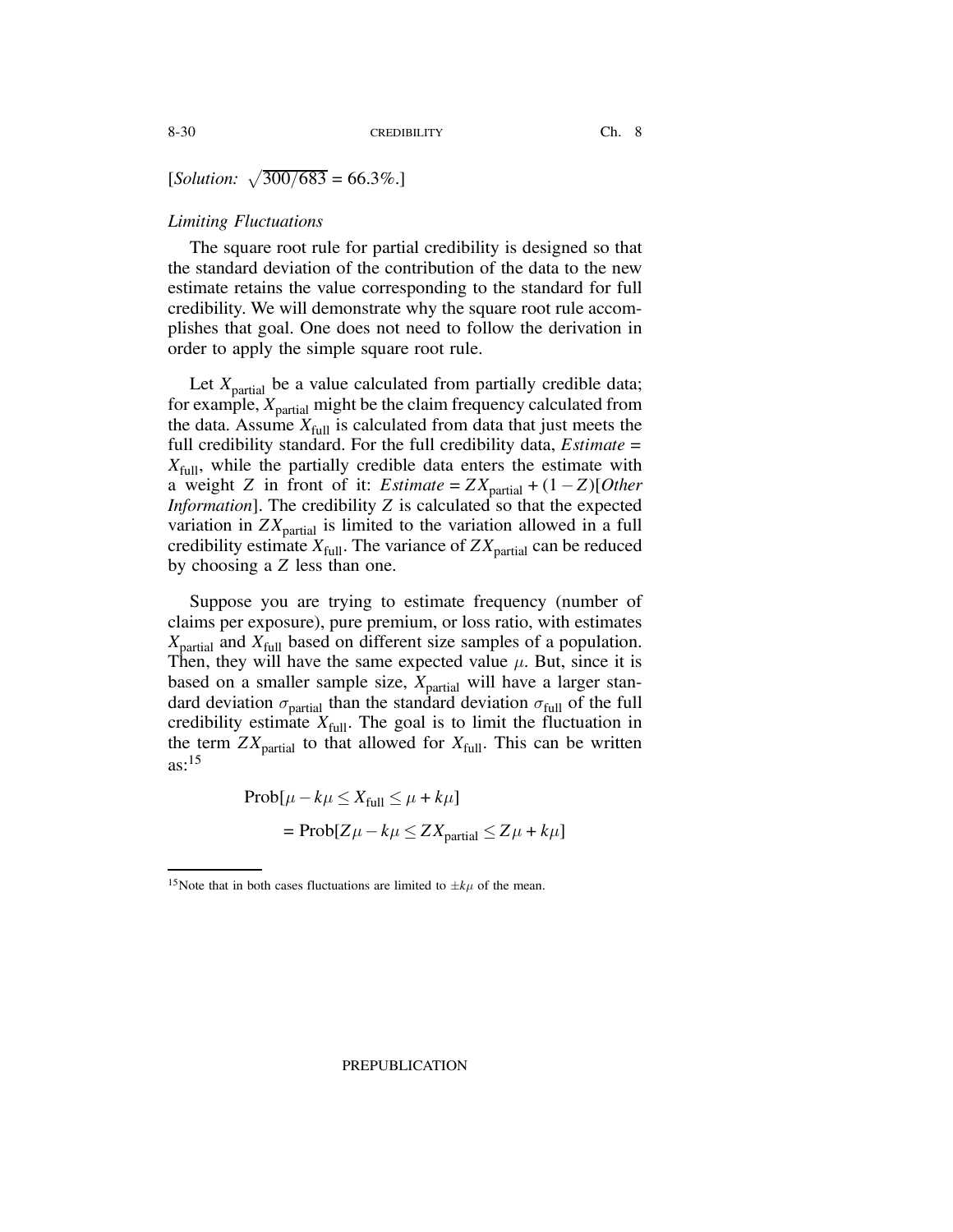Subtracting through by the means and dividing by the standard deviations gives:

$$
\text{Prob}[-k\mu/\sigma_{\text{full}} \le (X_{\text{full}} - \mu)/\sigma_{\text{full}} \le k\mu/\sigma_{\text{full}}]
$$
\n
$$
= \text{Prob}[-k\mu/Z\sigma_{\text{partial}} \le (ZX_{\text{partial}} - Z\mu)/
$$
\n
$$
Z\sigma_{\text{partial}} \le k\mu/Z\sigma_{\text{partial}}]^{16}
$$

Assuming the Normal Approximation,  $(X_{\text{full}} - \mu)/\sigma_{\text{full}}$  and  $(ZX<sub>partial</sub>-Z\mu)/Z\sigma<sub>partial</sub>$  are unit normal variables. Then, the two sides of the equation are equal if:

$$
k\mu/\sigma_{\text{full}} = k\mu/Z\sigma_{\text{partial}}
$$

Solving for Z yields:

$$
Z = \sigma_{\text{full}} / \sigma_{\text{partial}}.\tag{2.6.1}
$$

Thus the partial credibility Z will be inversely proportional to the standard deviation of the partially credible data.

Assume we are trying to estimate the average number of accidents  $\mu$  in a year per driver for a homogeneous population. For a sample of M drivers,  $\mu_M = \sum_{i=1}^M m_i/M$  is an estimate of the frequency  $\mu$  where  $m_i$  is the number of accidents for the  $i<sup>th</sup>$  driver. Assuming that the numbers of claims per driver are independent of each other, then the variance of  $\mu_M$ is  $\sigma_M^2 = \text{Var}[\sum_{i=1}^M m_i/M] = (1/M^2) \sum_{i=1}^M \text{Var}(m_i)$ . If each insured has a Poisson frequency with the same mean  $\mu = \text{Var}(m_i)$ , then  $\sigma_M^2 = (1/M^2) \sum_{i=1}^M \mu = M \mu/M^2 = \mu/M.$ 

If a sample of size  $M$  is expected to produce  $n$  claims, then since  $M\mu = n$ , it follows that  $M = n/\mu$ . So, the variance is  $\sigma_M^2 =$  $\mu/M = \mu/(n/\mu) = \mu^2/n$ , and the standard deviation is:

$$
\sigma_M = \mu / \sqrt{n}.\tag{2.6.2}
$$

*Example 2.6.2:* A sample with 1,000 expected claims is used to estimate frequency  $\mu$ . Assuming frequency is Poisson, what

<sup>&</sup>lt;sup>16</sup>Note that the mean of  $ZX_{\text{partial}}$  is  $Z\mu$  and the standard deviation is  $Z\sigma_{\text{partial}}$ .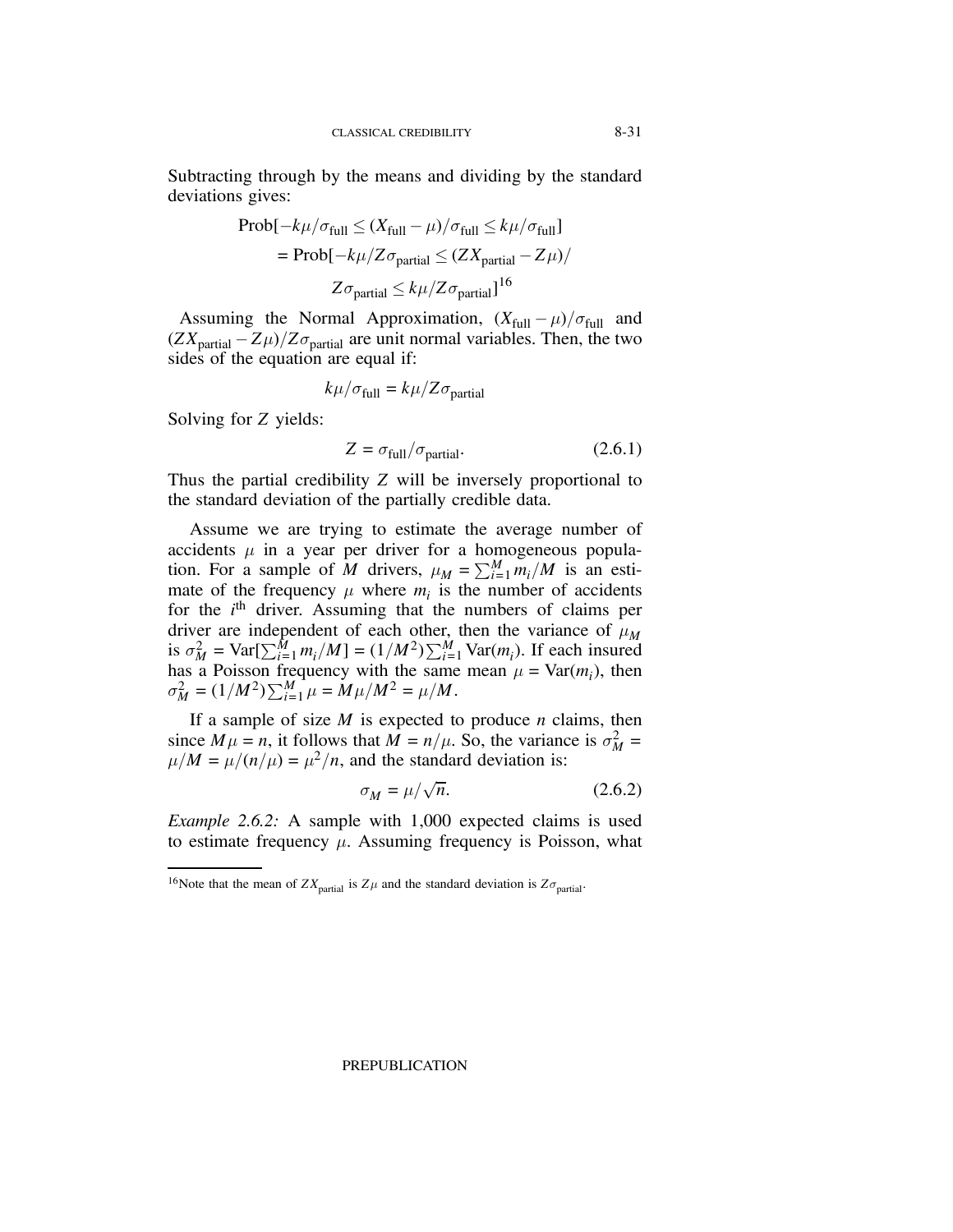are the variance and standard deviation of the estimated frequency?

[*Solution:* The variance is  $\mu^2/1000$  and the standard deviation is  $\mu/\sqrt{1,000} = .032\mu.$ ]

A fully credible sample with an expected number of claims  $n_0$ , will have a standard deviation  $\sigma_{\text{full}} = \mu / \sqrt{n_0}$ . A partially credible sample with expected number of claims  $n$  will have  $\sigma_{\text{partial}} = \mu / \sqrt{n}$ . Using formula (2.6.1), the credibility for the smaller sample is:  $Z = (\mu/\sqrt{n_0})/(\mu/\sqrt{n}) = \sqrt{n/n_0}$ . So,

$$
Z = \sqrt{n/n_0} \tag{2.6.3}
$$

Equation 2.6.3 is the important square root rule for partial credibility. Note that the Normal Approximation and Poisson claims distribution were assumed along the way. A similar derivation of the square root formula also applies to credibility for severity and the pure premium.<sup>17</sup>

## *2.6. Exercises*

- 2.6.1. The Standard for Full Credibility is 2,000 claims. How much credibility is assigned to 300 claims?
- 2.6.2. Using the square root rule for partial credibility, a certain volume of data is assigned credibility of .36. How much credibility would be assigned to ten times that volume of data?
- 2.6.3. Assume a Standard for Full Credibility for *severity* of 2,500 claims. For the class of Salespersons one has observed 803 claims totaling \$9,771,000. Assume the av-

<sup>&</sup>lt;sup>17</sup>The square root formula for partial credibility also applies in the calculation of aggregate losses and total number of claims although equation (2.6.1) needs to be revised. For estimates of aggregate losses and total number of claims, a larger sample will have a larger standard deviation. Letting  $L = X_1 + X_2 + \cdots + X_N$  represent aggregate losses, then the standard deviation of L increases as the number of expected claims increases, but the ratio of the standard deviation of  $L$  to the expected value of  $L$  decreases. Equation (2.6.1) will work if the standard deviations are replaced by coefficients of variation.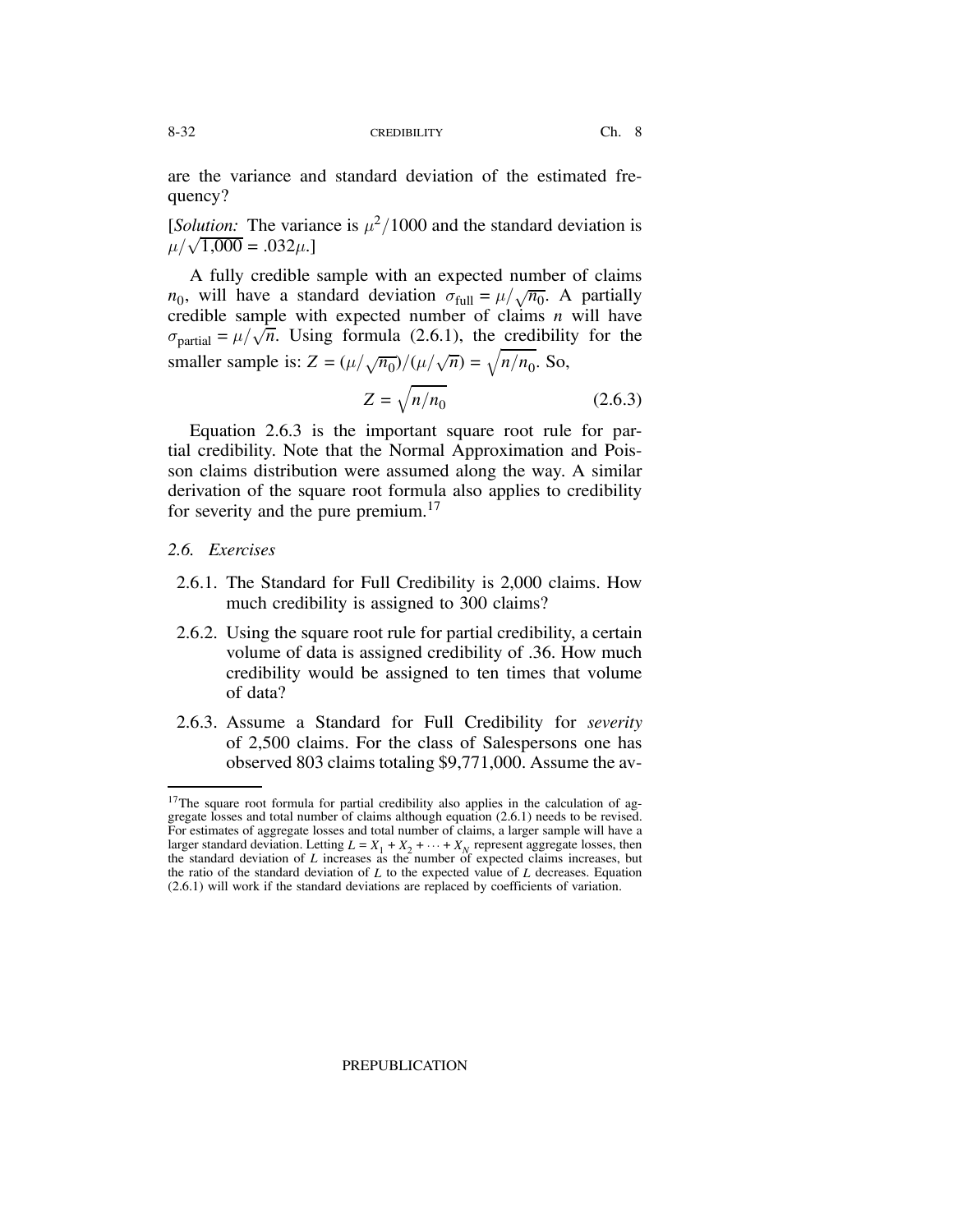erage cost per claim for all similar classes is \$10,300. Calculate a credibility-weighted estimate of the average cost per claim for the Salespersons' class.

- 2.6.4. The Standard for Full Credibility is 3,300 claims. The expected claim frequency is 6% per house-year. How much credibility is assigned to 2,000 house-years of data?
- 2.6.5. You are given the following information:
	- Frequency is Poisson.
	- Severity follows a Gamma Distribution with  $\alpha = 1.5$ .
	- Frequency and severity are independent.
	- Full credibility is defined as having a 97% probability of being within plus or minus 4% of the true pure premium.

What credibility is assigned to 150 claims?

- 2.6.6. The 1984 pure premium underlying the rate equals \$1,000. The loss experience is such that the observed pure premium for that year equals \$1,200 and the number of claims equals 600. If 5,400 claims are needed for full credibility and the square root rule for partial credibility is used, estimate the pure premium underlying the rate in 1985. (Assume no change in the pure premium due to inflation.)
- 2.6.7. Assume the random variable  $N$ , representing the number of claims for a given insurance portfolio during a oneyear period, has a Poisson distribution with a mean of  $n$ . Also assume  $X_1, X_2, \ldots, X_N$  are N independent, identically distributed random variables with  $X_i$  representing the size of the i<sup>th</sup> claim. Let  $C = X_1 + X_2 + \cdots + X_n$  represent the total cost of claims during a year. We want to use the observed value of  $C$  as an estimate of future costs. We are willing to assign full credibility to  $C$  provided it is within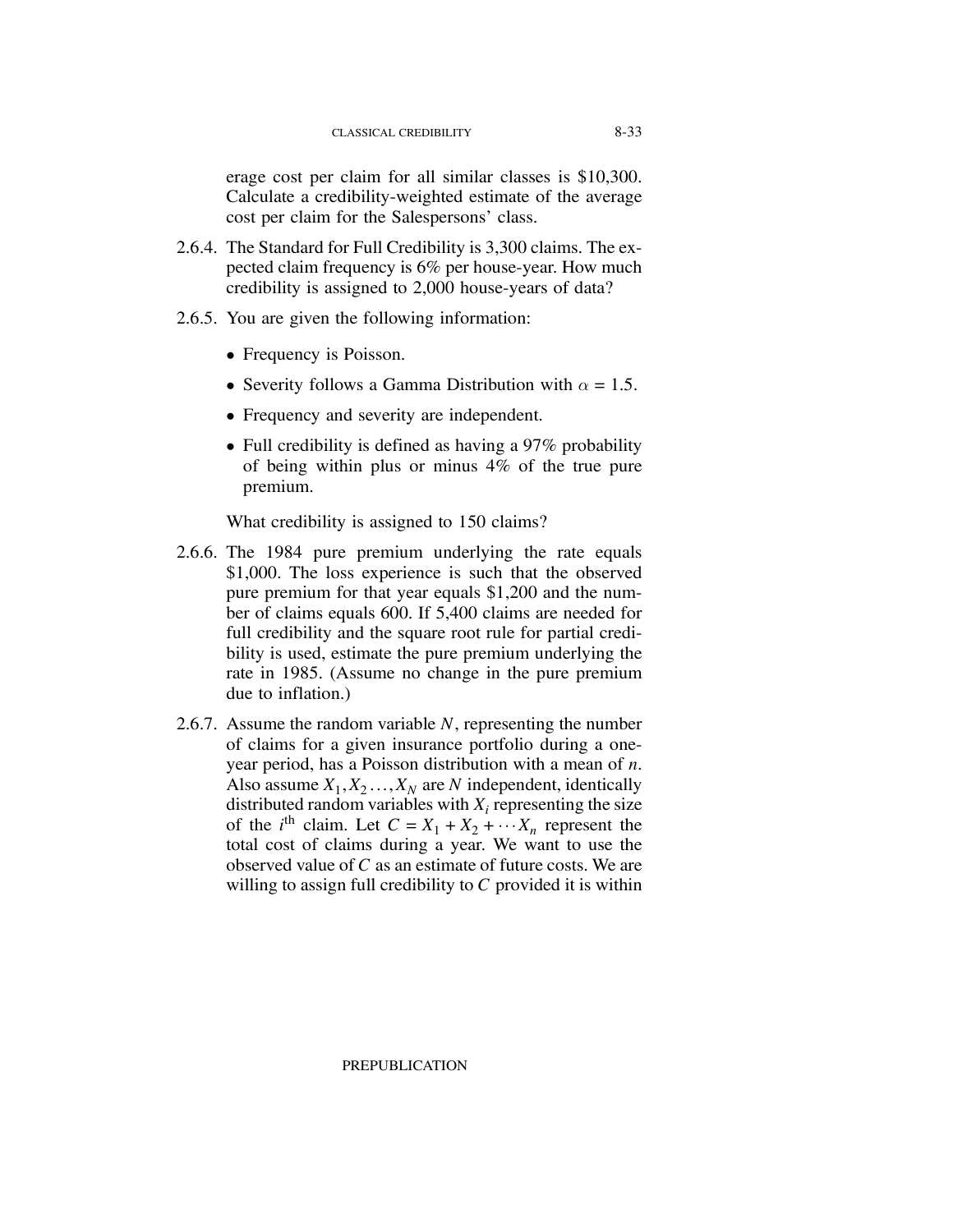10.0% of its expected value with probability 0.96. If the claim size distribution has a coefficient of variation of 0.60, what credibility should we assign to the experience if 213 claims occur?

2.6.8. The Slippery Rock Insurance Company is reviewing their rates. The expected number of claims necessary for full credibility is to be determined so that the observed total cost of claims should be within 5% of the true value 90% of the time. Based on independent studies, they have estimated that individual claims are independently and identically distributed as follows:

 $f(x) = 1/200,000,$   $0 \le x \le 200,000.$ 

Assume that the number of claims follows a Poisson distribution. What is the credibility Z to be assigned to the most recent experience given that it contains 1,082 claims?

- 2.6.9. You are given the following information for a group of insureds:
	- Prior estimate of expected total losses \$20,000,000
	- Observed total losses  $$25,000,000$
	- Observed number of claims 10,000
	- Required number of claims for full credibility 17,500

Calculate a credibility weighted estimate of the group's expected total losses.

- 2.6.10. 2,000 expected claims are needed for full credibility. Determine the number of expected claims needed for 60% credibility.
- 2.6.11. The full credibility standard has been selected so that the actual *number of claims* will be within 5% of the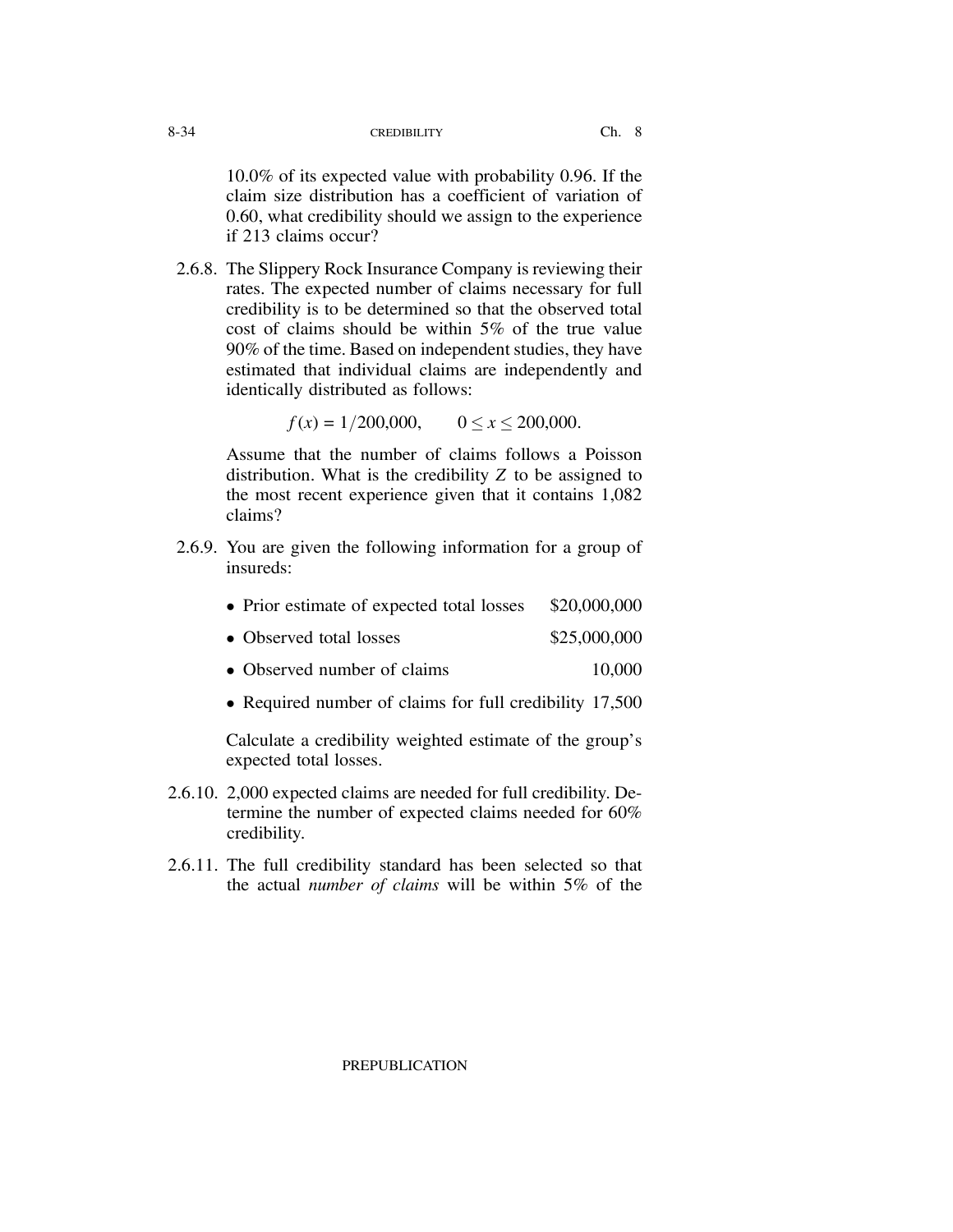expected *number of claims* 90% of the time. Determine the credibility to be given to the experience if 500 claims are expected.

#### 3. LEAST SQUARES CREDIBILITY

The second form of credibility covered in this chapter is called Least Squares or Bühlmann Credibility. It is also referred as greatest accuracy credibility. As will be discussed, the credibility is given by the formula:  $Z = N/(N + K)$ . As the number of observations N increases, the credibility Z approaches 1.

In order to apply Bühlmann Credibility to various real-world situations, one is typically required to calculate or estimate the so-called Bühlmann Credibility Parameter  $K$ . This involves being able to apply analysis of variance: the calculation of the expected value of the process variance and the variance of the hypothetical means.

Therefore, in this section we will first cover the calculation of the expected value of the process variance and the variance of the hypothetical means. This will be followed by applications of Bühlmann Credibility to various simplified situations. Finally, we will illustrate the ideas covered via the excellent Philbrick Target Shooting Example.

## **3.1. Analysis of Variance**

Let's start with an example involving multi-sided dice:

There are a total of 100 multi-sided dice of which 60 are 4 sided, 30 are 6-sided and 10 are 8-sided. The multi-sided dice with 4 sides have 1, 2, 3 and 4 on them. The multi-sided dice with the usual 6 sides have numbers 1 through 6 on them. The multi-sided dice with 8 sides have numbers 1 through 8 on them. For a given die each side has an equal chance of being rolled; i.e., the die is fair.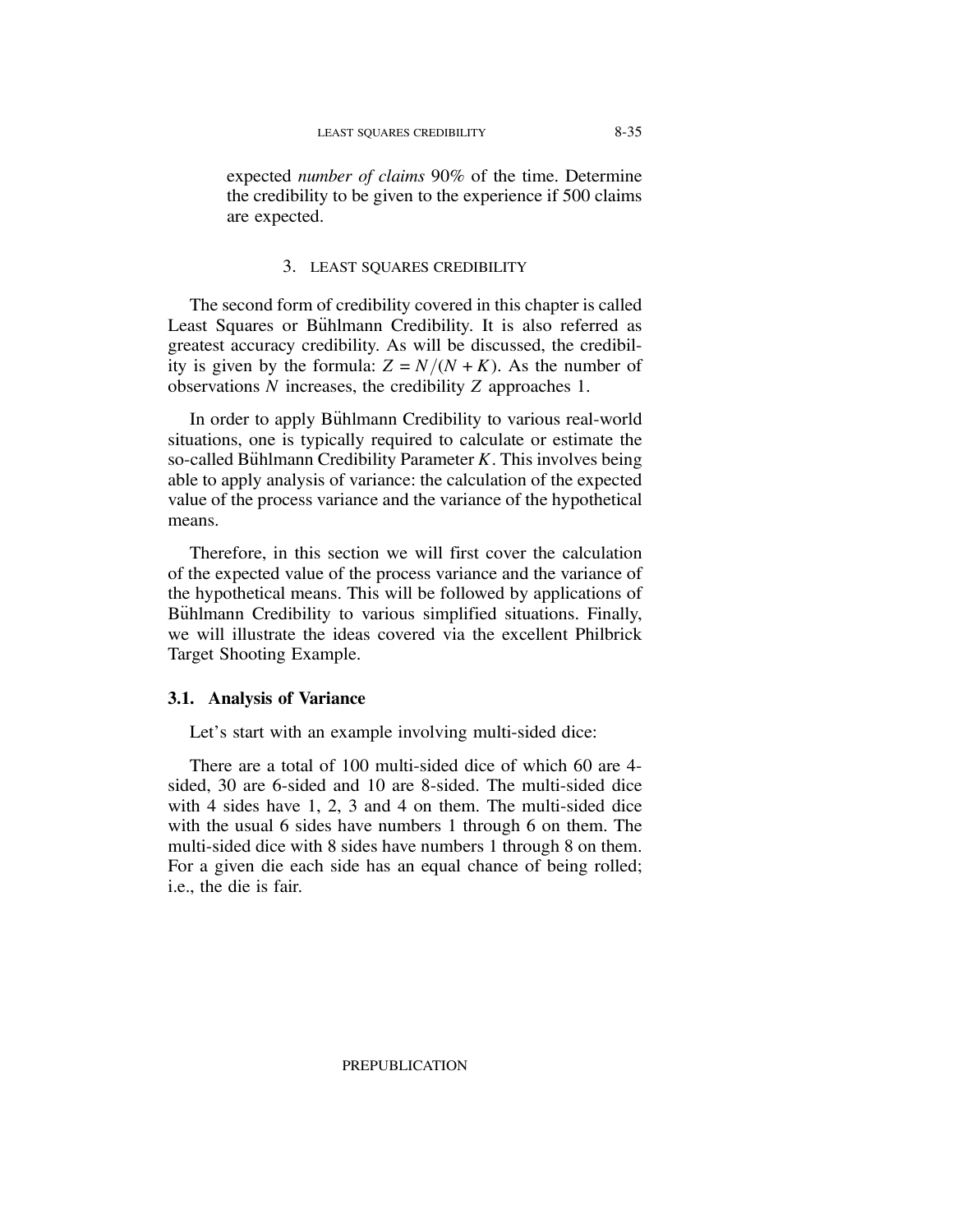| 8-36 | <b>CREDIBILITY</b> | Ch. |  |
|------|--------------------|-----|--|
|      |                    |     |  |

Your friend picked at random a multi-sided die. He then rolled the die and told you the result. You are to estimate the result when he rolls that same die again.

The next section will demonstrate how to apply Bühlmann Credibility to this problem. In order to apply Bühlmann Credibility one will first have to calculate the items that would be used in "analysis of variance." One needs to compute the Expected Value of the Process Variance and the Variance of the Hypothetical Means, which together sum to the total variance.

## *Expected Value of the Process Variance:*

For each type of die we can compute the mean and the (process) variance. For example, for a 6-sided die one need only list all the possibilities:

|                             | B        |                               |                                         |
|-----------------------------|----------|-------------------------------|-----------------------------------------|
| Roll of Die Probability     | A Priori | Column $A \times$<br>Column B | Square of Column A<br>$\times$ Column B |
|                             | 0.16667  | 0.16667                       | 0.16667                                 |
| $\mathcal{D}_{\mathcal{L}}$ | 0.16667  | 0.33333                       | 0.66667                                 |
| 3                           | 0.16667  | 0.50000                       | 1.50000                                 |
| 4                           | 0.16667  | 0.66667                       | 2.66667                                 |
| 5                           | 0.16667  | 0.83333                       | 4.16667                                 |
|                             | 0.16667  | 1.00000                       | 6.00000                                 |
| Sum                         |          | 3.5                           | 15.16667                                |

Thus the mean is 3.5 and the variance is  $15.16667 - 3.5^2 =$  $2.91667 = 35/12$ . Thus the conditional variance if a 6-sided die is picked is:  $Var[X | 6\text{-sided}] = 35/12$ .

*Example 3.1.1:* What is the mean and variance of a 4-sided die?

[*Solution:* The mean is 2.5 and the variance is 15/12.]

*Example 3.1.2:* What is the mean and variance of an 8-sided die?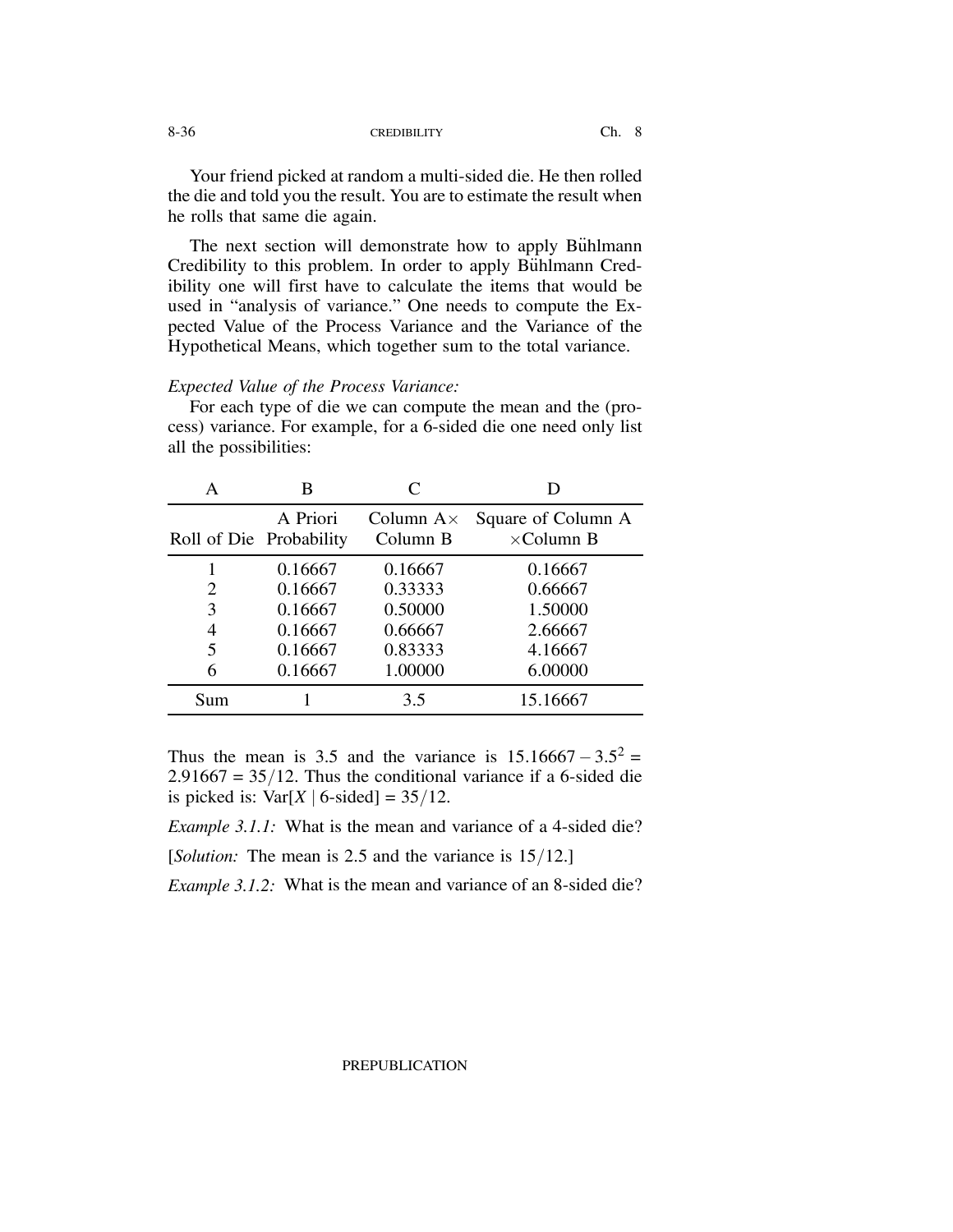[*Solution:* The mean is 4.5 and the variance is 63/12.]

One computes the **Expected Value of the Process Variance (EPV)** by weighting together the process variances for each type of risk using as weights the chance of having each type of risk.18 In this case the Expected Value of the Process Variance is:  $(60\%)(15/12) + (30\%)(35/12) + (10\%)(63/12) = 25.8/12 =$ 2.15. In symbols this sum is:  $P(4\text{-sided})\text{Var}[X \mid 4\text{-sided}] +$  $P(6\text{-sided})\text{Var}[X \mid 6\text{-sided}] + P(8\text{-sided})\text{Var}[X \mid 8\text{-sided}].$  Note that this is the Expected Value of the Process Variance for *one* observation of the risk process; i.e., one roll of a die.

#### *Variance of the Hypothetical Means*

The hypothetical means are 2.5, 3.5, and 4.5 for the 4-sided, 6-sided, and 8-sided die, respectively. One can compute the **Variance of the Hypothetical Means (VHM)** by the usual technique; compute the first and second moments of the hypothetical means.

|             | A Priori $^{19}$ |               | Square of Mean |
|-------------|------------------|---------------|----------------|
|             | Chance of this   | Mean for this | of this        |
| Type of Die | Type of Die      | Type of Die   | Type of Die    |
| 4-sided     | 0.6              | 2.5           | 6.25           |
| 6-sided     | 0.3              | 3.5           | 12.25          |
| 8-sided     | 0 <sub>1</sub>   | 4.5           | 20.25          |
| Average     |                  | 3             | 945            |

The Variance of the Hypothetical Means is the second moment minus the square of the (overall) mean =  $9.45 - 3^2 = .45$ . Note

<sup>&</sup>lt;sup>18</sup>In situations where the types of risks are parametrized by a continuous distribution, as for example in the Gamma-Poisson frequency process, one will take an integral rather than a sum.

<sup>&</sup>lt;sup>19</sup> According to the dictionary, a priori means "relating to or derived by reasoning from self-evident propositions." This usage applies here since we can derive the probabilities from the statement of the problem. After we observe rolls of the die, we may calculate new probabilities that recognize both the a priori values and the observations. This is covered in detail in section 4.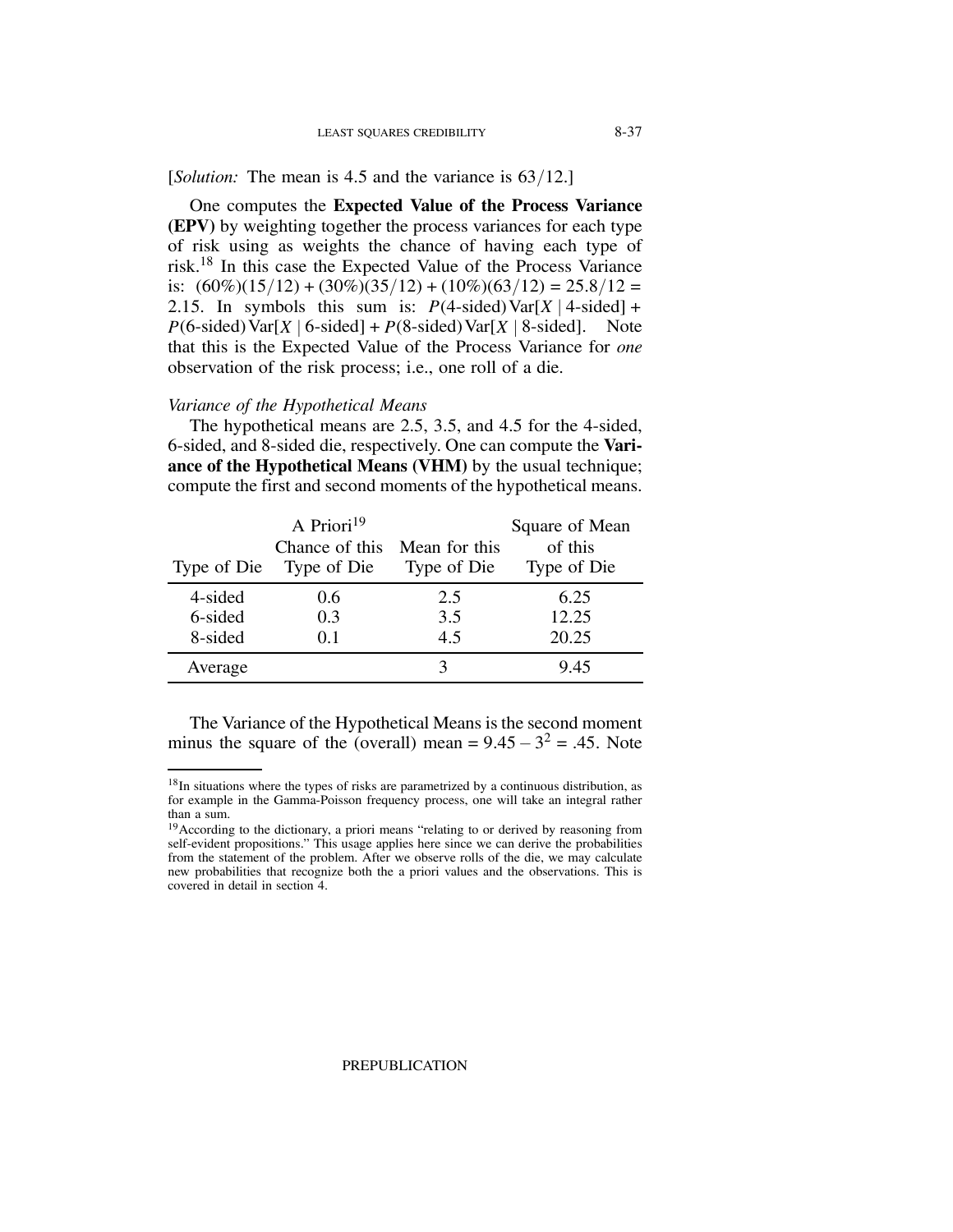that this is the variance for a single observation, i.e., one roll of a die.

# *Total Variance*

One can compute the total variance of the observed results if one were to do this experiment repeatedly. One needs merely compute the chance of each possible outcome.

In this case there is a  $60\% \times (1/4) = 15\%$  chance that a 4-sided die will be picked and then a 1 will be rolled. Similarly, there is a  $30\% \times (1/6) = 5\%$  chance that a 6-sided die will be selected and then a 1 will be rolled. There is a  $10\% \times (1/8) =$ 1:25% chance that an 8-sided die will be selected and then a 1 will be rolled. The total chance of a 1 is therefore:

$$
15\% + 5\% + 1.25\% = 21.25\%.
$$

| A    | B                     |                       | D                     | E                                                                                                   | F        | G                                          |
|------|-----------------------|-----------------------|-----------------------|-----------------------------------------------------------------------------------------------------|----------|--------------------------------------------|
| Roll | Probability<br>due to | Probability<br>due to | Probability<br>due to | A Priori<br>Probability<br>of Die 4-sided die 6-sided die 8-sided die = $B + C + D \times$ Column E | Column A | Square of<br>Column A<br>$\times$ Column E |
|      | 0.15                  | 0.05                  | 0.0125                | 0.2125                                                                                              | 0.2125   | 0.2125                                     |
| 2    | 0.15                  | 0.05                  | 0.0125                | 0.2125                                                                                              | 0.4250   | 0.8500                                     |
| 3    | 0.15                  | 0.05                  | 0.0125                | 0.2125                                                                                              | 0.6375   | 1.9125                                     |
| 4    | 0.15                  | 0.05                  | 0.0125                | 0.2125                                                                                              | 0.8500   | 3.4000                                     |
| 5    |                       | 0.05                  | 0.0125                | 0.0625                                                                                              | 0.3125   | 1.5625                                     |
| 6    |                       | 0.05                  | 0.0125                | 0.0625                                                                                              | 0.3750   | 2.2500                                     |
| 7    |                       |                       | 0.0125                | 0.0125                                                                                              | 0.0875   | 0.6125                                     |
| 8    |                       |                       | 0.0125                | 0.0125                                                                                              | 0.1000   | 0.8000                                     |
| Sum  | 0.6                   | 0.3                   | 0.1                   |                                                                                                     | 3        | 11.6                                       |

The mean is 3 (the same as computed above) and the second moment is 11.6. Therefore, the total variance is  $11.6 - 3^2$  $= 2.6$ . Note that Expected Value of the Process Variance + Variance of the Hypothetical Means =  $2.15 + .45 = 2.6$  = Total Variance. Thus the total variance has been split into two pieces. This is true in general.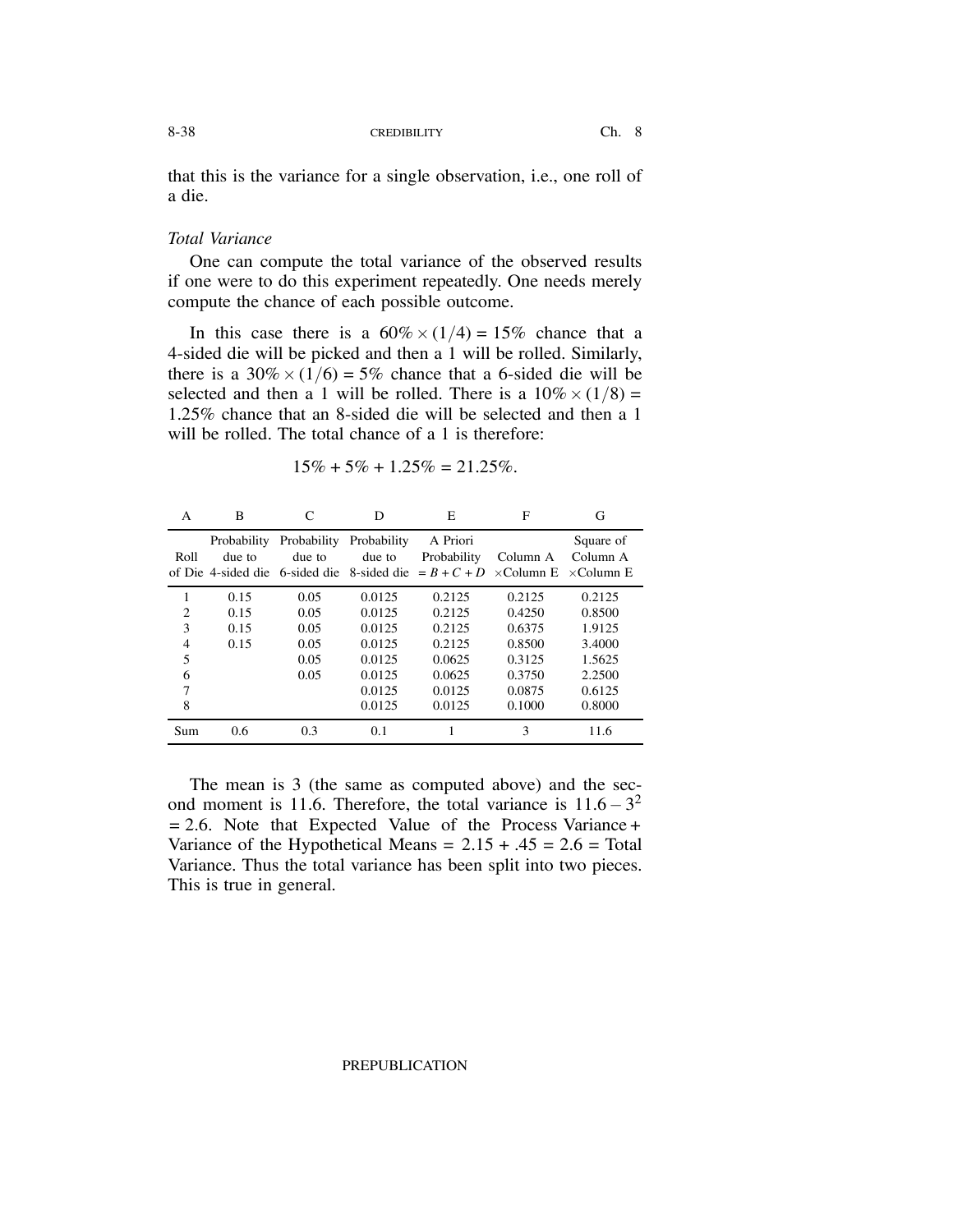### **Expected Value of the Process Variance**

# **+ Variance of the Hypothetical Means = Total Variance**

(3.1.1)

While the two pieces of the total variance seem similar, the order of operations in their computation is different. In the case of the Expected Value of the Process Variance, EPV, first one separately computes the process variance for each of the types of risks and then one takes the expected value over all types of risks. Symbolically, the **EPV** =  $E_{\theta}$ [Var[X |  $\theta$ ]].

In the case of the Variance of the Hypothetical Means, VHM, first one computes the expected value for each type of risk and then one takes their variance over all types of risks. Symbolically, the **VHM** =  $Var_{\theta}[E[X | \theta]].$ 

### *Multiple Die Rolls*

So far we have computed variances in the case of a single roll of a die. One can also compute variances when one is rolling more than one die.<sup>20</sup> There are a number of somewhat different situations which lead to different variances, which lead in turn to different credibilities.

*Example 3.1.3:* Each actuary attending a CAS Meeting rolls two multi-sided dice. One die is 4-sided and the other is 6-sided. Each actuary rolls his two dice and reports the sum. What is the expected variance of the results reported by the actuaries?

[*Solution:* The variance is the sum of that for a 4-sided and 6-sided die. Variance =  $(15/12) + (35/12) = 50/12 = 4.167$ .]

One has to distinguish the situation in example 3.1.3 where the types of dice rolled are known, from one where each actuary is selecting dice at random. The latter introduces an additional source of random variation, as shown in the following exercise.

<sup>20</sup>These dice examples can help one to think about insurance situations where one has more than one observation or insureds of different sizes.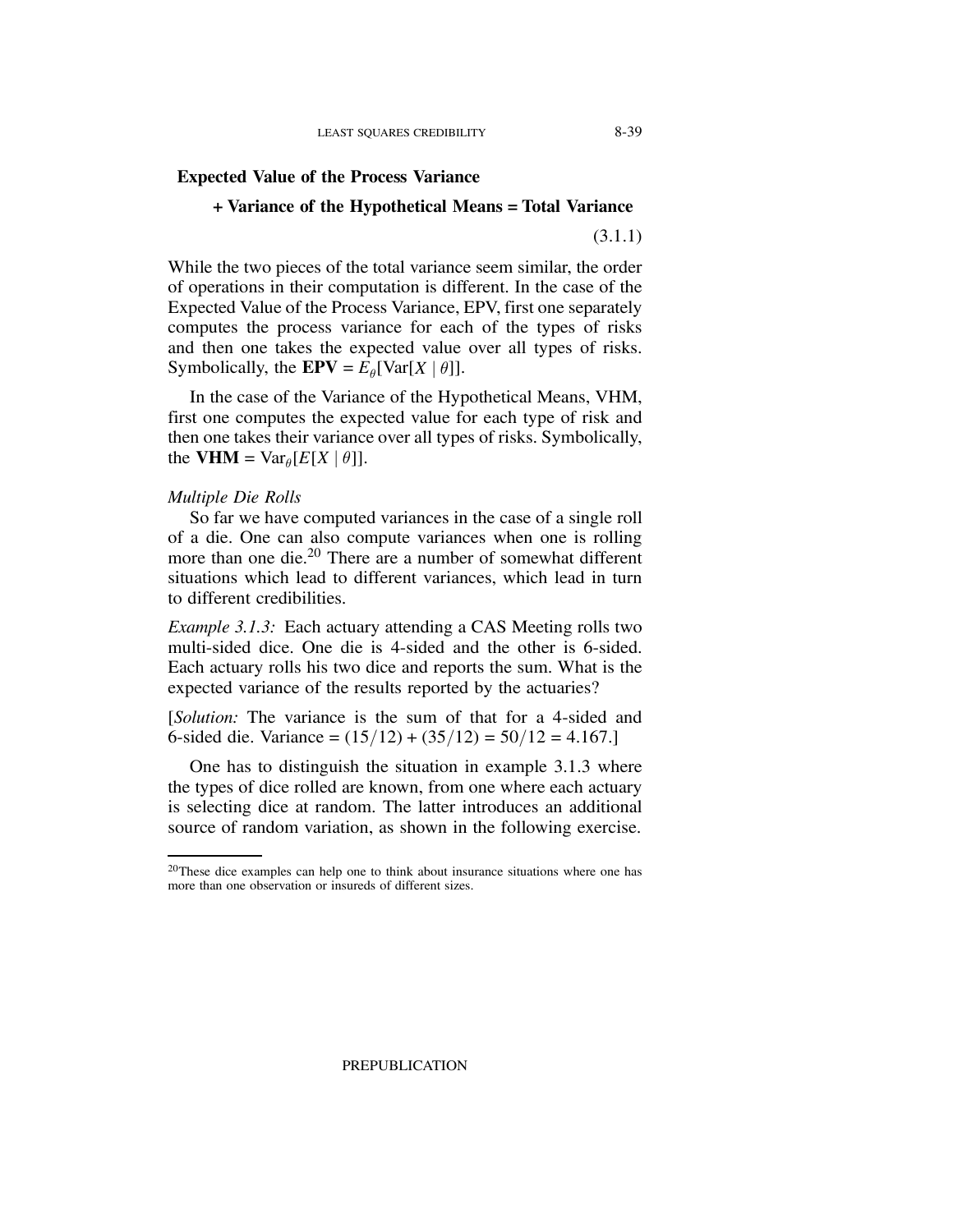*Example 3.1.4:* Each actuary attending a CAS Meeting independently selects two multi-sided dice. For each actuary his two multi-sided dice are selected *independently* of each other, with each die having a 60% chance of being 4-sided, a 30% chance of being 6-sided, and a 10% chance of being 8-sided. Each actuary rolls his two dice and reports the sum. What is the expected variance of the results reported by the actuaries?

[*Solution:* The total variance is the sum of the EPV and VHM. For each actuary let his two dice be A and B. Let the parameter (number of sides) for A be  $\theta$  and that for B be  $\psi$ . Note that A only depends on  $\theta$ , while B only depends on  $\psi$ , since the two dice were selected independently. Then EPV =  $E_{\theta,\psi}$ [Var[A + B |  $\theta,\psi$ ]]  $= E_{\theta, \psi}[\text{Var}[A \mid \theta, \psi]] + E_{\theta, \psi}[\text{Var}[B \mid \theta, \psi]] = E_{\theta}[\text{Var}[A \mid \theta]] +$  $E_{\psi}$ [Var[*B* |  $\psi$ ]] = 2.15 + 2.15 = (2)(2.15) = 4.30. The VHM =  $Var_{\theta, \psi} [E[A + B | \theta, \psi]] = Var_{\theta, \psi} [E[A | \theta, \psi] + E[B | \theta, \psi]]$  =  $Var_{\theta}[E[A | \theta]] + Var_{\psi}[E[B | \psi]] = (2)(.45) = .90$ . Where we have used the fact that  $E[A | \theta]$  and  $E[B | \psi]$  are independent and thus their variances add. Total variance =  $EPV + VHM = 4.3 + .9 = 5.2$ .

Example 3.1.4 is subtly different from a situation where the two dice selected by a given actuary are always of the same type, as in example 3.1.5.

*Example 3.1.5:* Each actuary attending a CAS Meeting selects two multi-sided dice both of the same type. For each actuary, his multi-sided dice have a 60% chance of being 4-sided, a 30% chance of being 6-sided, and a 10% chance of being 8-sided. Each actuary rolls his dice and reports the sum. What is the expected variance of the results reported by the actuaries?

[*Solution:* The total variance is the sum of the EPV and VHM. For each actuary let his two die rolls be A and B. Let the parameter (number of sides) for his dice be  $\theta$ , the same for both dice. Then EPV =  $E_{\theta}[\text{Var}[A + B | \theta]] = E_{\theta}[\text{Var}[A | \theta]] +$  $E_{\theta}[\text{Var}[B | \theta]] = E_{\theta}[\text{Var}[A | \theta]] + E_{\theta}[\text{Var}[B | \theta]] = 2.15 + 2.15 =$  $(2)(2.15) = 4.30$ . The VHM = Var<sub> $\rho$ </sub>[ $E[A + B | \theta]$ ] = Var $_{\rho}$ [2 $E[A | \theta]$ ]  $= (2^2) \text{Var}_{\theta}[E[A | \theta]] = (4)(.45) = 1.80$ . Where we have used the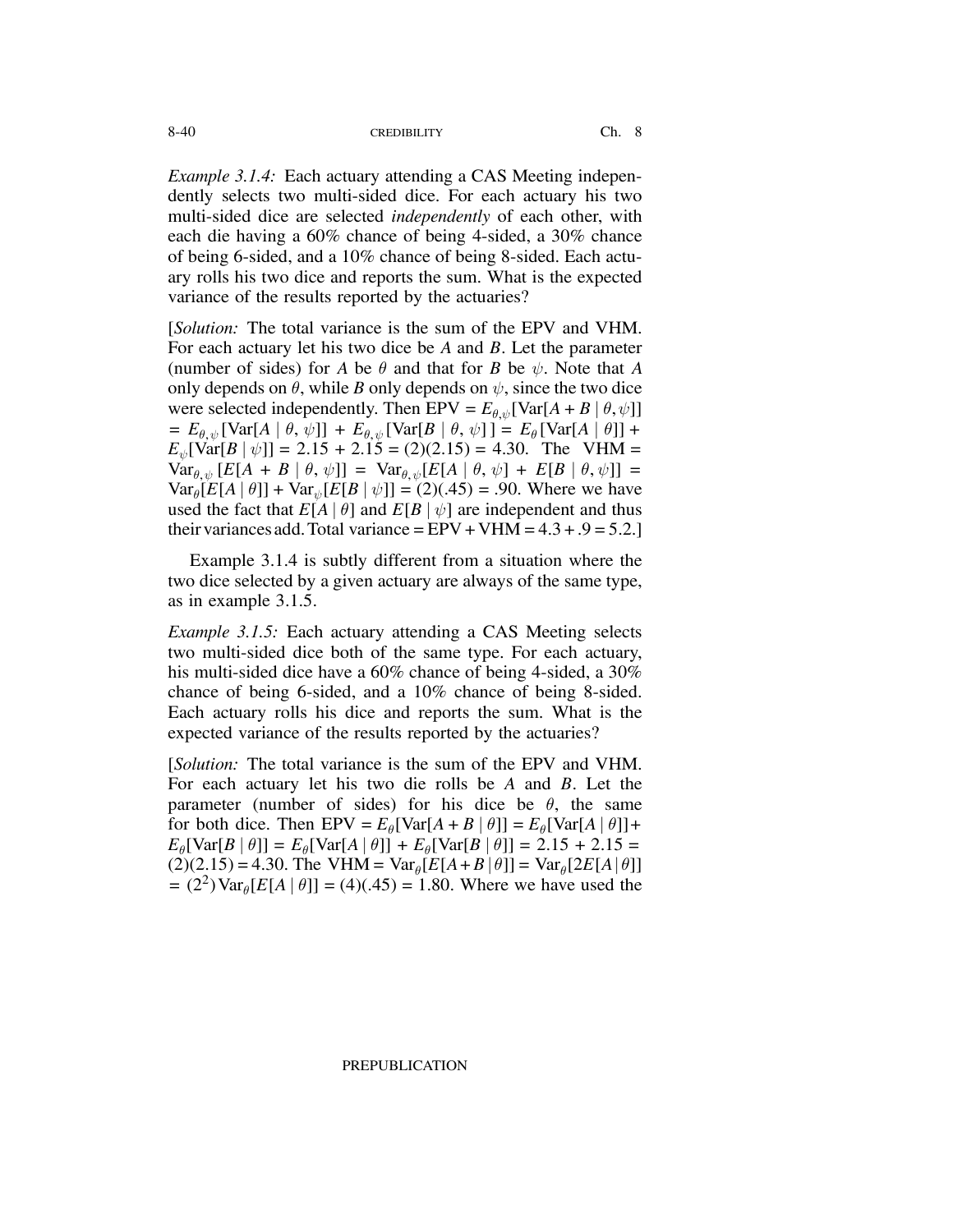fact that  $E[A | \theta]$  and  $E[B | \theta]$  are the same. So, Total Variance  $=$  EPV + VHM =  $4.3 + 1.8 = 6.1$ . Alternately, Total Variance =  $(N)(EPV)$  for one observation) +  $(N^2)(VHM)$  for one observation)  $= (2)(2.15) + (2<sup>2</sup>)(.45) = 6.1.$ 

Note that example 3.1.5 is the same mathematically as if each actuary chose a single die and reported the sum of rolling his die twice. Contrast this with previous example 3.1.4 in which each actuary chose two dice, with the type of each die independent of the other.

In example 3.1.5: Total Variance  $= (2)(EPV \sin \theta)$  die roll)  $+(2^2)$ (VHM single die roll).

The VHM has increased in proportion to  $N^2$ , the square of the number of observations, while the EPV goes up only as  $N$ :

Total Variance =  $N(EPV)$  for one observation)

 $+(N^2)(VHM$  for one observation) (3.1.2)

This is the assumption behind the Buhlmann Credibility formula:  $Z = N/(N + K)$ . The Buhlmann Credibility parameter K is the ratio of the EPV to the VHM for a *single* die. The formula automatically adjusts the credibility for the number of observations N.

*Total Variance = EPV + VHM*

One can demonstrate that in general:

 $Var[X] = E_{\theta} [Var[X | \theta]] + Var_{\theta} [E[X | \theta]]$ 

First one can rewrite the EPV:  $E_{\theta}$ [Var[X |  $\theta$ ]] =  $E_{\theta}$ [E[X<sup>2</sup> |  $\theta$ ] –  $E[X | \theta]^2] = E_{\theta}[E[X^2 | \theta]] - E_{\theta}[E[X | \theta]^2] = E[X^2] - E_{\theta}[E[X | \theta]^2].$ 

Second, one can rewrite the VHM:  $Var_{\theta}[E[X|\theta]] = E_{\theta}[E[X|\theta]^2]$  $-E_{\theta}[E[X | \theta]]^2 = E_{\theta}[E[X | \theta]^2] - E[X]^2 = E_{\theta}[E[X | \theta]^2] - E[X]^2$ .

Putting together the first two steps: EPV + VHM =  $E_{\theta}$ [Var[X  $|\theta$ ]] + Var<sub> $\theta$ </sub> $[E[X | \theta]] = E[X^2] - E_{\theta} [E[X | \theta]^2] + E_{\theta} [E[X | \theta]^2] - E[X]^2$  $= E[X^2] - E[X]^2 = \text{Var}[X] = \text{Total Variance of } X.$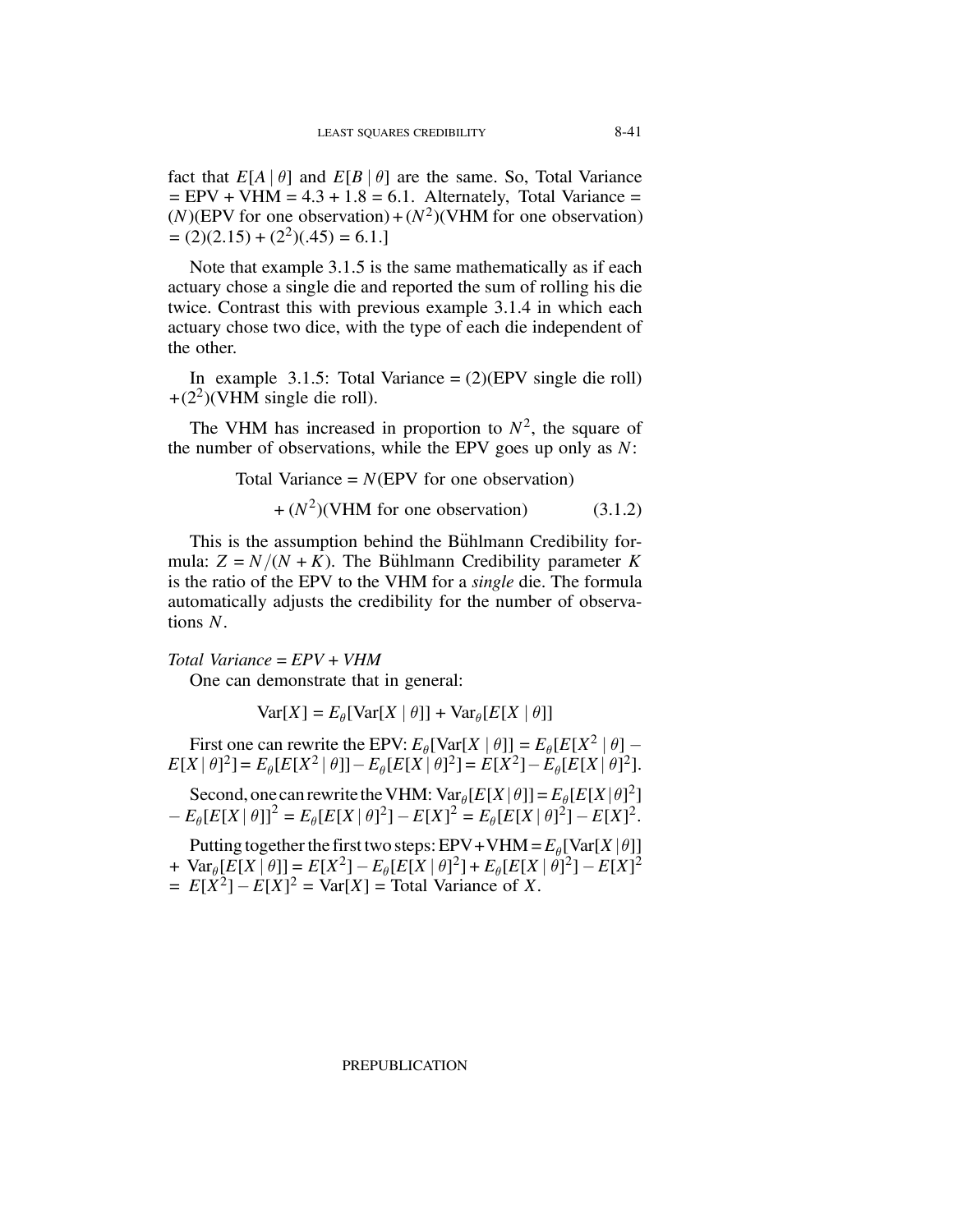In the case of the single die:  $2.15 + .45 = (11.6 - 9.45) +$  $(9.45 - 9) = 11.6 - 9 = 2.6$ . In order to split the total variance of 2.6 into two pieces we've added and subtracted the expected value of the squares of the hypothetical means: 9.45.

# *A Series of Examples*

The following information will be used in a series of examples involving the frequency, severity, and pure premium:

|                             |                  | Bernoulli (Annual)         |                                |
|-----------------------------|------------------|----------------------------|--------------------------------|
|                             | Portion of Risks | Frequency                  | Gamma Severity                 |
| Type                        | in this Type     | Distribution <sup>21</sup> | Distribution <sup>22</sup>     |
|                             | 50%              | $p = 40\%$                 | $\alpha = 4$ , $\lambda = .01$ |
| $\mathcal{D}_{\mathcal{L}}$ | $30\%$           | $p = 70\%$                 | $\alpha = 3$ , $\lambda = .01$ |
| 3                           | 20%              | $p = 80\%$                 | $\alpha = 2$ , $\lambda = .01$ |

We assume that the types are homogeneous; i.e., every insured of a given type has the same frequency and severity process. Assume that for an individual insured, frequency and severity are independent.<sup>23</sup>

We will show how to compute the Expected Value of the Process Variance and the Variance of the Hypothetical Means in each case. In general, the simplest case involves the frequency, followed by the severity, with the pure premium being the most complex case.

# *Expected Value of the Process Variance, Frequency Example*

For type 1, the process variance of the Bernoulli frequency is  $pq = (.4)(1 - .4) = .24$ . Similarly, for type 2 the process variance

<sup>&</sup>lt;sup>21</sup>With a Bernoulli frequency distribution, the probability of exactly one claim is  $p$  and the probability of no claims is  $(1 - p)$ . The mean of the distribution is p and the variance is pq where  $q = (1 - p)$ .

<sup>&</sup>lt;sup>22</sup>For the Gamma distribution, the mean is  $\alpha/\lambda$  and the variance is  $\alpha/\lambda^2$ . See the Appendix on claim frequency and severity distributions.

 $2<sup>23</sup>$  Across types, the frequency and severity are not independent. In this example, types with higher average frequency have lower average severity.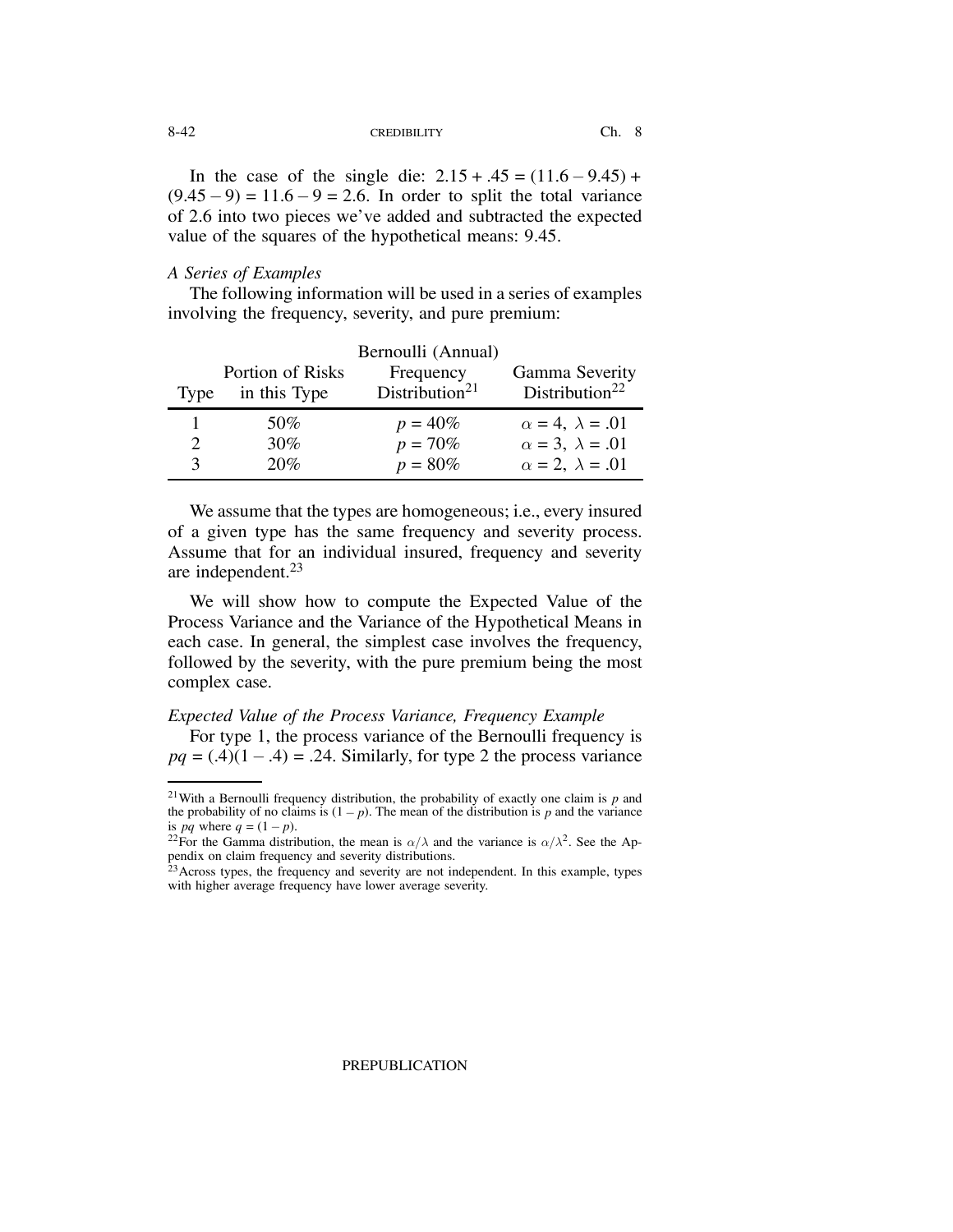for the frequency is  $(.7)(1-.7) = .21$ . For type 3 the process variance for the frequency is  $(.8)(1-.8) = .16$ .

The expected value of the process variance is the weighted average of the process variances for the individual types, using the a priori probabilities as the weights. The EPV of the frequency =  $(50\%)$ (.24) +  $(30\%)$ (.21) +  $(20\%)$ (.16) = .215.

Note that to compute the EPV one first computes variances and then computes the expected value. In contrast, in order to compute the VHM, one first computes expected values and then computes the variance.

### *Variance of the Hypothetical Mean Frequencies*

For type 1, the mean of the Bernoulli frequency is  $p = .4$ . Similarly for type 2 the mean frequency is .7. For type 3 the mean frequency is .8.

The variance of the hypothetical mean frequencies is computed the same way any other variance is. First one computes the first moment:  $(50\%)(.4) + (30\%)(.7) + (20\%)(.8) = .57$ . Then one computes the second moment:  $(50\%)(.4^2) + (30\%)(.7^2) +$  $(20\%)(.8^{2}) = .355$ . Then the VHM =  $.355 - .57^{2} = .0301$ .

# *Expected Value of the Process Variance, Severity Example*

The computation of the EPV for severity is similar to that for frequency with one important difference. One has to weight together the process variances of the severities for the individual types using the chance that a claim came from each type.<sup>24</sup> The chance that a claim came from an individual of a given type is proportional to the product of the a priori chance of an insured being of that type and the mean frequency for that type.

 $24$ Each claim is one observation of the severity process. The denominator for severity is number of claims. In contrast, the denominator for frequency (as well as pure premiums) is exposures.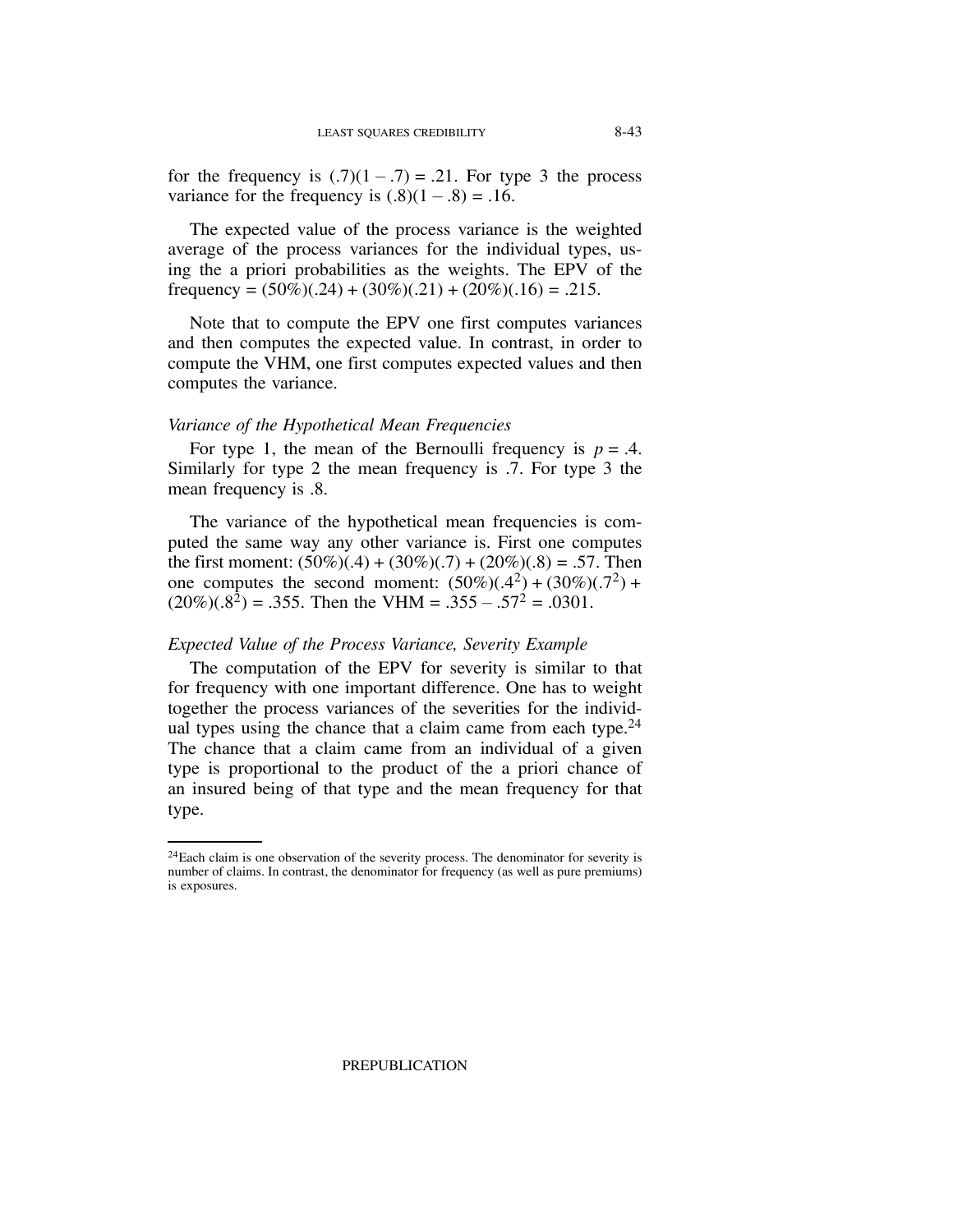8-44 CREDIBILITY Ch. 8

For type 1, the process variance of the Gamma severity is  $\alpha/\lambda^2 = 4/.01^2 = 40,000$ . Similarly, for type 2 the process variance for the severity is  $3/.01<sup>2</sup> = 30,000$ . For type 3 the process variance for the severity is  $2/.01^2 = 20,000$ .

The mean frequencies are: .4, .7, and .8. The a priori chances of each type are: 50%, 30% and 20%. Thus the weights to use to compute the EPV of the severity are  $(.4)(50\%) = .2, (.7)(30\%) = .21, and (.8)(20\%) = .16. The sum$ of the weights is  $.2 + .21 + .16 = .57$ . Thus the probability that a claim came from each class is: .351, .368, and .281. (For example,  $.2/.57 = .351.$  The expected value of the process variance of the severity is the weighted average of the process variances for the individual types, using these weights.25 The EPV of the severity<sup>26</sup> = { $(.2)(40,000) + (.21)(30,000) +$  $(0.16)(20,000)$ ]/ $(0.2 + 0.21 + 0.16) = 30,702$ .

This computation can be organized in the form of a spreadsheet:

|                | в                           |      | D    | E                               | F             | G         | H              |
|----------------|-----------------------------|------|------|---------------------------------|---------------|-----------|----------------|
|                |                             |      |      | Probability                     |               |           |                |
|                |                             |      |      | Weights that a Claim            |               | Gamma     |                |
|                | A Priori                    | Mean |      | $=$ Col. B Came from Parameters |               |           | <b>Process</b> |
|                | Class Probability Frequency |      |      | $\times$ Col. C this Class      | $\alpha$      | $\lambda$ | Variance       |
|                | 50%                         | 0.4  | 0.20 | 0.351                           | 4             | 0.01      | 40,000         |
| $\overline{c}$ | 30%                         | 0.7  | 0.21 | 0.368                           | 3             | 0.01      | 30,000         |
| 3              | 20%                         | 0.8  | 0.16 | 0.281                           | $\mathcal{P}$ | 0.01      | 20,000         |
| Average        |                             |      | 0.57 | 1.000                           |               |           | 30,702         |

 $25$ Note that while in this case with discrete possibilities we take a sum, in the continuous case we would take an integral.

<sup>&</sup>lt;sup>26</sup>Note that this result differs from what one would get by using the a priori probabilities as weights. The latter *incorrect* method would result in:  $(50\%)$  $(40,000)$  +  $(30\%)(30,000) + (20\%)(20,000) = 33,000 \neq 30,702.$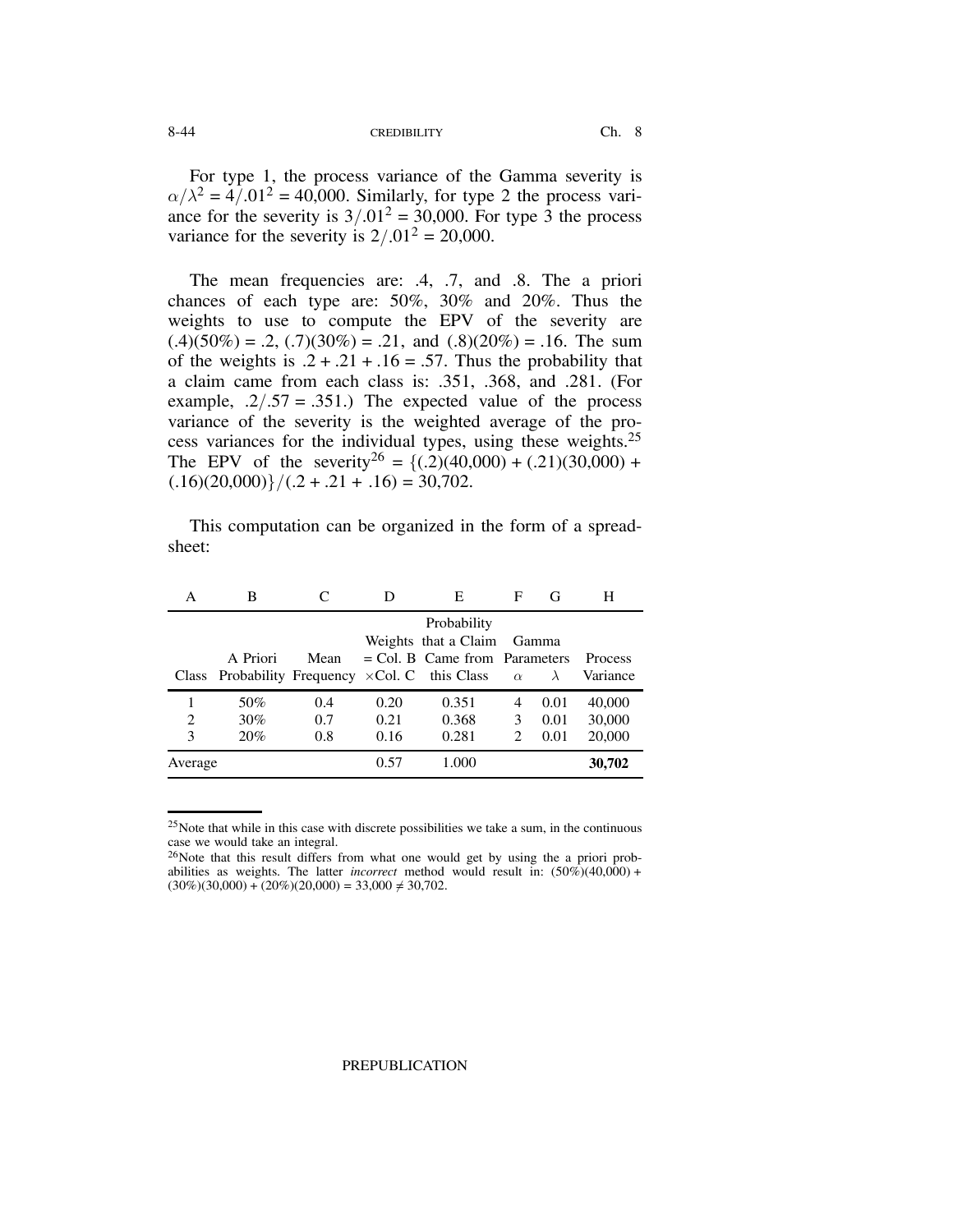#### *Variance of the Hypothetical Mean Severities*

In computing the moments one again has to use for each individual type the chance that a claim came from that type. $27$ 

For type 1, the mean of the Gamma severity is  $\alpha/\lambda = 4/0.01$  = 400. Similarly for type 2 the mean severity is  $3/.01 = 300$ . For type 3 the mean severity is  $2/.01 = 200$ .

The mean frequencies are: .4, .7, and .8. The a priori chances of each type are: 50%, 30% and 20%. Thus the weights to use to compute the moments of the severity are  $(.4)(50\%) =$  $.2, (.7)(30\%) = .21, and (.8)(20\%) = .16.$ 

The variance of the hypothetical mean severities is computed the same way any other variance is. First one computes the first moment:  $\{(2)(400) + (0.21)(300) + (0.16)(200)\}/(0.2 + 0.21 + 0.16) =$ 307.02. Then one computes the second moment:  $\{(2)(400^2) +$  $(0.21)(300^2) + (0.16)(200^2)$ ]/ $(0.2 + 0.21 + 0.16) = 100,526$ . Then the VHM of the severity =  $100,526 - 307.02^2 = 6,265$ . This computation can be organized in the form of a spreadsheet: $^{28}$ 

| А            | в                                 |      | D                                        | E             | F                                | G                | H                             |
|--------------|-----------------------------------|------|------------------------------------------|---------------|----------------------------------|------------------|-------------------------------|
| <b>Class</b> | A Priori<br>Probability Frequency | Mean | Weights<br>$=$ Col. B<br>$\times$ Col. C | $\alpha$      | Gamma<br>Parameters<br>$\lambda$ | Mean<br>Severity | Square<br>of Mean<br>Severity |
|              | 50%                               | 0.4  | 0.20                                     | 4             | 0.01                             | 400              | 160,000                       |
| 2            | 30%                               | 0.7  | 0.21                                     | 3             | 0.01                             | 300              | 90,000                        |
| 3            | 20%                               | 0.8  | 0.16                                     | $\mathcal{D}$ | 0.01                             | 200              | 40,000                        |
| Average      |                                   |      | 0.57                                     |               |                                  | 307.02           | 100,526                       |

 $27$ Each claim is one observation of the severity process. The denominator for severity is number of claims. In contrast, the denominator for frequency (as well as pure premiums) is exposures.

<sup>&</sup>lt;sup>28</sup>After Column D, one could inset another column normalizing the weights by dividing them each by the sum of Column D. In the spreadsheet shown, one has to remember to divide by the sum of Column D when computing each of the moments.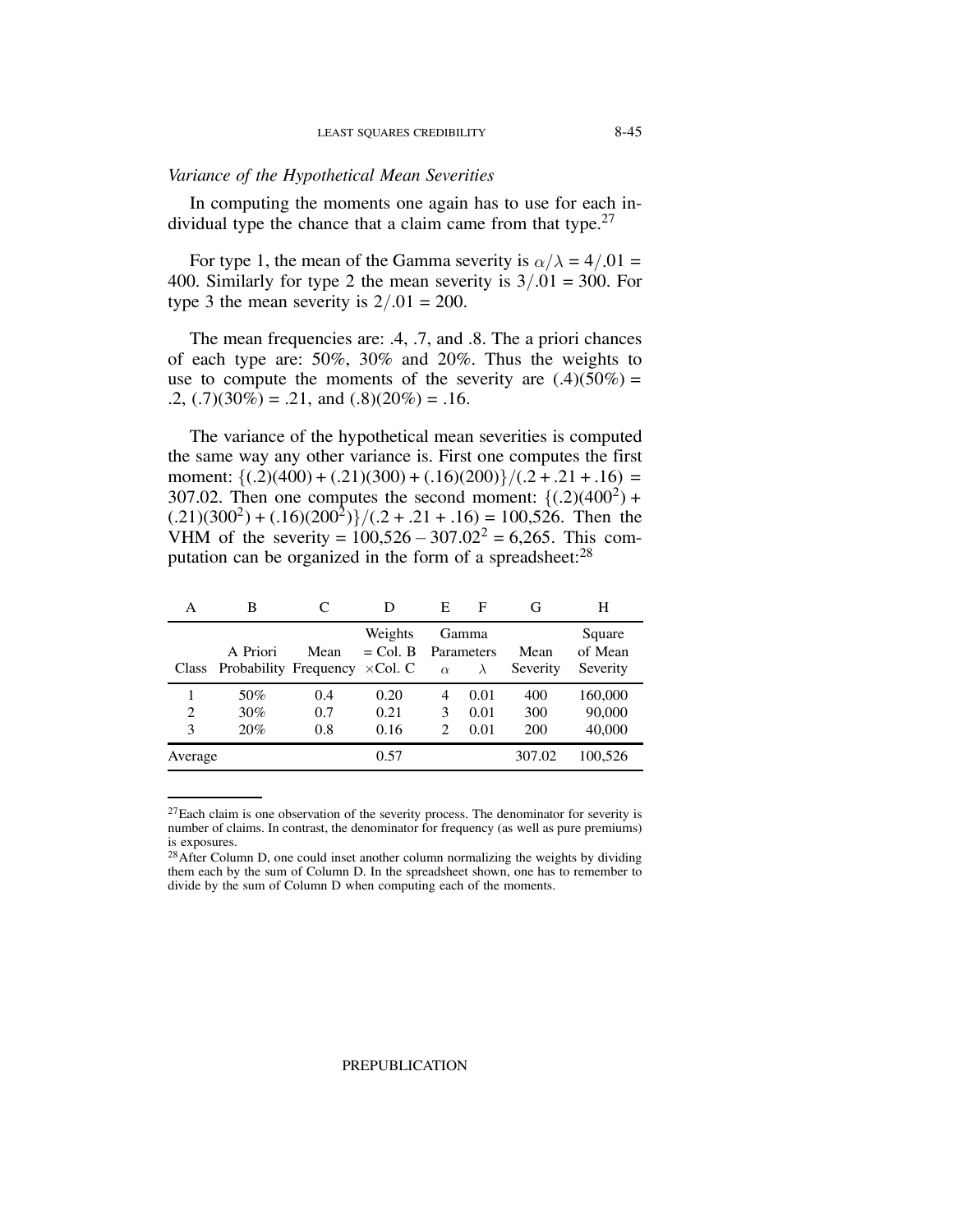Then the variance of the hypothetical mean severities =  $100,526 - 307.02^2 = 6,265.$ 

# *Expected Value of the Process Variance, Pure Premium Example*

The computation of the EPV for the pure premiums is similar to that for frequency. However, it is more complicated to compute each process variance of the pure premiums.

For type 1, the mean of the Bernoulli frequency is  $p = .4$ , and the variance of the Bernoulli frequency is  $pq = (.4)(1 - .4)$ = .24. For type 1, the mean of the Gamma severity is  $\alpha/\lambda$  =  $4/.01 = 400$ , and the variance of the Gamma severity is  $\alpha/\lambda^2 =$  $4/.01<sup>2</sup> = 40,000$ . Thus since frequency and severity are assumed to be independent, the process variance of the pure premium  $=$  (Mean Frequency) (Variance of Severity) + (Mean Severity)<sup>2</sup> (Variance of Frequency) =  $(.4)(40,000) + (400)^{2}(.24) = 54,400$ .

Similarly for type 2 the process variance of the pure premium =  $(0.7)(30,000) + (300)^{2}(0.21) = 39,900$ . For type 3 the process variance of the pure premium =  $(.8)(20,000) + (200)^{2}(.16)$  $= 22,400.$ 

The expected value of the process variance is the weighted average of the process variances for the individual types, using the a priori probabilities as the weights. The EPV of the pure premium =  $(50\%) (54,400) + (30\%) (39,900) + (20\%) (22,400) =$ 43,650. This computation can be organized in the form of a spreadsheet:

| <b>Class</b> | A Priori | Mean | Probability Frequency Frequency Severity |     | Variance of Mean Variance of Process<br>Severity | Variance |
|--------------|----------|------|------------------------------------------|-----|--------------------------------------------------|----------|
|              | 50%      | 0.4  | 0.24                                     | 400 | 40,000                                           | 54,400   |
| 2            | 30%      | 0.7  | 0.21                                     | 300 | 30,000                                           | 39,900   |
| 3            | 20%      | 0.8  | 0.16                                     | 200 | 20,000                                           | 22,400   |
| Average      |          |      |                                          |     |                                                  | 43,650   |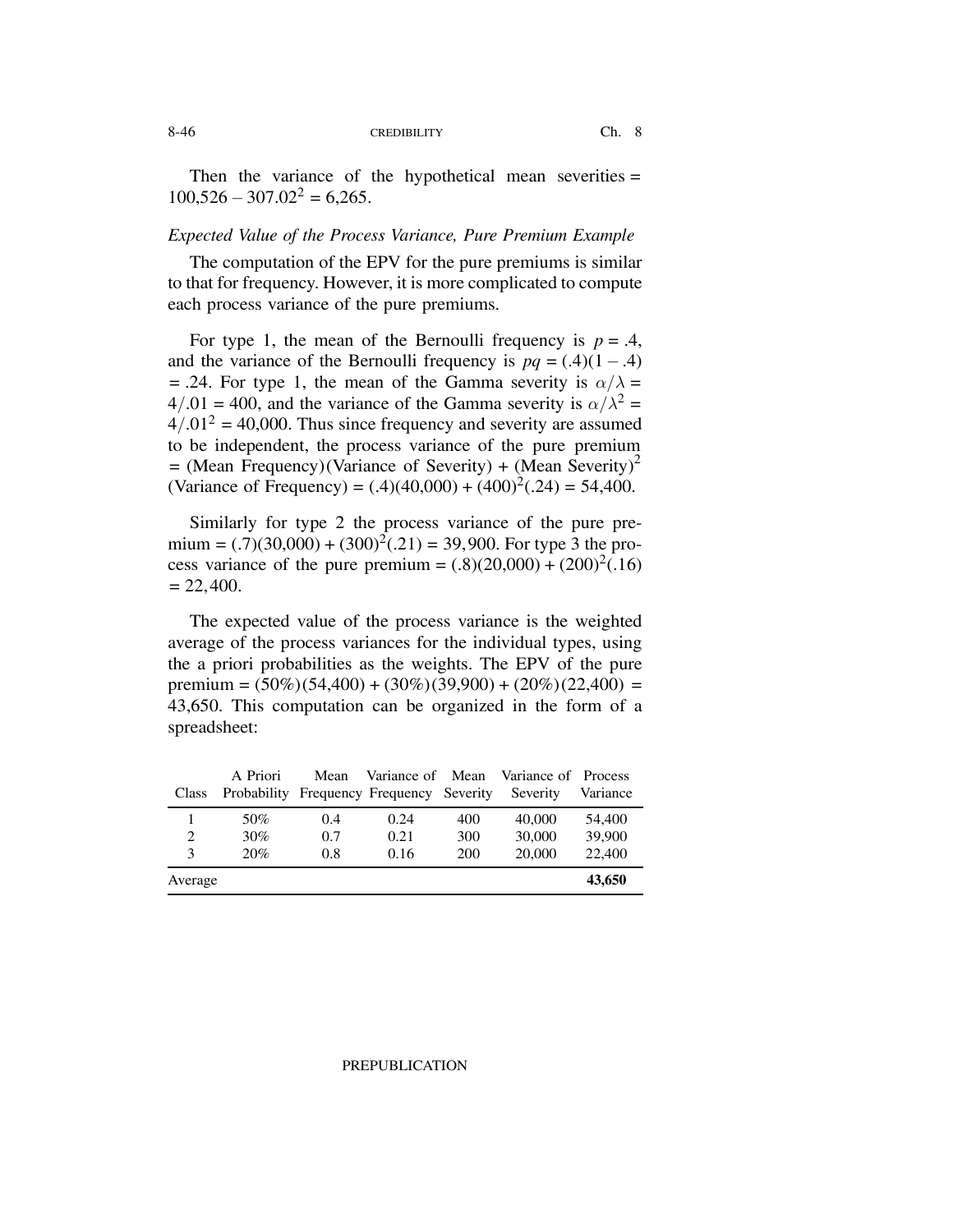#### *Variance of the Hypothetical Mean Pure Premiums*

The computation of the VHM for the pure premiums is similar to that for frequency. One has to first compute the mean pure premium for each type.

For type 1, the mean of the Bernoulli frequency is  $p = .4$ , and the mean of the Gamma severity is  $\alpha/\lambda = 4/0.01 = 400$ . Thus since frequency and severity are assumed to be independent, the mean pure premium  $=$  (Mean Frequency)(Mean Severity) =  $(.4)(400) = 160$ . For type 2, the mean pure premium  $= (0.7)(300) = 210$ . For type 3, the mean pure premium<sup>29</sup>  $(.8)(200) = 160.$ 

One computes the first and second moments of the mean pure premiums as follows:

|         | A Priori<br>Class Probability Frequency Severity Premium | Mean |     | Mean Mean Pure | Square of<br>Pure<br>Premium |
|---------|----------------------------------------------------------|------|-----|----------------|------------------------------|
|         | 50%                                                      | 0.4  | 400 | 160            | 25,600                       |
| 2       | 30%                                                      | 0.7  | 300 | 210            | 44,100                       |
| 3       | 20%                                                      | 0.8  | 200 | 160            | 25,600                       |
| Average |                                                          |      |     | 175            | 31,150                       |

Thus the variance of the hypothetical mean pure premiums  $= 31,150 - 175^2 = 525.$ 

# *Estimating the Variance of the Hypothetical Means in the Case of Poisson Frequencies*

In real-world applications involving Poisson frequencies it is commonly the case that one estimates the Total Variance

 $29$ Note that in this example it turns out that the mean pure premium for type 3 happens to equal that for type 1, even though the two types have different mean frequencies and severities. The mean pure premiums tend to be similar when, as in this example, high frequency is associated with low severity.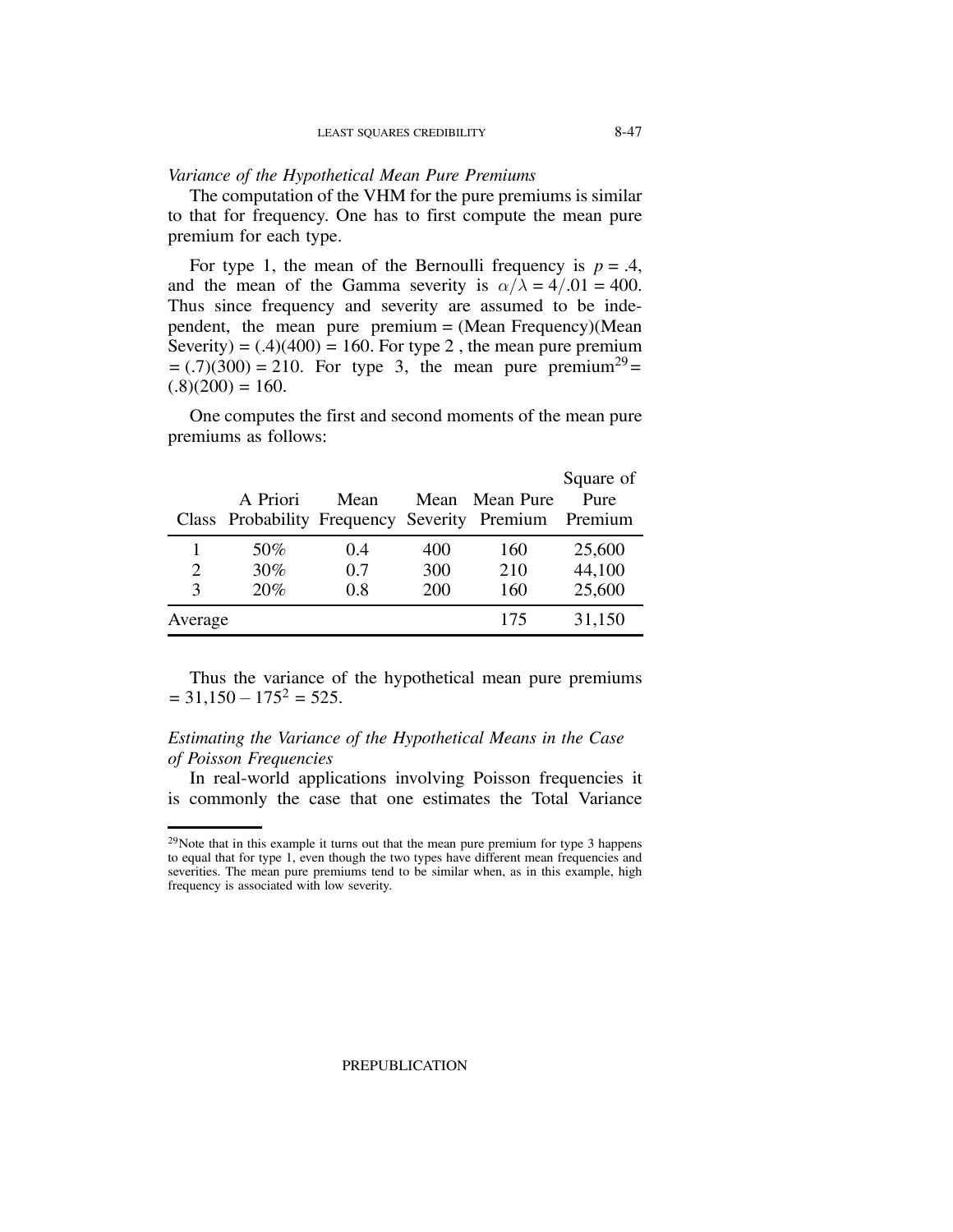and the Expected Value of the Process Variance and then estimates the Variance of the Hypothetical Means via: VHM = Total Variance - EPV.

For example, assume that one observes that the claim count distribution is as follows for a large group of insureds:

| Total Claim Count:                                         | $\mathbf{1}$ | $\overline{2}$ 3 |  | $4 \quad 5 \quad >5$ |  |
|------------------------------------------------------------|--------------|------------------|--|----------------------|--|
| Percentage of Insureds: 60.0% 24.0% 9.8% 3.9% 1.6% 0.7% 0% |              |                  |  |                      |  |

One can estimate the total mean as .652 and the total variance as:  $1.414 - .652^2 = .989$ .

| A                   | R                       |         |                                                            |
|---------------------|-------------------------|---------|------------------------------------------------------------|
| Number of<br>Claims | A Priori<br>Probability |         | Square of<br>Col. $A \times$ Col. B Col. $A \times$ Col. B |
| $\Omega$            | 0.60000                 | 0.00000 | 0.00000                                                    |
|                     | 0.24000                 | 0.24000 | 0.24000                                                    |
| $\mathfrak{D}$      | 0.09800                 | 0.19600 | 0.39200                                                    |
| 3                   | 0.03900                 | 0.11700 | 0.35100                                                    |
| 4                   | 0.01600                 | 0.06400 | 0.25600                                                    |
| 5                   | 0.00700                 | 0.03500 | 0.17500                                                    |
| Sum                 |                         | 0.652   | 1.41400                                                    |

Assume in addition that the claim count,  $X$ , for each individual insured has a Poisson distribution that does not change over time. In other words, each insured's frequency process is given by a Poisson with parameter  $\theta$ , with  $\theta$  varying over the group of insureds. Then since the Poisson has its variance equal to its mean, the process variance for each insured is  $\theta$ ; i.e., Var[X |  $\theta$ ] =  $\theta$ . Thus the expected value of the process variance is estimated as follows:  $E_{\theta}[\text{Var}[X | \theta]] = E_{\theta}[\theta] = \text{overall mean} = .652.$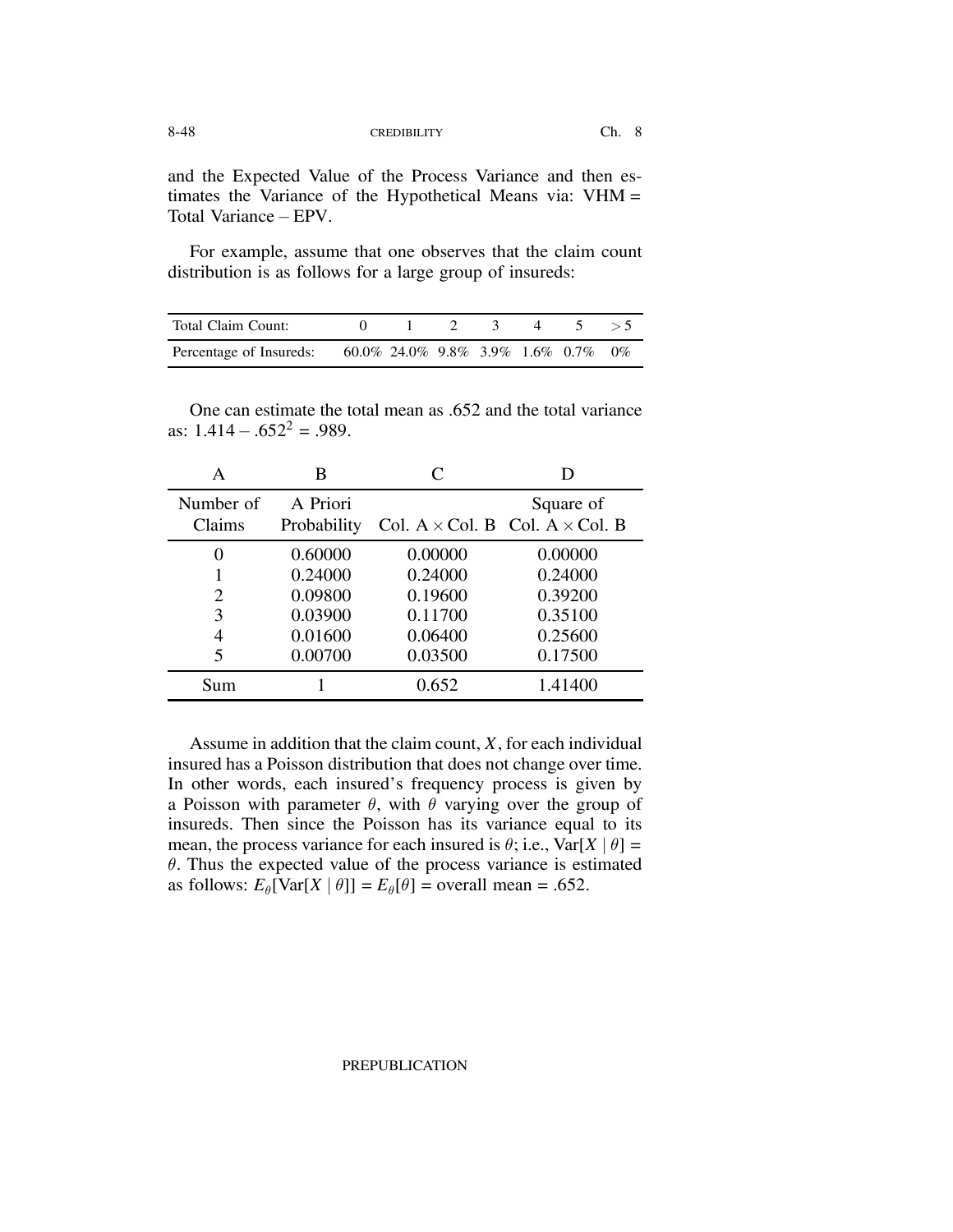Thus we estimate the Variance of the Hypothetical Means as:

Total Variance  $- EPV = .989 - .652 = .337$ .

### *3.1. Exercises*

Use the following information for the next two questions:

There are three types of risks. Assume 60% of the risks are of Type A, 25% of the risks are of Type B, and 15% of the risks are of Type C. Each risk has either one or zero claims per year.

|   | Type of Risk Chance of a Claim | A Priori Chance<br>of Type of Risk |
|---|--------------------------------|------------------------------------|
|   | 20\%                           | $60\%$                             |
| R | $30\%$                         | 25%                                |
|   | 40%                            | 15%                                |

3.1.1. What is the Expected Value of the Process Variance?

3.1.2. What is the Variance of the Hypothetical Means?

Use the following information for the next two questions:

An insured population consists of 9% youthful drivers and 91% adult drivers. Based on experience, we have derived the following probabilities that an individual driver will have n claims in a year's time:

| n | Youthful | Adult |  |
|---|----------|-------|--|
| 0 | .80      | 0.90  |  |
|   | .15      | 0.08  |  |
| 2 | .04      | 0.02  |  |
| 3 | .01      | 0.00  |  |

3.1.3. What is the Expected Value of the Process Variance?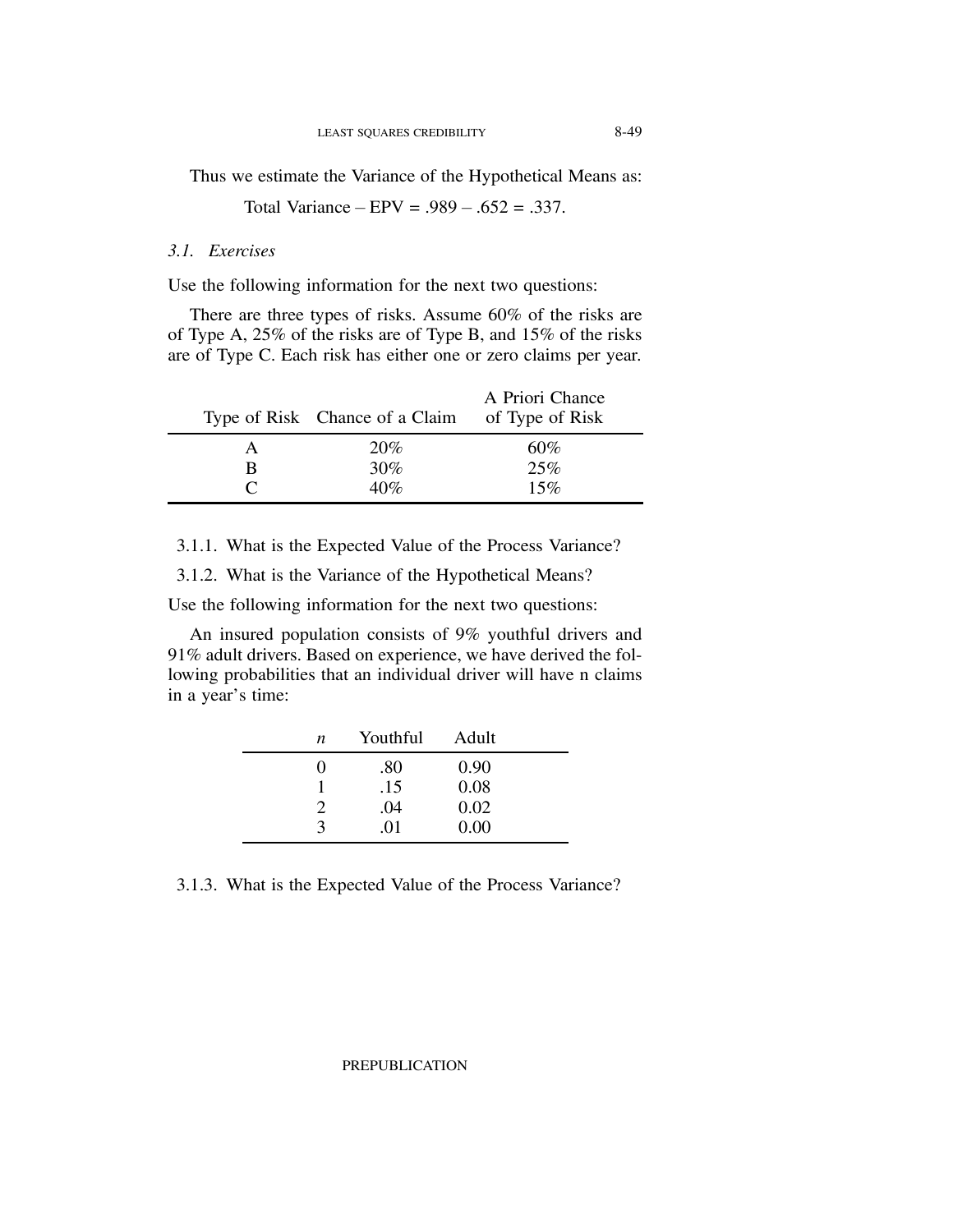The following information pertains to the next three questions:

The claim count distribution is as follows for a large sample of insureds:

| Total Claim Count                                    |  | $0 \quad 1 \quad 2 \quad 3 \quad 4 \quad >4$ |  |  |
|------------------------------------------------------|--|----------------------------------------------|--|--|
| Percentage of Insureds $55\%$ 30% $10\%$ 4% $1\%$ 0% |  |                                              |  |  |

Assume the claim count for each individual insured has a Poisson distribution that does not change over time.

- 3.1.5. What is the Expected Value of the Process Variance?
- 3.1.6. What is the Total Variance?
- 3.1.7. What is the Variance of the Hypothetical Means?
- 3.1.8. The hypothetical mean frequencies of the members of a class of risks are distributed uniformly on the interval (0,10]. The Exponential probability density function for severity,  $f(x)$ , is defined below, with the r parameter being different for different individuals.  $r$  is distributed on  $(0,2]$  by the function  $g(r)$ .

$$
f(x) = (1/r) \exp(-x/r) \qquad x \ge 0
$$
  
 
$$
g(r) = r/2 \qquad 0 \le r \le 2
$$

The frequency and severity are independently distributed. What is the variance of the hypothetical mean pure premiums for this class of risks?

Use the following information for the next six questions:

Two six-sided dice,  $A_1$  and  $A_2$ , are used to determine the number of claims. Each side of both dice are marked with either a 0 or a 1, where 0 represents no claim and 1 represents a claim.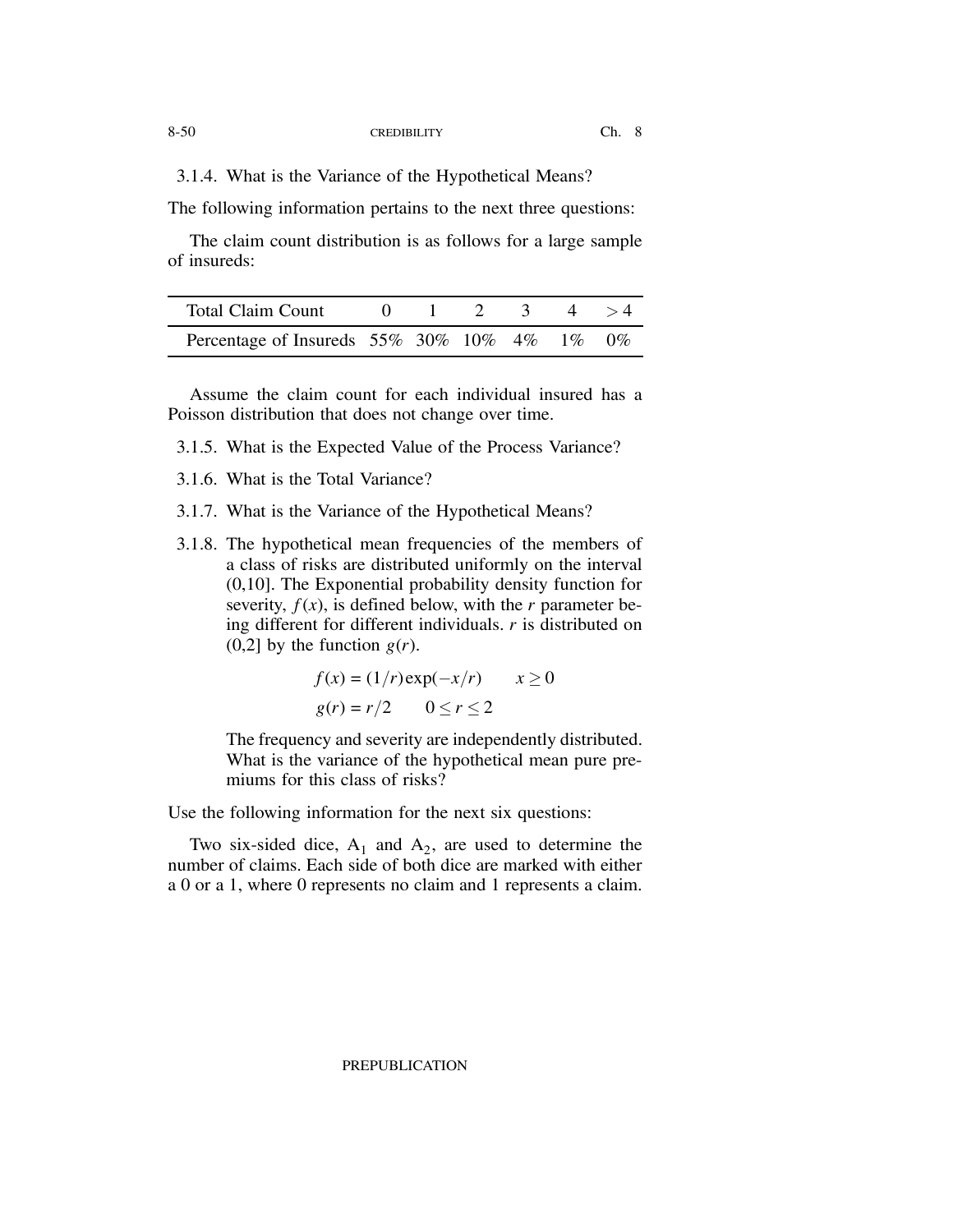The probability of a claim for each die is:

| Die            | Probability of Claim |
|----------------|----------------------|
| $A_1$          | 2/6                  |
| A <sub>2</sub> | 3/6                  |

In addition, there are two spinners,  $B_1$  and  $B_2$ , representing claim severity. Each spinner has two areas marked 20 and 50. The probabilities for each claim size are:

|         | Claim Size |     |  |  |
|---------|------------|-----|--|--|
| Spinner | 20         | 50  |  |  |
| $B_1$   | .60        | .40 |  |  |
|         | .20        | 80  |  |  |

A single observation consists of selecting a die randomly from  $A_1$  and  $A_2$  and a spinner randomly from  $B_1$  and  $B_2$ , rolling the selected die, and if there is a claim spinning the selected spinner.

- 3.1.9. Determine the Expected Value of the Process Variance for the frequency.
- 3.1.10. Determine the Variance of the Hypothetical Mean frequencies.
- 3.1.11. Determine the Expected Value of the Process Variance for the severity.
- 3.1.12. Determine the Variance of the Hypothetical Mean severities.
- 3.1.13. Determine the Expected Value of the Process Variance for the pure premium.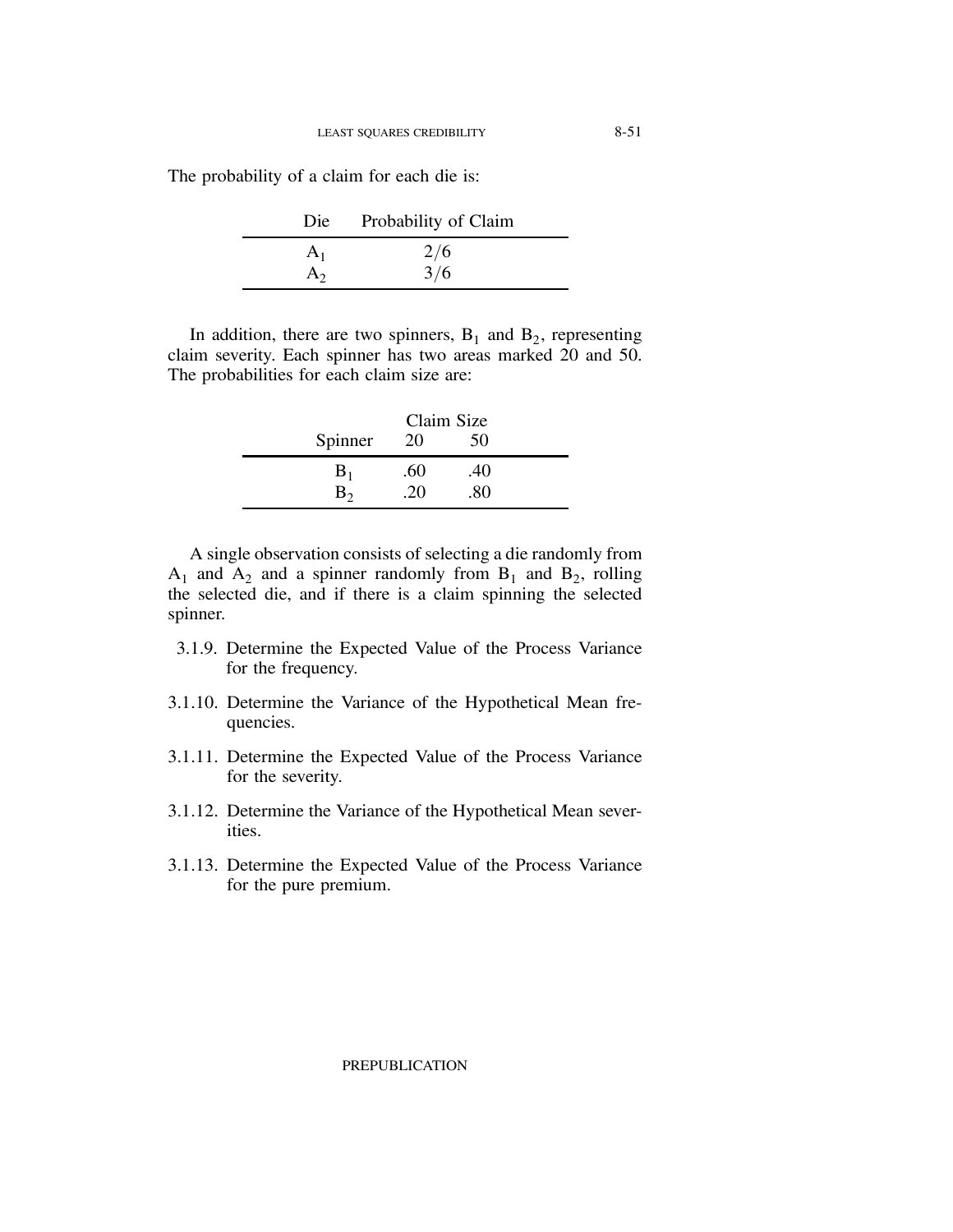3.1.14. Determine the Variance of the Hypothetical Mean pure premiums.

Use the following information for the next six questions:

For an individual insured, frequency and severity are independent.

For an individual insured, frequency is given by a Poisson Distribution.

For an individual insured, severity is given by an Exponential Distribution.

Each type is homogeneous; i.e., every insured of a given type has the same frequency process and severity process.

Portion of Insureds Type in this Type Mean Frequency Mean Severity 1 40% 6 100 2  $35\%$  7 125 3 25% 9 200

- 3.1.15. What is the Expected Value of the Process Variance for the frequency?
- 3.1.16. What is the Variance of the Hypothetical Mean frequencies?
- 3.1.17. What is the Expected Value of the Process Variance for the severity?
- 3.1.18. What is the Variance of the Hypothetical Mean severities?
- 3.1.19. What is the Expected Value of the Process Variance for the pure premium?
- 3.1.20. What is the Variance of the Hypothetical Mean pure premiums?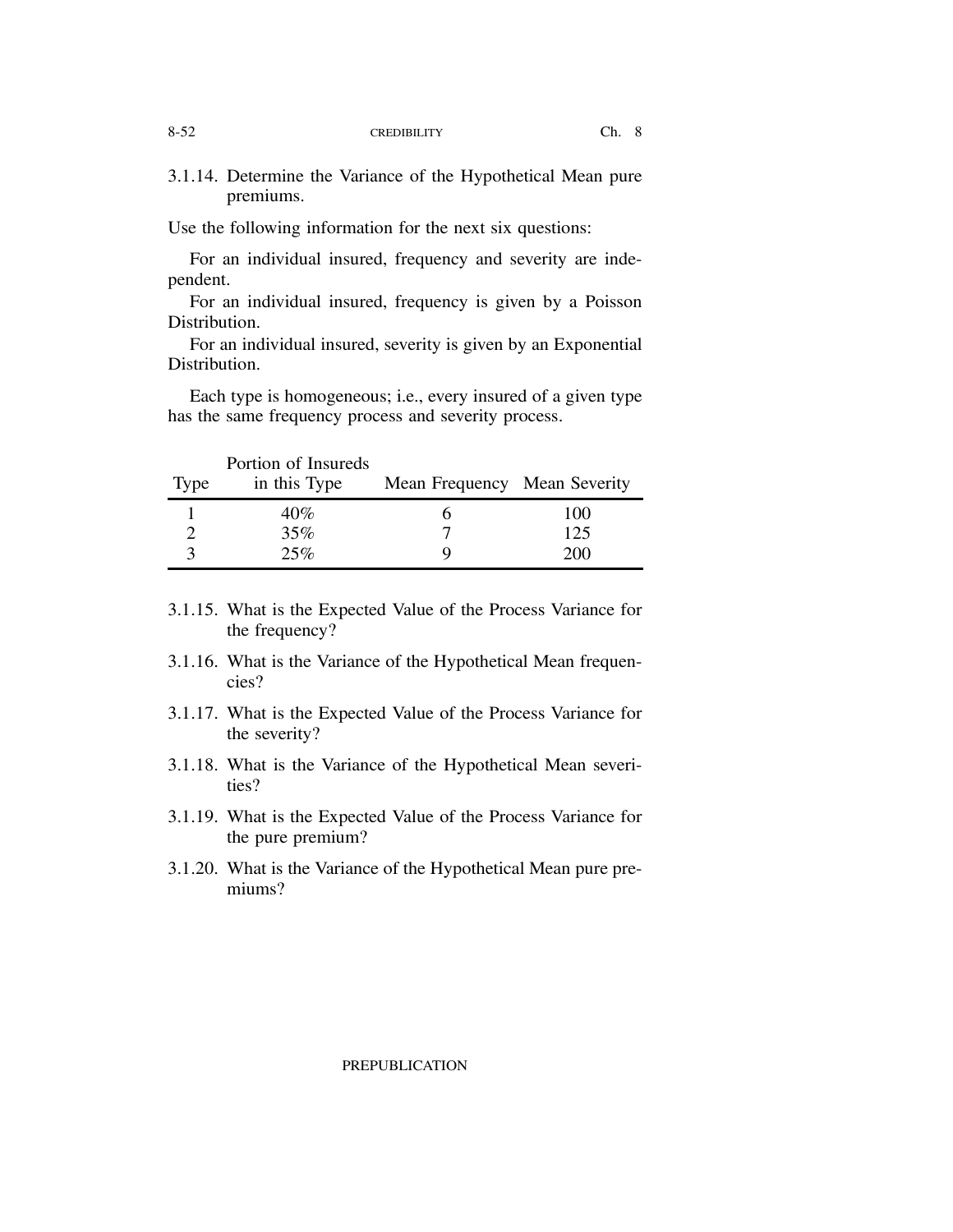Use the following information for the next two questions:

The probability of y successes in five trials is given by a binomial distribution with parameters  $5$  and  $p$ . The prior distribution of  $p$  is uniform on [0,1].

3.1.21. What is the Expected Value of the Process Variance?

3.1.22. What is the Variance of the Hypothetical Means?

# **3.2. Buhlmann Credibility ¨**

Let's continue along with the simple example involving multisided dice:

There are a total of 100 multi-sided dice of which 60 are 4 sided, 30 are 6-sided and 10 are 8-sided. The multi-sided dice with 4 sides have 1, 2, 3 and 4 on them. The multi-sided dice with the usual 6 sides have numbers 1 through 6 on them. The multi-sided dice with 8 sides have numbers 1 through 8 on them. For a given die each side has an equal chance of being rolled; i.e., the die is fair.

Your friend has picked at random a multi-sided die. He then rolled the die and told you the result. You are to estimate the result when he *rolls that same die again*.

Using Bühlmann Credibility, the new estimate  $= Z(\text{observation})$  $+(1 – Z)$ (prior mean).

In this example the prior mean is 3. This is the a priori expected value if selecting a die at random and rolling it:  $.6(2.5) + .3(3.5) + .1(4.5) = 3.00$ . However, since your friend told you additional information about the die he selected, i.e., the value of the first roll, you can come up with a better estimate for the value of the second roll using Bühlmann Credibility.

The prior mean, or a priori expected value, serves as the "other information" to which we apply the complement of credibility. To the extent that our observed data is not credible, we would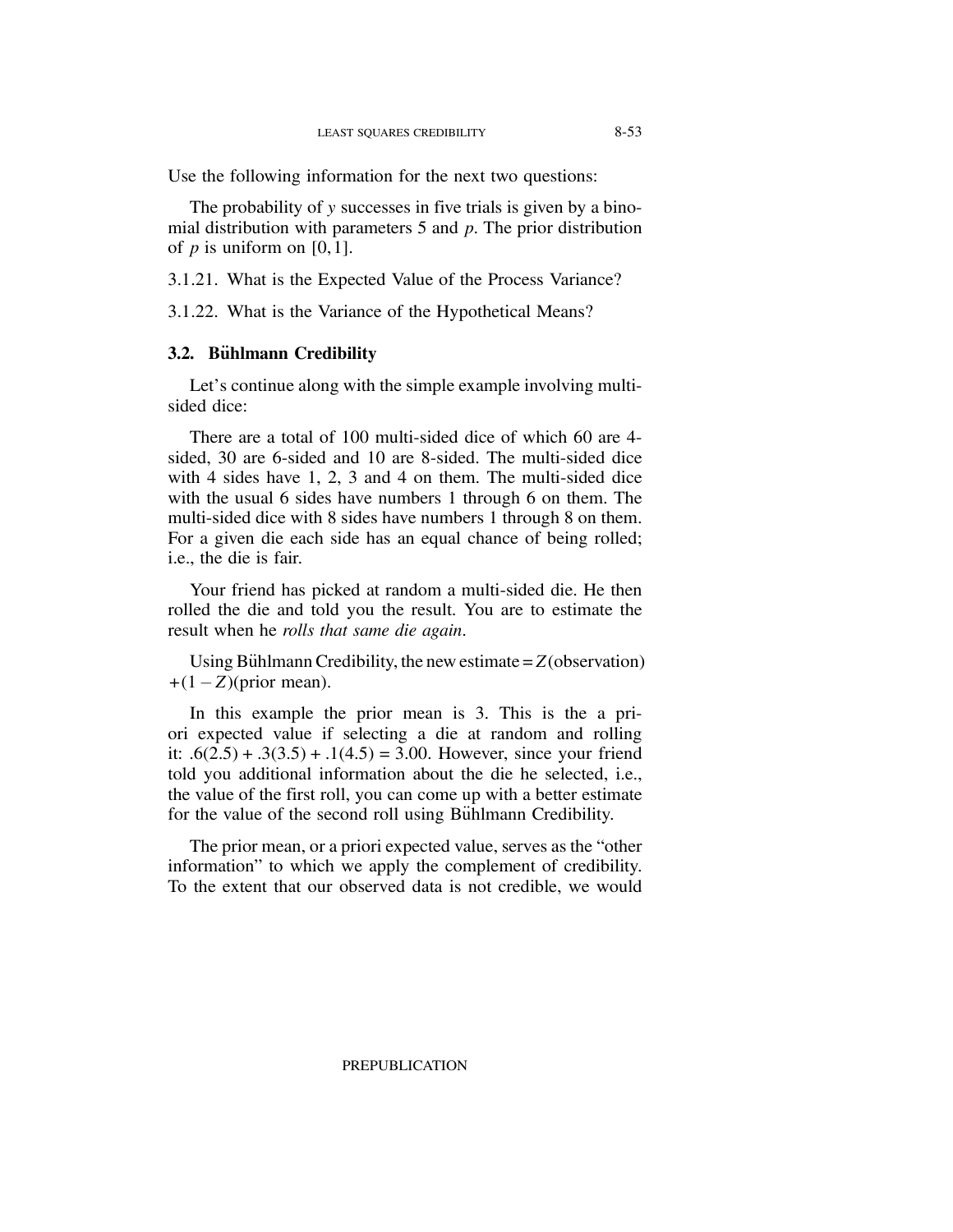rely on the prior mean for our estimate. The prior mean reflects what we know about the whole population of dice.

The **Buhlmann Credibility Parameter** is calculated as  $K =$  $EPV/VHM:$ 

$$
K = \text{Expected Value of Process Variance} / \text{Variance of Hypothetical Means}, \qquad (3.2.1)
$$

**where the Expected Value of the Process Variance and the Variance of the Hypothetical Means are each calculated for a** *single* **observation of the risk process.**

In this case<sup>30</sup>  $K = \text{EPV/VHM} = 2.15/.45 = 4.778 = 43/9.$ 

**Then for** N **observations, the Buhlmann Credibility is: ¨**

$$
Z = N/(N + K) \tag{3.2.2}
$$

In this case for one observation,  $Z = 1/(1 + 4.778) = .1731 =$  $9/52 = .45/(.45 + 2.15)$ . Thus in this case if we observe a roll of a 5, then the new estimate is:  $(.1731)(5) + (1 - .1731)(3) =$ 3.3462. The Bühlmann Credibility estimate is a linear function of the observation:  $.1731$  (observation) + 2.4807.

| <b>Observation</b>                                              |  |  |  |  |
|-----------------------------------------------------------------|--|--|--|--|
| New Estimate 2.6538 2.8269 3 3.1731 3.3462 3.5193 3.6924 3.8655 |  |  |  |  |

Note that if  $N = 1$ , then  $Z = 1/(1+K) = VHM/(VHM+EPV)$  $=$  VHM/Total Variance.

### *Number of Observations*

It makes sense to assign more credibility to more rolls of the selected die, since as we gather more information we should be able to get a better idea of which type of die has been chosen. If one has N observations of the risk process, one assigns Bühlmann Credibility of  $Z = N/(N + K)$ . For example, with  $K =$ 

<sup>30</sup>The EPV and the VHM were calculated in Section 3.1.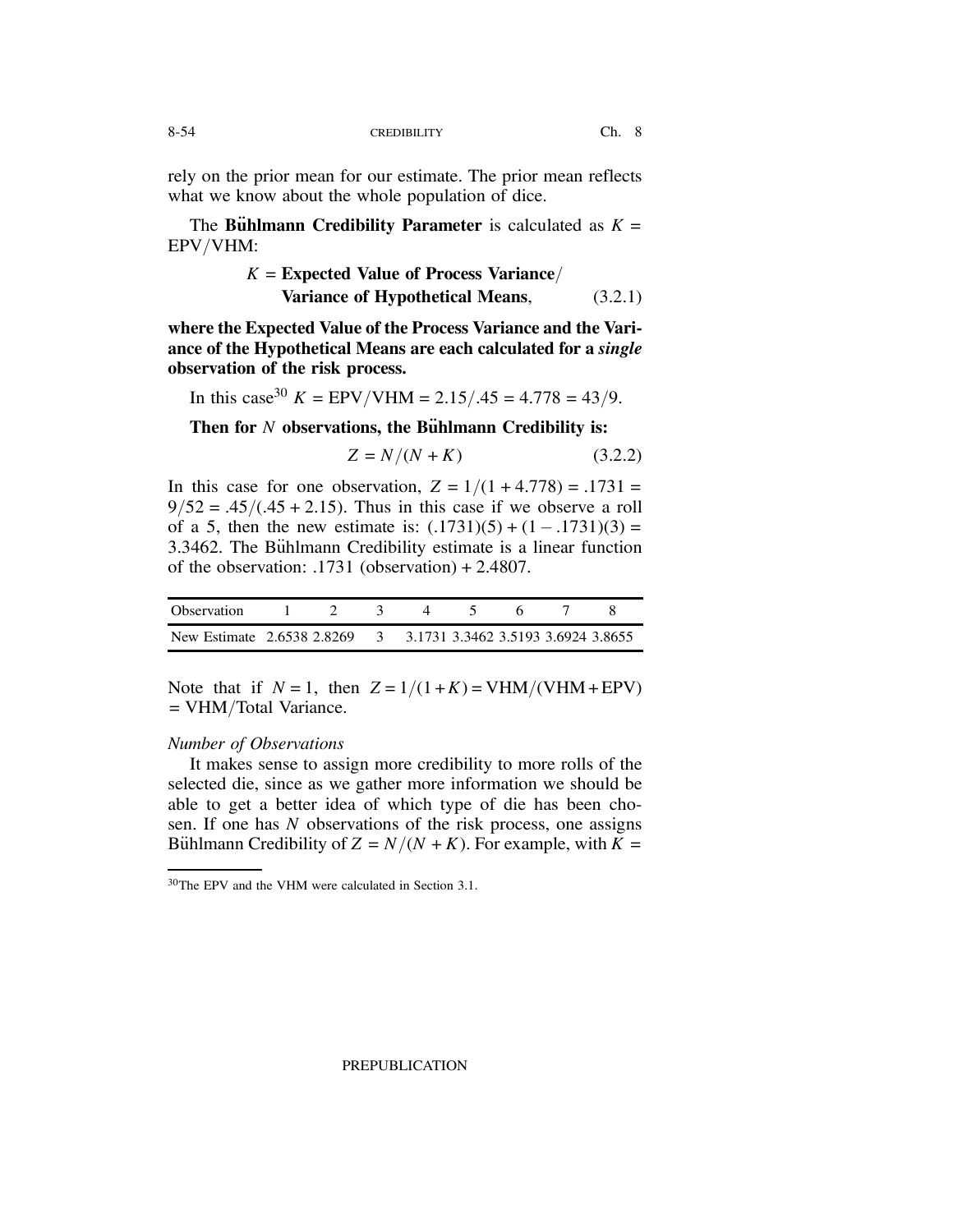# GRAPH 2

# BÜHLMANN CREDIBILITY



4.778, for three observations we have  $Z = 3/(3 + 4.778) = .386$ . For the Bühlmann Credibility formula as  $N \to \infty$ ,  $Z \to 1$ , but Bühlmann Credibility never quite reaches 100%. In this example with  $K = 4.778$ :

| Number of                                                                |  |  |  |  |  |
|--------------------------------------------------------------------------|--|--|--|--|--|
| Observations 1 2 3 4 5 10 25 100 1,000 10,000                            |  |  |  |  |  |
| Credibility 17.3% 29.5% 38.6% 45.6% 51.1% 67.7% 84.0% 95.4% 99.5% 99.95% |  |  |  |  |  |

Graph 2 shows the Bühlmann Credibility. Note that unlike Classical Credibility, Z never reaches 1.00.

If we add up  $N$  independent rolls of the same die, the process variances add. So if  $\eta^2$  is the expected value of the process variance of a single die, then  $N\eta^2$  is the expected value of the process variance of the sum of  $N$  identical dice. The process variance of one 6-sided die is 35/12, while the process variance of the sum of ten 6-sided dice is 350/12.

In contrast if  $\tau^2$  is the variance of the hypothetical means of one die roll, then the variance of the hypothetical means of the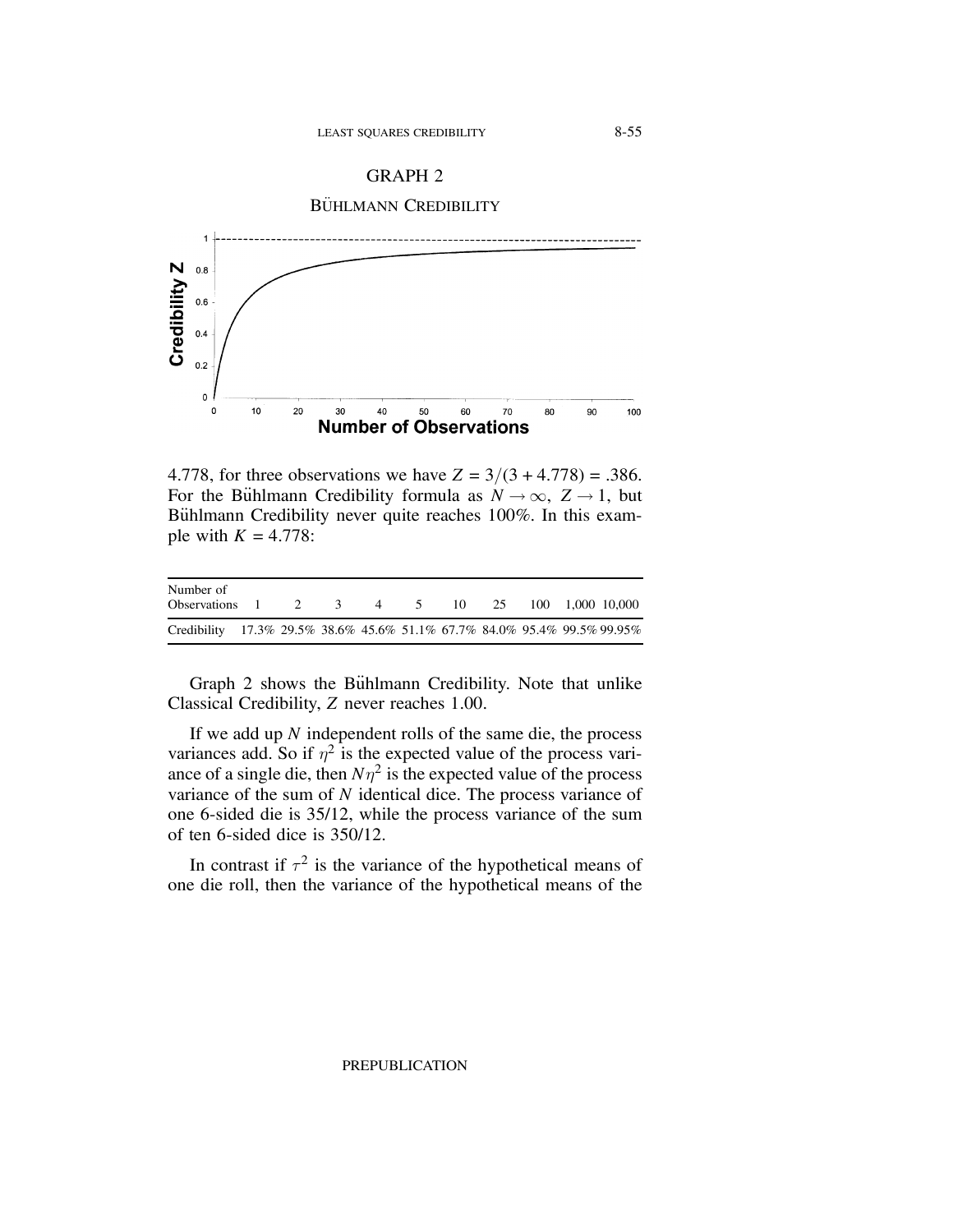sum of N rolls of the *same* die is  $N^2\tau^2$ . This follows from the fact that each of the means is multiplied by  $N$ , and that multiplying by a constant multiplies the variance by the square of that constant.

Thus as N increases, the variance of the hypothetical means of the sum goes up as  $N^2$  while the process variance goes up only as N. Based on the case with one roll, we expect the credibility to be given by  $Z = VHM/Total Variance = VHM/(VHM+EPV) =$  $N^2\tau^2/(N^2\tau^2 + N\eta^2) = N/(N + \eta^2/\tau^2) = N/(N + K)$ , where K =  $\eta^2/\tau^2 = \text{EPV/VHM}$ , with EPV and VHM each for a *single* die.

In general **one computes the EPV and VHM for a single observation and then plugs into the formula for Buhlmann ¨ Credibility the number of observations** N**. If one is estimating claim frequencies or pure premiums then** N **is in exposures. If one is estimating claim severities then** N **is in number of claims. (**N **is in the units of whatever is in the denominator of the quantity one is estimating.**31)

#### *A Series of Examples*

In section 3.1, the following information was used in a series of examples involving the frequency, severity, and pure premium:

| Type | Portion of Risks<br>in this Type | Bernoulli (Annual)<br><b>Frequency Distribution</b> | Gamma Severity<br>Distribution |
|------|----------------------------------|-----------------------------------------------------|--------------------------------|
|      | 50%                              | $p = 40\%$                                          | $\alpha = 4$ , $\lambda = .01$ |
|      | 30%                              | $p = 70\%$                                          | $\alpha = 3$ , $\lambda = .01$ |
| 3    | 20%                              | $p = 80\%$                                          | $\alpha = 2, \lambda = .01$    |

We assume that the types are homogeneous; i.e., every insured of a given type has the same frequency and severity process. Assume that for an individual insured, frequency and severity are independent.

 $31$ Claim frequency = claims/exposures. Claim severity = losses/claims. Pure Premium  $=$  loss/exposures.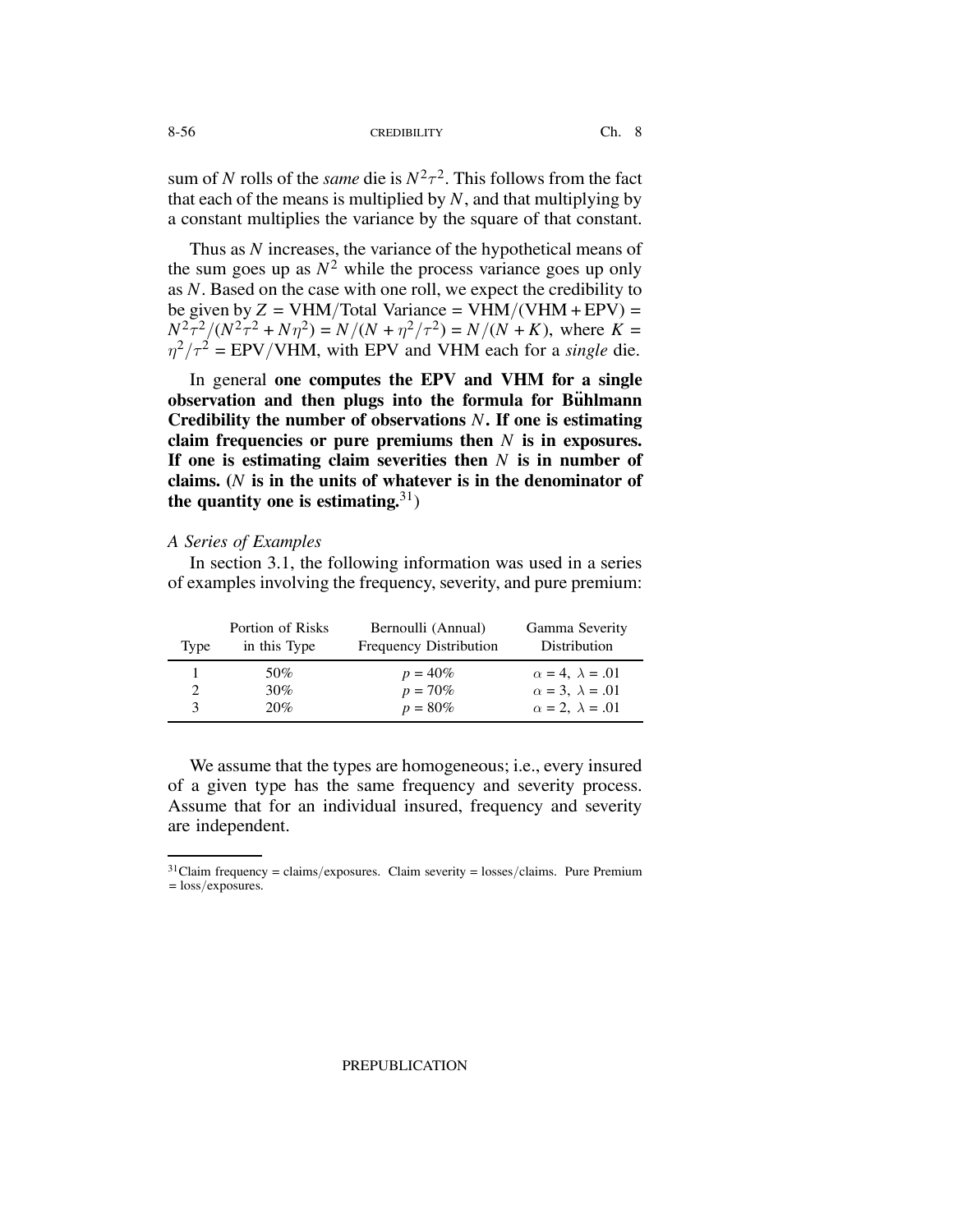Using the Expected Value of the Process Variance and the Variance of the Hypothetical Means computed in the previous section, one can compute the Bühlmann Credibility Parameter in each case.

Suppose that an insured is picked at random and we do not know what type he is.<sup>32</sup> For this randomly selected insured during 4 years one observes 3 claims for a total  $3<sup>33</sup>$  of \$450. Then one can use Bühlmann Credibility to predict the future frequency, severity, or pure premium of this insured.

# *Frequency Example*

As computed in section 3.1, the EPV of the frequency  $= .215,$ while the variance of the hypothetical mean frequencies  $= .0301$ . Thus the Bühlmann Credibility parameter is:  $K = \text{EPV}/\text{VHM} =$  $.215/.0301 = 7.14.$ 

Thus 4 years of experience are given a credibility of  $4/$  $(4+K) = 4/11.14 = 35.9\%$ . The observed frequency is  $3/4 = .75$ . The a priori mean frequency is .57. Thus the estimate of the future frequency for this insured is  $(.359)(.75) + (1 - .359)(.57) =$ :635.

# *Severity Example*

As computed in section 3.1, the EPV of the severity  $= 30,702$ , while the variance of the hypothetical mean severities  $= 6,265$ . Thus the Bühlmann Credibility parameter is  $K = \text{EPV}/\text{VHM} =$  $30,702/6,265 = 4.90$ .

Thus 3 observed claims<sup>34</sup> are given a credibility of  $3/(3 + K)$  $= 3/7.9 = 38.0\%$ . The observed severity is \$450/3 = \$150. The

 $32$ The latter is very important. If one knew which type the insured was, one would use the expected value for that type to estimate the future frequency, severity, or pure premium.  $33$ Unlike the Bayesian Analysis case to be covered subsequently, even if one were given the separate claim amounts, the Buhlmann Credibility estimate of severity only makes use of the sum of the claim amounts.

<sup>&</sup>lt;sup>34</sup>Note that the number of observed *claims* is used to determine the Bühlmann Credibility of the severity.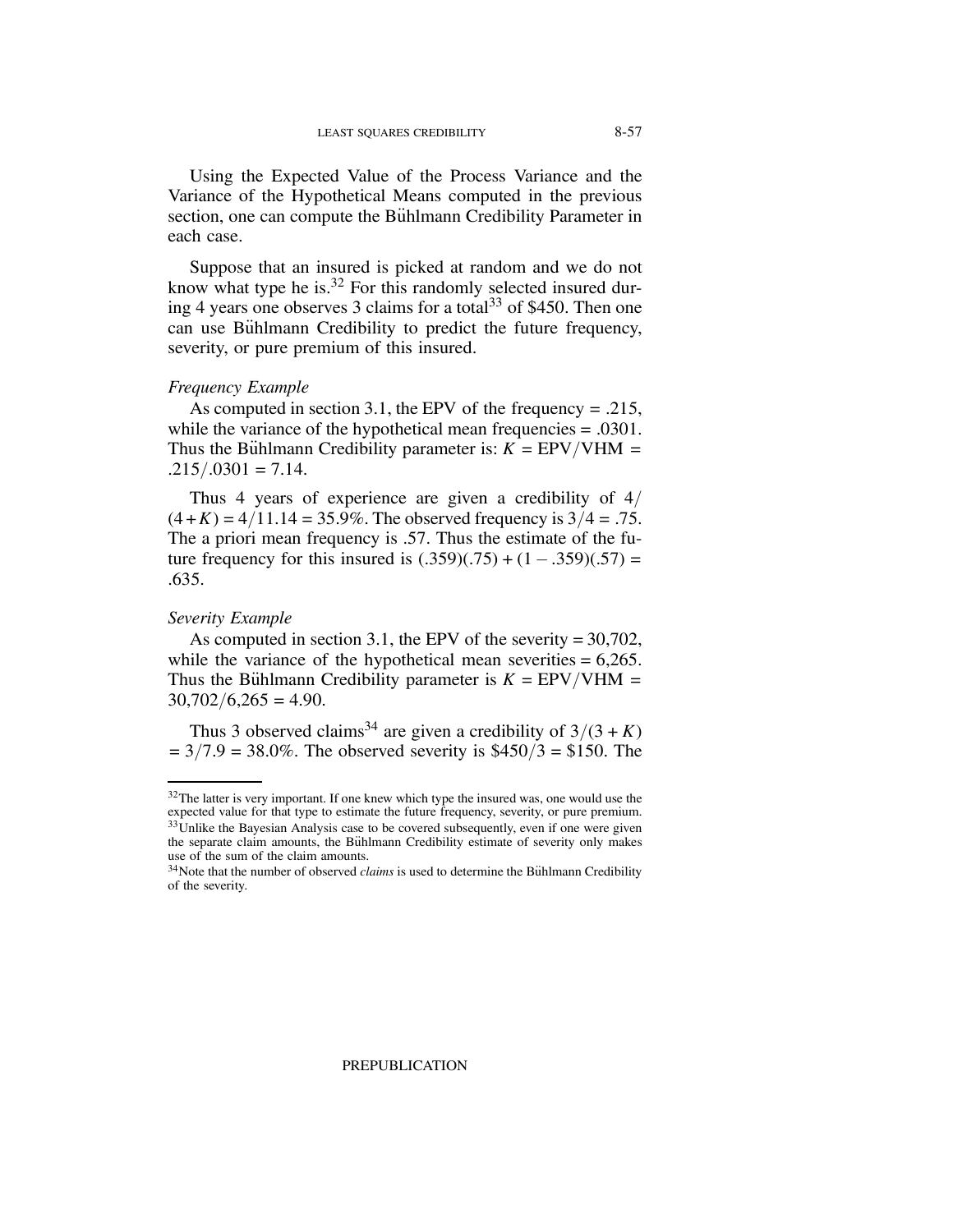a priori mean severity is \$307. Thus the estimate of the future severity for this insured is  $(.380)(150) + (1 - .380)(307) =$ \$247:3.

# *Pure Premium Example*

As computed in section 3.1, the EPV of the pure premium = 43,650, while the variance of the hypothetical mean pure premiums  $= 525$ . Thus the Bühlmann Credibility parameter is  $K = \text{EPV/VHM} = 43,650/525 = 83.1.$ 

Thus 4 years of experience are given a credibility of  $4/$  $(4 + K) = 4/87.1 = 4.6\%$ . The observed pure premium is \$450/  $4 = $112.5$ . The a priori mean pure premium is \$175. Thus the estimate of the future pure premium for this insured is:  $(.046)(112.5) + (1 - .046)(175) = $172.$ 

Note that this estimate of the future pure premium is *not* equal to the product of our previous estimates of the future frequency and severity.  $(.635)(\$247.3) = \$157 \neq \$172$ . In general one does not get the same result if one uses credibility to make separate estimates of the frequency and severity instead of directly estimating the pure premium.

# *Assumptions Underlying*  $Z = N/(N + K)$

There are a number of important assumptions underlying the formula  $Z = N/(N + K)$  where  $K = EPV/VHM$ . While these assumptions generally hold in this chapter, they hold in many, but far from every, real-world application.<sup>35</sup> These assumptions are:

- 1. The complement of credibility is given to the overall mean.
- 2. The credibility is determined as the slope of the weighted least squares line to the Bayesian Estimates.

<sup>&</sup>lt;sup>35</sup>See for example, Howard Mahler's discussion of Glenn Meyers' "An Analysis of Experience Rating," *PCAS*, 1987.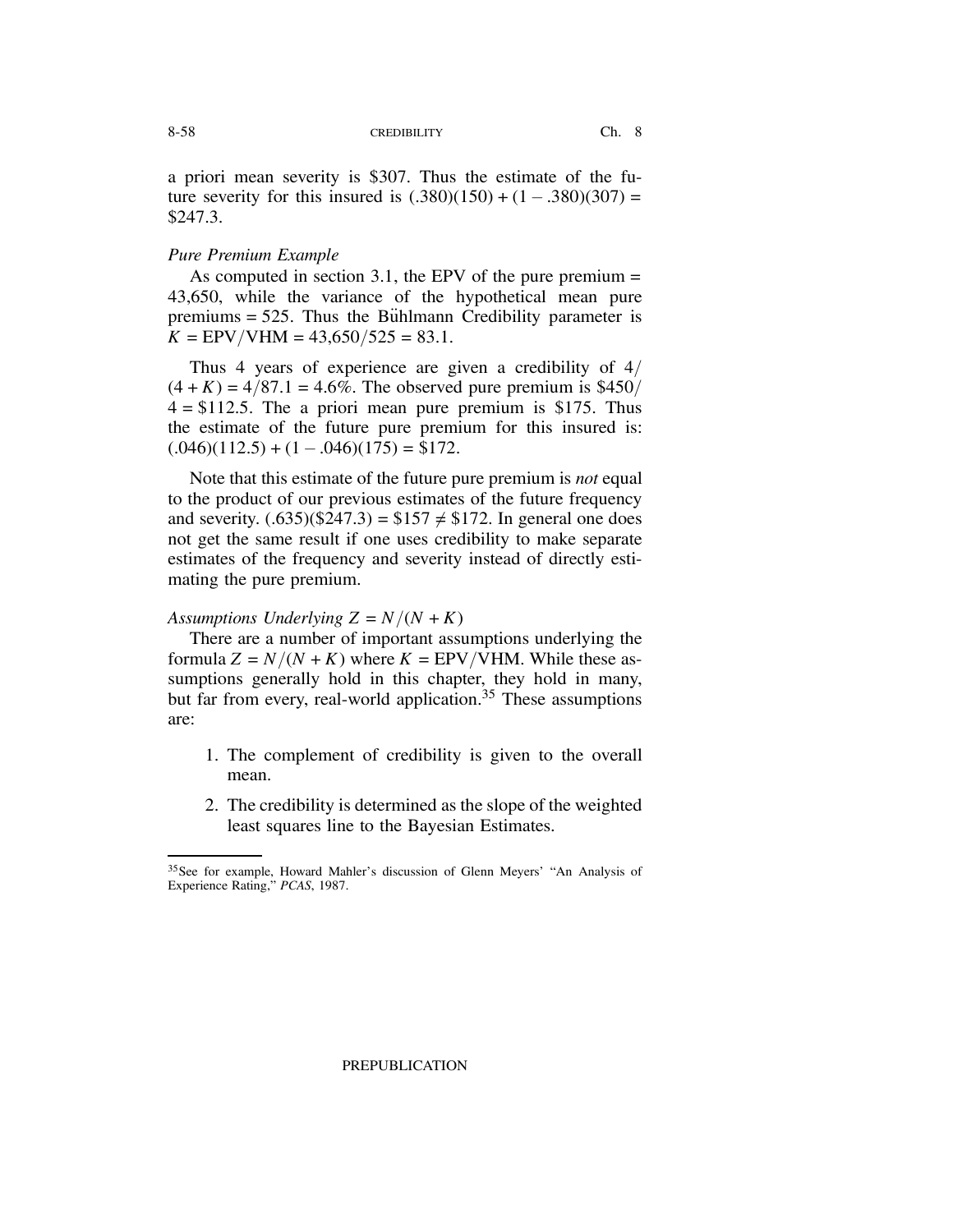- 3. The risk parameters and risk process do not shift over time. $36$
- 4. The expected value of the process variance of the sum of  $N$  observations increases as  $N$ . Therefore the expected value of the process variance of the average of N observations decreases as  $1/N$ .
- 5. The variance of the hypothetical means of the sum of  $N$ observations increases as  $N^2$ . Therefore the variance of the hypothetical means of the average of  $N$  observations is independent of N.

In addition one must be careful that an insured has been picked at random, that we observe that insured and then we attempt to make an estimate of the future observation of that *same* insured. If instead one goes back and chooses a new insured at random, then the information contained in the observation has been lost.

### *3.2. Exercises*

- 3.2.1. The Expected Value of the Process Variance is 100. The Variance of the Hypothetical Means is 8. How much Bühlmann Credibility is assigned to 20 observations of this risk process?
- 3.2.2. If 5 observations are assigned  $70\%$  Buhlmann Credibility, what is the value of the Bühlmann Credibility parameter  $K$ ?
- 3.2.3. Your friend picked at random one of three multi-sided dice. He then rolled the die and told you the result. You are to estimate the result when he rolls that same die again. One of the three multi-sided dice has 4 sides (with

<sup>&</sup>lt;sup>36</sup>In the Philbrick Target Shooting Example discussed in a subsequent section, we assume the targets are fixed and that the skill of the marksmen does not change over time.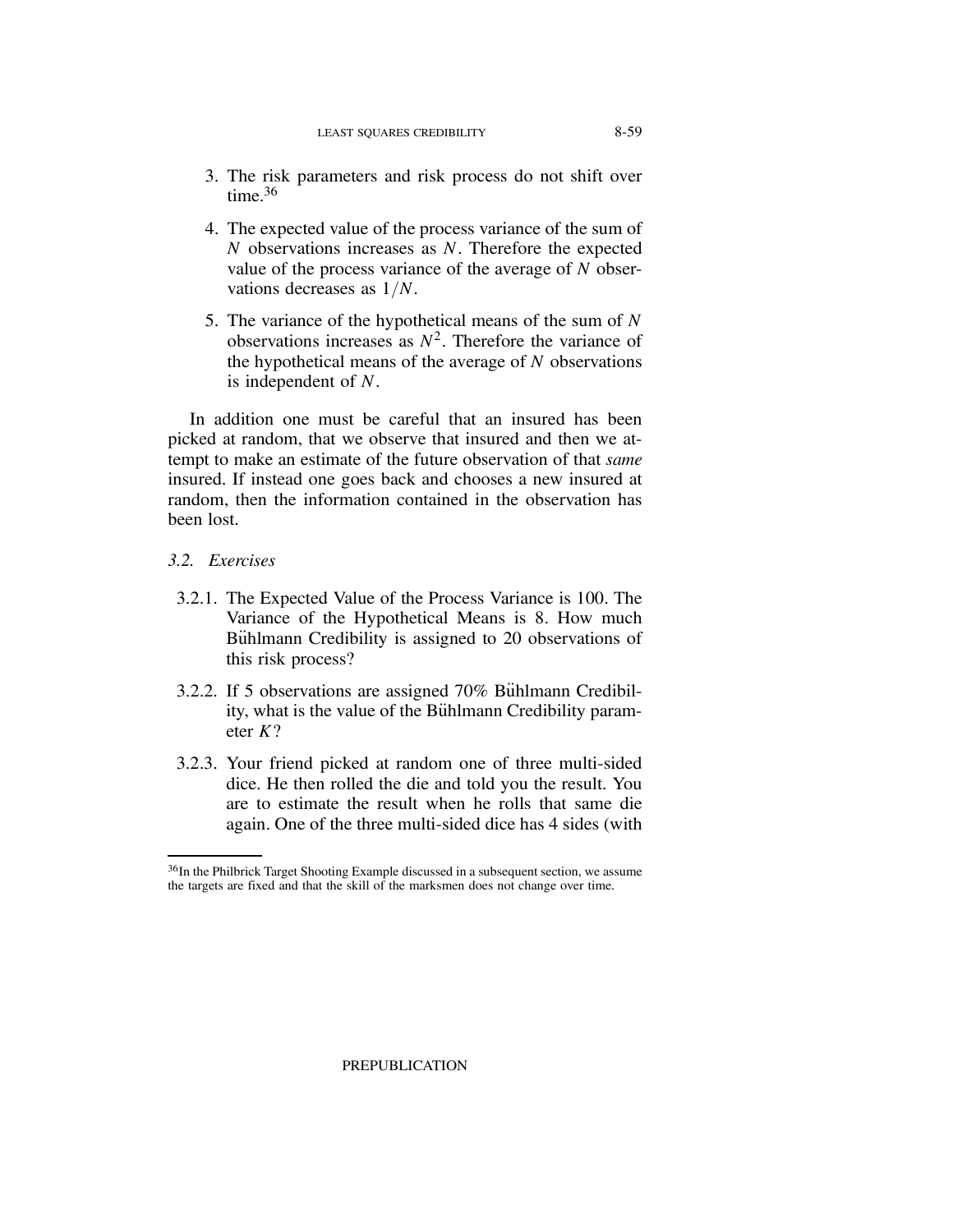1, 2, 3 and 4 on them), the second die has the usual 6 sides (numbered 1 through 6), and the last die has 8 sides (with numbers 1 through 8). For a given die each side has an equal chance of being rolled, i.e. the die is fair. Assume the first roll was a five. Use

Hint: The mean of a die with S sides is:  $(S + 1)/2$ . The variance of a die with S sides is:  $(S^2 – 1)/12$ .

Bühlmann Credibility to estimate the next roll of the

Use the following information for the next two questions:

There are three large urns, each filled with so many balls that you can treat it as if there are an infinite number. Urn 1 contains balls with "zero" written on them. Urn 2 has balls with "one" written on them. The final Urn 3 is filled with 50% balls with "zero" and 50% balls with "one." An urn is chosen at random and five balls are selected.

- 3.2.4. If all five balls have "zero" written on them, use Bühlmann Credibility to estimate the expected value of another ball picked from that urn.
- 3.2.5. If three balls have "zero" written on them and two balls have "one" written on them, use Bühlmann Credibility to estimate the expected value of another ball picked from that urn.
- 3.2.6. There are two types of urns, each with many balls labeled \$1,000 and \$2,000.

| Um | A Priori<br>Type of chance of This<br>Type of Urn | Percentage of<br>\$1,000 Balls | Percentage of<br>\$2,000 Balls |
|----|---------------------------------------------------|--------------------------------|--------------------------------|
| I  | 80%                                               | 90%                            | 10%                            |
| Н  | 20%                                               | 70%                            | 30%                            |

same die.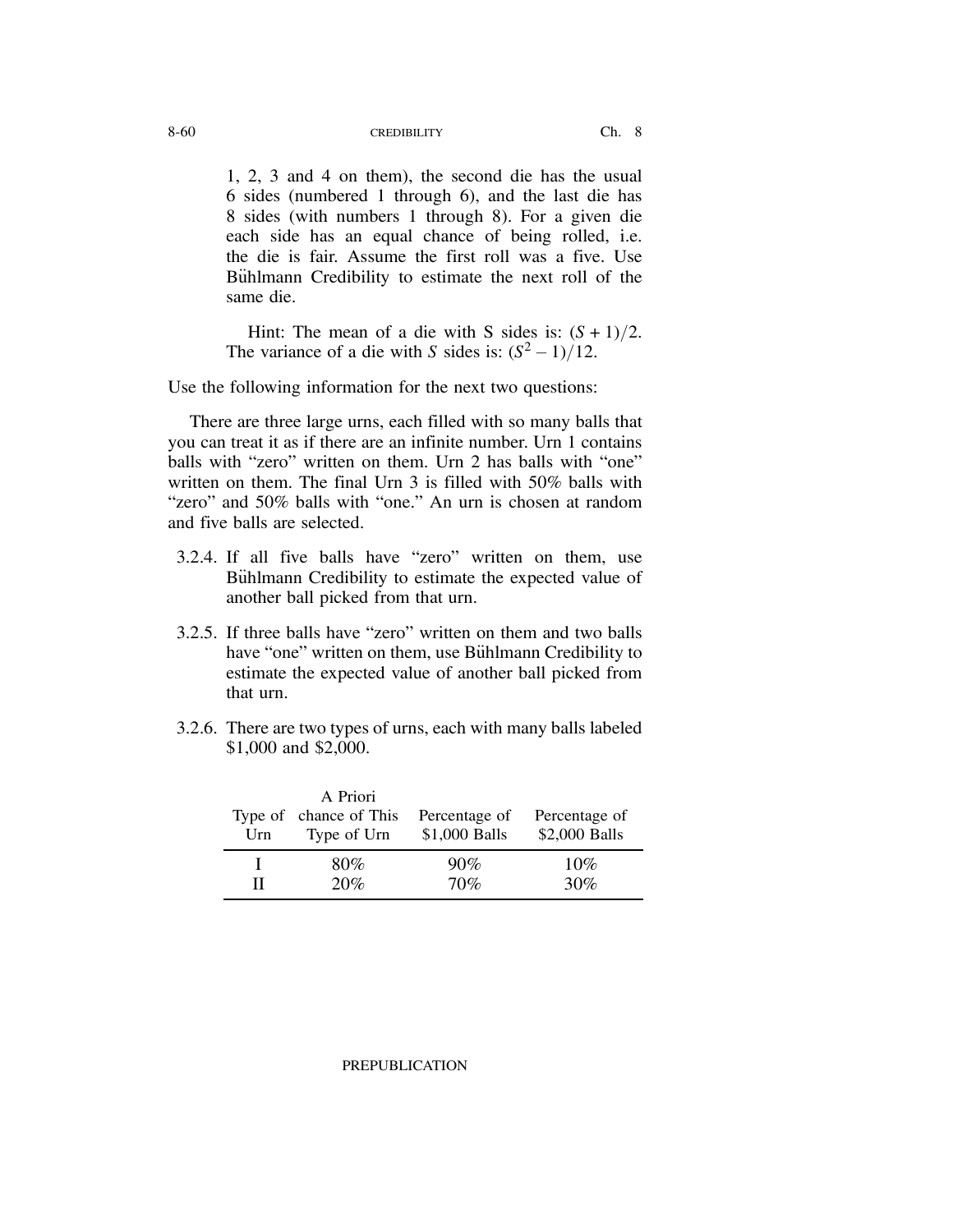An urn is selected at random, and you observe a total of \$8,000 on 5 balls drawn from that urn at random. Using Bühlmann Credibility, what is estimated value of the next ball drawn from that urn?

3.2.7. The aggregate loss distributions for three risks for one exposure period are as follows:

| <b>Aggregate Losses</b> |  |                   |                                                               |  |  |
|-------------------------|--|-------------------|---------------------------------------------------------------|--|--|
| \$0 —                   |  |                   |                                                               |  |  |
|                         |  |                   |                                                               |  |  |
|                         |  | 0.20              |                                                               |  |  |
|                         |  |                   |                                                               |  |  |
|                         |  | $0.50 \quad 0.30$ | \$100 \$500<br>$0.90 \quad 0.07 \quad 0.03$<br>0.30 0.33 0.37 |  |  |

A risk is selected at random and is observed to have \$500 of aggregate losses in the first exposure period. Determine the Bühlmann Credibility estimate of the expected value of the aggregate losses for the same risk's second exposure period.

3.2.8. A die is selected at random from an urn that contains four 6-sided dice with the following characteristics:

| <b>Number</b> |  | Number of Faces         |  |
|---------------|--|-------------------------|--|
| on Face       |  | Die A Die B Die C Die D |  |
|               |  |                         |  |
|               |  |                         |  |
|               |  |                         |  |
|               |  |                         |  |

The first five rolls of the selected die yielded the following in sequential order: 2, 3, 1, 2, and 4. Using Bühlmann Credibility, what is the expected value of the next roll of the same die?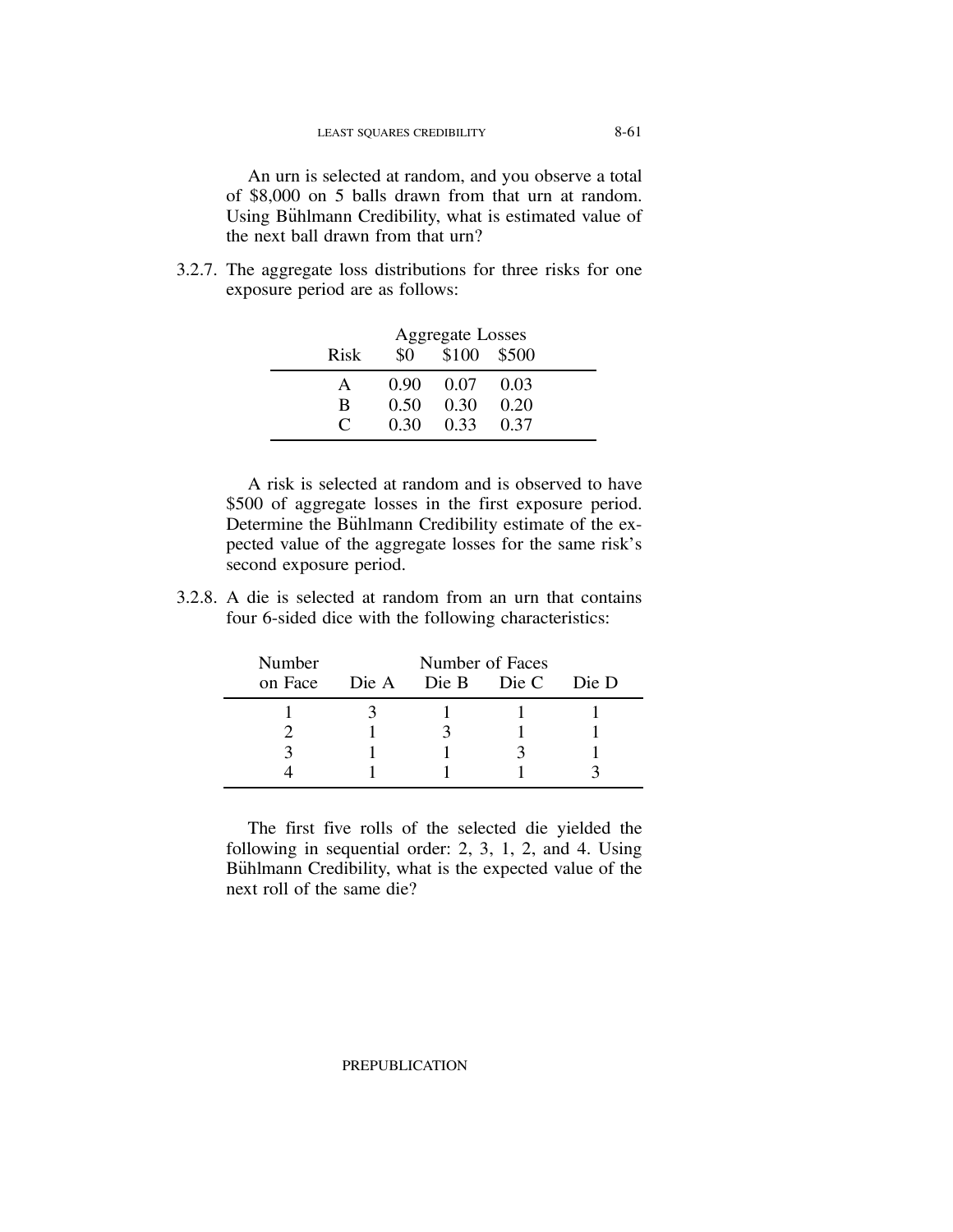Use the following information for the following seven questions:

There are three types of drivers with the following characteristics:

| Type | Portion of Drivers Poisson Annual<br>of This Type | Claim Frequency | Pareto Claim<br>Severity*        |
|------|---------------------------------------------------|-----------------|----------------------------------|
| Good | $60\%$                                            | 5%              | $\alpha = 5, \ \lambda = 10,000$ |
| Bad  | $30\%$                                            | 10%             | $\alpha = 4, \lambda = 10,000$   |
| Uglv | 10%                                               | 20%             | $\alpha = 3, \lambda = 10,000$   |

For any individual driver, frequency and severity are independent.

- 3.2.9. A driver is observed to have over a five-year period a single claim. Use Bühlmann Credibility to predict this driver's future annual claim frequency.
- 3.2.10. What is the expected value of the process variance of the claim severities (for the observation of a single claim)?
- 3.2.11. What is the variance of the hypothetical mean severities (for the observation of a single claim)?
- 3.2.12. Over several years, for an individual driver you observe a single claim of size  $$25,000$ . Use Bühlmann Credibility to estimate this driver's future average claim severity.
- 3.2.13. What is the expected value of the process variance of the pure premiums (for the observation of a single exposure)?
- 3.2.14. What is the variance of the hypothetical mean pure premiums (for the observation of a single exposure)?
- 3.2.15. A driver is observed to have over a five-year period a total of  $$25,000$  in losses. Use Bühlmann Credibility to predict this driver's future pure premium.

See the Appendix on claim frequency and severity distributions.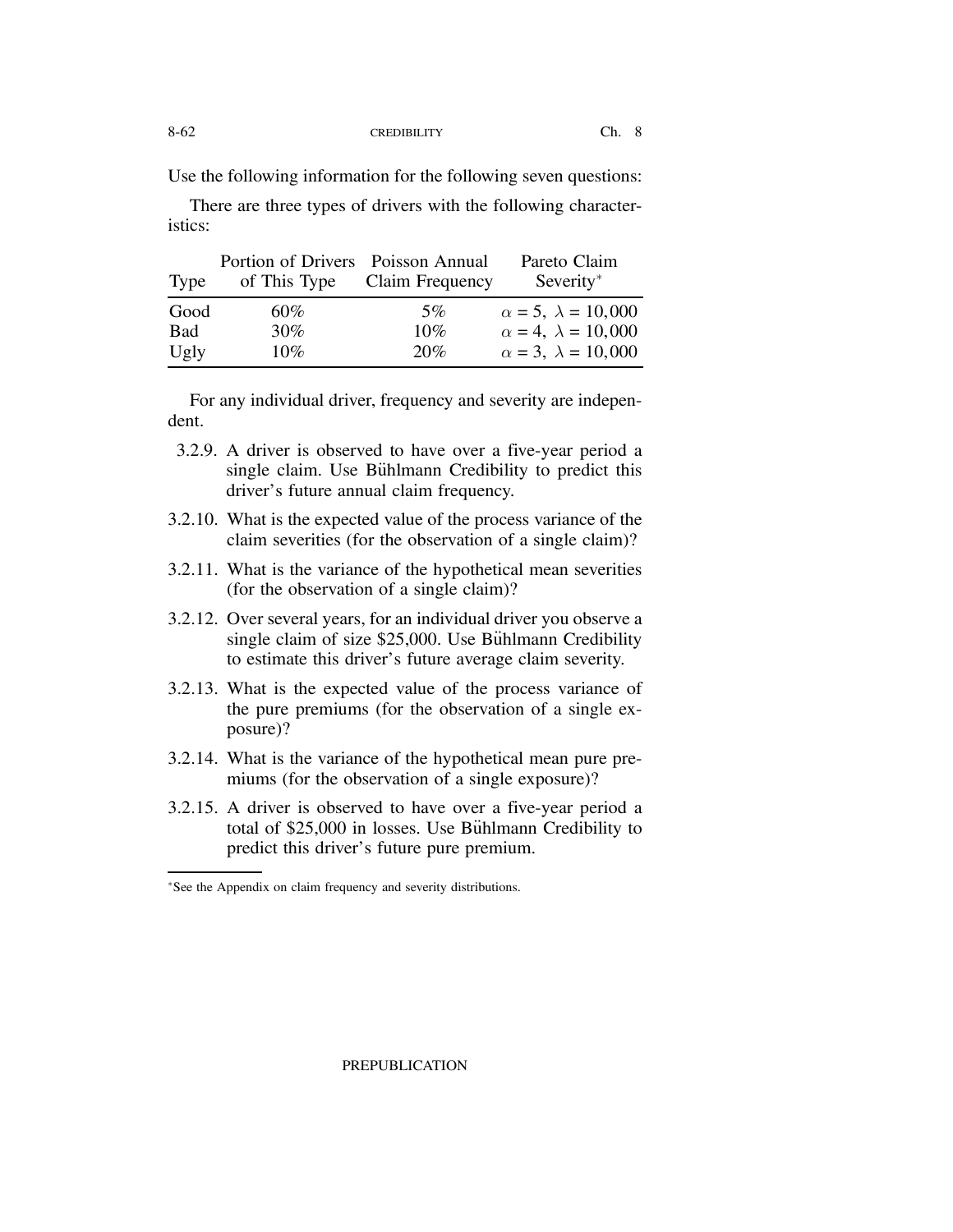3.2.16. There are two classes of insureds in a given population. Each insured has either no claims or exactly one claim in one experience period. For each insured the distribution of the number of claims is binomial. The probability of a claim in one experience period is 0.20 for Class 1 insureds and 0.30 for Class 2. The population consists of 40% Class 1 insureds and 60% for Class 2. An insured is selected at random without knowing the insured's class. What credibility would be given to this insured's experience for five experience periods using Bühlmann's Credibility Formula?

Use the following information for the next two questions:

|   | Number of Claims<br>Class Mean Process Variance Mean Variance |                | Size of Loss |  |
|---|---------------------------------------------------------------|----------------|--------------|--|
| R | $-1667$<br>-8333                                              | .1389<br>.1389 | 20           |  |

Each class is homogeneous with all members of the class having the same mean and process variance. Frequency and severity are independently distributed. Classes A and B have the same number of risks. A risk is randomly selected from one of the two classes and four observations are made of the risk.

- 3.2.17. Determine the value for the Bühlmann Credibility,  $Z$ , that can be applied to the observed pure premium.
- 3.2.18. The pure premium calculated from the four observations is 0.25. Determine the Bühlmann Credibility estimate for the risk's pure premium.
- 3.2.19. You are given the following:
	- X is a random variable with mean  $m$  and variance  $v$ .
	- $\bullet$  *m* is a random variable with mean 2 and variance 4.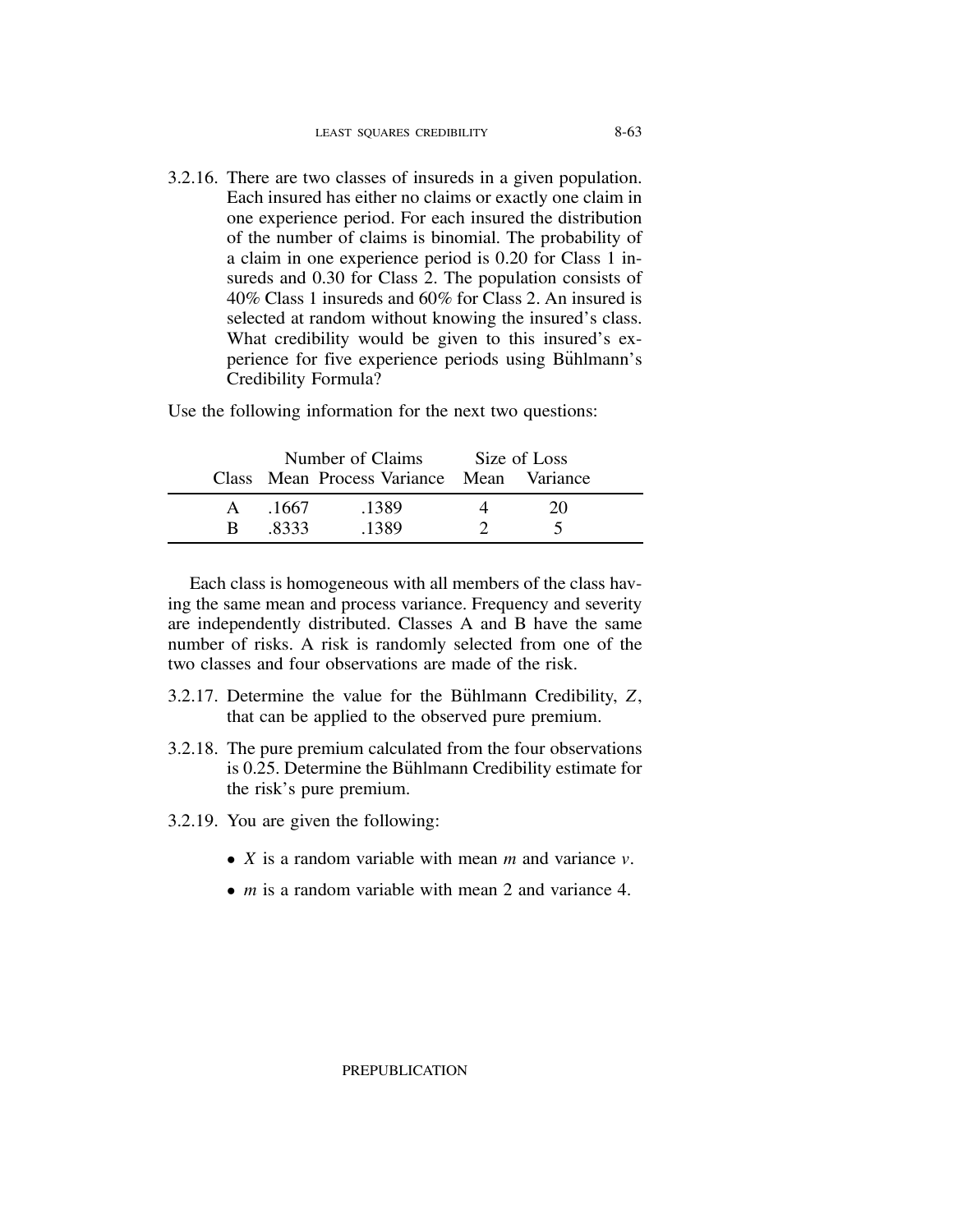•  $\nu$  is a random variable with mean 8 and variance 32.

Determine the value of the Bühlmann Credibility factor Z, after three observations of  $X$ . (*m* and  $v$  are constant during the observation periods.)

# **3.3. Target Shooting Example**

In the classic paper by Stephen Philbrick<sup>37</sup> there is an excellent target shooting example that illustrates the ideas of Bühlmann Credibility. Assume there are four marksmen each shooting at his own target. Each marksman's shots are assumed to be distributed around his target, marked by one of the letters A, B, C, and D, with an expected mean equal to the location of his target. Each marksman is shooting at a different target.

If the targets are arranged as in Figure 1, the resulting shots of each marksman would tend to cluster around his own target. The shots of each marksman have been distinguished by a different symbol. So for example the shots of marksman B are shown as triangles. We see that in some cases one would have a hard time deciding which marksman had made a particular shot if we did not have the convenient labels.

The point E represents the average of the four targets A, B, C, and D. Thus E is the grand mean.  $38$  If we did not know which marksman was shooting we would estimate that the shot would be at E; the a priori estimate is E.

Once we observe a shot from an unknown marksman,<sup>39</sup> we could be asked to estimate the location of the next shot from

<sup>37&</sup>quot;An Examination of Credibility Concepts," *PCAS*, 1981.

<sup>38</sup>In this example, each of the marksmen is equally likely; that is, they fire the same number of shots. Thus we weight each target equally. As was seen previously, in general one would take a weighted average using the not necessarily equal a priori probabilities as the weights.

<sup>39</sup>Thus the shot does *not* have one of the convenient labels attached to it. This is analogous to the situation in Auto Insurance, where the drivers in a classification are presumed not to be wearing little labels telling us who are the safer and less safe drivers in the class. We rely on the observed experience to help estimate that.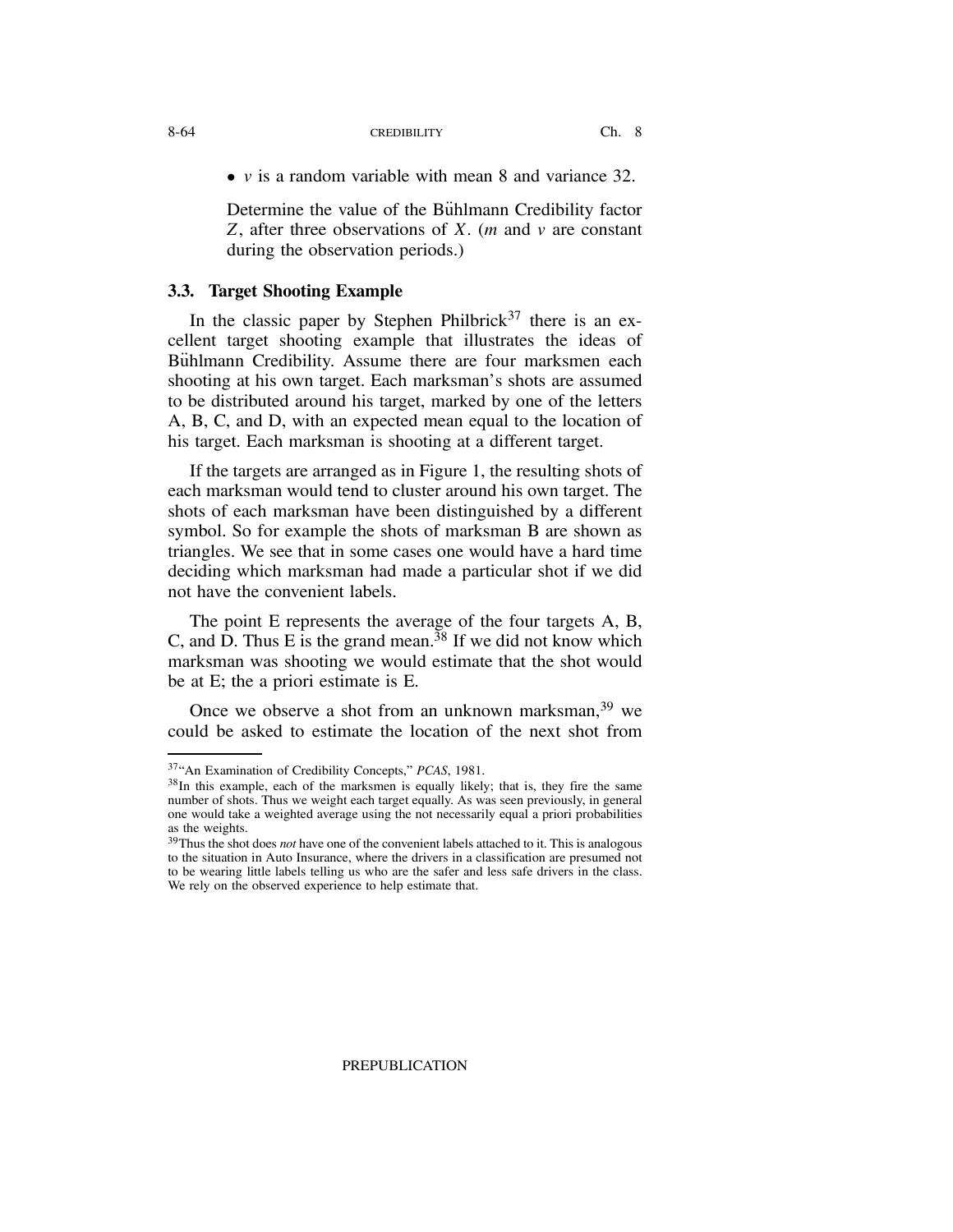

the *same* marksman. Using Bühlmann Credibility our estimate would be between the observation and the a priori mean of E. The larger the credibility assigned to the observation, the closer the estimate is to the observation. The smaller the credibility assigned to the data, the closer the estimate is to E.

There are a number of features of this target shooting example that control how much Bühlmann Credibility is assigned to our observation. We have assumed that the marksmen are not perfect; they do not always hit their target. The amount of spread of their shots around their targets can be measured by the variance. The average spread over the marksmen is the Expected Value of the Process Variance (EPV). The better the marksmen, the smaller the EPV and the more tightly clustered around the targets the shots will be.

The worse the marksmen, the larger the EPV and the less tightly the shots are spread. The better the marksmen, the more information contained in a shot. The worse the marksmen, the more random noise contained in the observation of the location of a shot. Thus when the marksmen are good, we expect to give more weight to an observation (all other things being equal) than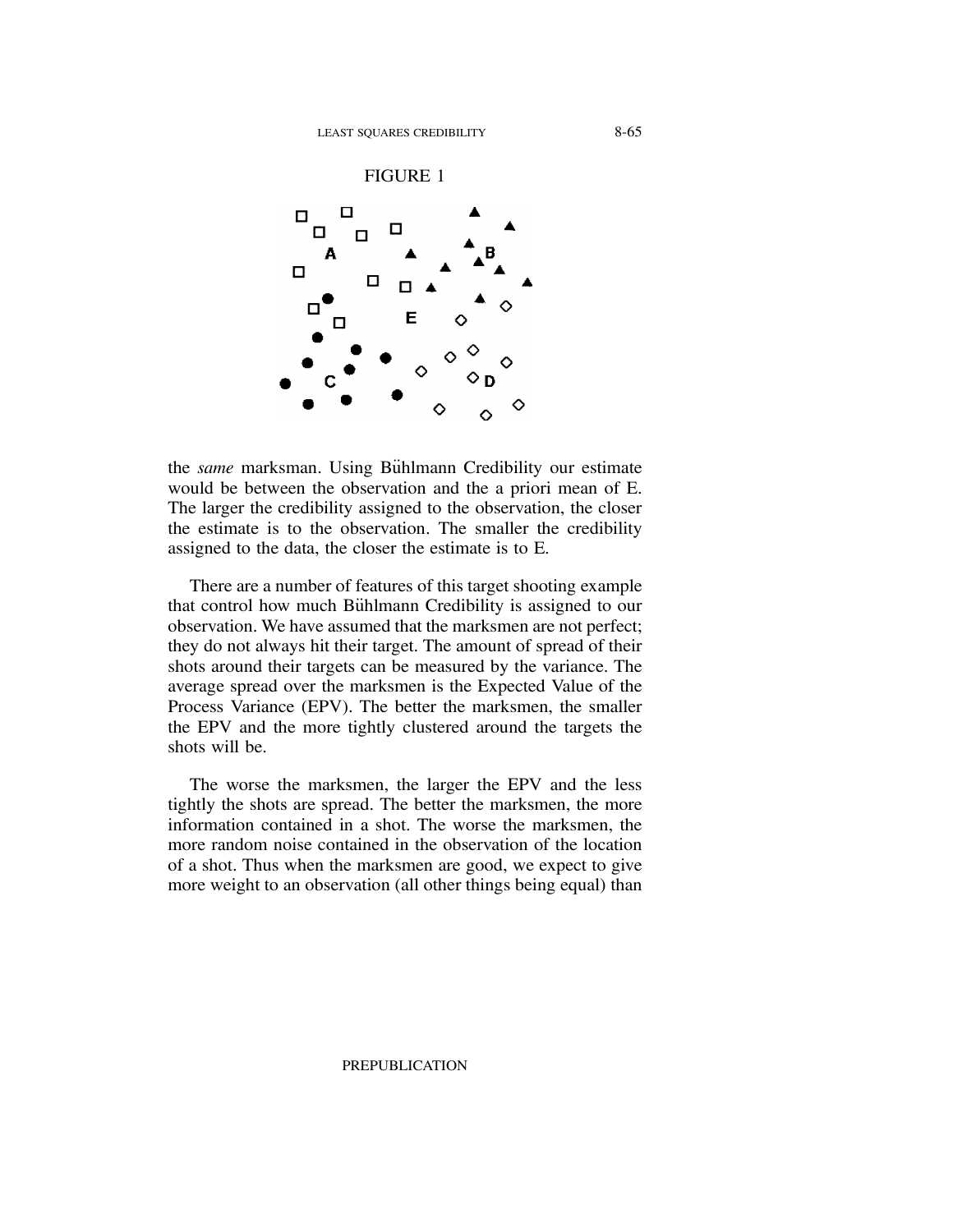

when the marksmen are bad. Thus the better the marksmen, the higher the credibility:

|            |            | <b>Expected Value</b> |             | Credibility    |
|------------|------------|-----------------------|-------------|----------------|
|            | Clustering | of the                | Information | Assigned to an |
| Marksmen   | of Shots   | Process Variance      | Content     | Observation    |
| Good       | Tight      | Small                 | High        | Larger         |
| <b>Bad</b> | Loose      | Large                 | Low         | Smaller        |

The smaller the Expected Value of the Process Variance the larger the credibility. This is illustrated by Figure 2. It is assumed in Figure 2 that each marksman is better<sup>40</sup> than was the case in Figure 1. The EPV is smaller and we assign more credibility to the observation. This makes sense, since in Figure 2 it is a lot easier to tell which marksman is likely to have made a particular shot based solely on its location.

Another feature that determines how much credibility to give an observation is how far apart the four targets are placed. As we move the targets further apart (all other things being equal) it is easier to distinguish the shots of the different marksmen. Each

<sup>40</sup>Alternatively, the marksmen could be shooting from closer to the targets.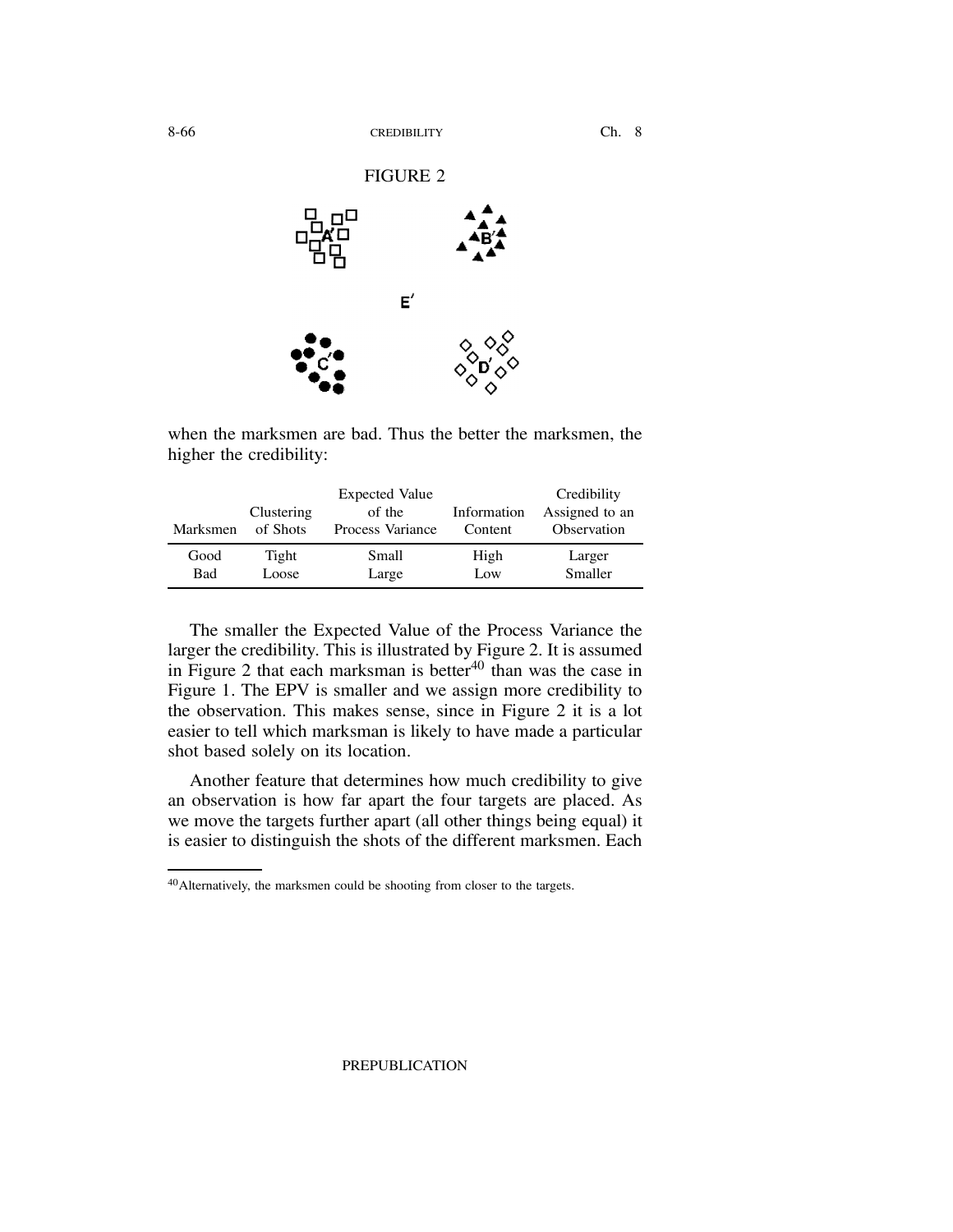

target is a hypothetical mean of one of the marksmen's shots. The spread of the targets can be quantified as the Variance of the Hypothetical Means.

| Targets              | Variance of the<br><b>Hypothetical Means</b> | Content | Information Credibility Assigned<br>to an Observation |
|----------------------|----------------------------------------------|---------|-------------------------------------------------------|
| <b>Closer</b>        | Small                                        | Low     | Smaller                                               |
| <b>Further Apart</b> | Large                                        | High    | Larger                                                |

As illustrated in Figure 3, the further apart the targets the more credibility we would assign to our observation. The larger the VHM the larger the credibility. It is easier to distinguish which marksman made a shot based solely on its location in Figure 3 than in Figure 1.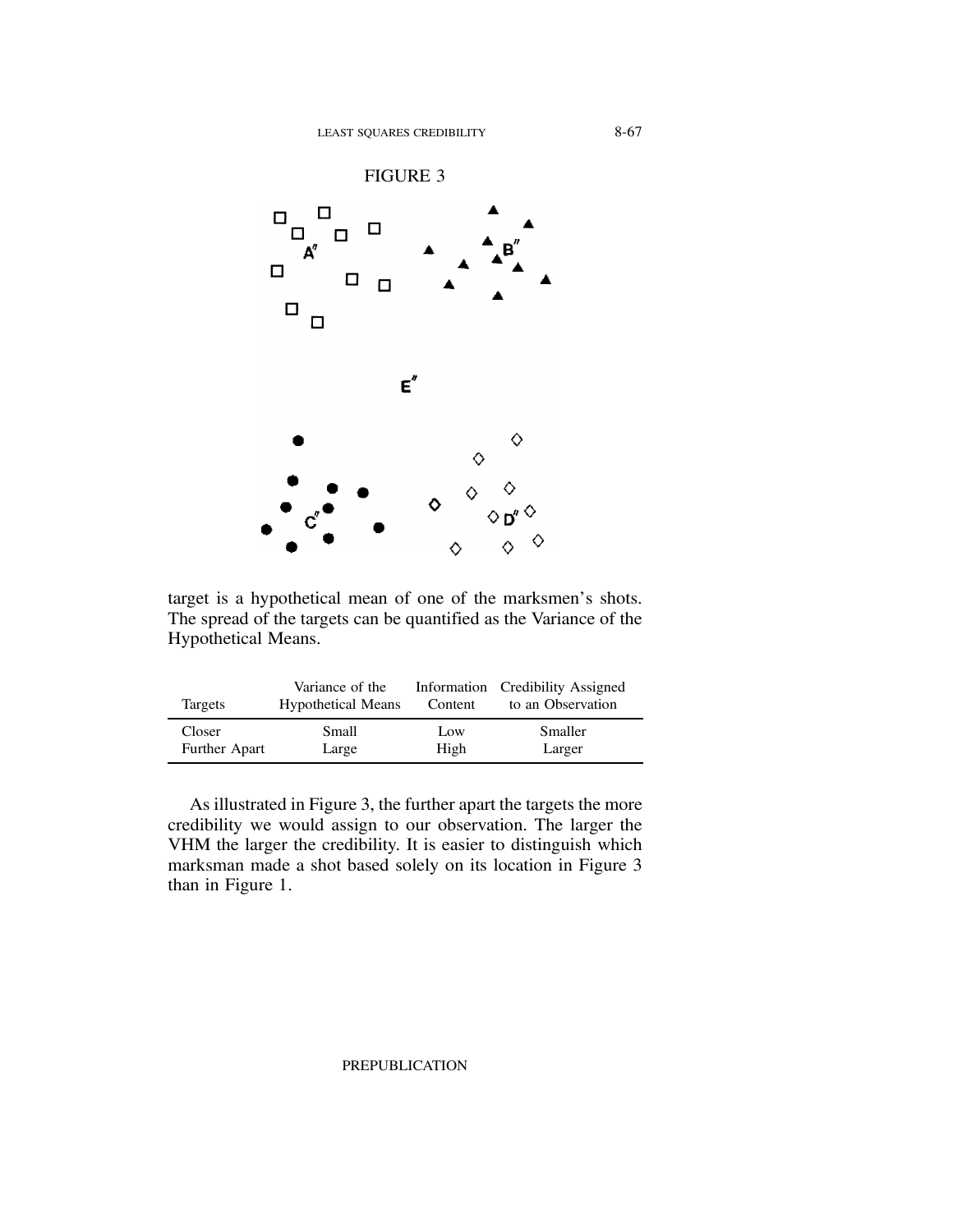8-68 CREDIBILITY Ch. 8

The third feature that one can vary is the number of shots observed from the *same* unknown marksman. The more shots we observe, the more information we have and thus the more credibility we would assign to the average of the observations.

Each of the three features discussed is reflected in the formula for Bühlmann Credibility  $Z = N/(N + K) = N(VHM)/\{N(VHM)$ +EPVJ. Thus, as the EPV increases, Z decreases; as VHM increases, Z increases; and as N increases, Z increases.

| Feature of Target            | Mathematical       | Bühlmann    |
|------------------------------|--------------------|-------------|
| <b>Shooting Example</b>      | Quantification     | Credibility |
| <b>Better Marksmen</b>       | <b>Smaller EPV</b> | Larger      |
| <b>Targets Further Apart</b> | Larger VHM         | Larger      |
| More Shots                   | Larger $N$         | Larger      |

# *Expected Value of the Process Variance vs. Variance of the Hypothetical Means*

There are two separate reasons why the observed shots vary. First, the marksmen are not perfect. In other words the Expected Value of the Process Variance is positive. Even if all the targets were in the same place, there would still be a variance in the observed results. This component of the total variance due to the imperfection of the marksmen is quantified by the EPV.

Second, the targets are spread apart. In other words, the Variance of the Hypothetical Means is positive. Even if every marksman were perfect, there would still be a variance in the observed results, when the marksmen shoot at different targets. This component of the total variance due to the spread of the targets is quantified by the VHM.

One needs to understand the distinction between these two sources of variance in the observed results. Also one has to know that the total variance of the observed shots is a sum of these two components: Total Variance = EPV + VHM.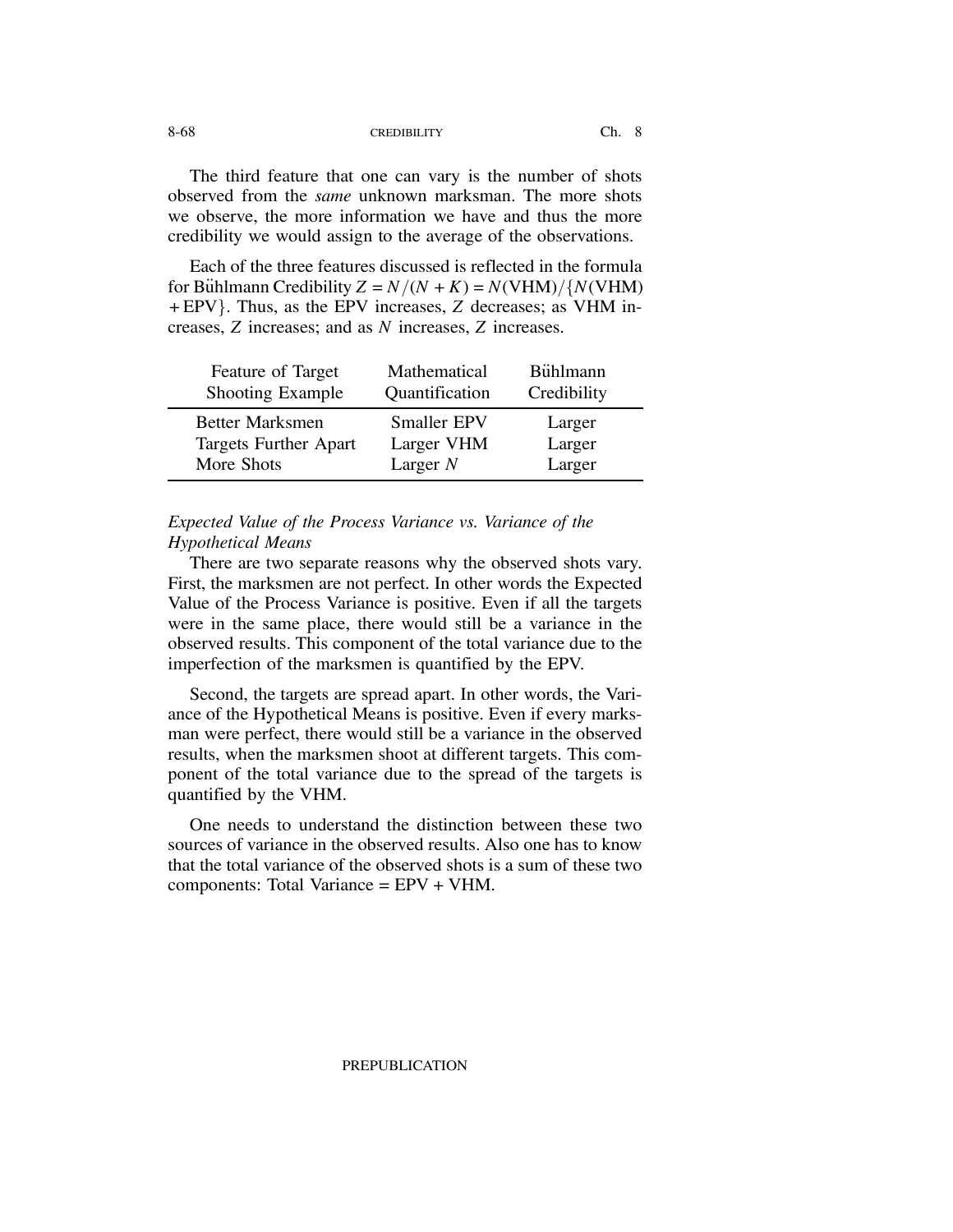#### *Buhlmann Credibility is a Relative Concept ¨*

In Philbrick's target shooting example, we are comparing two estimates of the location of the next shot from the same marksman. One estimate is the average of the observations; the other estimate is the average of the targets, the a priori mean.

When the marksmen are better, there is less random fluctuation in the shots and the average of the observations is a better estimate, relative to the a priori mean. In this case, the weight Z applied to the average of the observations is larger, while  $(1 – Z)$ applied to the a priori mean is smaller.

As the targets get closer together, there is less variation of the hypothetical means, and the a priori mean becomes a better estimate, relative to the average of the observations. In this case, the weight Z applied to the average of the observations is smaller, while the complement  $(1 – Z)$  applied to the a priori mean is larger.

Buhlmann Credibility measures the usefulness of one estimator, the average of the observations, relative to another estimator, the a priori mean. If  $Z = 50\%$ , then the two estimators are equally good or equally bad. In general, Bühlmann Credibility is a relative measure of the value of the information contained in the observation versus that in the a priori mean.

#### *A One-Dimensional Target Shooting Example*

Assume a one-dimensional example of Philbrick's target shooting model such that the marksmen only miss to the left or right. Assume:

- There are four marksmen.
- The targets for the marksmen are at the points on the number line: 10, 20, 30, and 40.
- The accuracy of each marksman follows a normal distribution with mean equal to his target value and with standard deviation of 12.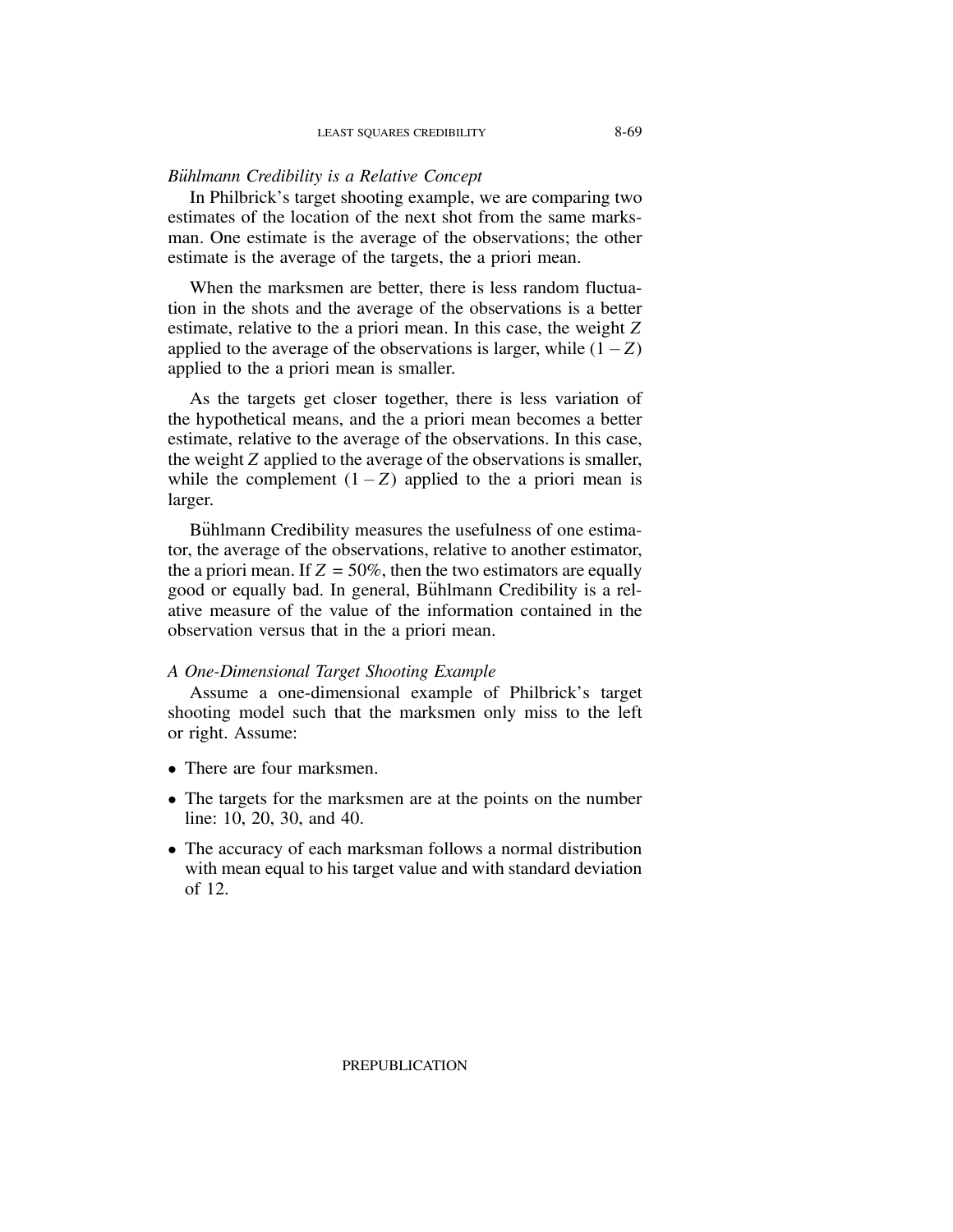Assume a single shot at 18. To use Bühlmann Credibility we need to calculate the Expected Value of the Process Variance and the Variance of the Hypothetical Means. The process variance for every marksman is assumed to be the same and equal to  $12^2 = 144$ . Thus the  $EPV = 144$ . The overall mean is 25 and the variance is  $(1/4)(15^2 + 5^2 + 5^2 + 15^2) = 125$ . Thus the Bühlmann Credibility parameter is  $K = \text{EPV}/\text{VHM} = 144/125 = 1.152$ . The credibility of a single observation is  $Z = 1/(1 + 1.152) = 46.5\%$ . Thus if one observes a single shot at  $18$ , then the Bühlmann Credibility estimate of the next shot is  $(18)(46.5\%) + (25)(53.5\%) = 21.7$ .

### *More Shots*

What if instead of a single shot at 18 one observed three shots at 18, 26 and 4 from the same unknown marksman?

As calculated above  $K = 1.152$ . The credibility of 3 observations is  $Z = 3/(3 + 1.152) = 72.3\%$ . The larger number of observations has increased the credibility. The average of the observations is  $(18 + 26 + 4)/3 = 16$ . The a priori mean is 25. Thus the Bühlmann Credibility estimate of the next shot is:  $(16)(72.3\%) + (25)(27.7\%) = 18.5.$ 

### *Moving the Targets*

Assume that the targets were further apart. Assume:

- There are four marksmen.
- The targets for the marksmen are at the points on the number line: 20, 40, 60, and 80.
- The accuracy of each marksman follows a normal distribution with mean equal to his target value and with standard deviation of 12.

Then each shot has more informational content about which marksman produced it. Assume we observe three shots from an unknown marksman at: 38, 46 and 24. The EPV is still 144 while the VHM is now  $(4)(125) = 500$ , so the Buhlmann Credibility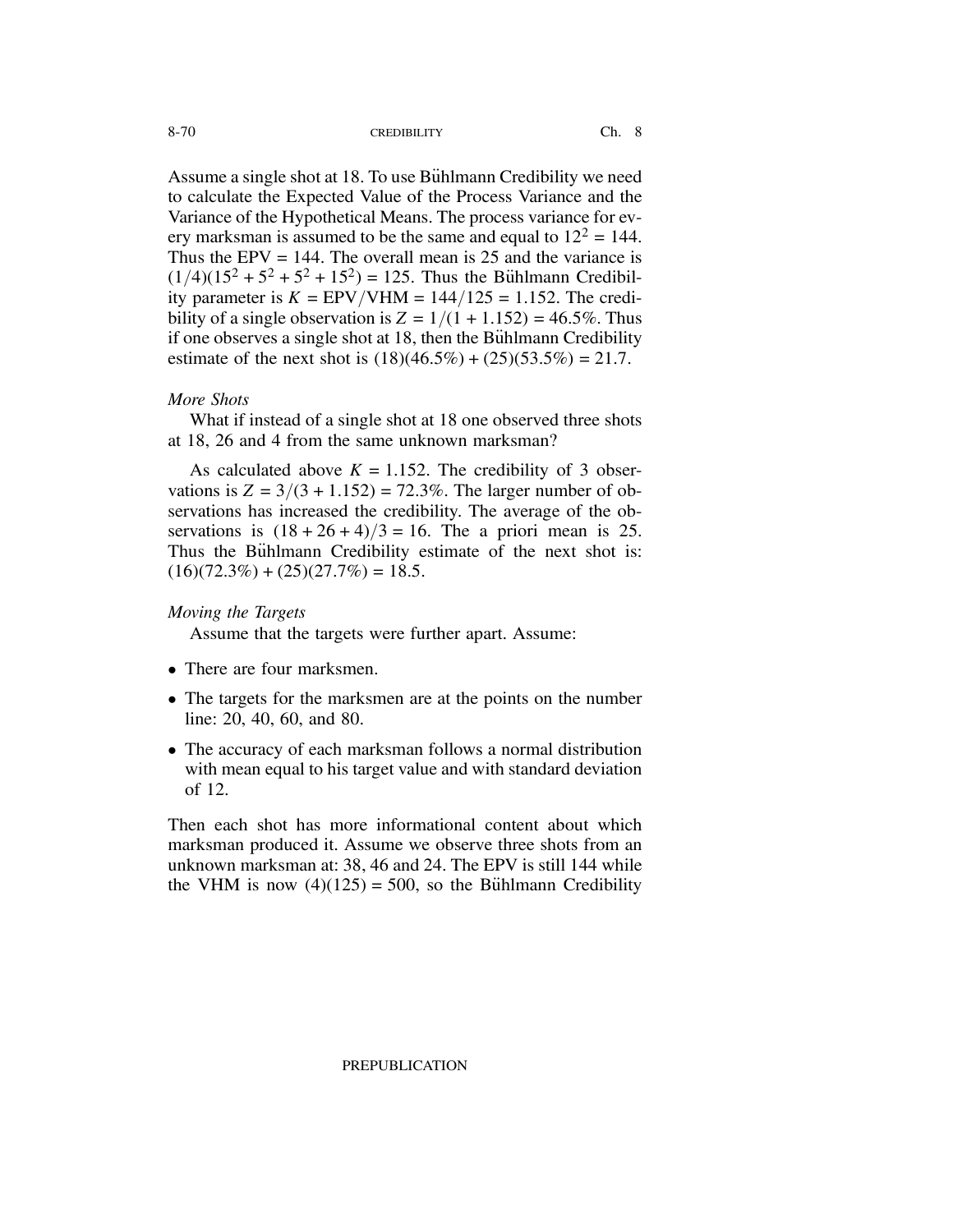Parameter  $K = EPV/VHM = 144/500 = .288$ . Thus the credibility assigned to 3 shots is  $3/3.288 = 91.2\%$ , larger than before. The larger VHM has increased the credibility.<sup>41</sup> The average of the observations is  $(38 + 46 + 24)/3 = 36$ . The a priori mean is 50. Thus the Bühlmann Credibility estimate of the next shot is:  $(36)(91.2\%) + (50)(8.8\%) = 37.2.$ 

# *Altering the Skill of the Marksmen*

Assume that the marksmen are more skilled.<sup>42</sup> Assume:

- There are four marksmen.
- The targets for the marksmen are at the points on the number line: 10, 20, 30, and 40.
- The accuracy of each marksman follows a normal distribution with mean equal to his target value and with standard deviation of 6.

With a smaller process variance, each shot has more informational content about which marksman produced it. Assume we observe three shots from an unknown marksman at: 18, 26 and 4. The EPV is  $6^2 = 36$  while the VHM is 125, so the Bühlmann Credibility  $K = \text{EPV/VHM} = 36/125 = .288$ . Thus the credibility assigned to 3 shots is  $3/3.288 = 91.2\%$ , more than in the original example. The smaller EPV has increased the credibility.<sup>43</sup> The average of the observations is  $(18 + 26 + 4)/3 = 16$ . The a priori mean is 25. Thus the Bühlmann Credibility estimate of the next shot is:  $(16)(91.2\%) + (25)(8.8\%) = 16.8$ .

# *Limiting Situations and Buhlmann Credibility ¨*

As the number of observations approaches infinity, the credibility approaches one. In the target shooting example, as the

 $41$ If instead one had moved the targets closer together, then the credibility assigned to a single shot would have been less. A smaller VHM leads to less credibility.

<sup>&</sup>lt;sup>42</sup>Alternatively, assume the marksmen are shooting from closer to the targets.

 $43$ If instead one had less skilled marksmen, then the credibility assigned to a single shot would have been less. A larger EPV leads to less credibility.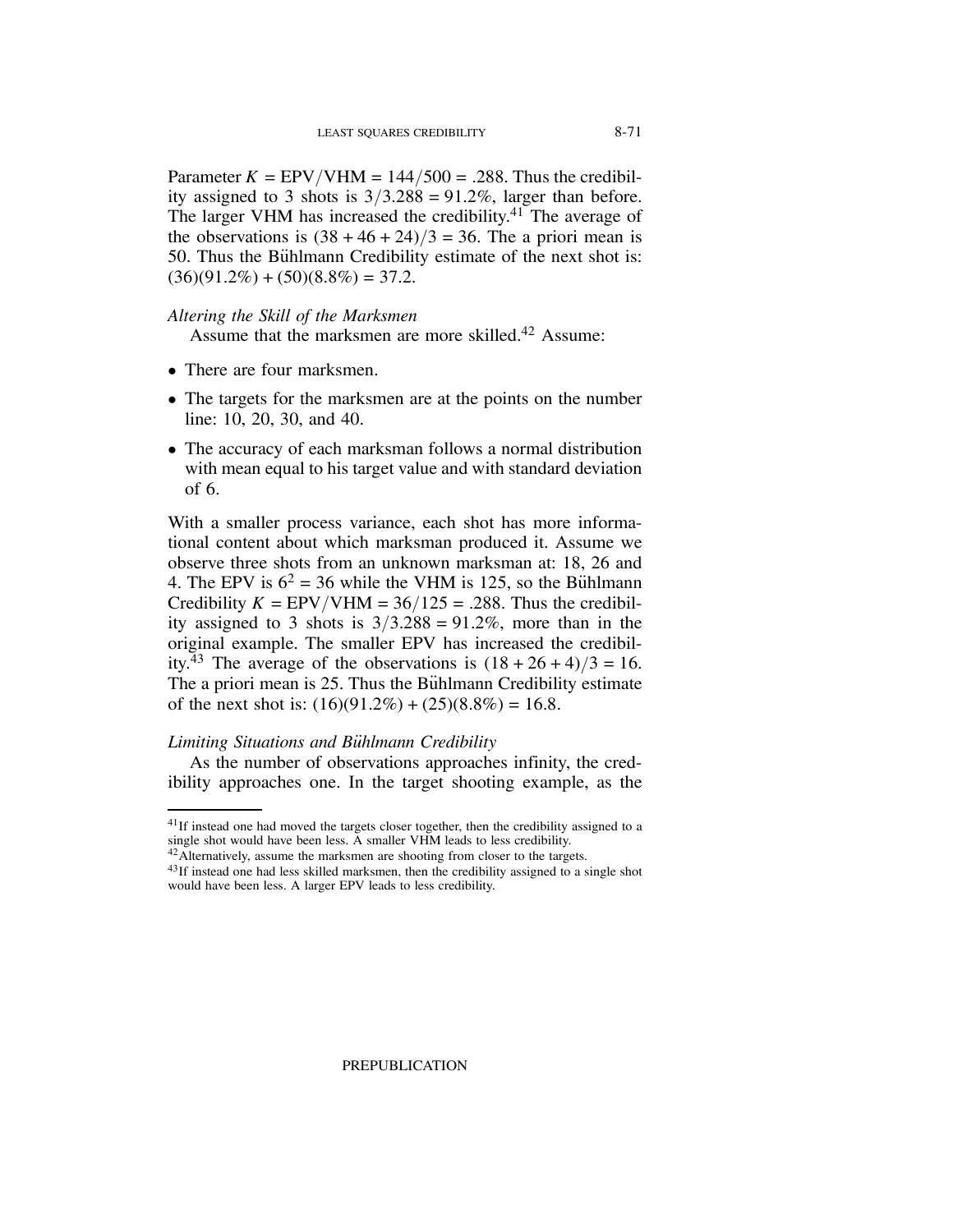number of shots approaches infinity, our Buhlmann Credibility estimate approaches the mean of the observations.

On the other hand, if we have no observations, then the estimate is the a priori mean. We give the a priori mean a weight of 1, so  $1 - Z = 1$  or  $Z = 0$ .

Buhlmann Credibility is given by  $Z = N/(N + K)$ . In the usual situations where one has a finite number of observations,  $0 < N < \infty$ , one will have  $0 < Z < 1$  provided  $0 < K < \infty$ . The Bühlmann Credibility is only zero or unity in unusual situations.

The Bühlmann Credibility parameter  $K = EPV/VHM$ . So  $K = 0$  if EPV = 0 or VHM =  $\infty$ . On the other hand K is infinite if EPV =  $\infty$  or VHM = 0.

The Expected Value of the Process Variance is zero only if one has certainty of results.44 In the case of the Philbrick Target Shooting Example, if all the marksmen were absolutely perfect, then the expected value of the process variance would be zero. In that situation we assign the observation a credibility of unity; our new estimate is the observation.

The Variance of the Hypothetical Means is infinite if one has little or no knowledge and therefore has a large variation in hypotheses.<sup>45</sup> In the case of the Philbrick Target Shooting Example, as the targets get further and further apart, the variance of the hypothetical means approaches infinity. We assign the observations more and more weight as the targets get further apart. If one target were in Alaska, another in California, another in Maine and the fourth in Florida, we would give the observation virtually 100% credibility. In the limit, our new estimate is the observation; the credibility is one.

<sup>44</sup>For example, one could assume that it is certain that the sun will rise tomorrow; there has been no variation of results, the sun has risen every day of which you are aware. 45For example, an ancient Greek philosopher might have hypothesized that the universe

was more than 3,000 years old with all such ages equally likely.

PREPUBLICATION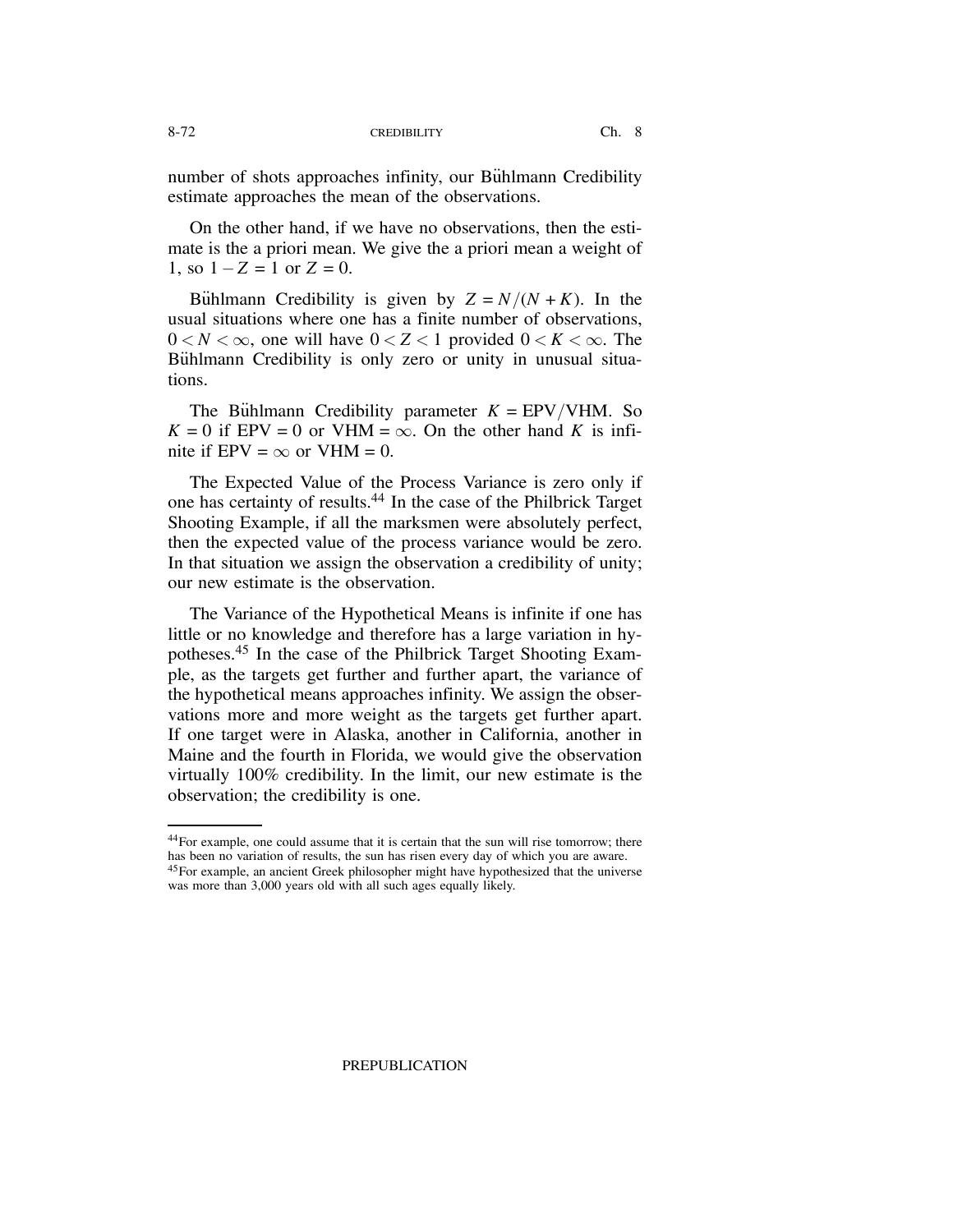However, in most applications of Buhlmann Credibility the Expected Value of the Process Variance is positive and the Variance of the Hypothetical Means is finite, so that  $K > 0$ .

The Expected Value of the Process Variance can be infinite only if the process variance is infinite for at least one of the types of risks. If in an example involving claim severity, one assumed a Pareto distribution with  $\alpha \leq 2$ , then one would have infinite process variance. In the Philbrick Target Shooting Example, a marksman would have to be infinitely terrible in order to have an infinite process variance. As the marksmen get worse and worse, we give the observation less and less weight. In the limit where the location of the shot is independent of the location of the target we give the observation no weight; the credibility is zero.

The Variance of the Hypothetical Means is zero only if all the types of risks have the same mean. For example, in the Philbrick Target Shooting Example, if all the targets are at the same location (or alternatively each of the marksmen is shooting at the same target) then the  $VHM = 0$ . As the targets get closer and closer to each other, we give the observation less and less weight. In the limit, we give the observation no weight; the credibility is zero. In the limit, all the weight is given to the single target.

However, in the usual applications of Bühlmann Credibility there is variation in the hypotheses, and there is a finite expected value of process variance, and therefore  $K$  is finite.

Assuming  $0 < K < \infty$  and  $0 < N < \infty$ , then  $0 < Z < 1$ . Thus **in ordinary circumstances the Buhlmann Credibility is strictly ¨ between zero and one.**

# *3.3. Exercises*

- 3.3.1. In which of the following should credibility be expected to increase?
	- 1. Larger quantity of observations.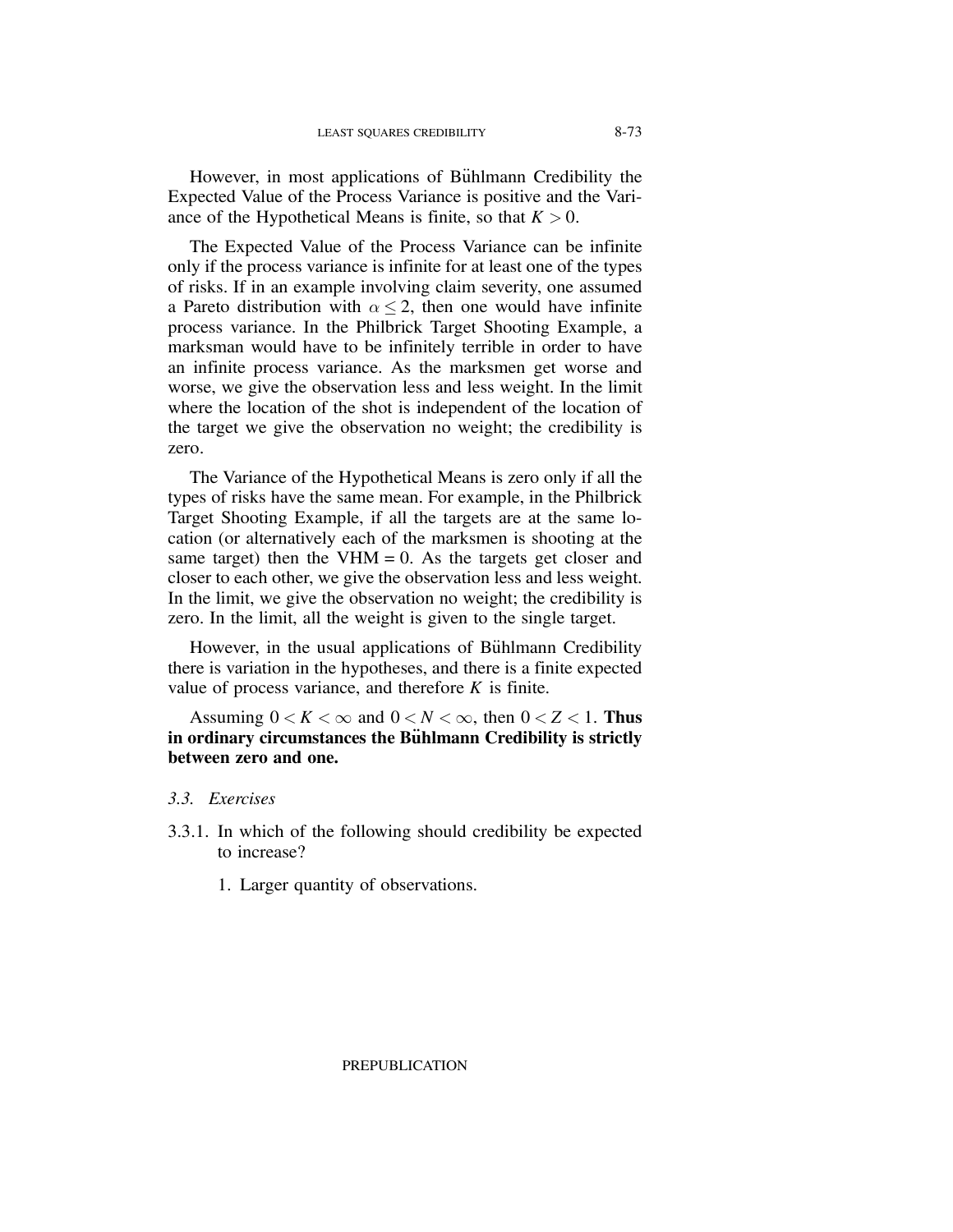- 2. Increase in the prior mean.
- 3. Increase in the variance of hypothetical means.
- 3.3.2. There are three marksmen, each of whose shots are Normally Distributed (in one dimension) with means and standard deviations:

|   |    | Risk Mean Standard Deviation |
|---|----|------------------------------|
|   | 10 |                              |
| R | 20 |                              |
|   | 30 | 15                           |

A marksman is chosen at random. You observe two shots at 10 and 14. Using Bühlmann Credibility estimate the next shot from the same marksman.

Use the following information to answer the next two questions:

Assume you have two shooters, each of whose shots is given by a (one dimensional) Normal distribution:

|  | Shooter Mean Variance |  |
|--|-----------------------|--|
|  |                       |  |
|  |                       |  |

Assume a priori that each shooter is equally likely

- 3.3.3. You observe a single shot at  $+4$ . Use Buhlmann Credibility to estimate the location of the next shot.
- 3.3.4. You observed three shots at  $2, 0, 1$ . Use Bühlmann Credibility to estimate the location of the next shot.

# 4. BAYESIAN ANALYSIS

Bayesian Analysis is another technique to update a prior hypothesis based on observations, closely related to the use of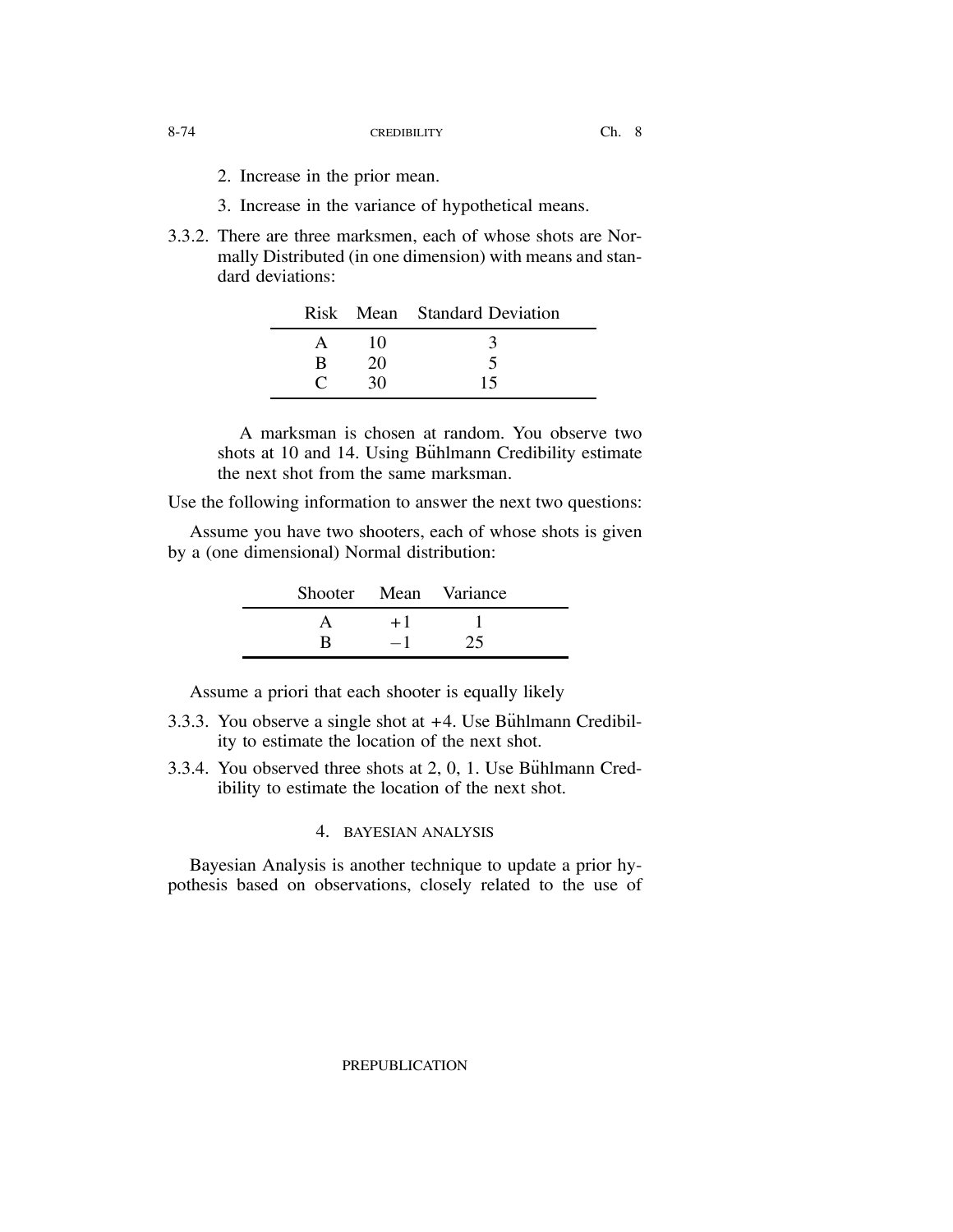Bühlmann Credibility. In fact, the use of Bühlmann Credibility is the least squares linear approximation to Bayesian Analysis.46 First, some preliminary mathematical ideas related to Bayesian Analysis will be discussed.

# **4.1. Mathematical Preliminaries**

# *Conditional Distributions*

*Example 4.1.1:* Assume that 14% of actuarial students take exam seminars and that 8% of actuarial students both take exam seminars and pass their exam. What is the chance of a student who has taken an exam seminar passing his/her exam?

[*Solution:*  $8\%/14\% = 57\%$ . (Assume 1,000 total students, of whom 140 take exam seminars. Of these 140 students, 80 pass, for a pass rate of  $57\%$ .)

This is a simple example of a conditional probability.

The conditional probability of an event A given another event B is defined as:

$$
P[A | B] = P[A \text{ and } B]/P[B] \tag{4.1.1}
$$

In the simple example,  $A = \{\text{student passes exam}\}\$ ,  $B = \{\text{student}$ takes exam seminar,  $P[A \text{ and } B] = 8\%, P[B] = 14\%.$  Thus  $P[A|B]$  $= P[A \text{ and } B]/P[B] = 8\%/14\% = 57\%.$ 

## *Theorem of Total Probability*

*Example 4.1.2:* Assume that the numbers of students taking an exam by exam center are as follows: Chicago 3,500, Los Angeles 2,000, New York 4,500. The number of students from each exam center passing the exam are: Chicago 2,625, Los Angeles 1,200, New York 3,060. What is the overall passing percentage?

 $[Solution: (2,625 + 1,200 + 3,060)/(3,500 + 2,000 + 4,500)$  $6,885/10,000 = 68.85\%$ .

<sup>&</sup>lt;sup>46</sup>A proof can be found in Bühlmann, "Experience Rating and Credibility" or Klugman, et al., *Loss Models: From Data to Decisions*.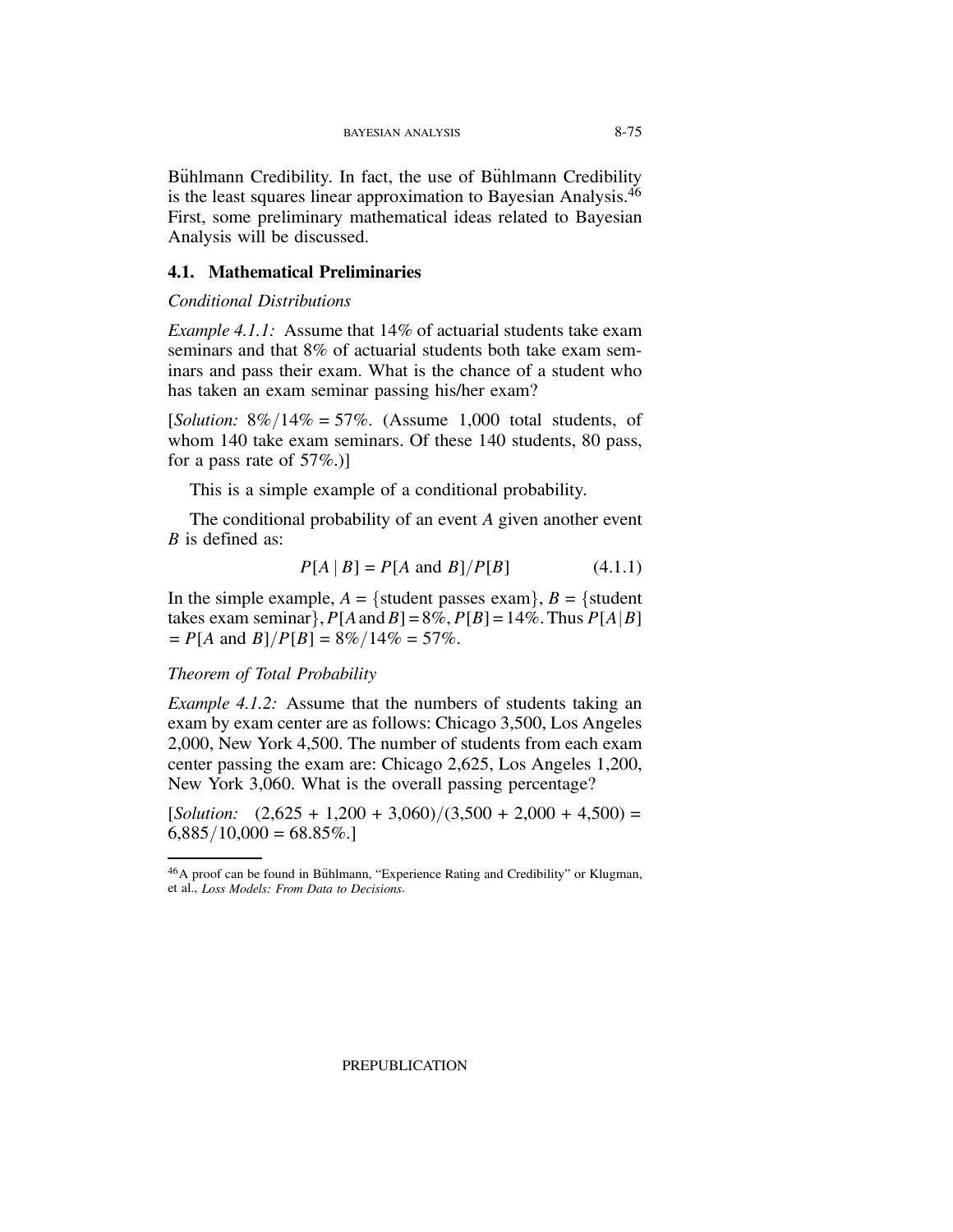If one has a set of mutually disjoint events  $A_i$ , then one can write the marginal distribution function  $P[B]$  in terms of the conditional distributions  $P[B \mid A_i]$  and the probabilities  $P[A_i]$ :

$$
P[B] = \sum_{i} P[B \mid A_i] P[A_i]
$$
 (4.1.2)

This theorem follows from  $\sum_i P[B \mid A_i] P[A_i] = \sum_i P[B \text{ and } A_i] =$  $P[B]$ , provided that the  $A_i$  are disjoint events that cover all possibilities.

Thus one can compute probabilities of events either directly or by summing a product of terms.

*Example 4.1.3:* Assume that the percentages of students taking an exam by exam center are as follows: Chicago 35%, Los Angeles 20%, New York 45%. The percentages of students from each exam center passing the exam are: Chicago 75%, Los Angeles 60%, New York 68%. What is the overall passing percentage?

 $[Solution: \sum_i P[B \mid A_i] P[A_i] = (75\%) (35\%) + (60\%) (20\%) +$  $(68\%)$  $(45\%)$  = 68.85%.]

Note that example 4.1.3 is mathematically the same as example 4.1.2. This is a concrete example of the Theorem of Total Probability, Equation 4.1.2.

# *Conditional Expectation*

In general, in order to compute a conditional expectation, we take the weighted average over all the possibilities  $x$ :

$$
E[X | B] = \sum_{x} xP[X = x | B]
$$
 (4.1.3)

*Example 4.1.4:* Let G be the result of rolling a green 6-sided die. Let R be the result of rolling a red 6-sided die. G and R are independent of each other. Let  $M$  be the maximum of  $G$  and  $R$ . What is the expectation of the conditional distribution of  $M$  if  $G = 3?$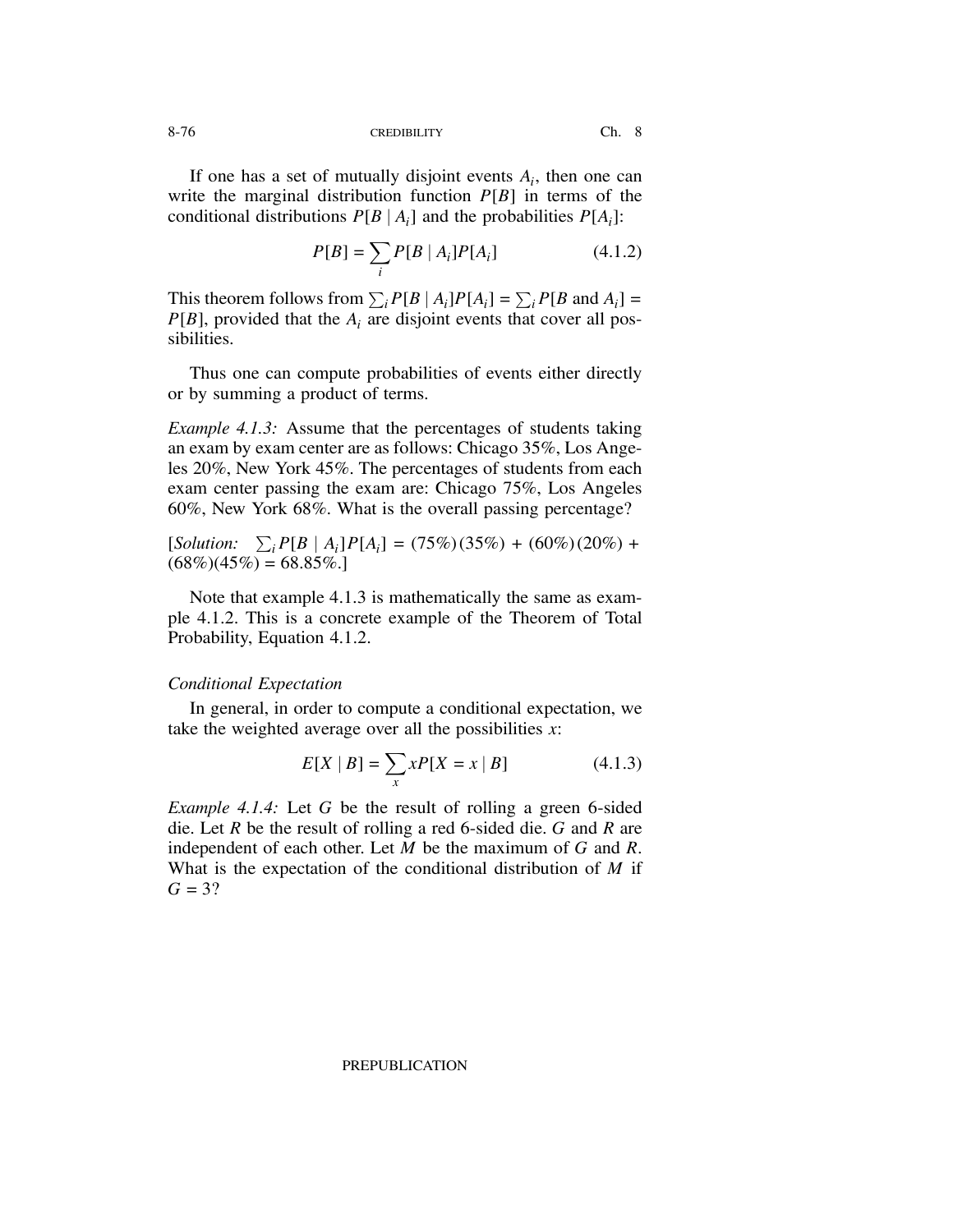[*Solution:* The conditional distribution of M if  $G = 3$  is:  $f(3) =$  $3/6$ ,  $f(4) = 1/6$ ,  $f(5) = 1/6$ , and  $f(6) = 1/6$ . (Note that if  $G = 3$ , then  $M = 3$  if  $R = 1, 2,$  or 3. So,  $f(3) = 3/6$ .) Thus the mean of the conditional distribution of M if  $G = 3$  is:  $(3)(3/6) +$  $(4)(1/6) + (5)(1/6) + (6)(1/6) = 4.$ ]

# *4.1. Exercises*

4.1.1. Assume that 5% of men are colorblind, while .25% of women are colorblind. A colorblind person is picked out of a population made up 10% of men and 90% of women. What is the chance the colorblind person is a man?

Use the following information for the next six questions:

A large set of urns contain many black and red balls. There are four types of urns each with differing percentages of black balls. Each type of urn has a differing chance of being picked.

|                         |     | A Priori Percentage of |
|-------------------------|-----|------------------------|
| Type of Urn Probability |     | <b>Black Balls</b>     |
|                         | 40% | 5%                     |
| Н                       | 30% | 8%                     |
| Ш                       | 20% | 13%                    |
| IV                      | 10% | 18%                    |

- 4.1.2. An urn is picked and a ball is selected from that urn. What is the chance that the ball is black?
- 4.1.3. An urn is picked and a ball is selected from that urn. If the ball is black, what is the chance that Urn I was picked?
- 4.1.4. An urn is picked and a ball is selected from that urn. If the ball is black, what is the chance that Urn II was picked?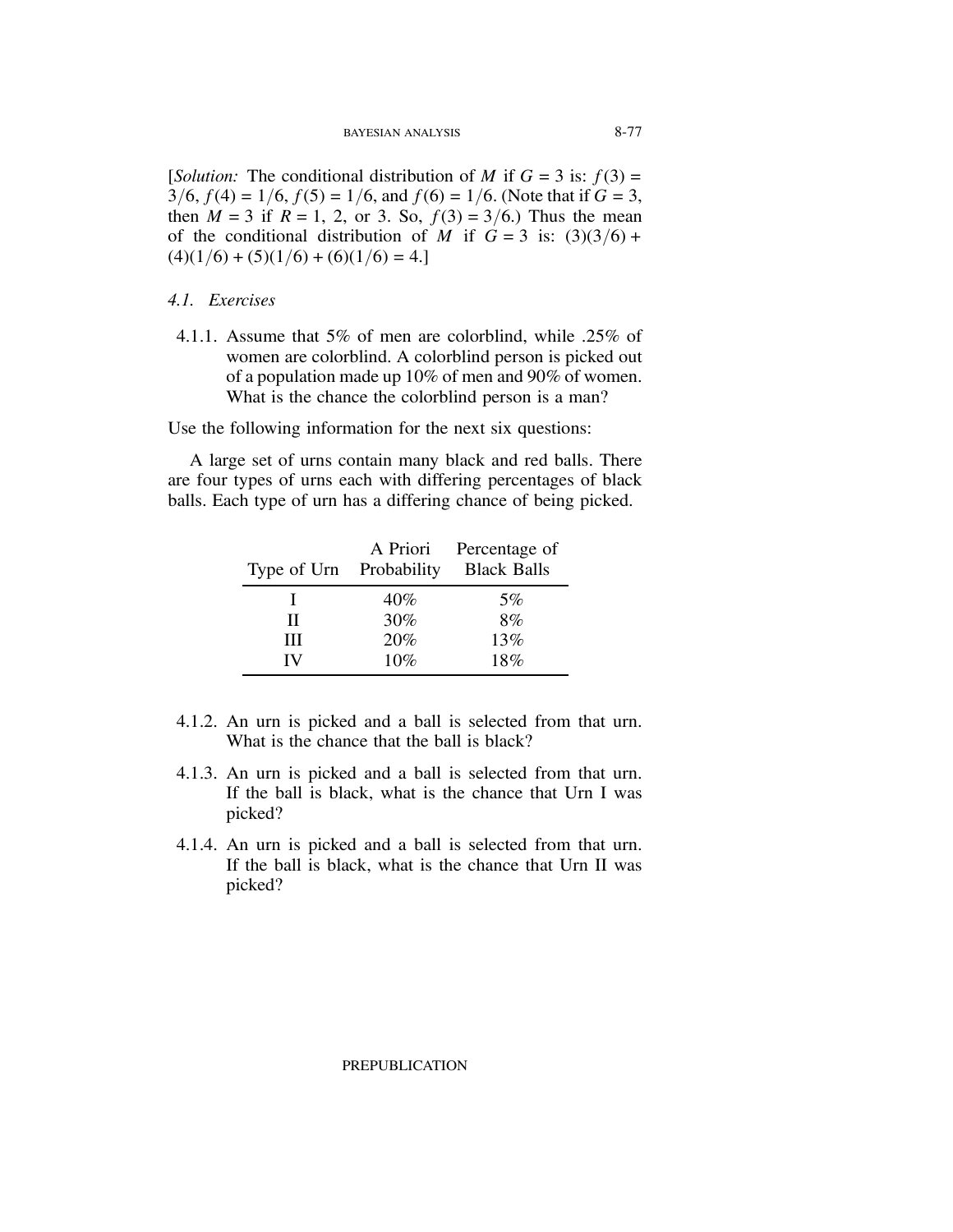- 4.1.6. An urn is picked and a ball is selected from that urn. If the ball is black, what is the chance that Urn IV was picked?
- 4.1.7. An urn is picked and a ball is selected from that urn. If the ball is black, what is the chance that the next ball picked from that same urn will be black?

Use the following information for the next two questions:

V and X are each given by the result of rolling a 6-sided die. V and X are independent of each other.  $Y = V + X$ .

- 4.1.8. What is the probability that  $X = 5$  if  $Y \ge 9$ ?
- 4.1.9. What is the expected value of X if  $Y \ge 9$ ?

Use the following information for the next two questions:

| City                                      | Percentage of<br><b>Total Drivers</b> | Percent of<br>Drivers Accident-Free |
|-------------------------------------------|---------------------------------------|-------------------------------------|
| <b>Boston</b><br>Springfield<br>Worcester | 40%<br>25%<br>20%                     | 80%<br>85%<br>90%                   |
| Pittsfield                                | 15%                                   | 95%                                 |

- 4.1.10. A driver is picked at random. If the driver is accidentfree, what is the chance the driver is from Boston?
- 4.1.11. A driver is picked at random. If the driver has had an accident, what is the chance the driver is from Pittsfield?
- 4.1.12. On a multiple choice exam, each question has 5 possible answers, exactly one of which is correct. On those questions for which he is not certain of the answer, Stu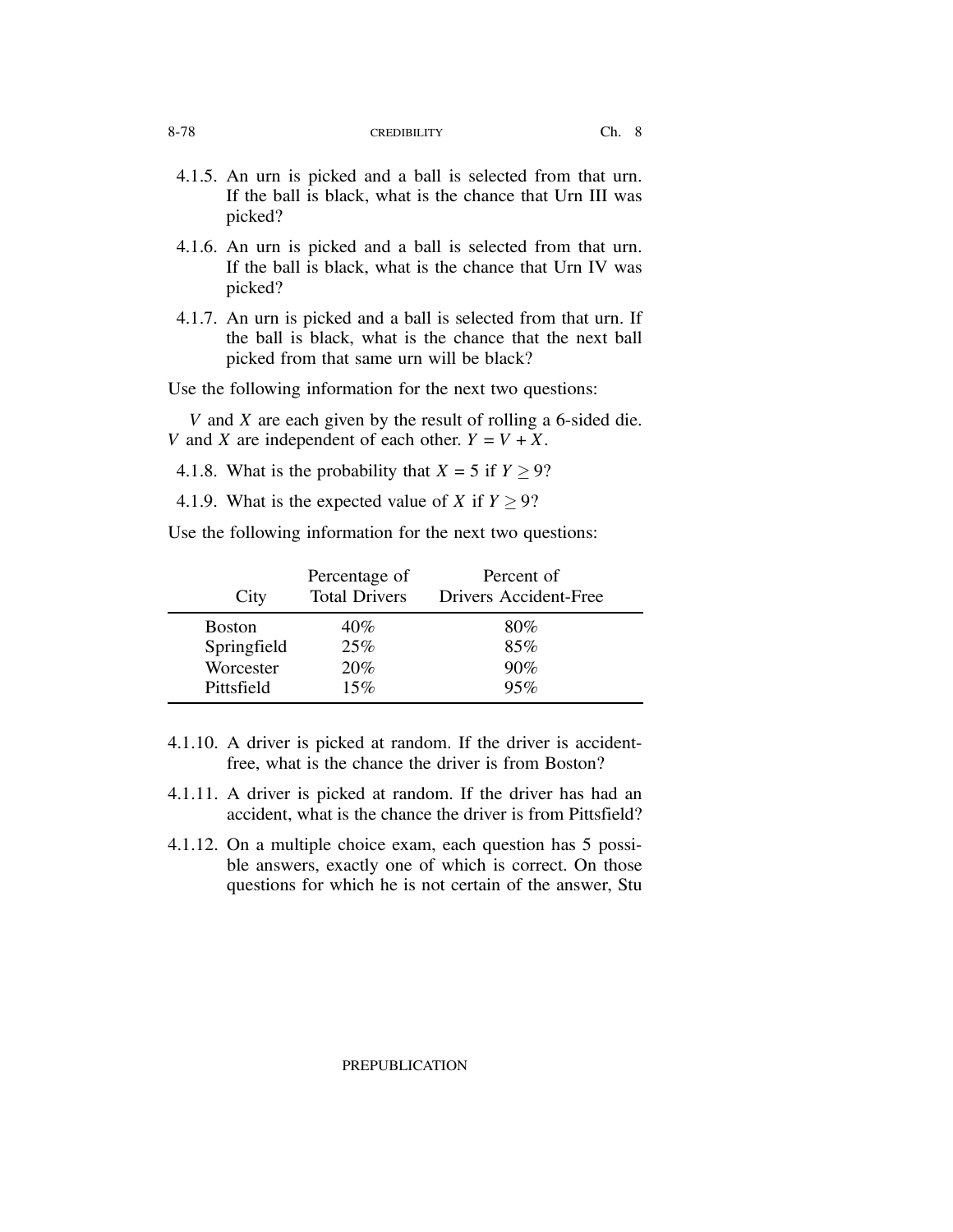Dent's strategy for taking the exam is to answer at random from the 5 possible answers. Assume he correctly answers the questions for which he knows the answers. If Stu Dent knows the answers to 62% of the questions, what is the probability that he knew the answer to a question he answered correctly?

# **4.2. Bayesian Analysis**

Take the following simple example. Assume there are two types of risks, each with Bernoulli claim frequencies. One type of risk has a 30% chance of a claim (and a 70% chance for no claims.) The second type of risk has a 50% chance of having a claim. Of the universe of risks,  $3/4$  are of the first type with a  $30\%$  chance of a claim, while  $1/4$  are of the second type with a 50% chance of having a claim.

| A Priori Probability Chance of a Claim              |                 |
|-----------------------------------------------------|-----------------|
| that a                                              | Occurring for a |
| Type of Risk Risk is of this Type Risk of this Type |                 |
| 3/4                                                 | 30%             |
| 1/4                                                 | .50%            |
|                                                     |                 |

If a risk is chosen at random, then the chance of having a claim is  $(3/4)(30\%) + (1/4)(50\%) = 35\%$ . In this simple example, there are two possible outcomes: either we observe 1 claim or no claims. Thus the chance of no claims is 65%.

Assume we pick a risk at random and observe no claim. Then what is the chance that we have risk Type 1? By the definition of the conditional probability we have:  $P(\text{Type} = 1 \mid n = 0)$  $= P(\text{Type }= 1 \text{ and } n = 0)/P(n = 0)$ . However,  $P(\text{Type }= 1 \text{ and } n = 0)/P(n = 0)$ .  $n = 0$ ) =  $P(n = 0 | Type = 1)P(Type = 1) = (.7)(.75)$ . Therefore,  $P(\text{Type} = 1 \mid n = 0) = P(n = 0 \mid \text{Type} = 1)P(\text{Type} = 1)/P(n = 0)$  $=$  (.7)(.75)/.65 = .8077.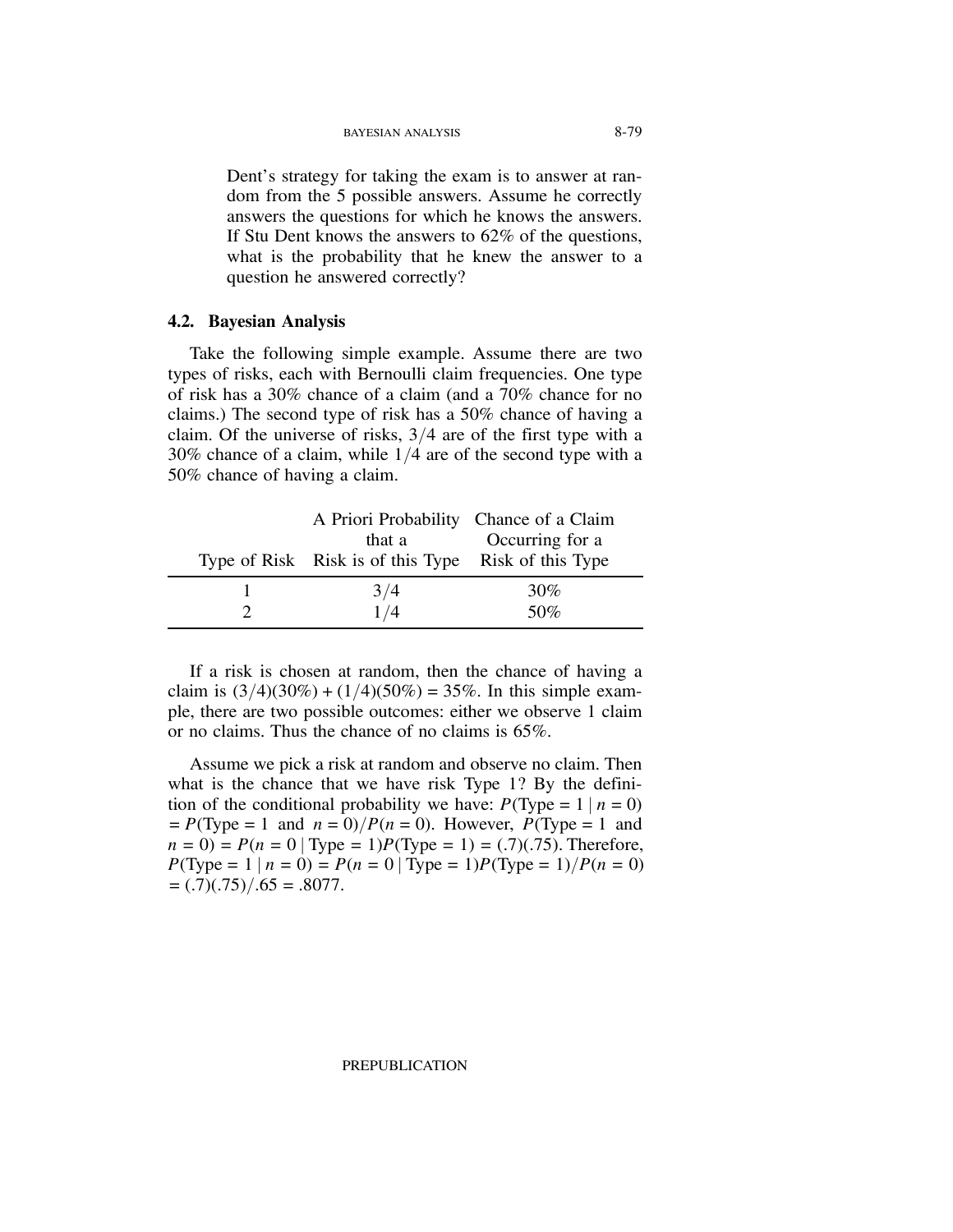$P(A | B) = P(B | A)P(A)/P(B)$  $P(Risk Type | Obser.) = P(Obser. | Risk Type)$  (4.2.1)  $\times P(Risk Type)/P(Obser.)$ 

*Example 4.2.1:* Assume we pick a risk at random and observe no claim. Then what is the chance that we have risk Type 2?

[*Solution:*  $P$ (Type = 2 |  $n = 0$ ) =  $P(n = 0$  | Type = 2) $P$ (Type = 2)  $\overline{PR(n = 0)} = (.5)(.25)/.65 = .1923.$ ]

Of course with only two types of risks the chance of a risk being Type 2 is unity minus the chance of being Type 1. The posterior probability that the selected risk is Type 1 is .8077 and the posterior probability that it is Type 2 is .1923.

## *Posterior Estimates*

Now not only do we have probabilities posterior to an observation, but we can use these to estimate the chance of a claim if the same risk is observed again. For example, if we observe no claim the estimated claim frequency for the same risk is: (posterior prob. Type 1)(claim freq. Type  $1$ )+ (posterior prob. Type 2)(claim freq. Type 2) =  $(.8077)(30\%) +$  $(.1923)(50\%) = 33.85\%.$ 

Note that the posterior estimate is a weighted average of the hypothetical means for the different types of risks. Thus the posterior estimate of 33.85% is in the range of the hypotheses, 30% to 50%. This is true in general for Bayesian analysis.

# **The result of Bayesian Analysis is always within the range of hypotheses.**

This is not necessarily true for the results of applying Credibility.

*Example 4.2.2:* What if a risk is chosen at random and one claim is observed. What is the posterior estimate of the chance of a claim from this same risk?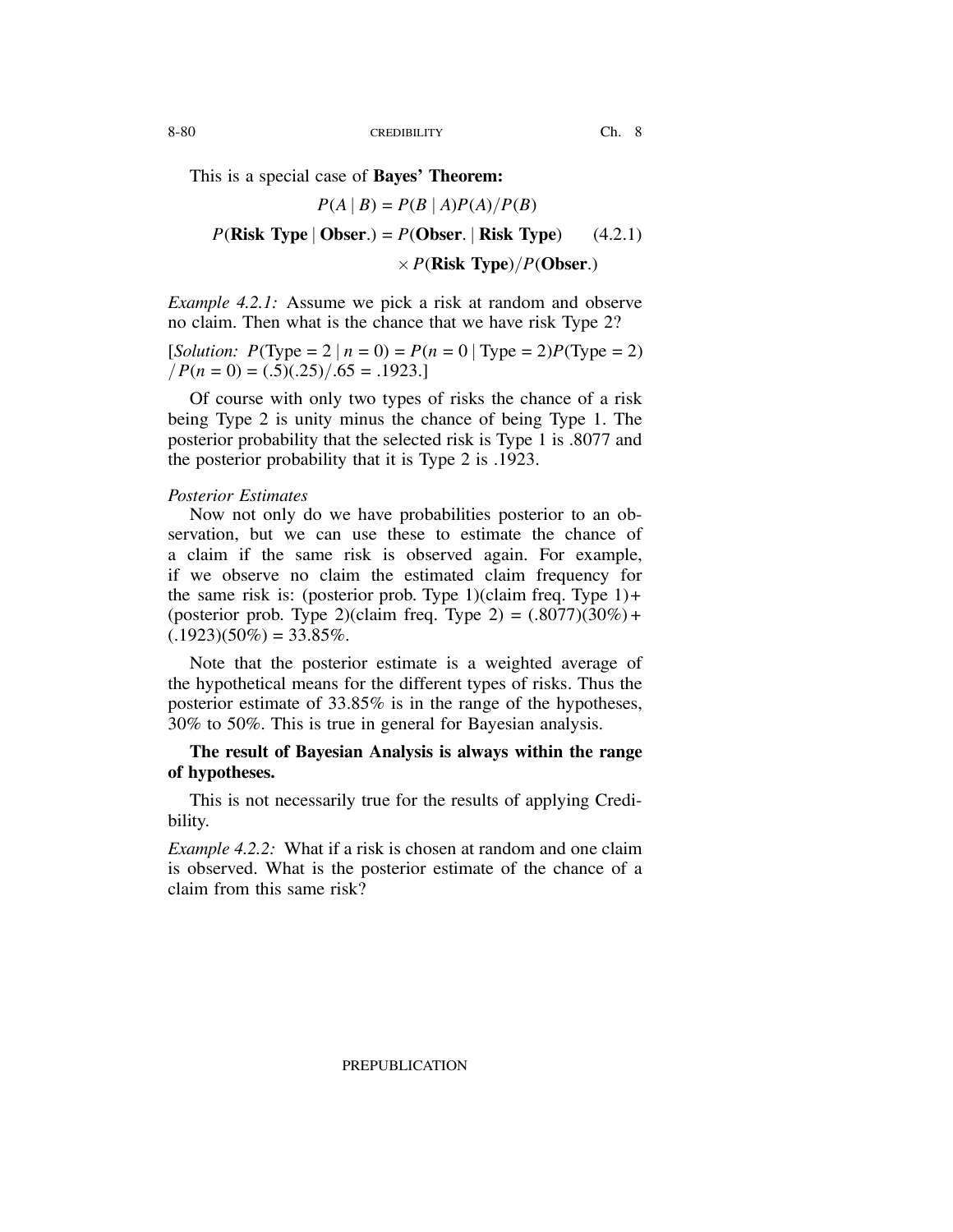| А                      |                                    |                                         |                                                              | E                                 | F                       |
|------------------------|------------------------------------|-----------------------------------------|--------------------------------------------------------------|-----------------------------------|-------------------------|
| Type of<br><b>Risk</b> | A Priori<br>Chance of<br>This Type | Chance<br>of the<br>of Risk Observation | Prob. Weight $=$ Posterior<br>Product<br>of Columns<br>B & C | Chance of<br>This Type<br>of Risk | Mean<br>Annual<br>Freq. |
| $\mathfrak{D}$         | 0.75<br>0.25                       | 0.3<br>0.5                              | 0.225<br>0.125                                               | 64.29% <sup>47</sup><br>35.71%    | 0.30<br>0.50            |
| <b>Overall</b>         |                                    |                                         | 0.350                                                        | 1.000                             | 37.14%                  |

 $[Solution: (.6429)(.3) + (.3571)(.5) = 37.14\%$ 

For example,  $P$ (Type = 1 |  $n = 1$ ) =  $P$ (Type = 1 and  $n = 1$ )/  $P(n = 1) = (.75)(.3)/.35 = .643, P(Type = 2 | n = 1) = P(Type =$ 2 and  $n = 1$ )/ $P(n = 1) = (.25)(.5)/.35 = .357$ .]

Note how the estimate posterior to the observation of one claim is 37.14%, greater than the a priori estimate of 35%. The observation has let us infer that it is more likely that the risk is of the high frequency type than it was prior to the observation. Thus we infer that the future chance of a claim from this risk is higher than it was prior to the observation. Similarly, the estimate posterior to the observation of no claim is 33.85%, less than the a priori estimate of 35%.

We had a  $65\%$  chance of observing no claim and a  $35\%$ chance of observing a claim. Weighting together the two posterior estimates:  $(65\%)$  $(33.85\%)$  +  $(35\%)$  $(37.14\%)$  = 35%. The weighted average of the posterior estimates is equal to the overall a priori mean. This is referred to as "the estimates being in balance." If  $D_i$  are the possible outcomes, then the Bayesian estimates are  $E[X | D_i]$ . Then  $\sum_i P(D_i)E[X | D_i] =$  $E[X] =$  the a priori mean.

$$
\sum_{i} P(D_{i}) E[X | D_{i}] = E[X] \tag{4.2.2}
$$

<sup>&</sup>lt;sup>47</sup>Note that  $.6429 = .225/.350$  and  $.3571 = .125/.350$ . The a priori chance of the observation is .350. Thus the values in column E are the resluts of applying Bayes Theorem, equation 4.2.1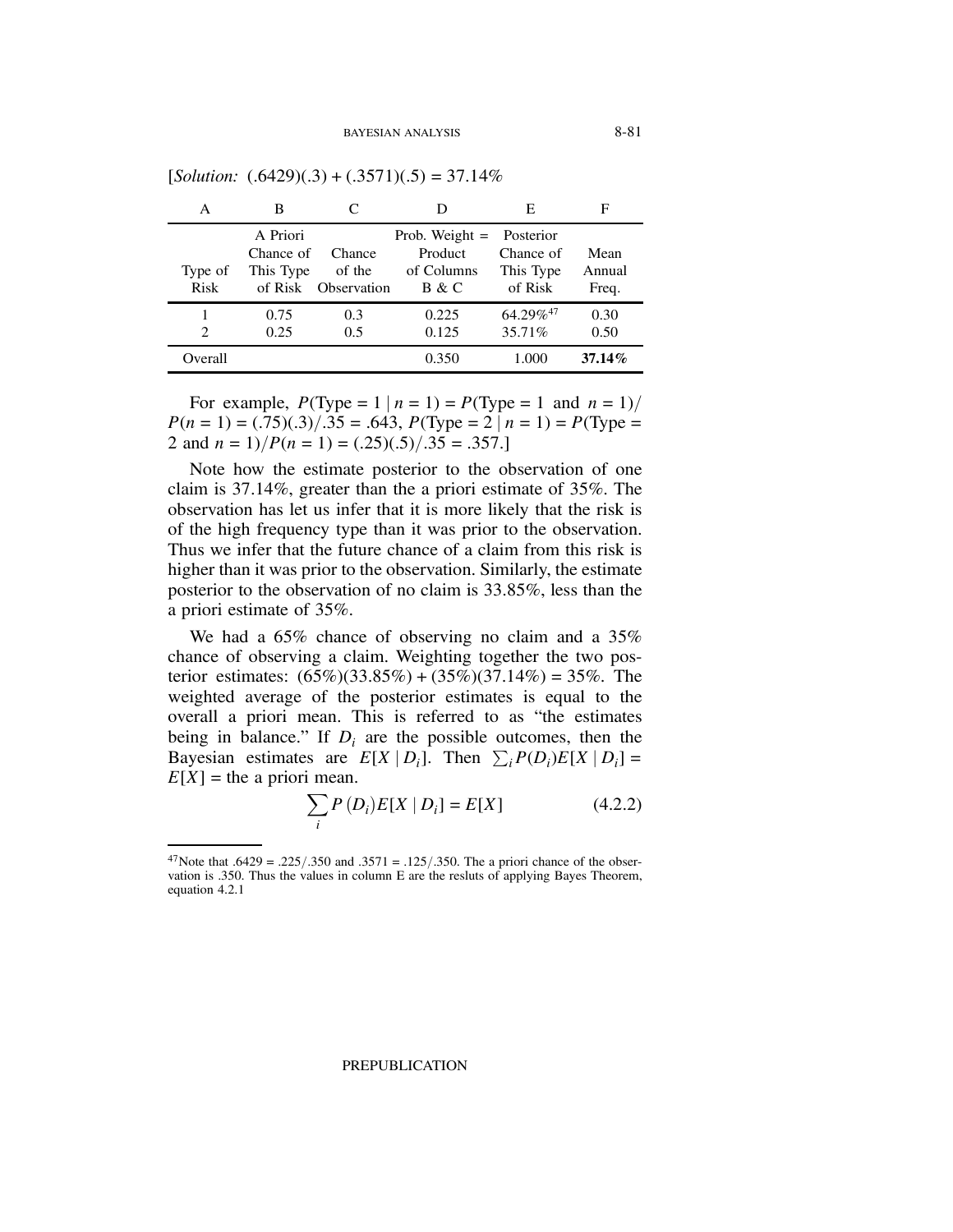**The estimates that result from Bayesian Analysis are always in balance:**

**The sum of the product of the a priori chance of each outcome times its posterior Bayesian estimate is equal to the a priori mean.**

## *Multi-Sided Dice Example*

Let's illustrate Bayesian Analysis with a simple example involving multi-sided dice:

Assume that there are a total of 100 multi-sided dice of which 60 are 4-sided, 30 are 6-sided and 10 are 8-sided. The multi-sided dice with 4 sides have 1, 2, 3 and 4 on them. The multi-sided dice with the usual 6 sides have numbers 1 through 6 on them. The multi-sided dice with 8 sides have numbers 1 through 8 on them. For a given die each side has an equal chance of being rolled; i.e., the die is fair.

Your friend has picked at random a multi-sided die. (You do not know what sided-die he has picked.) He then rolled the die and told you the result. You are to estimate the result when he rolls that same die again.

If the result is a 3 then the estimate of the next roll of the same die is 2.853:

| А          | в                     |             |                                       | E         | F     |
|------------|-----------------------|-------------|---------------------------------------|-----------|-------|
|            | A Priori<br>Chance of | Chance      | Prob. Weight $=$ Posterior<br>Product | Chance of | Mean  |
| Type of    | This Type             | of the      | of Columns                            | This Type | Die   |
| <b>Die</b> | of Die                | Observation | B & C                                 | of Die    | Roll  |
| 4-sided    | 0.600                 | 0.250       | 0.1500                                | 70.6%     | 2.5   |
| 6-sided    | 0.300                 | 0.167       | 0.0500                                | 23.5%     | 3.5   |
| 8-sided    | 0.100                 | 0.125       | 0.0125                                | 5.9%      | 4.5   |
| Overall    |                       |             | 0.2125                                | 1.000     | 2.853 |

*Example 4.2.3:* If instead a 6 is rolled, what is the estimate of the next roll of the same die?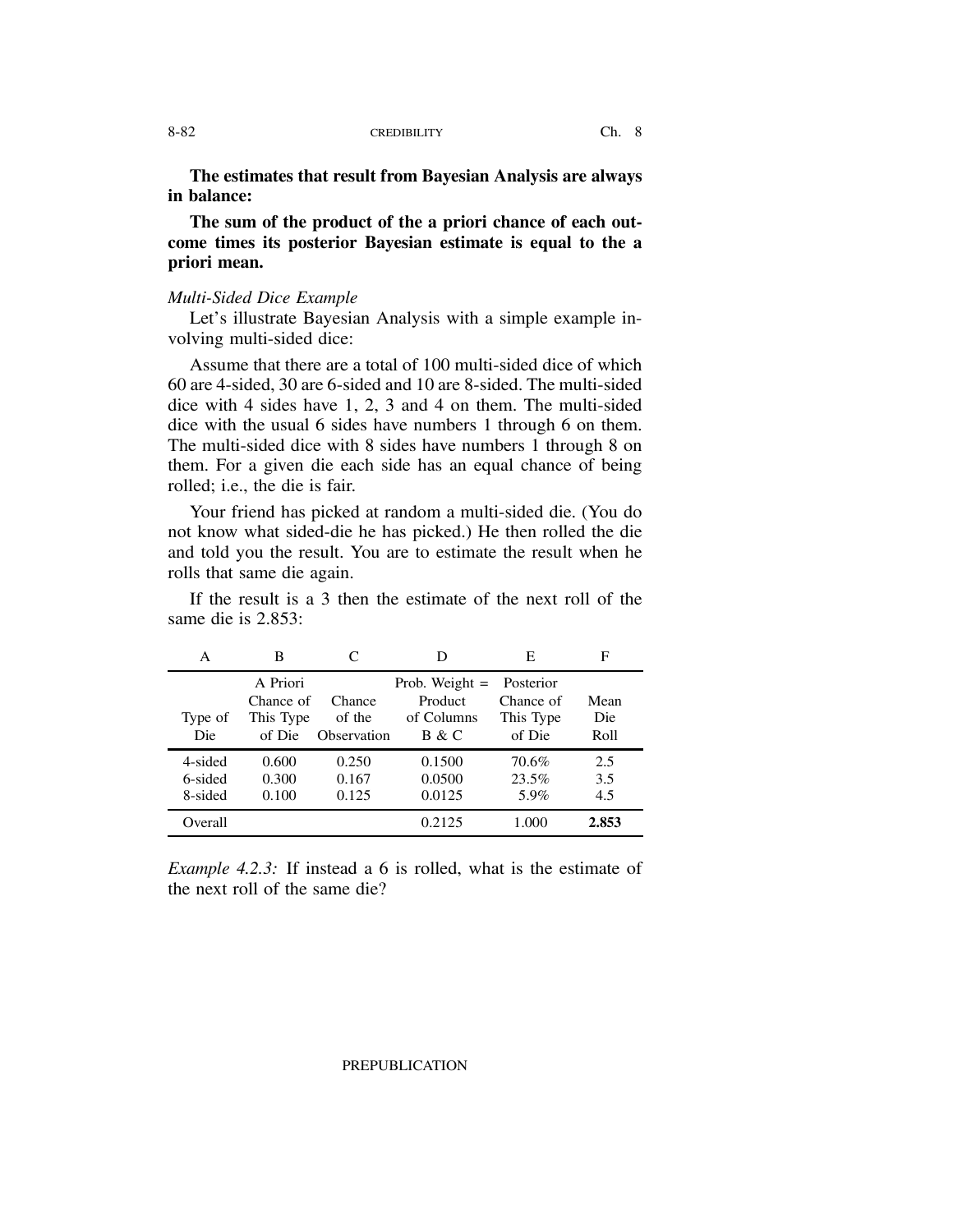| А                             | в                       |                         |                             | E                         | F                 |
|-------------------------------|-------------------------|-------------------------|-----------------------------|---------------------------|-------------------|
|                               | A Priori<br>Chance of   | Chance                  | Prob. Weight $=$<br>Product | Posterior<br>Chance of    | Mean              |
| Type of<br>Die                | This Type<br>of Die     | of the<br>Observation   | of Columns<br>B & C         | This Type<br>of Die       | Die<br>Roll       |
| 4-sided<br>6-sided<br>8-sided | 0.600<br>0.300<br>0.100 | 0.000<br>0.167<br>0.125 | 0.0000<br>0.0500<br>0.0125  | $0.0\%$<br>80.0%<br>20.0% | 2.5<br>3.5<br>4.5 |
| Overall                       |                         |                         | 0.0625                      | 1.000                     | 3.700             |

[*Solution:* The estimate of the next roll of the same die is 3.700:

For this example we get the following set of estimates corresponding to each possible observation:

| Observation                                           |  | $\Lambda$ |  |  |
|-------------------------------------------------------|--|-----------|--|--|
| Bayesian Estimate 2.853 2.853 2.853 2.853 3.7 3.7 4.5 |  |           |  |  |

Note that while in this simple example the posterior estimates are the same for a number of different observations, this is not usually the case.]

# *Relation of Bayesian Analysis and Buhlmann Credibility ¨*

As discussed in section 3.2 on Bühlmann Credibility, in the multi-sided dice example  $K = \text{EPV/VHM} = 2.15/.45 = 4.778 =$ 43/9. For one observation,  $Z = 1/(1 + 4.778) = .1731 = 9/52 =$  $.45/(.45 + 2.15).$ 

The Bühlmann Credibility estimate is a linear function of the observation:

| <b>Observation</b>                                              |  |  |  |  |
|-----------------------------------------------------------------|--|--|--|--|
| New Estimate 2.6538 2.8269 3 3.1731 3.3462 3.5193 3.6924 3.8655 |  |  |  |  |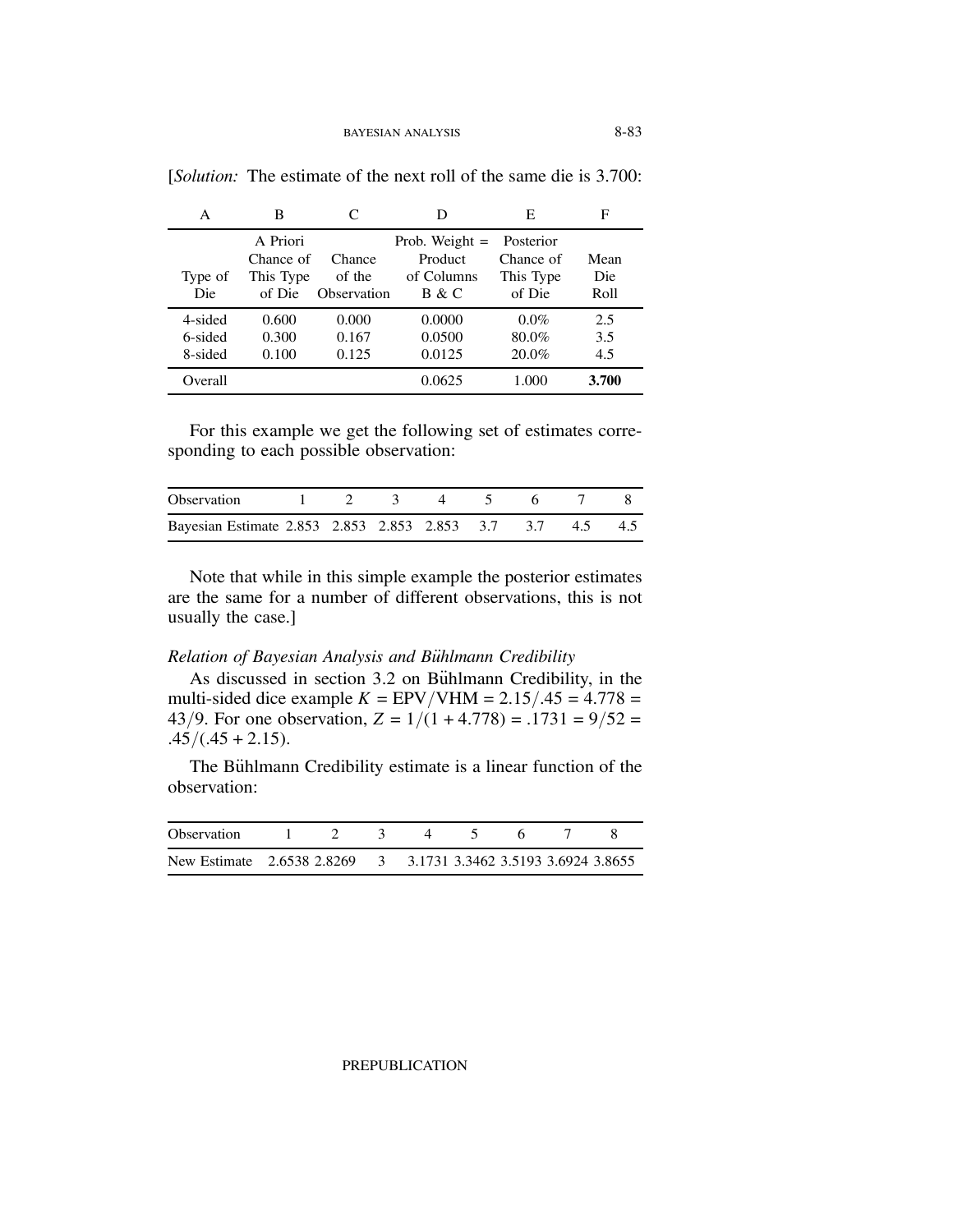The above results of applying Bühlmann Credibility differ from those obtained for Bayesian Analysis.

| Observation 1                              | $\overline{2}$              | 3 | $\overline{4}$ | 5. | 6   |     |                                                     |
|--------------------------------------------|-----------------------------|---|----------------|----|-----|-----|-----------------------------------------------------|
| <b>Bühlmann</b><br>Credibility<br>Estimate |                             |   |                |    |     |     | 2.6538 2.8269 3 3.1731 3.3462 3.5193 3.6924 3.86552 |
| Bayesian<br>Analysis<br>Estimate           | 2.853 2.853 2.853 2.853 3.7 |   |                |    | 3.7 | 4.5 | 45                                                  |

We note that in this case the line formed by the Bühlmann Credibility estimates seems to approximate the Bayesian Analysis Estimates as shown in Graph 3. In general it turns out that the Bühlmann Credibility Estimates are the weighted least squares line fit to the Bayesian Estimates.





Observation

# MULTI-SIDED DIE EXAMPLE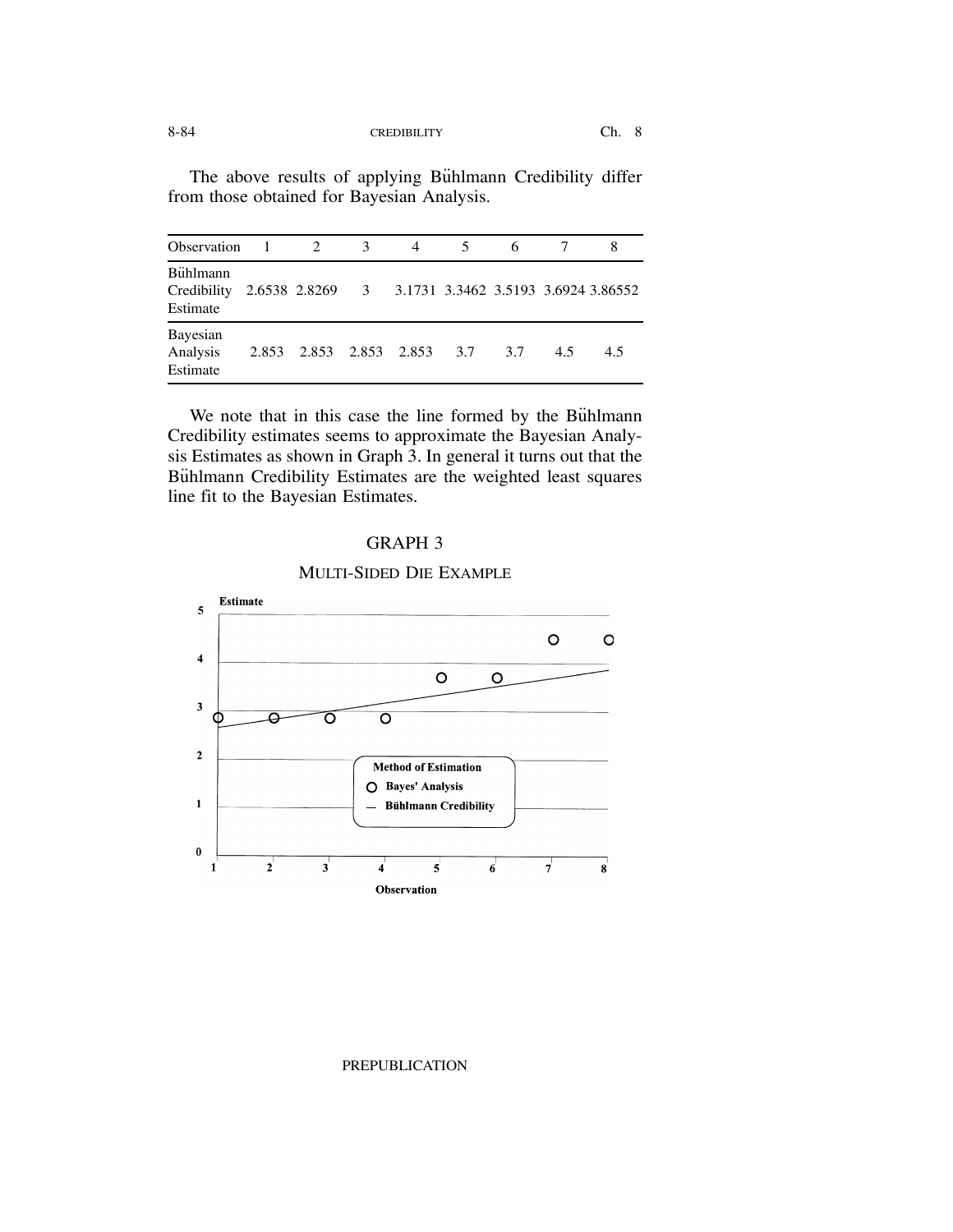# *4.2. Exercises*

Use the following information for the next seven questions:

There are three types of risks. Assume 60% of the risks are of Type A, 25% of the risks are of Type B, and 15% of the risks are of Type C. Each risk has either one or zero claims per year. A risk is selected at random.

|               | A Priori Chance | Type of Risk of Type of Risk Chance of a Claim |
|---------------|-----------------|------------------------------------------------|
| А             | $60\%$          | 20%                                            |
| R             | 25%             | 30%                                            |
| $\mathcal{C}$ | 15%             | 40%                                            |

- 4.2.1. What is the overall mean annual claim frequency?
- 4.2.2. You observe no claim in a year. What is the probability that the risk you are observing is of Type A?
- 4.2.3. You observe no claim in a year. What is the probability that the risk you are observing is of Type B?
- 4.2.4. You observe no claim in a year. What is the probability that the risk you are observing is of Type C?
- 4.2.5. You observe no claim in a year. What is the expected annual claim frequency from the same risk?
- 4.2.6. You observe one claim in a year. What is the expected annual claim frequency from the same risk?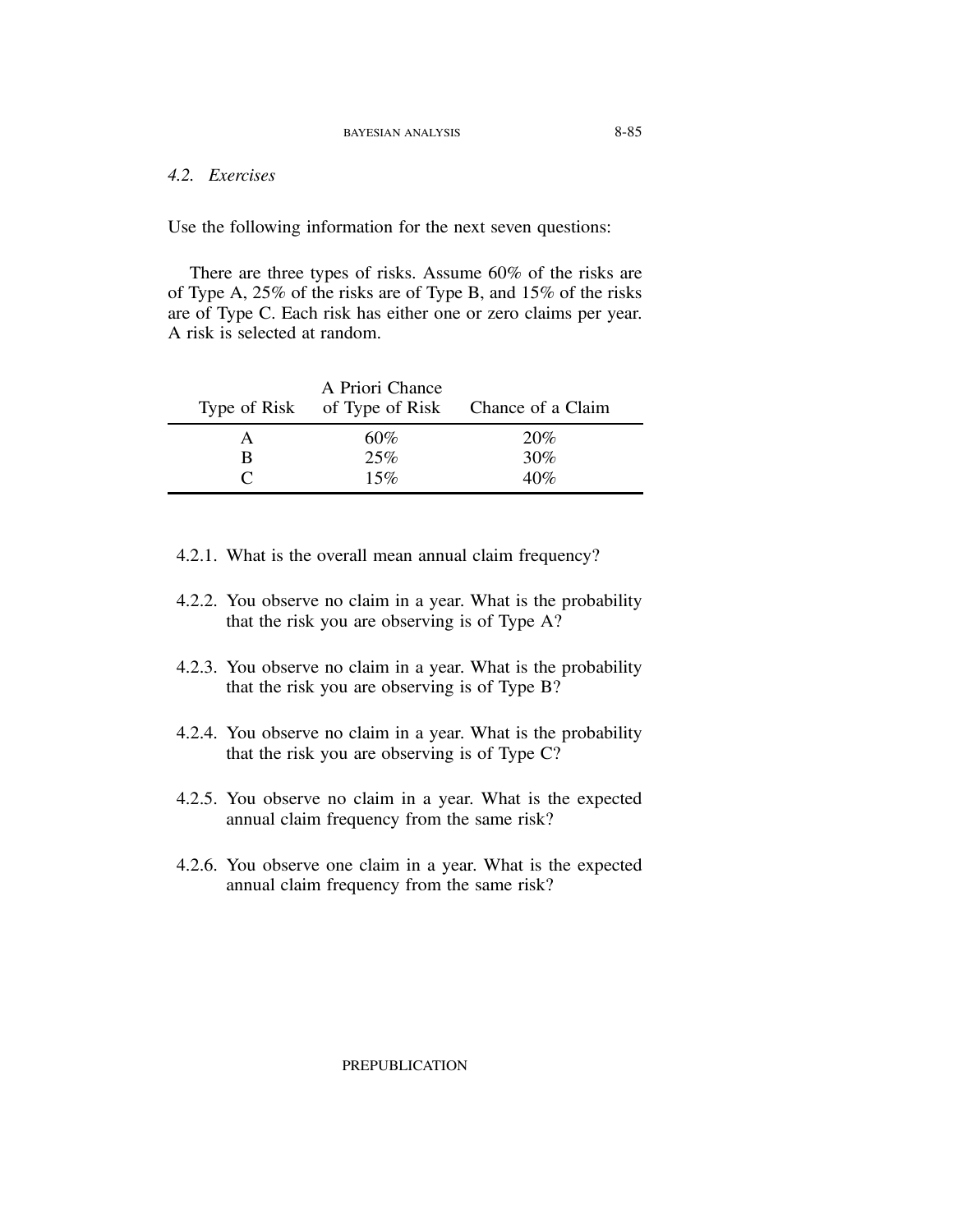- 4.2.7. You observe a single risk over five years. You observe 2 claims in 5 years. What is the expected annual claim frequency from the same risk?
- 4.2.8. Let  $X_1$  be the outcome of a single trial and let  $E[X_2 | X_1]$ be the expected value of the outcome of a second trial. You are given the following information:

|    |     | <b>Bayesian Estimate</b>                          |
|----|-----|---------------------------------------------------|
|    |     | Outcome = $T$ $P(X_1 = T)$ for $E[X_2   X_1 = T]$ |
|    | 5/8 | 1.4                                               |
|    | 2/8 | 3.6                                               |
| 16 | 1/8 |                                                   |

Determine the Bayesian estimate for  $E[X_2 | X_1 = 16]$ .

Use the following information for the next two questions:

There are two types of urns, each with many balls labeled \$1,000 and \$2,000.

| Urn          | Type of A Priori Chance of Percentage of Percentage of<br>This Type of Urn $$1,000$ Balls $$2,000$ Balls |     |        |
|--------------|----------------------------------------------------------------------------------------------------------|-----|--------|
| $\mathbf{L}$ | 80%                                                                                                      | 90% | $10\%$ |
| П            | 20%                                                                                                      | 70% | 30%    |

- 4.2.9. You pick an Urn at random and pick one ball. If the ball is \$2,000, what is the expected value of the next ball picked from that same urn?
- 4.2.10. You pick an Urn at random (80% chance it is of Type I) and pick three balls, returning each ball to the Urn before the next pick. If two of the balls were \$1,000 and one of the balls was \$2,000, what is the expected value of the next ball picked from that same urn?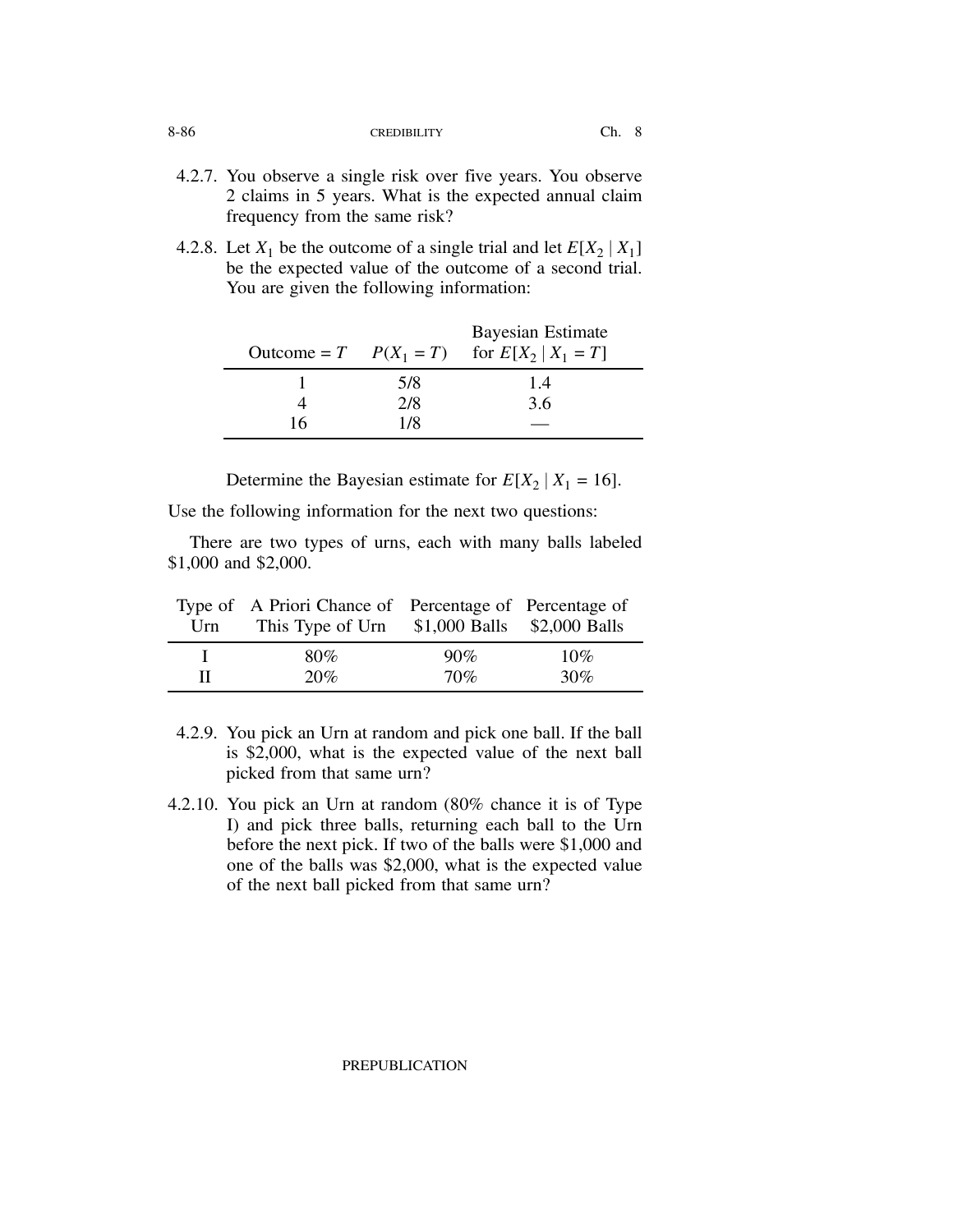4.2.11. You are given the following information:

- There are three types of risks
- The types are homogeneous, every risk of a given type has the same Poisson frequency process:

|      | Portion of                         | Average (Annual) |
|------|------------------------------------|------------------|
| Type | Risks in This Type Claim Frequency |                  |
|      | 70%                                | .4               |
|      | 20%                                | $\cdot$          |
|      | 10%                                |                  |

A risk is picked at random and we do not know what type it is. For this randomly selected risk, during one year there are 3 claims. Use Bayesian Analysis to predict the future claim frequency of this same risk.

Use the following information for the next two questions:

There are three marksmen, each of whose shots are Normally Distributed (in one dimension) with means and standard deviations:

| Risk |    | Mean Standard Deviation |  |
|------|----|-------------------------|--|
|      | 10 |                         |  |
| R    | 20 |                         |  |
|      | 30 | 15                      |  |

- 4.2.12. A marksman is chosen at random. If you observe two shots at 10 and 14, what is the chance that it was marksman B?
- 4.2.13. A marksman is chosen at random. If you observe two shots at 10 and 14, what is the Bayesian Estimate of the next shot from the same marksman?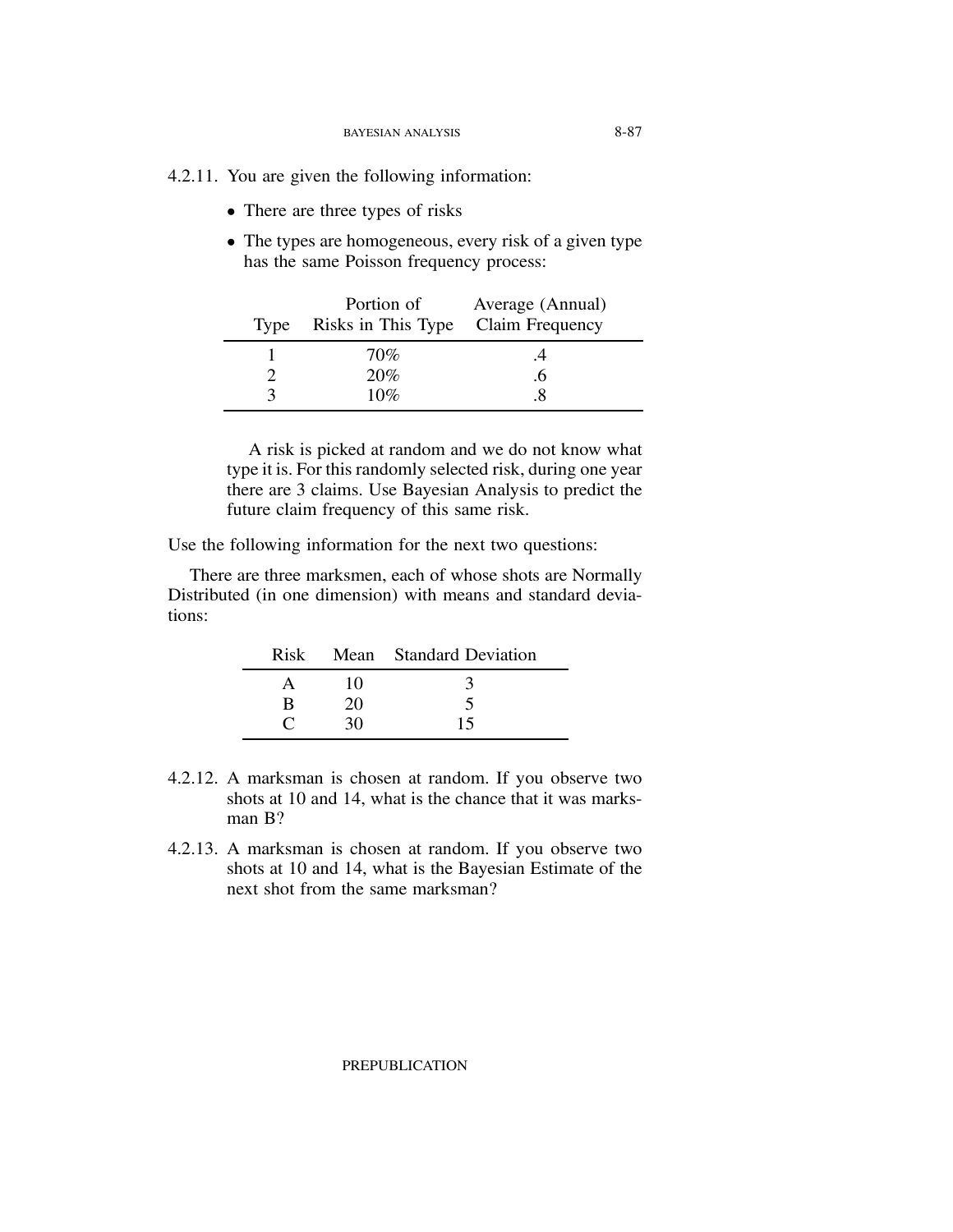8-88 CREDIBILITY CH. 8

## **4.3. Continuous Prior and Posterior Distributions**

So far in this section on Bayesian analysis our examples included discrete probability distributions. Now we'll look at continuous distributions.

Let random variables  $X$  and  $Y$  have the joint p.d.f. (probability density function)  $f(x, y)$ . The marginal p.d.f. for X is  $f_X(x) = \int_{-\infty}^{\infty} f(x, y) dy$  and the marginal p.d.f. for Y is  $f_Y(y) =$  $\int_{-\infty}^{\infty} f(x,y)dx$ <sup>48</sup> The conditional p.d.f. for Y given X is:

$$
f_Y(y \mid x) = \frac{f(x, y)}{f_X(x)}
$$
(4.3.1)

Note the correspondence between this formula and formula  $(4.1.1):$   $P[A \mid B] = P[A \text{ and } B]/P[B]$ . Formula (4.3.1) applies to both continuous and discrete p.d.f.s, or a combination of the two.

In insurance applications it is common for one of the random variables, call it  $X$ , to be a discrete random variable and a second variable,  $\theta$ , to be continuous. X may be the number of claims.<sup>49</sup> The other random variable,  $\theta$ , is a parameter of the distribution of X. The conditional p.d.f. of X given  $\theta$  is denoted  $f_X(x | \theta)$  and the p.d.f. for  $\theta$  is  $f_{\theta}(\theta)$ . The joint p.d.f. for X and  $\theta$  is:

$$
f(x,\theta) = f_X(x \mid \theta) f_{\theta}(\theta) \tag{4.3.2}
$$

The p.d.f.  $f_{\theta}(\theta)$  is the **prior distribution** of  $\theta$ . It may represent our initial guess about the distribution of some characteristic within a population, for example expected claim frequency.

If we select a risk at random from the population and observe the number of claims, x, then we can update our estimate of  $\theta$ for this risk. Using formula (4.3.1) and replacing the joint p.d.f.

 $48$ If one of the random variables, say Y, is discrete, then the integral is replaced with a summation and the marginal p.d.f. for X becomes:  $f_X(x) = \sum_i f(x, y_i)$ .

 $^{49}$ If X represents claim sizes, then X is usually continuously distributed. Examples are given in the Appendix.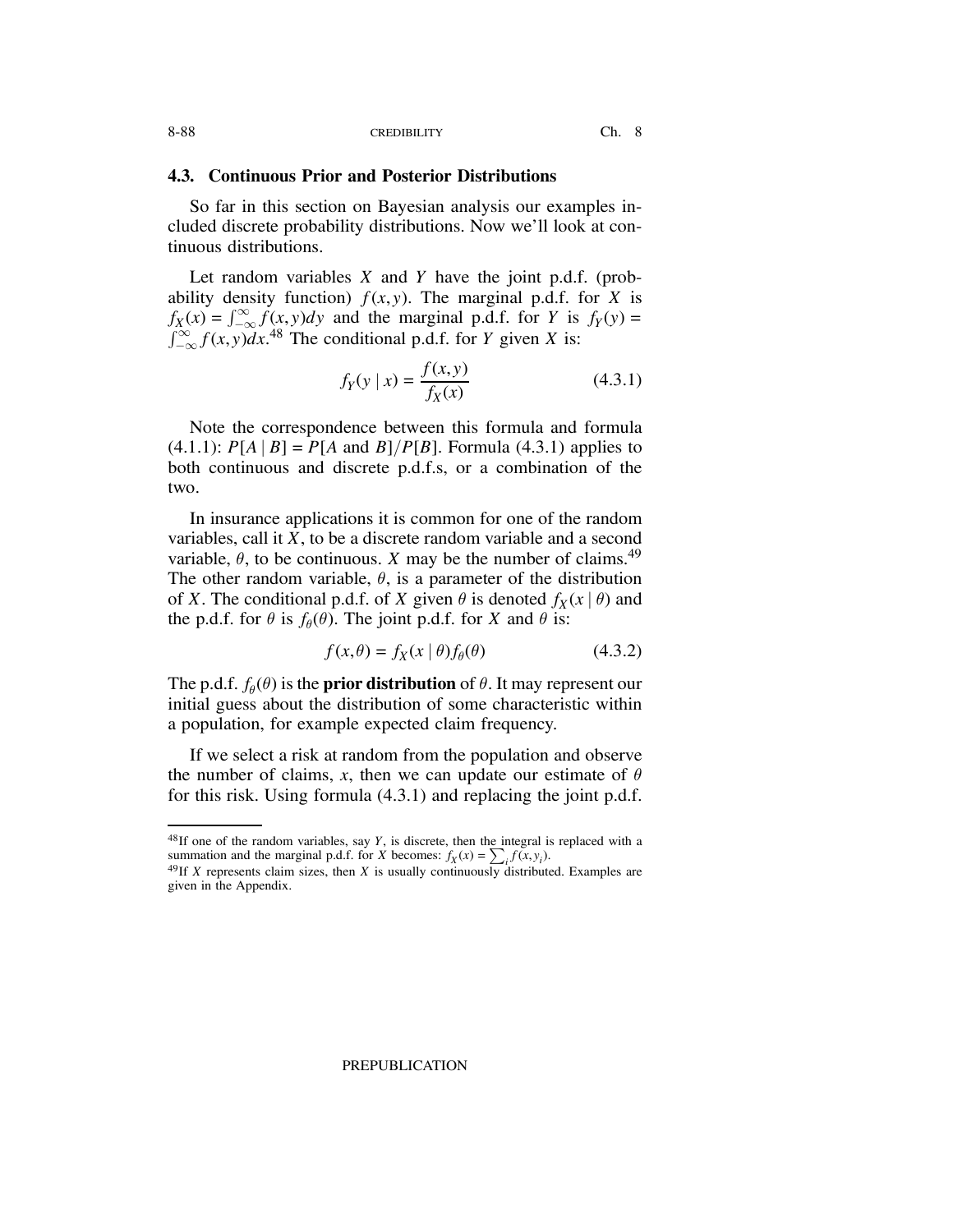of X and  $\theta$  with (4.3.2) produces:

$$
f_{\theta}(\theta \mid X = x) = f_X(x \mid \theta) f_{\theta}(\theta) / f_X(x) \tag{4.3.3}
$$

 $f_{\theta}(\theta | X = x)$  is the **posterior distribution** of  $\theta$  for the selected risk. We have used information about the risk to adjust our estimate of the distribution of  $\theta$ . Equation 4.4.3 is just another form of Bayes Theorem, equation 4.2.1.

*Example 4.3.1:* The probability of exactly one claim during a year for any insured in a population is  $\theta$ . The probability of no claims is  $(1 - \theta)$ . The probability of a claim,  $\theta$ , varies within the population with a p.d.f. given by a uniform distribution:

 $f_{\theta}(\theta) = 1$  if  $0 \le \theta \le 1$ , 0 otherwise.

An insured, Bob, is selected at random from the population. Bob is observed to have a claim during the next year, i.e.  $X = 1$ . Calculate the posterior density  $f_{\theta}(\theta | X = 1)$  for Bob.

[*Solution:* Calculate the marginal p.d.f. for X evaluated at  $X = 1$ :  $f_X(1) = \int_0^1 f(1, \theta) d\theta = \int_0^1 f_X(1 | \theta) f_{\theta}(\theta) d\theta$ . Since  $f_X(1 | \theta)$  $= \theta$  and  $f_{\theta}(\theta) = 1$  over [0,1], then  $f_X(1) = \int_0^1 \theta d\theta = 1/2$ . So  $f_{\theta}(\theta | X = 1) = f_X(X = 1 | \theta) f_{\theta}(\theta) / f_X(1) = (\theta)(1) / (1/2) = 2\theta.$ 

Note that in this example the distribution has shifted from being uniform over the interval [0,1] to one that rises linearly from 0 at the left endpoint to 2 at the right endpoint. The fact that Bob had a claim has shifted the weight of the p.d.f. of  $\theta$  to the right.

Knowing the conditional p.d.f. allows the calculation of the conditional expectation:

$$
E[X \mid Y] = \int_{-\infty}^{\infty} x f_X(x \mid y) dx \tag{4.3.4}
$$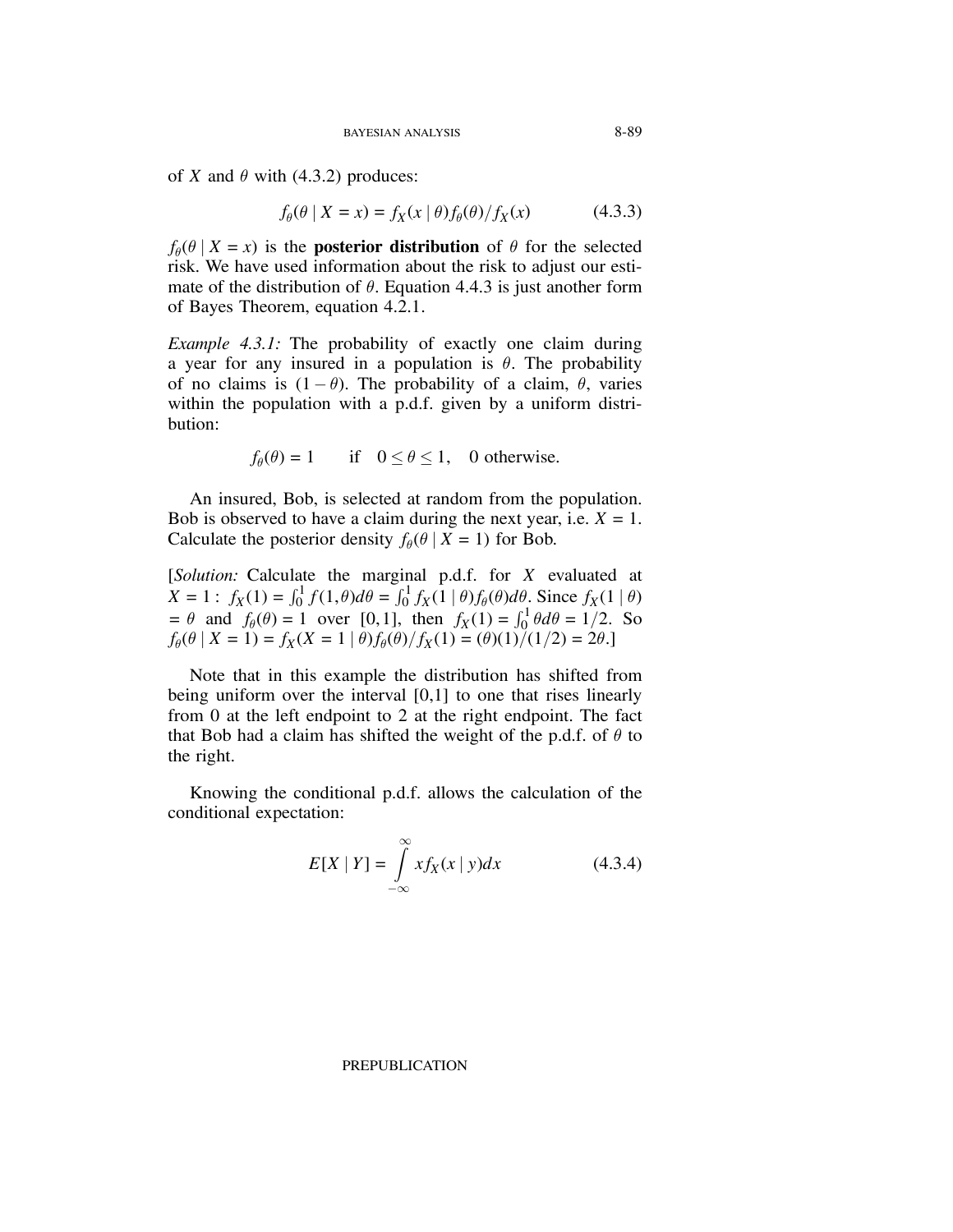And, the expectation of X is:

$$
E[X] = E_Y[E_X[X \mid Y]] = \int_{-\infty}^{\infty} \left\{ \int_{-\infty}^{\infty} x f_X(x \mid y) dx \right\} f_Y(y) dy
$$
\n(4.3.5)

*Example 4.3.2:* Assuming the information from Example 4.3.1, calculate the following:

- 1. The expectation for the number of claims in a year for an insured selected at random from the population.
- 2. The expectation for the number of claims in a year for an insured who was randomly selected from the population and then had one claim during an observation year.

[*Solution:* (1) The distribution of X, the number of claims, is discrete given  $\theta$ .  $E_X[X | \theta] = (1)(\theta) + (0)(1 - \theta) = \theta$ . Since  $f_{\theta}(\theta)$ = 1 for  $0 < \theta < 1$ ,  $E[X] = E_{\theta}[E_X[X | \theta]] = E_{\theta}[\theta] = \int_0^1 \theta f_{\theta}(\theta) d\theta = \int_0^1 \theta d\theta = 1/2$  $\int_0^1 \theta d\theta = 1/2.$ 

(2) As in (1),  $E_X[X | \theta] = \theta$ . But from example 4.3.1, the posterior p.d.f. of  $\theta$  given that  $X = 1$  is  $f_{\theta}(\theta | X = 1) = 2\theta$ . So,  $E[X] = E_{\theta}[E_X[X | \theta]] = E_{\theta}[\theta] = \int_0^1 \theta(2\theta) d\theta = 2/3.$ 

# *Bayesian Interval Estimates*

By the use of Bayes Theorem one obtains an entire posterior distribution. Rather than just using the mean of that posterior distribution in order to get a point estimate, one can use the posterior density function to estimate the posterior chance that the quantity of interest is in a given interval. This is illustrated in the next example.

*Example 4.3.3:* Assume the information from example 4.3.1. Given that Bob had one claim in one year, what is the posterior estimate that he has a  $\theta$  parameter less than .2?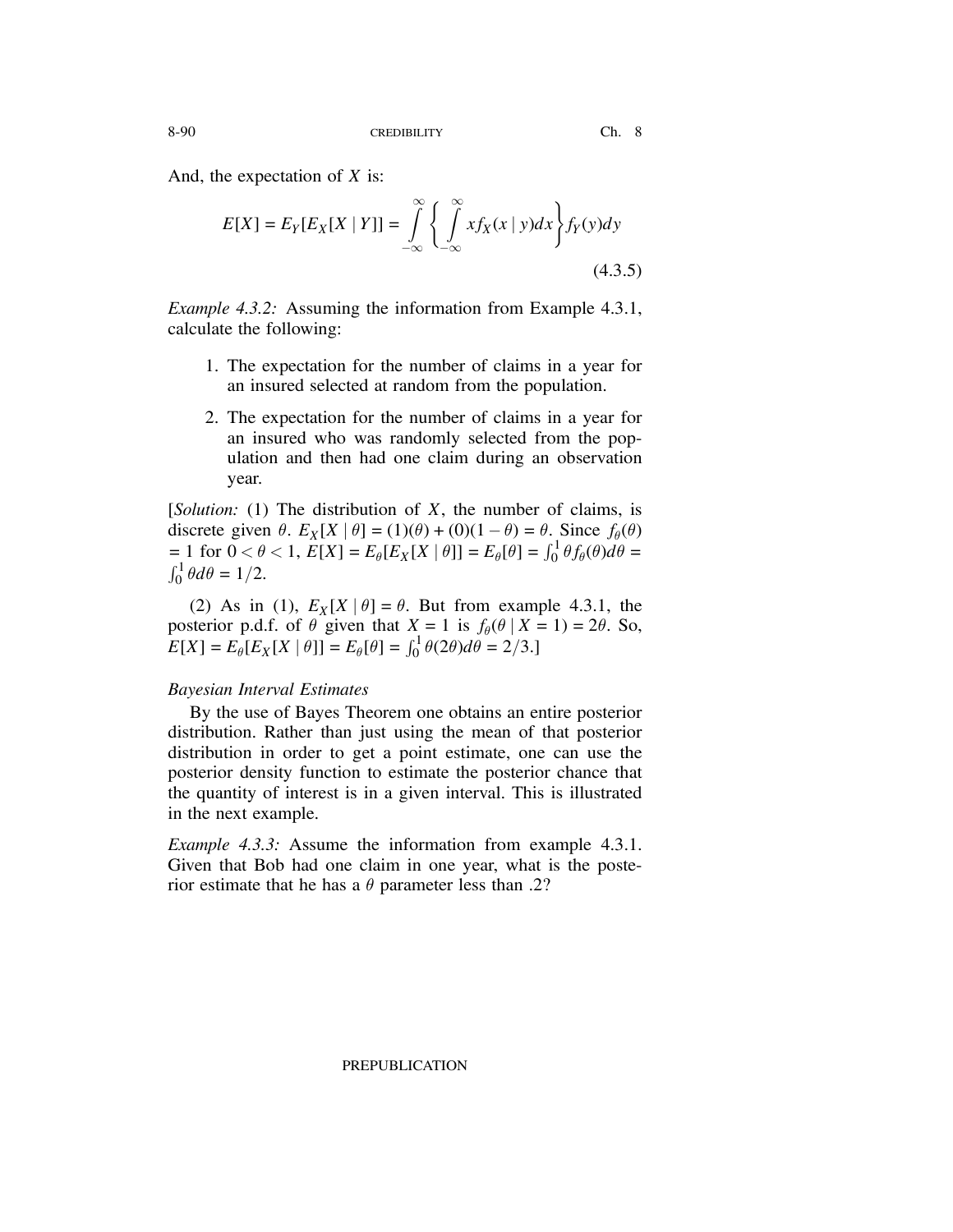[*Solution:* From example 4.3.1, the posterior density function for  $\theta$  is:  $f_{\theta}(\theta | X = 1) = 2\theta$ .

The posterior chance that  $\theta$  is in the interval [0,.2] is the integral from 0 to .2 of the posterior density:

$$
\int_{0}^{2} 2\theta \, d\theta = \theta^2 \bigg|_{p=0}^{p=2} = .2^2 = .04.
$$

The idea of a continuous distribution of types of risks is developed for the particular case of the Gamma-Poisson conjugate prior in Section 5.

## *4.3. Exercises*

For the next two problems, assume the following information:

The probability of exactly one claim during a year for any insured in a population is  $\theta$ . The probability of no claims is  $(1 - \theta)$ . The probability of a claim,  $\theta$ , varies within the population with a p.d.f. given by a uniform distribution:

 $f_{\theta}(\theta) = 1$  if  $0 \le \theta \le 1$ , 0 otherwise.

An insured, Bob, is selected at random from the population.

- 4.3.1. Bob is observed for two years after being randomly selected from the population and has a claim in each year. Calculate the posterior density function of  $\theta$  for Bob.
- 4.3.2. Bob is observed for three years after being randomly selected from the population and has a claim in each year. Calculate the posterior density function of  $\theta$  for Bob.

Use the following information for the next two questions:

- The probability of y successes in  $n$  trials is given by a Binomial distribution with parameters  $n$  and  $p$ .
- The prior distribution of  $p$  is uniform on [0,1].
- One success was observed in three trials.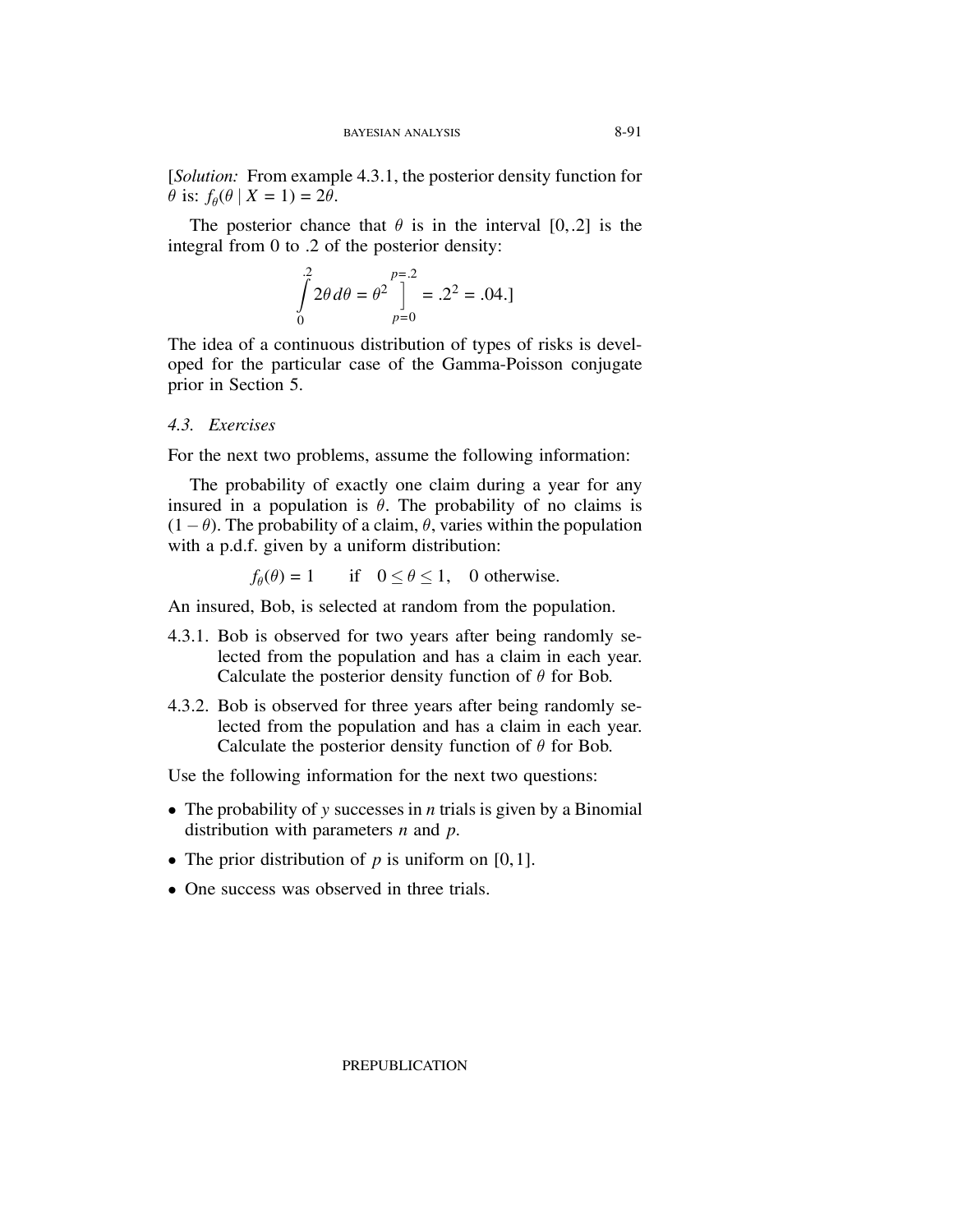- 4.3.3. What is the Bayesian estimate for the probability that the unknown parameter  $p$  is in the interval [.3, .4]?
- 4.3.4. What is the probability that a success will occur on the fourth trial?
- 4.3.5. A number  $x$  is randomly selected from a uniform distribution on the interval [0, 1]. Three independent Bernoulli trials are performed with probability of success  $x$  on each trial. All three are successes. What is the posterior probability that x is less than 0.9?
- 4.3.6. You are given the following:
	- The probability that a single insured will produce 0 claims during the next exposure period is  $e^{-\theta}$ .
	- $\bullet$   $\theta$  varies by insured and follows a distribution with density function

$$
f(\theta) = 36\theta e^{-6\theta}, \qquad 0 < \theta < \infty.
$$

Determine the probability that a randomly selected insured will produce 0 claims during the next exposure period.

4.3.7. Let  $N$  be the random variable that represents the number of claims observed in a one-year period.  $N$  is Poisson distributed with a probability density function with parameter  $\theta$ :

$$
P[N = n | \theta] = e^{-\theta} \theta^n / n!, \qquad n = 0, 1, 2, ...
$$

The probability of observing no claims in a year is less than .450. Which of the following describe possible probability distributions for  $\theta$ ?

- 1.  $\theta$  is uniformly distributed on (0, 2).
- 2. The probability density function of  $\theta$  is  $f(\theta) = e^{-\theta}$  for  $\theta > 0$ .
- 3.  $P[\theta = 1] = 1$  and  $P[\theta \neq 1] = 0$ .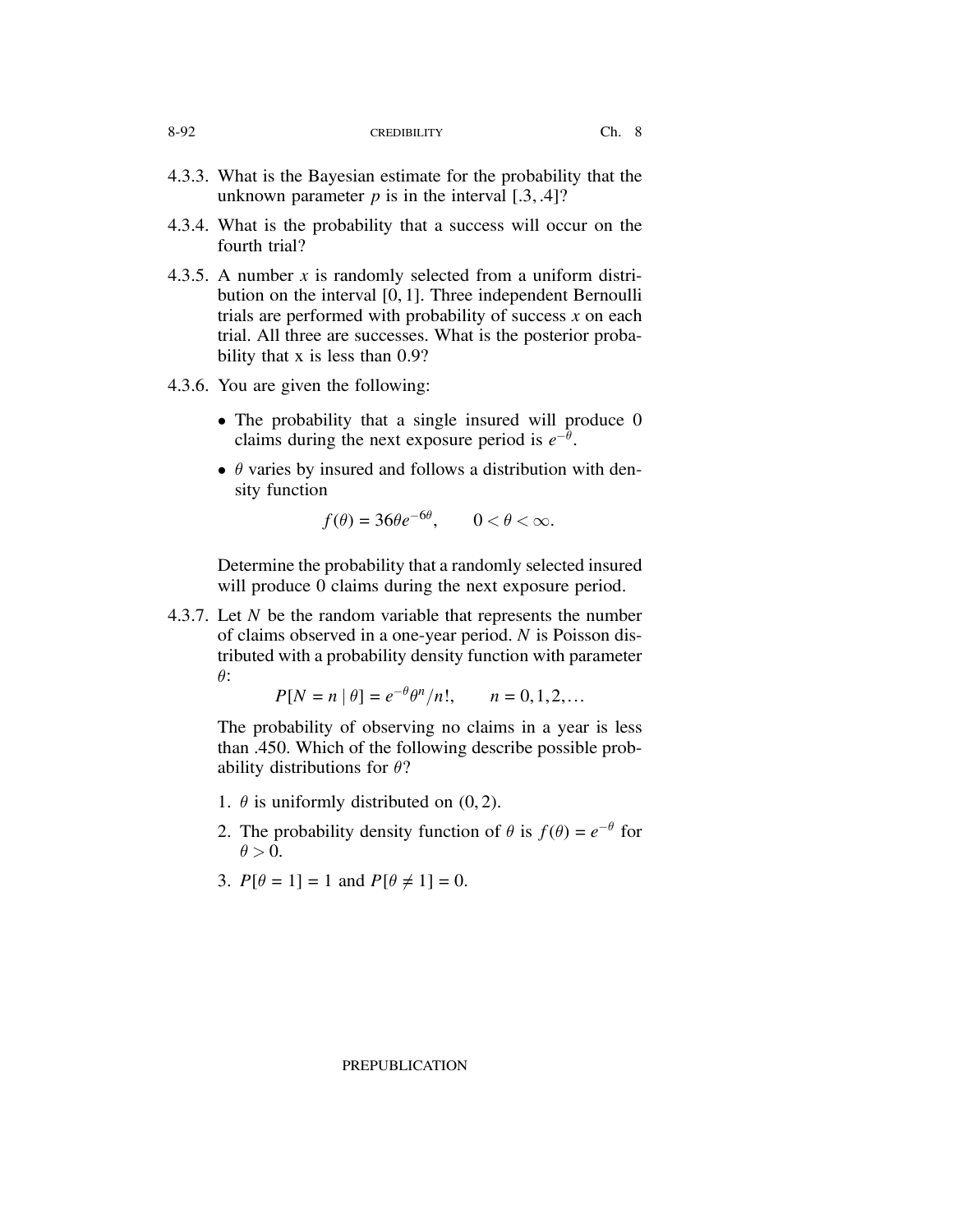#### 5. CONJUGATE PRIORS

Conjugate prior distributions have elegant mathematical properties that make them valuable in actuarial applications. The Gamma-Poisson is the most important of these for casualty actuarial work. A study of the Gamma-Poisson model is valuable to the understanding of Bayesian analysis and Bühlmann Credibility.<sup>50</sup>

## **5.1. Gamma Function and Distribution**

The quantity  $x^{\alpha-1}e^{-x}$  is finite for  $x \ge 0$  and  $\alpha \ge 1$ . Since it declines quickly to zero as  $x$  approaches infinity, its integral from zero to infinity exists. This is the much studied and tabulated (complete) Gamma Function.51

$$
\Gamma(\alpha) = \int_{t=0}^{\infty} t^{\alpha-1} e^{-t} dt = \lambda^{\alpha} \int_{t=0}^{\infty} t^{\alpha-1} e^{-\lambda t} dt \quad \text{for} \quad \alpha \ge 0, \quad \lambda \ge 0.
$$
\n(5.1.1)

It can be proven that:<sup>52</sup>  $\Gamma(\alpha) = (\alpha - 1)\Gamma(\alpha - 1)$ .

For integral values of  $\alpha$ ,  $\Gamma(\alpha) = (\alpha - 1)!$ , and  $\Gamma(1) = 1$ ,  $\Gamma(2) = 1! = 1, \Gamma(3) = 2! = 2, \Gamma(4) = 3! = 6, \Gamma(5) = 4! = 24$ , etc.

Integrals involving  $e^{-x}$  and powers of x can be written in terms of the Gamma function:

$$
\int_{t=0}^{\infty} t^{\alpha-1} e^{-\lambda t} dt = \Gamma(\alpha) \lambda^{-\alpha}.
$$
 (5.1.2)

Equation 5.1.2 is very useful for working with anything involving the Gamma distribution, for example the Gamma-Poisson process as will be seen below. (It follows from the definition of the Gamma function and a change of variables.) The probability

<sup>50</sup>This is a special case of a general result for conjugate priors of members of "linear exponential families." This general result is beyond the scope of this chapter.

<sup>51</sup>See for example, Handbook of Mathematical Functions, Milton Abramowitz, et. al., National Bureau of Standards, 1964.

<sup>&</sup>lt;sup>52</sup>Use integration by parts:  $\int u dv = uv - \int v du$  with  $u = t^{\alpha-1}$  and  $dv = e^{-t} dt$ .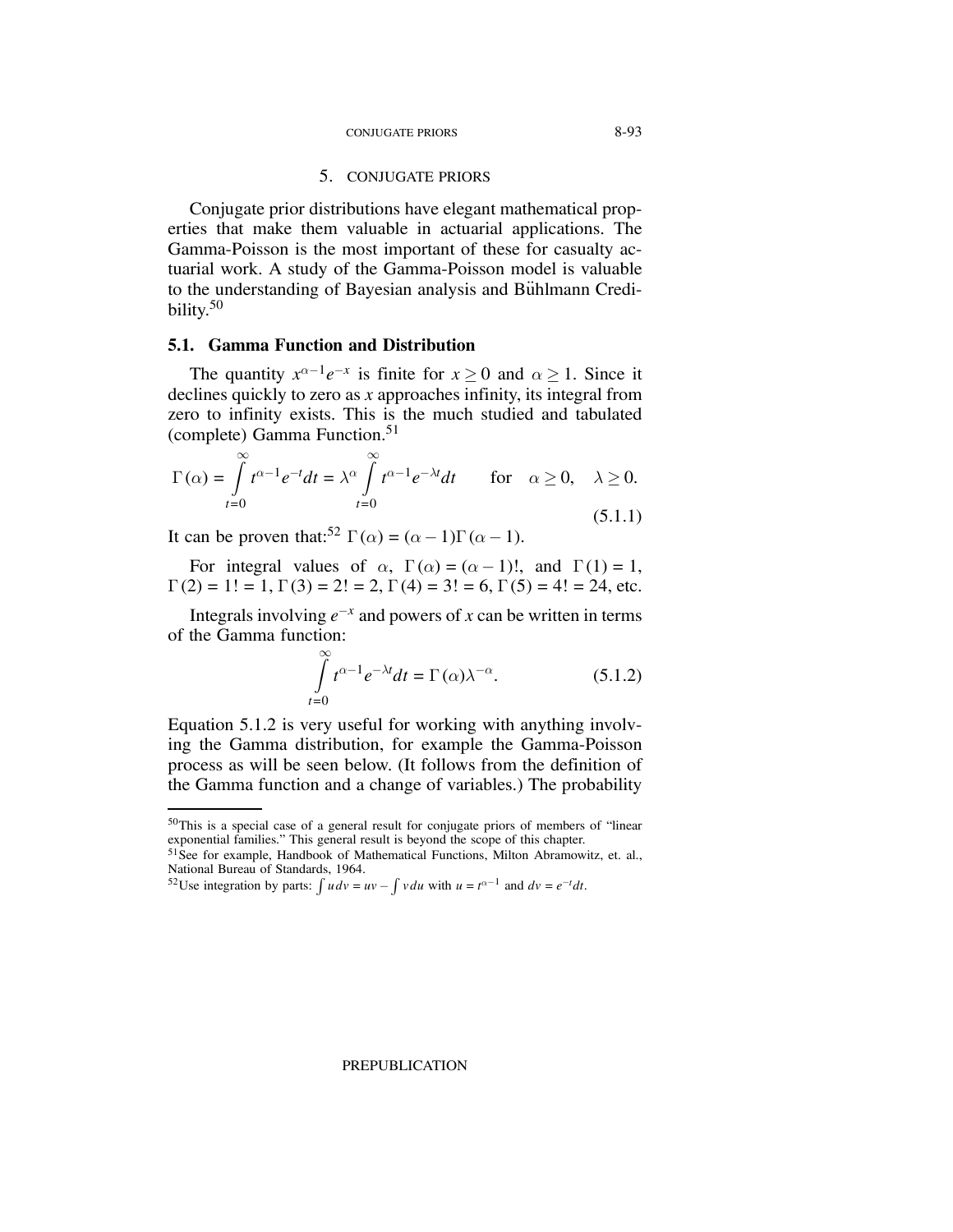density of the Gamma Distribution is:  $f(x) = \lambda^{\alpha} x^{\alpha-1} e^{-\lambda x} / \Gamma(\alpha)$ . Since the probability density function must integrate to unity, we must have the above relationship. This is a useful way to remember Equation 5.1.2.

*Example 5.1.1:* In terms of its parameters,  $\alpha$  and  $\lambda$ , what is the mean of a Gamma distribution?

[*Solution:* The mean is the expected value of x.

$$
\int_{0}^{\infty} x f(x) dx = \int_{0}^{\infty} x x^{\alpha - 1} e^{-\lambda x} dx(\lambda^{\alpha} / \Gamma(\alpha))
$$

$$
= \int_{0}^{\infty} x^{\alpha} e^{-\lambda x} dx(\lambda^{\alpha} / \Gamma(\alpha)) = {\Gamma(\alpha + 1) / \lambda^{a+1}} {\lambda^{\alpha} / \Gamma(\alpha)}
$$

$$
= {\Gamma(\alpha + 1) / \Gamma(\alpha)} / \lambda = \alpha / \lambda.
$$

*Example 5.1.2:* In terms of its parameters,  $\alpha$  and  $\lambda$ , what is the nth moment of a Gamma distribution?

[*Solution:* The  $n^{\text{th}}$  moment is the expected value of  $x^n$ .

$$
\int_{0}^{\infty} x^{n} f(x) dx = \int_{0}^{\infty} x^{n} x^{\alpha - 1} e^{-\lambda x} dx(\lambda^{\alpha} / \Gamma(\alpha))
$$

$$
= \int_{0}^{\infty} x^{\alpha + n - 1} e^{-\lambda x} dx(\lambda^{\alpha} / \Gamma(\alpha)) = \{ \Gamma(\alpha + n) / \lambda^{\alpha + n} \} \{ \lambda^{\alpha} / \Gamma(\alpha) \}
$$

$$
= \{ \Gamma(\alpha + n) / \Gamma(\alpha) \} / \lambda^{n} = (\alpha + n - 1)(\alpha + n - 2) \dots (\alpha) / \lambda^{n} . \}
$$

## *5.1. Exercises*

- 5.1.1. What is the value of the integral from zero to infinity of  $x^5e^{-8x}$ ?
- 5.1.2. What is the density at  $x = 8$  of a Gamma distribution with  $\alpha = 3$  and  $\lambda = .10$ ?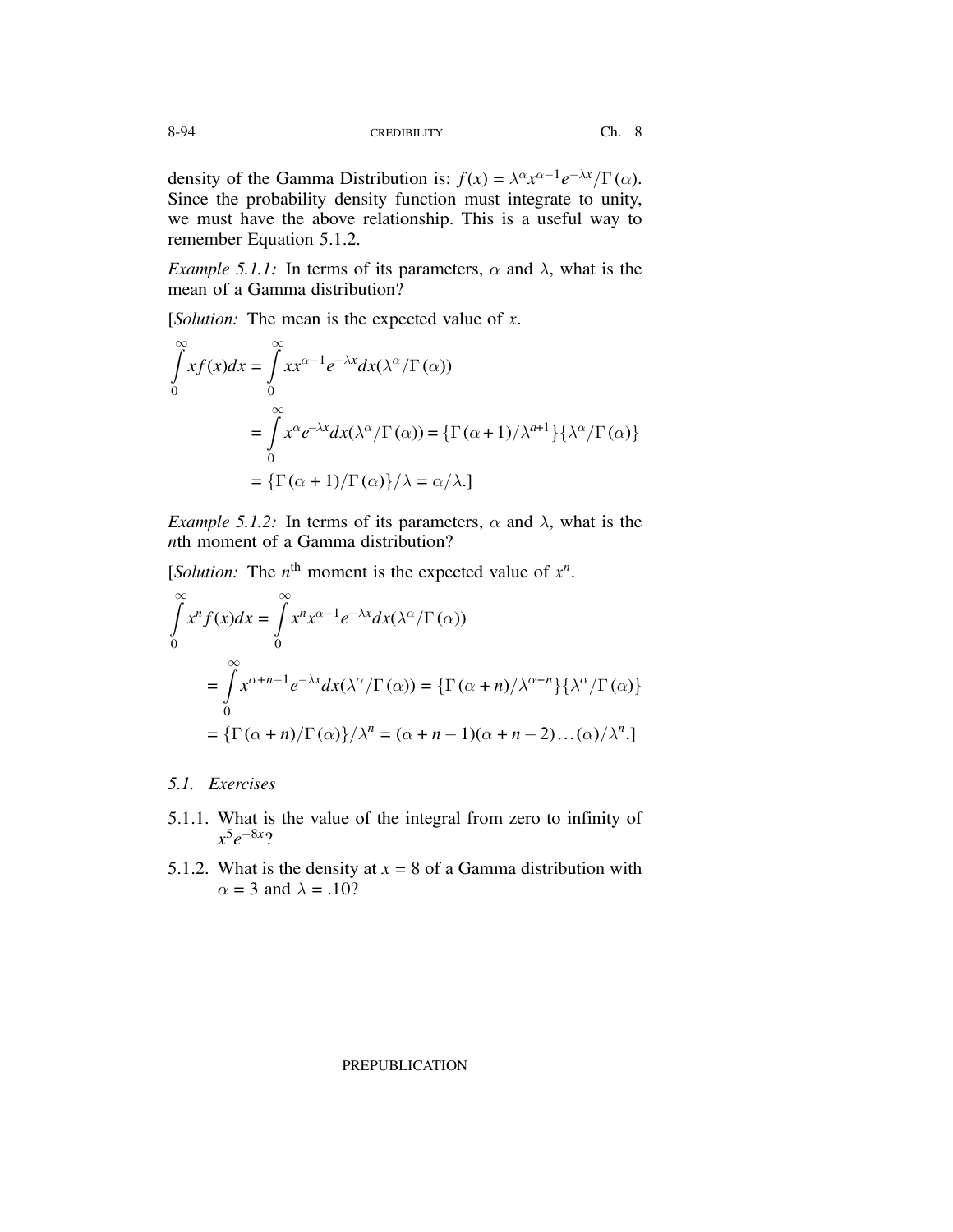- 5.1.3. Using the results of example 5.1.2, show that the variance of the Gamma distribution is  $\alpha/\lambda^2$ .
- 5.1.4. If  $\alpha = 3.0$  and  $\lambda = 1.5$ , what are the mean and variance of the Gamma distribution?

# **5.2. The Gamma-Poisson Model**

The Gamma-Poisson model has two components: (1) a Poisson distribution which models the number of claims for an insured with a given claims frequency, and (2) a Gamma distribution to model the distribution of claim frequencies within a population of insureds. As in previous sections the goal is to use observations about an insured to infer future expectations.

# *Poisson Distribution*

We'll assume that the number of claims for an insured is Poisson distributed and that the average number of claims in a year is  $\mu$ . The probability of having n claims in a year is given by:

$$
P[n \mid \mu] = \mu^n e^{-\mu}/n!.
$$
 (5.2.1)

 $\mu$  is the mean annual number of claims, i.e.  $E[n] = \mu$ . Any particular insured within the population is assumed to have a  $\mu$  that remains constant over the time period of interest. However, the estimation of  $\mu$  is the challenge since  $\mu$ 's may vary from risk to risk. You do not know  $\mu$  for a risk selected at random.

*Example 5.2.1:* The number of claims has a Poisson distribution with parameter  $\mu = 2$ . Calculate the separate probabilities of exactly 0, 1, and 2 claims. Calculate the mean and variance of the distribution.

[*Solution:*  $f(n) = \mu^n e^{-\mu}/n!$ . Since  $\mu = 2.0$ ,  $f(0) = 2^0 e^{-2}/0!$  = .135,  $f(1) = 2^1 e^{-2}/1! = .271$ , and  $f(2) = 2^2 e^{-2}/2! = .271$ . For the Poisson distribution, mean = variance =  $\mu$  = 2.0.]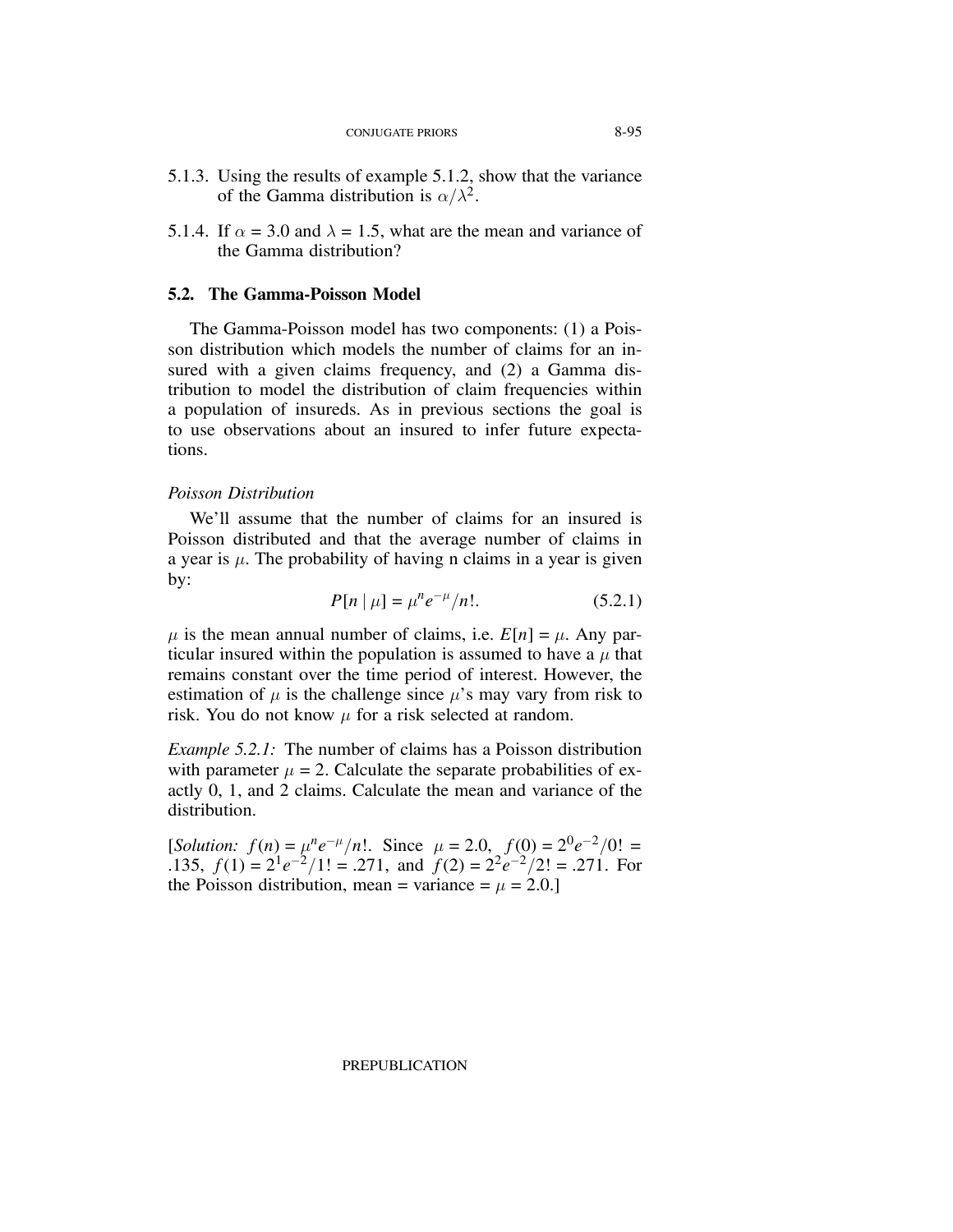# GRAPH 4



## *Prior Gamma Distribution*

The mean claim frequencies for insureds within the population are assumed to be Gamma distributed with probability density function:

$$
f(\mu) = \lambda^{\alpha} \mu^{\alpha - 1} e^{-\lambda \mu} / \Gamma(\alpha), \quad \text{for} \quad \mu > 0 \quad \text{and} \quad \alpha, \lambda > 0.
$$
 (5.2.2)

The random variable is  $\mu$  and the parameters that determine the shape and scale of the distribution are  $\alpha$  and  $\lambda$ . The mean of the distribution is  $\alpha/\lambda$ . So, the average claims frequency across all insureds in the population is  $\alpha/\lambda$ . The variance is  $\alpha/\lambda^2$ .  $f(\mu)$ defines the **prior distribution** of the mean claim frequencies.

Let's consider a particular case of the Gamma p.d.f. with parameters  $\alpha = 3$ , and  $\lambda = 1.5$ . The p.d.f. for  $\mu$  is:

$$
f(\mu) = 1.5^3 \mu^{3-1} e^{-1.5\mu}/\Gamma(3) = 1.6875 \mu^2 e^{-1.5\mu}
$$
, for  $\mu > 0$ .

This p.d.f. is shown in Graph 4.

## *Gamma-Poisson Mixed Distribution*

Suppose that an insured is selected at random from the population of insureds. What is the distribution of the number of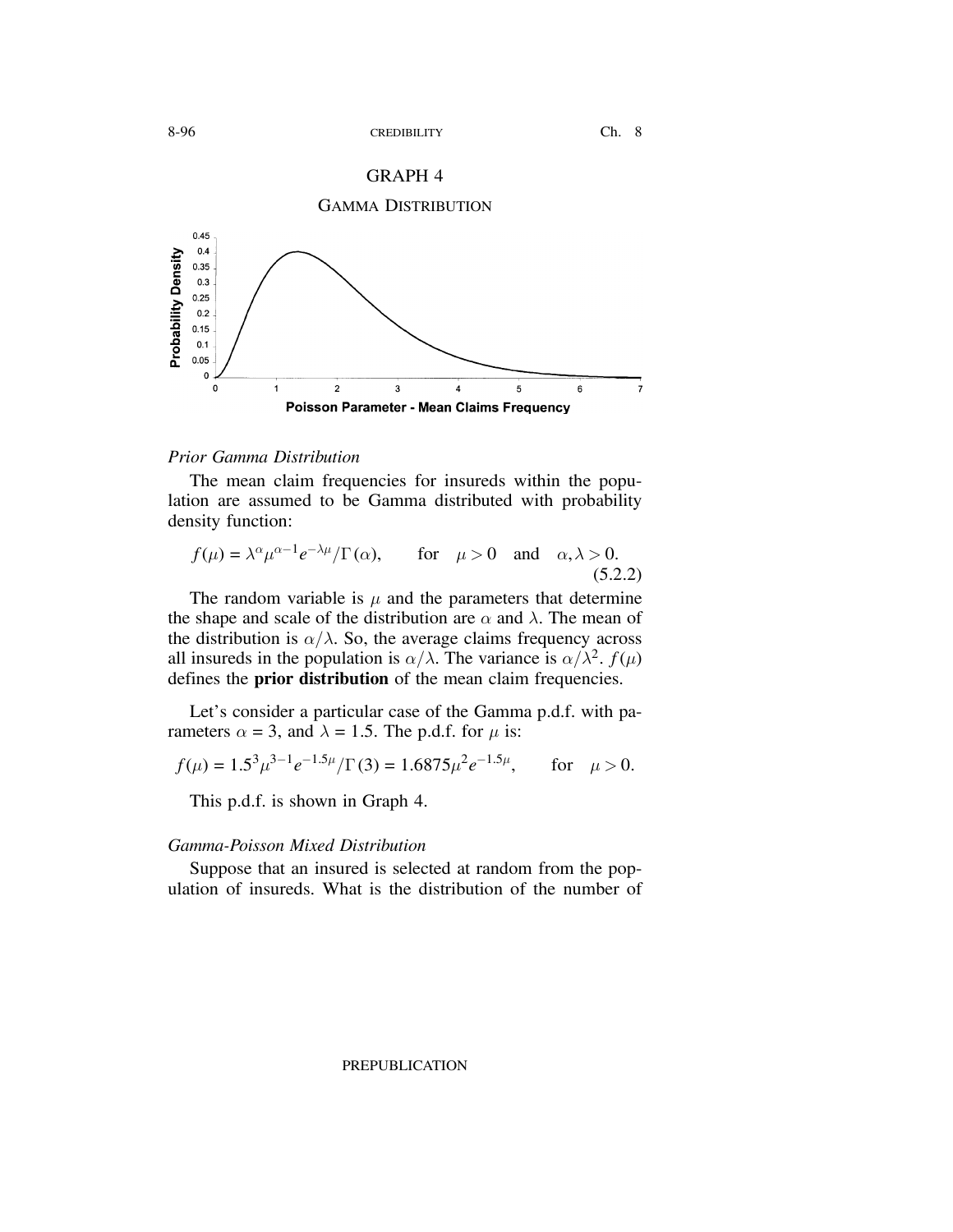CONJUGATE PRIORS 8-97

claims for the insured? Or, equivalently, what is the probability that you will see exactly  $n$  claims in the next time period?

The probability of exactly  $n$  claims for an insured with mean claim frequency  $\mu$  is  $P[n | \mu] = \mu^n e^{-\mu}/n!$ . But,  $\mu$  varies across the population. We need to calculate a weighted average of the  $P[n | \mu]'$ s. What weight should we use? Use the p.d.f. (5.2.2), the relative weights of the  $\mu$ 's within the population. After applying weight  $f(\mu)$ , then we sum over all insureds by taking the integral.

The number of claims for an insured selected at random from the population has a **Gamma-Poisson mixed distribution** defined by the p.d.f.:

$$
g(n) = \int_{0}^{\infty} P[n \mid \mu] f(\mu) d\mu
$$
  
\n
$$
= \int_{0}^{\infty} (\mu^{n} e^{-\mu}/n!) f(\mu) d\mu = \int_{0}^{\infty} (\mu^{n} e^{-\mu}/n!) (\lambda^{\alpha} \mu^{\alpha-1} e^{-\lambda \mu}/\Gamma(\alpha)) d\mu
$$
  
\n
$$
= (\lambda^{\alpha}/n! \Gamma(\alpha)) \int_{0}^{\infty} \mu^{n+\alpha-1} e^{-(\lambda+1)\mu} d\mu
$$
  
\n
$$
= {\lambda^{\alpha}/n! \Gamma(\alpha)} {\Gamma(n+\alpha)(\lambda+1)^{-(n+\alpha)}}^{53}
$$
  
\n
$$
= {\Gamma(n+\alpha)/n! \Gamma(\alpha)} {\lambda/(\lambda+1)}^{3} {\{1/(\lambda+1)}^{n}}
$$
  
\n
$$
= {\{n+\alpha-1\}}! / n! (\alpha-1)! {\{\lambda/(\lambda+1)}^{\alpha} \{1-\lambda/(\lambda+1)\}}^{n}
$$
  
\n
$$
= {\binom{n+\alpha-1}{n}} p^{\alpha} (1-p)^{n}
$$
  
\n(5.2.3c)

Note that we have substituted p for  $\lambda/(\lambda + 1)$  in (5.2.3c).

<sup>&</sup>lt;sup>53</sup>In this derivation we used equation (5.1.2):  $\Gamma(\alpha)\lambda^{-\alpha} = \int_0^\infty t^{\alpha-1}e^{-\lambda t}dt$ . Through substitution of t for  $(\lambda + 1)\mu$ , it can be shown that  $\int_0^\infty \mu^{n+\alpha-1} e^{-(\lambda+1)\mu} d\mu = \Gamma(n+\alpha)$  $(\lambda + 1)^{-(n+\alpha)}$ .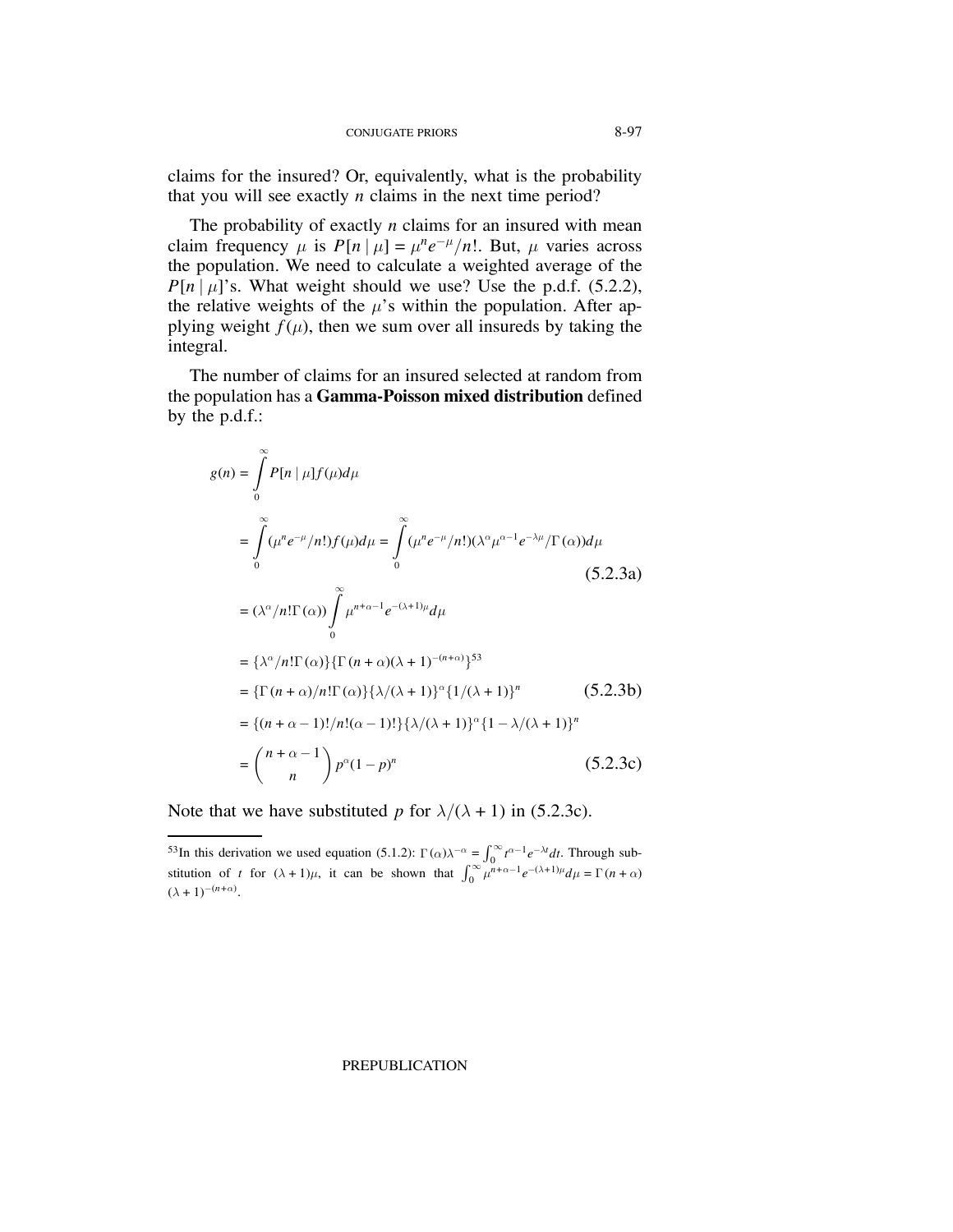**Thus the prior mixed distribution is in the form of the Negative Binomial distribution with**  $k = \alpha$  **and**  $p = \lambda/(\lambda + 1)$ **:** 

$$
\binom{n+k-1}{n} p^k (1-p)^n \tag{5.2.3d}
$$

The Negative Binomial distribution evaluated at n is the probability of seeing exactly  $n$  claims in the next year for an insured selected at random from the population. The mean of the negative binomial is  $k(1-p)/p$  and the variance is  $k(1-p)/p^2$ . (See the Appendix.) In terms of  $\alpha$  and  $\lambda$ , the mean is  $\alpha/\lambda$  and the variance is  $\alpha(\lambda + 1)/\lambda^2$ .

*Example 5.2.2:* The number of claims has a Negative Binomial distribution with parameters  $k = \alpha$  and  $p = \lambda/(\lambda + 1)$ . Assume  $\alpha = 3.0$  and  $\lambda = 1.5$ . Calculate the separate probabilities of exactly 0, 1, and 2 claims. Also calculate the mean and variance of the distribution.

[*Solution:* First,  $p = \lambda/(\lambda + 1) = 1.5/(1.5 + 1) = .60$  and  $k = \alpha =$ 3.0. Next  $f(n) = \{(n + \alpha - 1)!/(n!(\alpha - 1)!)\}p^{\alpha}(1-p)^n = \{(n + \alpha)\}p^{\alpha}(1-p)^n$  $(3-1)!/(n!(3-1)!)(.6^{3})(1-.6)^{n}$ . So,  $f(0) = {(0+2)!/(0!(2)!)}$  $\cdot$ .6<sup>3</sup>(.4)<sup>0</sup> = .216,  $f(1) = \{(1+2)!/(1!(2)!)\}\cdot6^{3}(0.4)^{1} = .259$ , and  $f(2) = \{(2 + 2)!/(2!(2)!)\}\cdot 6^{3}(.4)^{2} = .207.$  The mean =  $k(1-p)/$  $p = \alpha/\lambda = 2.0$  and variance  $= k(1 - p)/p^2 = \alpha(\lambda + 1)/\lambda^2 = 3(1.5)$  $+1)/1.5^2 = 3.33.1$ 

Compare example 5.2.2 with example 5.2.1. Even though the two distributions have the same mean 2.0, the variance of the Negative Binomial is larger.<sup>54</sup> The uncertainty introduced by the random selection of an insured from the population has increased the variance.

## *5.2. Exercises*

5.2.1. For an insurance portfolio the distribution of the number of claims a particular policyholder makes in a year

 $54$  For Negative Binomial, variance > mean. For Poisson, variance = mean. For Binomial, variance < mean.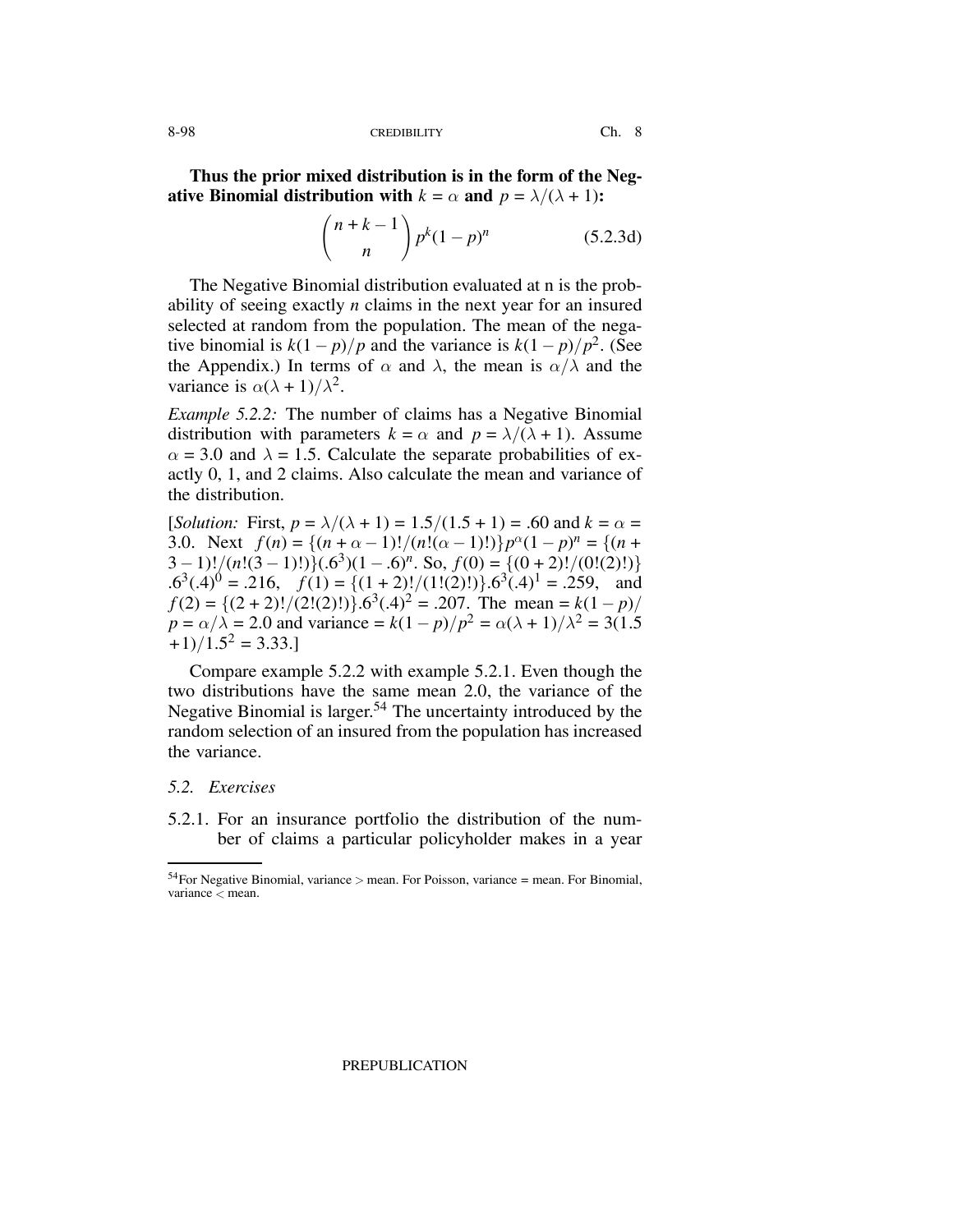is Poisson with mean  $\mu$ . The  $\mu$ -values of the policyholders follow the Gamma distribution, with parameters  $\alpha = 4$ , and  $\lambda = 9$ . Determine the probability that a policyholder chosen at random will experience 5 claims over the next year.

- 5.2.2. The number of claims  $X$  for a given insured follows a Poisson distribution,  $P[X = x] = \theta^x e^{-\theta}/x!$ . Over the population of insureds the expected annual mean of the Poisson distribution follows the distribution  $f(\theta) = 9\theta e^{-3\theta}$  over the interval  $(0,\infty)$ . An insured is selected from the population at random. What are the mean and variance for the number of claims for the selected insured?
- 5.2.3. Assume that random variable  $X$  is distributed according to a Negative Binomial with parameters  $k = 2$  and  $p = 0.6$ . What is the probability that the observed value of  $X$  is greater than 2?
- 5.2.4. Assume the following information:
	- 1. the claim count  $N$  for an individual insured has a Poisson distribution with mean  $\lambda$ ; and
	- 2.  $\lambda$  is uniformly distributed between 1 and 3.

Find the probability that a randomly selected insured will have no claims.

- 5.2.5. Prove each of the following:
	- 1. For the Binomial distribution, the mean is greater than or equal to the variance.
	- 2. For the Negative Binomial, the mean is less than or equal to the variance.

If the means are equal for a Binomial distribution, Poisson distribution, and a Negative Binomial distribution, rank the variances by size for the three distributions.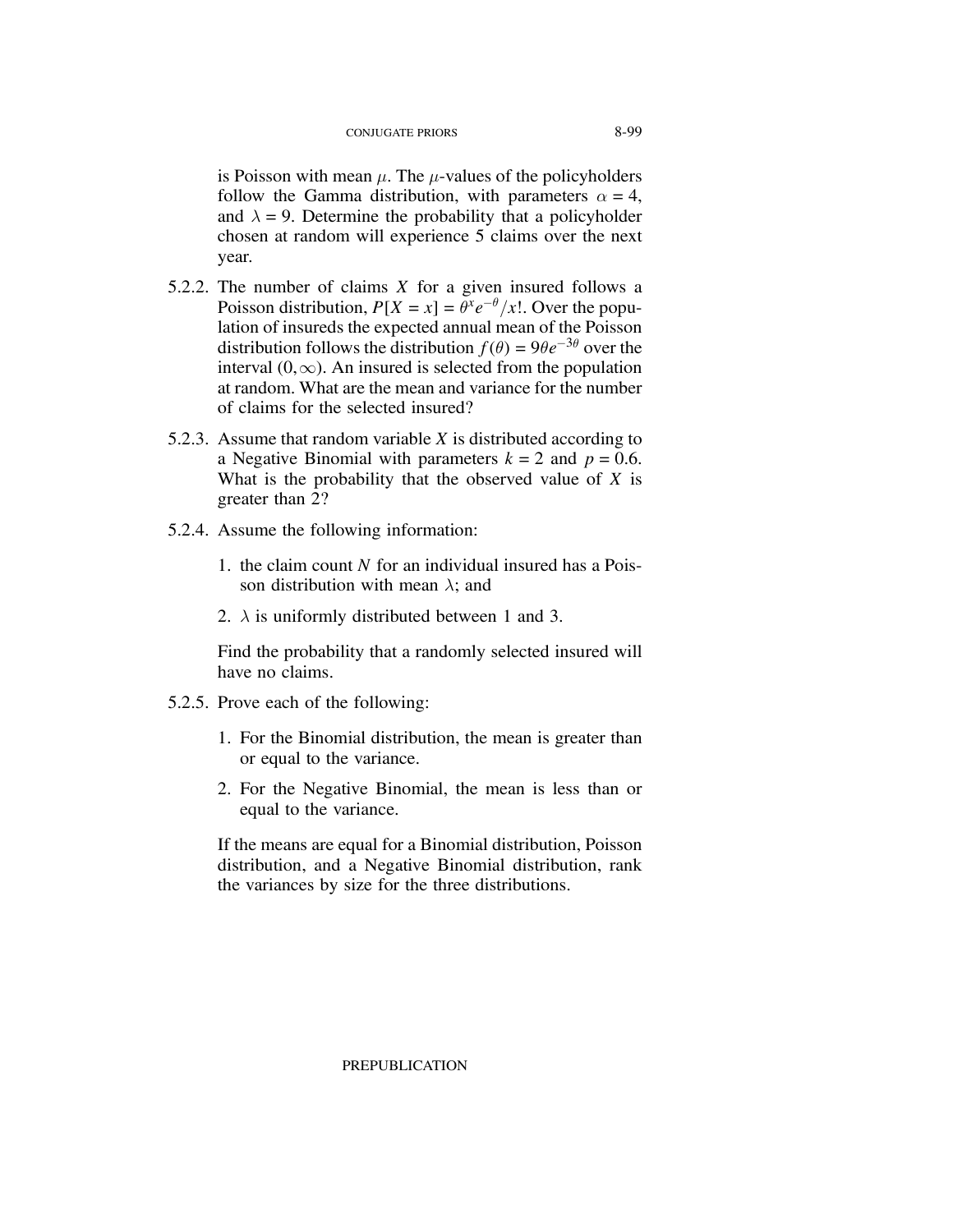## **5.3. Bayesian Analysis on the Gamma-Poisson Model**

The Gamma p.d.f.  $f(\mu)$  defined in section 5.2 is the prior distribution for the mean annual claims frequency  $\mu$  for a risk selected at random from the population. But, the p.d.f. can be updated using Bayesian analysis after observing the insured. The distribution of  $\mu$  subsequent to observations is referred to as the **posterior distribution**, as opposed to the prior distribution.

Suppose that the insured generates  $C$  claims during a one-year observation period. We want to calculate the posterior distribution for  $\mu$  given this information:  $f(\mu \mid n = C)$ . Bayes Theorem stated in terms of probability density functions is:<sup>55</sup>

$$
f(\mu \mid n = C) = P[C \mid \mu] f(\mu) / P(C) \tag{5.3.1}
$$

We have all of the pieces on the right hand side. They are formulas (5.2.1), (5.2.2), and (5.2.3b). Putting them all together:

$$
f(\mu \mid n = C) = [\mu^C e^{-\mu} / C!] [\lambda^{\alpha} \mu^{\alpha - 1} e^{-\lambda \mu} / \Gamma(\alpha)] /
$$

$$
[\{\Gamma(C + \alpha) / C! \Gamma(\alpha)\} {\lambda / (\lambda + 1)}^{\alpha} \{1/(\lambda + 1)\}^C]
$$

Through cancellations and combining terms, this can be simplified to:

$$
f(\mu \mid n = C) = (\lambda + 1)^{\alpha + C} \mu^{\alpha + C - 1} e^{-(\lambda + 1)\mu} / \Gamma(\alpha + C)
$$
\n(5.3.2)

**Substituting**  $\alpha' = \alpha + C$  **and**  $\lambda' = \lambda + 1$ , yields:

$$
f(\mu \mid n = C) = \lambda'^{\alpha'} \mu^{\alpha'-1} e^{-\lambda' \mu} / \Gamma(\alpha')
$$
 (5.3.3)

This is the posterior distribution for  $\mu$  and it is also a Gamma **distribution.**

**The fact that the posterior distribution is of the same form as the prior distribution is why the Gamma is called a Conjugate Prior Distribution for the Poisson.**

<sup>55</sup>See Section 3.3.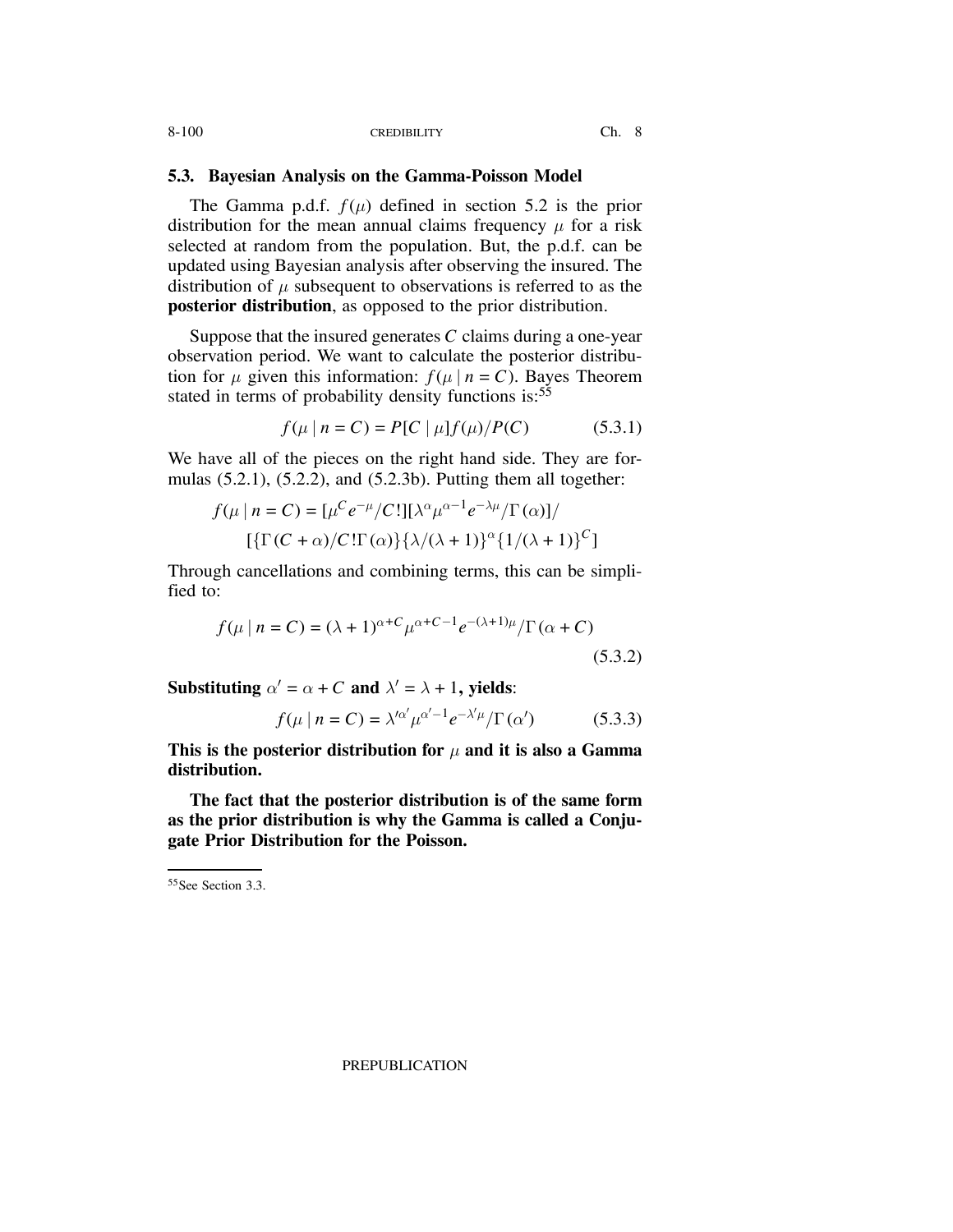*Example 5.3.1:* The distribution of annual claims frequencies  $\mu$ within a population of insureds is Gamma with parameters  $\alpha =$ 3.0 and  $\lambda = 1.5$ . An insured is selected at random.

- 1. What is the expected value of  $\mu$ ?
- 2. If the insured is observed to have a total of 0 claims during a one-year observation period, what is the expected value of  $\mu$  for the insured?
- 3. The insured is observed to have a total of 5 claims during a one-year observation period, what is the expected value of  $\mu$  for the insured?

[*Solution:* (1)  $E[\mu] = \alpha/\lambda = 3.0/1.5 = 2.0$ . (2)  $E[\mu]$  0 claims in one year] =  $(\alpha + 0)/(\lambda + 1) = (3 + 0)/(1.5 + 1) = 1.2$ . (3) E[ $\mu$  | 5 claims in one year] =  $(\alpha + 5)/(\lambda + 1) = (3 + 5)/(1.5 + 1) = 3.2.$ ]

In example 5.3.1, prior to any observations of the insured, our estimate of the expected claim frequency  $\mu$  is just the population average 2.0 claims per year. If we observe 0 claims in one-year, then we lower our estimate to 1.2 claims per year. On the other hand, if we observe 5 claims in one year, we raise our estimate to 3.2.

Although the distribution of  $\mu$  remains Gamma as more information is gathered about the risk, the shape of the distribution changes. Graph 5 shows as in example 5.3.1, (1) a prior distribution with  $\alpha = 3.0$  and  $\lambda = 1.5$ , (2) the posterior distribution after observing 0 claims in one-year, and (3) the posterior distribution after observing 5 claims in one-year.

## *Multiple Years of Observation*

Suppose we now observe the insured for two years and see  $C_1$  claims in the first year and  $C_2$  claims in the second year. What is the new posterior distribution? The posterior distribution  $f(\mu \mid n = C_1)$  after the first observation year becomes the new prior distribution at the start of the second observation year. After observing  $C_2$  claims during the second year, the posterior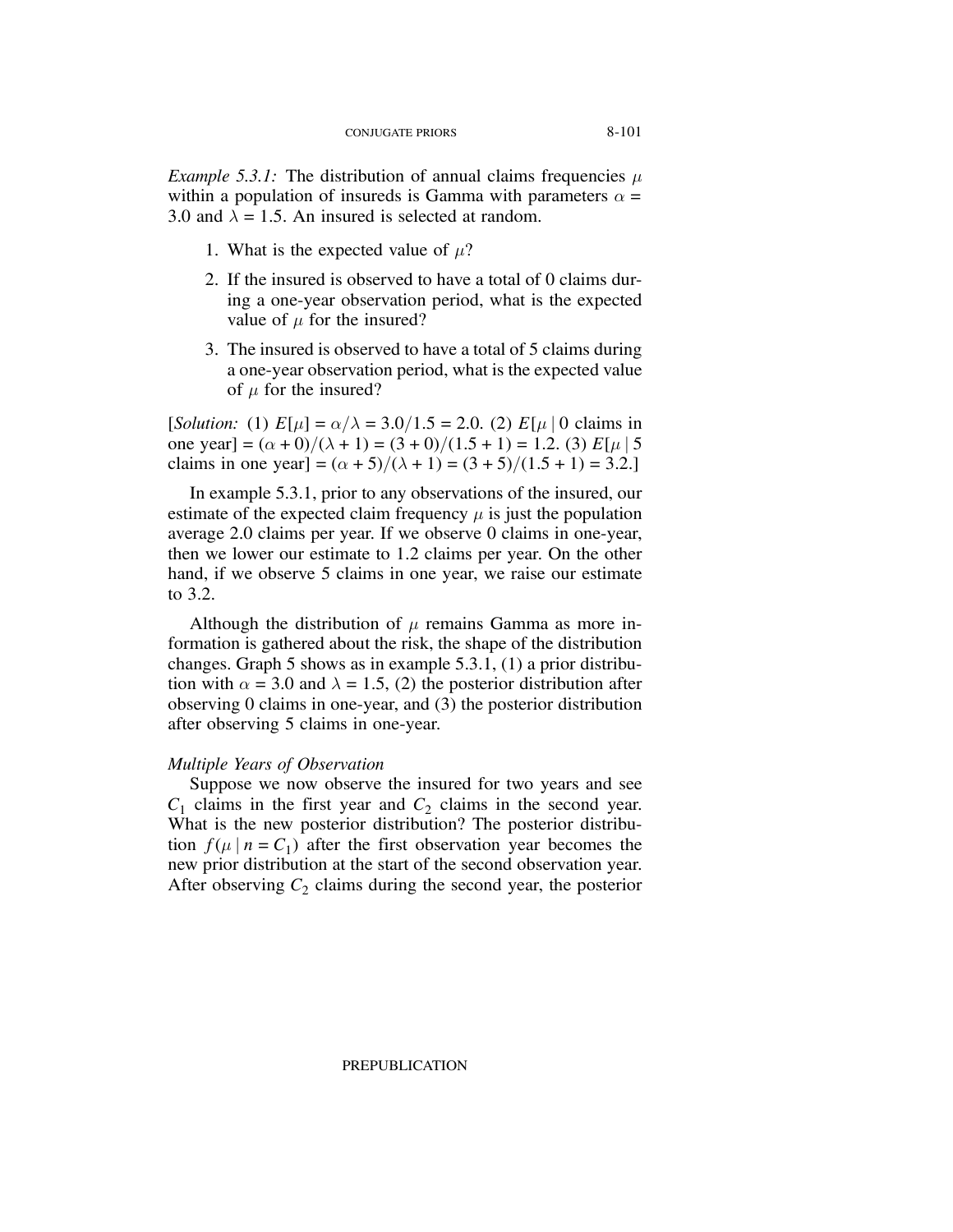## GRAPH 5

## GAMMA DISTRIBUTION



distribution is again a Gamma distribution, but with parameters  $\alpha'' = \alpha' + C_2 = \alpha + C_1 + C_2$  and  $\lambda'' = \lambda' + 1 = \lambda + 1 + 1$ . Continuing the observations for a total of Y years and total observed claims of  $C = C_1 + C_2 + \cdots + C_Y$  produces a final posterior distribution that is still Gamma but with parameters:

$$
\hat{\alpha} = \alpha + C
$$

$$
\hat{\lambda} = \lambda + Y
$$

The mean of the posterior distribution is  $(\alpha + C)/(\lambda + Y)$ . This is  $E[\mu] C$  claims in Y years] and the expected value of the annual claims frequency for the insured.

Thus for the **Gamma-Poisson the posterior density function is also a Gamma. This posterior Gamma has a first parameter equal to the prior first parameter plus the number of claims observed. The second parameter equals the prior second parameter plus the number of exposures (usually years) observed.**

*Example 5.3.2:* The distribution of annual claims frequencies  $\mu$  within a population of insureds is Gamma with parameters  $\alpha$  = 3.0 and  $\lambda$  = 1.5. An insured is selected at random and then observed for two years. The insured has two claims during the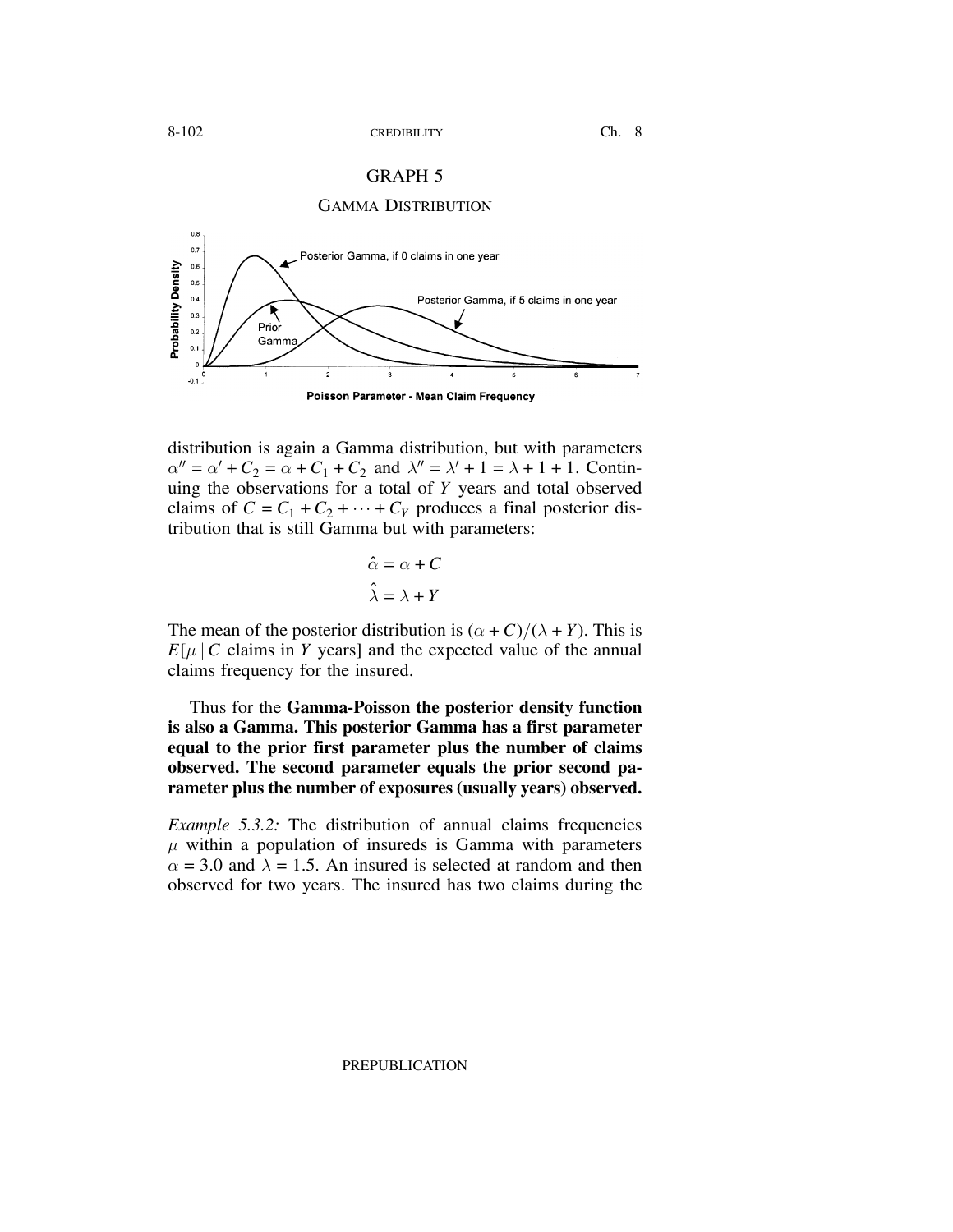first year and four claims during the second year. What are the parameters of the posterior Gamma distribution for this risk?

[*Solution:*  $C = 2 + 4 = 6$  and  $Y = 2$ , so  $\hat{\alpha} = 3 + 6 = 9$  and  $\hat{\lambda} =$  $1.5 + 2 = 3.5.$ 

## *Predictive Distribution*

The distribution of the number of claims for the selected insured still follows a Negative Binomial. That's because the posterior distribution is still Gamma. But, in formula (5.2.3c)  $\alpha$  is replaced by  $\alpha + C$  and p is replaced  $p = (\lambda + Y)/(\lambda + 1 + Y)$ . This posterior mixed distribution is referred at the **predictive distribution.**

*Example 5.3.3:* The distribution of annual claims frequencies  $\mu$ within a population of insureds is Gamma with parameters  $\alpha =$ 3.0 and  $\lambda = 1.5$ . An insured is selected at random.

1. Prior to any observations of the insured, what is the probability that the insured will have two or more claims in a year?

Suppose that the insured is observed to have two claims during the first year and four claims during the second year.

2. What is the probability that the insured will have two or more claims in a year?

[*Solution:* (1) With  $\alpha = 3.0$  and  $\lambda = 1.5$ , the parameters for the Negative Binomial distribution are  $k = 3$  and  $p = 1.5/(1.5 + 1) =$ :6. (See formula (5.2.3d).) Then,

$$
P[0 \text{ claims}] = \binom{2}{0} .6^3.4^0 = .216 \text{ and}
$$

$$
P[1 \text{ claim}] = \binom{3}{1} .6^3.4^1 = .2592.
$$

So,  $P[2 \text{ or more claims}] = 1 - .216 - .2592 = .5248.$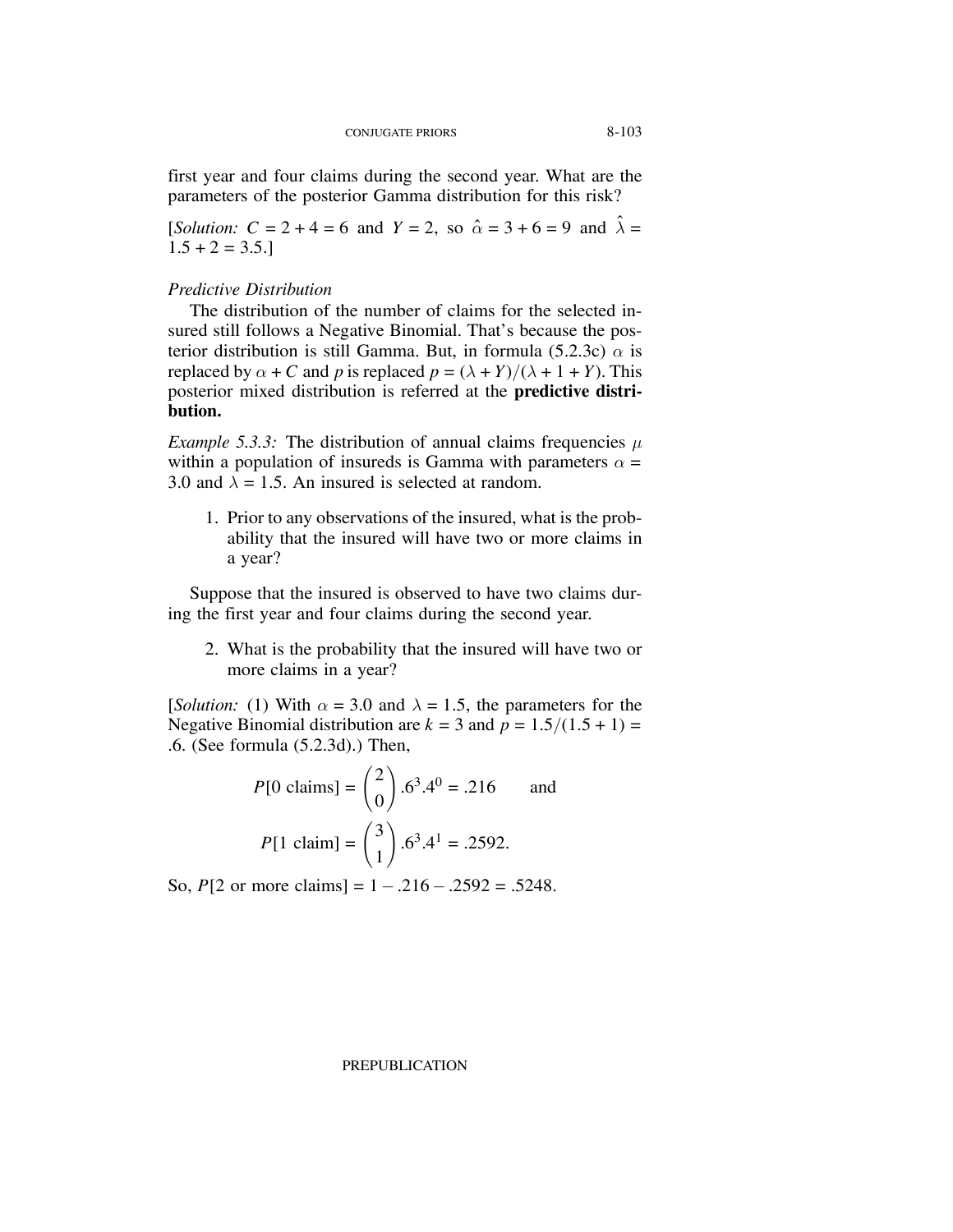(2) The new parameters for the Gamma posterior distribution are  $\hat{\alpha} = 3 + 6 = 9$  and  $\hat{\lambda} = 1.5 + 2 = 3.5$ . The parameters for the predictive Negative Binomial distribution are  $k = \hat{\alpha} = 9$  and  $p = \hat{\beta}$  $3.5/(1 + 3.5) = .778$ . Using formula (5.2.3d),

$$
P[0 \text{ claims}] = \binom{8}{0} .778^9 .222^0 = .104 \quad \text{and}
$$

$$
P[1 \text{ claim}] = \binom{9}{1} .778^9 .222^1 = .209.
$$

So,  $P[2 \text{ or more claims}] = 1 - .104 - .209 = .687$ . The fact that we observed 6 claims in two years has raised our estimate of the probability of having two or more claims in a year versus our estimate for someone randomly selected from the population without any additional information.]

The Gamma-Poisson is one example of conjugate prior distributions. There are many other conjugate priors. Examples include the Beta-Bernoulli for frequency and the Normal-Normal for severity.

Figure 4 shows the relationships between the Gamma Prior, Gamma Posterior, Negative Binomial mixed distribution, and Negative Binomial predictive distribution for the Gamma-Poisson frequency process.

## *5.3. Exercises*

- 5.3.1. The number of claims is distributed according to a Gamma-Poisson mixed distribution. The prior Gamma has parameters  $\alpha = 4$  and  $\lambda = 2$ . Over a three-year period, 5 claims were observed. Calculate the parameters  $\alpha'$  and  $\lambda'$ of the posterior Gamma distribution.
- 5.3.2. Let the likelihood of a claim be given by a Poisson distribution with parameter  $\theta$ . The prior density function of  $\theta$  is given by  $f(\theta) = 32\theta^2 e^{-4\theta}$ . You observe 1 claim in 2 years. What is the posterior density function of  $\theta$ ?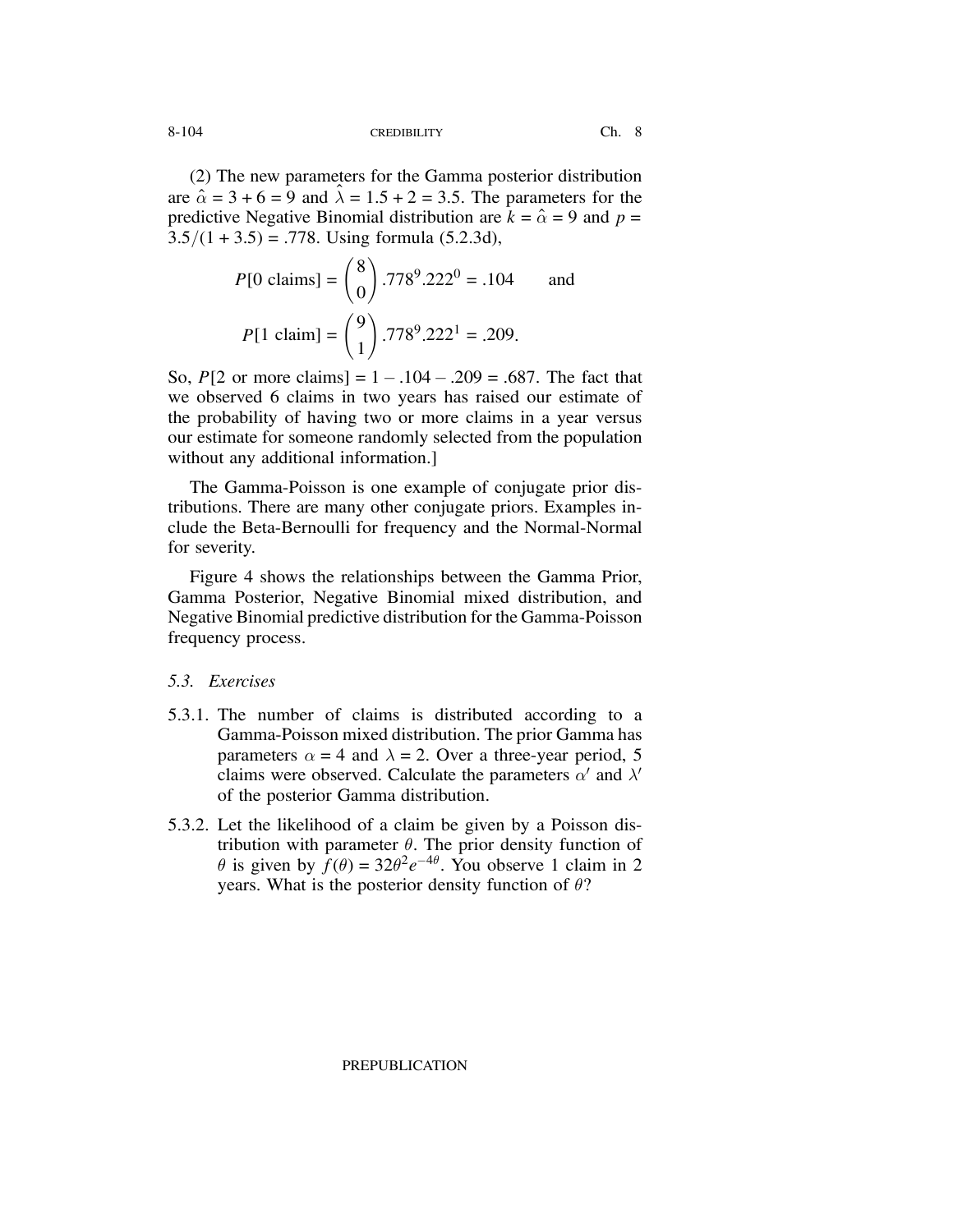# FIGURE 4

# GAMMA-POISSON FREQUENCY PROCESS



Poisson parameters of individuals making up the entire portfolio are distributed via a Gamma Distribution with parameters  $\alpha$  and  $\lambda : f(x) = \lambda^{\alpha} x^{\alpha-1} e^{-\lambda x} / \Gamma(\alpha)$ .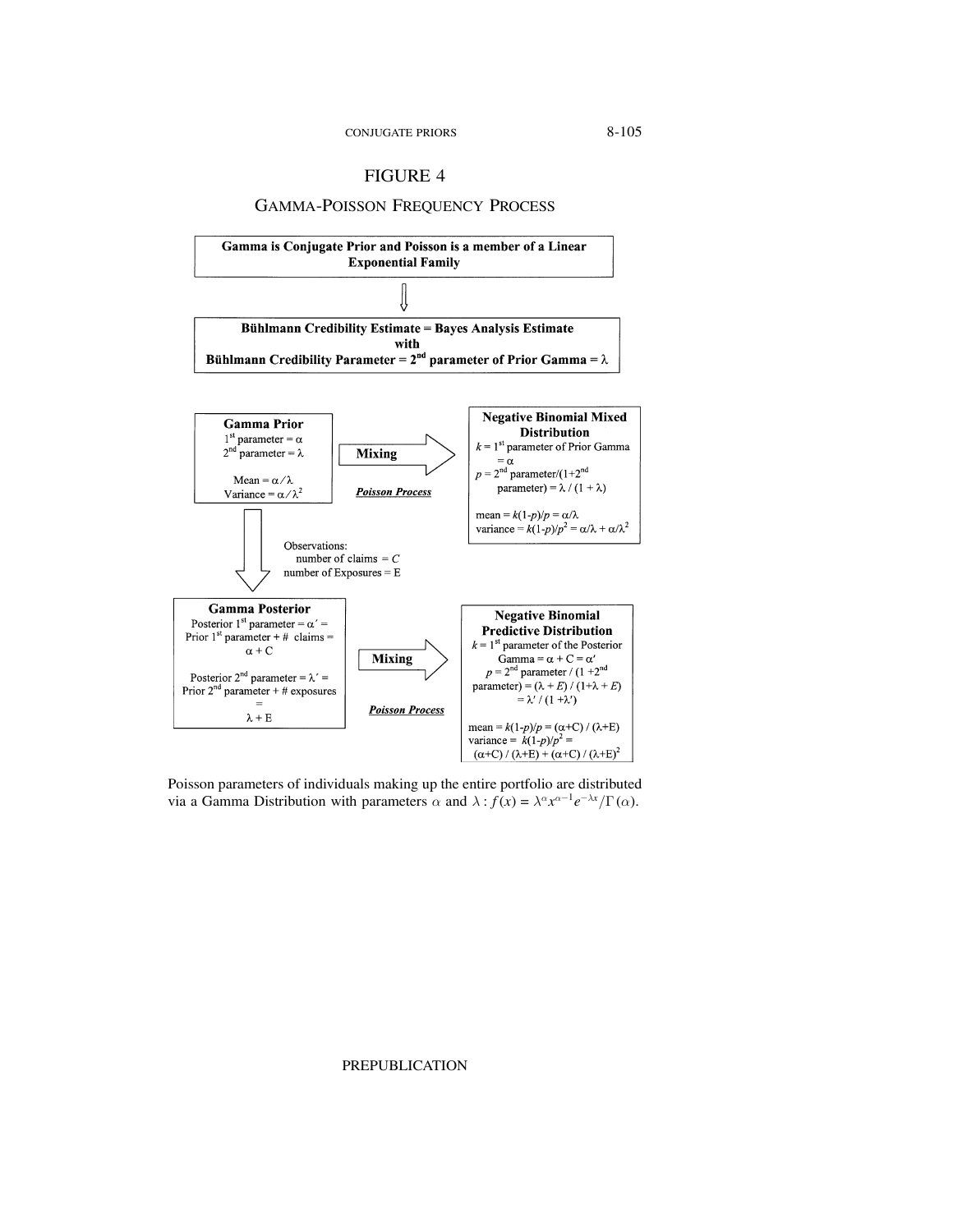8-106 CREDIBILITY Ch. 8

- 5.3.3. The number of claims  $X$  for a given insured follows a Poisson distribution,  $P[X = x] = \theta^x e^{-\theta}/x!$ . The expected annual mean of the Poisson distribution over the population of insureds follows the distribution  $f(\theta) = e^{-\theta}$  over the interval  $(0,\infty)$ . An insured is selected from the population at random. Over the last year this particular insured had no claims. What is the posterior density function of  $\theta$ for the selected insured?
- 5.3.4. An automobile insurer entering a new territory assumes that each individual car's claim count has a Poisson distribution with parameter  $\mu$  and that  $\mu$  is the same for all cars in the territory for the homogeneous class of business that it writes. The insurer also assumes that  $\mu$  has a gamma distribution with probability density function

$$
f(\mu) = \lambda^{\alpha} \mu^{\alpha - 1} e^{-\lambda \mu} / \Gamma(\alpha)
$$

Initially, the parameters of the gamma distribution are assumed to be  $\alpha = 50$  and  $\lambda = 500$ . During the subsequent two-year period the insurer covered 750 and 1100 cars for the first and second years, respectively. The insurer incurred 65 and 112 claims in the first and second years, respectively. What is the coefficient of variation of the posterior gamma distribution? (The coefficient of variation is the standard deviation divided by the mean.)

- 5.3.5. The likelihood of a claim is given by a Poisson distribution with parameter  $\theta$ . The prior density function of  $\theta$  is given by  $f(\theta) = 32\theta^2 e^{-4\theta}$ . A risk is selected from a population and you observe 1 claim in 2 years. What is the probability that the mean claim frequency for this risk falls in the interval [1, 2]? (Your answer can be left in integral form.)
- 5.3.6. You are given the following:
	- You are trying to estimate the average number of claims per exposure,  $\mu$ , for a group of insureds.
	- Number of claims follows a Poisson distribution.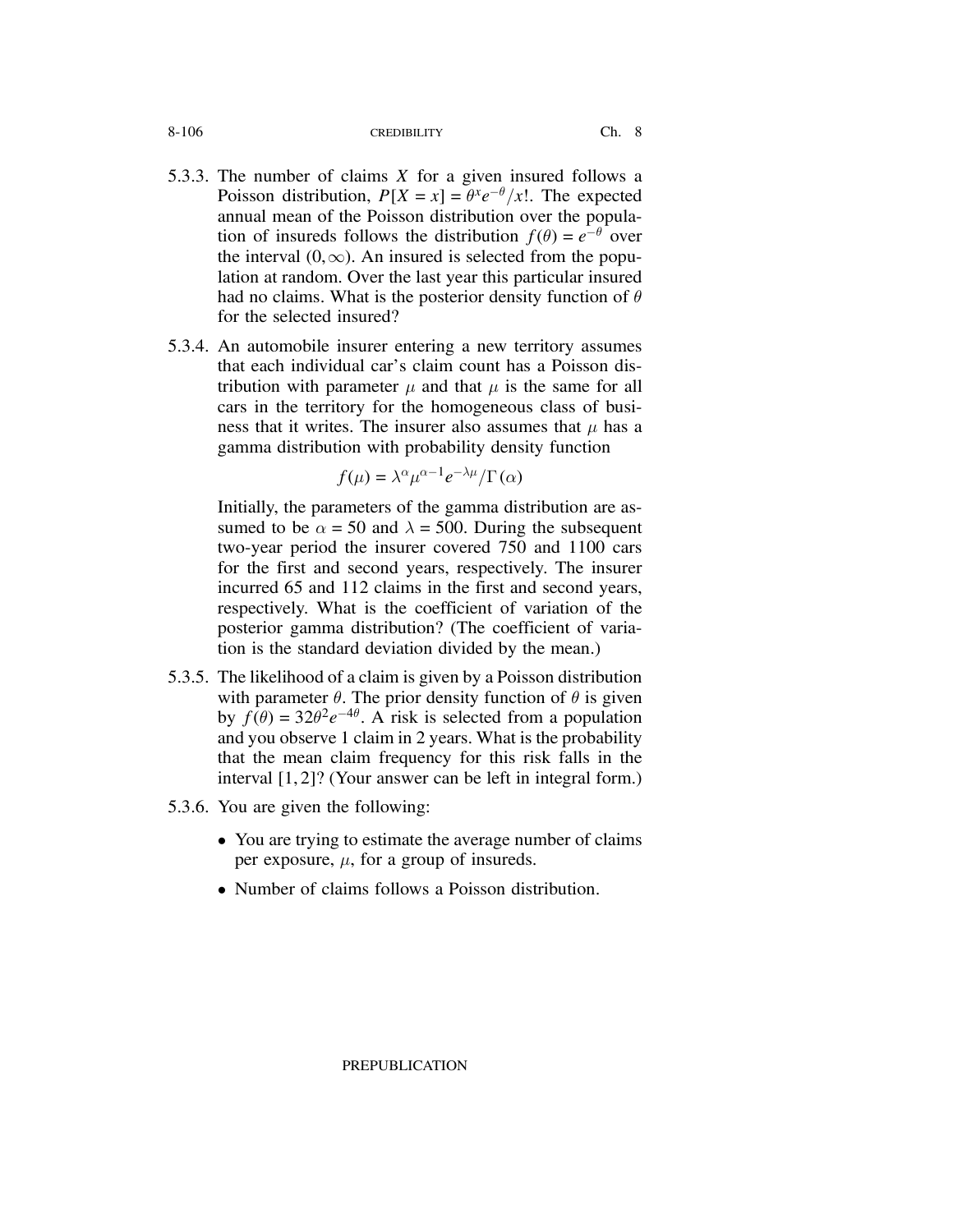- Prior to the first year of coverage,  $\mu$  is assumed to have the Gamma distribution  $f(\mu) = 1000^{150} \mu^{149} e^{-1000\mu}$  $\Gamma(150), \mu > 0.$
- In the first year, 300 claims are observed on 1,500 exposures.
- $\bullet$  In the second year, 525 claims are observed on 2,500 exposures.

After two years, what is the Bayesian probability estimate of  $E[\mu]$ ?

## **5.4. Bühlmann Credibility in the Gamma-Poisson Model**

As in section 5.3, an insured is selected at random from a population with a Gamma distribution of average annual frequencies. Using Bühlmann Credibility we want to estimate the expected annual claims frequency. To do this, we need to calculate the Expected Value of the Process Variance (EPV) and the Variance of the Hypothetical Means (VHM).

## *Expected Value of the Process Variance*

The means  $\mu$  in the population are distributed according to the Gamma distribution shown in (5.2.2) with parameters  $\alpha$  and  $\lambda$ . The mean of the Gamma is  $\alpha/\lambda$ , so  $E[\mu] = \alpha/\lambda$ . For the Poisson distribution, the means and process variances are equal. So, EPV = E[Process Variance] = E[Mean] =  $E[\mu] = \alpha/\lambda$ .

## *Variance of the Hypothetical Means*

The means  $\mu$  in the population are distributed according to the Gamma distribution shown in (5.2.2) with parameters  $\alpha$  and  $\lambda$ . The variance of the Gamma is  $\alpha/\lambda^2$ . The  $\mu$ 's are the hypothetical means, so VHM =  $\alpha/\lambda^2$ .

## *Buhlmann Credibility Parameter ¨*

Now we have the K parameter for Buhlmann Credibility **in the Gamma-Poisson model:**  $K = \text{EPV}/\text{VHM} = (\alpha/\lambda)/(\alpha/\lambda^2)$  $= \lambda$ .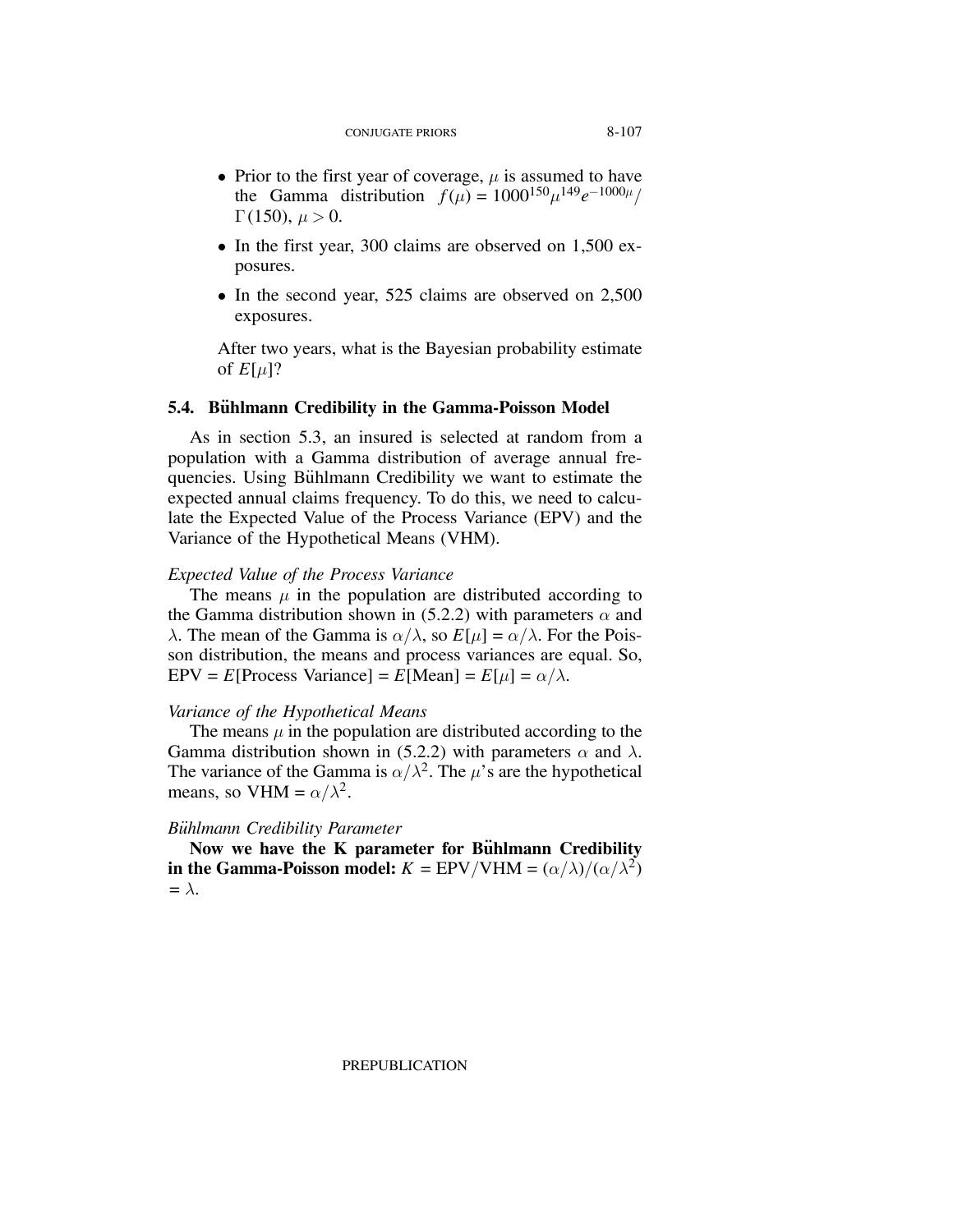*Calculating the Credibility Weighted Estimate*

An insured is selected at random from a population of insureds whose average annual claims frequencies follow a Gamma distribution with parameters  $\alpha$  and  $\lambda$ . Over the next Y years the insured is observed to have  $N$  claims. The credibility-weighted estimate of the average annual claims frequency for the insured is calculated as follows:

- 1. The observed annual claims frequency is  $N/Y$ .
- 2. The credibility of the Y years of observations is:  $Z =$  $Y/(Y + K) = Y/(Y + \lambda)$ .
- 3. The prior hypothesis of the claims frequency is the mean of  $\mu$  over the population:  $E[\mu] = \alpha/\lambda$ .
- 4. The credibility weighted estimate is:

$$
Z(N/Y) + (1 - Z)(\alpha/\lambda)
$$
  
= { $Y/(Y + \lambda)$ }( $N/Y$ ) + (1 - { $Y/(Y + \lambda)$ })(\alpha/\lambda)  
= { $N/(Y + \lambda)$ } + { $\lambda/(Y + \lambda)$ }( $\alpha/\lambda$ ) =  $\frac{\alpha + N}{\lambda + Y}$  (5.4.1)

This is exactly equal to the mean of the posterior Gamma distribution. **For the Gamma-Poisson, the estimates from using Bayesian Analysis and Buhlmann Credibility are equal.<sup>56</sup>** 

*Example 5.4.1:* An insured is selected at random from a population whose average annual claims frequency follows a Gamma distribution with  $\alpha = 3.0$  and  $\lambda = 1.5$ . (The insured's number of claims is Poisson distributed.) If the insured is observed to have 9 claims during the next three years, calculate the Bühlmann Credibility weighted estimate of the insured's average annual frequency.

<sup>56</sup>This is a special case of a general result for conjugate priors of members of "linear exponential families." This general result is beyond the scope of this chapter. In general, the estimates from Bayesian Analysis and Buhlmann Credibility may not be equal. ¨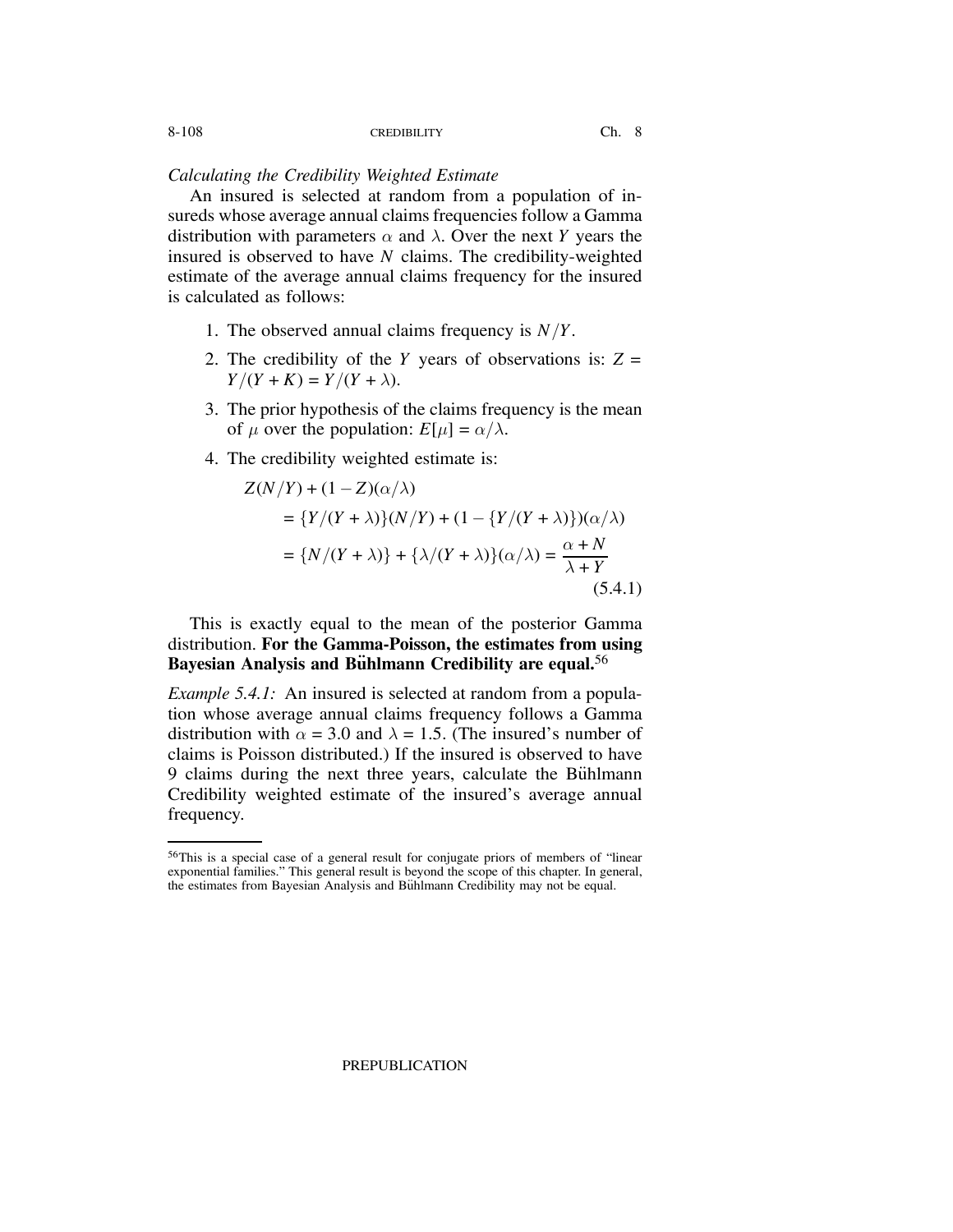[*Solution:* This can be calculated directly from formula (5.4.1):  $E[\mu | 9 \text{ claims in 3 years}] = (3 + 9)/(1.5 + 3) = 2.67.$  Alternatively if we want to go through all of the steps,  $EPV = 3.0/1.5$ , VHM =  $3.0/1.5^2 = 1.333$ ,  $K = 2/1.333 = 1.5$ , and  $Z = 3/(3 +$  $1.5$ ) = 2/3. The prior estimate of the average annual frequency is  $3.0/1.5 = 2$ . The observed estimate is  $9/3 = 3$ . The credibility weighted estimate is  $(2/3)(3) + (1/3)(2) = 2.67.$ ]

- *5.4. Exercises*
- 5.4.1. An insured is selected at random from a population whose average annual claims frequency follows a Gamma distribution with  $\alpha = 2.0$  and  $\lambda = 8.0$ . The distribution of the number of claims for each insured is Poisson. If the insured is observed to have 4 claims during the next four years, calculate the Bühlmann Credibility weighted estimate of the insured's average annual claims frequency.
- 5.4.2. You are given the following:
	- A portfolio consists of 1,000 identical and independent risks.
	- The number of claims for each risk follows a Poisson distribution with mean  $\theta$ .
	- Prior to the latest exposure period,  $\theta$  is assumed to have a gamma distribution, with parameters  $\alpha = 250$  and  $\lambda =$ 2000.

During the latest exposure period, the following loss experience is observed:

| Number of Claims | Number of Risks |
|------------------|-----------------|
|                  | 906             |
|                  | 89              |
| 2                |                 |
| 2                |                 |
|                  | 1,000           |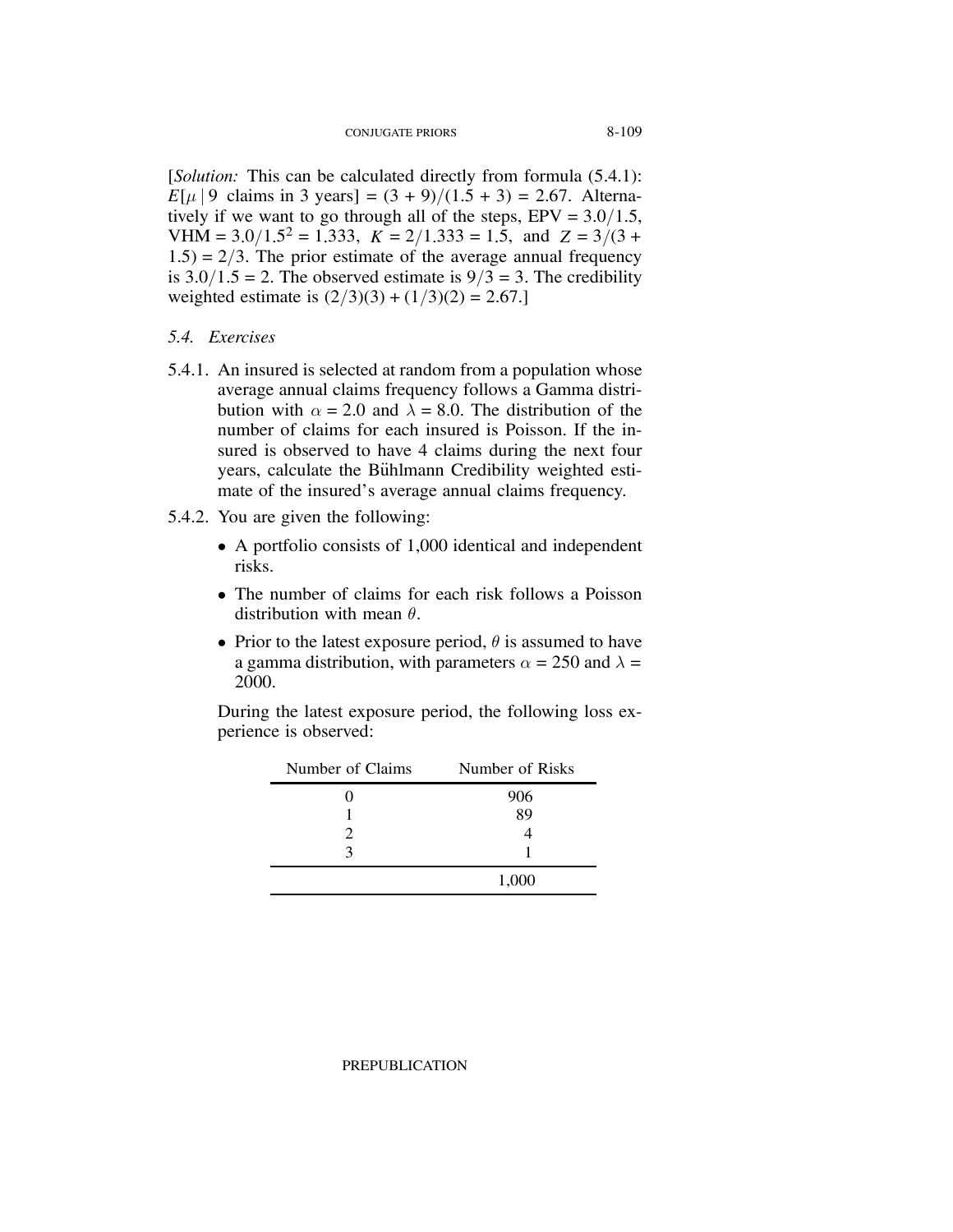Determine the mean of the posterior distribution of  $\theta$ .

- 5.4.3. You are given the following:
	- Number of claims follows a Poisson distribution with parameter  $\mu$ .
	- Prior to the first year of coverage,  $\mu$  is assumed to have the Gamma distribution  $f(\mu) = 1000^{150} \mu^{149} e^{-1000\mu}$  $\Gamma(150), \mu > 0.$
	- $\bullet$  In the first year, 300 claims are observed on 1,500 exposures.
	- In the second year, 525 claims are observed on 2,500 exposures.

After two years, what is the Bühlmann probability estimate of  $E[\mu]$ ?

Use the following information for the next three questions:

Each insured has its accident frequency given by a Poisson Process with mean  $\theta$ . For a portfolio of insureds,  $\theta$  is distributed uniformly on the interval from 0 to 10.

- 5.4.4. What is the Expected Value of the Process Variance?
- 5.4.5. What is the Variance of the Hypothetical Means?
- 5.4.6. An individual insured from this portfolio is observed to have 7 accidents in a single year. Use Bühlmann Credibility to estimate the future accident frequency of that insured.

# 6. PRACTICAL ISSUES

This last section covers miscellaneous topics that are important in the application of credibility theory.

#### **6.1. Examples of Choices for the Complement of Credibility**

In the Bühlmann Credibility model, observations are made of a risk or group of risks selected from a population. Some char-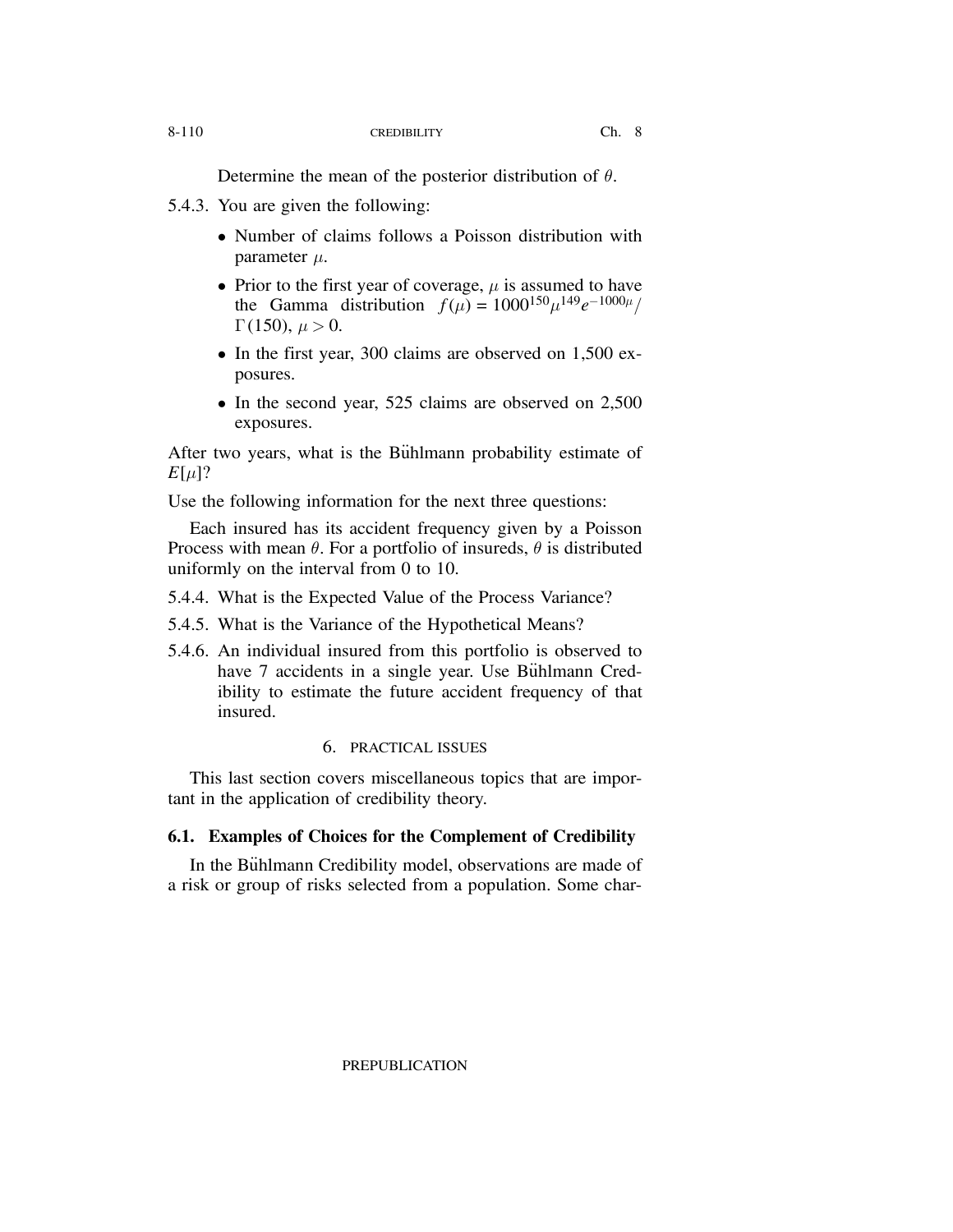acteristic of the risk, for example frequency, is to be estimated. If the observed frequency of the risk is not fully credible, then it is credibility weighted against the frequency estimate for the whole population.

This is the basic principle underlying experience rating plans that are widely used in calculating insurance premiums for commercial risks. The actual loss experience for an individual insured is used to adjust a "manual rate." (The "manual rate" is the rate from the insurance company's rate manual.) If the insured's experience has little or no credibility, then the insurance company will charge the insured the "manual rate" for the next time period. But, to the extent that the insured's prior experience is credible, the rate will be adjusted downward if the insured has better experience that the average risk to which the rate applies. Or, the rate will be adjusted upward if the insured has worse than average experience.

Credibility theory is used in a variety of situations. In practice, the actuary often uses judgment in the selection of a complement of credibility. The selected complement of credibility should be relatively stable and relevant to the random variable to be estimated.<sup>57</sup>

*Example 6.1.1:* The Richmond Rodents, your hometown's semiprofessional baseball team, recruited a new pitcher, Roger Rocket, at the start of the season. In the first two games of a fifty game season, Roger had three hits in four at bats, a .750 batting average.

You have been asked to forecast Roger's batting average over the whole fifty game season. What complements of credibility would you consider using to make a credibility weighted forecast?

[*Solution:* Some complements of credibility you might consider include: Roger's batting average in high school, the total batting

<sup>57</sup>See Boor, "The Complement of Credibility," *PCAS* LXXXIII, 1996.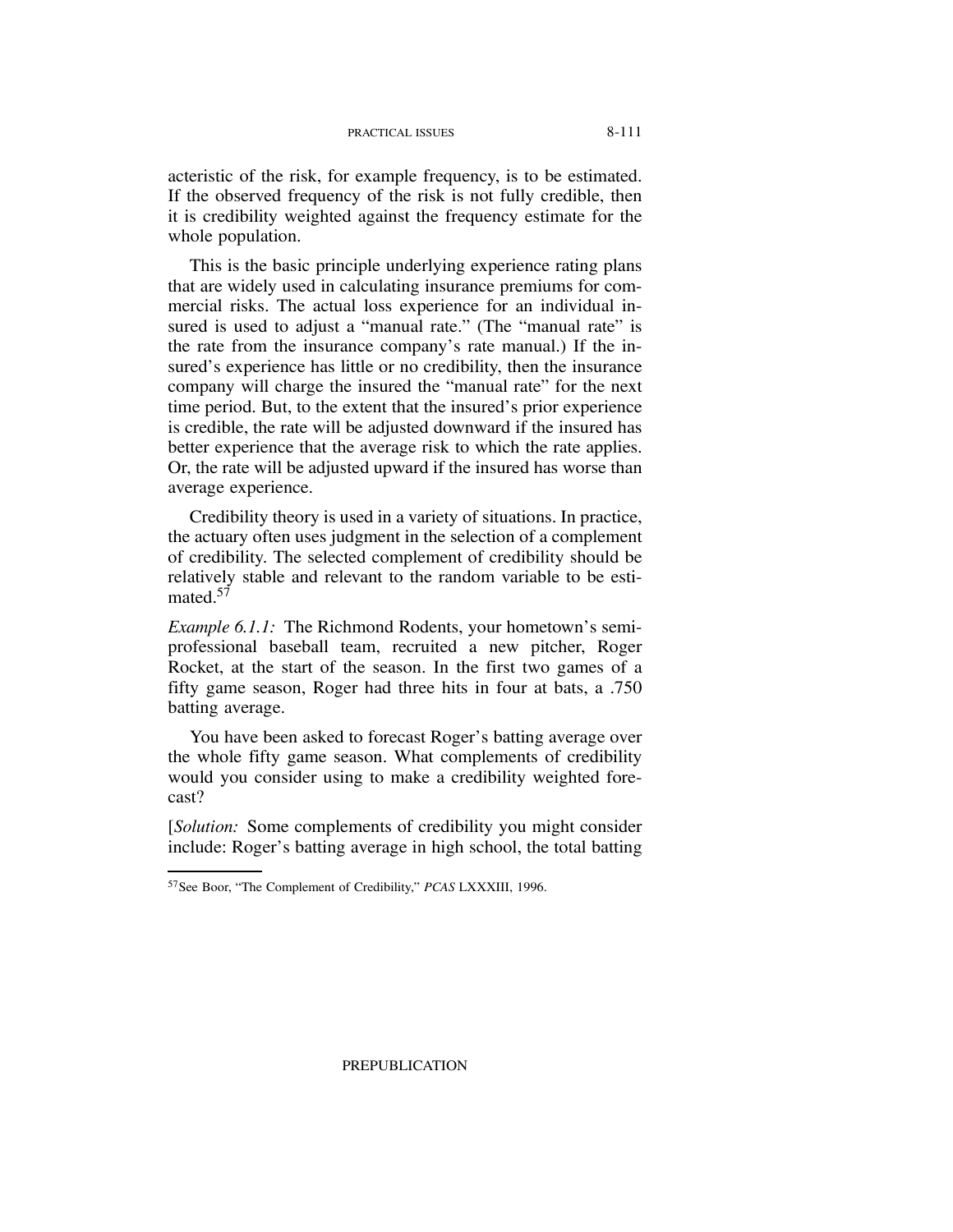average of the Rodent's pitching staff over the last few years, or last season's batting average for all pitchers in the league.]

The following table lists a quantity to be estimated and a potential complement of credibility:

| Value to be Estimated                                                                             | Potential Complement of Credibility                                                        |
|---------------------------------------------------------------------------------------------------|--------------------------------------------------------------------------------------------|
| New rate for Carpenters' workers<br>compensation insurance                                        | Last year's rate for Carpenters'<br>workers compensation insurance <sup>58</sup>           |
| Percentage increase for automobile<br>rates in Wyoming                                            | Weighted average of the inflation<br>rates for automobile repair costs and<br>medical care |
| Percentage change in rate for a rating<br>territory in Virginia                                   | Percent that the average statewide rate<br>will change in Virginia                         |
| Rate to charge a specific Carpenter<br>contracting business for workers<br>compensation insurance | The average workers compensation<br>insurance rate for Carpenters                          |

In each case, the complement of credibility should be a reasonable estimate of the quantity of interest.

### **6.2. Impacts of Differences of Credibility Parameters**

Relatively small differences of credibility formula parameters generally do not have big impacts on credibility estimates. In Graph 6 we show three credibility curves. The middle curve is a Bühlmann credibility formula  $Z = n/(n + 5,000)$ where  $5,000$  was substituted for the K parameter. The bottom curve shows the results of increasing the  $K$  parameter by  $25\%$ to  $K = 1.25 \times 5,000 = 6,250$ . The top curve shows a smaller K value with  $K = .75 \times 5,000 = 3,750$ . Note that changing the Bühlmann credibility parameter by  $25\%$  has a relatively insignificant impact on the credibility.

<sup>58</sup>As with all complements of credibility, last year's rate may need to be adjusted for changes since then. For example, one might adjust it by the average rate change for all classes.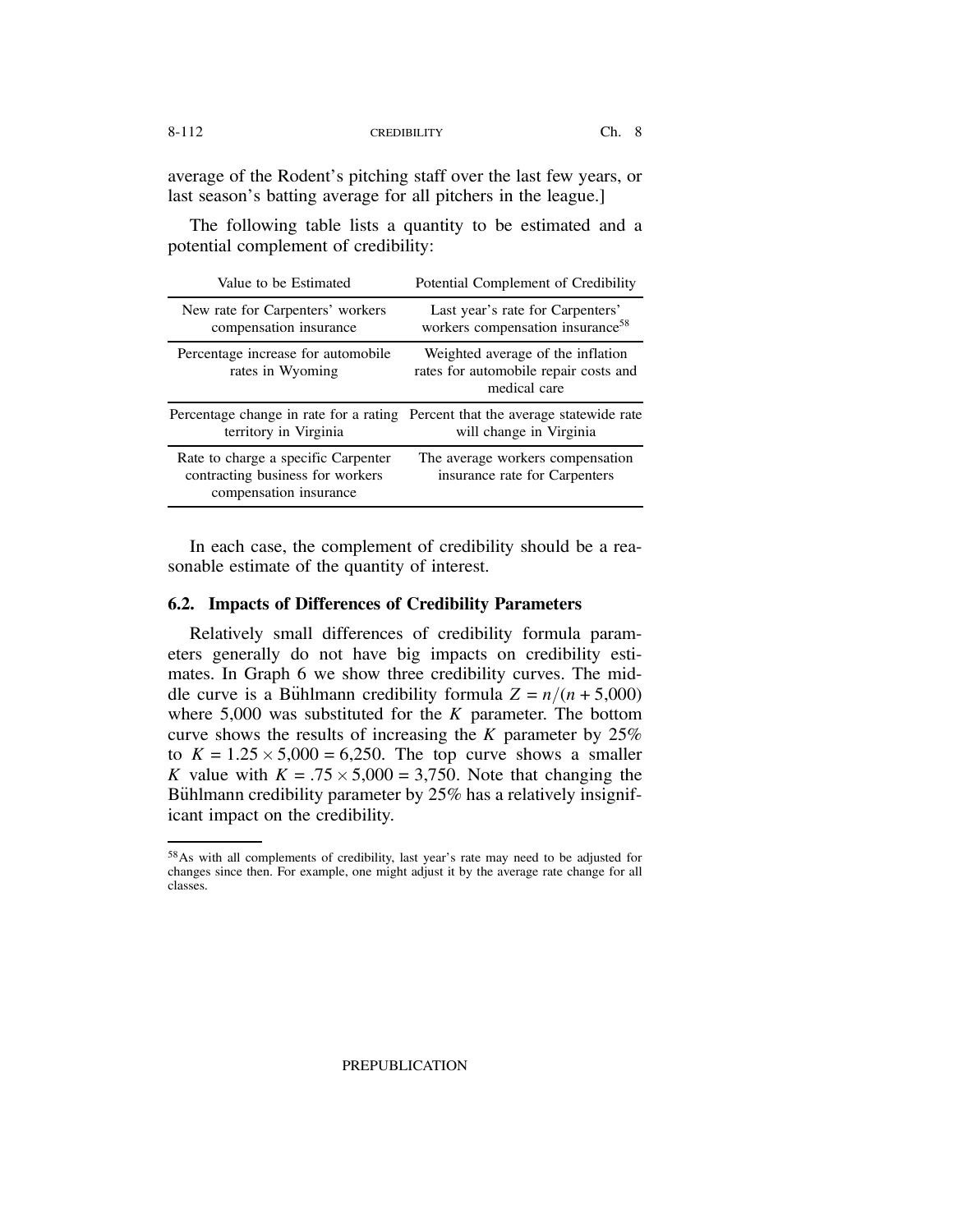# GRAPH 6





In practice, it is not necessary to precisely determine the best credibility formula parameters.<sup>59</sup> In fact, a good estimate is really the best that one can do. $60$  Similar comments apply to Classical Credibility.

#### *6.2. Exercises*

- 6.2.1. The rate for workers compensation insurance for carpenters is currently \$18.00 (per \$100 of payroll.) The average rate over all classes is indicated to decrease 10%. The indicated rate for carpenters based on recent data is \$15.00. This recent data corresponds to \$3 million of expected losses. Calculate the proposed rate for carpenters in each following case:
	- 1. Using Bühlmann credibility parameter  $K = $5$  million.
	- 2. Using Bühlmann credibility parameter  $K = $10$  million.
	- 3. Using \$60 million of expected losses as the Standard for Full Credibility.

 $59$ Estimating K within a factor of two is usually sufficient. See Mahler's "An Actuarial Note on Credibility Parameters," *PCAS* LXXIII, 1986.

 $60$ Sometimes an actuary will judgmentally select K. Note that K is the volume of data that will be given  $50\%$  credibility by the Bühlmann credibility formula.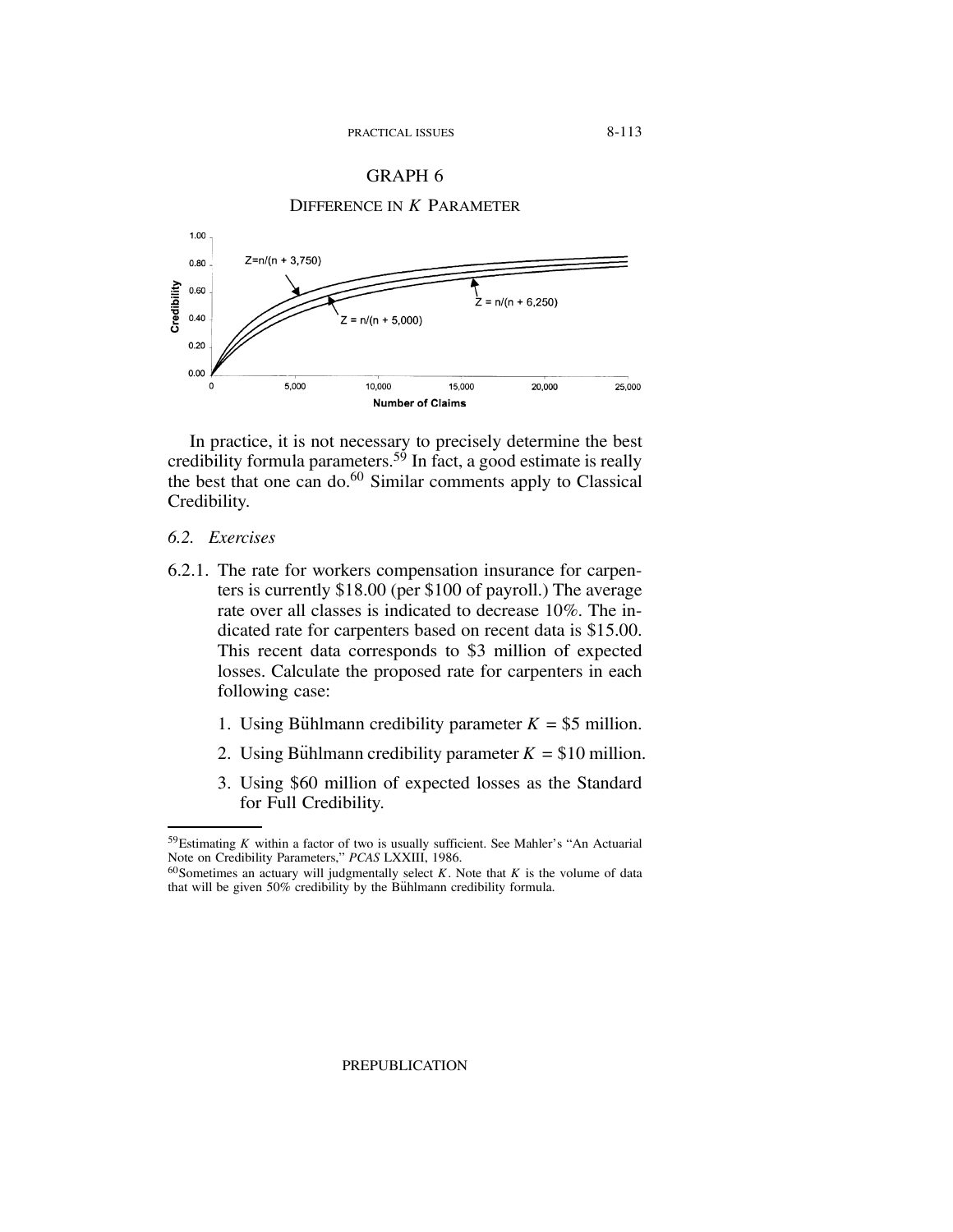# GRAPH 7



### **6.3. Comparison of Classical and Buhlmann Credibility**

Although the formulas look very different, Classical Credibility and Bühlmann Credibility can produce very similar results as seen in Graph 7.

The most significant difference between the two models is that Bühlmann Credibility never reaches  $Z = 1.00$  which is an asymptote of the curve. Either model can be effective at improving the stability and accuracy of estimates.

Classical Credibility and Bühlmann Credibility formulas will produce approximately the same credibility weights if the full credibility standard for Classical Credibility,  $n_0$ , is about 7 to 8 times larger than the Bühlmann Credibility parameter  $K$ .<sup>61</sup>

Three estimation models were presented in this chapter: (1) Classical Credibility, (2) Bühlmann Credibility, and (3) Bayesian Analysis. For a particular application, the actuary can choose the model appropriate to the goals and data. If the goal is to generate

 $61$ This assumes that the Bühlmann Credibility formula is stated in terms of the number of claims. If it is not, then a conversion needs to be made. Suppose the Buhlmann Credibility formula is  $E/(E + K)$  where E is earned premium. Further, assume that \$2,000 in earned premium is expected to generate one claim on average. Then, setting the full credibility standard  $n_0$  equal to 7 or 8 times  $K/2,000$  produces similar credibility weights.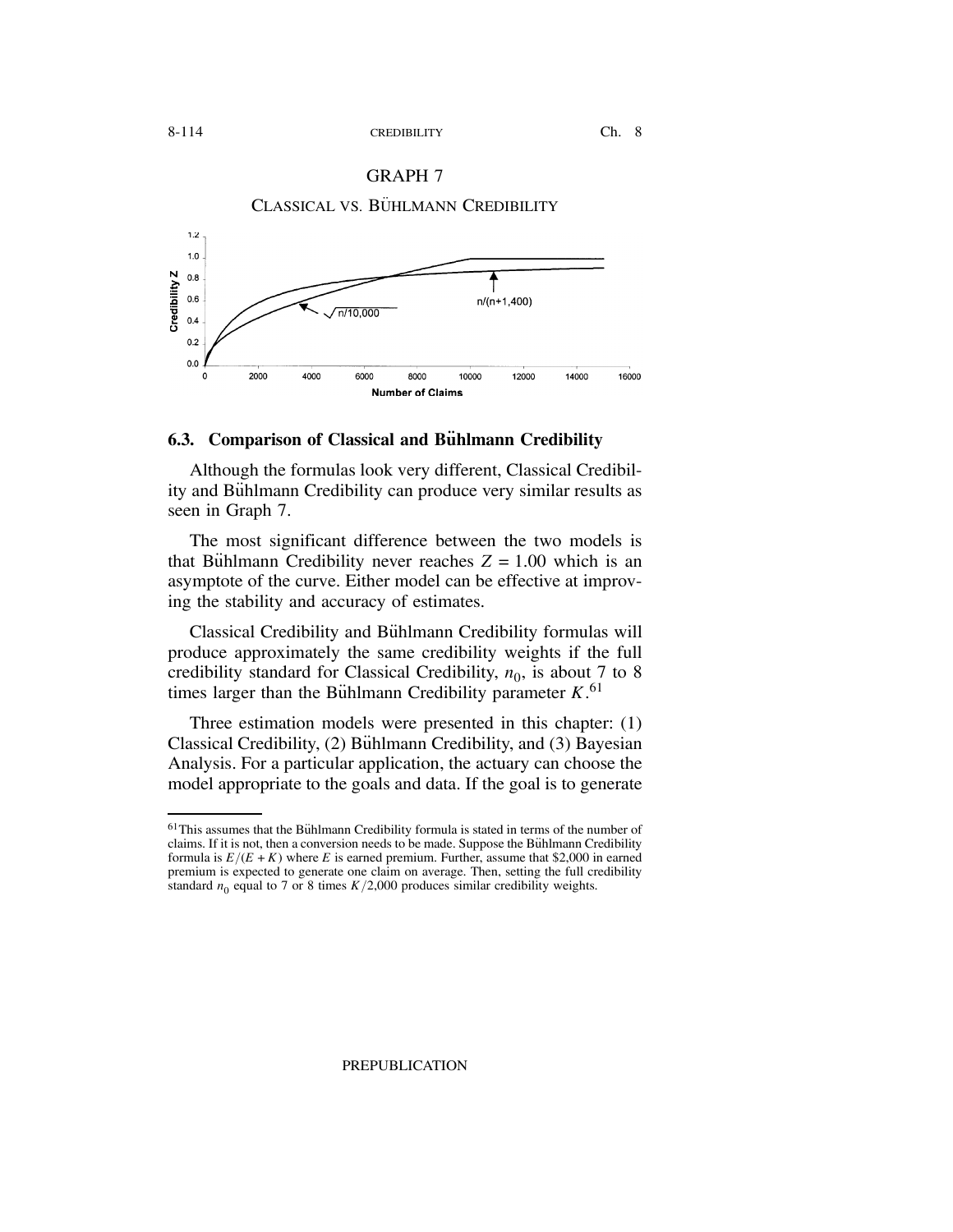the most accurate insurance rates, with least squares as the measure of fit, then Bühlmann Credibility may be the best choice. Bühlmann Credibility forms the basis of most experience rating plans. It is often used to calculate class rates in a classification plan. The use of Bühlmann Credibility requires an estimate of the EPV and VHM.

Classical Credibility might be used if estimates for the EPV and VHM are unknown or difficult to calculate. Classical Credibility is often used in the calculation of overall rate increases. Often it is simpler to work with. Bayesian Analysis may be an option if the actuary has a reasonable estimate of the prior distribution. However, Bayesian Analysis may be complicated to apply and the most difficult of the methods to explain to nonactuaries.

### **6.4. The Importance of Capping Results**

Credibility is a linear process, and thus extreme cases can present difficulties requiring special attention. A properly chosen cap may not only add stability, but may even make the methodology more accurate by eliminating extremes. A class rating plan may have hundreds, if not thousands, of classifications. Credibility weighting can smooth out the fluctuations as rates or relativities are determined for each class, but with so many different classes, there will be extreme situations.

Suppose one is using a Classical Credibility model and that a full credibility standard has been selected so that the observations should be within 10% of the expected mean 95% of the time. This also means that 5% of the time the estimates will be more than 10% away from the expected mean. If there are 500 classes, then 25 classes on average will fall outside of the range, and some of these may be extreme.

In Classical Credibility, we assume the normal approximation. In practice this may not be a good assumption, particularly for situations where there is a limited volume of data. Insurance claim severities tend to be skewed to the right—in some cases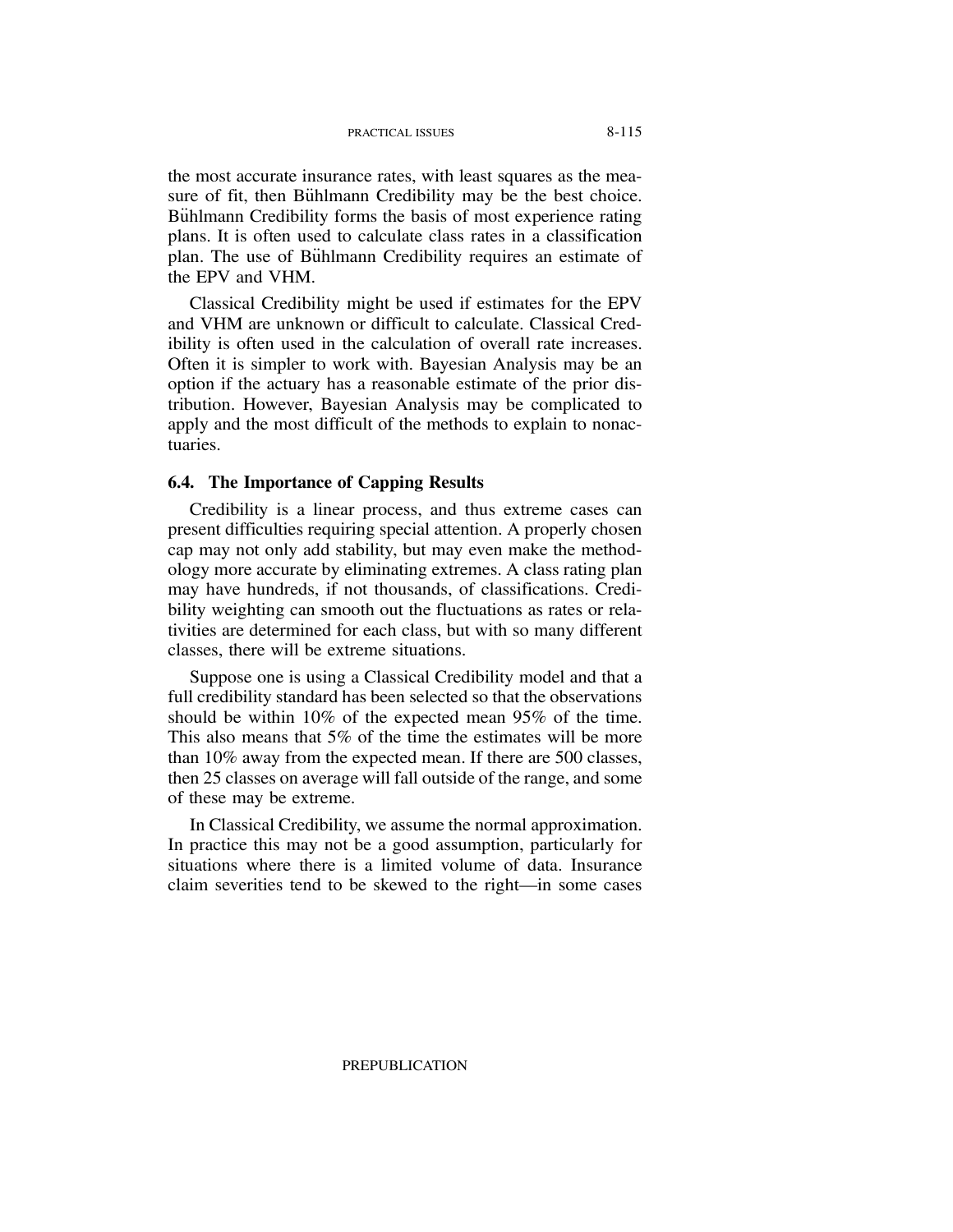highly skewed.<sup>62</sup> This is particularly true for some types of liability insurance and insurance providing fire coverage for highly valued property. A few large claims can result in very large pure premiums or high loss ratios. As the next section explains, this problem can be addressed by capping individual claims, but there is still the chance that several of these claims can occur during the same time period. Plus, even a capped loss can have a large impact if the volume of data is limited.

Credibility theory assumes that the underlying loss process is random and that events are independent. This may not always be true in the data you are working with. For example, weather events may produce a rash of claims. A spell of bitter cold can lead to many fire losses as people use less safe methods to heat their houses. Or, a couple of days of icy streets can produce many collision losses. The actuary can try to segregate out these special events, but it is not always possible to identify these and make appropriate adjustments.

Capping results is a good supplement to the credibility weighting process and makes the estimates more reliable. Users of the estimates may be more willing to accept them knowing that one or two events did not unduly affect the results.

# *6.4. Exercises*

- 6.4.1. The workers compensation expected loss for crop dusting (via airplane) is \$20 per \$100 of payroll. Angel's Crop Dusting had \$300,000 of payroll and one claim for \$4 million over the experience period. Predict Angel's future expected losses per \$100 of payroll in each of the following cases:
	- 1. You use the losses as reported and a Bühlmann credibility parameter of \$80,000 in expected losses.

<sup>&</sup>lt;sup>62</sup>There is a significant probability that large claims will occur. The means for such distributions can be much larger than the medians.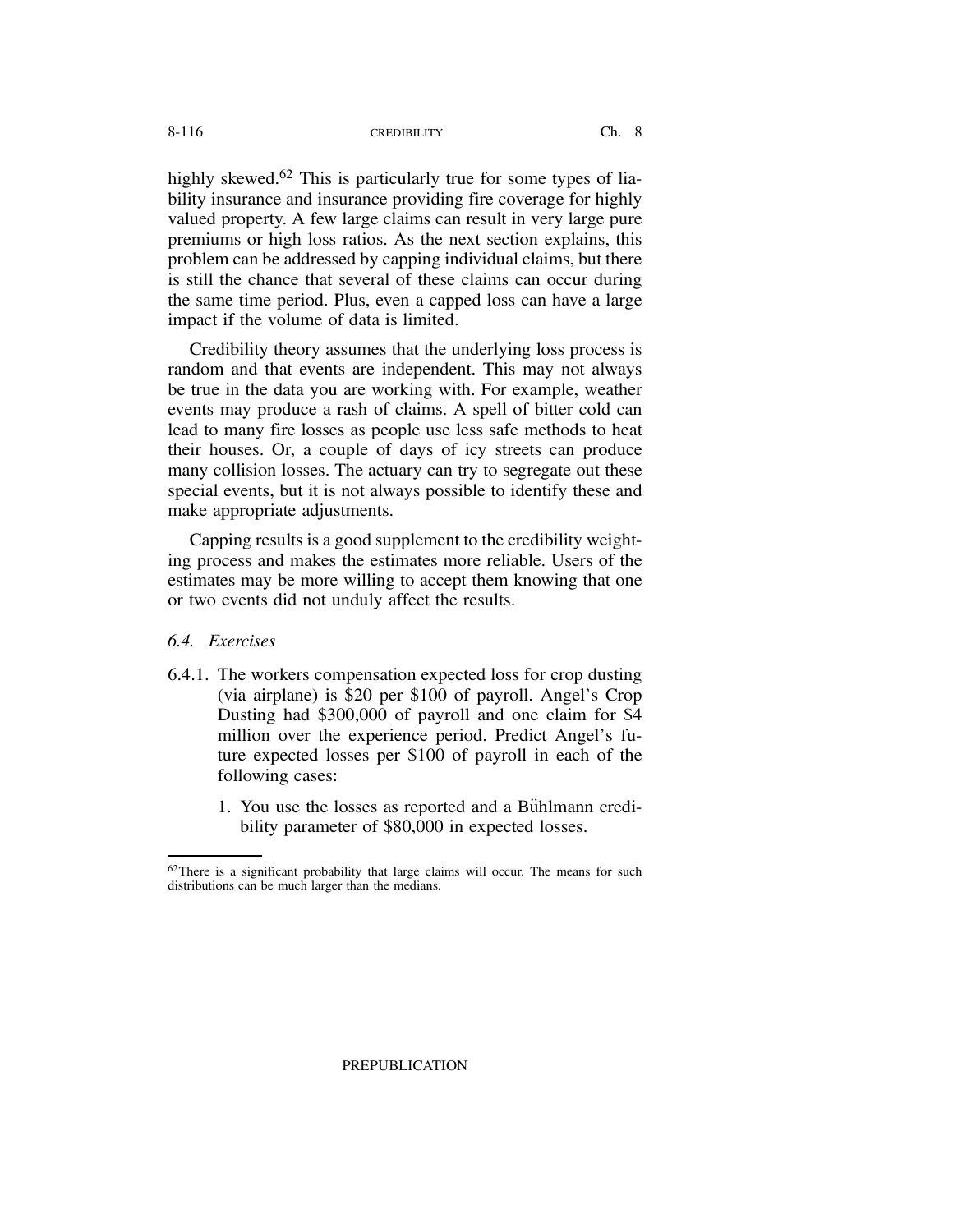2. You use the losses limited to \$200,000 per claim and a Bühlmann credibility parameter of  $$50,000$  in limited expected losses. Assume that limiting losses to \$200,000 per claim reduces them on average to 95% of unlimited losses.

# **6.5. Capping Data Used in Estimation**

A technique commonly used in conjunction with credibility weighting is to cap large losses. Capping large losses can reduce the variance of observed incurred losses allowing more credibility to be assigned to the observations.

Suppose an actuary is calculating automobile insurance rates in a state. The rates will vary by geographic territory within the state. To limit the impact of individual large losses on territorial rates, each individual loss is capped at a selected amount, say \$100,000. If a loss is larger than \$100,000, then \$100,000 is substituted for the actual amount. So, only the first \$100,000 of any loss is included in a territory's loss data. The amounts above \$100,000 can be pooled and prorated across all territories in the state.

The Classical Credibility standard for full credibility is shown in formula (2.5.4):

$$
n_F = n_0 (1 + (\sigma_S / \mu_S)^2)
$$

 $n_F$  is the expected number of claims required for a weight of 100% to be assigned to the data. Capping large losses reduces  $n_F$  by reducing the size of the coefficient of variation of the severity,  $CV_S = \sigma_S/\mu_S$ .

*Example 6.5.1:* Assume that claim losses can occur in three sizes in the following proportions:

| Size of Loss | Proportion of Losses |
|--------------|----------------------|
| \$1,000      | 80%                  |
| \$20,000     | 15%                  |
| \$100,000    | 5%                   |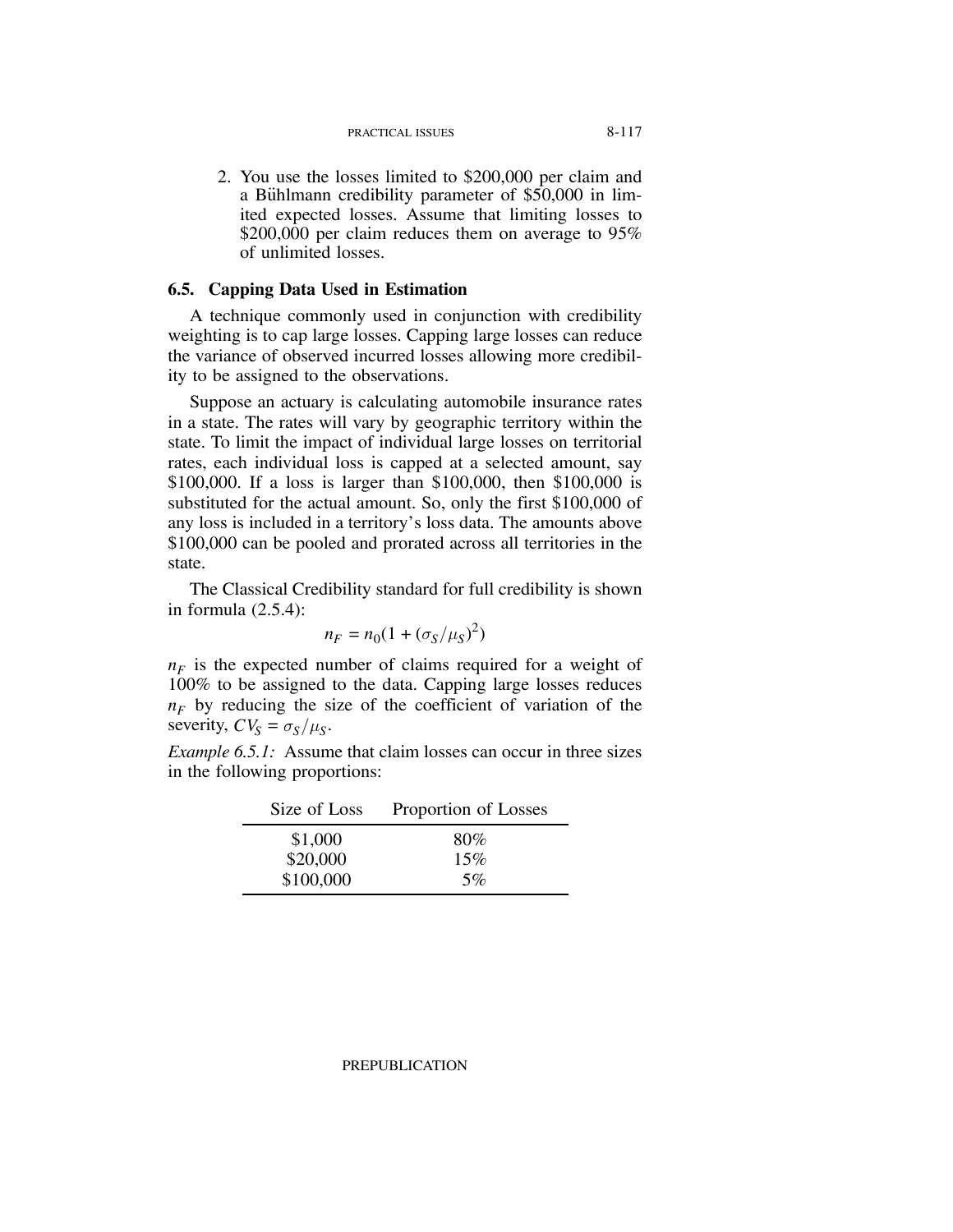- 1. Calculate the coefficient of variation,  $CV_s = \sigma_s/\mu_s$ , for the severity of uncapped losses.
- 2. Calculate the coefficient of variation for severity if losses are capped at \$50,000.

[*Solution:* (1) Uncapped losses:  $\mu_S = .80(1,000) + .15(20,000)$  $+.05(100,000) = 8,800$ . And,  $\sigma_s = [.80(1,000)^2 + .15(20,000)^2 +$  $1.05(100,000)^2 - 8,800^2$ ]<sup>1/2</sup> = 21,985. So,  $CV_s = \frac{\sigma_s}{\mu_s} = 21,985$ /  $8,800 = 2.50.$ 

(2) Capped losses:  $\mu$ <sub>S</sub> = .80(1,000) + .15(20,000) + .05(50,000)  $= 6,300$ . Note that 100,000 has been replaced by 50,000 in the calculation. And,  $\sigma_s = [.80(1,000)^2 + .15(20,000)^2 + .05(50,000)^2$  $-6,300^2$ ]<sup>1/2</sup> = 12,088. So,  $CV_s = \sigma_s/\mu_s = 12,088/6,300 = 1.92$ .]

Using the results of example 6.5.1, the full credibility standard for uncapped losses is:  $n_F = n_0(1 + (2.5)^2) = n_0(7.25)$ . The full credibility standard capping losses at \$50,000 is:  $n_F = n_0(1 +$  $(1.92)^2$  =  $n_0(4.69)$ . Comparing these values we note that capping at \$50,000 reduced the number of claims required for full credibility by 35%.

Although Classical Credibility has been used as the setting to demonstrate capping, capping is also valuable when using a Bühlmann Credibility model. The process variance is reduced through capping which in turn usually lowers the  $K$  parameter. (Usually the Expected Value of the Process Variance is reduced more by capping than is the Variance of the Hypothetical Means.)

### **6.6. Estimating Credibility Parameters in Practice**

This section discusses a few methods to estimate credibility parameters, but first it should be mentioned that judgment frequently plays a large role in the selection of credibility parameters.

The selection of credibility parameters requires a balancing of responsiveness versus stability. Larger credibility weights put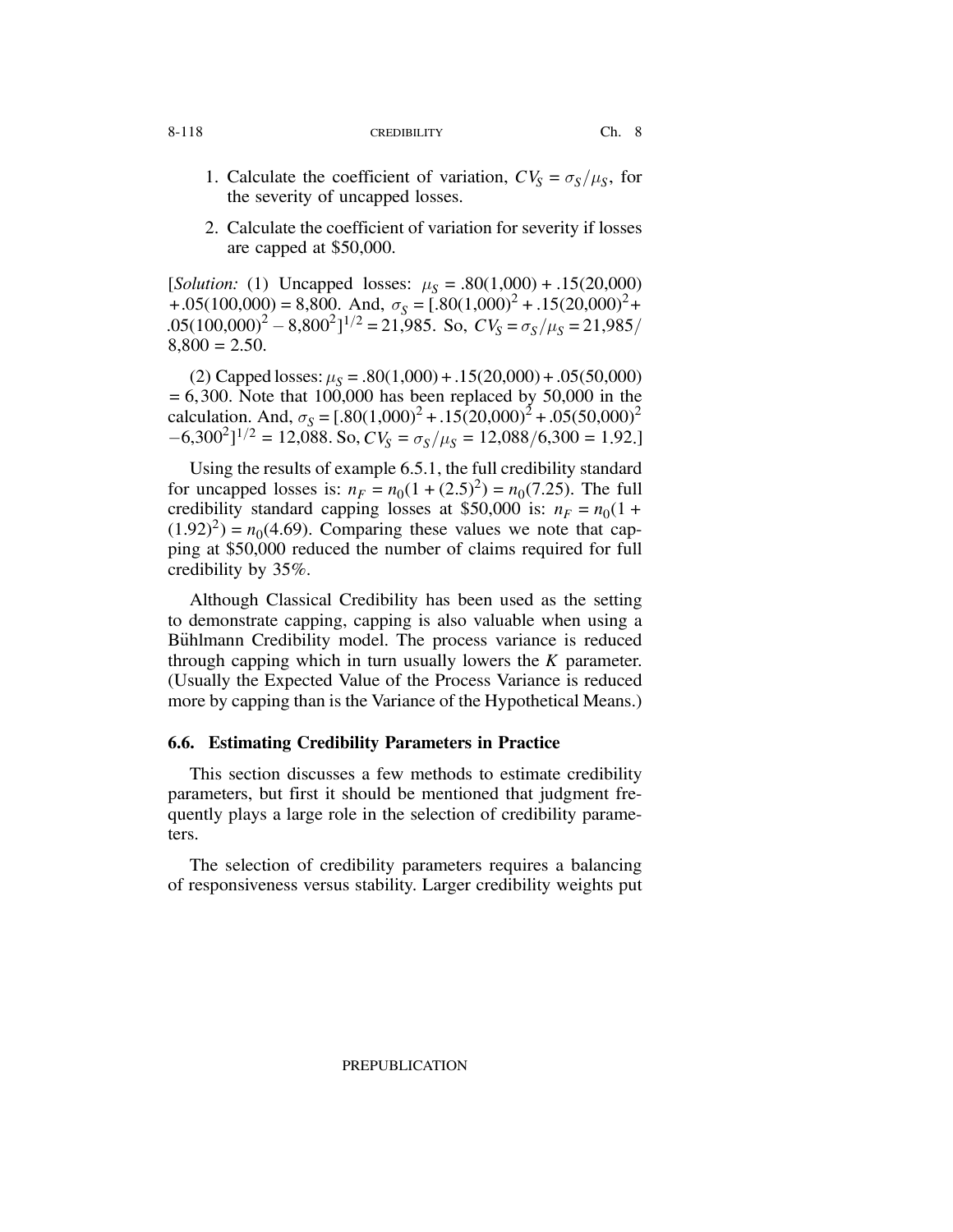more weight on the observations, which means that the current data has a larger impact on the estimate. The estimates are more responsive to current data. But, this comes at the expense of less stability in the estimates. Credibility parameters often are selected to reflect the actuary's desired balance between responsiveness and stability.

### *Classical Credibility*

With Classical Credibility,  $P$  and  $k$  values must be chosen where P is the probability that observation X is within  $\pm k$  percent of the mean  $\mu$ . Bigger P's and smaller k's mean more stability but smaller credibility for the observations. A common choice for these values is  $P = 90\%$  and  $k = 5\%$ , but there is no a priori reason why these choices are better than others.

When estimating the expected pure premium or loss ratio, the coefficient of variation of the severity distribution is needed to calculate the full credibility standard (see formula (2.5.4)). In practice this can be estimated from empirical data as demonstrated in the following example.

*Example 6.6.1:* A sample of 100 claims was distributed as follows:

|          | Size of Claim Number of Claims |
|----------|--------------------------------|
| \$1,000  | 85                             |
| \$5,000  | 10                             |
| \$10,000 | $\mathcal{F}$                  |
| \$25,000 |                                |

Estimate the coefficient of variation of the claims severity based on this empirical distribution.

[*Solution:* The sample mean is:  $\hat{\mu} = .85(1,000) + .10(5,000) +$  $.03(10,000) + .02(25,000) = 2,150$ . The sample standard de-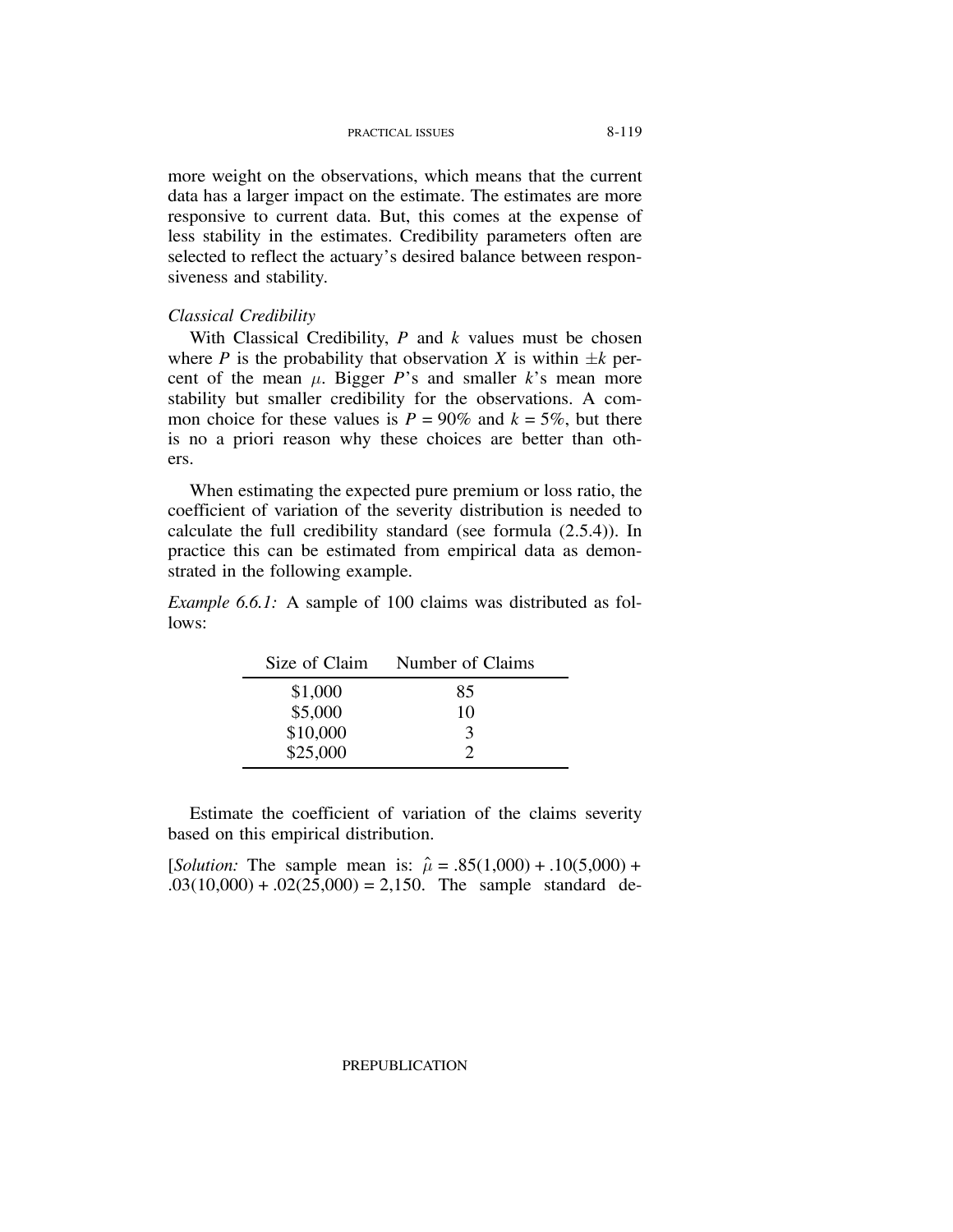viation is:  $\hat{\sigma} = \{ [1/(100-1)] [85(1,000-2,150)^2 + 10(5,000-1,0)] \}$  $2,150)^2 + 3(10,000 - 2,150)^2 + 2(25,000 - 2,150)^2$ ]<sup>1/2</sup> = 3,791 where we are dividing by  $(n - 1)$  to calculate an unbiased estimate. The coefficient of variation is  $CV_s = \hat{\sigma}/\hat{\mu} = 3,791/2,150 =$ 1:76:]

With  $P = 90\%$  and  $k = 5\%$ , the full credibility standard for frequency is  $n_0 = 1082$  claims. The full credibility standard for the pure premium is  $n_F = n_0(1 + CV_S^2) = 1,082(1 + 1.76^2) =$ 4,434 with the coefficient of variation from example 6.6.1.

### *Buhlmann Credibility—Estimate EPV and VHM from Data ¨*

One way to estimate the K parameter in the formula  $Z =$  $N/(N + K)$  is to compute the numerator and denominator of K from empirical data.

Suppose that there are  $M$  risks in a population and that they are similar in size. Assume that we tracked the annual frequency year by year for Y years for each of the risks. The frequencies are:

$$
\begin{bmatrix} X_{11} & X_{12} & \dots & X_{1Y} \\ X_{21} & X_{22} & \dots & X_{2Y} \\ \vdots & \vdots & & \vdots \\ X_{M1} & X_{M2} & \dots & X_{MY} \end{bmatrix}
$$

Each row is a different risk and each column is a different year. So,  $X_{ij}$  represents the frequency for the *i*<sup>th</sup> risk and *j*<sup>th</sup> year.

Our goal is to estimate the expected frequency for any risk selected at random from the population. The credibility  $Z =$  $N/(N + K)$  will be assigned to the risk's observed frequency where N represents the number of years of observations. The complement of credibility will be assigned to the mean frequency for the population.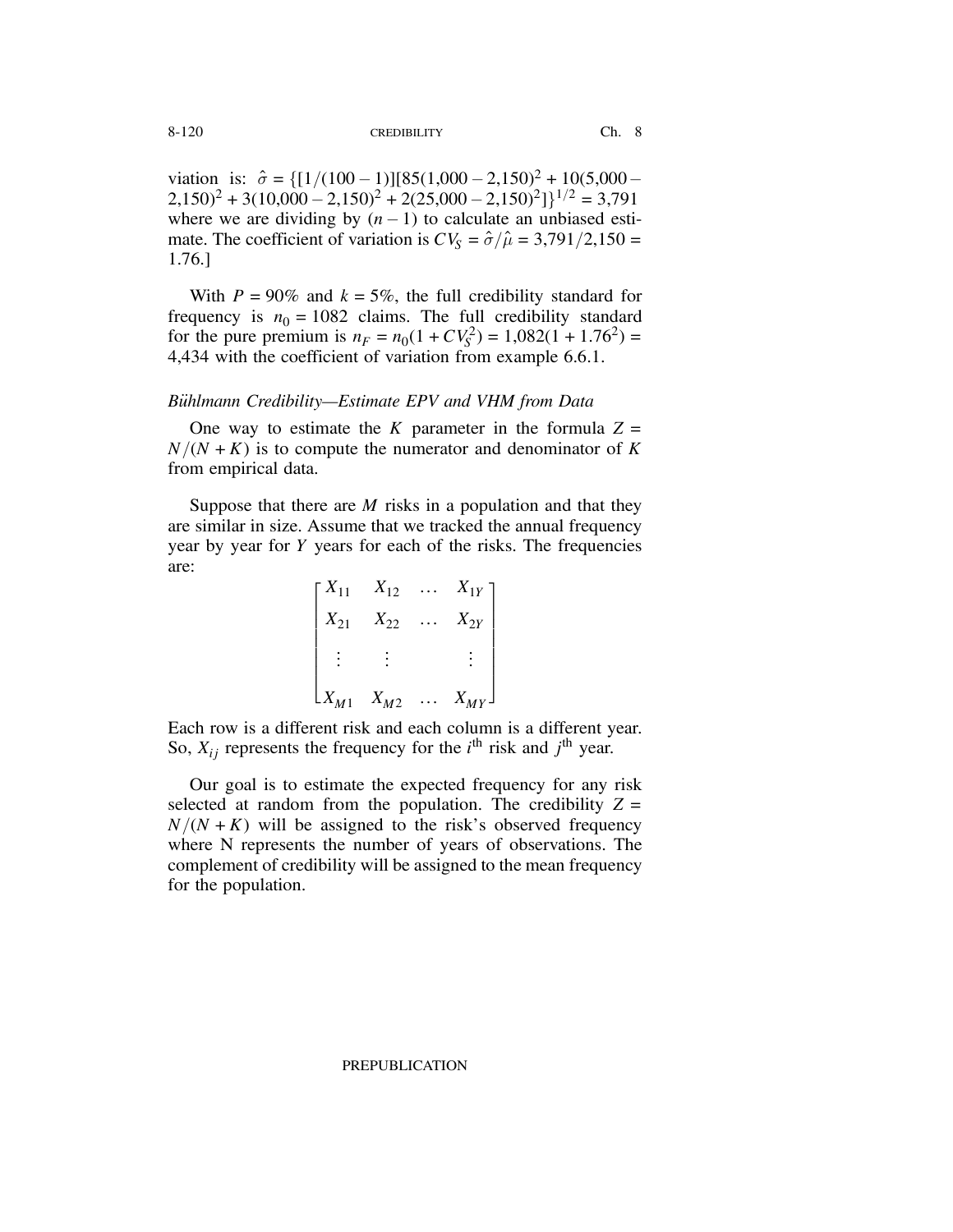The following table lists estimators:

|                                              | Symbol             | Estimator                                                  |
|----------------------------------------------|--------------------|------------------------------------------------------------|
| Mean Frequency for Risk i                    | Χ.                 | $(1/Y)\sum_{i=1}^{7} X_{ij}$                               |
| Mean Frequency for<br>Population             | $\boldsymbol{X}$   | $(1/M)\sum_{i=1}^{M} \bar{X}_{i}$                          |
| Process Variance for Risk i                  | $\hat{\sigma}_i^2$ | $[1/(Y-1)]\sum_{i=1}^{Y}(X_{ij}-\bar{X}_i)^2$              |
| <b>Expected Value of Process</b><br>Variance | EPV                | $(1/M)\sum_{i=1}^{M}\hat{\sigma}_{i}^{2}$                  |
| Variance of the Hypothetical<br>Means        | VHM                | $[1/(M-1)] \sum_{i=1}^{M} (\bar{X}_i - \bar{X})^2 - EPV/Y$ |

The estimator for the Expected Value of the Process Variance is just an average of the usual estimators for each risk's process variance. The estimator for the Variance of the Hypothetical Means may not be intuitive, but we will use this result without a rigorous derivation.<sup>63</sup> After making the computations in the above table, we can set  $K = EPV/VHM$ . If the sample VHM is zero or negative, then the credibility can be assigned a value of 0.

The process variance of risk *i*,  $\hat{\sigma}_i^2$ , is the estimated process variance of the *annual* frequency for risk i. Since we have observed the frequency for  $Y$  years, we are able to estimate the variance in the annual frequency.

*Example 6.6.2:* There are two auto drivers in a particular rating class. The first driver was observed to have 2 claims in the first year, 0 in the second, 0 in the third, 1 in the fourth, and 0 in the fifth. The second driver had the following sequence of claims in years 1 through 5: 1, 1, 2, 0, 2. Estimate each of the values in the prior table.

<sup>63</sup>See Klugman, et al., *Loss Models: From Data to Decisions* for a more thorough and rigorous treatment of the estimation of Bühlmann credibility parameters.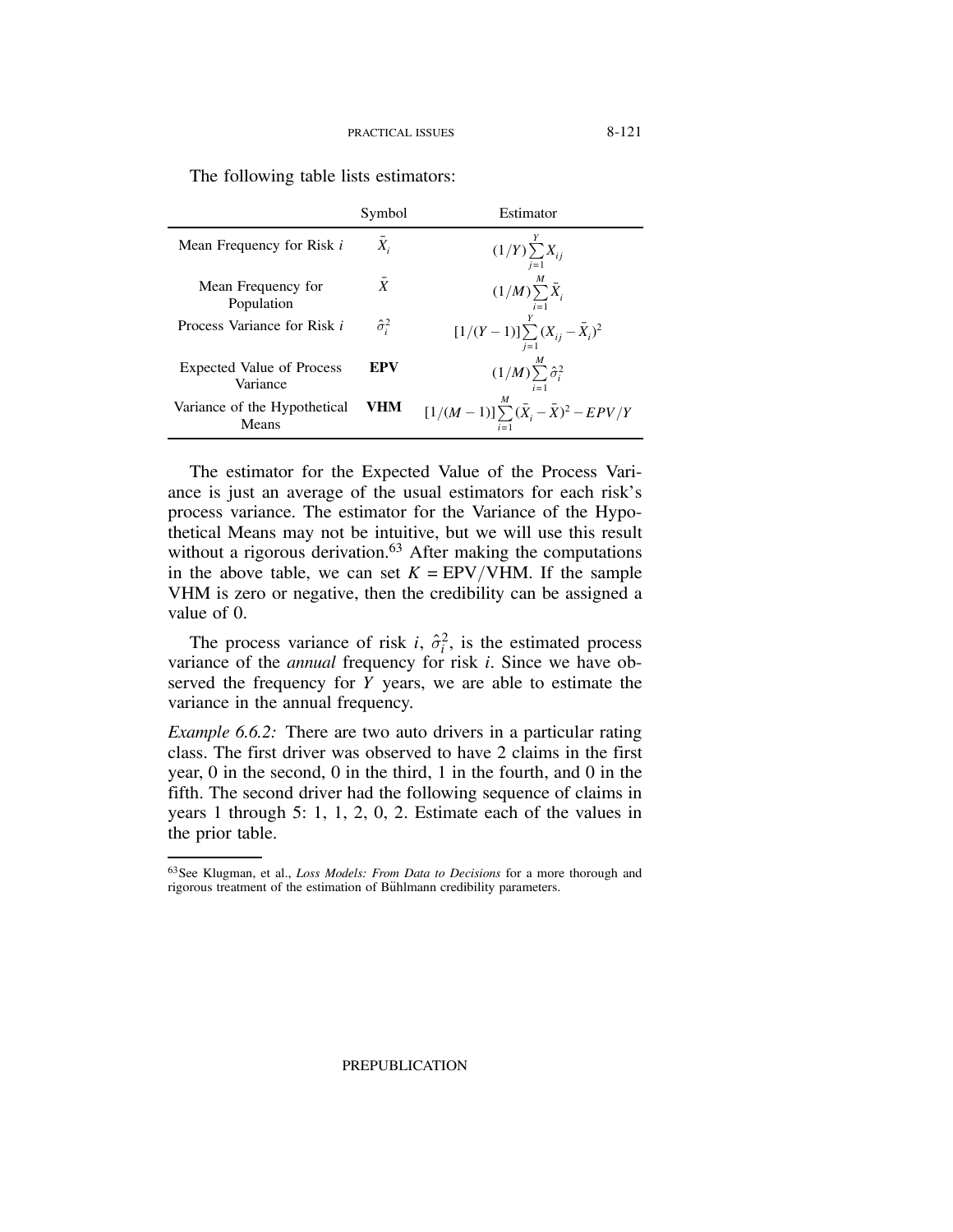8-122 CREDIBILITY CH. 8

[*Solution*: For driver #1,  $\bar{X}_1 = (2 + 0 + 0 + 1 + 0)/5 = 0.6$  and  $\hat{\sigma}_1^2$  $= [(2 - .6)^{2} + (0 - .6)^{2} + (0 - .6)^{2} + (1 - .6)^{2} + (0 - .6)^{2}]/(5 - 1)$ = .80. For driver #2,  $\bar{X}_2 = (1 + 1 + 2 + 0 + 2)/5 = 1.2$  and  $\hat{\sigma}_2^2$  $= [(1 – 1.2)<sup>2</sup> + (1 – 1.2)<sup>2</sup> + (2 – 1.2)<sup>2</sup> + (0 – 1.2)<sup>2</sup> + (2 – 1.2)<sup>2</sup>]$  $(5 - 1) = .70$ .

The population mean annual frequency is estimated to be  $\overline{X} = (\overline{X}_1 + \overline{X}_2)/2 = (0.6 + 1.2)/2 = 0.90$ . The expected value of the process variance is  $EPV = (\hat{\sigma}_1^2 + \hat{\sigma}_2^2)/2 = (0.8 + 0.7)/2 = 0.75$ . The variance of the hypothetical means is VHM =  $[(\bar{X}_1 - \bar{X})^2 + (\bar{X}_2$  $-\bar{X}$ )<sup>2</sup>]/(2 - 1)  $-\text{EPV}/5 = [(.6 - .9)^2 + (1.2 - .9)^2]/1 - .75/5$  $=.03.]$ 

The K parameter for the data in example 6.6.2 is  $K =$ EPV/VHM =  $.75/.03 = 25$ . The credibility that we would assign five years of experience is  $Z = 5/(5 + 25) = 1/6$ . Thus the estimated future claim frequency for the first driver is  $(1/6)(.6) +$  $(5/6)(.9) = .85$ . Similarly, the estimated future claim frequency for the second driver is  $(1/6)(1.2) + (5/6)(.9) = .95$ . While in most practical applications there would be more than two drivers, this technique would apply in the same manner. When there are different sizes of insureds, for example commercial automobile fleets, the techniques are modified somewhat, but this is beyond the scope of this chapter.<sup>64</sup>

In practice there are many techniques used to estimate  $K$ . This was just one example of how to do so. It dealt with the simpler situation where every insured is of the same size.

#### *Buhlmann Credibility—Estimate K from Best Fit to Data*

Experience rating adjusts a policyholder's premium to reflect the policyholder's prior loss experience. If the policyholder has generated few insurance losses, then experience rating applies a credit to adjust the premium downward. And, if the policyholder has had worse than average loss experience, then debits increase

<sup>64</sup>See Klugman, et al., *Loss Models: From Data to Decisions*.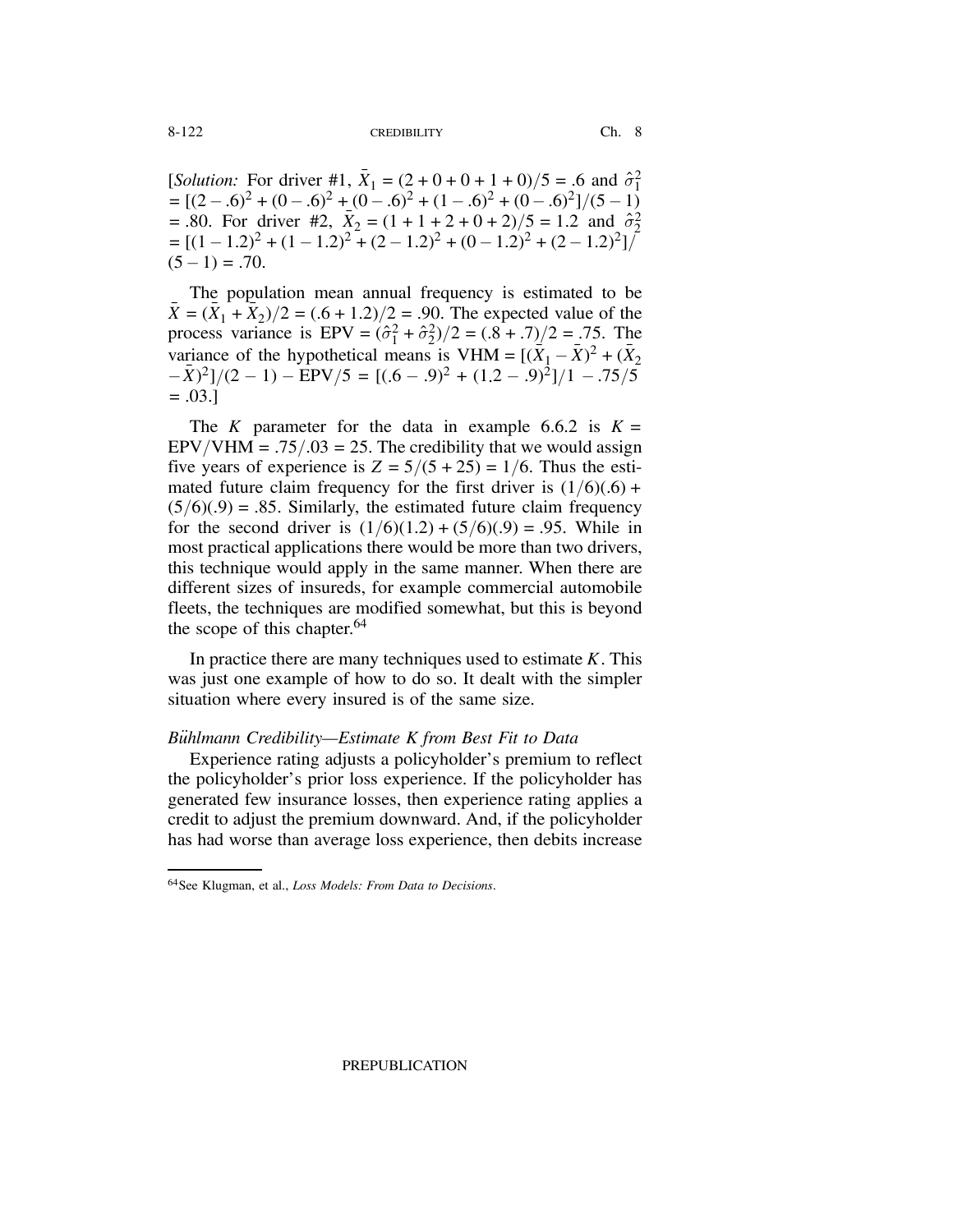future premiums. A credibility formula of the form  $Z = N/$  $(N + K)$  is usually used to weight the policyholder's experience.65

One can estimate  $K$  by seeing which values of  $K$  would have worked well in the past. The goal is for each policyholder to have the same expected loss ratio after the application of experience rating. Let  $LR_i$  be the loss ratio for policyholder i where in the denominator we use the premiums after the application of experience rating.<sup>66</sup> Let  $LR<sub>AVE</sub>$  be the average loss ratio for all policyholders. Then, define  $D(K)$  to be:

$$
D(K) = \sum_{\text{all }i} (LR_i - LR_{\text{AVE}})^2
$$

The sum of the squares of the differences is a function of  $K$ , the credibility parameter that was used in the experience rating. The goal is to find a K that minimizes  $D(K)$ . This requires recomputing the premium that each policyholder would have been charged under a different K' value. This generates new  $LR_i$ 's that are then put into the formula above and  $D(K')$  is computed. Using techniques from numerical analysis, a  $\tilde{K}$  that minimizes  $D(K)$  can be found.<sup>67</sup>

Another approach to calculating credibility parameters is linear regression analysis of a policyholder's current frequency, pure premium, etc. compared to prior experience. Suppose that we want to estimate next year's results based on the current year's. Then, using historical data for many policyholders we set up our regression equation:

Observation in year  $Y =$ 

 $m$ (Observation in year  $(Y - 1)$ ) + Constant

<sup>65</sup>The credibility weighting can be more complex and involve separate credibility factors for primary and excess losses.

<sup>&</sup>lt;sup>66</sup>The experience modification relies on data from prior years, other than the one being tested, as well as the value of  $K$ .

 $67$ Criteria other than least squares can be used to see which credibilities would have worked well in the past.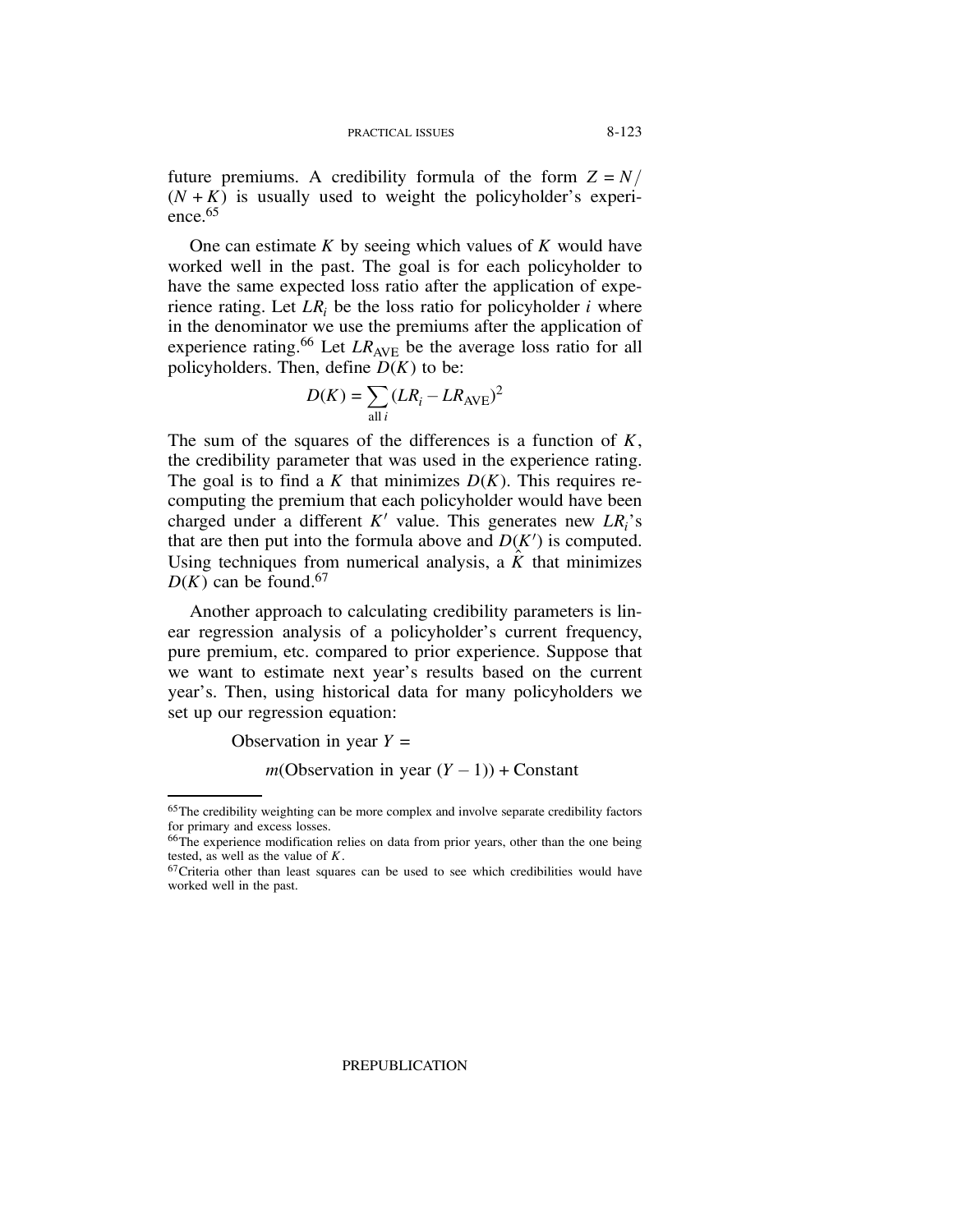The slope  $m$  from a least squares fit to the data turns out to be the Bühlmann credibility Z. The "Constant" term is  $(1 – Z)$ (Overall Average).68 After we have calculated the parameters in our model using historical data, then we can estimate future results using the model and recent data. Regression models can also be built using multiple years.

# *6.6. Exercises*

6.6.1. Sue "Too Much Time on her Hands" Smith recorded her commute times to work in the morning while driving her husband's car during the week her sports car was in the shop. She also recorded her times for a week when she got her car back. Here were the results:

| Trial                       | Husband's Car | Her Car    |
|-----------------------------|---------------|------------|
|                             | 30 minutes    | 30 minutes |
| $\mathcal{D}_{\mathcal{L}}$ | 33 minutes    | 28 minutes |
| $\mathcal{R}$               | 26 minutes    | 31 minutes |
|                             | 31 minutes    | 27 minutes |
| $\leq$                      | 30 minutes    | 24 minutes |

Using Bühlmann Credibility, Sue wants to estimate her expected commute time to work in her sports car. Calculate EPV, VHM,  $K$ ,  $Z$ , and the credibility weighted estimate.

The next three problems share information and should be worked in order.

6.6.2. You observe the following experience for five insureds during years 1, 2, and 3 combined:

<sup>68</sup>See Mahler, "A Graphical Illustration of Experience Rating Credibilities," *PCAS* LXXXV, 1998 for more information.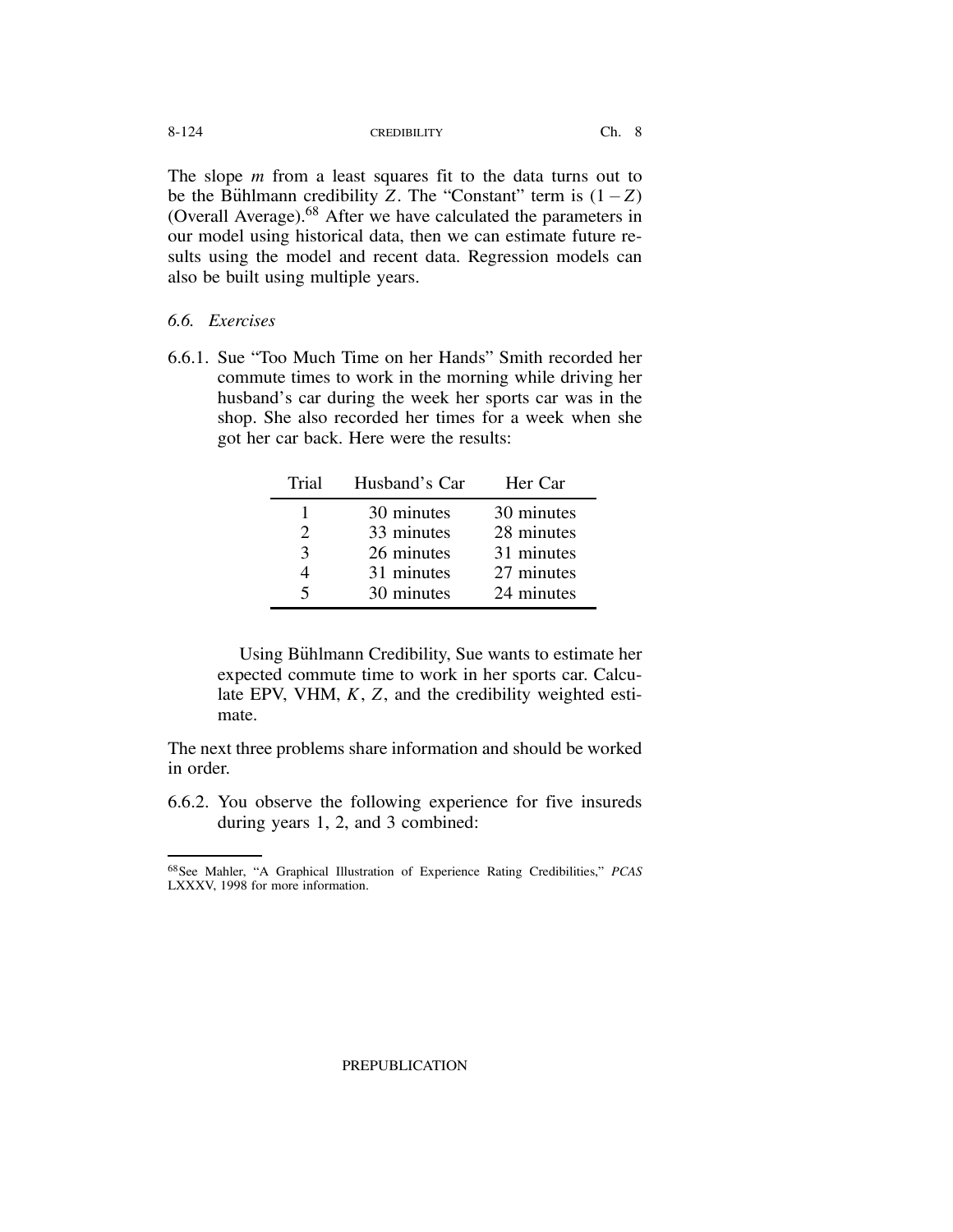| Insured | Premiums (prior to<br>experience mod) | Losses | Loss Ratio |
|---------|---------------------------------------|--------|------------|
|         | 1,000                                 | 600    | 60.0       |
| 2       | 500                                   | 200    | 40.0       |
| 3       | 2,000                                 | 1,100  | 55.0       |
| 4       | 1,500                                 | 700    | 46.7       |
| 5       | 3,000                                 | 2,200  | 73.3       |
| Total   | 8,000                                 | 4,800  | 60.0       |

You will calculate experience modifications for these insureds using the formulas:

$$
Z = P/(P + K), \text{ and}
$$
  

$$
M = \{(L/P)Z + 60.0(1 - Z)\}/60.0
$$

where

| $Z = \text{creditity},$ | $K =$ Bühlmann credibility parameter         |
|-------------------------|----------------------------------------------|
|                         | $P =$ premium, $M =$ experience modification |
| $L =$ losses,           | $60.0$ = observed overall loss ratio.        |

What would the experience modifications be for each insured if you used  $K = 1,000$ ?

6.6.3. You observe the following experience for these same five insureds during year five:

| Insured | Premiums (prior to<br>experience mod) | Losses | Loss Ratio |
|---------|---------------------------------------|--------|------------|
|         | 400                                   | 300    | 75.0       |
| 2       | 200                                   | 100    | 50.0       |
| 3       | 900                                   | 200    | 22.2       |
| 4       | 500                                   | 200    | 40.0       |
| 5       | 1,000                                 | 700    | 70.0       |
| Total   | 3,000                                 | 1,500  | 50.0       |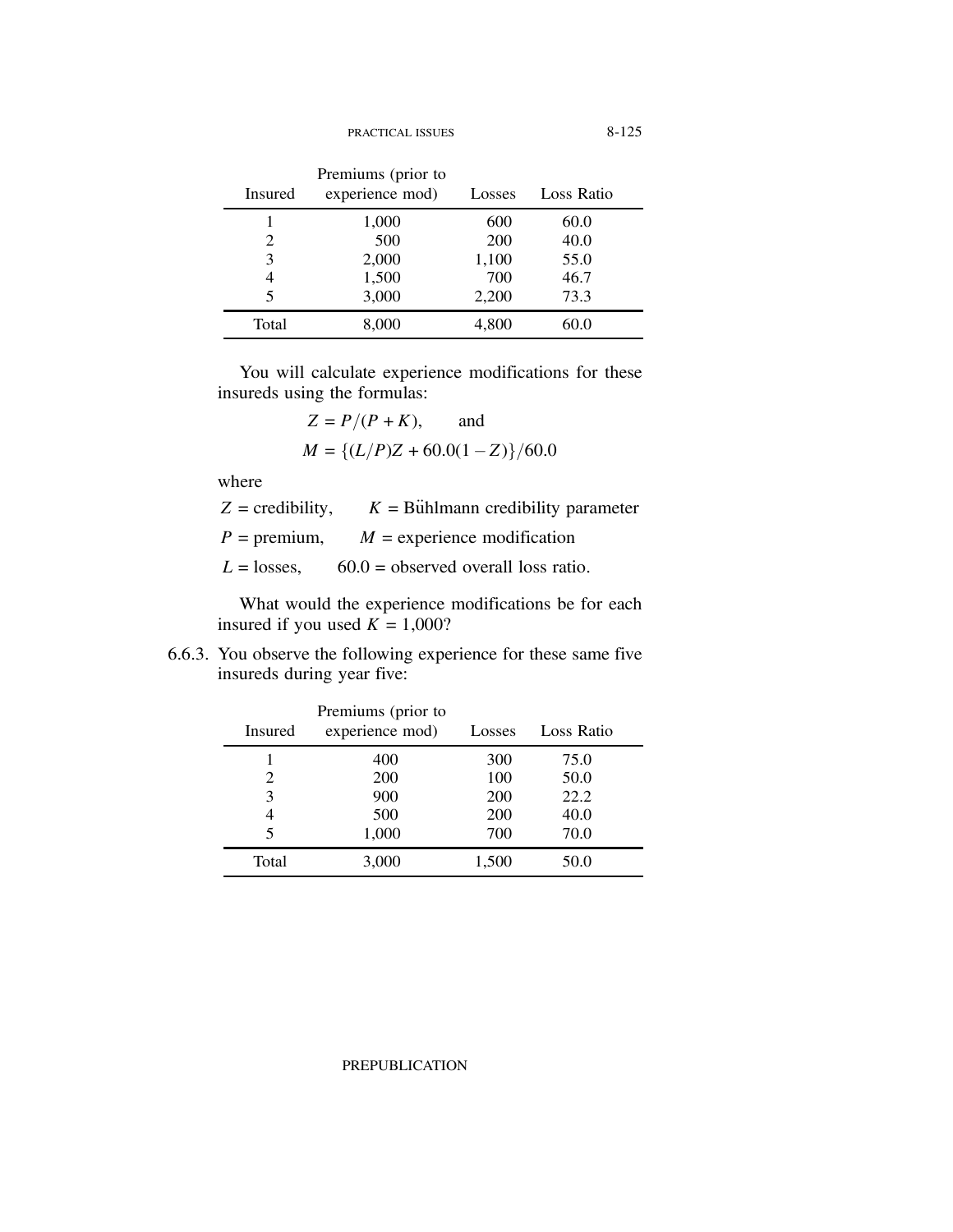Experience modifications are calculated using the data from years 1, 2, and 3 with various values of  $K$ .

For  $K = 1,000$  what is the sum of the squared differences for year five between the modified loss ratios and the overall average loss ratio?

[Note: Modified premiums are calculated by multiplying premiums by modification factors. Modified loss ratios use modified premiums in the denominator.]

6.6.4. For what value of  $K$  would the sum of the squared differences in the previous problem be minimized? (Suggestion: use a computer to help you find the solution.)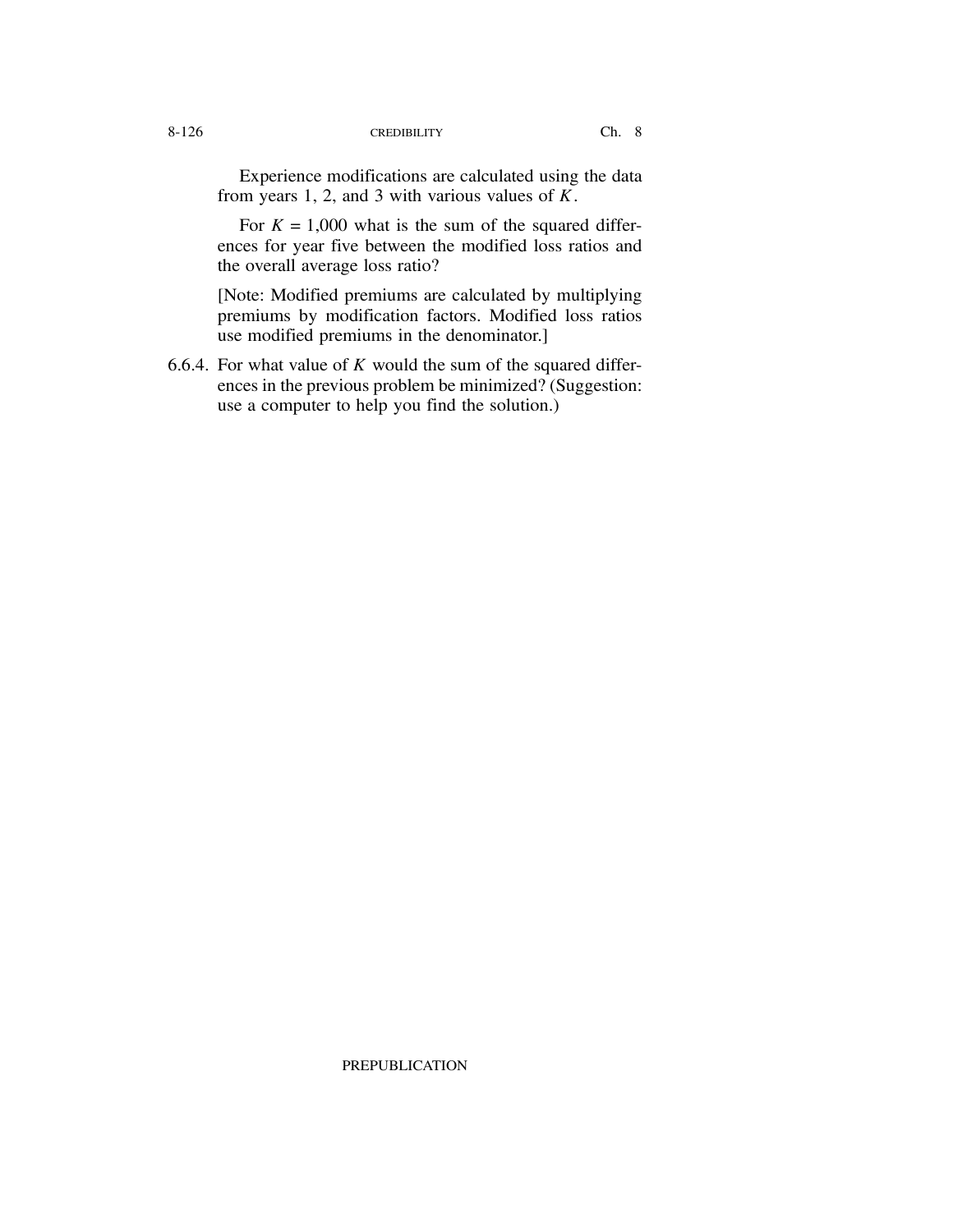$H = H$ istorical,  $B = Basic$ ,  $I = Intermediate$ ,  $A = Advanced$ 

- H Bailey, Arthur L., "A Generalized Theory of Credibility," *Proceedings of the Casualty Actuarial Society*, 1945, 32:13– 20.
- H Bailey, Arthur L., "Credibility Procedures, Laplace's Generalization of Bayes' Rule and the Combination of Collateral Knowledge with Observed Data," *Proceedings of the Casualty Actuarial Society*, 1950, 37:7–23.
- B Bailey, Robert A., and LeRoy J. Simon, "An Actuarial Note on the Credibility of Experience of a Single Private Passenger Car," *Proceedings of the Casualty Actuarial Society*, 1959, 46:159–164.
- I Boor, Joseph A., "Credibility Based on Accuracy," *Proceedings of the Casualty Actuarial Society*, 1992, 79:166–185.
- I Boor, Joseph A., "The Complement of Credibility," *Proceedings of the Casualty Actuarial Society*, 1996, 83:1–40.
- I Brosius, Eric, "Loss Development Using Credibility." *CAS 2001 Exam 6 Web Notes*, 1993. http://www.casact.org/ students/syllabus/2001/6web.htm (1 Oct. 1999).
- H Bühlmann, Hans, "Experience Rating and Credibility," *ASTIN Bulletin*, 1967, 4, 3:200–207.
- H Bühlmann, Hans and E. Straub, 1970. Glaubwürdigeit für schadensätze (Credibility for loss ratios), English translation, *ARCH*, 1972, 2.
- I Conger, Robert F., "The Construction of Automobile Territories in Massachusetts," *Proceedings of the Casualty Actuarial Society*, 1987, 74:1–74.
- B Dean, Curtis Gary, "An Introduction to Credibility," CAS *Forum*, Winter 1997, 55–66.
- A De Vlyder, F. Etienne, *Advanced Risk Theory—A Self-Contained Introduction*, University of Brussels, Belgium, 1996.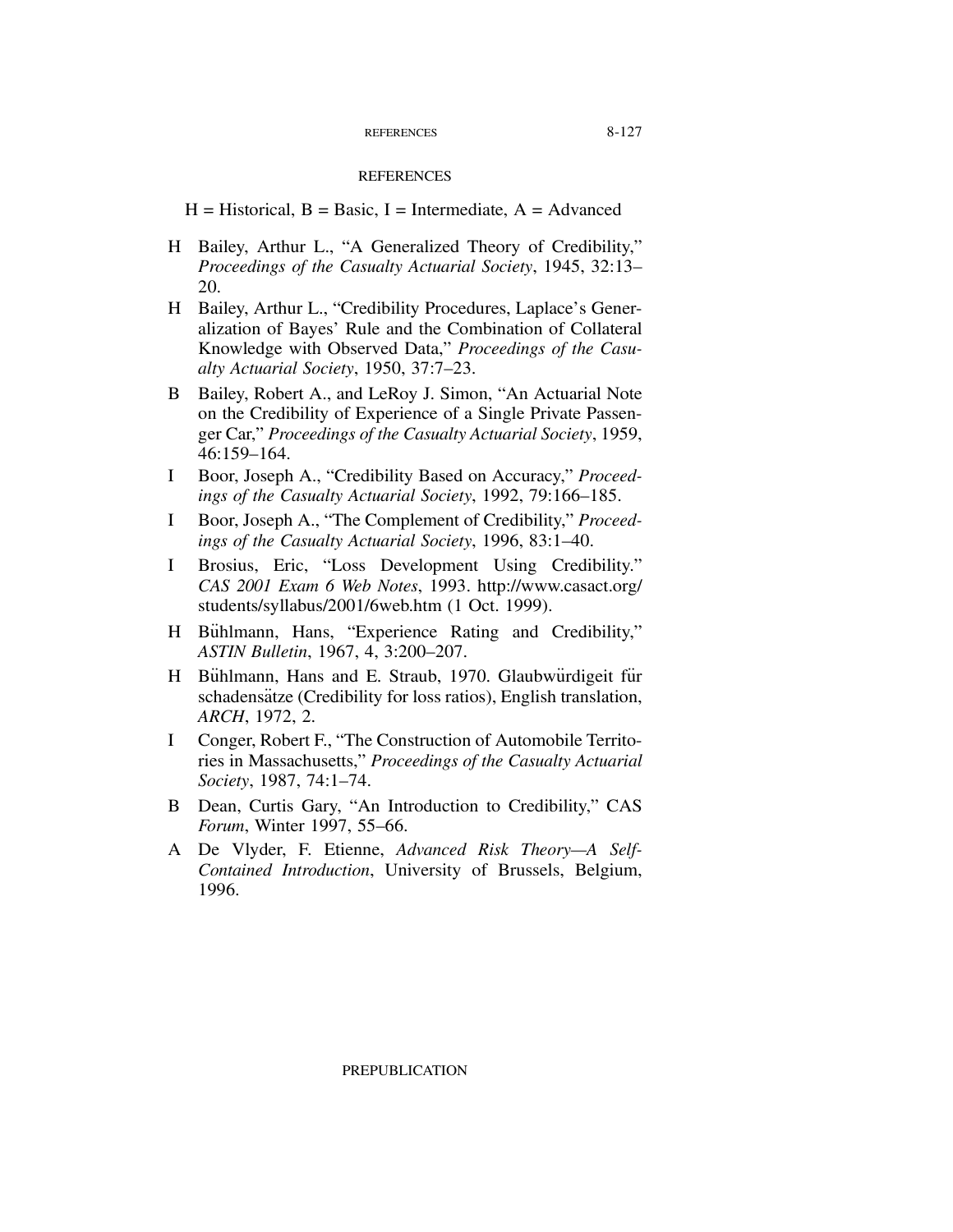- H Dorweiler, Paul, "A Survey of Risk Credibility in Experience Rating," *Proceedings of the Casualty Actuarial Society*, 1971, 58:90–114. First published in *Proceedings of the Casualty Actuarial Society*, 1934, 21:1–25.
- I Feldblum, Sholom, Discussion of "The Complement of Credibility," *Proceedings of the Casualty Actuarial Society*, 1998, 85:991–1033.
- I Finger, Robert J., "Merit Rating for Doctor Professional Liability Insurance," *Proceedings of the Casualty Actuarial Society*, 1993, 80:291–352.
- I Gerber, Hans, "A Teacher's Remark on Exact Credibility," *ASTIN Bulletin*, 1995, 25, 2:189–192.
- I Gillam, William R., "Parametrizing the Workers Compensation Experience Rating Plan," *Proceedings of the Casualty Actuarial Society*, 1992, 79:21–56.
- I Gillam, William R. and Richard H. Snader, "Fundamentals of Individual Risk Rating," 1992, available from the CAS.
- I Goulet, Vincent, "On Approximations in Limited Fluctuation Credibility Theory," *Proceedings of the Casualty Actuarial Society*, 1997, 84:533–552.
- I Goulet, Vincent, "Principles and Applications of Credibility," *Journal of Actuarial Practice*, 1998, 6:1, 2, 5–62.
- I Hachemeister, Charles A., "Credibility for Regression Models with Application to Trend." In *Credibility, Theory and Applications, Proceedings of the Berkeley Actuarial Research Conference on Credibility*, 1975, 129–163, (reprinted with discussion by Al Quirin, in CAS *Forum*, Spring 1992, 307– 348.)
- I Heckman, Philip E., "Credibility and Solvency," *CAS Discussion Paper Program*, 1980, 116–152.
- B Herzog, Thomas N., *An Introduction to Credibility*, Mad River Books, 1996.
- B Hewitt, Charles C., "Credibility for Severity," *Proceedings of the Casualty Actuarial Society*, 1970, 57:148–171.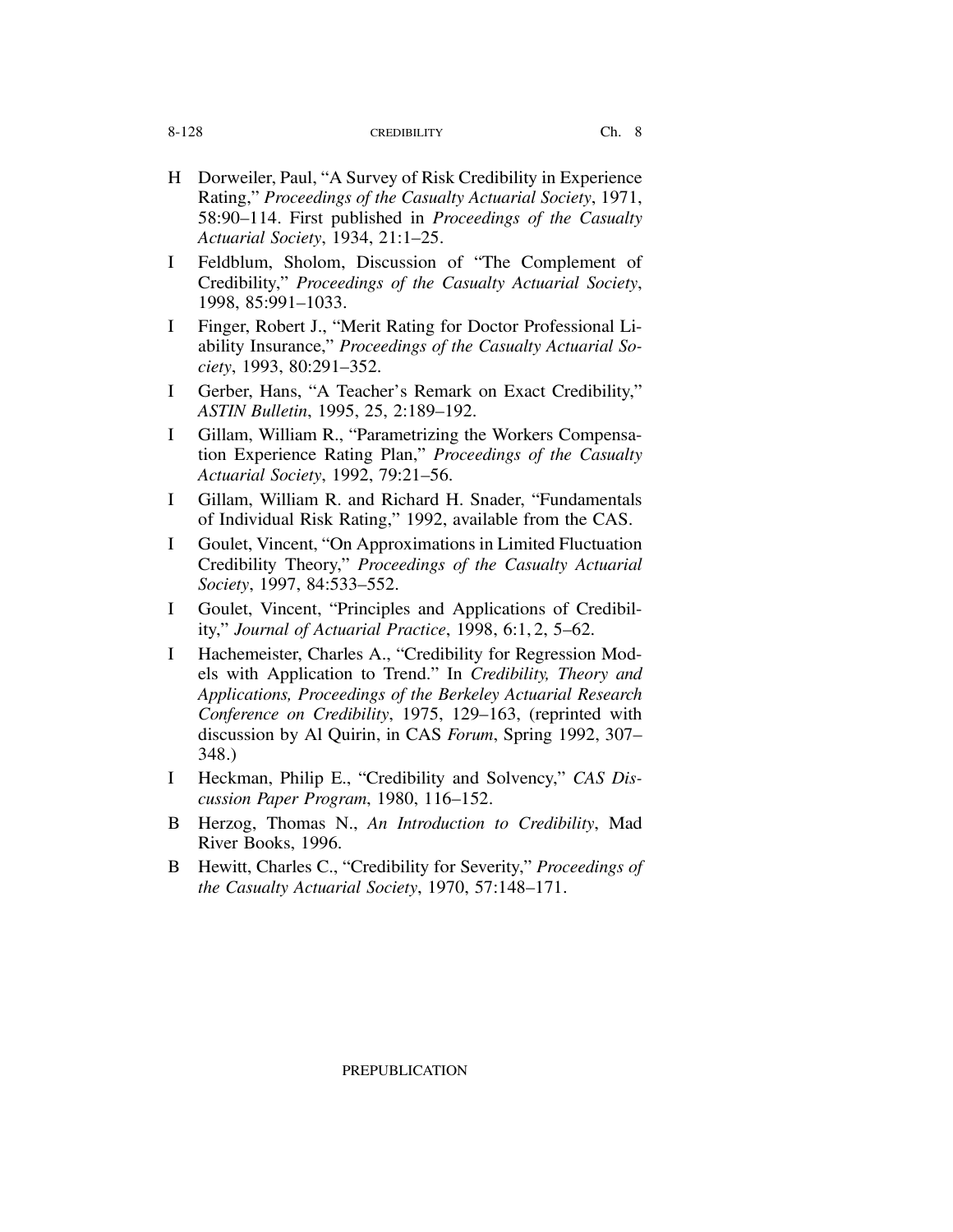- B Hossack, I. B., J. H. Pollard, and B. Zehnwirth, *Introductory Statistics with Applications in General Insurance*, Cambridge University Press, New York, 1983.
- I Insurance Services Office, *Report of the Credibility Subcommittee: Development and Testing of Empirical Bayes Credibility Procedures for Classification Ratemaking*, ISO, New York, 1980.
- A Jewell, W. S., "Credible Means Are Exact Bayesian for Exponential Families," *ASTIN Bulletin*, 1974, 8, 1:77–90.
- A Jewell, W. S., "The Use of Collateral Data in Credibility Theory: A Hierarchical Model," *Giornale dell'Istituto Italiano degli Attuari*, 1975, 38:1–16.
- A Klugman, Stuart A., "Credibility for Classification Ratemaking Via the Hierarchical Normal Linear Model," *Proceedings of the Casualty Actuarial Society*, 1987, 74:272–321.
- I Klugman, Stuart A., Harry H. Panjer, and Gordon E. Willmot, *Loss Models: From Data to Decisions*, John Wiley and Sons, New York, 1998.
- B Longley-Cook, Lawrence H., "An Introduction to Credibility Theory," *Proceedings of the Casualty Actuarial Society*, 1962, 49:194–221.
- B Mahler, Howard C., "A Graphical Illustration of Experience Rating Credibilities, *Proceedings of the Casualty Actuarial Society*, 1998, 85:654–688.
- A Mahler, Howard C., "A Markov Chain Model for Shifting Risk Parameters," *Proceedings of the Casualty Actuarial Society*, 1997, 84:581–659.
- B Mahler, Howard C., "An Actuarial Note on Credibility Parameters," *Proceedings of the Casualty Actuarial Society*, 1986, 73:1–26.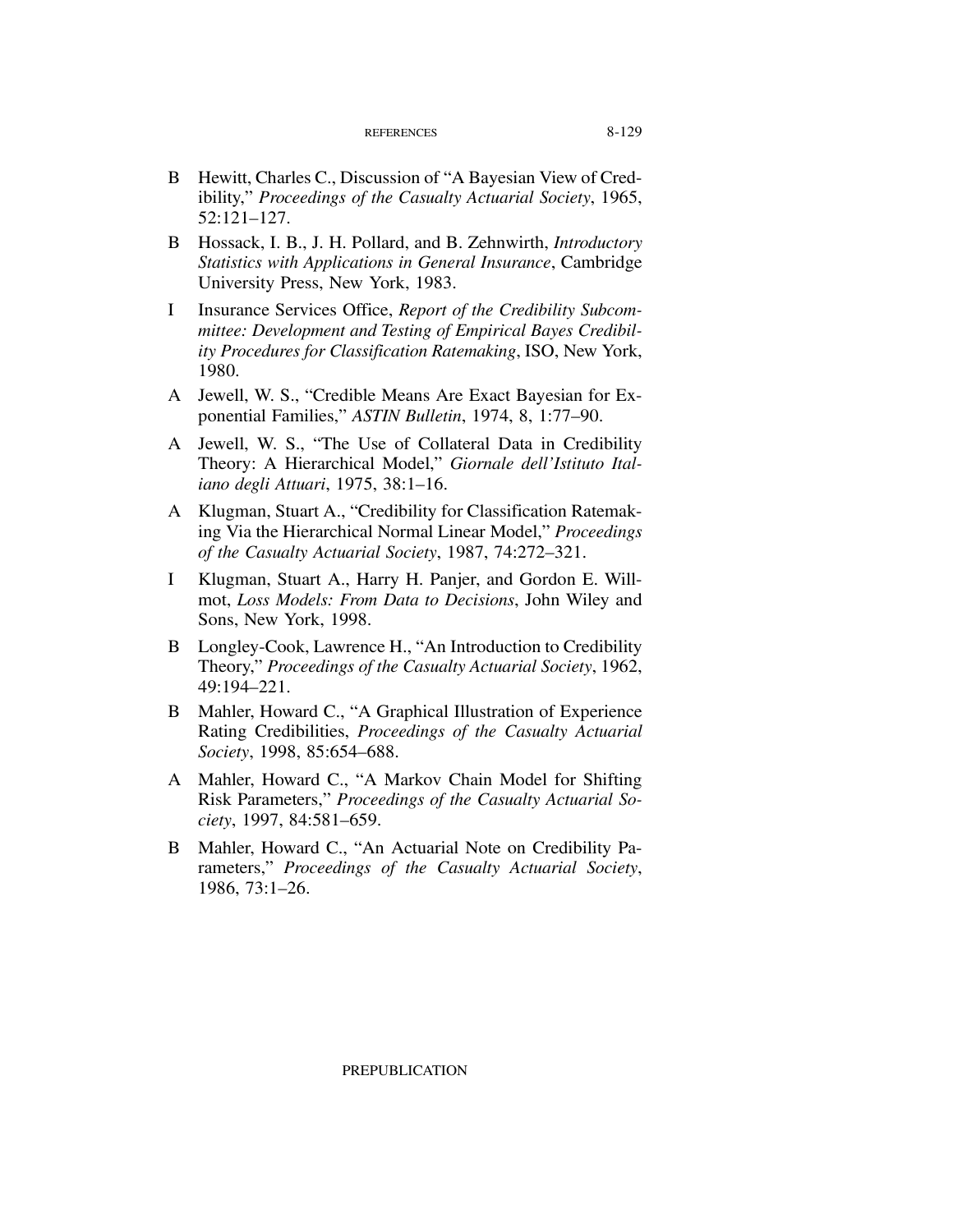- I Mahler, Howard C., "An Example of Credibility and Shifting Risk Parameters," *Proceedings of the Casualty Actuarial Society*, 1990, 77:225–308.
- B Mahler, Howard C., "Credibility: Practical Applications," *CAS Forum*, Fall 1989, 187–199.
- A Mahler, Howard C., "Credibility With Shifting Risk Parameters, Risk Heterogeneity and Parameter Uncertainty," *Proceedings of the Casualty Actuarial Society*, 1998, 85:455–653.
- A Mahler, Howard C., Discussion of "An Analysis of Experience Rating," *Proceedings of the Casualty Actuarial Society*, 1987, 74:119–189.
- I Mahler, Howard C., Discussion of "Parametrizing the Workers Compensation Experience Rating Plan," *Proceedings of the Casualty Actuarial Society*, 1993, 80:148–183.
- B Mahler, Howard C., "Introduction to Basic Credibility," *CAS Forum*, Winter 1997, 67–103.
- A Mahler, Howard C., "Workers' Compensation Classification Relativities," *CAS Forum*, Fall 1999, 425–462.
- B Mayerson, Allen L., "A Bayesian View of Credibility," *Proceedings of the Casualty Actuarial Society*, 1964, 51:85–104.
- B Mayerson, Allen L., Donald A. Jones, and Newton Bowers Jr., "The Credibility of the Pure Premium," *Proceedings of the Casualty Actuarial Society*, 1968, 55:175–185.
- A Meyers, Glenn G., "An Analysis of Experience Rating," *Proceedings of the Casualty Actuarial Society*, 1985, 72:278–317.
- A Meyers, Glenn G., "Empirical Bayesian Credibility for Workers Compensation Classification Ratemaking," *Proceedings of the Casualty Actuarial Society*, 1984, 71:96–121.
- H Michelbacher, Gustav F., "The Practice of Experience Rating," *Proceedings of the Casualty Actuarial Society*, 1918, 4:293–324.
- H Mowbray, A. H., "How Extensive a Payroll Exposure is Necessary to Give a Dependable Pure Premium?" *Proceedings of the Casualty Actuarial Society*, 1914, 1:25–30.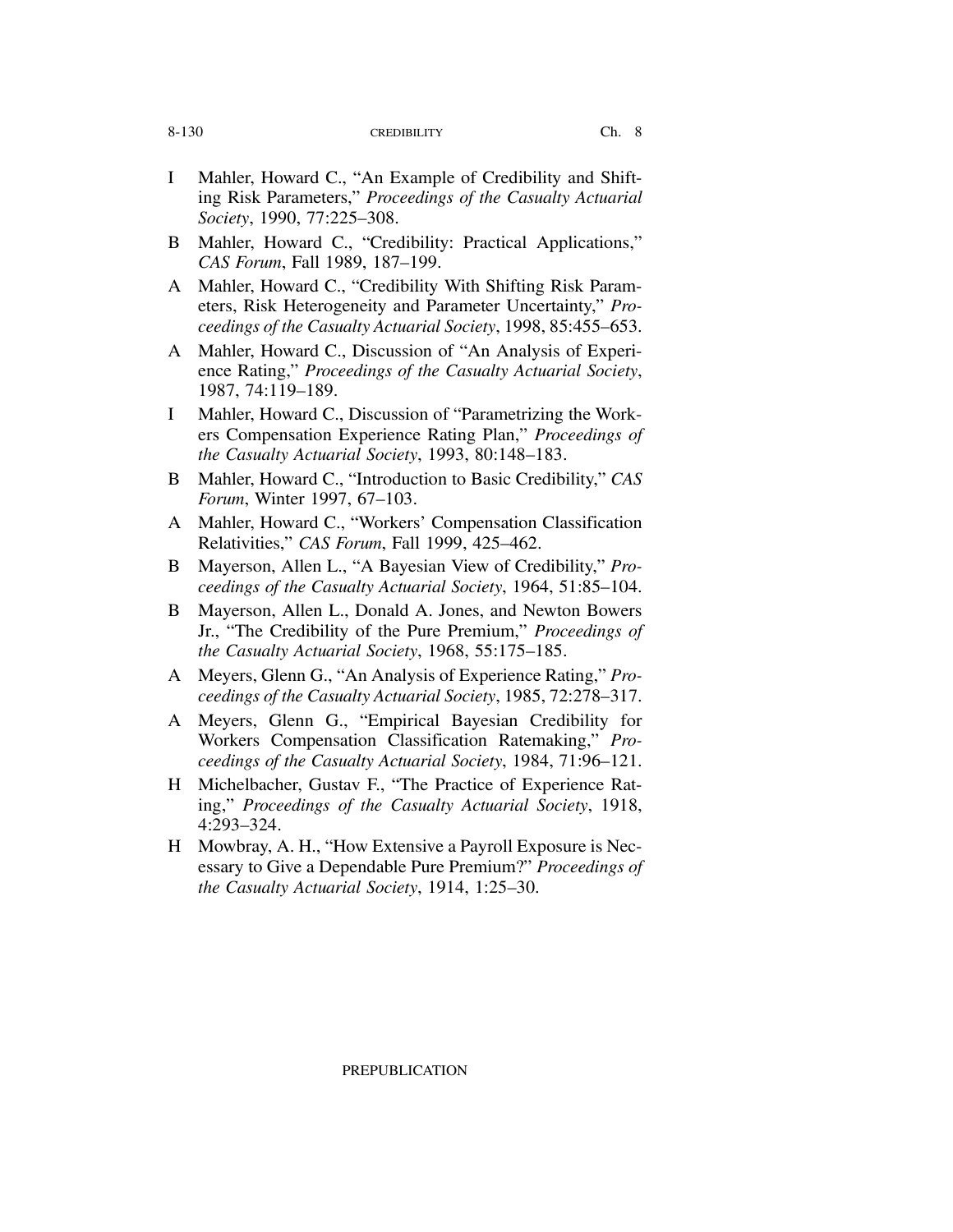- H Perryman, Francis S., "Experience Rating Plan Credibilities," *Proceedings of the Casualty Actuarial Society*, 1971, 58:143–207. First published in *Proceedings of the Casualty Actuarial Society*, 1937, 24:60–125.
- H Perryman, Francis S., "Some Notes on Credibility," *Proceedings of the Casualty Actuarial Society*, 1932, 19:65–84.
- B Philbrick, Stephen W., "An Examination of Credibility Concepts," *Proceedings of the Casualty Actuarial Society*, 1981, 68:195–219.
- I Robbin, Ira, "A Bayesian Credibility Formula for IBNR Counts," *Proceedings of the Casualty Actuarial Society*, 1986, 73:129–164.
- H Uhthoff, Dunbar R., "The Compensation Experience Rating Plan—A Current Review," *Proceedings of the Casualty Actuarial Society*, 1959, 46:285–299.
- I Van Slyke, E. Oakley, "Credibility-Weighted Trend Factors," *Proceedings of the Casualty Actuarial Society*, 1981, 68:160– 171.
- B Van Slyke, E. Oakley, "Credibility for Hiawatha," *CAS Forum*, Fall 1995, 281–298.
- I Venter, Gary G., "Classical Partial Credibility with Application to Trend," *Proceedings of the Casualty Actuarial Society*, 1986, 73:27–51.
- I Venter, Gary G. Credibility. Chap. 7 in *Foundations of Casualty Actuarial Science*. First Edition. New York: Casualty Actuarial Society, 1990.
- A Venter, Gary G., "Structured Credibility in Applications— Hierarchical, Multi-Dimensional and Multivariate Models," *ARCH*, 1985, 2.
- I Waters, H. R., "An Introduction to Credibility Theory," Institute of Actuaries Study Note.
- H Whitney, Albert W., "The Theory of Experience Rating," *Proceedings of the Casualty Actuarial Society*, 1918, 4:274– 292.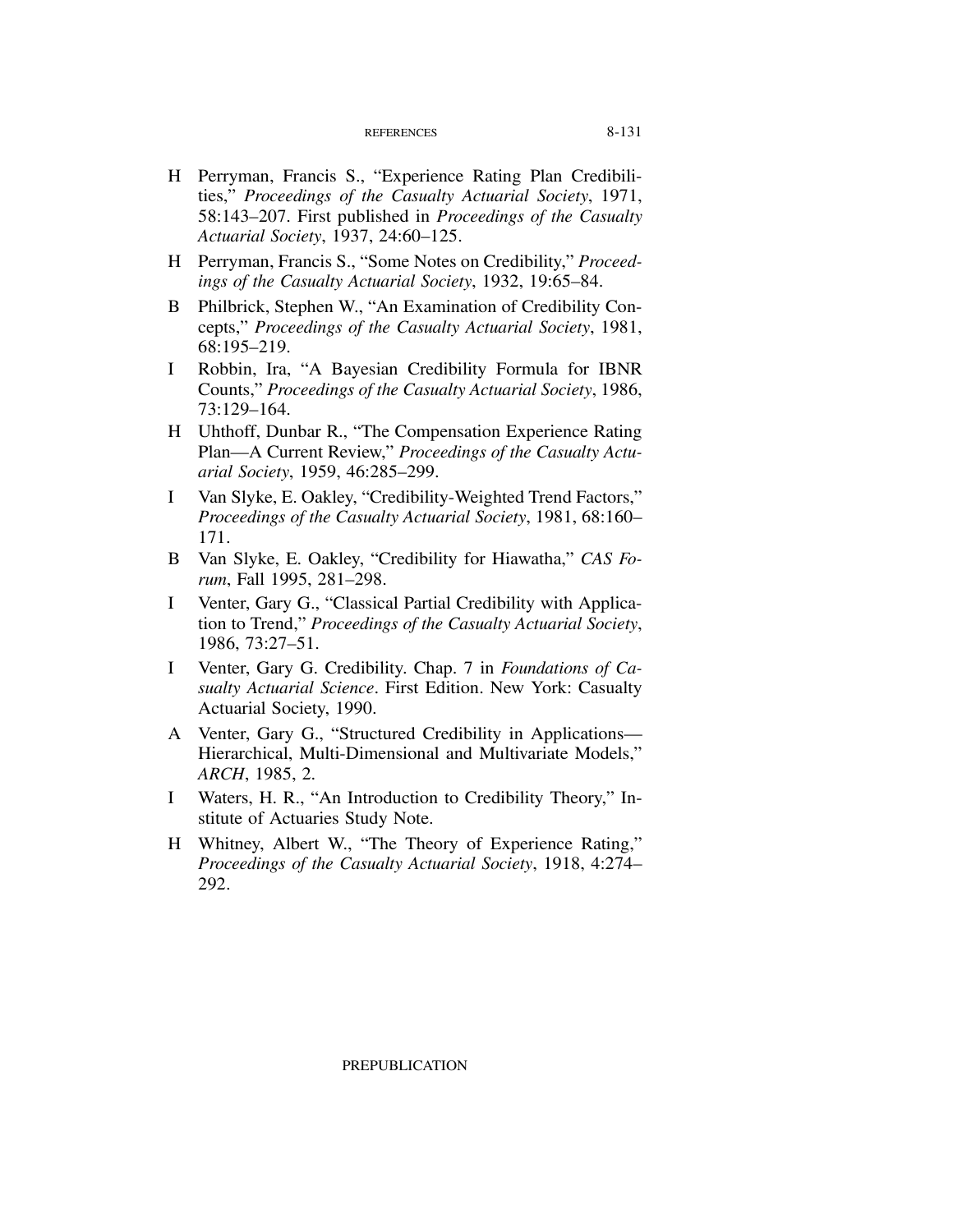#### APPENDIX

# FREQUENCY AND LOSS DISTRIBUTIONS

Actuaries commonly use distributions to model the number of claims and sizes of claims. This appendix will give key facts about the most commonly used frequency distributions and some of the more commonly used loss distributions.

### **Frequency Distributions**

*Binomial Distribution*

Support:  $x = 0, 1, 2, 3...$ , *n* Parameters:  $1 > p > 0$ ,  $n \ge 1$ . Let  $q = 1 - p$ . x  $\overline{ }$  $p^x q^{n-x}$ 

Probability density function:

Mean =  $np$ 

Variance =  $npq$ 

Special Case: For  $n = 1$  one has a Bernoulli Distribution

*Poisson Distribution*

Support:  $x = 0, 1, 2, 3...$  Parameters:  $\lambda > 0$ Probability density function:  $f(x) = \lambda^x e^{-\lambda}/x!$ 

Mean =  $\lambda$ 

Variance =  $\lambda$ 

*Negative Binomial Distribution*

Support:  $x = 0, 1, 2, 3...$  Parameters:  $k \ge 0, 0 < p < 1$ . Let  $q = 1 - p$ Probability density function:  $f(x) = \begin{cases} x + k - 1 \end{cases}$ x  $\overline{ }$  $p^kq^x$ Mean =  $kq/p = k(1 - p)/p$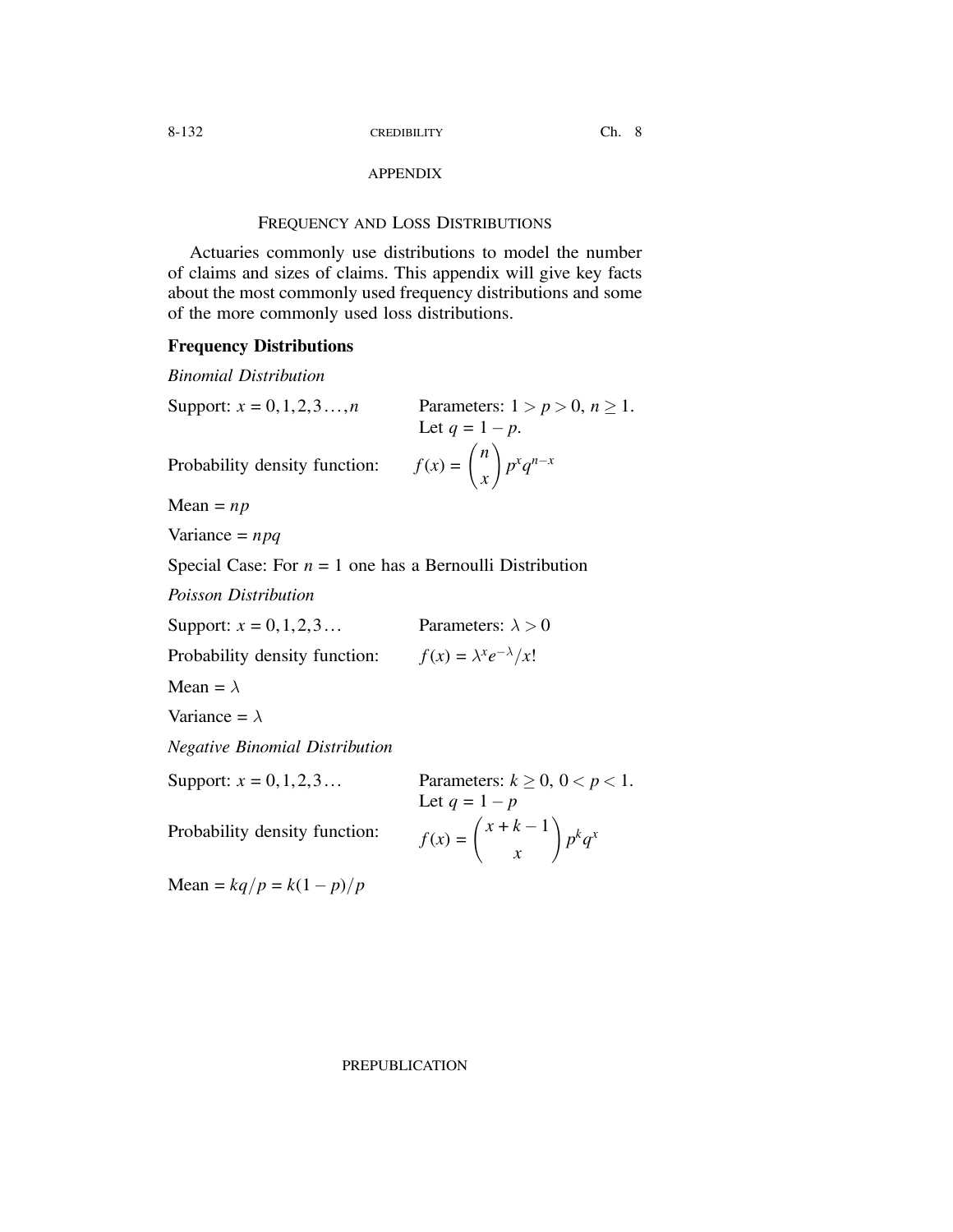Variance =  $kq/p^2 = k(1 - p)/p^2$ Special Case: For  $k = 1$  one has a Geometric Distribution **Loss Distributions** *Exponential Distribution* Support:  $x > 0$  Parameters:  $\lambda > 0$ Distribution Function:  $F(x) = 1 - e^{-\lambda x}$ Probability density function:  $f(x) = \lambda e^{-\lambda x}$ Moments:  $E[X^n] = (n!) / \lambda^n$ Mean =  $1/\lambda$ Variance =  $1/\lambda^2$ *Gamma Distribution* Support:  $x > 0$  Parameters:  $\alpha, \lambda > 0$ Distribution Function:  $F(x) = \Gamma(\alpha; \lambda x)$ Probability density function:  $f(x) = \lambda^{\alpha} x^{\alpha-1} e^{-\lambda x} / \Gamma(\alpha)$ Moments:  $E[X^n] = \prod^{n-1}$  $i=0$  $(\alpha + i)/\lambda^n = \lambda^{-n}\Gamma(\alpha + n)/\Gamma(\alpha)$ Mean =  $\alpha/\lambda$ Variance =  $\alpha/\lambda^2$ Special Case: For  $\alpha = 1$  one has an Exponential Distribution *Weibull Distribution* Support:  $x > 0$  Parameters:  $c, \tau > 0$ Distribution Function:  $F(x) = 1 - \exp(-cx^{\tau})$ Probability density function:  $f(x) = c\tau x^{\tau-1} \exp(-cx^{\tau})$ Moments:  $E[X^n] = \Gamma(1 + n/\tau)/c^{n/\tau}$ Special Case: For  $\tau = 1$  one has an Exponential Distribution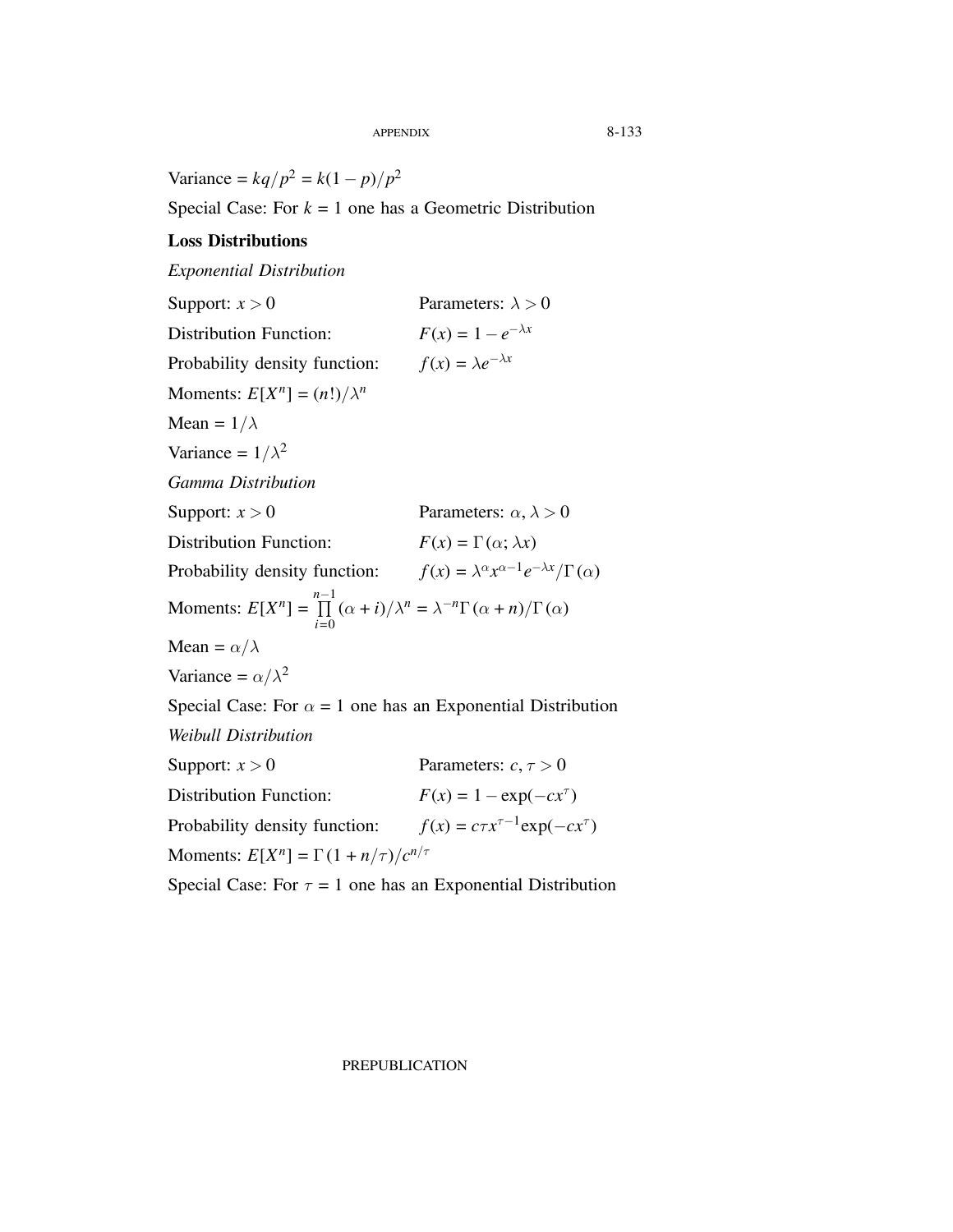*LogNormal Distribution*

| Parameters:<br>$-\infty < \mu < +\infty, \ \sigma > 0$                                                                                            |
|---------------------------------------------------------------------------------------------------------------------------------------------------|
| $F(x) = \Phi[\ln(x) - \mu/\sigma]$                                                                                                                |
| $f(x) =$<br>$\exp[-.5({\ln(x) - \mu}/\sigma)^2]$<br>$\{x\sigma\sqrt{2\pi}\}\$                                                                     |
| Moments: $E[X^n] = \exp[n\mu + .5n^2\sigma^2]$                                                                                                    |
|                                                                                                                                                   |
| Variance = $\exp(2\mu + \sigma^2)\{\exp(\sigma^2) - 1\}$                                                                                          |
|                                                                                                                                                   |
| Parameters: $\alpha$ , $\lambda > 0$                                                                                                              |
| $F(x) = 1 - (\lambda/(\lambda + x))^{\alpha} =$<br>$1-(1+x/\lambda)^{-\alpha}$                                                                    |
| $f(x) = (\alpha \lambda^{\alpha})(\lambda + x)^{-(\alpha+1)} =$<br>Probability density function:<br>$(\alpha/\lambda)(1+x/\lambda)^{-(\alpha+1)}$ |
| Moments: $E[X^n] = \lambda^n n! / \prod_{i=1}^{n} (\alpha - i) \qquad \alpha > n$                                                                 |
|                                                                                                                                                   |
| Variance = $\lambda^2 \alpha / \{(\alpha - 2)(\alpha - 1)^2\}$<br>$\alpha > 2$                                                                    |
|                                                                                                                                                   |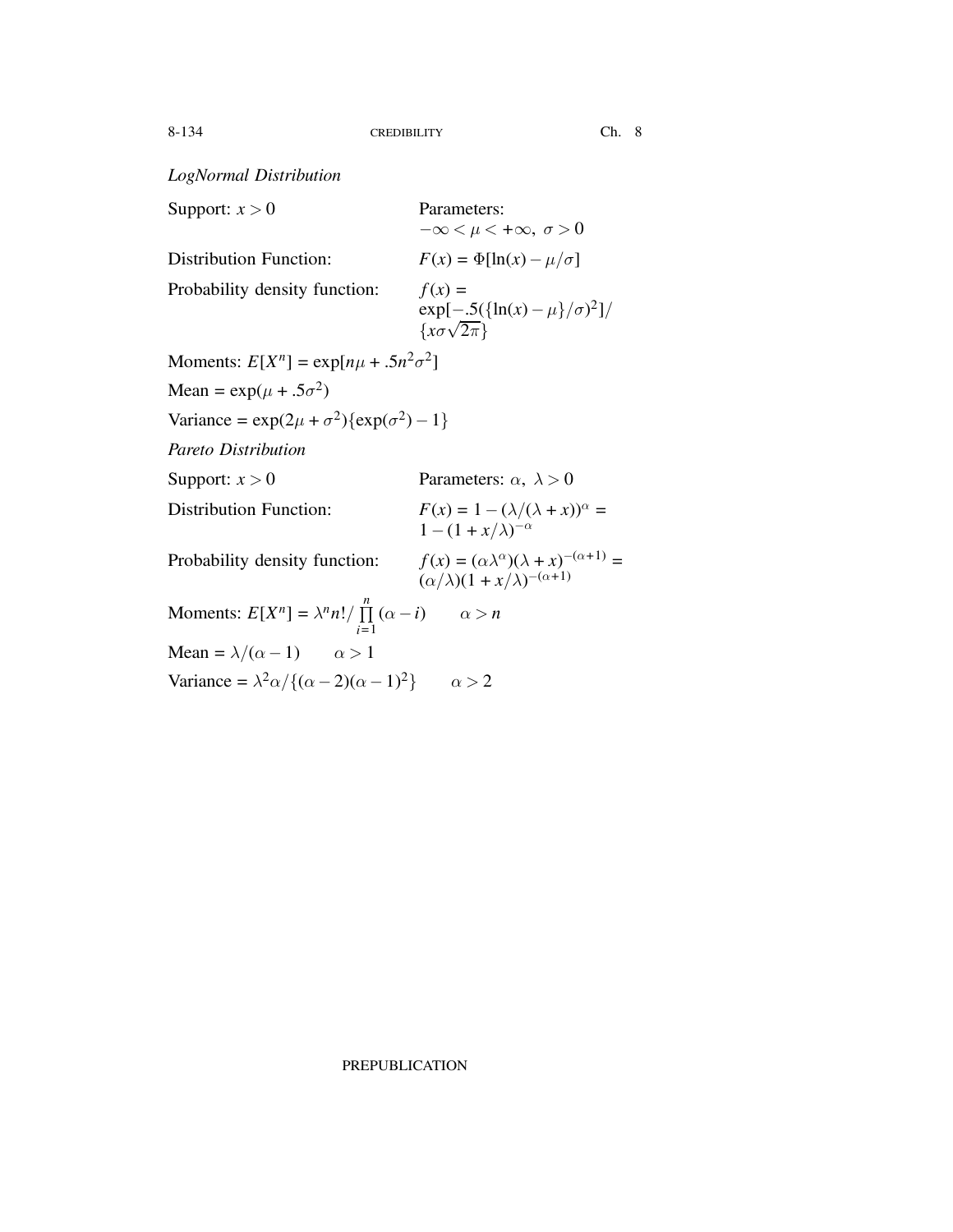*Solution 2.2.1:*  $\Phi(2.576) = .995$ , so that  $y = 2.576$ .  $n_0 = y^2/k^2 =$  $(2.576/.025)^{2} = 10,617.$ 

*Solution 2.2.2:*  $\Phi(2.326) = .99 = (1 + .98)/2$ , so that  $y = 2.326$ .  $n_0 = y^2/k^2 = (2.326/.075)^2 = 962.$ 

*Solution 2.2.3:*  $n_0 = y^2/k^2$ . Therefore,  $y = k\sqrt{n_0} = .06\sqrt{900}$ 1.80.  $P = 2\Phi(y) - 1 = 2\Phi(1.80) - 1 = (2)(.9641) - 1 = .9282$ .

*Solution 2.2.4:* For *Y* risks the mean is  $.05Y$  and variance is  $.09Y$ . (The means and variances of independent variables each add.) Thus, the  $\pm 2\%$  error bars correspond to  $\pm (.02)(.05Y)$ . The standard deviation is  $.3(Y^5)$ . "94% of the time," corresponds to 1.881 standard deviations, since  $\Phi(1.881) = 97\%$ . Thus, we set the error bars equal to 1.881 standard deviations:  $(1.881)(.3)Y^{.5} =$  $(.02)(.05Y)$ . Therefore,  $Y = (1.881/.02)^{2}(.09)/.05^{2} = 318,434$ .

*Comment:* In terms of claims instead of exposures the full credibility standard would be  $318,434 \times .05 = 15,922 = 8,845 \times 1.8 =$ 8,845 (variance/mean). If the claim frequency were Poisson, the variance equals the mean and one would get a standard for full credibility of 8,845 claims; in this case since the Poisson assumption does not hold one must multiply by an additional term of  $(.09/.05)$  = variance/mean. Since the variance is larger than the mean, we need more claims to limit the fluctuations than would be the case with a Poisson frequency.

*Solution 2.2.5:* Let x be the number of respondents and let p be the true percentage of yes respondents in the total population. The result of the poll is a Binomial Distribution with variance  $xp(1-p)$ . Thus the variance of the average is  $(1/x^2)$ times this or  $p(1-p)/x$ . Using the Normal Approximation, 95% probability corresponds to  $\pm 1.96$  standard deviations of the mean of p. Thus we want  $(.07)(p) = (1.96)\sqrt{(p(1-p)/x)}$ .  $\sqrt{x} =$  $(1.96)(\sqrt{(1-p)/p})$ /.07.  $x = 784((1/p) - 1)$ . As p gets smaller x approaches infinity. However, we assume  $p > 0.2$  so that  $x <$  $784(5 - 1) = 3,136$ .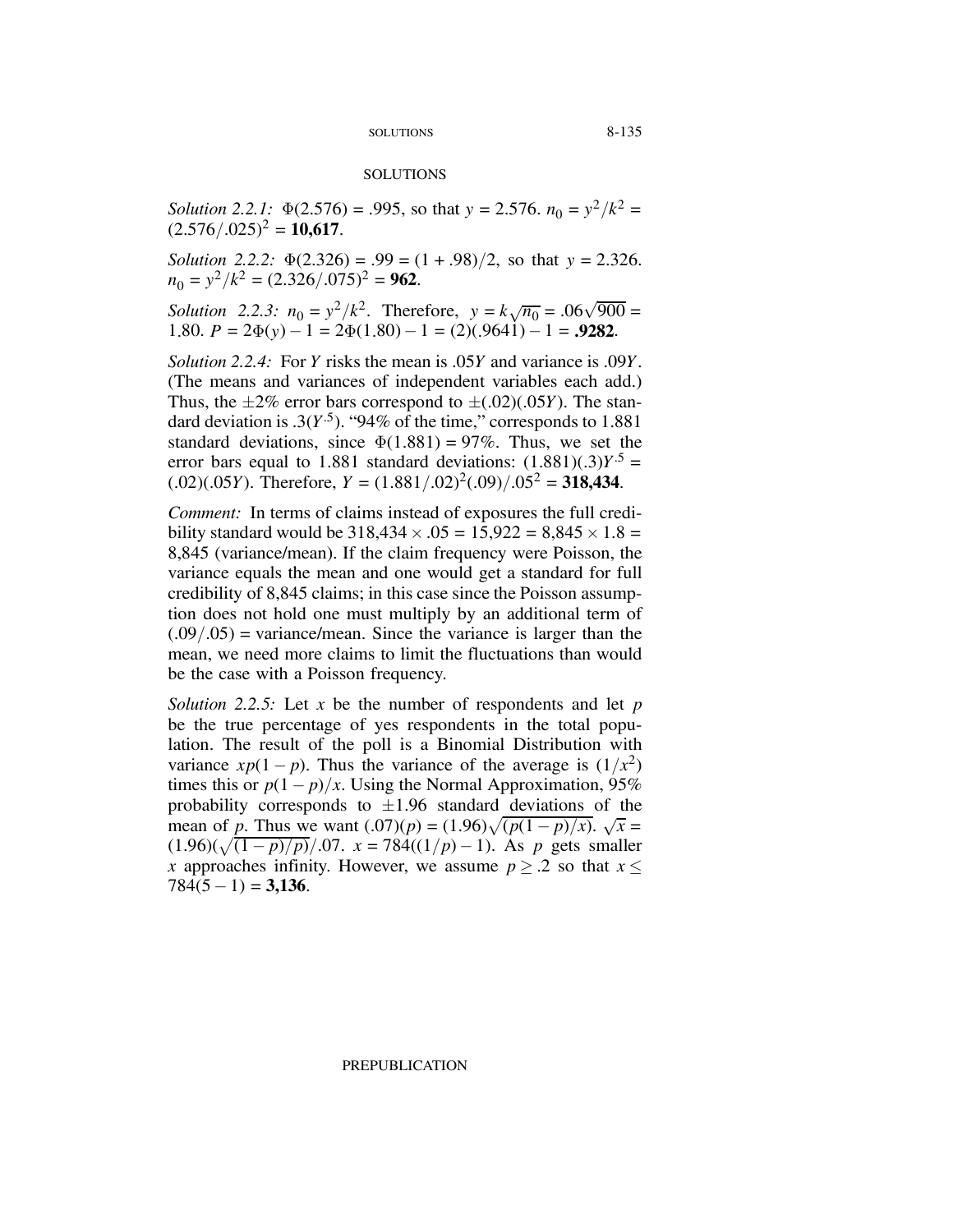*Comment:* The 3,136 respondents are similar to 3,136 exposures. If one has at least a 20% chance of a yes response, then the expected number of yeses is at least  $(3,136)(.2)$  = 627. This is similar in concept to 627 expected claims. The general form of the standard for full credibility is in terms of expected claims:  $(\sigma_f^2/\mu_f)(y^2/k^2)$ . In this case,  $k = .07$ ,  $P =$ 95% and  $y = 1.960$ .  $\sigma_f^2 / \mu_f = npq/(np) = q$ . Thus the standard for full credibility in terms of expected claims would be:  $q(1.960/.07)^2 = 784q$ . In terms of exposures it would be:  $784q/p = 784(1/p - 1)$ . For p between .2 and .8, this expression is maximized when  $p = 0.2$  and is then  $784(5 - 1) = 3,136$  exposures.

*Solution 2.2.6:* For frequency, the general formula for the Standard for Full Credibility is:  $(\sigma_f^2/\mu_f)\{y^2/k^2\}$ . Assuming y and k (not the parameter of a Negative Binomial, but rather the tolerance around the true mean frequency) are fixed, then the Standard for Full Credibility is proportional to the ratio of the variance to the mean. For the Poisson this ratio is one. For a Negative Binomial with parameters p and k, this ratio is:  $(kq/p^2)/(kq/p) =$  $1/p$ . Thus the second Standard is  $1/p = 1/7 = 1.429$  times the first standard.

*Comment:* The Negative Binomial has a larger variance than the Poisson, so there is more random fluctuation, and therefore the standard for Full Credibility is larger. For the Poisson  $\sigma_f^2/\mu_f = 1$ . For the Negative Binomial the variance is greater than the mean, so  $\sigma_f^2/\mu_f > 1$ . Thus for the Negative Binomial the Standard for Full Credibility is larger than the Poisson case, all else equal.

*Solution 2.2.7:* Since the full credibility standard is inversely proportional to the square of k:  $n_0 = y^2/k^2$ ,  $X/Y = (10\%/5\%)^2 = 4$ . Alternately, one can compute the values of  $X$  and  $Y$  assuming one is dealing with the standard for Frequency. For  $k = 5\%$  and  $P = 90\%$ :  $\Phi(1.645) = .95 = (1 + .90)/2$ , so that  $y = 1.645$ ,  $n_0 =$  $y^2/k^2 = (1.645/.05)^2 = 1,082 = X$ . For  $k = 10\%$  and  $P = 90\%$ :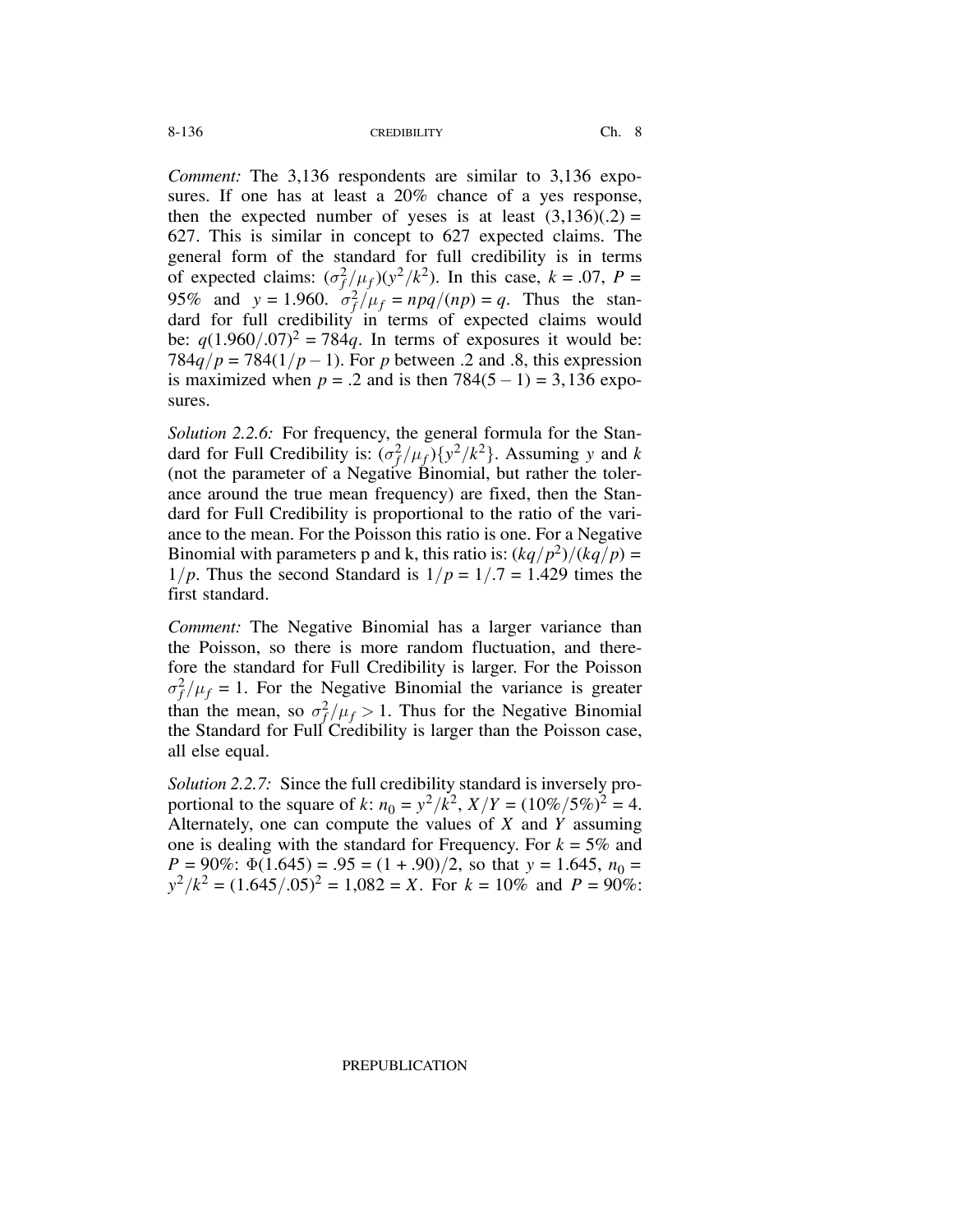SOLUTIONS 8-137

 $\Phi(1.645) = 0.95 = (1 + 0.90)/2$ , so that  $y = 1.645$ ,  $n_0 = y^2/k^2 = 0.645$  $(1.645/.10)^2 = 271 = Y$ . Thus  $X/Y = 1,082/271 = 4$ .

*Comment:* As the requirement gets less strict, for example  $k=10\%$  rather than 5%, the number of claims needed for Full Credibility decreases. If one is dealing with the standard for pure premiums rather than frequency, then both  $X$  and  $Y$  have an extra factor of  $(1 + CV^2)$ , which doesn't effect  $X/Y$ .

*Solution* 2.3.1:  $y = 1.645$  since  $\Phi(1.645) = .95$ .  $n_0 = (y/k)^2 =$  $(1.645/.01)<sup>2</sup> = 27060$ . For severity, the Standard For Full Credibility is:  $n_0CV^2 = (27,060)(6,000,000/1,000^2) = (27,060)(6) =$ **162,360**.

*Solution 2.3.2:*  $n_0CV_S^2$  = Full Credibility Standard for Severity.  $n_0$  is the same for both risks A and B. Since the means of the severity of A and B are the same, but the standard deviation of severity for B is twice as large as A's, then  $CV_S^2(B) = 4CV_S^2(A)$ . This implies that  $n_0CV_S(B) = 4n_0CV_S(A) = 4N$ .

*Solution* 2.4.1:  $\sigma_{PP}^2 = \mu_F \sigma_S^2 + \mu_S^2 \sigma_F^2 = (13)(200,000) + (300)^2 (37)$ = **5,930,000**.

*Solution 2.4.2:* Frequency is Bernoulli with  $p = 2/3$ , with mean  $= 2/3$  and variance  $= (2/3)(1/3) = 2/9$ . Mean severity  $= 7.1$ , variance of severity = 72.1 – 7.1<sup>2</sup> = 21.69. Thus,  $\sigma_{PP}^2 = \mu_F \sigma_S^2 +$  $\mu_S^2 \sigma_F^2 = (2/3)(21.69) + (7.1^2)(2/9) = 25.66.$ 

For the severity the mean and the variance are computed as follows:

| Probability | Size of Claim | Square of<br>Size of Claim |
|-------------|---------------|----------------------------|
| 20%         |               |                            |
| 50%         |               | 25                         |
| 30%         | 14            | 196                        |
| Mean        | 71            | 72.1                       |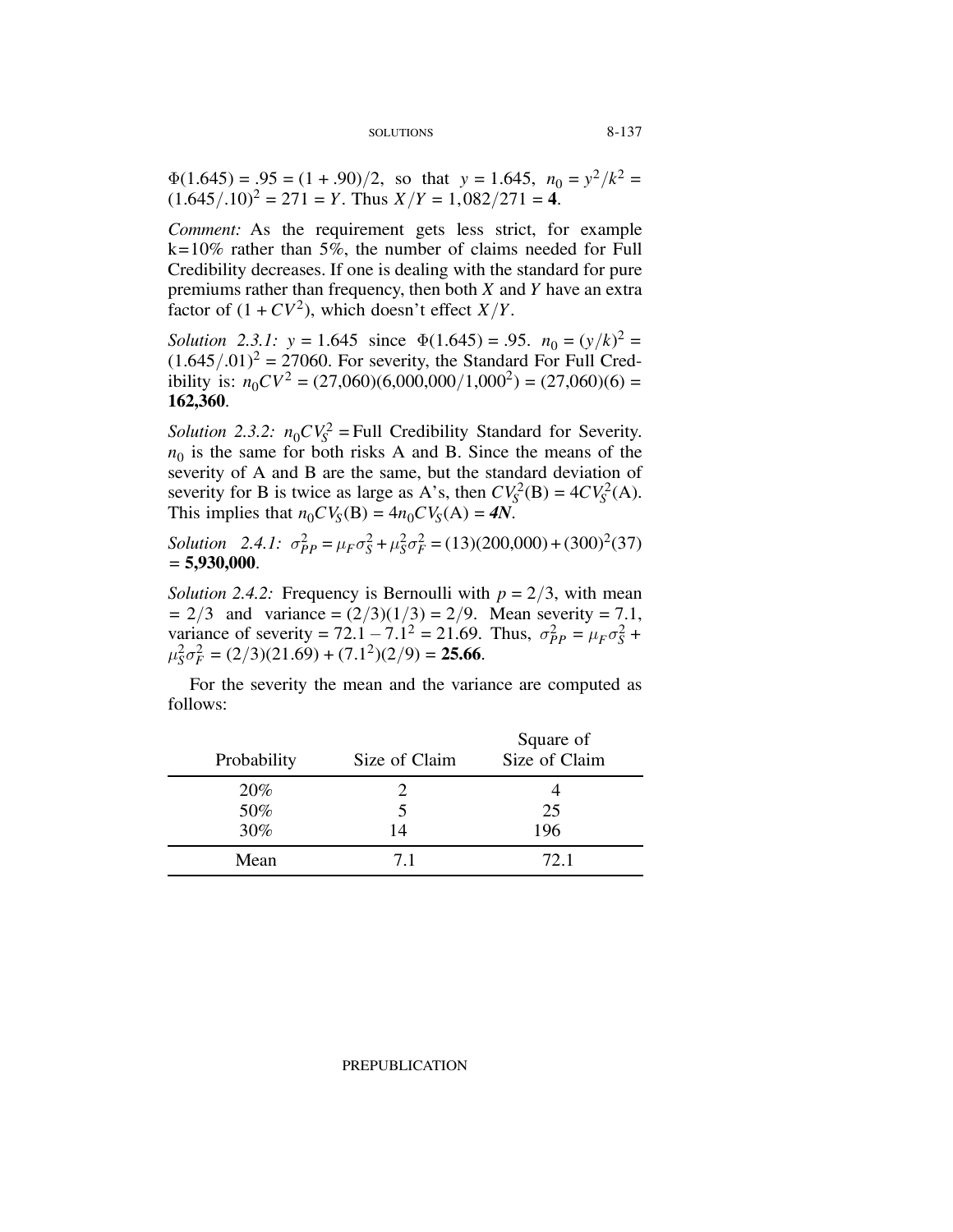*Solution 2.4.3:* The average Pure Premium is 106. The second moment of the Pure Premium is 16,940. Therefore, the variance =  $16,940 - 106^2 = 5,704$ .

| <b>Situation</b>           |          | Probability Pure Premium Square of P.P. |        |
|----------------------------|----------|-----------------------------------------|--------|
| 1 claim $@50$              | $60.0\%$ | 50                                      | 2,500  |
| 1 claim $@200$             | 20.0%    | 200                                     | 40,000 |
| 2 claims $\omega$ 50 each  | $7.2\%$  | 100                                     | 10,000 |
| 2 claims: 1 @ 50 & 1 @ 150 | $9.6\%$  | 200                                     | 40,000 |
| 2 claims $@150$ each       | $3.2\%$  | 300                                     | 90,000 |
| Overall                    | 100.0%   | 106                                     | 16.940 |

For example, the chance of 2 claims with one of size 50 and one of size 150 is the chance of having two claims times the chance given two claims that one will be 50 and the other  $150 =$  $(2)(2)(.6)(.4) = 9.6\%$ . In that case the pure premium is 50 +  $150 = 200$ . One takes the weighted average over all the possibilities.

*Comment:* Note that the frequency and severity are *not* independent.

*Solution 2.4.4:* Since the frequency and severity are independent, the process variance of the Pure Premium = (mean frequency)(variance of severity) + (mean severity)<sup>2</sup> (variance of frequency) = .25 [(variance of severity) + (mean severity)<sup>2</sup>] = .25 (2nd moment of the severity)

$$
= (.25/5,000) \int_0^{5000} x^2 dx
$$
  
= (.25/5,000)(5,000)<sup>3</sup>/3 = **2,083,333.**

*Solution 2.4.5:* The mean severity =  $\exp(\mu + .5\sigma^2) = \exp(4.32)$  = 75.19. Thus the mean aggregate losses is  $(8,200)(75.19) =$ **616,547**. The second moment of the severity =  $\exp(2\mu + 2\sigma^2)$  =  $exp(9.28) = 10,721$ . Thus since the frequency is Poisson and independent of the severity the variance of the aggregate losses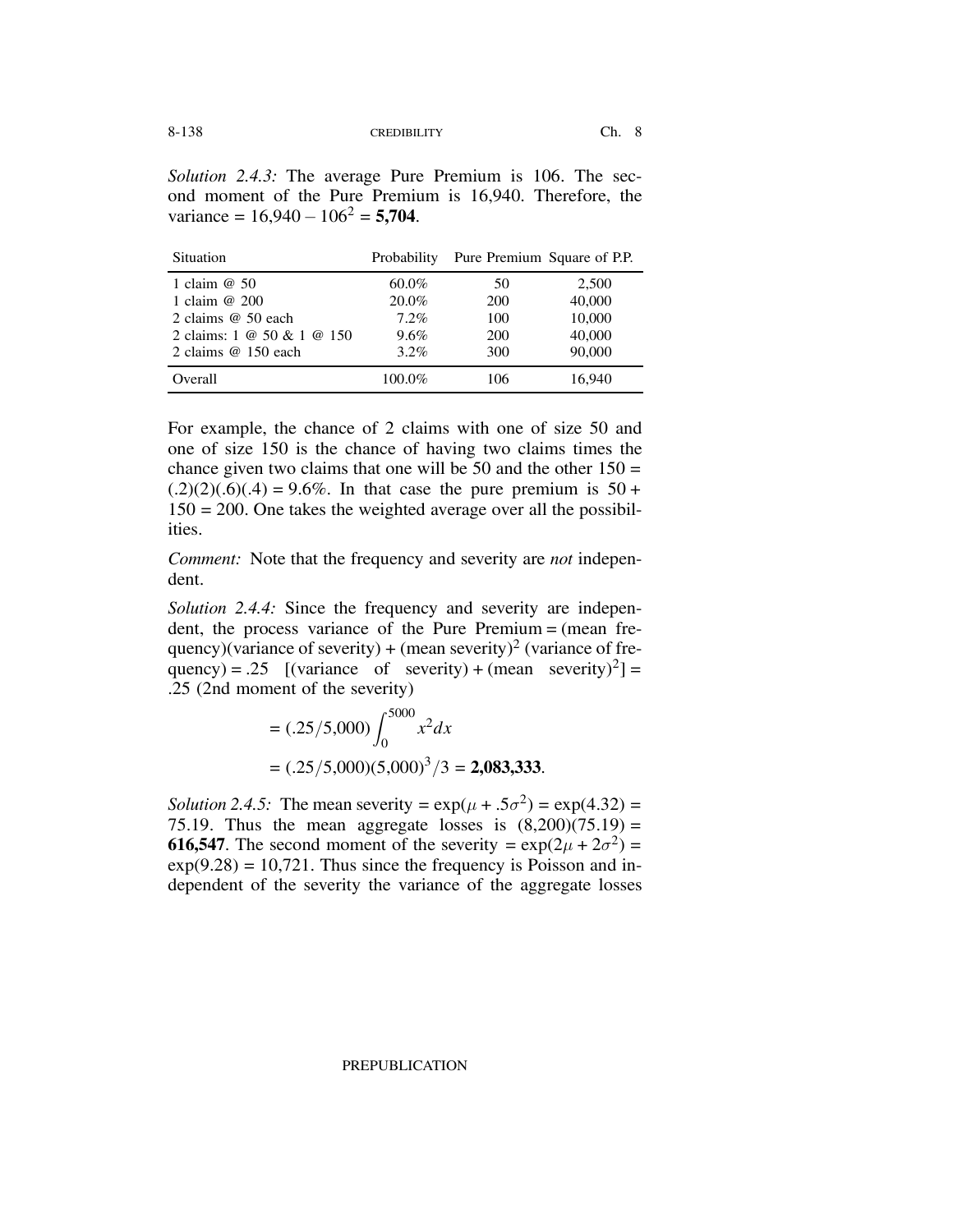$= \mu_F$  (2nd moment of the severity) = (8,200)(10,721) = **87.91 million**.

*Solution 2.4.6:* For a Poisson frequency, with independent frequency and severity, the variance of the aggregate losses =  $\mu_F$  (2nd moment of the severity) = (0.5)(1,000) = 500.

*Solution 2.4.7:* Since we have a Poisson Frequency, the Process Variance for each type of claim is given by the mean frequency times the second moment of the severity. For example, for Claim Type Z, the second moment of the severity is  $(1,500^2 + 2,000,000) = 4,250,000$ . Thus, for Claim Type Z the process variance of the pure premium is:  $(.01)(4,250,000) =$ 42,500. Then the process variances for each type of claim add to get the total variance, 103,570.

| Type<br>$\alpha$ f<br>Claim | Mean<br>Frequency | Mean<br>Severity | Square<br>of Mean<br>Severity | Variance<br>of<br>Severity | <b>Process</b><br>Variance<br>of P.P. |
|-----------------------------|-------------------|------------------|-------------------------------|----------------------------|---------------------------------------|
| W                           | 0.02              | 200              | 40,000                        | 2,500                      | 850                                   |
| X                           | 0.03              | 1,000            | 1,000,000                     | 1,000,000                  | 60,000                                |
| Y                           | 0.04              | 100              | 10,000                        | $\theta$                   | 400                                   |
| Z                           | 0.01              | 1,500            | 2,250,000                     | 2,000,000                  | 42,500                                |
| Sum                         |                   |                  |                               |                            | 103,750                               |

*Solution 2.5.1:* For a LogNormal, the mean severity =  $\exp(\mu + \pi)$  $5\sigma^2$ ) = exp(4.32) = 75.19. The second moment of the severity =  $\exp(2\mu + 2\sigma^2)$  =  $\exp(9.28)$  = 10,721. Thus  $1 + CV^2$  = second moment divided by square of the mean =  $10,721/75.19^2$  = 1.896. (Note that for the LogNormal Distribution:  $1 + CV^2 =$  $\exp(\sigma^2) = \exp(.8^2) = 1.8965$ .)  $y = 1.645$  since  $\Phi(1.645) = .95$  $=(1 + .90)/2$ . Therefore,  $n_0 = y^2/k^2 = (1.645/.025)^2 = 4,330$ . Therefore,  $n_F = n_0(1 + CV^2) = (4,330)(1.896) = 8,210$  claims.

*Solution 2.5.2:* Square of Coefficient of Variation  $= (2 \text{ million})/$  $(1,000^2)$  = 2. The Normal distribution has a 99.5% chance of being less than 2.575. Thus  $y = 2.575$ .  $k = 10\%$ . Therefore, in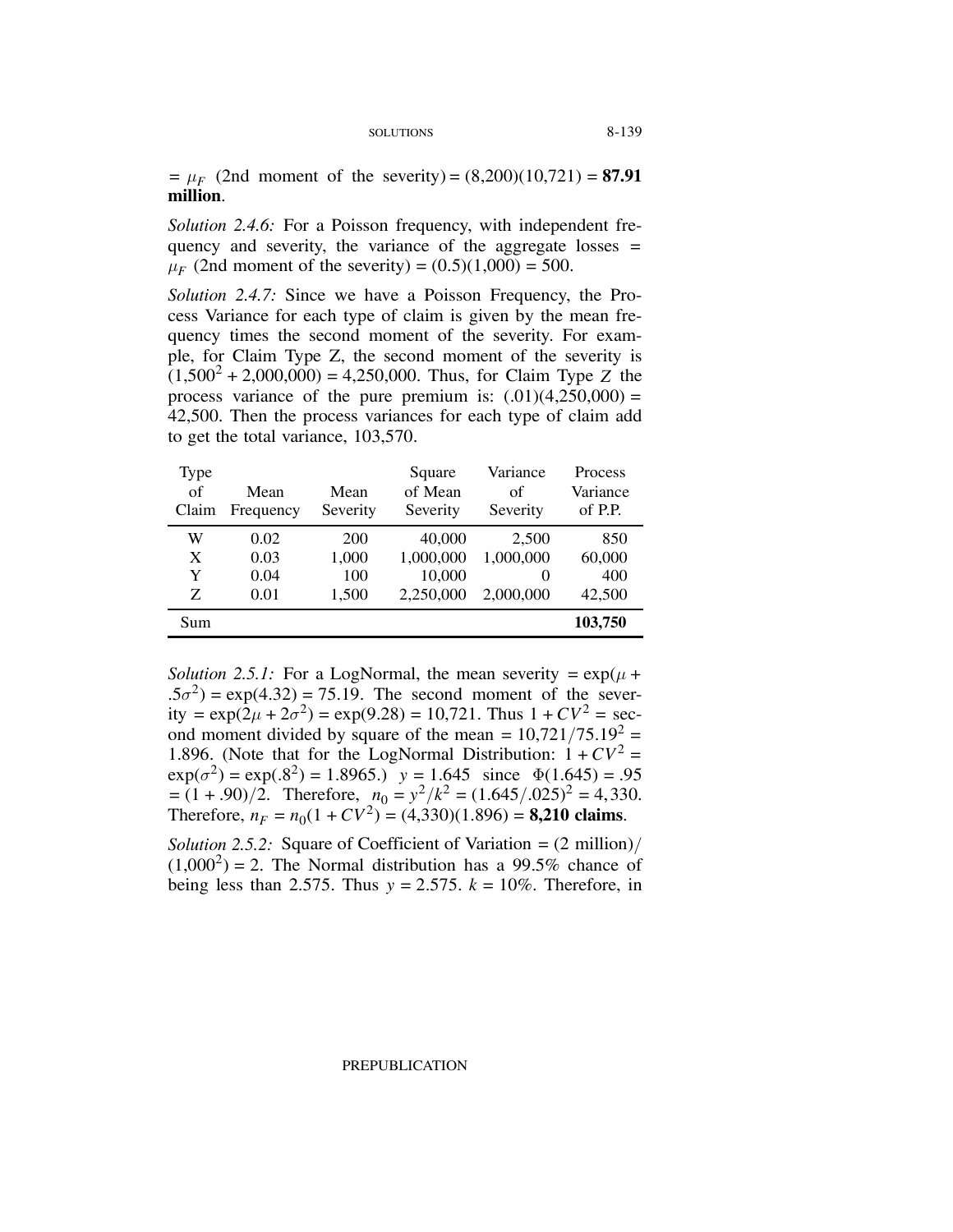terms of number of claims the full credibility standard is  $=$  $y^2(1+CV^2)/k^2 = (2.575^2)(1+2)/10\%^2 = 1989$  claims. This is equivalent to  $1989/.04 = 49,725$  policies.

*Solution 2.5.3:* The severity has a mean of 16.67 and a second moment of 416.67:

$$
\int_0^{50} x f(x) dx = .0008 \int_0^{50} (50x - x^2) dx
$$
  
= .0008(25x<sup>2</sup> - x<sup>3</sup>/3)  $\int_0^{50} = 16.67$   

$$
\int_0^{50} x^2 f(x) dx = .0008 \int_0^{50} (50x^2 - x^3) dx
$$
  
= .0008(50x<sup>3</sup>/3 - x<sup>4</sup>/4)  $\int_0^{50} = 416.67$ 

 $1 + CV^2 = E[X^2]/E^2[X] = 416.67/16.67^2 = 1.5.$ 

The standard for Full Credibility for the pure premiums for  $k = 2.5\%$  is, therefore,  $n_F = n_0(1 + CV^2) = (5,000)(1.5) = 7,500$ . For k=9% we need to multiply by  $(2.5/9)^2$  since the full credibility standard is inversely proportional to  $k^2$ . 7,500(2.5/9)<sup>2</sup> = **579**.

*Solution 2.5.4:* We have  $y = 2.576$  since  $\Phi(2.576) = .995$ . Therefore,  $n_0 = (y/k)^2 = (2.576/.10)^2 = 663. n_F = n_0(1 + CV^2)$ , therefore,  $CV = \sqrt{\frac{n_F}{n_0} - 1} = \sqrt{\frac{2,000}{663}} - 1.42$ .

*Solution 2.5.5:* We have  $y = 1.960$  since  $\Phi(1.960) = .975$ . Therefore,  $n_0 = (y/k)^2 = (1.960/.20)^2 = 96$ . The mean severity is  $(10)(.5) + (20)(.3) + (50)(.2) = 21$ . The variance of the severity is:  $(11^2)(.5) + (1^2)(.3) + (29^2)(.2) = 229$ . Thus, the coefficient of variation squared =  $229/21^2 = .519$ .  $n_F = n_0(1 + CV^2) =$  $96(1.519) = 146.$ 

*Solution 2.5.6:* The Poisson assumption does not apply so we use formula [2.5.5]:  $n_F = (y^2/k^2)(\sigma_f^2/\mu_f + \sigma_s^2/\mu_s^2)$ . We have  $y =$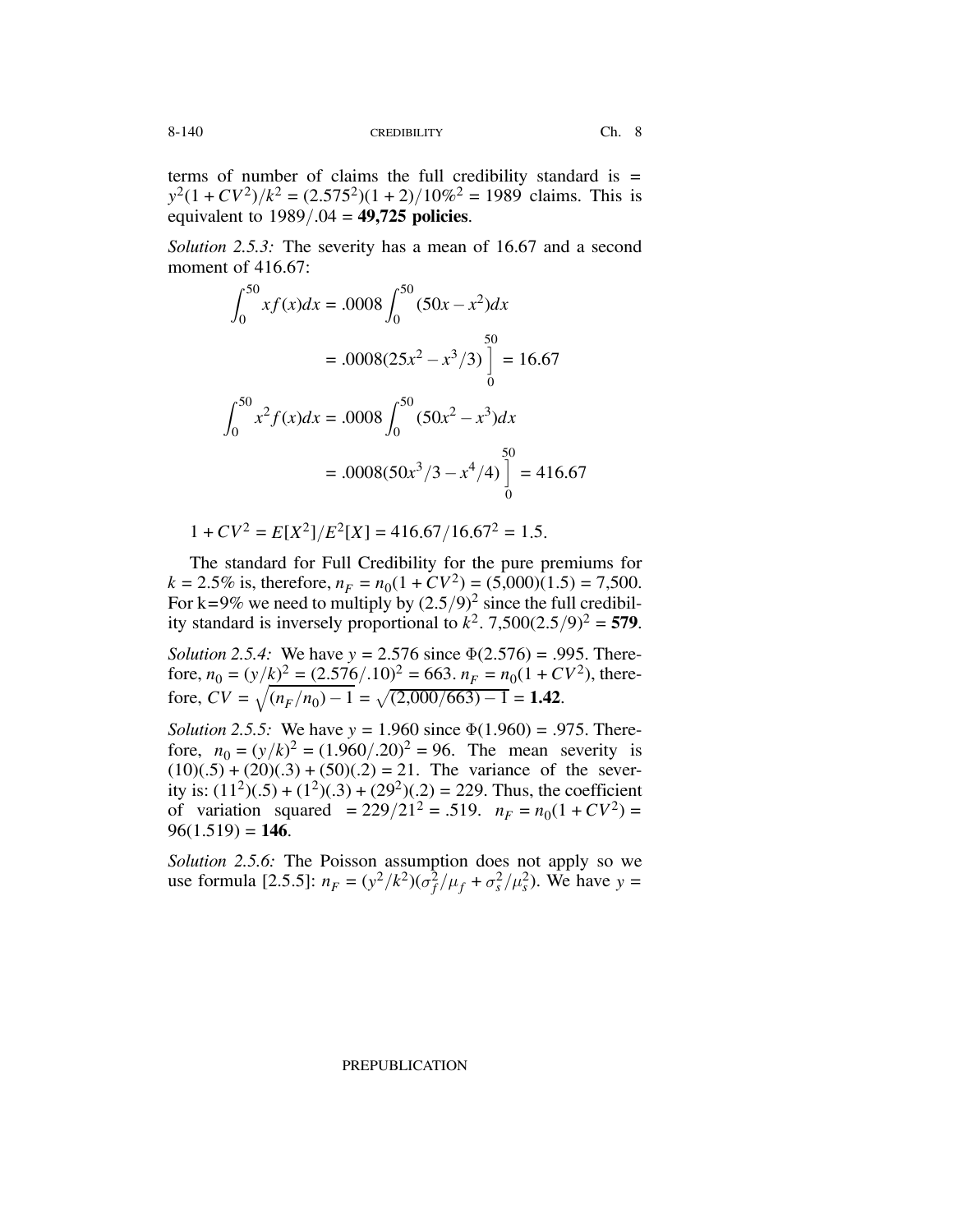SOLUTIONS 8-141

1.960 since  $\Phi(1.960) = .975$ . Therefore,  $(y/k)^2 = (1.960/.20)^2 =$ 96. The mean severity is  $(10)(.5) + (20)(.3) + (50)(.2) = 21$ . The variance of the severity is:  $(11^2)(.5) + (1^2)(.3) + (29^2)(.2) = 229$ . Therefore,  $\sigma_s^2/\mu_s^2 = 229/21^2 = .519$ . The variance of the frequency is twice the mean, so  $\sigma_f^2/\mu_f = 2$ . The answer is:  $n_F =$  $(96)(2+.519) = 242$ . Because of the greater variance in frequency relative to the mean, more claims are required for the Negative Binomial frequency than the Poisson frequency in the previous problem.

*Solution 2.5.7:*  $\Phi(2.327) = .99$ , so  $y = 2.327$ . For frequency, the standard for full credibility is  $(2.327/.025)^2 = 8,664$ . On the other hand, the Standard for Full Credibility for the pure premium:  $\Phi(1.645) = .95$ , so  $y = 1.645$ . Thus,  $8.664 = n_F =$  $(y^2/k^2)(1+CV^2) = (1.645^2/k^2)(1+3.5^2) = 35.85/k^2$ . Thus,  $k =$  $\sqrt[3]{\sqrt{35.85/8,664)}} = .064.$ 

*Solution 2.5.8:* The mean of the severity distribution is 100,000  $/2 = 50,000$ . The Second Moment of the Severity Distribution is the integral from 0 to 100,000 of  $x^2f(x)$ , which is  $100,000^3/3(100,000)$ . Thus, the variance is  $100,000^2/3$  –  $50,000^2 = 833,333,333$ . Thus, the square of the coefficient of variation is 833,333,333/50,000<sup>2</sup> = 1/3.  $k = 5\%$  (within  $\pm 5\%$ ) and since  $P = .95$ ,  $y = 1.960$  since  $\Phi(1.960) = (1 + P)/2 = .975$ .

The Standard for Full Credibility Pure Premium =  $(y/k)^2$  $(1 + CV^2) = (1.96/.05)^2 (1 + 1/3) = 1537 (4/3) = 2,049$  claims.

*Solution 2.5.9:*  $n_F = (y/k)^2(1 + CV^2)$ . If the *CV* goes from 2 to 4, and k doubles then the Standard for Full Credibility is multiplied by  $\{(1 + 4^2)/(1 + 2^2)\}/2^2 = (17/5)/4$ . Thus, the Standard for Full Credibility is altered to:  $(1,200)(17/5)/4 = 1,020$ .

*Solution 2.6.1:*  $Z = \sqrt{(300/2,000)} = 38.7\%$ .

*Solution 2.6.2:* Since the credibility is proportional to the square root of the number of claims, we get  $(36\%)(\sqrt{10)} = 114\%$ . However, the credibility is limited to **100%**.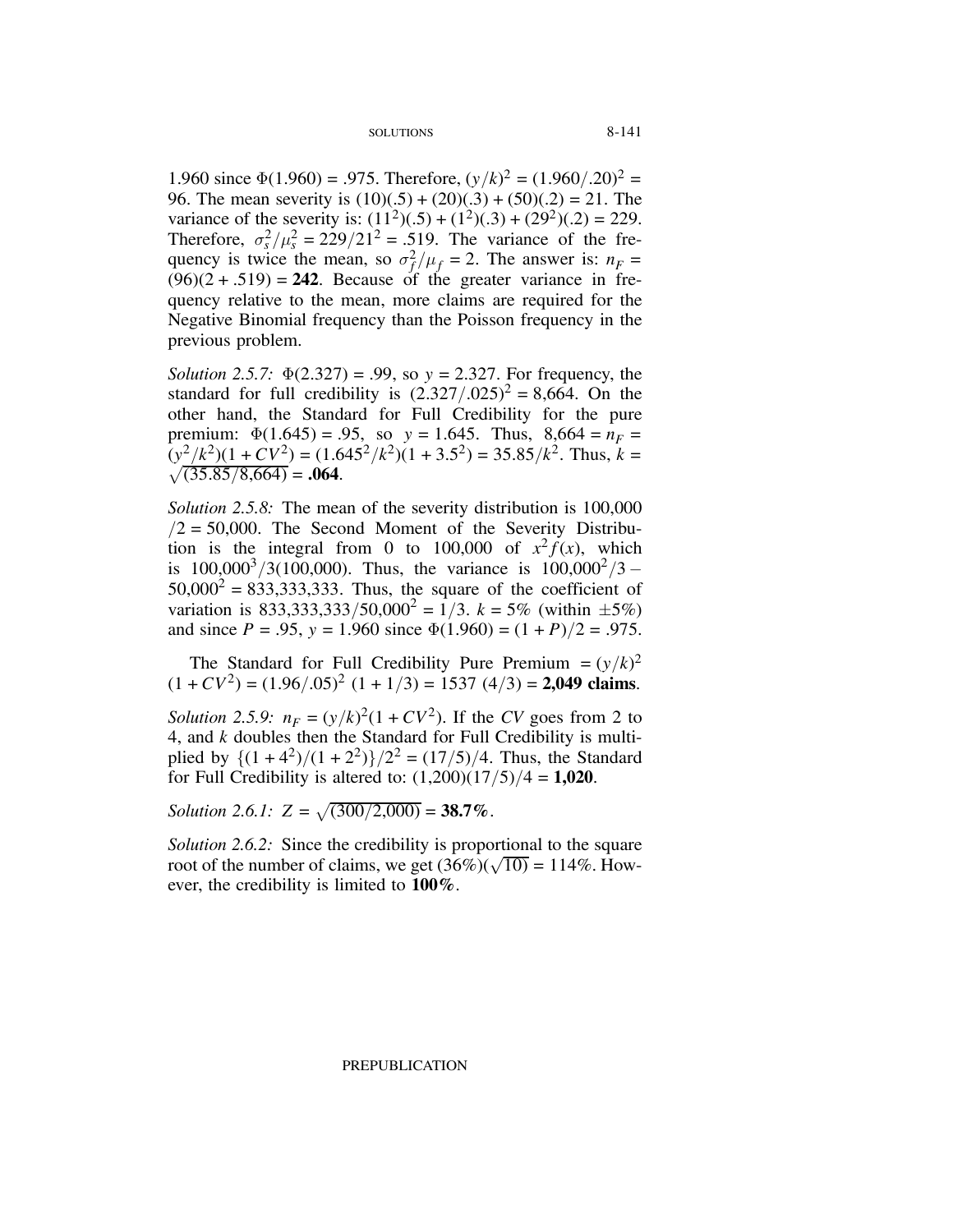*Solution 2.6.3:*  $Z = \sqrt{(803/2,500)} = .567$ . Observed average cost per claim is  $9,771,000/803 = 12,168$ . Thus the estimated severity =  $(.567)(12,168) + (1 - .567)(10,300) = $11,359$ .

*Solution 2.6.4:* The expected number of claims is  $(.06)(2,000) =$ 120.  $Z = \sqrt{(120/3,300)} = 19.1\%$ .

*Comment:* The Standard for Full Credibility could be given in terms of house-years rather than claims: for  $3,300/.06 = 55,000$ house-years one expects 3,300 claims.

The credibility for 2,000 house years is:  $\sqrt{(2,000/55,000)}$  = 19:1%.

*Solution 2.6.5:*  $\Phi(2.17) = .985$ , so that  $y = 2.17$ .  $n_0 = y^2/k^2 =$  $(2.17/.04)^2 = 2,943$ . For the Gamma Distribution, the mean is  $\alpha/\lambda$ , while the variance is  $\alpha/\lambda^2$ . Thus the coefficient of variation is (variance  $\frac{5}{2}$ )/mean =  $\frac{\{\alpha}{\lambda^2} \cdot \frac{5}{\alpha}}{\lambda} = 1/\alpha^5$ . So for the given Gamma with  $\alpha = 1.5$ :  $(1 + CV^2) = 1 + 1/1.5 = 1.667$ .  $n_F = n_0(1 + CV^2) = (2,943)(1.667) = 4,905$ .  $Z = \sqrt{(150/4,905)}$  $= 17.5\%$ .

*Solution 2.6.6:* The credibility  $Z = \sqrt{(600/5,400)} = 1/3$ . Thus the new estimate is:  $(1/3)(1,200) + (1 - 1/3)(1,000) = $1,067$ .

*Solution* 2.6.7:  $(1 + P)/2 = (1.96)/2 = .98$ . Thus,  $y = 2.054$ since  $\Phi(2.054) = .98$ . The standard for full credibility is:  $(y^2/k^2)(1 + CV^2) = (2.054/.10)^2$   $(1 + .6^2) = 574$  claims. Thus, we assign credibility of  $Z = \sqrt{(213/574)} = 60.9\%$ .

*Solution 2.6.8:*  $k = .05$  and  $P = .90$ .  $y = 1.645$ , since  $\Phi(1.645) =$  $.95 = (1 + P)/2$ .  $n_0 = y^2/k^2 = (1.645/.05)^2 = 1,082$ . The mean of the severity distribution is 100,000. The second moment of the severity is the integral of  $x^2/200,000$  from 0 to 200,000, which is  $200,000^2/3$ . Thus, the variance is 3,333,333,333. The square of the coefficient of variation is variance/mean<sup>2</sup> = 3,333,333,333/100,000<sup>2</sup> = .3333. Thus,  $n_F = n_0(1 + CV^2)$  =  $(1,082)(1.333) = 1,443$ . For 1,082 claims  $Z = \sqrt{(1,082/1,443)}$  $\sqrt{(3/4)} = .866$ .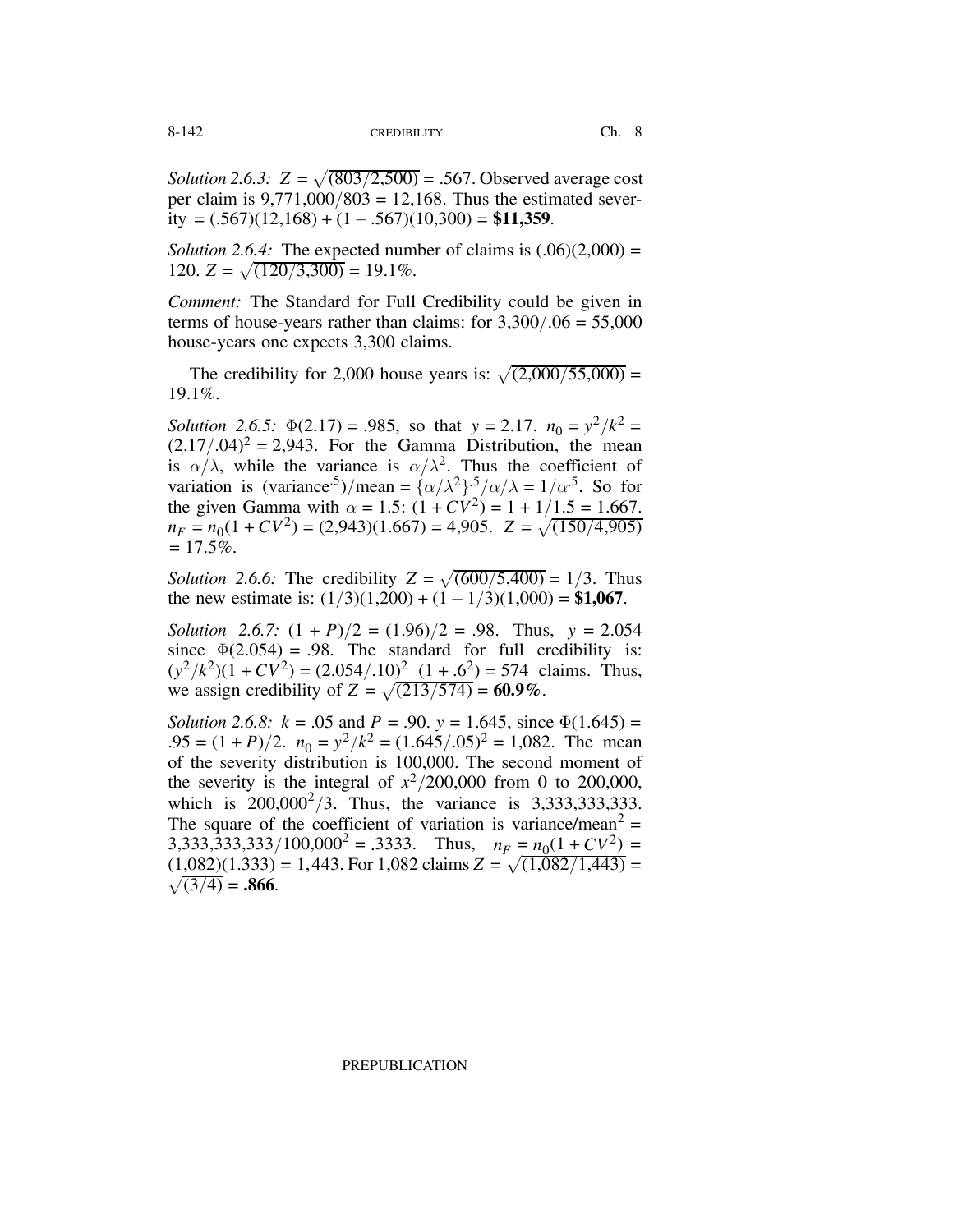*Solution 2.6.9:*  $Z = \sqrt{(10,000/17,500)} = 75.6\%$ . Thus, the new estimate =  $(25 \text{ million})(.756) + (20 \text{ million})(1 - .756) = $23.78$ **million**.

*Solution 2.6.10:*  $Z = \sqrt{(n/\text{standard} for full credibility)}$  =  $\sqrt{(n/2,000)}$ . Setting the credibility equal to .6: .6 =  $\sqrt{(n/2,000)}$ . Therefore,  $n = (.6^2)(2,000) = 720$  claims.

*Solution 2.6.11:* We are given  $k = 5\%$  and  $P = 90\%$ , therefore, we have  $y = 1.645$  since  $\Phi(1.645) = .95 = (1 + P)/2$ . Therefore,  $n_0 = (y/k)^2 = (1.645/.05)^2 = 1,082$ . The partial credibility is given by the square root rule:  $Z = \sqrt{(500/1,082)} = .68$ .

*Solution 3.1.1:*

| Type of                     | A Priori    | <b>Process</b> |
|-----------------------------|-------------|----------------|
| Risk                        | Probability | Variance       |
| A                           | 0.60        | 0.16           |
| B                           | 0.25        | 0.21           |
| $\mathcal{C}_{\mathcal{C}}$ | 0.15        | 0.24           |
| Average                     |             | 0.1845         |

For a Bernoulli the process variance is *pq*. For example, for Risk Type B, the process variance  $=(.3)(.7) = .21$ .

*Solution 3.1.2:*

| Type of<br><b>Risk</b> | A Priori<br>Probability | Mean   | Square of<br>Mean |
|------------------------|-------------------------|--------|-------------------|
| А                      | 0.60                    | 0.2    | 0.04              |
| B                      | 0.25                    | 0.3    | 0.09              |
| $\subset$              | 0.15                    | 0.4    | 0.16              |
| Average                |                         | 0.2550 | 0.0705            |

Thus, the Variance of the Hypothetical Means =  $.0705 - .255^2$  = **.0055**.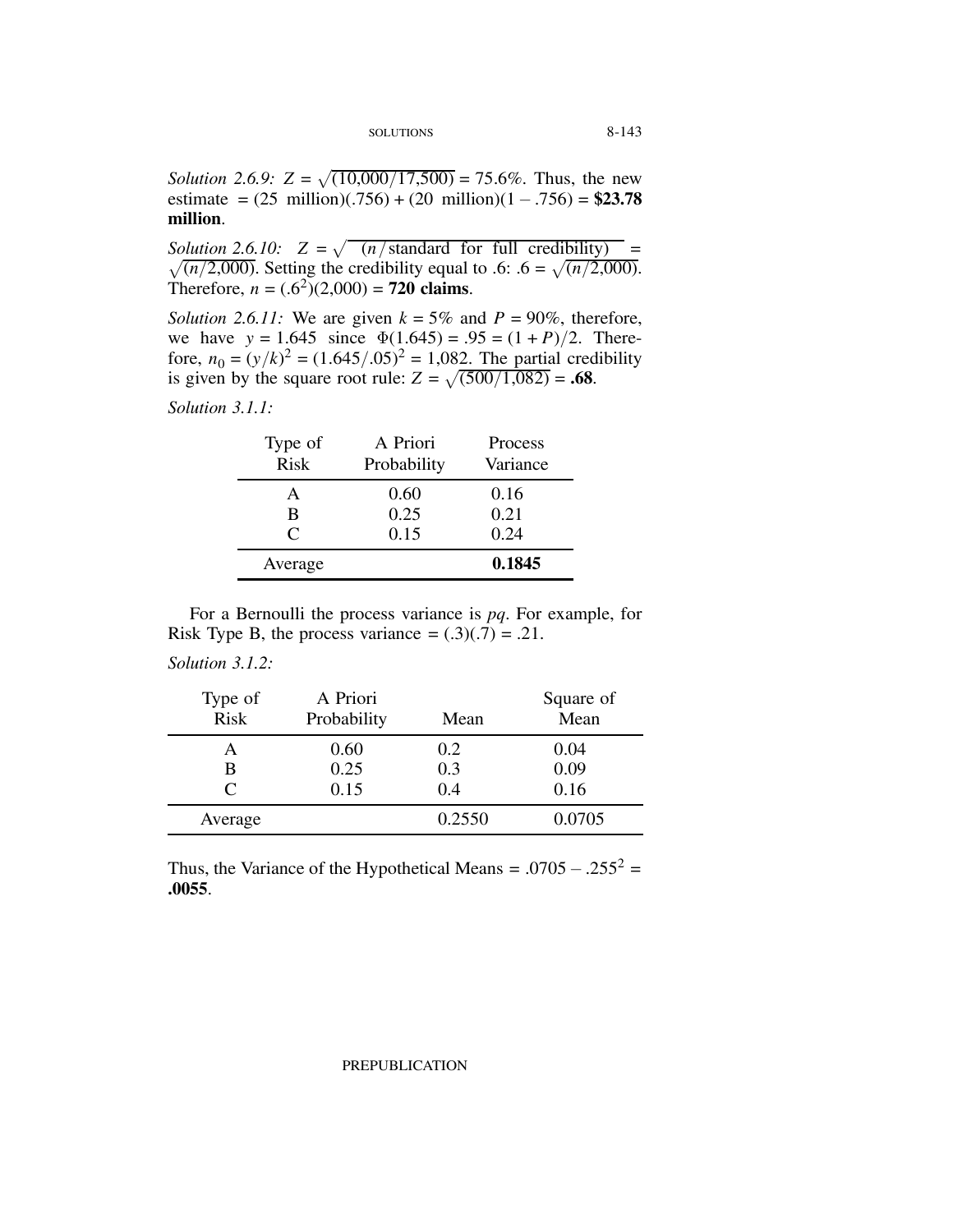*Solution 3.1.3:*

| Number<br>of Claims | Probability<br>for Youthful | n      | Square of<br>n |
|---------------------|-----------------------------|--------|----------------|
|                     | 0.80                        |        |                |
|                     | 0.15                        |        |                |
|                     | 0.04                        |        |                |
|                     | 0.01                        |        |                |
| Average             |                             | 0.2600 | 0.4000         |

Thus, the process variance for the Youthful drivers is  $.4 - .26^2 =$ :3324.

| Number<br>Claims | Probability<br>for Adult | n      | Square of<br>n |
|------------------|--------------------------|--------|----------------|
|                  | 0.90                     |        |                |
|                  | 0.08                     |        |                |
|                  | 0.02                     |        |                |
|                  | 0.00                     |        |                |
| Average          |                          | 0.1200 | 0.1600         |

Thus, the process variance for the Adult drivers is  $.16 - .12^2 =$ :1456.

Thus, the Expected Value of the Process Variance  $= (0.1456)$  $(91\%) + (.3324)(9\%) = .162.$ 

*Solution 3.1.4:*

| Type of  | A Priori    | Mean   | Square of |
|----------|-------------|--------|-----------|
| Driver   | Probability |        | Mean      |
| Youthful | 0.0900      | 0.2600 | 0.06760   |
| Adult    | 0.9100      | 0.1200 | 0.01440   |
| Average  |             | 0.1326 | 0.01919   |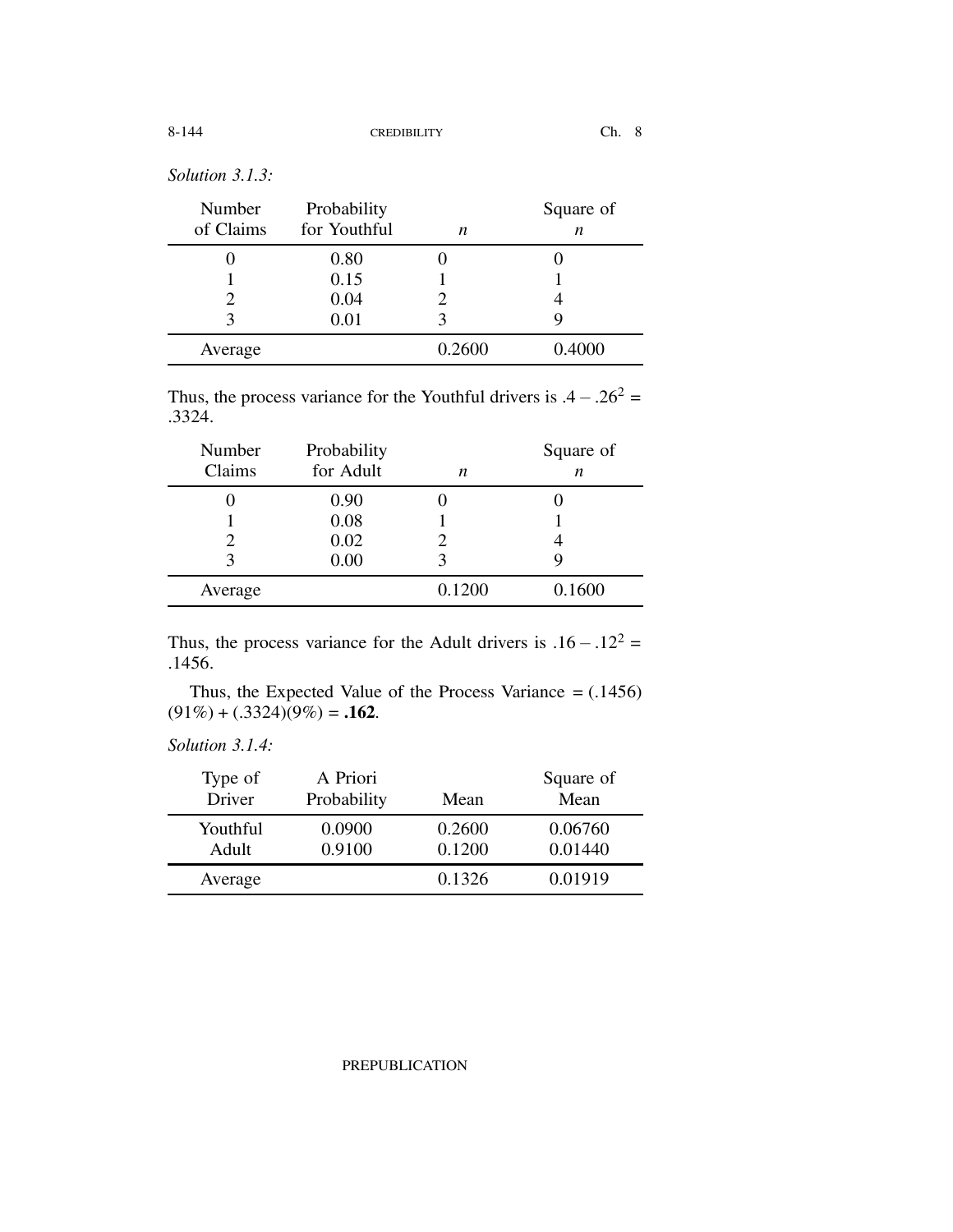|                     |  |  | Thus, the Variance of the Hypothetical Means $= .01919 -$ |  |
|---------------------|--|--|-----------------------------------------------------------|--|
| $.1326^2 = .00161.$ |  |  |                                                           |  |

*Solution 3.1.5:*

| А              | R           | C            |                   |
|----------------|-------------|--------------|-------------------|
| <b>Number</b>  | A Priori    | Col. A Times | Square of Col. A. |
| of Claims      | Probability | Col. B.      | Times Col. B      |
| 0              | 0.55000     | 0.00000      | 0.00000           |
|                | 0.30000     | 0.30000      | 0.30000           |
| 2              | 0.10000     | 0.20000      | 0.40000           |
| 3              | 0.04000     | 0.12000      | 0.36000           |
| $\overline{4}$ | 0.01000     | 0.04000      | 0.16000           |
| Sum            |             | 0.6600       | 1.22000           |

Each insured's frequency process is given by a Poisson with parameter  $\theta$ , with  $\theta$  varying over the group of insureds. Then the process variance for each insured is  $\theta$ . Thus the expected value of the process variance is estimated as follows:

 $E_{\theta}[\text{Var}[X | \theta]] = E_{\theta}[\theta] = \text{overall mean} = .66.$ 

*Solution 3.1.6:* Consulting the table in the prior solution, the mean number of claims is .66. The second moment of the distribution of the number of claims is 1.22. So, the Total Variance for the distribution of the number of claims is:  $1.220 - .660^2 = .784$ .

*Solution 3.1.7:* Using the solutions to the previous questions, we estimate the Variance of the Hypothetical Means as: Total Variance  $-$  EPV =  $.784 - .66 = .124$ .

*Solution 3.1.8:* Let *m* be the mean claim frequency for an insured. Then  $h(m)=1/10$  on [0, 10]. The mean severity for a risk is  $r$ , since that is the mean for the given exponential distribution. Therefore, for a given insured the mean pure premium is *mr*. The first moment of the hypothetical mean pure premiums is (since the frequency and severity distributions are indepen-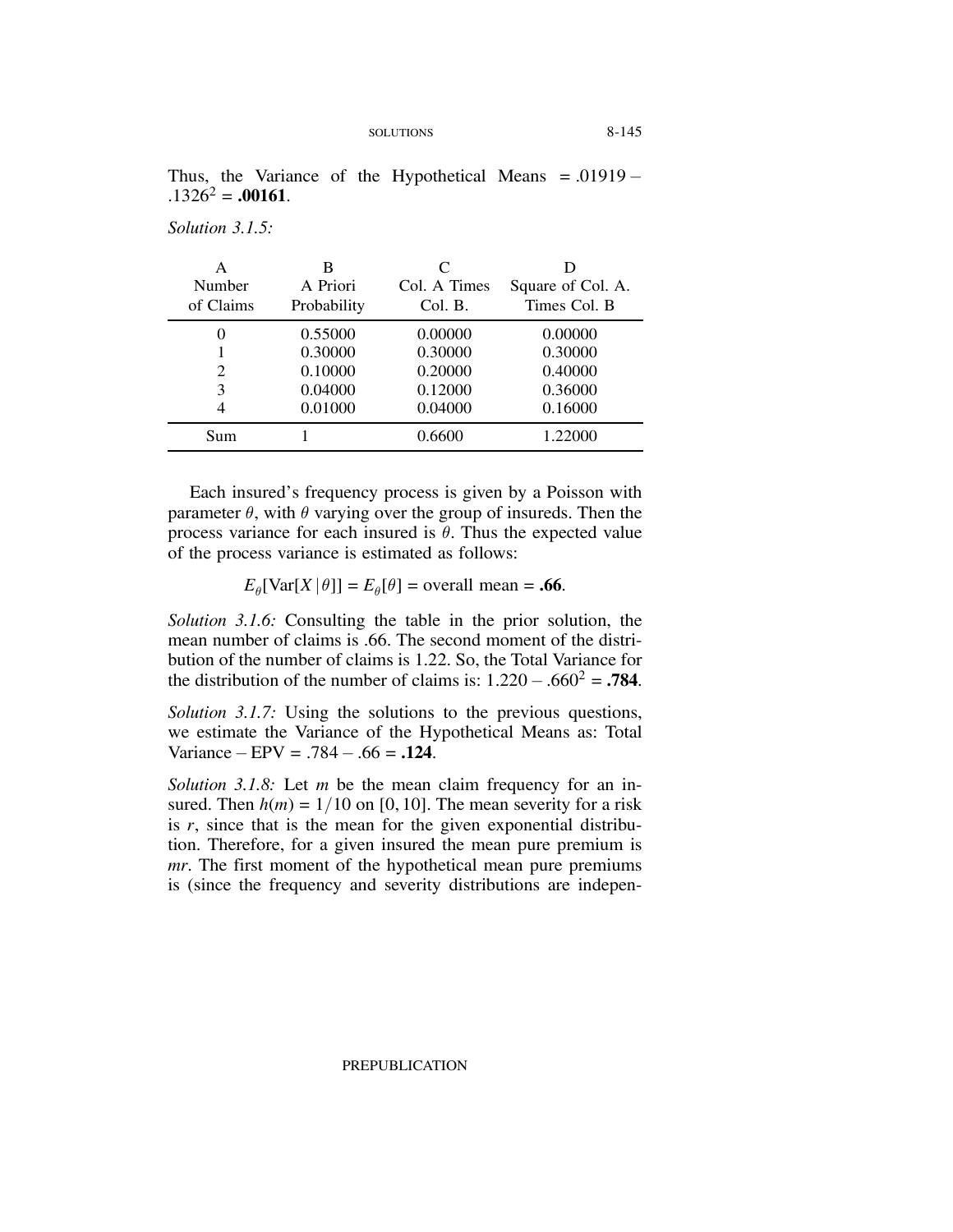dent):

$$
\int_{m=0}^{m=10} \int_{r=0}^{r=2} mrg(r)h(m)dr dm = \int_{m=0}^{m=10} m/10 dm \int_{r=0}^{r=2} r(r/2) dr
$$
  
= (5)(4/3) = 6.667

The second moment of the hypothetical mean pure premiums is (since the frequency and severity distributions are independent):

$$
\int_{m=0}^{m=10} \int_{r=0}^{r=2} m^2 r^2 g(r) h(m) dr \, dm = \int_{m=0}^{m=10} m^2 / 10 \, dm \int_{r=0}^{r=2} r^2 (r/2) dr
$$

$$
= (100/3)(2) = 66.667
$$

Therefore, the variance of the hypothetical mean pure premiums is  $66.667 - 6.667^2 = 22.22$ .

*Comment:* Note that when frequency and severity are independent, the second moment of their product is equal to the product of their second moments. The same is *not* true for variances.

*Solution 3.1.9:* For a Bernoulli the process variance is  $pq =$  $p(1-p)$ . For example for Die  $A_1$ , the process variance =  $(2/6)(1 - 2/6) = 2/9 = .2222$ .

| Type of    | <b>Bernoulli</b> | A Priori    | <b>Process</b> |
|------------|------------------|-------------|----------------|
| <b>Die</b> | Parameter        | Probability | Variance       |
| A1         | 0.3333           | 0.50        | 0.2222         |
| A2         | 0.5000           | 0.50        | 0.2500         |
| Average    |                  |             | 0.2361         |

*Solution 3.1.10:*

| Type of | A Priori    | Mean    | Square of |
|---------|-------------|---------|-----------|
| Die     | Probability |         | Mean      |
| A1      | 0.50        | 0.33333 | 0.11111   |
| A2      | 0.50        | 0.50000 | 0.25000   |
| Average |             | 0.41667 | 0.18056   |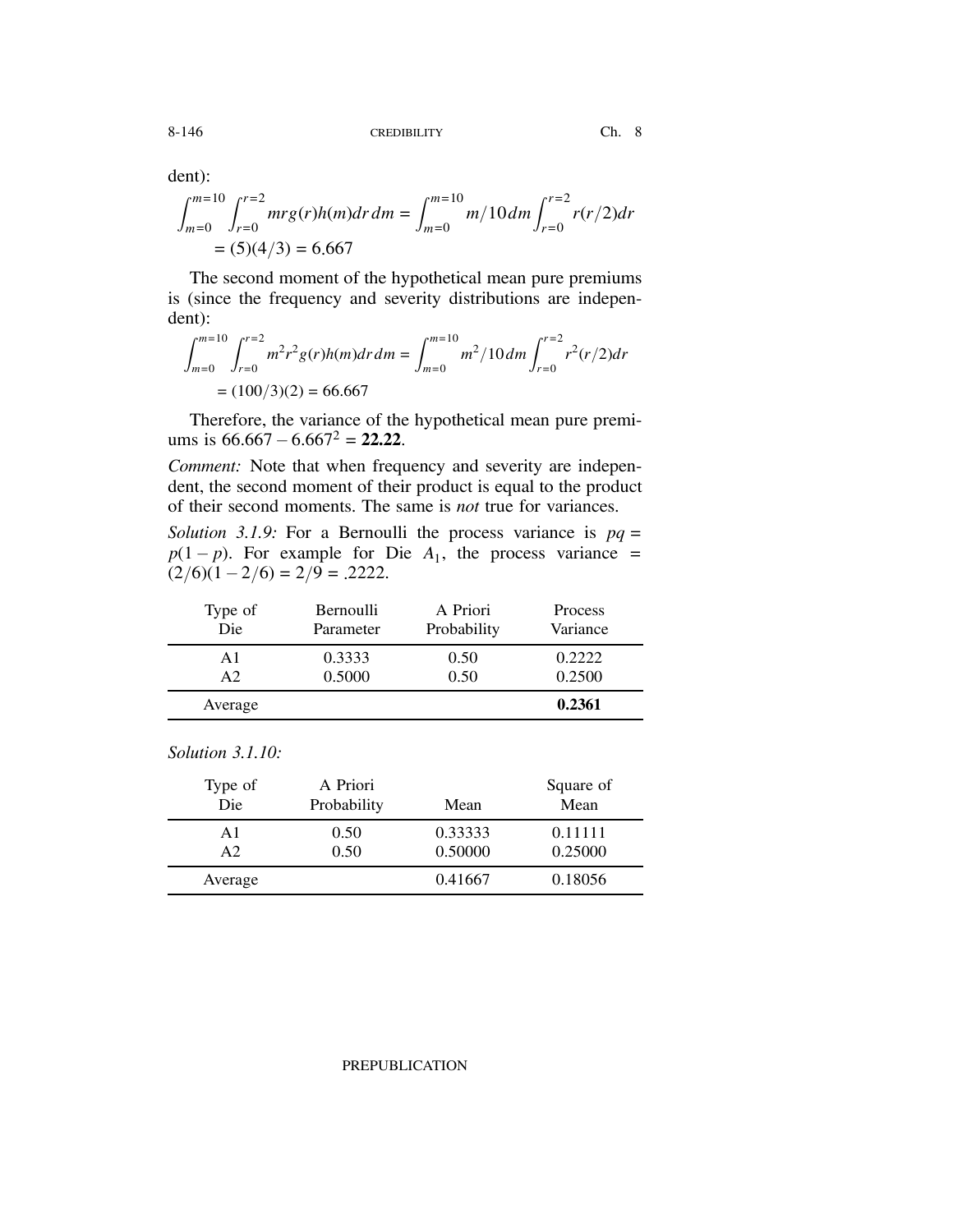Thus, the Variance of the Hypothetical Means =  $.18056 - .41667^2$ = **.00695**.

*Solution 3.1.11:* For spinner  $B_1$  the first moment is  $(20)(.6) +$  $(50)(.4) = 32$  and the second moment is  $(20^2)(.6) + (50^2)(.4) =$ 1,240. Thus the process variance is  $1,240 - 32^2 = 216$ . For spinner  $B_2$  the first moment is  $(20)(.2) + (50)(.8) = 44$  and the second moment is  $(20^2)(.2) + (50^2)(.8) = 2,080$ . Thus the process variance is  $2,080 - 44^2 = 144$ . Therefore, the expected value of the process variance =  $(1/2)(216) + (1/2)(144) = 180$ .

| Type of | A Priori    | Mean | Second        | <b>Process</b> |
|---------|-------------|------|---------------|----------------|
| Spinner | Probability |      | <b>Moment</b> | Variance       |
| B1      | 0.50        | 32   | 1,240         | 216            |
| B2      | 0.50        | 44   | 2,080         | 144            |
| Average |             |      |               | 180            |

*Solution 3.1.12:*

| Type of | A Priori    | Mean | Square of |
|---------|-------------|------|-----------|
| Spinner | Probability |      | Mean      |
| B1      | 0.50        | 32   | 1,024     |
| B2      | 0.50        | 44   | 1,936     |
| Average |             | 38   | 1,480     |

Thus, the Variance of the Hypothetical Means=  $1,480-38^2 = 36$ .

*Comment:* Note that the spinners are chosen independently of the dice, so frequency and severity are independent across risk types. Thus, one can ignore the frequency process in this and the prior question. One can not do so when for example low frequency is associated with low severity.

*Solution 3.1.13:* For each possible pair of die and spinner use the formula: variance of  $p.p. = \mu_f \sigma_s^2 + \mu_s^2 \sigma_f^2$ .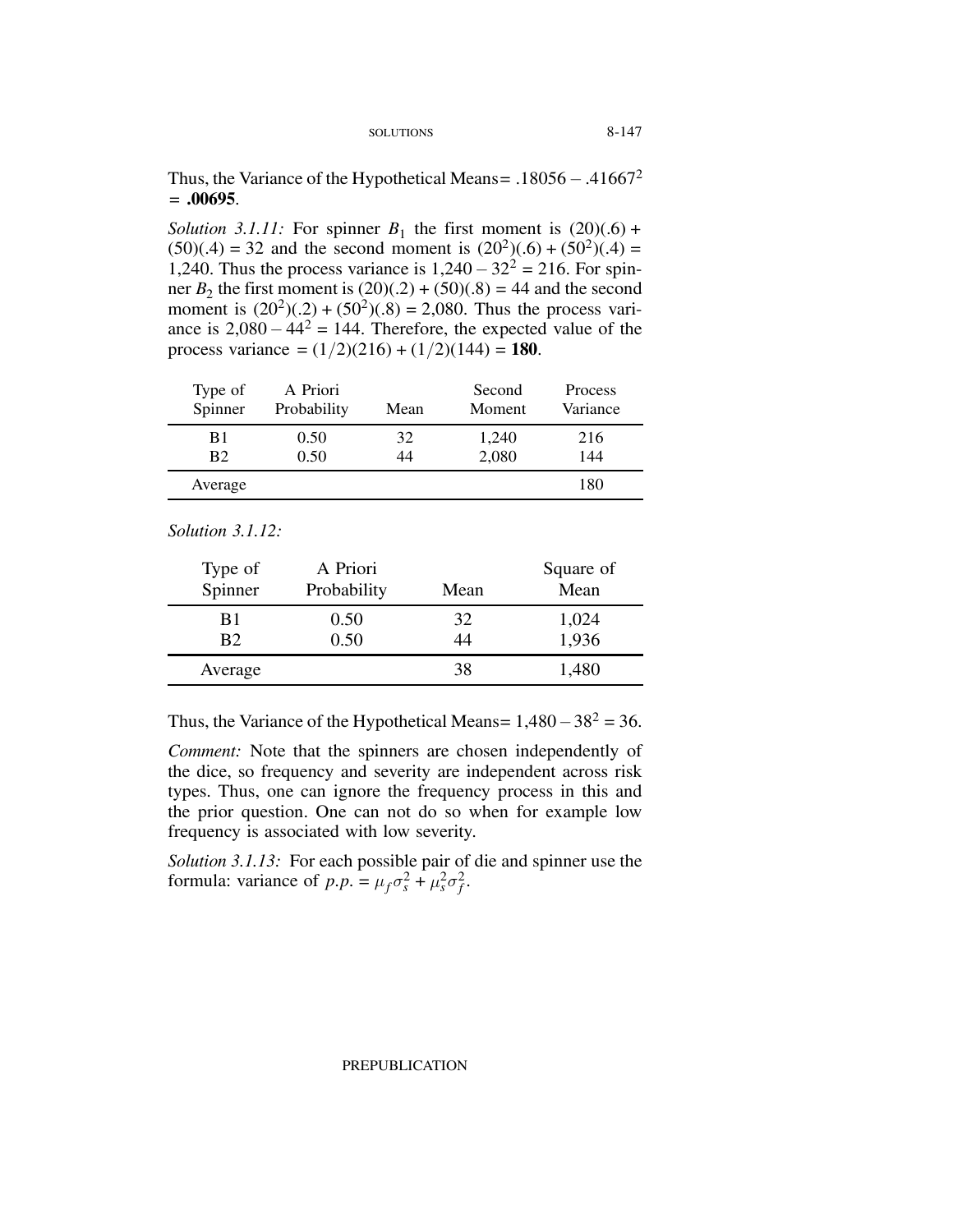| Die<br>and<br>Spinner                | A Priori<br>Chance<br>of Risk    | Mean<br>Freq.                    | Variance<br>of Freq. Severity    | Mean                 | of Sev.                  | <b>Process</b><br>Variance Variance<br>of P.P. |
|--------------------------------------|----------------------------------|----------------------------------|----------------------------------|----------------------|--------------------------|------------------------------------------------|
| A1, B1<br>A1, B2<br>A2, B1<br>A2. B2 | 0.250<br>0.250<br>0.250<br>0.250 | 0.333<br>0.333<br>0.500<br>0.500 | 0.222<br>0.222<br>0.250<br>0.250 | 32<br>44<br>32<br>44 | 216<br>144<br>216<br>144 | 299.6<br>478.2<br>364.0<br>556.0               |
| Mean                                 |                                  |                                  |                                  |                      |                          | 424.4                                          |

8-148 CREDIBILITY CH. 8

*Solution 3.1.14:*

| Die<br>and<br>Spinner                | A Priori<br>Chance of<br>Risk    | Mean<br>Freq.                    | Mean<br>Severity     | Mean<br>Pure<br>Premium              | Square of<br>Mean<br>P.P.                |
|--------------------------------------|----------------------------------|----------------------------------|----------------------|--------------------------------------|------------------------------------------|
| A1, B1<br>A1, B2<br>A2, B1<br>A2, B2 | 0.250<br>0.250<br>0.250<br>0.250 | 0.333<br>0.333<br>0.500<br>0.500 | 32<br>44<br>32<br>44 | 10.667<br>14.667<br>16.000<br>22.000 | 113.778<br>215.111<br>256.000<br>484.000 |
| Mean                                 |                                  |                                  |                      | 15.833                               | 267.222                                  |

Thus, the Variance of the Hypothetical Means =  $267.222 15.833^2 = 16.53$ .

*Solution 3.1.15:* For the Poisson the process variance is the equal to the mean. The expected value of the process variance is the weighted average of the process variances for the individual types, using the a priori probabilities as the weights. The EPV of the frequency =  $(40\%)(6) + (35\%)(7) + (25\%)(9) = 7.10$ .

| Type    | A Priori<br>Probability | Poisson<br>Parameter | <b>Process</b><br>Variance |
|---------|-------------------------|----------------------|----------------------------|
|         | 40%                     |                      |                            |
|         | 35%                     |                      |                            |
|         | 25%                     | Ч                    |                            |
| Average |                         |                      | 7.10                       |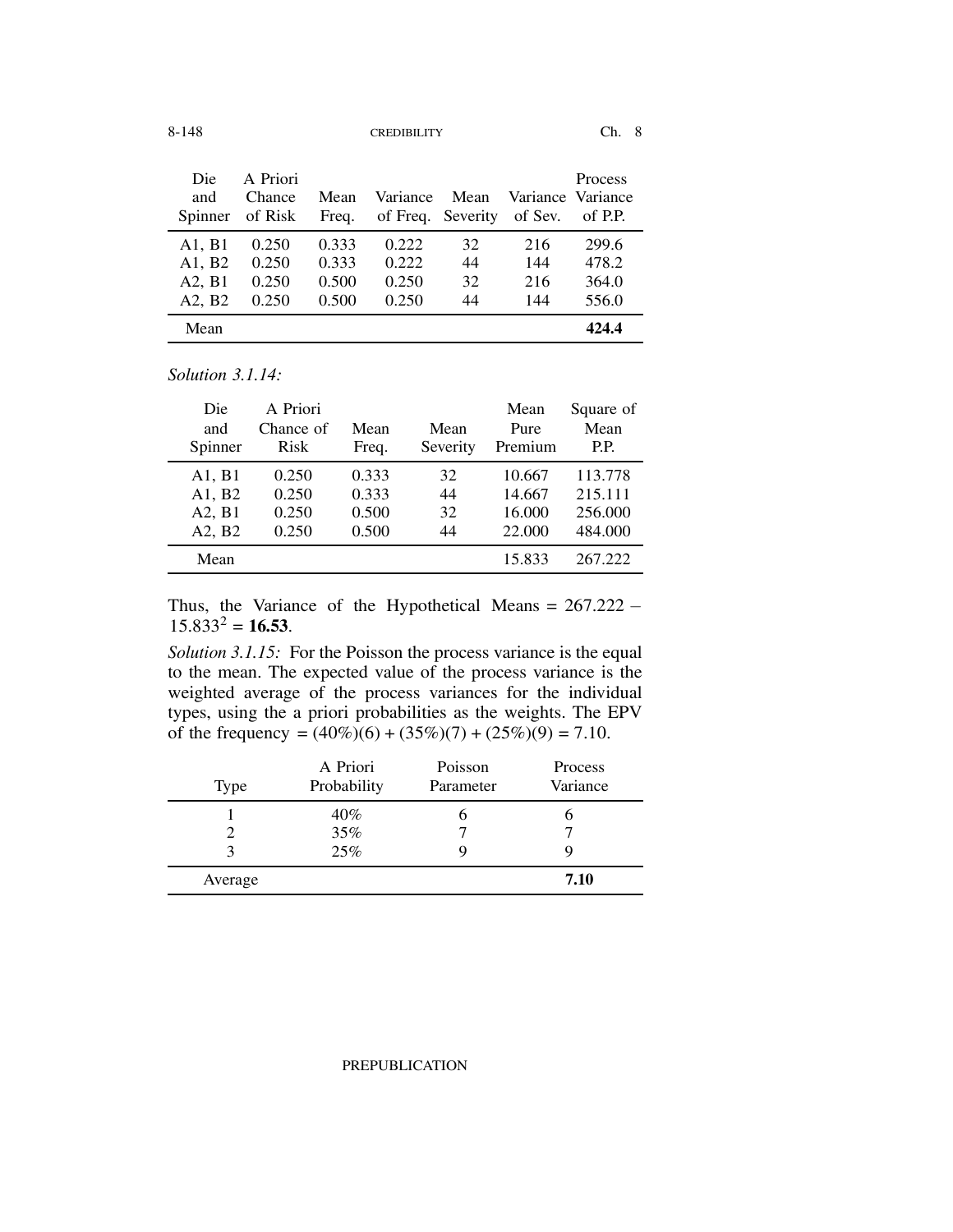| Type    | A Priori | Poisson | Mean | Square of<br>Probability Parameter Frequency Mean Freq. |
|---------|----------|---------|------|---------------------------------------------------------|
|         | $40\%$   |         |      | 36                                                      |
|         | 35%      |         |      | 49                                                      |
| 3       | 25%      |         |      |                                                         |
| Average |          |         | 7.10 | 51.80                                                   |

*Solution 3.1.16:* One computes the first and 2nd moments of the mean frequencies as follows:

Then the variance of the hypothetical mean frequencies =  $51.80$  $-7.10^{2} = 1.39$ .

*Comment:* Using the solution to this question and the previous question, as explained in the next section, the Buhlmann Credibility parameter for frequency is  $K = \text{EPV}/\text{VHM} = 7.10/1.39 =$ 5.11. The Bühlmann Credibility applied to the observation of the frequency for E *exposures* would be:  $Z = E/(E + 5.11)$ .

*Solution 3.1.17:* One has to weight together the process variances of the severities for the individual types using the chance that a claim came from each type. The chance that a claim came from an individual type is proportional to the product of the a priori chance of an insured being of that type and the mean frequency for that type.

As per the Appendix, parameterize the Exponential with mean  $1/\lambda$ . For type 1, the process variance of the Exponential severity is  $1/\lambda^2 = 1/.01^2 = 10,000$ . (For the Exponential Distribution, the variance is the square of the mean.) Similarly for type 2 the process variance for the severity is  $1/.008^2 = 15,625$ . For type 3 the process variance for the severity is  $1/.005<sup>2</sup> = 40,000$ .

The mean frequencies are: 6, 7, and 9. The a priori chances of each type are: 40%, 35% and 25%. Thus, the weights to use to compute the EPV of the severity are  $(6)(40\%), (7)(35\%),$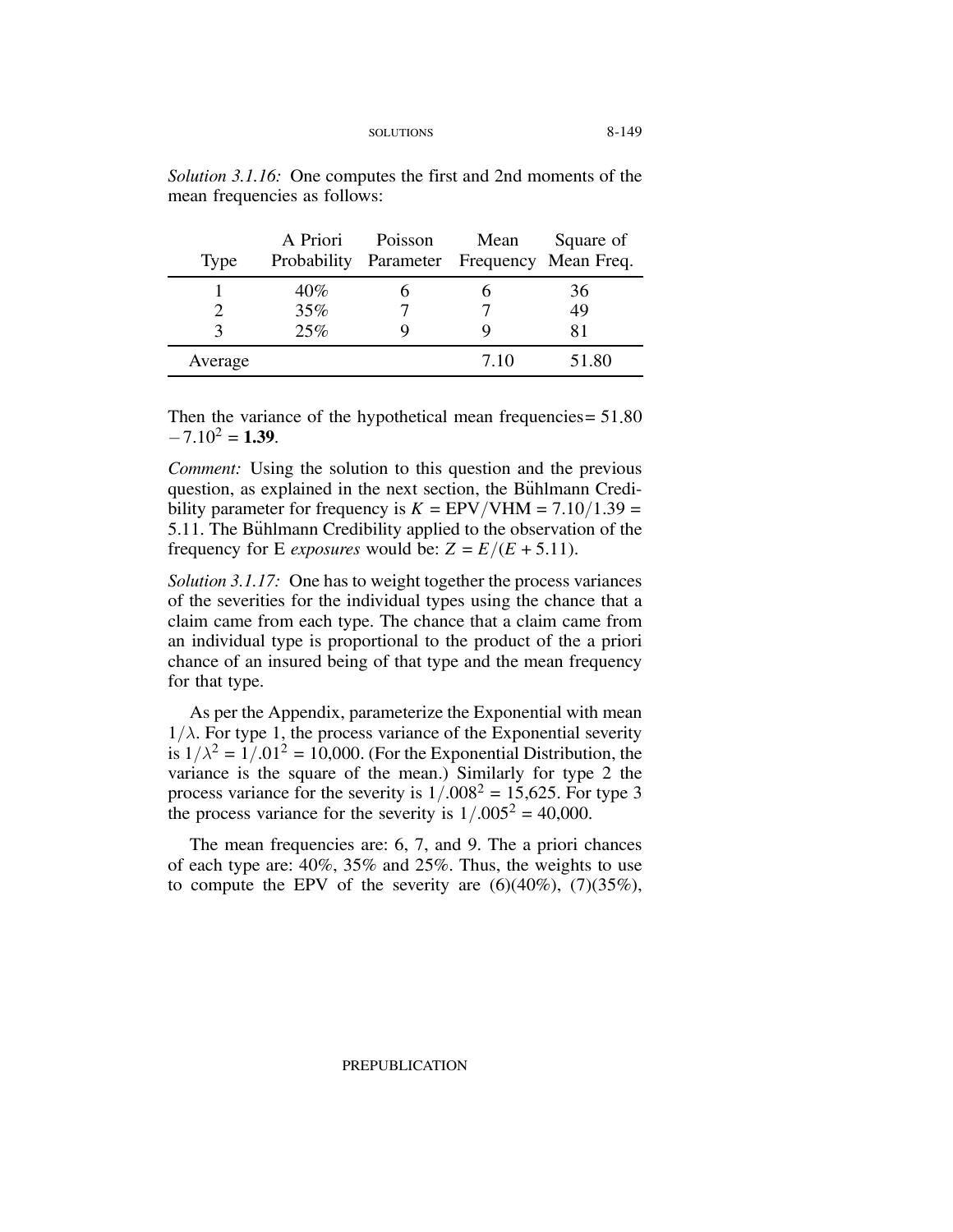$(9)(25\%) = 2.4$ , 2.45, 2.25. The expected value of the process variance of the severity is the weighted average of the process variances for the individual types, using these weights. The EPV of the severity =  $\{(2.4)(10,000) + (2.45)(15,625) +$  $(2.25)(40,000)$  $/(2.4 + 2.45 + 2.25) = 21,448$ .

| А                  |                         |      |                                                                              | E,          | F       |
|--------------------|-------------------------|------|------------------------------------------------------------------------------|-------------|---------|
| Type               | A Priori<br>Probability | Mean | $Weights =$<br>Frequency Col. B $\times$ Col. C Parameter $\lambda$ Variance | Exponential | Process |
|                    | 40%                     |      | 2.40                                                                         | 0.01        | 10,000  |
| $\mathfrak{D}_{1}$ | 35%                     |      | 2.45                                                                         | 0.008       | 15,625  |
| 3                  | 25%                     |      | 2.25                                                                         | 0.005       | 40,000  |
| Average            |                         |      | 7.10                                                                         |             | 21,448  |

*Solution 3.1.18:* In computing the moments one has to use for each individual type the chance that a claim came from that type. The chance that a claim came from an individual type is proportional to the product of the a priori chance of an insured being of that type and the mean frequency for that type. Thus, the weights to use to compute the moments of the mean severities are: (6)(40%), (7)(35%), (9)(25%) = 2.4, 2.45, 2.25.

| А       | в                       |                   |                                       | E                | F                             |
|---------|-------------------------|-------------------|---------------------------------------|------------------|-------------------------------|
| Type    | A Priori<br>Probability | Mean<br>Frequency | $Weights =$<br>Col. $B \times$ Col. C | Mean<br>Severity | Square of<br>Mean<br>Severity |
|         | 40%                     | 6                 | 2.40                                  | 100              | 10,000                        |
| 2       | 35%                     |                   | 2.45                                  | 125              | 15,625                        |
| 3       | 25%                     | 9                 | 2.25                                  | 200              | 40,000                        |
| Average |                         |                   | 7.10                                  | 140.32           | 21,448                        |

Then the variance of the hypothetical mean severities  $= 21,448 - 1$  $140.32^2 = 1,758$ .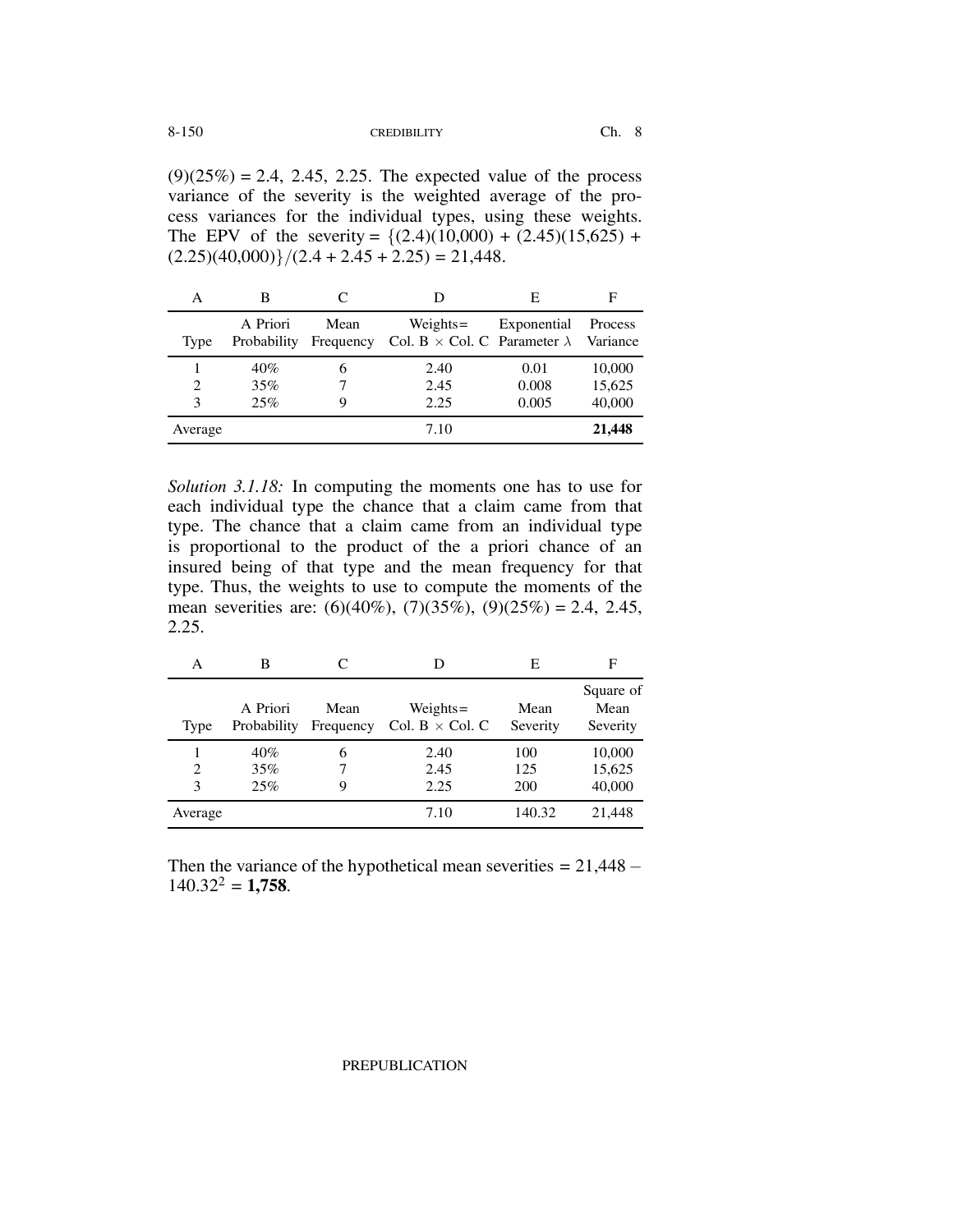*Comment:* Using the solution to this question and the previous question, as explained in the next section, the Bühlmann Credibility parameter for severity is  $K = \text{EPV/VHM} = 21,448/1,758$  $= 12.20$ . The Bühlmann Credibility applied to the observation of the mean severity for N *claims* would be:  $Z = N/(N + 12.20)$ .

*Solution 3.1.19:* For type 1 the mean frequency is 6 and the variance of the frequency is also 6. As per the Appendix, parameterize the Exponential with mean  $1/\lambda$ . For type 1 the mean severity is 100. For type 1, the variance of the Exponential severity is  $1/\lambda^2 = 1/.01^2 = 10,000.$  (For the Exponential Distribution, the variance is the square of the mean.) Thus, since frequency and severity are assumed to be independent, the process variance of the pure premium = (Mean Frequency)(Variance of Severity) + (Mean Severity)<sup>2</sup> (Variance of Frequency) =  $(6)(10,000) + (100)^{2}(6) = 120,000$ . Similarly for type 2 the process variance of the pure premium =  $(7)(15,625) + (125)^{2}(7) =$ 218,750. For type 3 the process variance of the pure premium  $= (9)(40,000) + (200)^{2}(9) = 720,000$ . The expected value of the process variance is the weighted average of the process variances for the individual types, using the a priori probabilities as the weights. The EPV of the pure premium  $= (40\%) (120,000) +$  $(35\%)$  $(218,750) + (25\%)$  $(720,000) = 304,562$ .

| Type    | A Priori | Mean | Variance<br>of<br>Probability Frequency Frequency | Mean<br>Severity | Variance<br>оf<br>Severity | Process<br>Variance |
|---------|----------|------|---------------------------------------------------|------------------|----------------------------|---------------------|
|         | 40%      | 6    | 6                                                 | 100              | 10,000                     | 120,000             |
| 2       | 35%      | 7    |                                                   | 125              | 15,625                     | 218,750             |
| 3       | 25%      | 9    | 9                                                 | 200              | 40,000                     | 720,000             |
| Average |          |      |                                                   |                  |                            | 304,562             |

*Solution 3.1.20:* One has to first compute the mean pure premium for each type. Since frequency and severity are assumed to be independent, the mean pure premium = (Mean Frequency)(Mean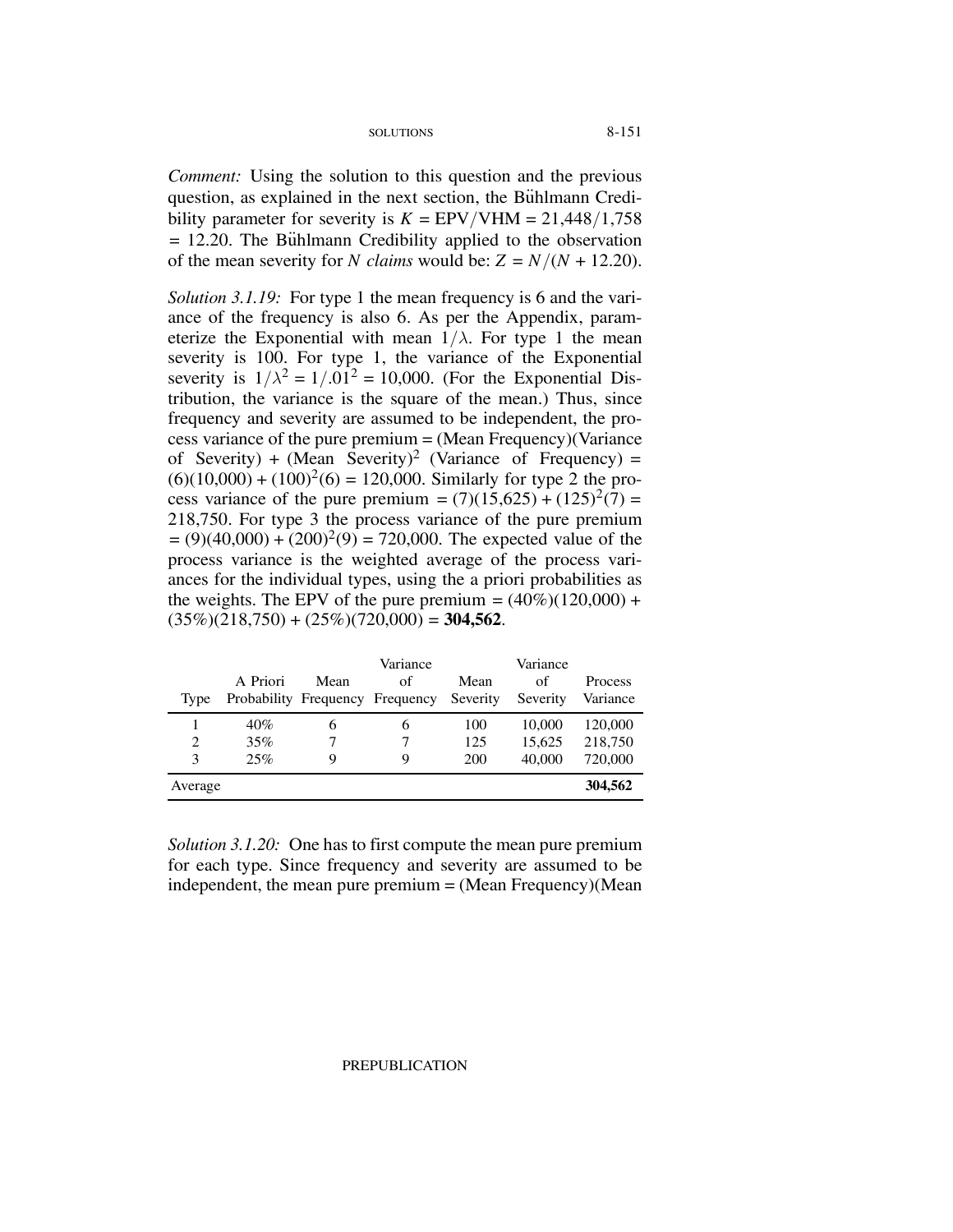Severity). Then one computes the first and second moments of the mean pure premiums as follows:

| Type    | A Priori<br>Probability | Mean<br>Frequency | Mean<br>Severity | Mean Pure<br>Premium | Square of<br>Pure Premium |
|---------|-------------------------|-------------------|------------------|----------------------|---------------------------|
| 2       | 40%<br>35%              | 6                 | 100<br>125       | 600<br>875           | 360,000<br>765,625        |
| 3       | 25%                     | 9                 | 200              | 1,800                | 3,240,000                 |
| Average |                         |                   |                  | 996.25               | 1,221,969                 |

Then the variance of the hypothetical mean pure premiums =  $1,221,969 - 996.25^2 = 229,455$ .

*Comment:* Using the solution to this question and the previous question, as explained in the next section, the Bühlmann Credibility parameter for the pure premium is  $K = EPV/VHM =$  $304,562/229,455 = 1.33$ . The Buhlmann Credibility applied to the observation of the pure premium for E *exposures* would be:  $Z = E/(E + 1.33)$ .

*Solution 3.1.21:* The process variance for a binomial distribution is  $npq = 5p(1-p)$ . EPV =  $\int_0^1 5p(1-p)dp = (5p^2/2 - 5p^3/3)\Big|_0^1$  $\boldsymbol{0}$  $= 5/6.$ 

*Solution 3.1.22:* The mean for the binomial is  $\mu = np = 5p$ . VHM =  $E[\mu^2] - (E[\mu])^2$ . The first moment is  $E[5p] = \int_0^1 5p \, dp =$ 5/2. The second moment is  $E[(5p)^2] = \int_0^1 (5p)^2 dp = 25/3$ . So,  $VHM = E[(5p)^{2}] - (E[5p])^{2} = 25/3 - 25/4 = 25/12.$ 

*Solution 3.2.1:* The Bühlmann Credibility parameter is:  $K =$ (The Expected Value of the Process Variance)/(The Variance of the Hypothetical Means) =  $100/8 = 12.5$ .  $Z = N/(N + K) =$  $20/(20 + 12.5) = 61.5\%$ .

*Solution* 3.2.2:  $Z = N/(N + K)$ , therefore,  $K = N(1/Z) - N =$  $5(1/.7) - 5 = 2.14.$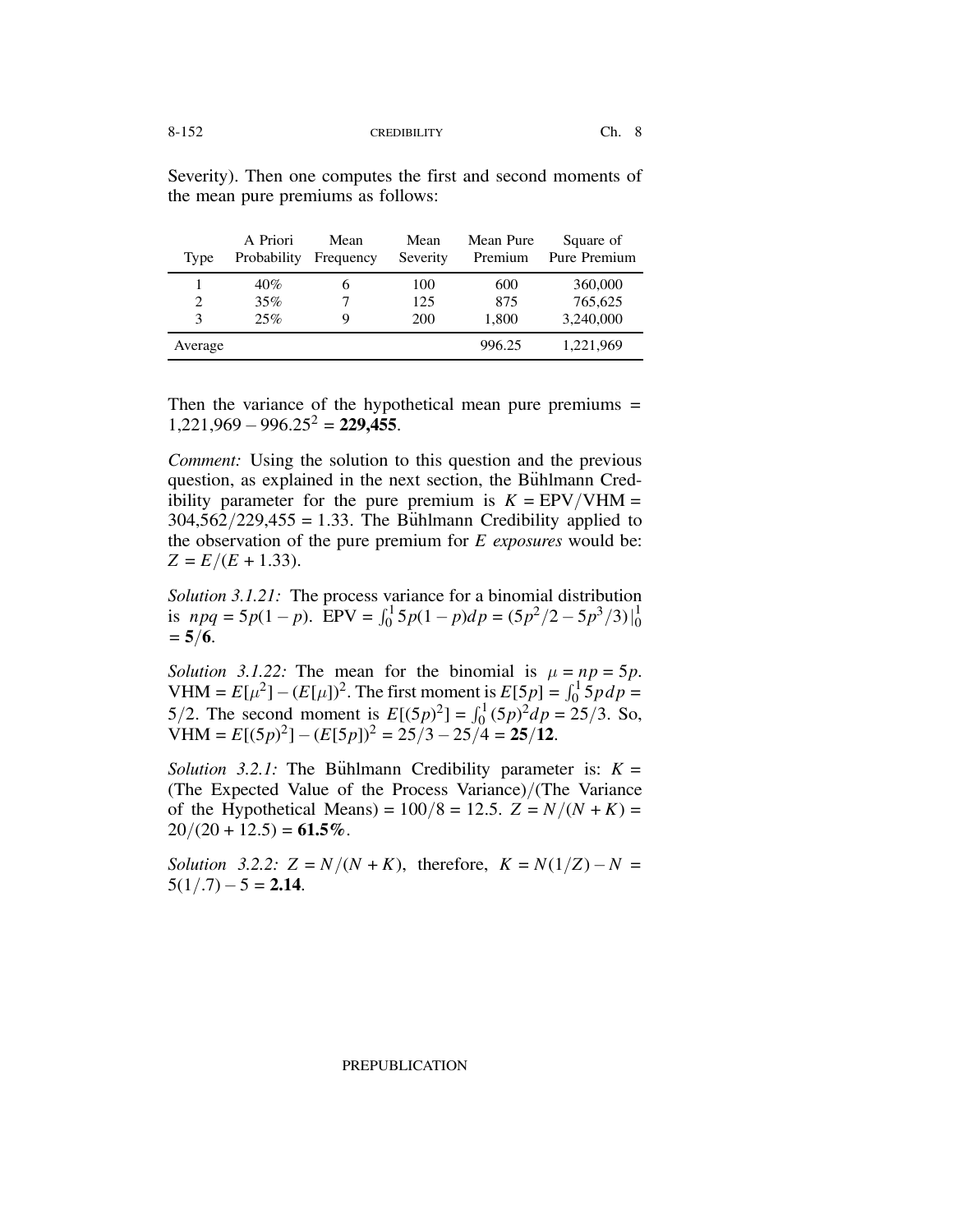*Solution 3.2.3:*

| Type of<br>Die                | A Priori<br>Chance of<br>This Type<br>of Die | Process<br>Variance     | Mean<br>Die<br>Roll | Square of<br>Mean<br>Die<br>Roll |
|-------------------------------|----------------------------------------------|-------------------------|---------------------|----------------------------------|
| 4-sided<br>6-sided<br>8-sided | 0.333<br>0.333<br>0.333                      | 1.250<br>2.917<br>5.250 | 2.5<br>3.5<br>4.5   | 6.25<br>12.25<br>20.25           |
| Overall                       |                                              | 3.1389                  | 3.50                | 12.91667                         |

The variance of the hypothetical means =  $12.91667 - 3.5^2$  =  $.6667. K = EPV/VHM = 3.1389/.6667 = 4.71. Z = (1/1 + 4.71)$ = :175. The a priori estimate is 3.5 and the observation is 5, so the new estimate is  $(.175)(5) + (.825)(3.5) = 3.76$ .

*Solution 3.2.4:* Expected Value of the Process Variance = .0833.

Variance of the Hypothetical Means =  $.4167 - .5^2 = .1667$ .

| Type of<br>Urn              | A Priori<br>Probability | Mean for<br><b>This</b><br>Type Urn | Square of<br>Mean of<br>This Type Urn | <b>Process</b><br>Variance |
|-----------------------------|-------------------------|-------------------------------------|---------------------------------------|----------------------------|
| $\mathcal{D}_{\mathcal{A}}$ | 0.3333<br>0.3333        |                                     |                                       | 0.00000                    |
| 3                           | 0.3333                  | 0.5                                 | 0.25                                  | 0.25000                    |
| Average                     |                         | 0.5                                 | 0.4167                                | 0.0833                     |

 $K = \text{EPV/VHM} = .0833/.1667 = .5$  Thus for  $N = 5$ ,  $Z = 5/$  $(5+.5) = 90.9\%$ . The observed mean is 0 and the a priori mean is .5, therefore, the new estimate =  $(0)(.909) + (.5)(1 - .909)$ = **.0455**.

*Solution 3.2.5:* As computed in the solution to the previous question, for 5 observations  $Z = 90.9\%$  and the a priori mean is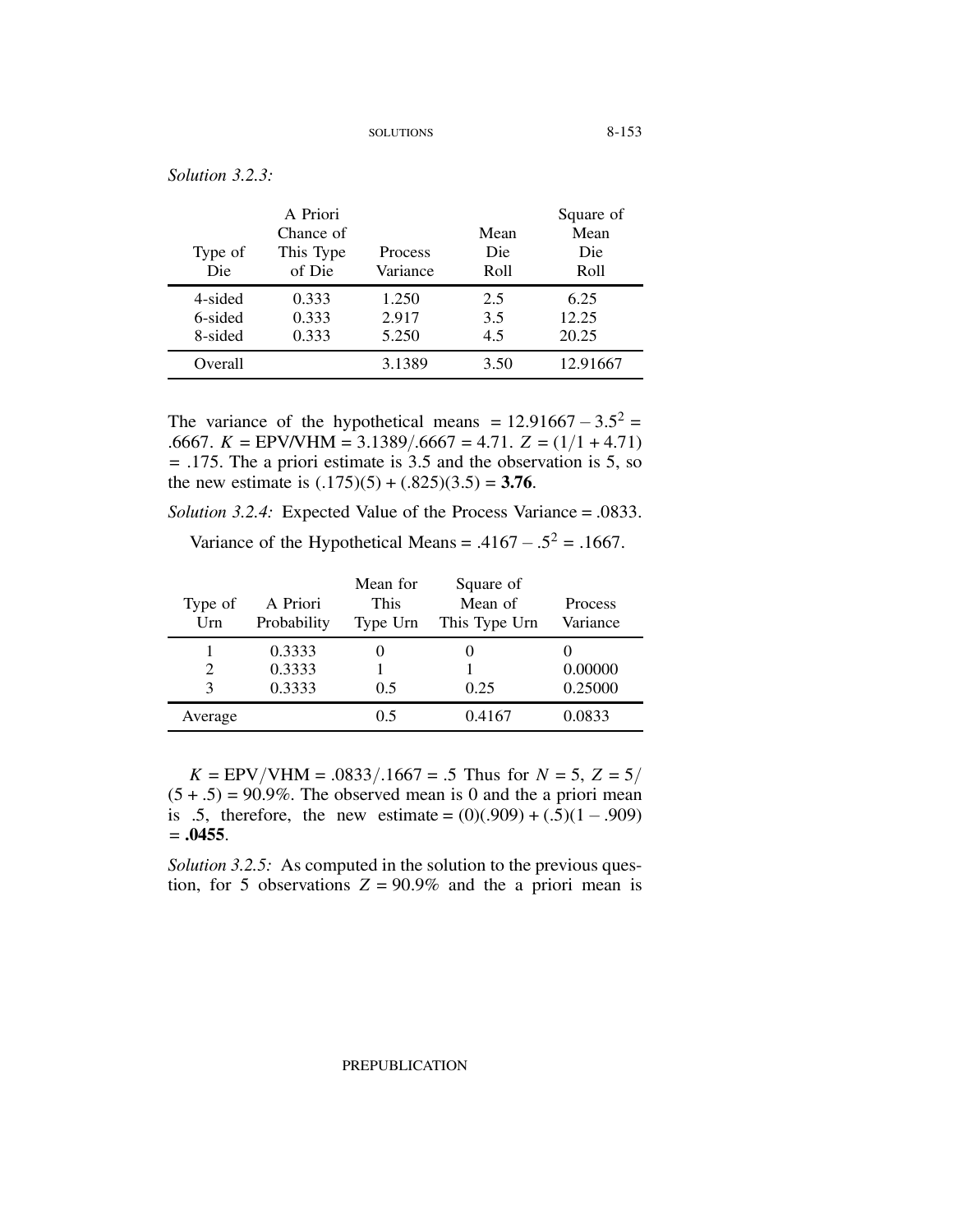.5. Since the observed mean is  $2/5 = .4$ , the new estimate is:  $(.4)(.909) + (.5)(1 - .909) = .4091.$ 

*Solution 3.2.6:* For example, the second moment of Urn II is  $(.7)(1,000^2) + (.3)(2,000^2) = 1,900,000$ . The process variance of Urn II =  $1,900,000 - 1,300^2 = 210,000$ .

| Urn     | Type of A Priori<br>Probability | Mean           | Square of<br>Mean      | Second<br>Moment       | Process<br>Variance |
|---------|---------------------------------|----------------|------------------------|------------------------|---------------------|
| Н       | 0.8000<br>0.2000                | 1.100<br>1.300 | 1,210,000<br>1,690,000 | 1,300,000<br>1,900,000 | 90,000<br>210,000   |
| Average |                                 | 1.140          | 1,306,000              |                        | 114,000             |

Thus, the expected value of the process variance = 114,000, and the variance of the hypothetical means is:  $1,306,000-1,140^2 =$ 6,400.

Thus, the Bühlmann Credibility parameter is  $K = EPV/VHM$  $= 114,000/6,400 = 17.8$ . Thus for 5 observations  $Z = 5/$  $(5 + 17.8) = 21.9\%$ . The prior mean is \$1,140 and the observation is  $8,000/5 = $1,600$ .

Thus the new estimate is:  $(.219)(1,600) + (1-.219)(1,140) =$ **\$1,241**.

*Solution 3.2.7:* For Risk A the mean is  $(.07)(100) + (.03)(500) =$ 22 and the second moment is  $(.07)(100^2) + (.03)(500^2) =$ 8,200. Thus, the process variance for Risk A is  $8,200 - 22^2 =$ 7,716. Similarly for Risk B the mean is 130 and the second moment is 53,000. Thus, the process variance for Risk B is  $53,000 - 130^2 = 36,100$ . For Risk C the mean is 218 and the second moment is 95,800. Thus, the process variance for Risk C is  $95,800 - 218^2 = 48,276$ . Thus, the expected value of the process variance =  $(1/3)(7,716) + (1/3)(36,100) + (1/3)(48,276) =$ 30,697.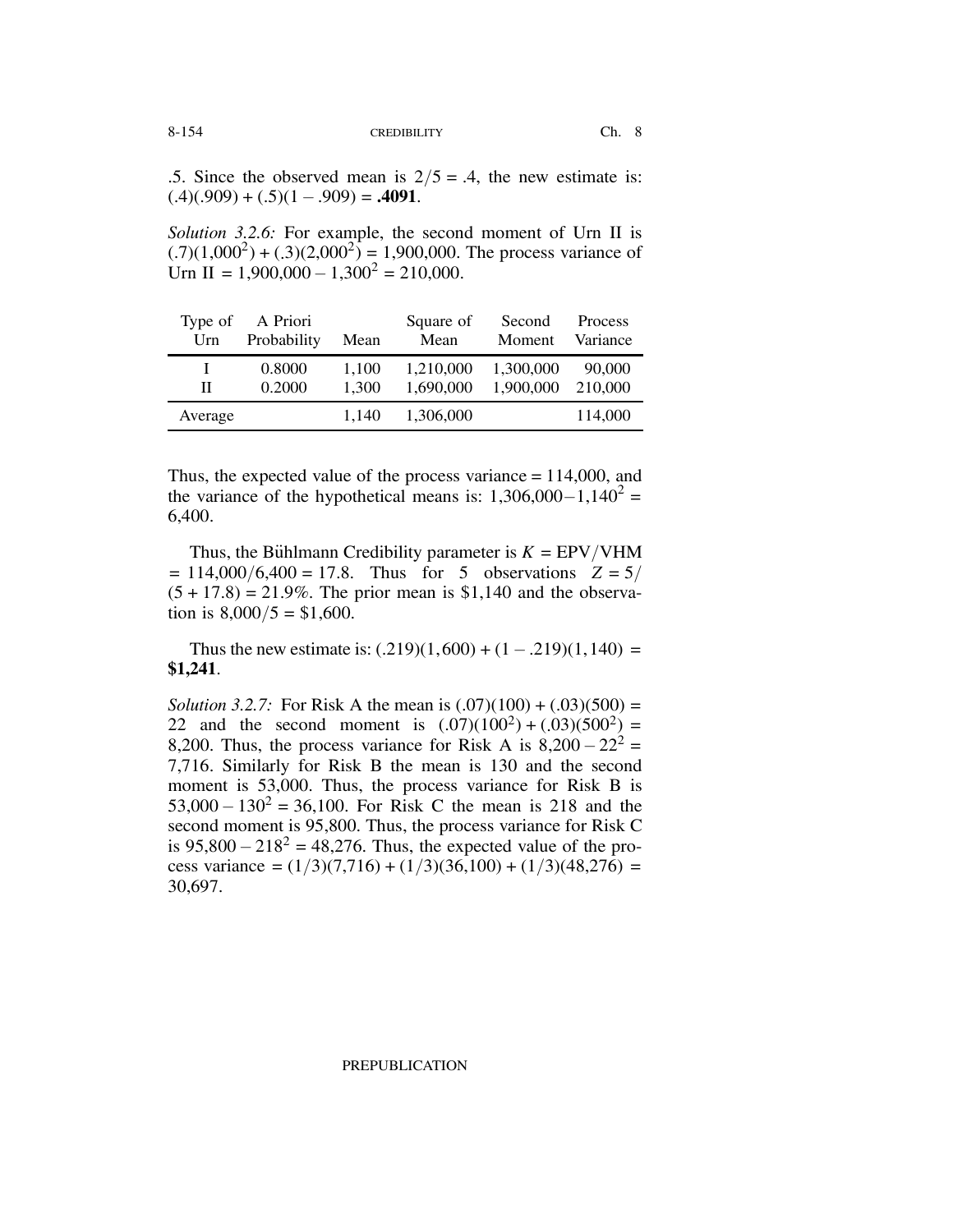|                             | A Priori       |        | Square of |
|-----------------------------|----------------|--------|-----------|
| <b>Risk</b>                 | Chance of Risk | Mean   | Mean      |
| Α                           | 0.333          | 22     | 484       |
| B                           | 0.333          | 130    | 16,900    |
| $\mathcal{C}_{\mathcal{C}}$ | 0.333          | 218    | 47,524    |
| Mean                        |                | 123.33 | 21,636    |

Thus, the Variance of the Hypothetical Means =  $21,636-123.33<sup>2</sup>$  $= 6,426.$ 

Therefore, the Bühlmann Credibility Parameter for pure premium =  $K = \text{EPV/VHM} = 30,697/6,426 = 4.78$ . Thus, the credibility for 1 observation is  $1/(1 + K) = 1/5.78 = .173$ . The a priori mean is 123.33. The observation is 500. Thus, the estimated aggregate losses are:  $(.173)(500) + (1 - .173)(123.33) = 188.5$ .

*Solution 3.2.8:* For Die A the mean is  $(1 + 1 + 1 + 2 + 3 + 4)/6 =$ 2 and the second moment is  $(1 + 1 + 1 + 4 + 9 + 16)/6 = 5.3333$ . Thus the process variance for Die A is  $5.3333 - 2^2 = 1.3333$ . Similarly for Die B the mean is 2.3333 and the second moment is 6.3333. Thus, the process variance for Die B is  $6.333 - 2.333^2 =$ :889. The mean of Die C is 2.6667. The process variance for Die C is:  $\{(1 - 2.6667)^2 + (2 - 2.6667)^2 + (3)(3 - 2.6667)^2 +$  $(4 - 2.6667)^2$ /6 = .889, the same as Die B. The mean of Die D is 3. The process variance for Die D is:  $\{(1-3)^2 + (2-3)^2\}$  $+(3-3)^2+(3)(4-3)^2$ }/6 = 1.333, the same as Die A. Thus, the expected value of the process variance  $=(1/4)(1.333) +$  $(1/4)(.889) + (1/4)(.889) + (1/4)(1.333) = 1.111.$ 

| Die  | A Priori<br>Chance of Die | Mean   | Square of<br>Mean |
|------|---------------------------|--------|-------------------|
| A    | 0.250                     | 2.0000 | 4.0000            |
| B    | 0.250                     | 2.3333 | 5.4443            |
| C    | 0.250                     | 2.6667 | 7.1113            |
| D    | 0.250                     | 3.0000 | 9.0000            |
| Mean |                           | 2.5000 | 6.3889            |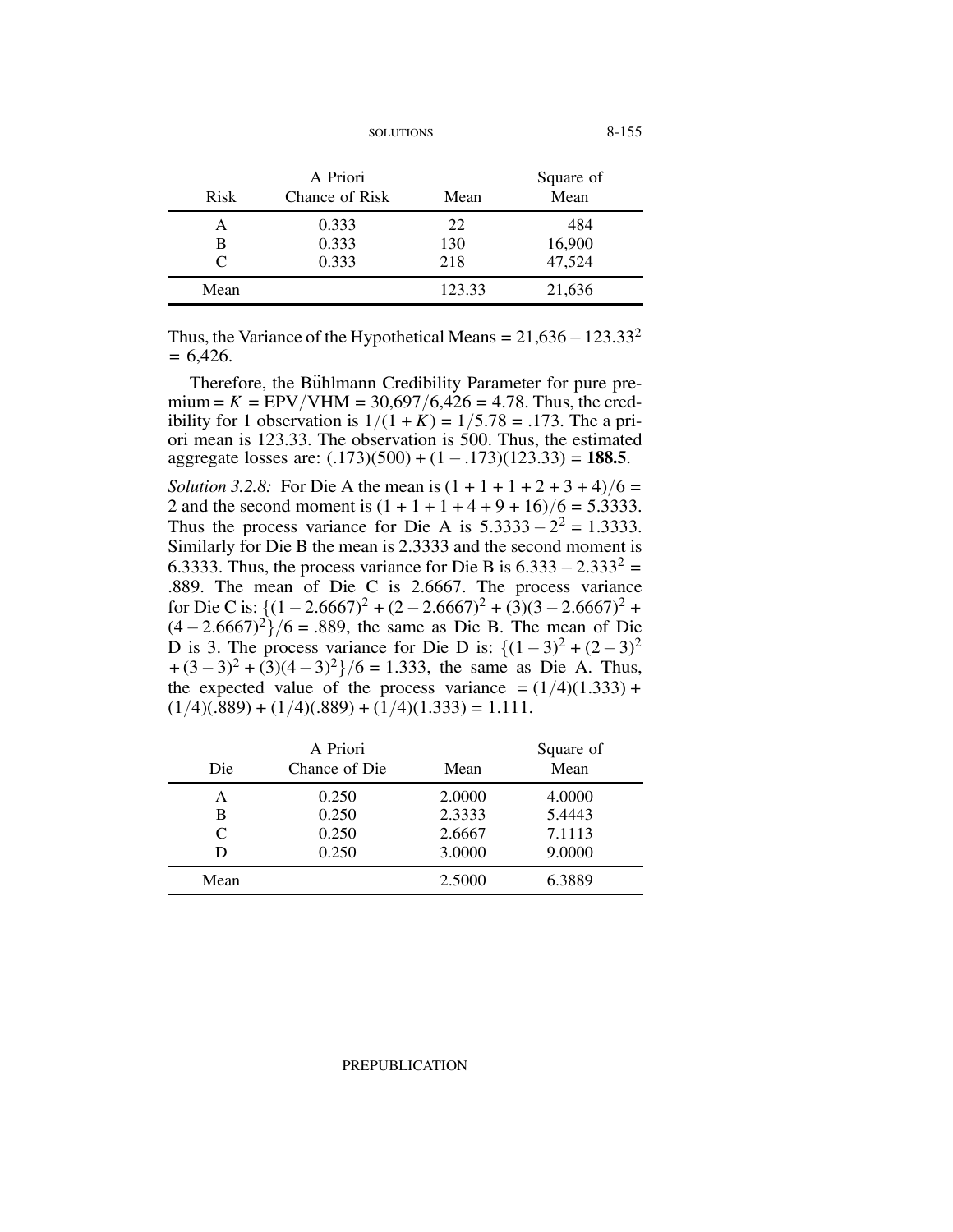Thus, the Variance of the Hypothetical Means =  $6.3889 - 2.5^2$  = :1389.

Therefore, the Bühlmann Credibility Parameter =  $K = EPV/$ VHM =  $1.111/.1389 = 8.0$ . Thus, the creibility for 5 observations is  $5/(5 + K) = 5/13$ . The a priori mean is 2.5. The observed mean is  $(2 + 3 + 1 + 2 + 4)/5 = 2.4$ . Thus, the estimated future die roll is:  $(5/13)(2.4) + (1 - 5/13)(2.5) = 2.462$ .

*Solution 3.2.9:* For each Poisson, the process variance is the mean. Therefore, Expected Value of the process variance =  $(.6)(.05) + (.3)(.1) + (.1)(.2) = .08 = Overall$  mean frequency. The expected value of the square of the mean frequencies is .0085. Therefore, the Variance of the hypothetical mean frequencies =  $.0085 - .08^2 = .0021$ . Alternately, Variance of the hypothetical mean frequencies =  $(.6)(.03^2) + (.3)(.02^2) + (.1)$  $(.12^2) = .0021$ . Therefore,  $K = \text{EPV/VHM} = .08/.0021 = 38.1$ .  $Z = 5/(5 + 38.1) = 11.6\%$ . Estimated frequency = (11.6%)(.2)+  $(88.4\%)(.08) = .0939.$ 

| Type of<br>Driver          | A Priori<br>Chance of<br>This Type<br>of Driver | Mean<br>Annual<br>Claim<br>Frequency | Square of<br>Mean<br>Claim<br>Frequency | Poisson<br><b>Process</b><br>Variance |
|----------------------------|-------------------------------------------------|--------------------------------------|-----------------------------------------|---------------------------------------|
| Good<br><b>Bad</b><br>Ugly | 0.6<br>0.3<br>0.1                               | 0.05<br>0.1<br>0.2                   | 0.0025<br>0.0100<br>0.0400              | 0.05<br>0.1<br>0.2                    |
| Average                    |                                                 | 0.080                                | 0.0085                                  | 0.080                                 |

*Solution 3.2.10:* One needs to figure out for each type of driver a single observation of the risk process, in other words for the observation of a single claim, the process variance of the average size of a claim. Process variances for the Pareto Distributions are  $\lambda^2 \alpha / \{(\alpha - 1)^2(\alpha - 2)\}\)$ , so the process variances are: 10.42, 22.22, and 75 million. The probability weights are the product of claim frequency and the a priori frequency of each type of driver:  $(0.6)(0.05)$ ,  $(0.3)(0.10)$ ,  $(0.1)(0.20)$ . The probabilities that a claim came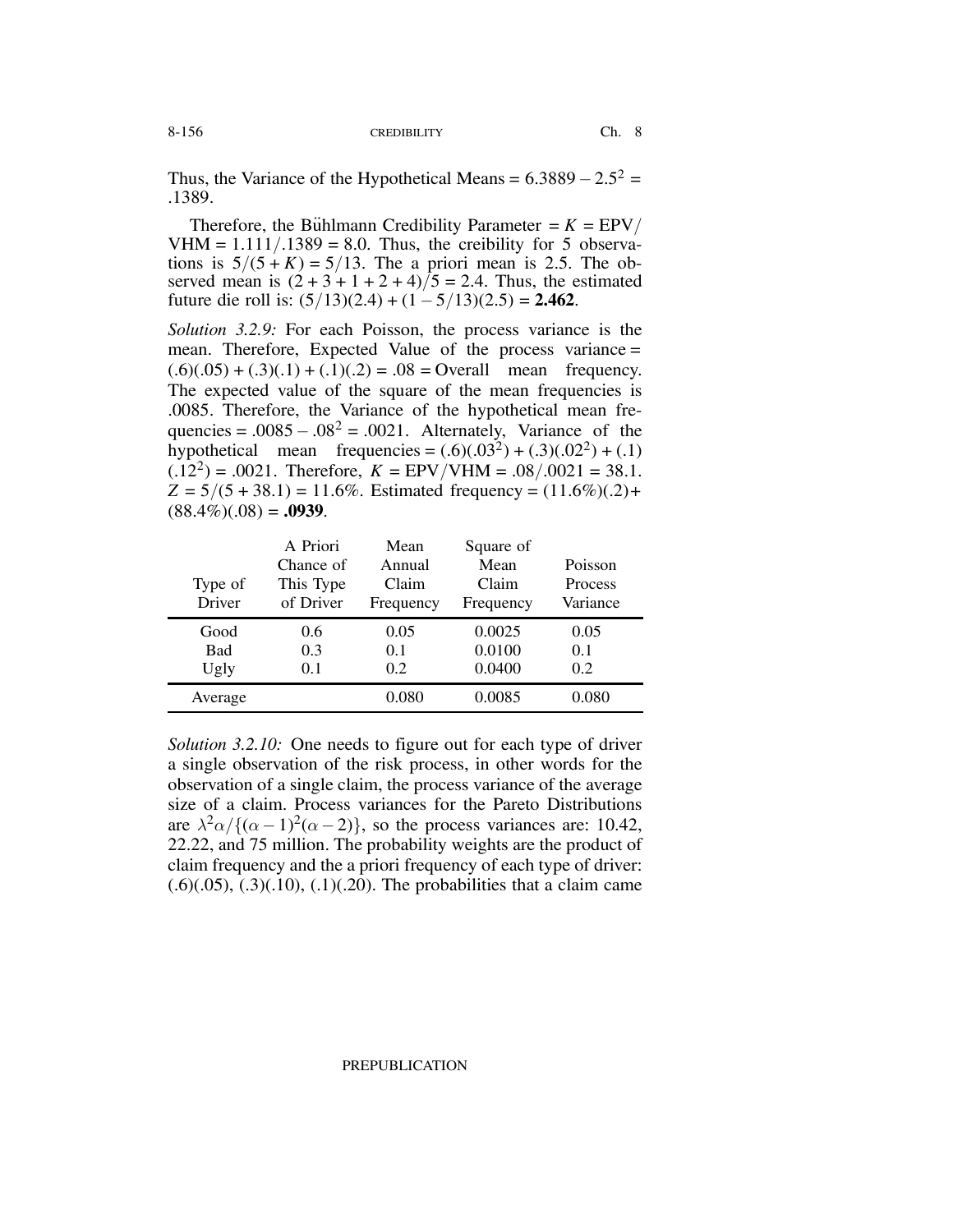| Type of<br>Driver   | A Priori<br>Chance of<br>This Type<br>of Driver | Average<br>Claim<br>Frequency | Probability<br>Weight<br>For<br>Claim | Probability<br>For.<br>Claim | Alpha       | Process<br>Variance<br>Claim<br>Severity                              |
|---------------------|-------------------------------------------------|-------------------------------|---------------------------------------|------------------------------|-------------|-----------------------------------------------------------------------|
| Good<br>Bad<br>Ugly | 0.6<br>0.3<br>0.1                               | 0.05<br>0.1<br>0.2            | 0.030<br>0.030<br>0.020               | 0.375<br>0.375<br>0.25       | 5<br>4<br>3 | $1.042 \times 10^{7}$<br>$2.222 \times 10^7$<br>$7.500 \times 10^{7}$ |
| Average             |                                                 |                               | 0.080                                 | 1.000                        |             | $3.098 \times 10^{7}$                                                 |

*Comment:* A claim is more likely to be from a Good Driver since there are many Good Drivers. On the other hand, a claim is more likely to be from an Ugly Driver, because each such driver produces more claims. Thus, the probability that a claim came from each type of driver is proportional to the product of claim frequency and the a priori frequency of each type of driver. The (process) variances for the Pareto Distribution follow from the moments given in the Appendix.

*Solution 3.2.11:* Average severities for the Pareto Distributions are:  $\lambda/(\alpha - 1) = 2,500, 3,333$  and 5,000. Probability weights are:  $(.60)(.05)$ ,  $(.30)(.10)$ ,  $(.10)(.20)$ . The overall average severity is 3437.5. Average of the severity squared is:  $(.375)(6.25 \text{ million}) +$  $(.375)(11.11 \text{ million}) + (.25)(25 \text{ million}) = 12.76 \text{ million}$ . Therefore, the variance of the hypothetical mean severities  $= (12.76$ million)  $- (3437.5^2) = .94$  million.

| Type of<br>Driver | A Priori<br>Chance of<br>This Type<br>of Driver | Average<br>Claim<br>Frequency | Probability<br>Weight<br>For<br>Claim | Probability<br>For<br>Claim | Alpha          | Average<br>Claim<br>Severity | Square of<br>Average<br>Claim<br>Severity |
|-------------------|-------------------------------------------------|-------------------------------|---------------------------------------|-----------------------------|----------------|------------------------------|-------------------------------------------|
| Good              | 0.6                                             | 0.05                          | 0.030                                 | 0.375                       | 5              | 2,500                        | $6.250 \times 10^{6}$                     |
| Bad               | 0.3                                             | 0.1                           | 0.030                                 | 0.375                       | $\overline{4}$ | 3,333                        | $1.111 \times 10^{7}$                     |
| Ugly              | 0.1                                             | 0.2                           | 0.020                                 | 0.250                       | 3              | 5,000                        | $2.500 \times 10^{7}$                     |
| Average           |                                                 |                               | 0.080                                 | 1.000                       |                | 3.437.5                      | $1.276 \times 10^{7}$                     |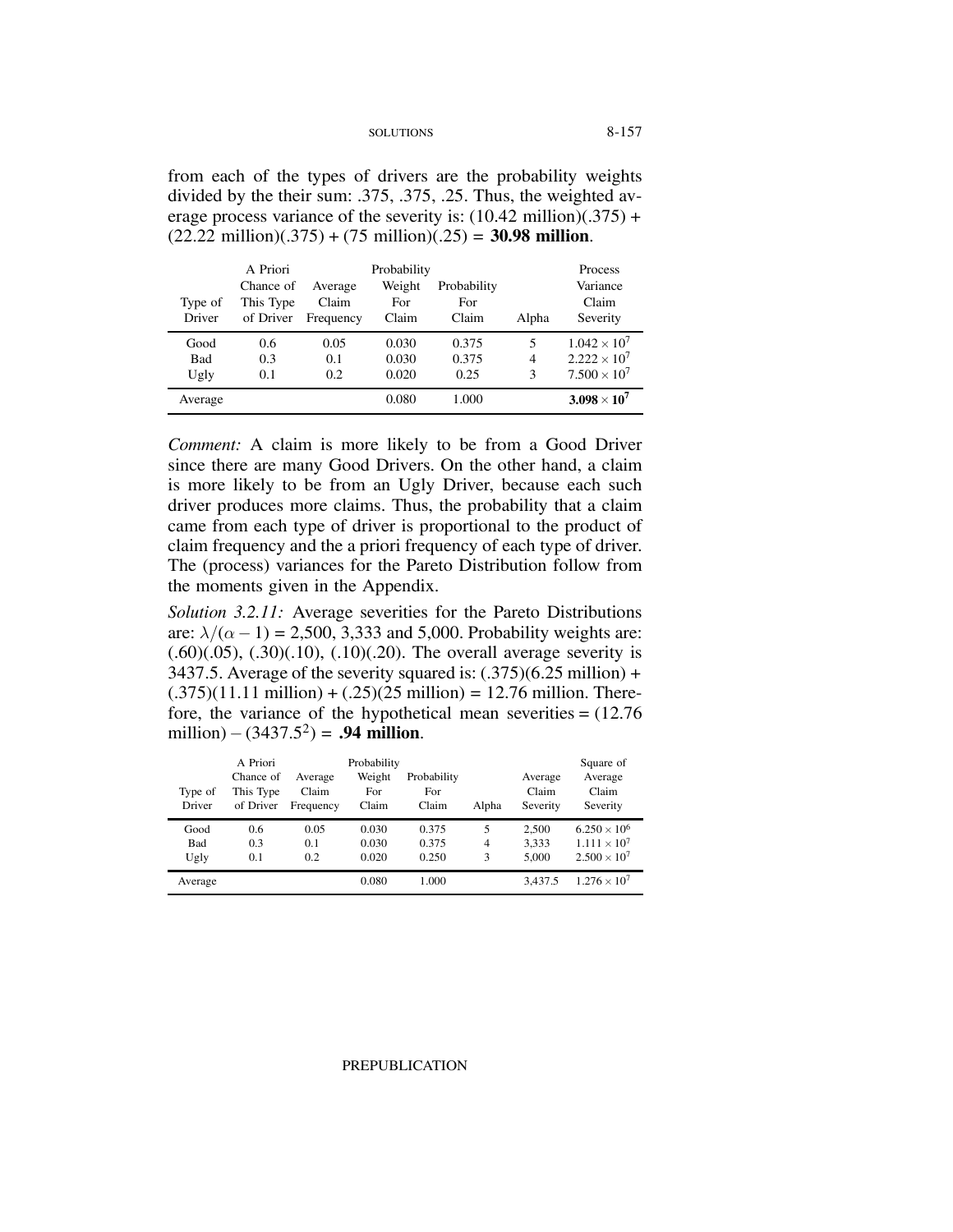*Solution 3.2.12:* Using the solutions to the previous two questions,  $K = \text{EPV/VHM} = 31/.94 = 32.8.$   $Z = 1/(1 + 32.8) = 1/$ 33.8. New estimate =  $(1/33.8)25,000 + [1 - (1/33.8)]3,437.5 =$ **\$4,075**.

*Solution 3.2.13:* For each type of driver one uses the formula: variance of  $p.p. = \mu_f \sigma_s^2 + \mu_s^2 \sigma_f^2$ . In the case of a Poisson frequency  $\mu_f = \sigma_f^2$  and: variance of p.p. = (mean frequency)(the second moment of the severities).

For the Pareto, the second moment =  $2\lambda^2/\{(\alpha - 1)(\alpha - 2)\}.$ 

| A                   | в                                               |                    |             | Е                                                    | F                                                                     |
|---------------------|-------------------------------------------------|--------------------|-------------|------------------------------------------------------|-----------------------------------------------------------------------|
| Type of<br>Driver   | A Priori<br>Chance of<br>This Type<br>of Driver | Claim<br>Frequency | Alpha       | <b>Expected Value</b><br>of Square of<br>Claim Sizes | Variance of<br>P.P. Product<br>of Columns<br>$C$ & E                  |
| Good<br>Bad<br>Ugly | 0.6<br>0.3<br>0.1                               | 0.05<br>0.1<br>0.2 | 5<br>4<br>3 | $1.667e + 7$<br>$3.333e+7$<br>$1.000e + 8$           | $8.333 \times 10^5$<br>$3.333 \times 10^{6}$<br>$2.000 \times 10^{7}$ |
| Average             |                                                 |                    |             |                                                      | $3.500 \times 10^{6}$                                                 |

*Solution 3.2.14:* The overall average pure premium =  $(.6)(125) +$  $(.3)(333.3) + (.1)(1,000) = 275$ . The average of the squares of the hypothetical mean pure premiums is:  $(.6)(125^2) + (.3)(333.3^2) +$  $(1)(1,000^2) = 142,708$ . Therefore, the variance of the hypothetical pure premiums =  $142,708 - (275^2) = 67,083$ .

| Type of<br>Driver | A Priori<br>Chance of<br>This Type<br>of Driver | Average<br>Claim<br>Frequency | Alpha          | Average<br>Claim<br>Severity | Average<br>Pure<br>Premium | Square of<br>Average<br>Pure<br>Premium |
|-------------------|-------------------------------------------------|-------------------------------|----------------|------------------------------|----------------------------|-----------------------------------------|
| Good              | 0.6                                             | 0.05                          | 5              | 2,500                        | 125.0                      | 15,625                                  |
| Bad               | 0.3                                             | 0.1                           | $\overline{4}$ | 3,333                        | 333.3                      | 111,111                                 |
| Ugly              | 0.1                                             | 0.2                           | 3              | 5,000                        | 1,000.0                    | 1,000,000                               |
| Average           |                                                 |                               |                |                              | 275.0                      | 142,708                                 |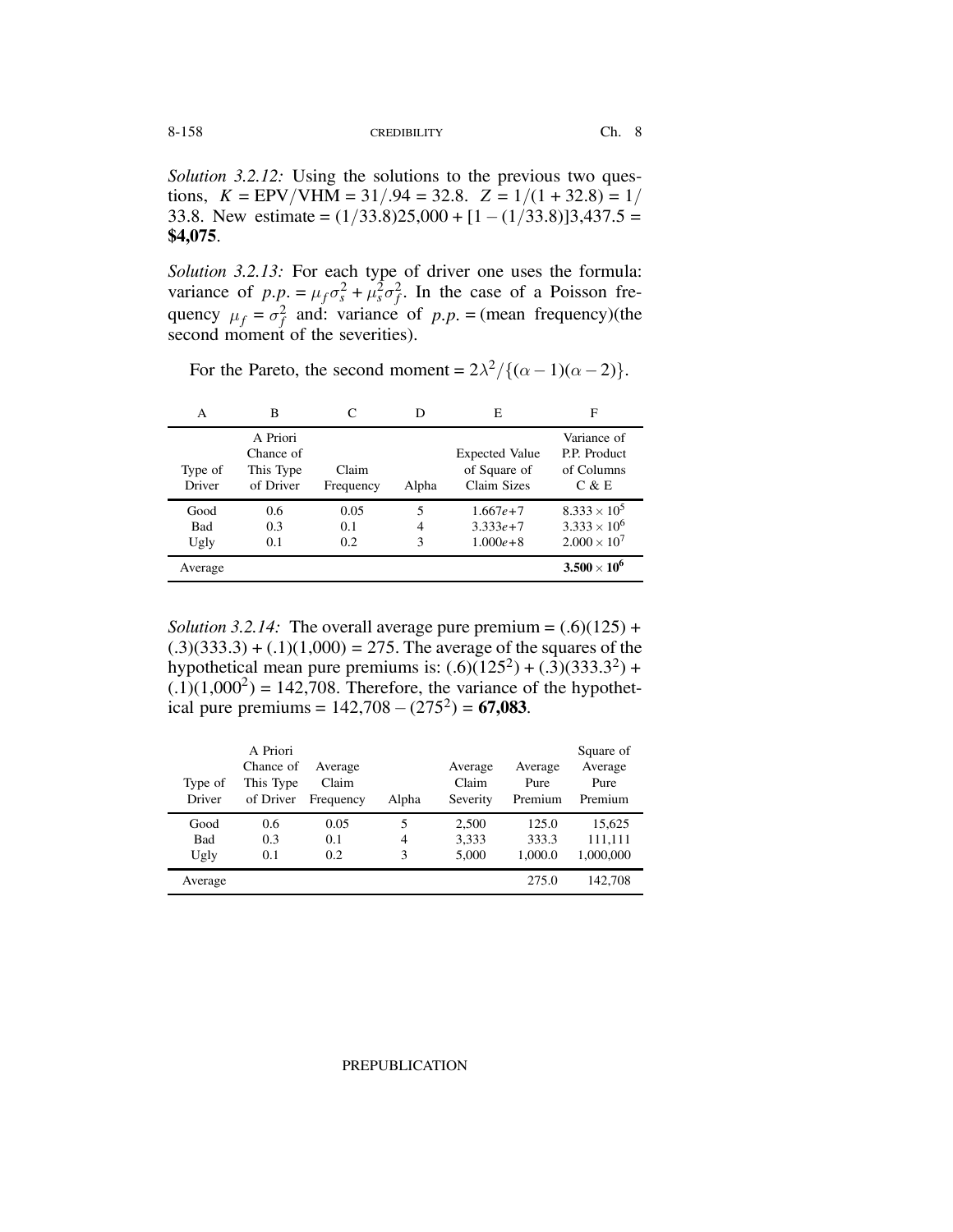*Solution 3.2.15:* The observed pure premium is  $$25,000/5 =$ \$5,000. Using the results of the previous two questions,  $K =$  $3,500,000/67,083 = 52.$  Z =  $5/(5 + 52) = 8.8\%$ . Estimated pure premium =  $(8.8\%)$  $(\$5,000) + (1 - 8.8\%)$  $(\$275) = \$691$ .

*Solution 3.2.16:*

| <b>Class</b>                | A Priori | Mean for<br>Probability This Class This Class | Square of<br>Mean of | Process<br>Variance |
|-----------------------------|----------|-----------------------------------------------|----------------------|---------------------|
|                             | 0.4000   | 0.2 <sub>1</sub>                              | (1.04)               | 0.16                |
| $\mathcal{D}_{\mathcal{L}}$ | 0.6000   | 03                                            | 0.09                 | 0.21                |
| Average                     |          | 0.26                                          | 0.0700               | 0.1900              |

Expected Value of the Process Variance = .19.

Variance of the Hypothetical Means =  $.070 - .26^2 = .0024$ .

 $K = \text{EPV/VHM} = .19/.0024 = 79.2$  Thus for  $N = 5$ ,  $Z = 5/$  $(5 + 79.2) = 5.94\%$ .

*Solution 3.2.17:* The hypothetical mean pure premiums are  $(.1667)(4)$  and  $(.8333)(2)$ ; which are  $2/3$  and  $5/3$ . Since the two classes have the same number of risks the overall mean is  $7/6$ and the variance of the hypothetical mean pure premiums between classes is:  $[(2/3 - 7/6)^2 + (5/3 - 7/6)^2]/2 = 1/4$ .

Each class is homogeneous and the stated data are the process variance for a risk from each class. For each type of risk, the process variance of the pure premiums is given by:  $\mu_f \sigma_s^2 + \mu_f^2 \sigma_s^2$ . For Class A, that is:  $(.1667)(20) + (4^2)(.1389) = 5.5564$ . For Class B, that is:  $(.8333)(5) + (2^2)(.1389) = 4.7221$ . Since the classes have the same number of risks, the Expected Value of the Process Variance =  $(.5)(5.5564) + (.5)(4.7221) = 5.139$ . Thus  $K = \text{EPV/VHM} = 5.139/.25 = 20.56.$   $Z = N/(N + K) = 4/(4 +$ 20:56) = **.163**.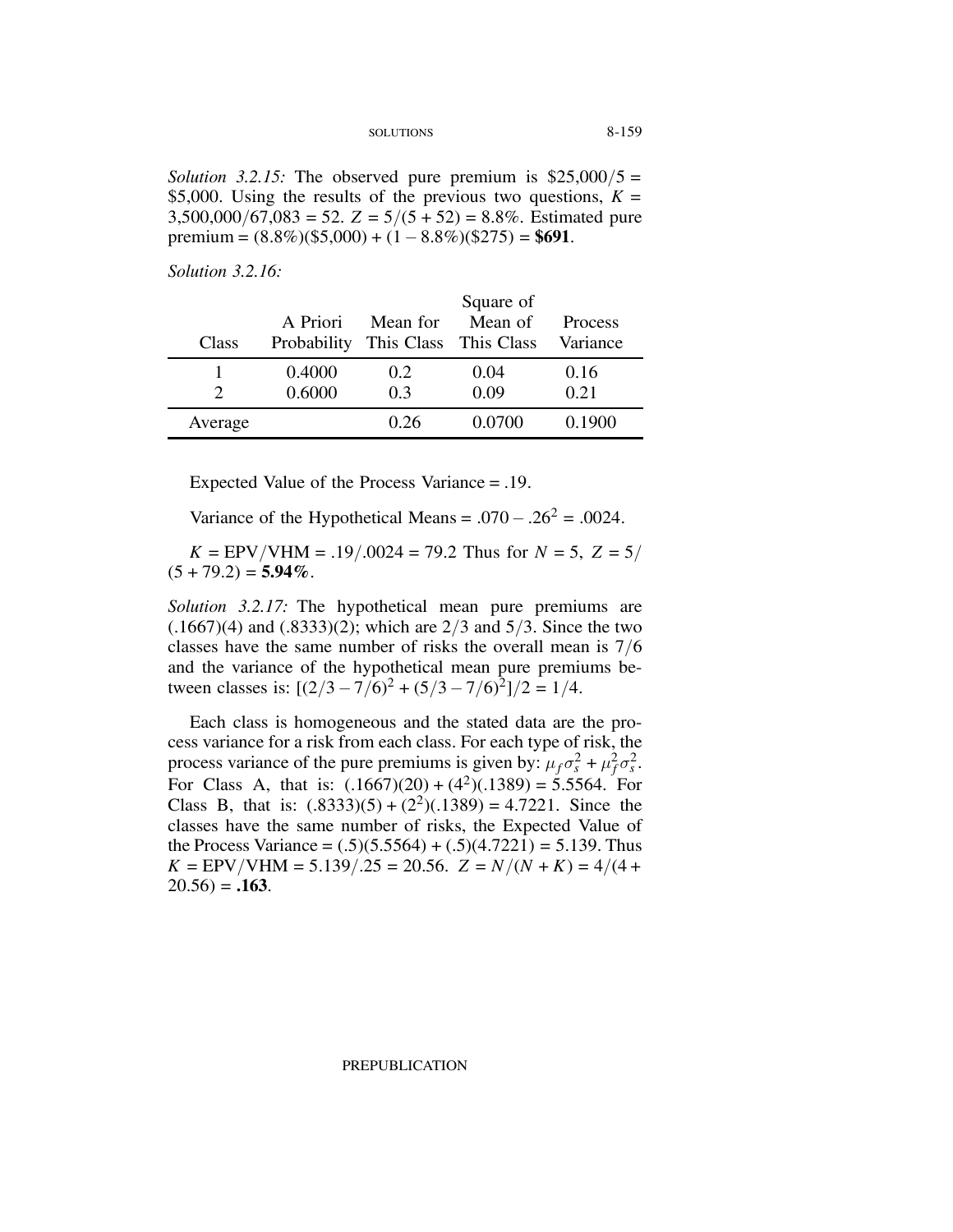*Solution 3.2.18:* The prior estimate is the overall mean of 7/6. The observation is .25. Thus, the new estimate is  $(.163)(.25) +$  $(7/6)(1 - .163) = 1.017.$ 

*Comment:* Uses the solution of the previous question.

*Solution 3.2.19:* Expected Value of the Process Variance =  $E[v] = 8.$ 

Variance of the Hypothetical Means =  $Var[m] = 4$ .

 $K = \text{EPV/VHM} = 8/4 = 2.$  So,  $Z = 3/(3 + K) = 3/(3 + 2) =$  $3/5 = .6$ .

*Solution 3.3.1:* 1. True. 2. False. 3. True.

*Solution 3.3.2:* The expected value of the process variance is 86.333. The variance of the hypothetical means is  $466.67 20^2 = 66.67$ .

| Type of<br>Marksman | A Priori<br>Chance of<br>This Type<br>of Marksman | Mean   | Square<br>of<br>Mean | Standard<br>Deviation | Process<br>Variance |
|---------------------|---------------------------------------------------|--------|----------------------|-----------------------|---------------------|
| А                   | 0.333                                             | 10     | 100                  | 3                     |                     |
| В                   | 0.333                                             | 20     | 400                  |                       | 25                  |
| C                   | 0.333                                             | 30     | 900                  | 15                    | 225                 |
| Average             |                                                   | 20.000 | 466.667              |                       | 86.333              |

 $K = \text{EPV/VHM} = 86.333/66.67 = 1.295.$ 

 $Z = N/(N + K) = 2/(2 + 1.295) = .607$ . The average observation is  $(10 + 14)/2 = 12$ . The a priori mean = 20. Thus, the new estimate =  $(.607)(12) + (1 - .607)(20) = 15.14$ .

*Solution 3.3.3:* The expected value of the process variance is 13. The variance of the hypothetical means is  $1 - 0^2 = 1$ . Therefore,  $K = \text{EPV/VHM} = 13/1 = 13. Z = 1/(1 + 13) = 1/14.$  New Estimate =  $(4)(1/14) + (0)(1 – 1/14) = 2/7 = .286$ .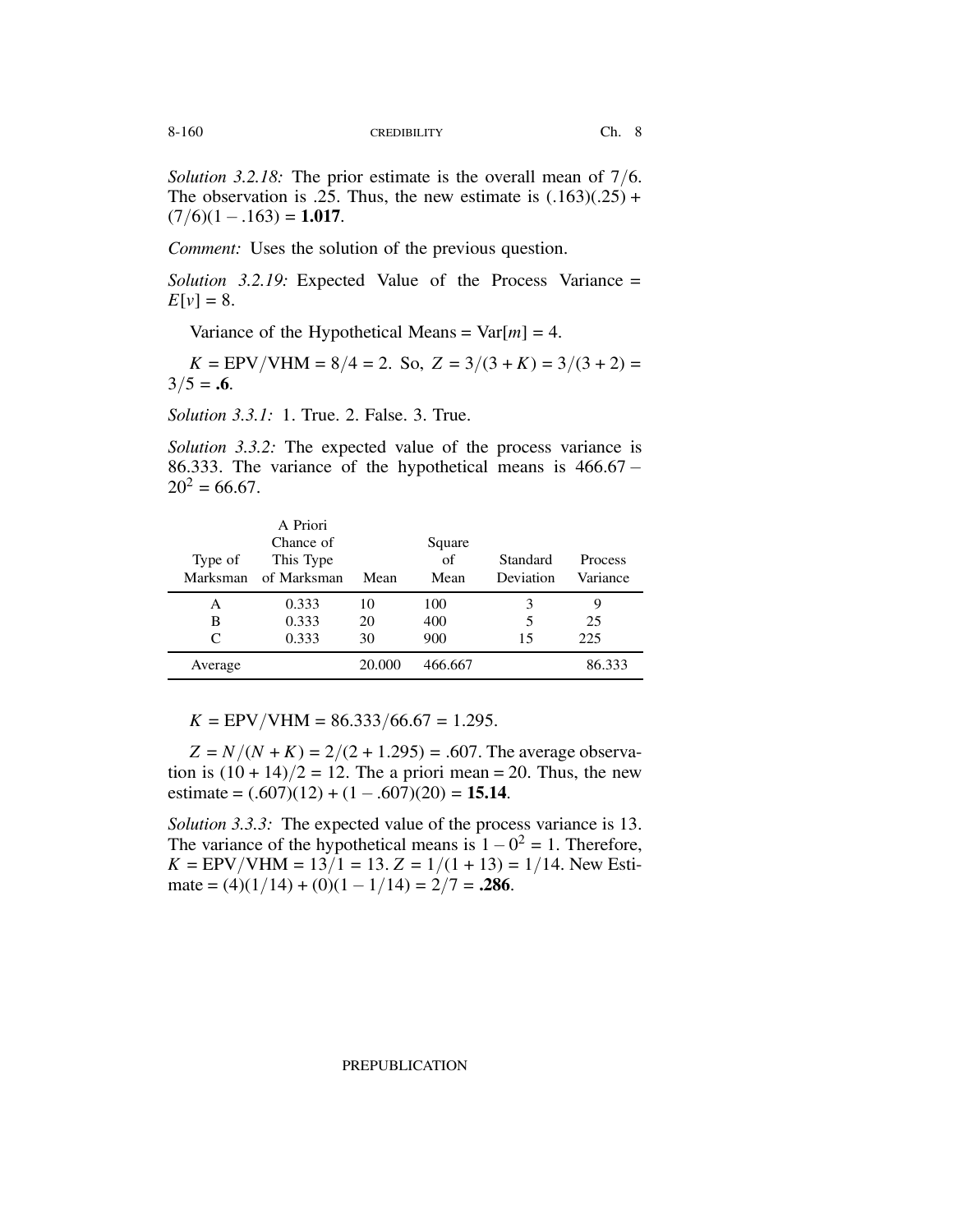| Shooter | A Priori<br>Probability | <b>Process</b><br>Variance | Mean | Square of<br>Mean |
|---------|-------------------------|----------------------------|------|-------------------|
|         | 0.5                     |                            |      |                   |
| B       | 05                      | 25                         |      |                   |
| Average |                         |                            |      |                   |

*Solution 3.3.4:* The EPV is  $(1/2)(1 + 25) = 13$ . The VHM is  $(1/2)[(1-0)^2 + (-1-0)^2] = 1$ . Therefore,  $K = \text{EPV}/\text{VHM} =$  $13/1 = 13$ . Since there are three observations,  $n = 3$  and Z =  $n/(n + K) = 3/(3 + 13) = 3/16$ . The average position of the three shots is  $(1/3)(2 + 0 + 1) = 1$ . So, Estimate =  $(1)(3/16)$ +  $(0)(1 - 3/16) = 3/16 = .188.$ 

*Solution 4.1.1:* The probability of picking a colorblind person out of this population is  $(5\%)(10\%) + (1/4\%)(90\%) = .725\%$ . The chance of a person being both colorblind and male is:  $(5\%)(10\%) = .5\%$ . Thus the (conditional) probability that the colorblind person is a man is:  $.5\%/0.725\% = 69.0\%$ .

*Solution 4.1.2:* Taking a weighted average, the a priori chance of a black ball is 8.8%.

|             |                         | C                          |                           |  |
|-------------|-------------------------|----------------------------|---------------------------|--|
| <b>Type</b> | A Priori<br>Probability | $\%$<br><b>Black Balls</b> | Col. $B \times$<br>Col. C |  |
|             | 0.4                     | 0.05                       | 0.020                     |  |
| Н           | 0.3                     | 0.08                       | 0.024                     |  |
| Ш           | 0.2                     | 0.13                       | 0.026                     |  |
| IV          | 0.1                     | 0.18                       | 0.018                     |  |
| Sum         |                         |                            | 0.088                     |  |

*Solution 4.1.3:*  $P[$ Urn = I|Ball = Black] =  $P$ [Urn = I and Ball =  $Black]/P[Ball = Black] = .020/.088 = 22.7\%$ .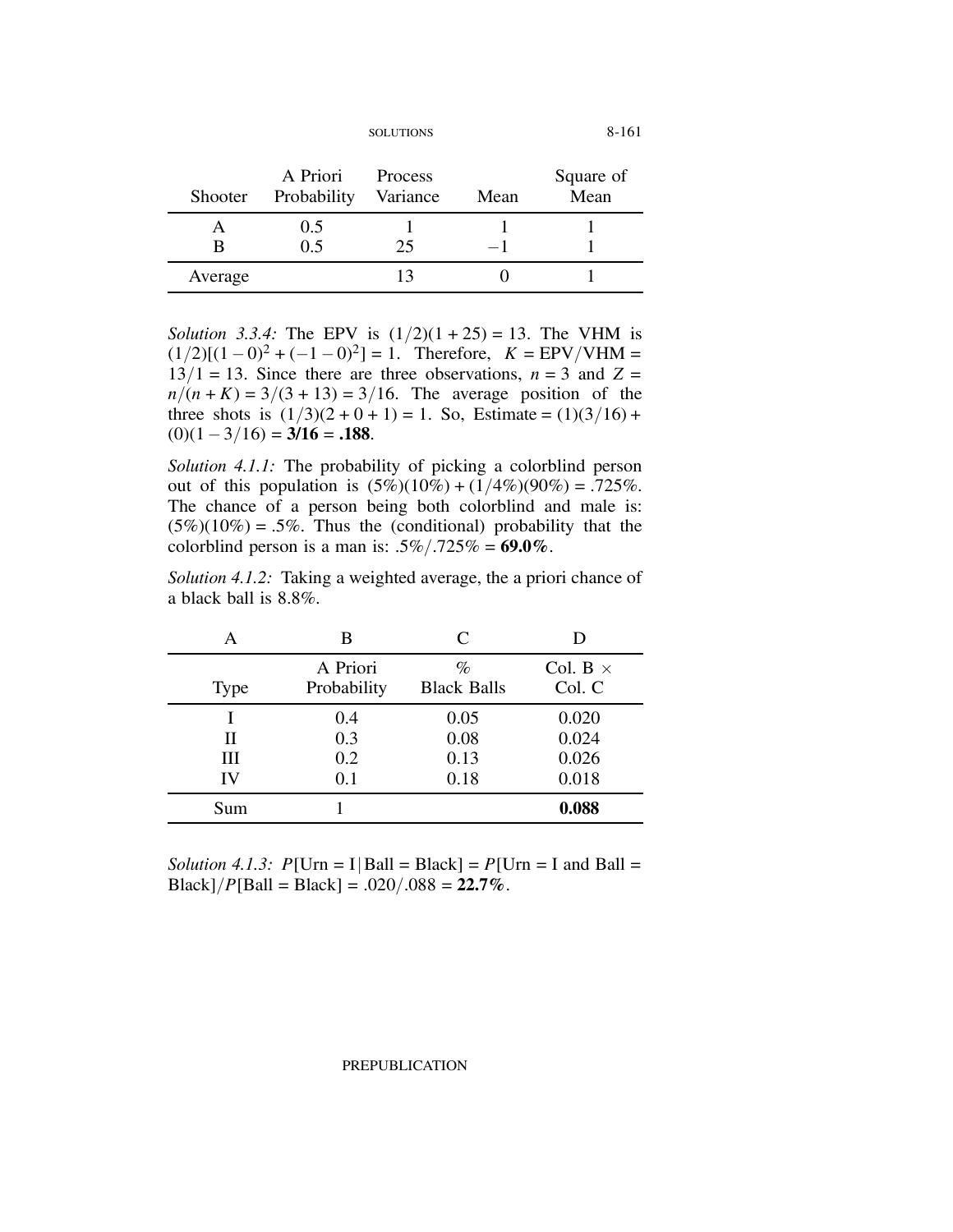*Solution 4.1.4:*  $P[Urn = II | Ball = Black] = P[Urn = II \text{ and Ball}]$  $= \text{Black}/P[\text{Ball} = \text{Black}] = .024/.088 = 27.3\%$ .

*Solution 4.1.5:*  $P[$ Urn = III | Ball = Black] =  $P$ [Urn = III and Ball  $= \text{Black}/P[\text{Ball} = \text{Black}] = .026/.088 = 29.5\%$ .

*Solution 4.1.6:*  $P[Urn = IV | Ball = Black] = P[Urn = IV \text{ and Ball}]$  $= \text{Black}/P[\text{Ball} = \text{Black}] = .018/.088 = 20.5\%$ .

*Comment:* The conditional probabilities of the four types of urns add to unity.

*Solution 4.1.7:* Using the solutions to the previous problems, one takes a weighted average using the posterior probabilities of each type of urn:  $(22.7\%)(.05) + (27.3\%)(.08) + (29.5\%)(.13) +$  $(20.5\%)(.18) = .108$ .

*Comment:* This whole set of problems can be usefully organized into a spreadsheet:

| А         | в        |      |                                                            | E         | F               |
|-----------|----------|------|------------------------------------------------------------|-----------|-----------------|
|           |          |      | Probability                                                |           |                 |
|           | A Priori | $\%$ | Weights $=$                                                | Posterior | Col. $C \times$ |
| Type      |          |      | Probability Black Balls Col. $B \times$ Col. C Probability |           | Col. E          |
|           | 0.4      | 0.05 | 0.0200                                                     | 0.227     | 0.011           |
| Н         | 0.3      | 0.08 | 0.0240                                                     | 0.273     | 0.022           |
| Ш         | 0.2      | 0.13 | 0.0260                                                     | 0.295     | 0.038           |
| <b>IV</b> | 0.1      | 0.18 | 0.0180                                                     | 0.205     | 0.037           |
| Sum       |          |      | 0.0880                                                     | 1.000     | 0.108           |

This is a simple example of Bayesian Analysis, which is covered in the next section.

*Solution 4.1.8:* There are the following 10 equally likely possibilities such that  $Y \ge 9$ : (3,6), (4,5), (4,6), (5,4), (5,5), (5,6),  $(6, 3)$ ,  $(6, 4)$ ,  $(6, 5)$ ,  $(6, 6)$ . Of these, 3 have  $X = 5$ , so that  $Prob[X = 5 | Y \ge 9] = Prob[X = 5 \text{ and } Y \ge 9]/Prob[Y \ge 9] = (3/$  $36)/(10/36) = 3/10 = .3.$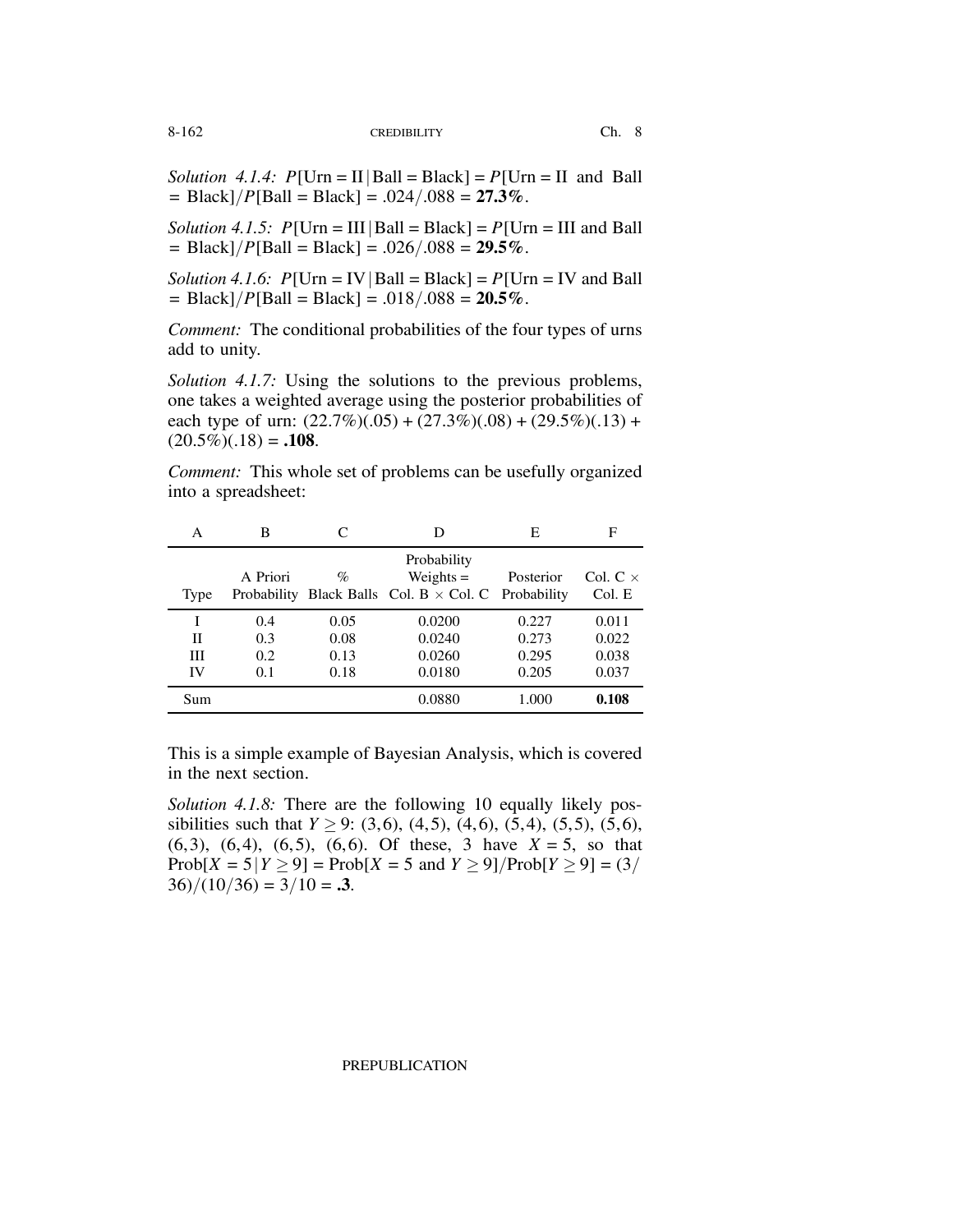*Solution 4.1.9:* There are the following 10 equally likely possibilities such that  $X + V \ge 9$ : (3,6), (4,5), (4,6), (5,4), (5,5), (5,6),  $(6, 3), (6, 4), (6, 5), (6, 6)$ . Of these one has  $X = 3$ , two have  $X = 4$ , three have  $X = 5$ , and four have  $X = 6$ . Therefore,  $E[X|Y \ge 9] =$  $\{(1)(3) + (2)(4) + (3)(5) + (4)(6)\}/10 = 5.0$ . For those who like diagrams:

|   |  |   |   |   |              | $X$ 1 2 3 4 5 6 Possibilities | <b>Conditional Density</b><br><b>Function</b><br>of $X$ given that<br>$X + V \geq 9$ |
|---|--|---|---|---|--------------|-------------------------------|--------------------------------------------------------------------------------------|
|   |  |   |   |   |              |                               |                                                                                      |
|   |  |   |   |   |              |                               |                                                                                      |
| 3 |  |   |   |   | X            |                               | 1/10                                                                                 |
| 4 |  |   |   | X | X            |                               | 2/10                                                                                 |
| 5 |  |   | X | X | $\mathbf{X}$ | 3                             | 3/10                                                                                 |
|   |  | X | X | X | X            |                               | 4/10                                                                                 |

 $E[X | Y \ge 9] = \sum iP[X = i | Y \ge 9] = (1)(0) + (2)(0) + (3)(.1) +$  $(4)(.2) + (5)(.3) + (6)(.4) = 5.0.$ 

*Solution 4.1.10:* The chance that a driver accident-free is:  $(40\%)$  $(80\%)$  +  $(25\%)$  $(85\%)$  +  $(20\%)$  $(90\%)$  +  $(15\%)$  $(95\%)$  = 85.5%. The chance that a driver is both accident-free and from Boston is  $(40\%)$  $(80\%)$  = 32%. Thus the chance this driver is from Boston is  $32\%/85.5\% = 37.4\%$ .

*Comment:* Some may find to helpful to assume for example a total of 100,000 drivers.

*Solution 4.1.11:* The chance that a driver has had an accident is:  $(40\%) (20\%) + (25\%) (15\%) + (20\%) (10\%) + (15\%) (5\%) =$ 14:5%. The chance that a driver both has had an accident and is from Pittsfield is  $(15\%) (5\%) = .75\%$ . Thus, the chance this driver is from Pittsfield is:  $.75\%/14.5\% = .052$ .

*Comment:* Note that the chances for each of the other cities are:  $\{(40\%) (20\%), (25\%) (15\%), (20\%) (10\%)\}/14.5\%$ . You should confirm that the conditional probabilities for the four cities sum to 100%.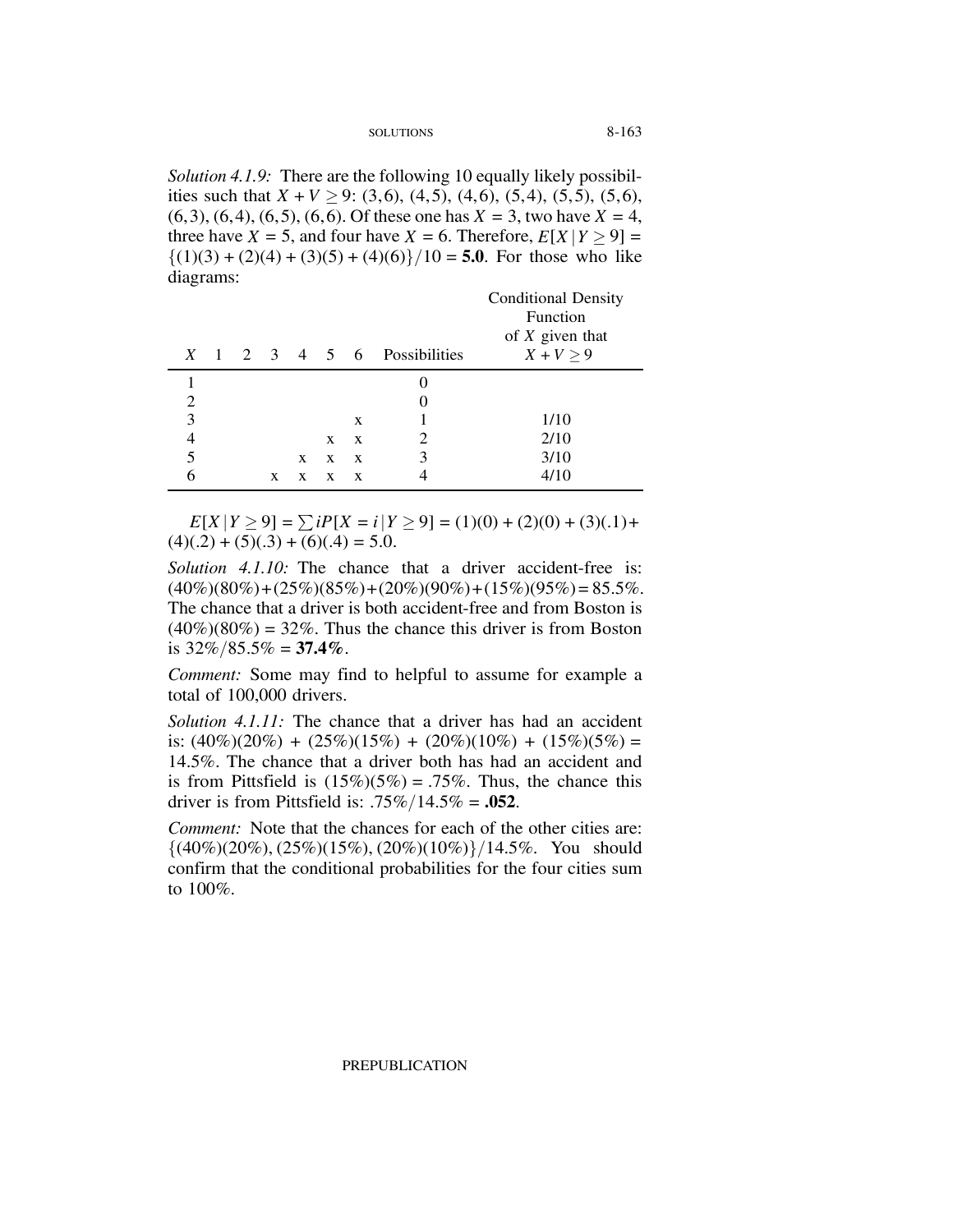*Solution 4.1.12:* If Stu knows the answer, then the chance of observing a correct answer is 100%. If Stu doesn't know the answer to a question then the chance of observing a correct answer is 20%.

| А                                    | в                                                 |                                 | Ð                                                     | E                                                  |
|--------------------------------------|---------------------------------------------------|---------------------------------|-------------------------------------------------------|----------------------------------------------------|
| Type of<br><b>Ouestion</b>           | A Priori<br>Chance of<br>This Type<br>of Question | Chance<br>of the<br>Observation | Prob.<br>Weight $=$<br>Product<br>of Columns<br>B & C | Posterior<br>Chance of<br>This Type<br>of Question |
| <b>Stu Knows</b><br>Stu Doesn't Know | 0.620<br>0.380                                    | 1.0000<br>0.2000                | 0.6200<br>0.0760                                      | 89.08%<br>10.92%                                   |
| Overall                              |                                                   |                                 | 0.696                                                 | 1.000                                              |

*Solution 4.2.1:* (20%)(60%)+(30%)(25%)+(40%)(15%)=**25.5%**.

*Comment:* Since there are only two possible outcomes, the chance of observing no claim is:  $1 - .255 = .745$ .

*Solution 4.2.2:*  $P$ (Type A | no claim) =  $P$ (no claim | Type A)  $P(\text{Type A})/P(\text{no claim}) = (.8)(.6)/.745 = 64.43\%$ .

*Solution 4.2.3:*  $(.7)(.25)/.745 = 23.49\%$ .

*Solution 4.2.4:*  $(.6)(.15)/.745 = 12.08\%$ .

*Solution 4.2.5:*

| А               | в                                             |                                 | D                                                     | Е                                              | F                       |
|-----------------|-----------------------------------------------|---------------------------------|-------------------------------------------------------|------------------------------------------------|-------------------------|
| Type of<br>Risk | A Priori<br>Chance of<br>This Type<br>of Risk | Chance<br>of the<br>Observation | Prob.<br>Weight $=$<br>Product<br>of Columns<br>B & C | Posterior<br>Chance of<br>This Type<br>of Risk | Mean<br>Annual<br>Freq. |
| A<br>B<br>C     | 0.6<br>0.25<br>0.15                           | 0.8<br>0.7<br>0.6               | 0.480<br>0.175<br>0.090                               | 64.43%<br>23.49%<br>12.08%                     | 0.20<br>0.30<br>0.40    |
| Overall         |                                               |                                 | 0.745                                                 | 1.000                                          | 24.77%                  |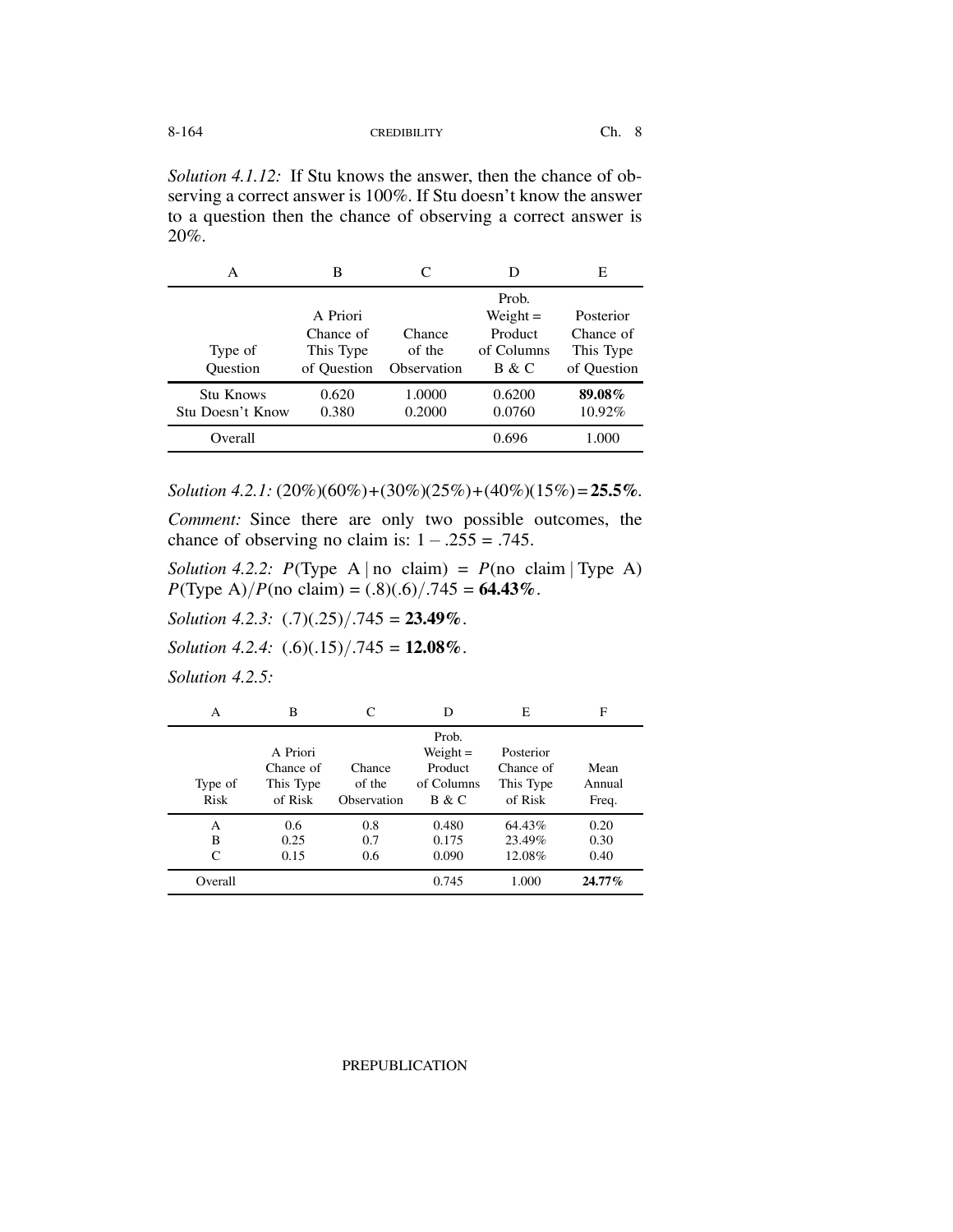| A               | B                                             |                                 | D                                                            | Е                                              | F                       |
|-----------------|-----------------------------------------------|---------------------------------|--------------------------------------------------------------|------------------------------------------------|-------------------------|
| Type of<br>Risk | A Priori<br>Chance of<br>This Type<br>of Risk | Chance<br>of the<br>Observation | Prob.<br>Weight $=$<br>Product<br>of Columns<br><b>B</b> & C | Posterior<br>Chance of<br>This Type<br>of Risk | Mean<br>Annual<br>Freq. |
| A               | 0.6                                           | 0.2                             | 0.120                                                        | 47.06%                                         | 0.20                    |
| B               | 0.25                                          | 0.3                             | 0.075                                                        | 29.41%                                         | 0.30                    |
| C               | 0.15                                          | 0.4                             | 0.060                                                        | 23.53%                                         | 0.40                    |
| Overall         |                                               |                                 | 0.255                                                        | 1.000                                          | 27.65%                  |

*Solution 4.2.7:*

| A               | В                                             |                                 | D                                                     | Е                                              | F                       |
|-----------------|-----------------------------------------------|---------------------------------|-------------------------------------------------------|------------------------------------------------|-------------------------|
| Type of<br>Risk | A Priori<br>Chance of<br>This Type<br>of Risk | Chance<br>of the<br>Observation | Prob.<br>Weight $=$<br>Product<br>of Columns<br>B & C | Posterior<br>Chance of<br>This Type<br>of Risk | Mean<br>Annual<br>Freq. |
| A<br>B<br>C     | 0.6<br>0.25<br>0.15                           | 0.2048<br>0.3087<br>0.3456      | 0.123<br>0.077<br>0.052                               | 48.78%<br>30.64%<br>20.58%                     | 0.20<br>0.30<br>0.40    |
| Overall         |                                               |                                 | 0.252                                                 | 1.000                                          | 27.18%                  |

For example, if one has a risk of Type B, the chance of observing 2 claims in 5 years is given by (a Binomial Distribution):  $(10)(.3^{2})(.7^{3}) = .3087.$ 

*Solution 4.2.8:* Bayesian Estimates are in balance; the sum of the product of the a priori chance of each outcome times its posterior Bayesian estimate is equal to the a priori mean. The a priori mean is  $(5/8)(1) + (2/8)(4) + (1/8)(16) = 3.625$ . Let  $E[X_2 | X_1 =$  $16$  = y. Then setting the sum of the chance of each outcome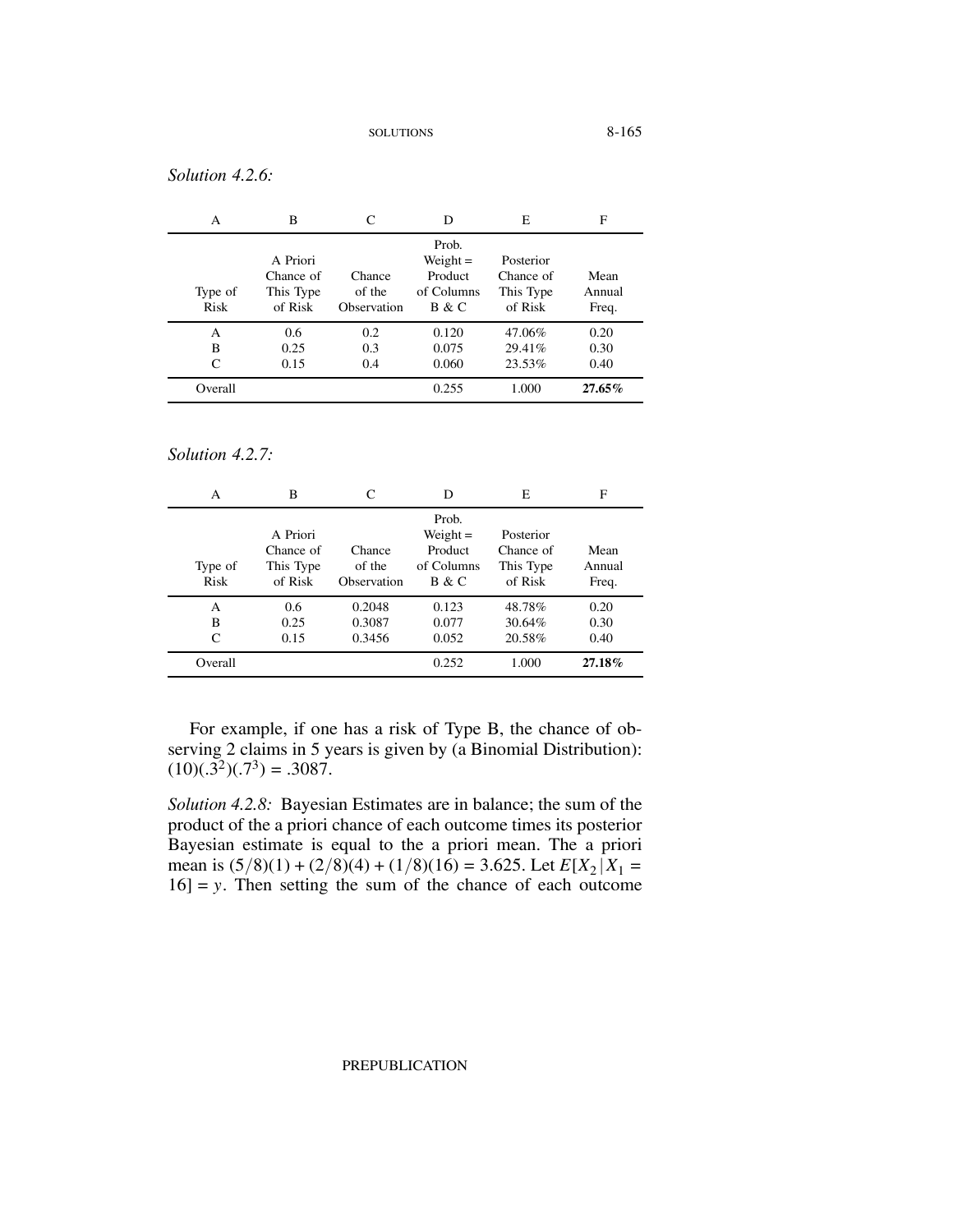times its posterior mean equal to the a priori mean:  $(5/8)(1.4) +$  $(2/8)(3.6) + (1/8)(y) = 3.625$ . Therefore, y = **14.8**.

# *Solution 4.2.9:*

| A              | в                                            | C                               | Ð                                                     | Е                                             | F                           |
|----------------|----------------------------------------------|---------------------------------|-------------------------------------------------------|-----------------------------------------------|-----------------------------|
| Type of<br>Urn | A Priori<br>Chance of<br>This Type<br>of Urn | Chance<br>of the<br>Observation | Prob.<br>Weight $=$<br>Product<br>of Columns<br>B & C | Posterior<br>Chance of<br>This Type<br>of Urn | Mean<br>Draw<br>from<br>Urn |
| Н              | 0.8000<br>0.2000                             | 0.1000<br>0.3000                | 0.0800<br>0.0600                                      | 0.5714<br>0.4286                              | 1100<br>1300                |
| Overall        |                                              |                                 | 0.140                                                 | 1.000                                         | 1186                        |

# *Solution 4.2.10:*

| А              | в                                            |                                 | D                                                     | E                                             | F                           |
|----------------|----------------------------------------------|---------------------------------|-------------------------------------------------------|-----------------------------------------------|-----------------------------|
| Type of<br>Urn | A Priori<br>Chance of<br>This Type<br>of Urn | Chance<br>of the<br>Observation | Prob.<br>Weight $=$<br>Product<br>of Columns<br>B & C | Posterior<br>Chance of<br>This Type<br>of Urn | Mean<br>Draw<br>from<br>Urn |
| П              | 0.8000<br>0.2000                             | 0.2430<br>0.4410                | 0.1944<br>0.0882                                      | 0.6879<br>0.3121                              | 1100<br>1300                |
| Overall        |                                              |                                 | 0.283                                                 | 1.000                                         | 1162                        |

For example, the chance of picking 2 @ \$1,000 and 1 @ \$2,000 from Urn II is given by  $f(2)$  for a Binomial Distribution with  $n = 3$  and  $p = .7$ : (3)(.7<sup>2</sup>)(.3) = .4410.

*Solution 4.2.11:* The chance of observing 3 claims for a Poisson is  $e^{-\theta} \theta^3/3!$  Therefore, for example, the chance of observing 3 claims for a risk of type 1 is:  $e^{-.4}(.4^3)/6 = .00715$ .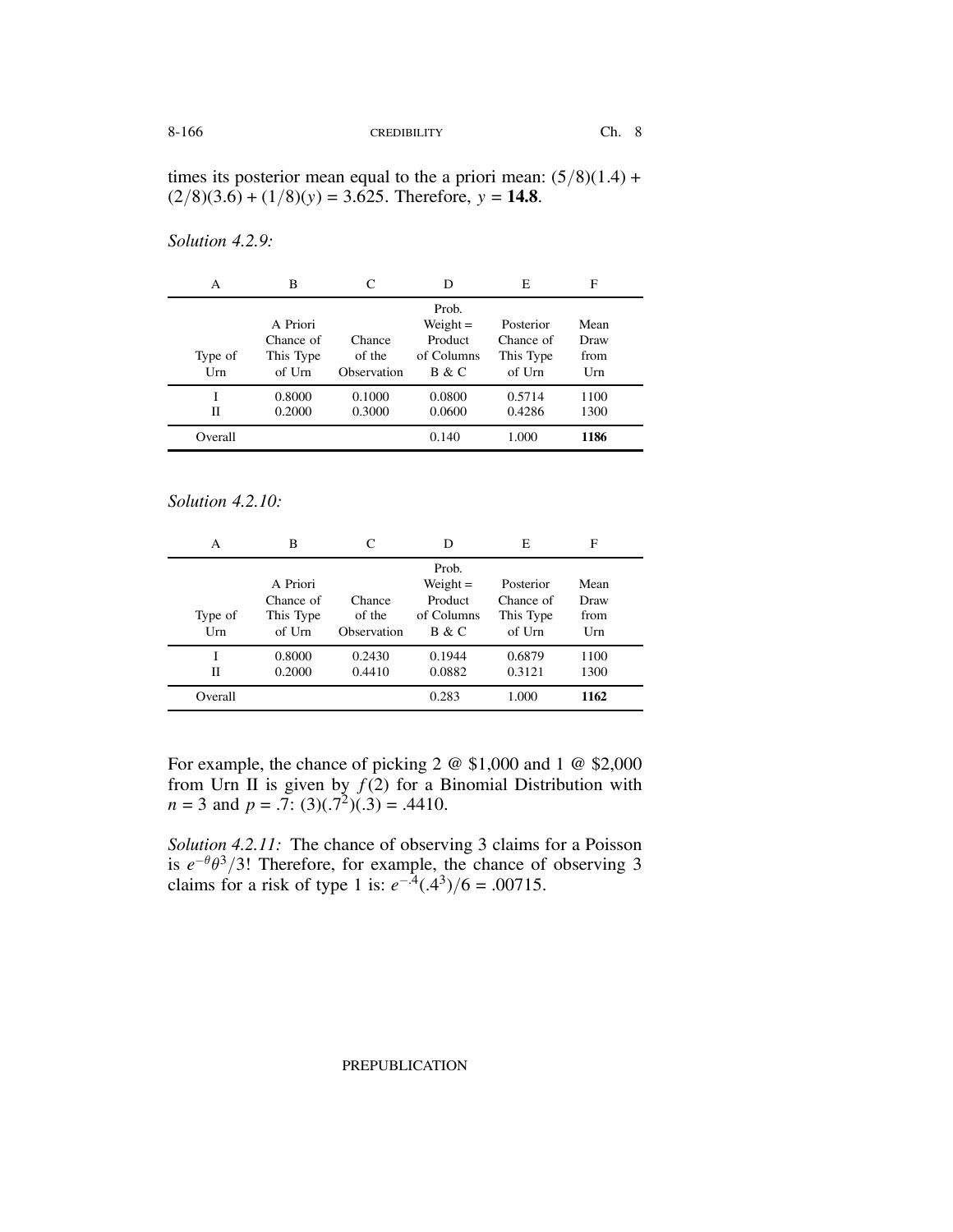| A       | в                       | C                               | D                                                     | E                                              | F                       |
|---------|-------------------------|---------------------------------|-------------------------------------------------------|------------------------------------------------|-------------------------|
| Type    | A Priori<br>Probability | Chance<br>of the<br>Observation | Prob.<br>Weight $=$<br>Product<br>of Columns<br>B & C | Posterior<br>Chance of<br>This Type<br>of Risk | Mean<br>Annual<br>Freq. |
|         | 70%                     | 0.00715                         | 0.005005                                              | 39.13%                                         | 0.4                     |
| 2       | 20%                     | 0.01976                         | 0.003951                                              | 30.89%                                         | 0.6                     |
| 3       | 10%                     | 0.03834                         | 0.003834                                              | 29.98%                                         | 0.8                     |
| Overall |                         |                                 | 0.012791                                              | 1.000                                          | 0.5817                  |

*Solution 4.2.12:* The density for a Normal Distribution with mean  $\mu$  and standard deviation  $\sigma$  is given by  $f(x) = \exp(-5\{(x-\mu)/\sigma\}^2)$  $\sqrt{\{\sigma(2\pi)^5}}$ . Thus, the density function at 14 for Marksman A is  $\exp(-.5\{(14-10)/3\}^2)/\{3(2\pi)^5\} = .0547.$ 

| A             | B    | C                     | D                                                    | Е                                   | F                                   | G                               | Н                                                     | T                                                     |
|---------------|------|-----------------------|------------------------------------------------------|-------------------------------------|-------------------------------------|---------------------------------|-------------------------------------------------------|-------------------------------------------------------|
| Marks-<br>man | Mean | Standard<br>Deviation | A Priori<br>Chance<br>of This<br>Type of<br>Marksman | Chance<br>of the<br>Observing<br>10 | Chance<br>of the<br>Observing<br>14 | Chance<br>of the<br>Observation | Prob.<br>Weight $=$<br>Product<br>of Columns<br>D & G | Posterior<br>Chance<br>of This<br>Type of<br>Marksman |
| A             | 10   | 3                     | 0.333                                                | 0.1330                              | 0.0547                              | 0.007270                        | 0.002423                                              | 92.56%                                                |
| B             | 20   | 5                     | 0.333                                                | 0.0108                              | 0.0388                              | 0.000419                        | 0.000140                                              | 5.34%                                                 |
| $\mathbf C$   | 30   | 15                    | 0.333                                                | 0.0109                              | 0.0151                              | 0.000165                        | 0.000055                                              | 2.10%                                                 |
| Overall       |      |                       |                                                      |                                     |                                     |                                 | 0.002618                                              | 1.000                                                 |

Reading from the table above, we see that the chance that it was marksman B is **5.34%**.

*Solution 4.2.13:* Use the results of the previous question to weight together the prior means:

| Marksman       | Posterior Chance of<br>This Type of Risk | A Priori<br>Mean |
|----------------|------------------------------------------|------------------|
|                | 0.9256                                   | 10               |
| В              | 0.0534                                   | 20               |
| $\subset$      | 0.0210                                   | 30               |
| <b>Overall</b> |                                          | 10.954           |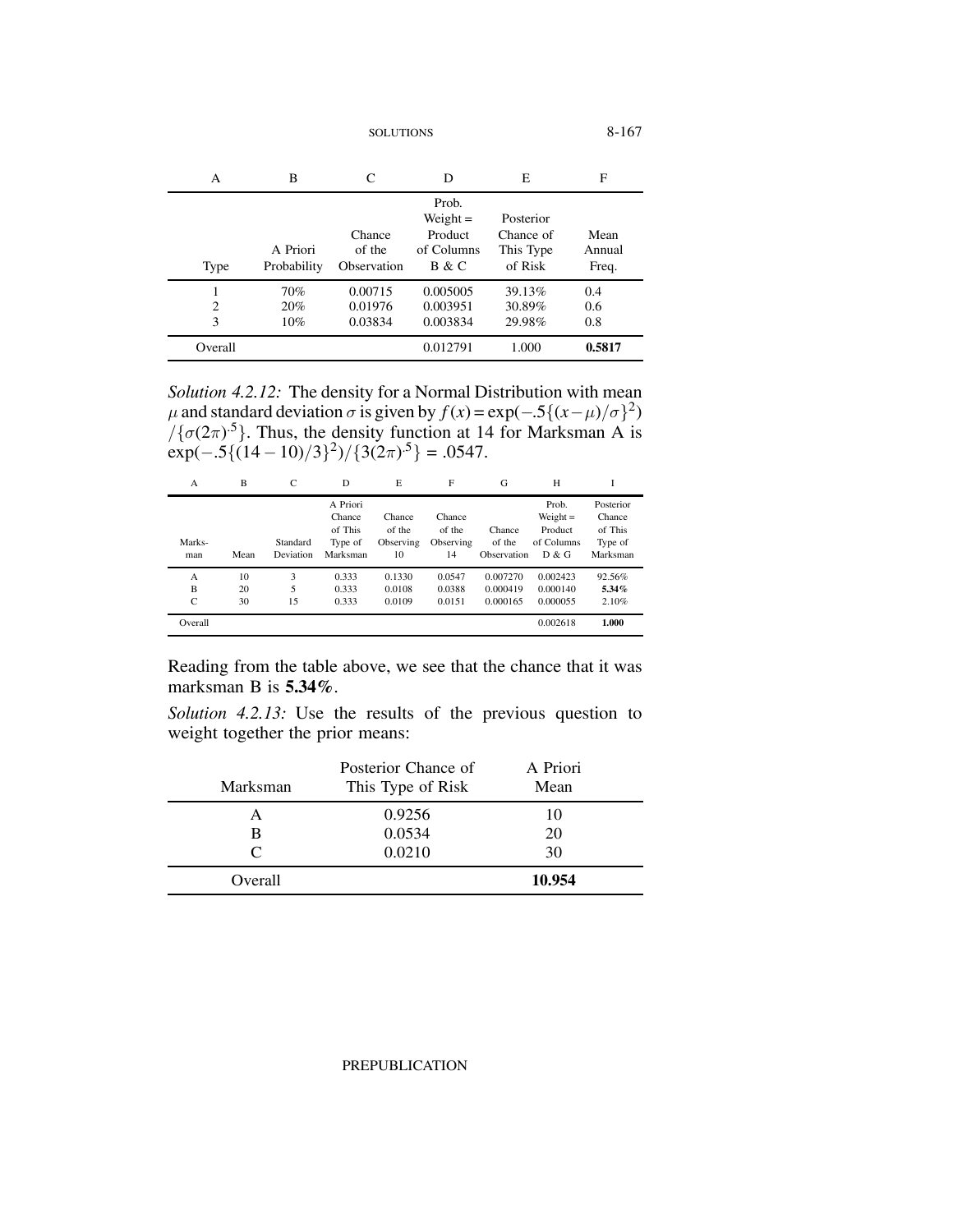*Solution 4.3.1:* Use equation [4.3.3]:  $f_{\theta}(\theta | X = x) = f_X(x | \theta) f_{\theta}(\theta)$ /  $f_X(x)$  where x is the event of a claim in each of two years. The probability of one claim in one year is  $\theta$ , so the probability of a claim in each of two years given  $\theta$  is  $f_X(x|\theta) = \theta^2$ . By definition,  $f_{\theta}(\theta) = 1$  for  $0 \le \theta \le 1$ . The last piece is  $f_X(x)$ =  $\int_0^1 f_X(x|\theta) f(\theta) d\theta = \int_0^1 \theta^2 \cdot 1 d\theta = \theta^3/3 \Big|_0^1 = 1/3$ . The answer is:  $f_{\theta}(\theta | X = x) = \theta^2 \cdot 1/(1/3) = 3\theta^2$  for  $0 \le \theta \le 1$ .

*Solution 4.3.2:* Use equation [4.3.3]:  $f_{\theta}(\theta | X = x) = f_X(x | \theta) f_{\theta}(\theta)$  $f_X(x)$  where x the event of a claim in each of three years. The probability of one claim in one year is  $\theta$ , so the probability of a claim in each of three years given  $\theta$  is  $f_X(x|\theta) =$  $\theta^3$ . By definition,  $f_\theta(\theta) = 1$  for  $0 \le \theta \le 1$ . The last piece is  $f_X(x) = \int_0^1 f_X(x|\theta) f(\theta) d\theta = \int_0^1 \theta^3 \cdot 1 d\theta = \theta^4/4 \Big|_0^1 = 1/4.$  The answer is:  $f_{\theta}(\theta | X = x) = \theta^3 \cdot 1/(1/4) = 4\theta^3$  for  $0 \le \theta \le 1$ .

*Solution 4.3.3:* Assuming a given value of p, the chance of observing one success in three trials is  $3p(1-p)^2$ . The prior distribution of p is:  $g(p) = 1, 0 \le p \le 1$ . By Bayes Theorem, the posterior distribution of  $p$  is proportional to the product of the chance of the observation and the prior distribution:  $3p(1-p)^2$ . Thus the posterior distribution of p is proportional to  $p - 2p^2 + p^3$ . (You can keep the factor of 3 and get the same result working instead with  $3p - 6p^2 + 3p^3$ .) The integral of  $p - 2p^2 + p^3$ from 0 to 1 is  $1/2 - 2/3 + 1/4 = 1/12$ . Thus the posterior distribution of p is  $12(p - 2p^2 + p^3)$ . (The integral of the posterior distribution has to be unity. In this case dividing by  $1/12$ ; i.e., multiplying by 12, will make it so.) The posterior chance of *p* in [.3,.4] is:

$$
12 \int_{p=3}^{4} (p - 2p^2 + p^3) dp = 6p^2 - 8p^3 + 3p^4 \int_{p=3}^{4}
$$
  
= .42 - .296 + .0525 = **.1765**.

*Solution 4.3.4:* From the solution to the prior question, the posterior distribution of p is:  $12(p-2p^2+p^3)$ . The mean of this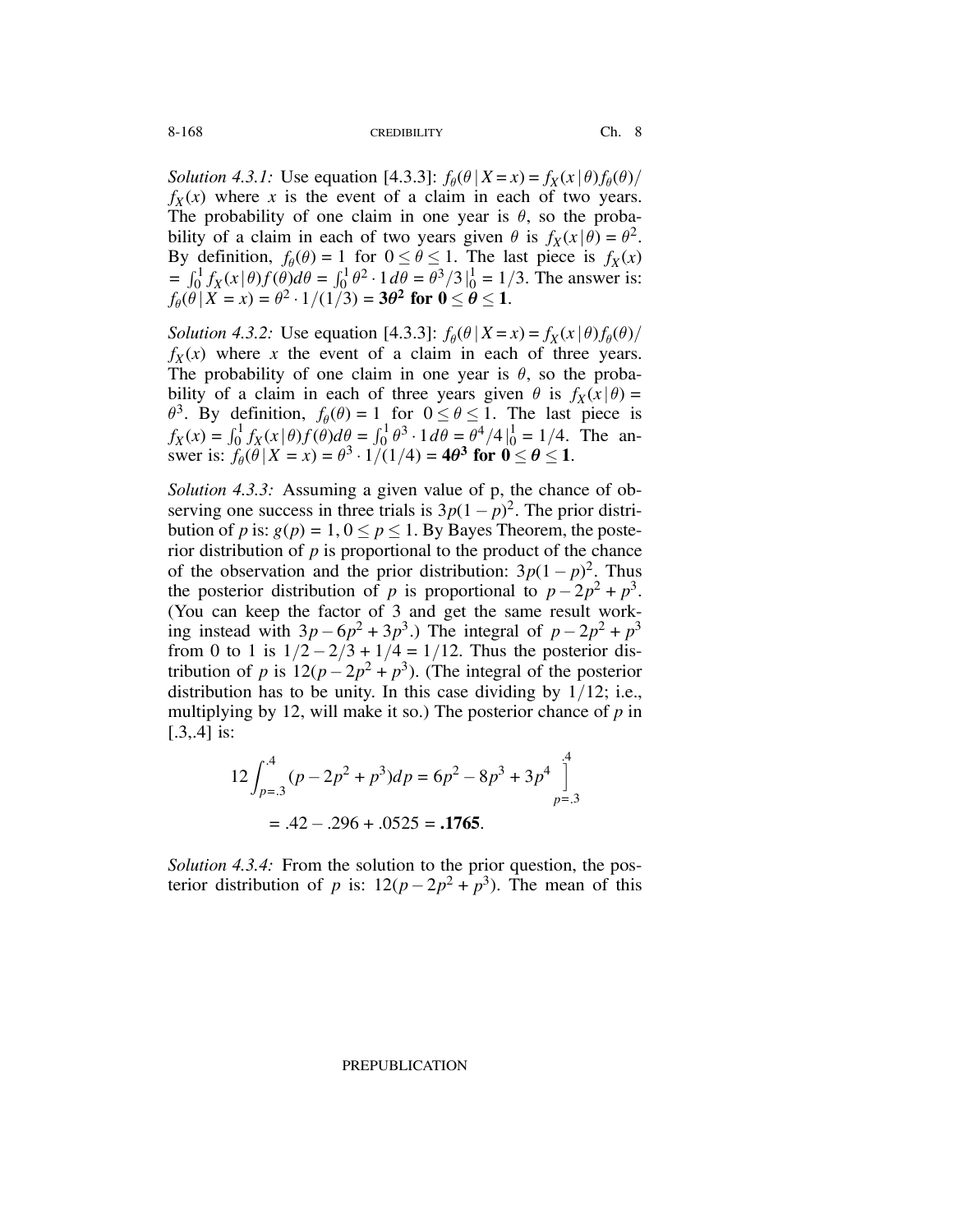posterior distribution is:

$$
12\int_{p=0}^{1} (p-2p^2+p^3)p \, dp = 4p^3 - 6p^4 + (12/5)p^5 \bigg|_{p=0}^{1} = .4.
$$

The chance of a success on the fourth trial is  $E[p] = .4$ .

*Solution 4.3.5:* Given x, the chance of observing three successes is  $x^3$ . The a priori distribution of x is  $f(x) = 1$ ,  $0 \le x \le 1$ . By Bayes Theorem, the posterior density is proportional to the product of the chance of the observation and the a priori density function. Thus the posterior density is proportional to  $x^3$  for  $0 \le x \le 1$ . Since the integral from zero to one of  $x^3$  is 1/4, the posterior density is  $4x^3$ . (The posterior density has to integrate to unity.) Thus the posterior chance that  $x < 0$  is the integral of the posterior density from 0 to .9, which is  $.9^4 = .656$ . Alternately, by Bayes Theorem (or directly from the definition of a conditional distribution):  $Pr[x < .9 \mid 3$  successes] =  $Pr[3$  successes |x  $\langle .9|Pr[x \langle .9|/Pr[3 \text{ successes}] = Pr[3 \text{ successes} \text{ and } x \langle .9|/$  $Pr[3$  successes] =

$$
\int_{x=0}^{9} x^3 f(x) dx / \int_{x=0}^{1} x^3 f(x) dx = \int_{x=0}^{9} x^3 dx / \int_{x=0}^{1} x^3 dx
$$

$$
= \left\{ (.9^4) / 4 \right\} / \left\{ (1^4) / 4 \right\} = .656.
$$

*Solution 4.3.6:*

$$
\int_0^\infty e^{-\theta} f(\theta) d\theta = \int_0^\infty e^{-\theta} 36\theta e^{-6\theta} d\theta = 36 \int_0^\infty \theta e^{-7\theta} d\theta
$$

$$
= (36)(\Gamma(2)/7^2) = (36)(1/49) = .735.
$$

*Comment:* Note that  $\int_0^\infty t^{\alpha-1} e^{-\lambda t} dt = \Gamma(\alpha) \lambda^{-\alpha}$ . This follows from the fact that the Gamma Distribution as per the Appendix is in fact a distribution function, so that its density integrates to unity. In this case  $\alpha = 2$  and  $\lambda = 7$ .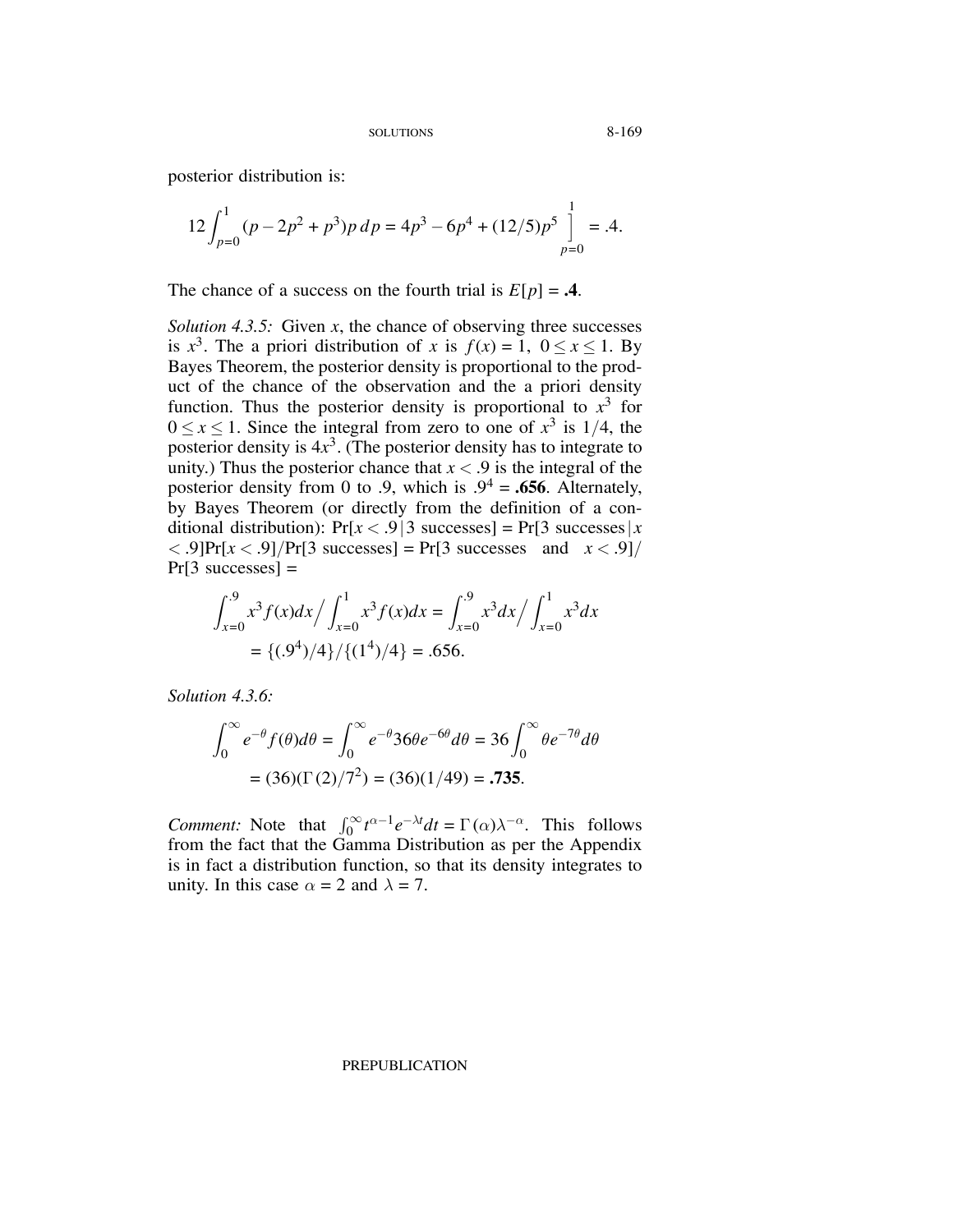*Solution 4.3.7:*

$$
P(Y=0) = \int P(Y=0|\theta) f(\theta) d\theta = \int e^{-\theta} f(\theta) d\theta.
$$

For the first case,  $f(\theta) = 1/2$  for  $0 \le \theta \le 2$ 

$$
P(Y = 0) = \int_{\theta=0}^{2} e^{-\theta} / 2 d\theta = (1 - e^{-2}) / 2 = .432.
$$

For the second case,  $f(\theta) = e^{-\theta}$  for  $\theta > 0$  and

$$
P(Y = 0) = \int_{\theta=0}^{\infty} e^{-2\theta} d\theta = 1/2.
$$

For the third case,  $P(Y = 0) = e^{-1} = .368$ .

In the first and third cases  $P(Y = 0) < .45$ .

*Comment:* Three separate problems in which you need to calculate  $P(Y = 0)$  given  $f(\theta)$  and three different conditional distributions  $P(Y = y | \theta)$ .

Solution 5.1.1: 
$$
\Gamma(5 + 1)/8^{5+1} = 5!/8^6 = 4.58 \times 10^{-4}
$$
.

*Solution 5.1.2:*  $\lambda^{\alpha} x^{\alpha-1} e^{-\lambda x} / \Gamma(\alpha) = (.1^3)8^2 e^{-.8} / \Gamma(3) = .0144$ .

*Solution 5.1.3:* Variance= $E[x^2] - (E[x])^2 = (\alpha + 1)(\alpha)/\lambda^2 - (\alpha/\lambda)^2$  $=\alpha/\lambda^2$ .

*Solution 5.1.4:* Mean =  $\alpha/\lambda$  = 3.0/1.5 = 2.0. Variance =  $\alpha/\lambda^2$  =  $3.0/(1.5)^2 = 1.33$ .

*Solution 5.2.1:* Gamma-Poisson has a Negative Binomial mixed frequency distribution. The Negative Binomial has parameters  $k = \alpha = 4$  and  $p = \lambda/(1 + \lambda) = .9$ . Thus the chance of 5 claims is

$$
\binom{5+k-1}{5} p^k (1-p)^5 = \binom{8}{5} .9^4 (.1)^5 = (56)(.6561)(.00001)
$$
  
= .000367.

*Solution 5.2.2:* The prior distribution is Gamma with  $\alpha = 2.0$  and  $\lambda = 3.0$ . The number of claims for an insured selected at random is a Negative Binomial with parameters  $k = \alpha = 2.0$  and  $p =$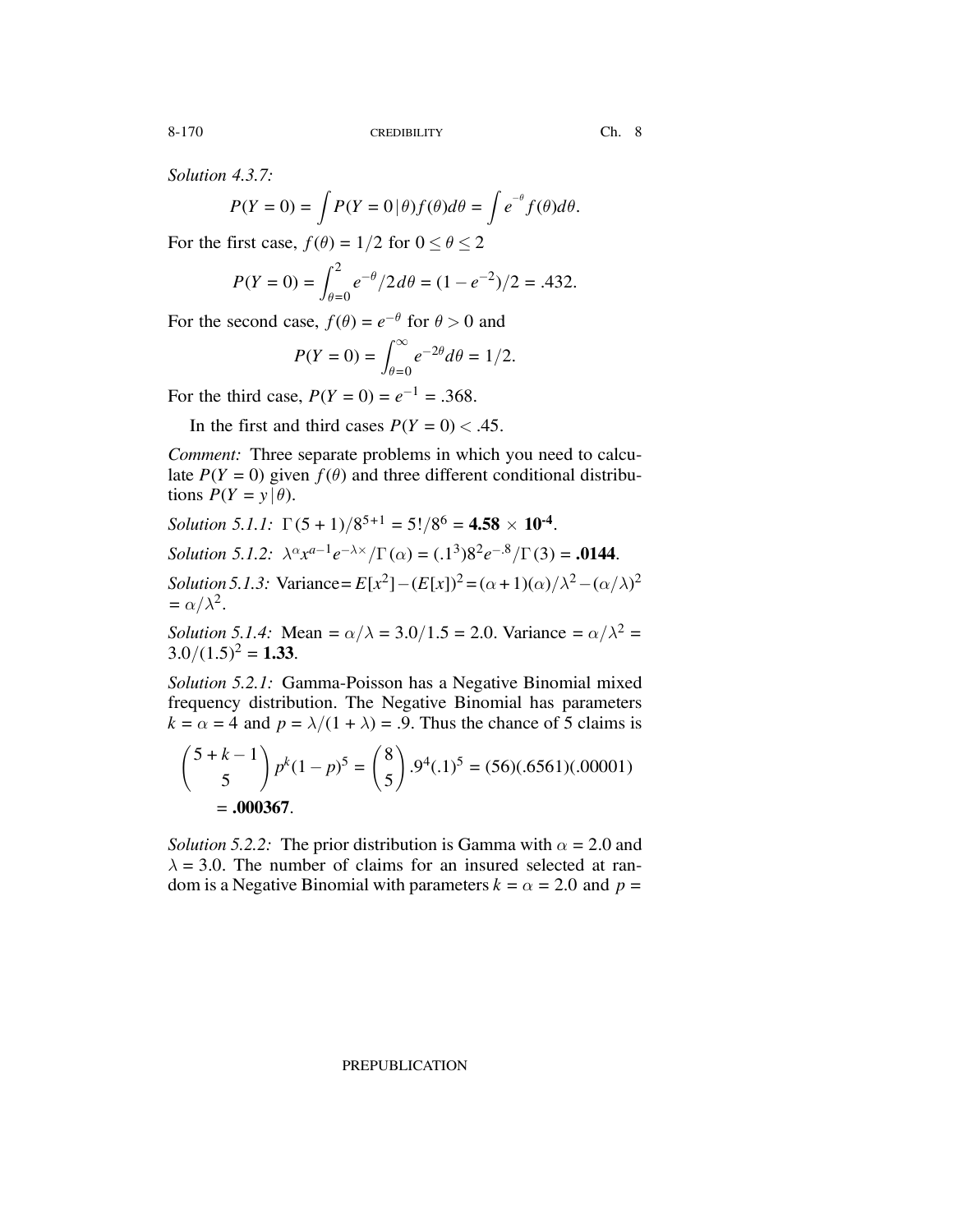$\lambda/(\lambda + 1) = 3/4$ . The mean number is  $k(1 - p)/p = \alpha/\lambda = 2/3$ and the variance is  $k(1-p)/p^2 = \alpha(\lambda + 1)/\lambda^2 = 2(3 + 1)/3^2 =$ **8**=**9**.

*Solution 5.2.3:*

$$
k = 2
$$
,  $p = 0.6$  and  $f(n) = {n + 2 - 1 \choose n} (.6)^2.4^n$ .

So,

$$
P[X > 2] = 1 - P[X = 0] - P[X = 1] - P[X = 2]
$$
  
= 1 - f(0) - f(1) - f(2) = 1 - {1 \choose 0} (.6)<sup>2</sup> (.4)<sup>0</sup> - {2 \choose 1} .6<sup>2</sup> .4<sup>1</sup>  
- {3 \choose 2} .6<sup>2</sup> .4<sup>2</sup> = 1 - .36 - .288 - .1728 = **.1792**.

*Solution 5.2.4:* The chance of no claims for a Poisson is  $e^{-\lambda}$ . We average over the possible values of  $\lambda$ :

$$
(1/2)\int_1^3 e^{-\lambda} d\lambda = (1/2)(-e^{-\lambda})\Big|_1^3 = (1/2)(e^{-1} - e^{-3})
$$
  
= (1/2)(.368 - .050) = **.159**.

*Solution 5.2.5:* (1) Binomial:  $\mu = np$  and  $\sigma^2 = npq$ . Then  $\mu =$  $np \ge npq = \sigma^2$  for  $q \le 1$ . (2) Negative Binomial:  $\mu = k(1-p)/p$ and  $\sigma^2 = k(1-p)/p^2$ . Then,  $\mu = k(1-p)/p \leq k(1-p)/p^2 = \sigma^2$ for  $p \le 1$ . Rank for equal means:  $\sigma^2$  binomial  $\le \sigma^2$  poisson  $\le$  $\sigma^2$  negative binomial.

*Solution 5.3.1:* The Prior Gamma has parameters  $\alpha = 4$  and  $\lambda =$ 2. The Posterior Gamma has parameters  $\alpha' = 4 + 5 = 9$  and  $\lambda' =$  $2 + 3 = 5$ .

*Solution 5.3.2:* For the Gamma-Poisson, if the prior Gamma has parameters  $\alpha = 3$ ,  $\lambda = 4$ , then the Posterior Gamma has param-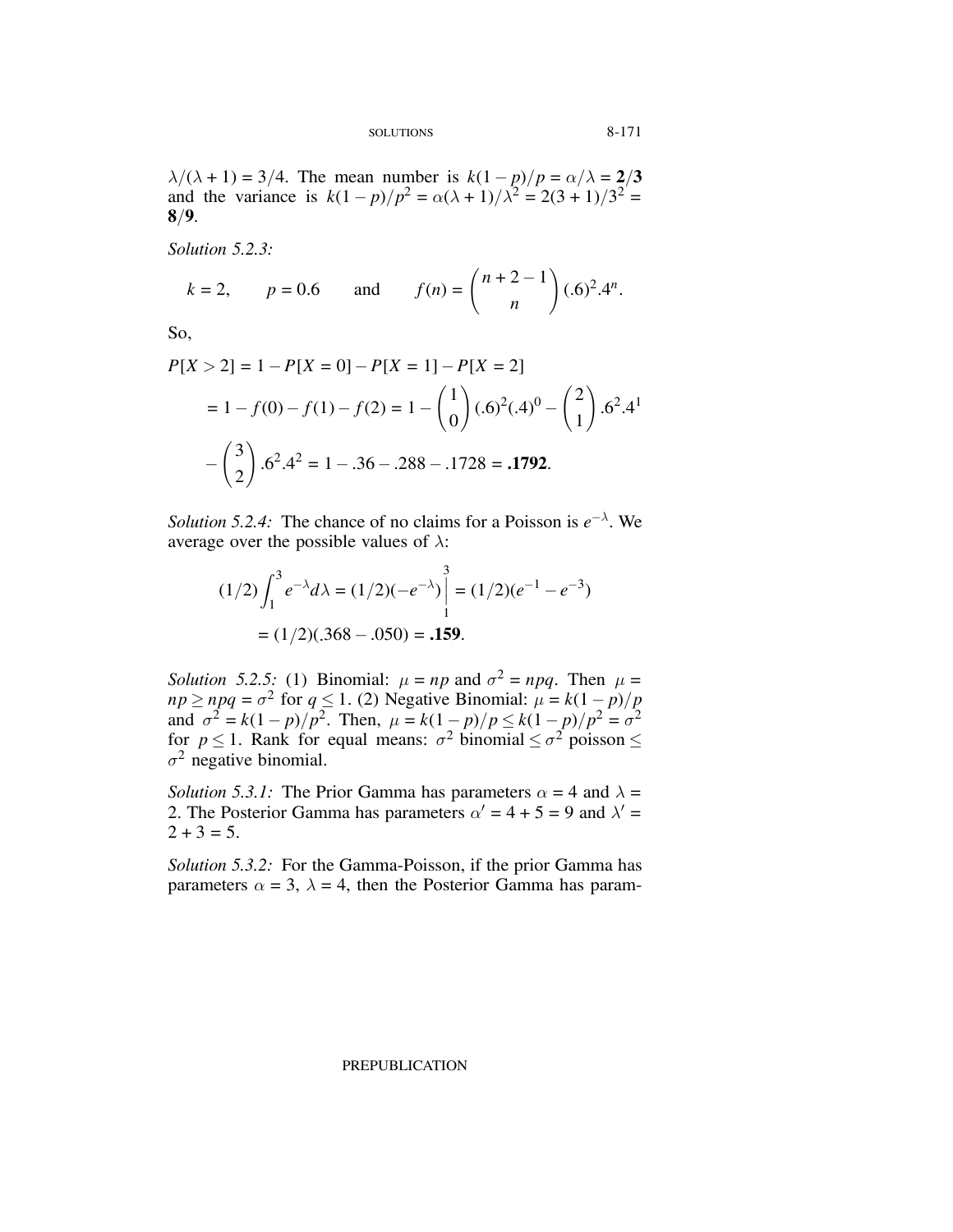eters  $\alpha = 3 + 1$  and  $\lambda = 4 + 2$ . Posterior Gamma =  $\lambda^{\alpha} \theta^{\alpha-1} e^{-\lambda \theta}$  $\Gamma(\alpha) = 6^4 \theta^3 e^{-6\theta} / (3!) = 216 \theta^3 e^{-6\theta}.$ 

*Solution 5.3.3:* The prior Gamma has  $\alpha = 1$  (an Exponential Distribution) and  $\lambda = 1$ . The posterior Gamma has  $\alpha' = \text{prior } \alpha +$ number of claims =  $1 + 0 = 1$  (an Exponential Distribution) and  $\lambda'$  = prior  $\lambda$  + number of exposures = 1 + 1 = 2. That is, the posterior density function is:  $2e^{-2\theta}$ .

*Comment:* Given  $\theta$ , the chance of observing zero claims is  $\theta^0 e^{-\theta}/0! = e^{-\theta}$ . The posterior distribution is proportional to product of the chance of observation and the a priori distribution of  $\theta$ :  $(e^{-\theta})(e^{-\theta}) = e^{-2\theta}$ . Dividing by the integral of  $e^{-2\theta}$  from 0 to  $\infty$  gives the posterior distribution:  $e^{-2\theta}/(1/2) = 2e^{-2\theta}$ .

*Solution 5.3.4:* For the Gamma-Poisson, the posterior Gamma has shape parameter  $\alpha'$  = prior  $\alpha$  + number of claims observed =  $50 + 65 + 112 = 227$ . For the Gamma Distribution, the mean is  $\alpha/\lambda$ , while the variance is  $\alpha/\lambda^2$ . Thus the coefficient of variation is: (variance  $\frac{5}{2}$ )/mean =  $\frac{\{\alpha}{\lambda^2} \cdot \frac{5}{\{\alpha/\lambda\}} = 1/\alpha^5$ . The CV of the posterior Gamma =  $1/\alpha^{5} = 1/227.5 = .066$ .

*Solution 5.3.5:* The Prior Gamma has parameters  $\alpha = 3$  and  $\lambda = 4$ . The Posterior Gamma has parameters  $(3 + 1)$ ,  $(4 + 2)$ = 4,6:  $f(\theta) = (6^4/(3!))e^{-6\theta} \theta^3 = 216e^{-6\theta} \theta^3$ . Thus the posterior chance that the Poisson parameter,  $\theta$ , is between 1 and 2 is the integral from 1 to 2 of  $\hat{f}(\theta)$ :  $\int_1^2 216e^{-6\theta} \theta^3 d\theta$ .

*Solution 5.3.6:* Prior Gamma has (inverse) scale parameter  $\lambda = 1000$  and shape parameter  $\alpha = 150$ . After the first year of observations: the new (inverse) scale parameter  $\lambda' = \lambda +$ number of exposures  $= 1000 + 1500 = 2500$ , and the new shape parameter  $\alpha' = \alpha +$  number of claims = 150 + 300 = 450. Similarly, after the second year of observations:  $\lambda'' = \lambda' + 2,500 =$ 5,000 and  $\alpha'' = \alpha' + 525 = 975$ . The Bayesian estimate = the mean of the posterior Gamma =  $\alpha''/\lambda''$  = 975/5000 = **.195**.

*Comment:* One can go directly from the prior Gamma to the Gamma posterior of both years of observations, by just adding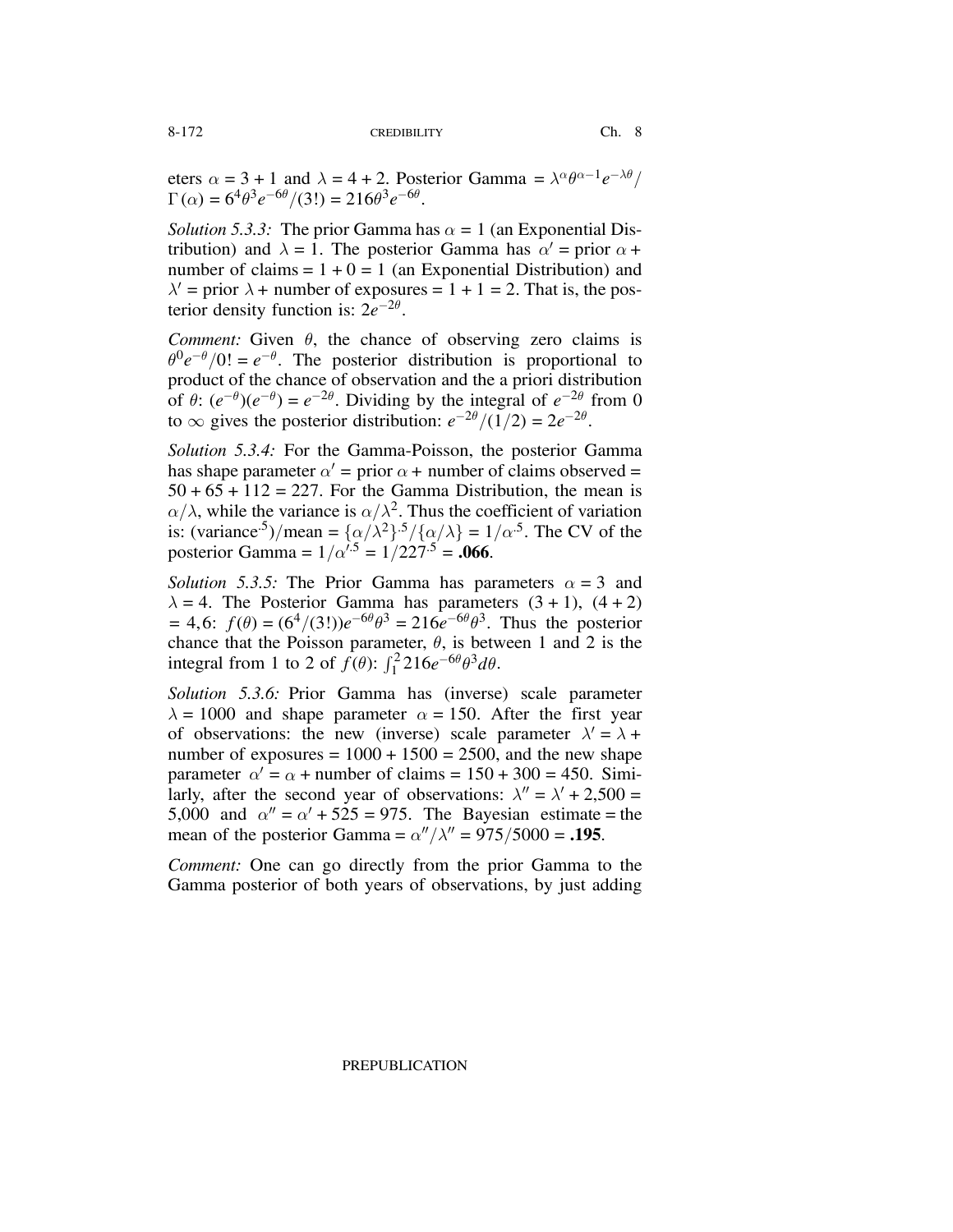in the exposures and claims observed over the whole period of time. One would obtain the same result. Note that one could proceed through a sequence of many years of observations in exactly the same manner as shown in this question.

*Solution 5.4.1:* Using [5.4.1] the credibility weighted estimate is  $(\alpha + N)/(\lambda + Y) = (2 + 4)/(8 + 4) = 6/12 = .50$ . For an alternative solution, we start with the Buhlmann Credibility parameter  $K = \lambda = 8$ . Then the credibility for four years is  $Z = 4/(4 + 8) =$ 1/3. So the credibility estimate is  $(1/3)(4/4) + (1 - 1/3)(2/8) =$ **.50**.

*Solution 5.4.2:* Mean of the posterior distribution of  $\theta$  is  $(\alpha + N)/(\lambda + Y) = (250 + 89(1) + 4(2) + 1(3))/(2000 + 1000) =$ **.117**.

*Solution 5.4.3:* This is a Gamma-Poisson whose Prior Gamma has (inverse) scale parameter  $\lambda = 1000$  and shape parameter  $\alpha = 150$ . Thus the Bühlmann Credibility Parameter is  $K = \lambda =$ 1000. One observes a total of  $1500 + 2500 = 4000$  exposures. Therefore,  $Z = 4000/(4000 + K) = .8$ . The prior estimate is the mean of the prior Gamma,  $\alpha/\lambda = .15$ . The observed frequency is  $825/4000 = .206$ . Thus the new estimate is:  $(.8)(.206) +$  $(.2)(.15) = .195.$ 

*Comment:* Same result as question 5.3.6. For the Gamma-Poisson, the Bühlmann Credibility estimate is equal to that from Bayesian Analysis.

*Solution 5.4.4:* EPV = Expected Value of the Poisson Means = *overall* mean  $= 5$ .

*Solution 5.4.5:* The overall mean is 5. Second moment =  $.1 \int_0^{10} x^2 dx$  $dx = 100/3$ . Therefore, VHM = 33.333 -  $5^2 = 8.333$ .

*Comment:* For the uniform distribution on the interval  $(a,b)$ , the Variance =  $(b-a)^2/12$ . In this case with  $a = 0$  and  $b = 10$ , the variance is  $100/12 = 8.333$ .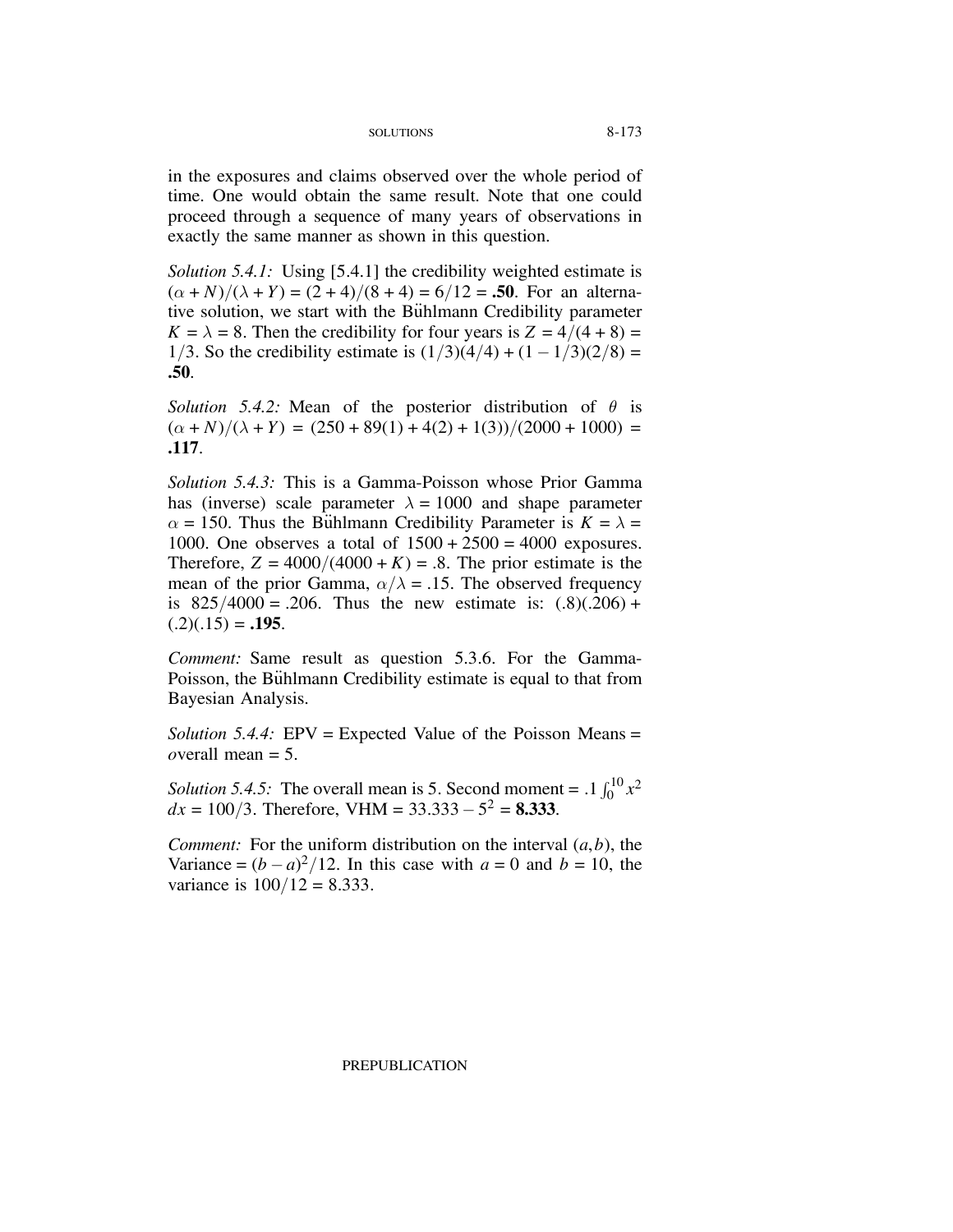*Solution* 5.4.6:  $K = \text{EPV/VHM} = .6$ . For one year,  $Z = 1/2$  $(1 + .6) = 5/8$ . New estimate is  $(7)(5/8) + (5)(3/8) = 6.25$ .

*Solution 6.2.1:* (1)  $Z = 3/(3 + 5) = 3/8$ . Proposed rate = (3/8)  $(15) + (1 - 3/8)[(18)(.9)] = $15.75.$  (2)  $Z = 3/(3 + 10) = 3/13.$ Proposed rate =  $(3/13)(15) + (1 - 3/13)[(18)(.9)] = $15.92$ . (3)  $Z = \sqrt{3/60} = .224$ . Proposed rate =  $(.224)(15) + (1 - .224)[(18)$  $(.9)$ ] = \$15.93.

*Comment:* Note how the proposed rates vary much less than the credibility parameters and/or formulas.

*Solution 6.4.1:* (1) Reported experience =  $$4$  million/3,000 = \$1,333 per \$100 of payroll. Expected losses =  $(\$20)(3,000)$  = \$60,000. (Note that 3,000 represents the number of units of \$100 in payroll for Angel.)  $Z = 60/(60 + 80) = .429$ . So, future expected  $losses = (.429)(\$1,333) + (1 - .429)(\$20) = \$583$  per **\$100 of payroll**.

(2) Reported *limited* experience =  $$200,000/3,000 = $66.67$ per \$100 of payroll. Expected *limited* experience = (\$20)(3000)  $(.95) = $57,000$ .  $Z = 57/(57 + 50) = .533$ . Reported limited experience loaded for excess losses =  $$66.67/.95 = $70.18$ . So, future expected losses =  $(.533)(\$70.18) + (1 – .533)(\$20) =$ **\$46.75 per \$100 of payroll**.

*Comment:* Using unlimited losses, the prediction is that Angel's future losses will be 29 times average. Using limited losses, the prediction is that Angel's future losses will be 2.3 time average. In an application to small insureds, one might cap even the estimate based on limited losses.

*Solution 6.6.1: Husband's car:* mean =  $(30 + 33 + 26 + 31 + 30)/$  $5 = 30$  and sample variance =  $[(30 - 30)^2 + (33 - 30)^2 + (26 (30)^{2} + (31 - 30)^{2} + (30 - 30)^{2}$ ]/(5 - 1) = 6.5. *Sue's sports car*: mean =  $(30 + 28 + 31 + 27 + 24)/5 = 28$  and sample variance =  $[(30-28)^{2} + (28-28)^{2} + (31-28)^{2} + (27-28)^{2} + (24-28)^{2}]/$  $(5 - 1) = 7.5$ . The mean time for both cars is  $(30 + 28)/2 = 29$ . EPV =  $(6.5 + 7.5)/2 = 7.0$ . VHM =  $[(30 - 29)^2 + (28 - 29)^2]/2$